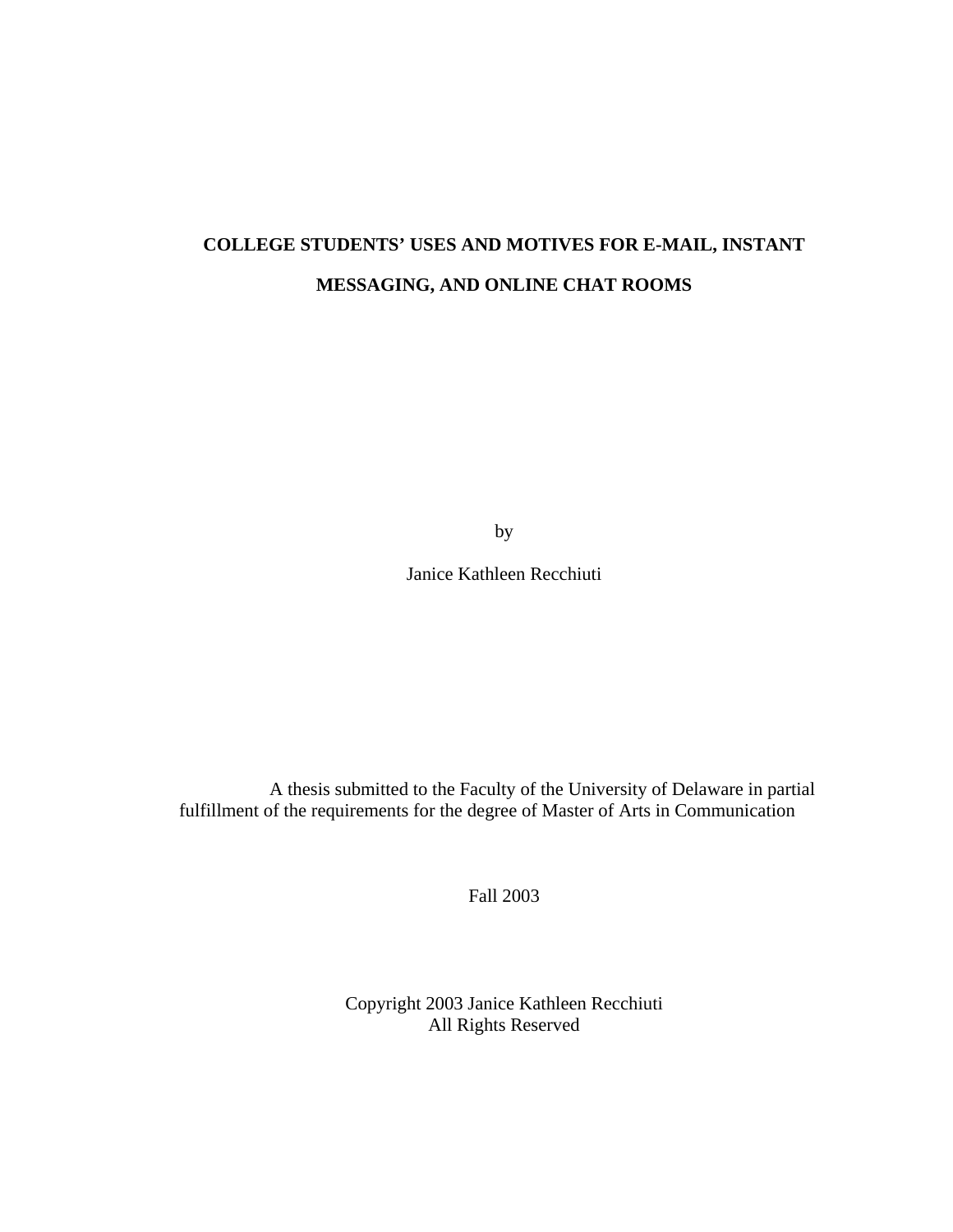# **COLLEGE STUDENTS' USES AND MOTIVES FOR E-MAIL, INSTANT MESSAGING, AND ONLINE CHAT ROOMS**

by

Janice Kathleen Recchiuti

Approved:

 Elizabeth M. Perse, Ph.D. Professor in charge of thesis on behalf of the Advisory Committee

Approved:

 Elizabeth M. Perse, Ph.D. Chair of the Department of Communication

Approved:

 Mark W. Huddleston, Ph.D. Dean of the College of Arts and Science

Approved:

 Conrado M. Gempesaw II, Ph.D. Vice Provost for Academic and International Programs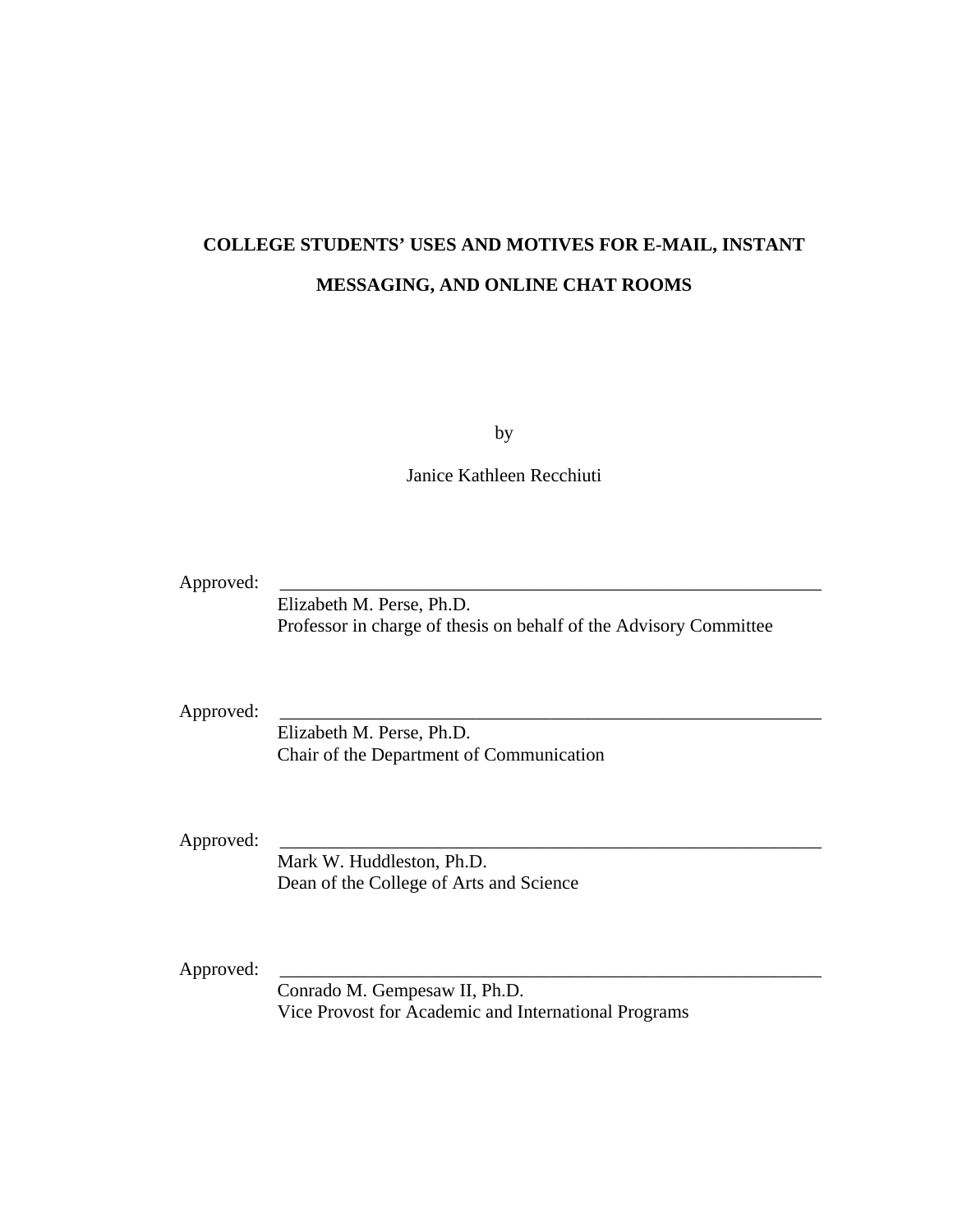#### **ACKNOWLEDGMENTS**

Elizabeth M. Perse, Ph.D., for her guidance, encouragement, support, and time, without whom I would have been lost.

My fellow graduate students, Erin Ritter, Jascha Fields, James Rayburn, Lisa McFadden, and Myriah Goldenberg, who made the journey of graduate school enjoyable and whose support and kindness kept me focused on my goals.

My committee members, Scott E. Caplan, Ph.D., and Xiaomei Cai, Ph.D., for their sound advice and guidance.

#### This manuscript is dedicated to:

My brother John, without whom this thesis would not have been realized, I am forever indebted to you. My mom and dad, for your unending love and support, I could not have achieved this much without you. My sister Jessica, for always being there to listen to me and for being my sounding board, I am blessed to have you as my sister. My friends, Laura, Hillary, Lori, and Julie, for their support and encouragement the past two years, I do not know where I would be without you. My family, Aunt Pat, Poppie, Mimmie, and Mom Mom, for providing me with a home away from home, I am forever grateful. My surrogate family, Mr. and Mrs. Gennaria and KC, for opening their hearts and their home to me, I am grateful for the kindness you have extended. My boyfriend Mike, my pillar of strength, for your love and patience, for having confidence in me when I do not always have confidence in myself, I am a better person for having you in my life.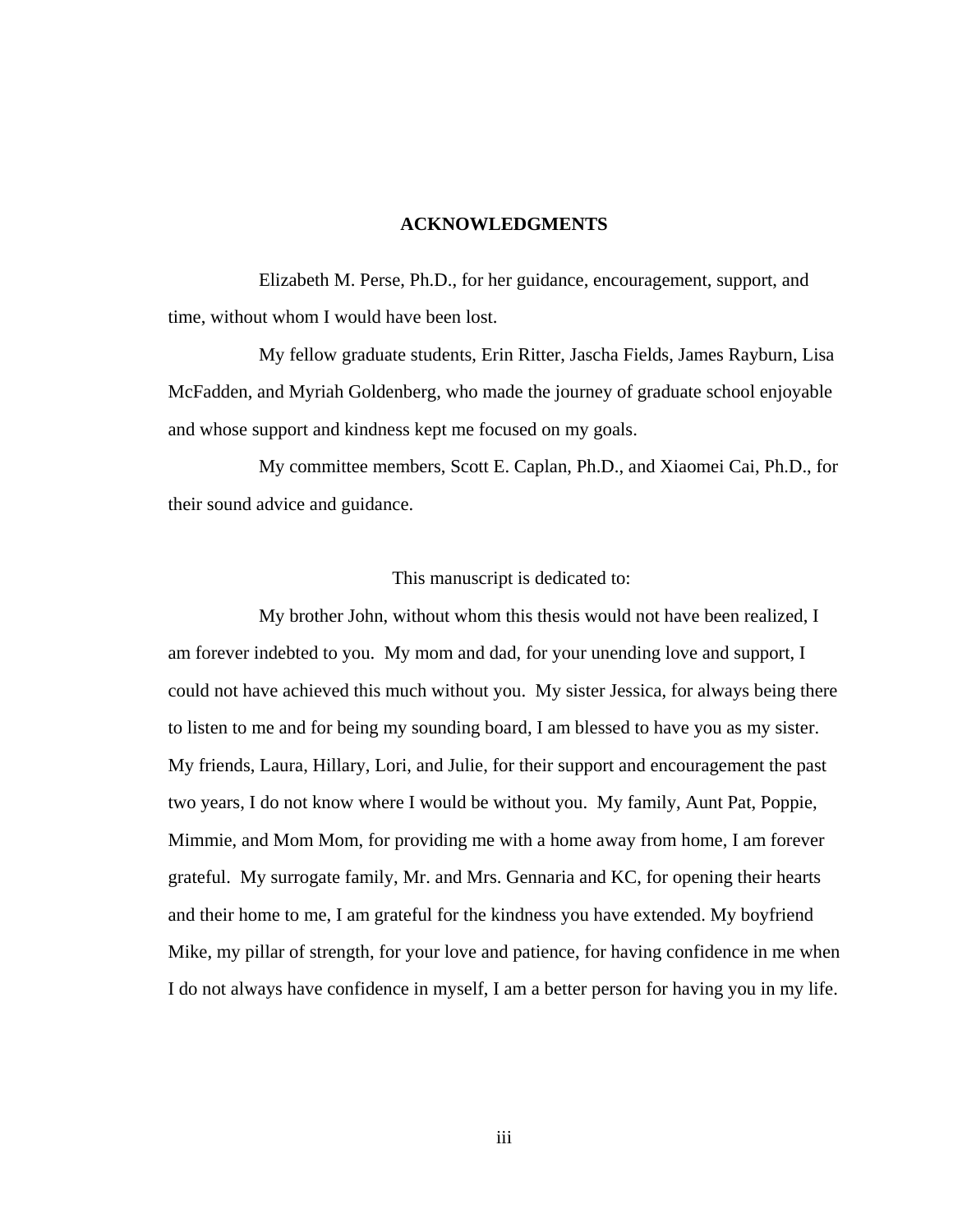# **TABLE OF CONTENTS**

| Chapter |                                                            |
|---------|------------------------------------------------------------|
| 1       |                                                            |
|         |                                                            |
|         |                                                            |
|         |                                                            |
|         | Uses and Gratifications and Interpersonal Communication 11 |
|         |                                                            |
|         |                                                            |
|         |                                                            |
|         |                                                            |
|         |                                                            |
|         |                                                            |
|         |                                                            |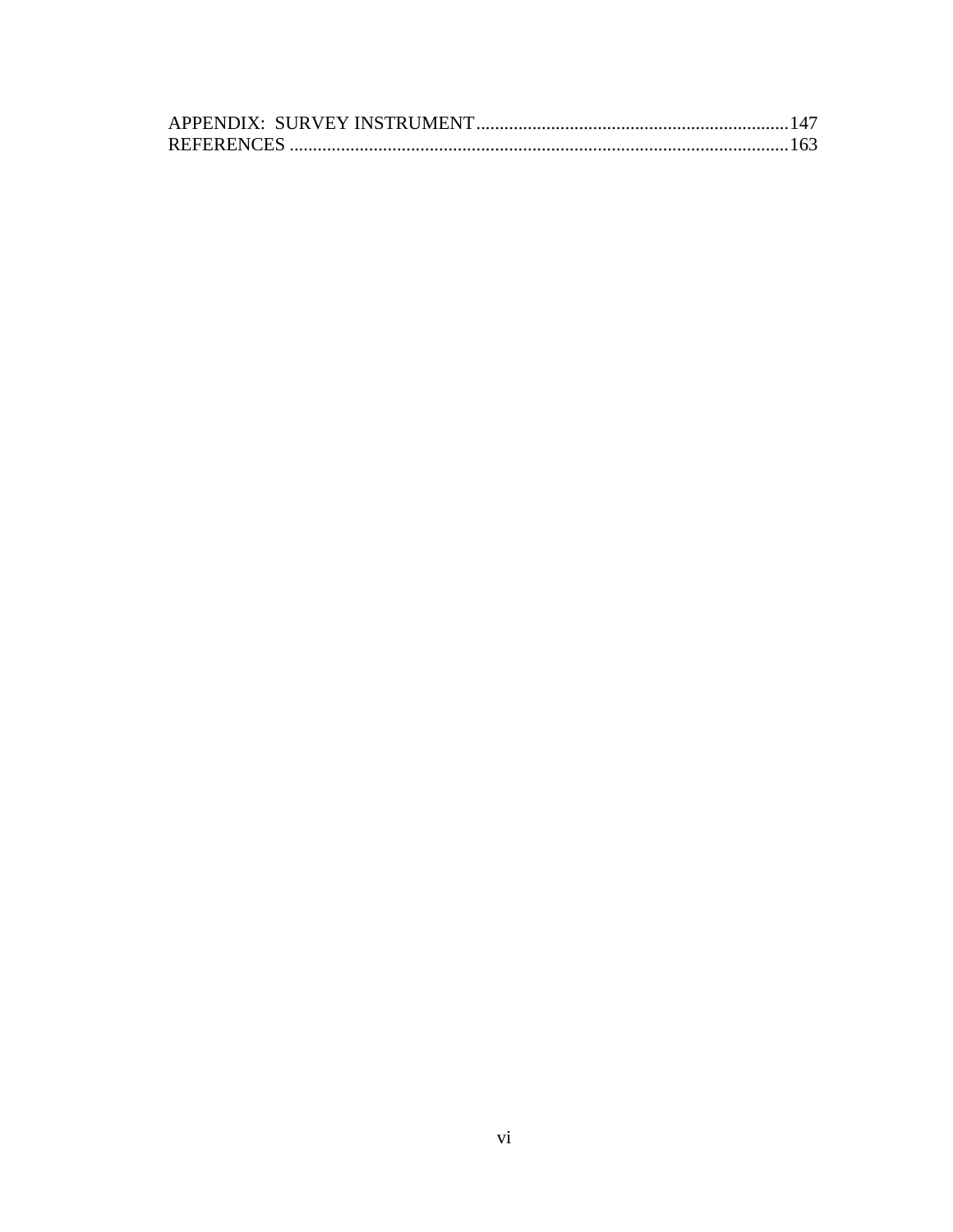# **LIST OF TABLES**

| $\mathbf{1}$ |                                                                    |  |
|--------------|--------------------------------------------------------------------|--|
| 2            |                                                                    |  |
| 3            |                                                                    |  |
| 4            |                                                                    |  |
| 5            | Descriptive Statistics of the Unwillingness to Communicate Scale58 |  |
| 6            | Descriptive Statistics of the Interpersonal Communication          |  |
| 7            |                                                                    |  |
| 8            |                                                                    |  |
| 9            |                                                                    |  |
| 10           |                                                                    |  |
| 11           |                                                                    |  |
| 12           |                                                                    |  |
| 13           |                                                                    |  |
| 14           |                                                                    |  |
| 15           |                                                                    |  |
| 16           |                                                                    |  |
| 17           |                                                                    |  |
| 18           |                                                                    |  |
| 19           |                                                                    |  |
| 20           |                                                                    |  |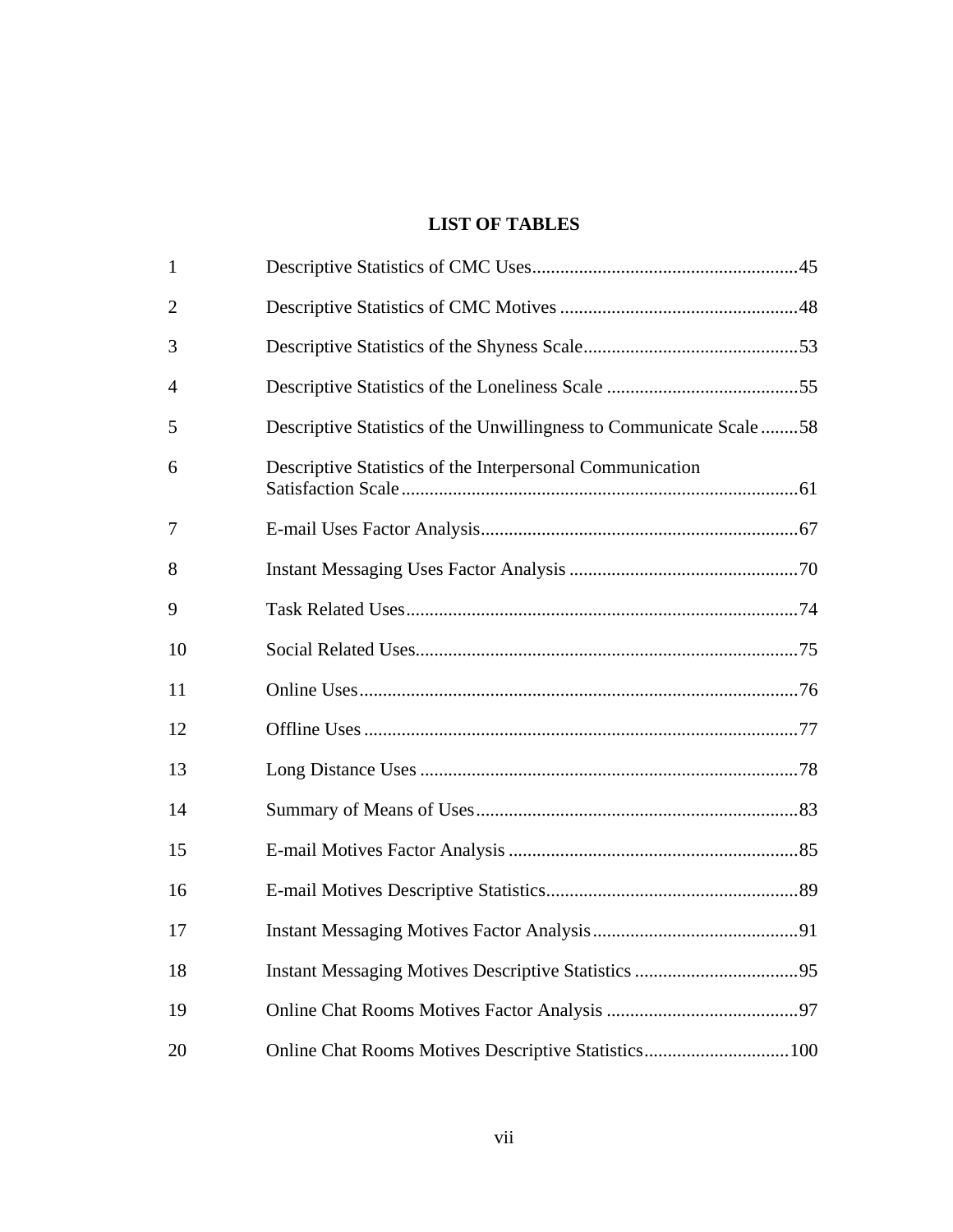| 21 |                                                                    |
|----|--------------------------------------------------------------------|
| 22 | Correlations of E-mail and Psychological and Social Antecedents109 |
| 23 | Correlations of Instant Messaging and Psychological and Social     |
| 24 | Correlations of Online Chat Rooms and Psychological and Social     |
| 25 |                                                                    |
| 26 |                                                                    |
| 27 |                                                                    |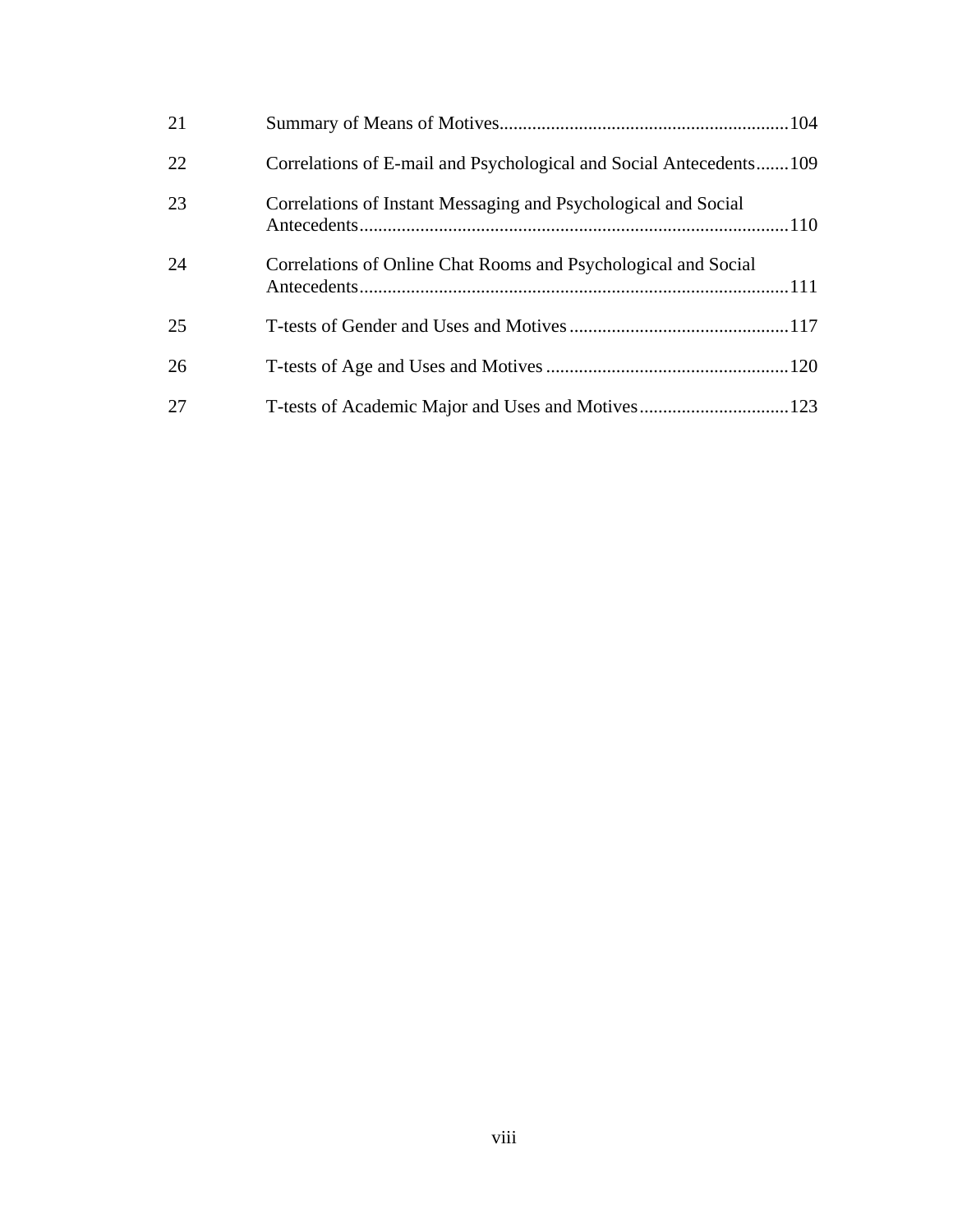### **ABSTRACT**

The purpose of this study was to explore college students' uses and motives of e-mail, instant messaging, and online chat rooms, as well as to examine the effect of psychological, social, and demographic antecedents on college students' CMC use. This study was grounded in the uses and gratifications perspective, which posits that people use certain communication channels to fulfill needs and motives. The hypotheses predicted that e-mail would be used more for task related and instrumental communication whereas instant messaging and online chat rooms would be used more for social related and ritualized communication. A questionnaire was distributed to 446 college students to measure e-mail, instant messaging, and online chat rooms uses and motives, as well as, shyness, loneliness, unwillingness to communicate, interpersonal communication satisfaction, social networks, involvement in student activities, and several demographic characteristics. Results indicated that e-mail, instant messaging, and online chat rooms share five general uses: task-related, social-related, offline, online, and long distance. Results also indicated that e-mail, instant messaging, and online chat rooms share some motives, but this study found that there were unique motives reported for each of the three forms of CMC: convenience for e-mail, companionship and anonymity for instant messaging, and chat room benefits for online chat rooms. Finally, this study found that psychological, social, and demographic antecedents have an effect on college students' use of e-mail, instant messaging, and online chat rooms. People who are lonely, who are less satisfied with interpersonal communication, and who find

ix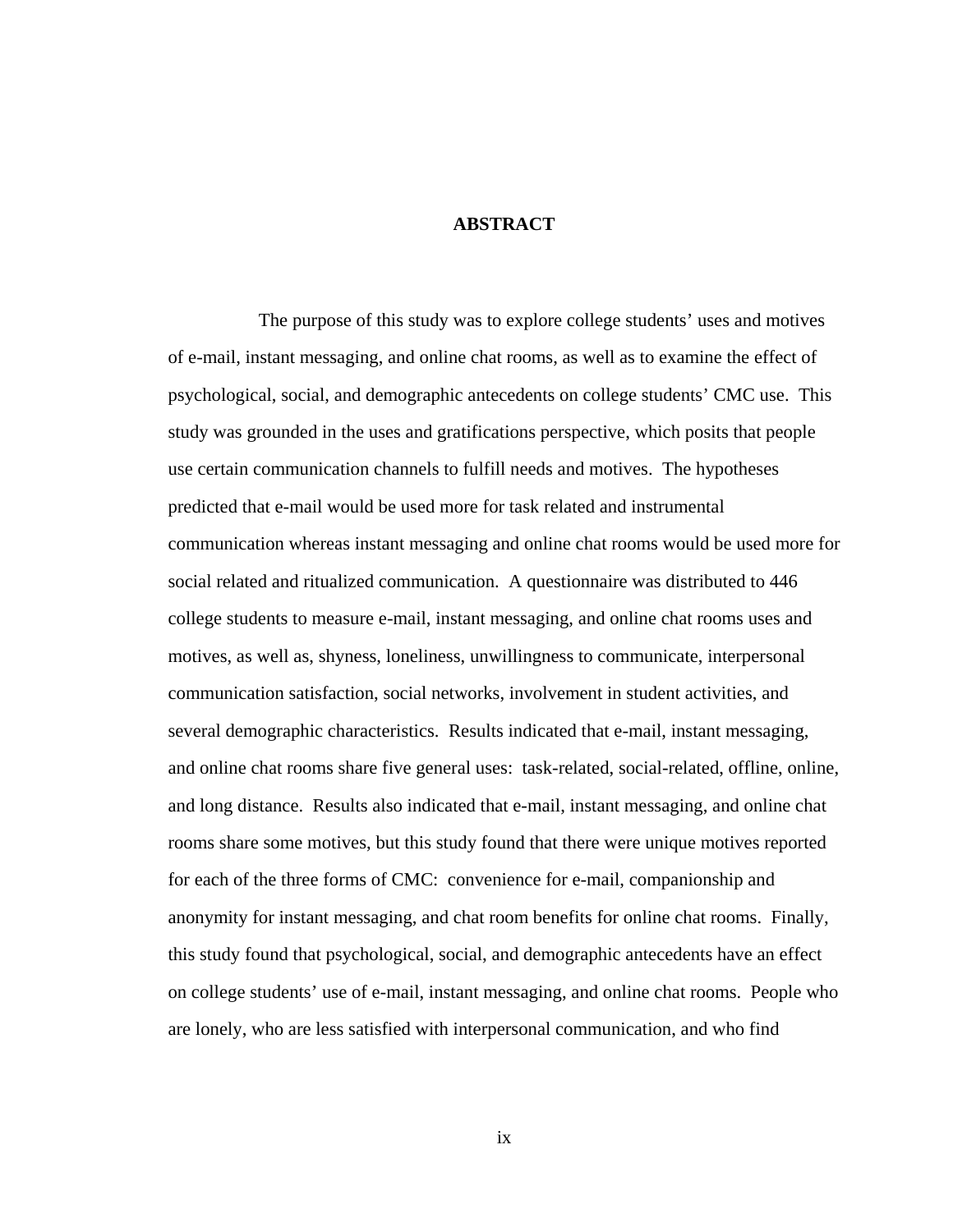communication to be less rewarding spend more time in online chat rooms. Results showed that the more college students are involved in student activities the more time they spend e-mailing. This study also found that female college students use e-mail more than male students and that younger college students, those 17-20 years of age use instant messaging more than older college students, those 21 years of age and older. The results of this study support uses and gratifications view that people are motivated by different reasons to use certain channels of communication and that social and psychological antecedents affect these choices. The finding that e-mail, instant messaging, and online chat rooms have unique attributes indicate that these various forms of CMC and other Internet activities should be studied individually in future research to better understand what people are using the Internet for and why they are using it.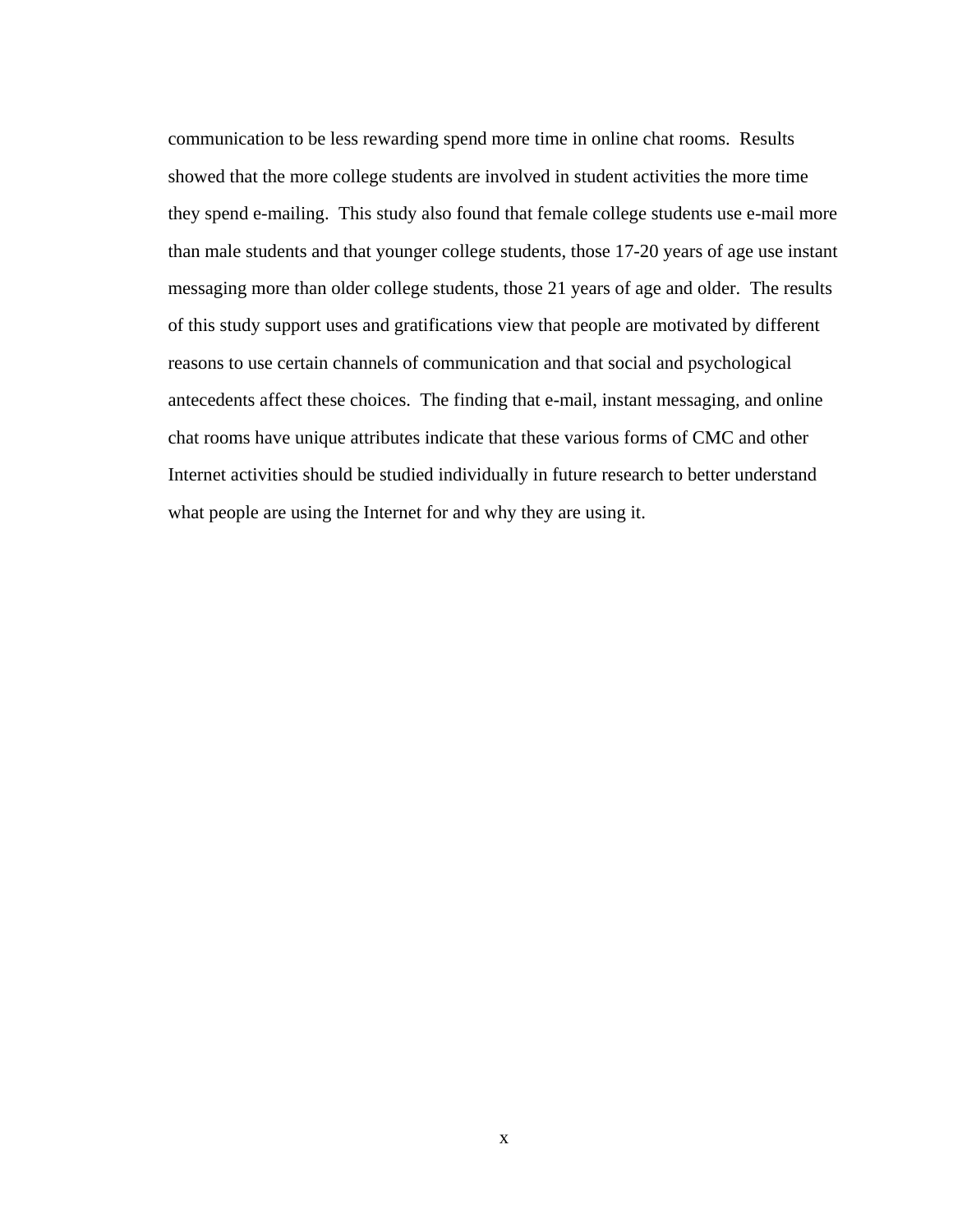# Chapter 1

# **INTRODUCTION**

 Home computers, with the help of the Internet, are offering people services that are competing with the landline telephone as a main source of communication. Services available through the home computer, such as electronic mail, instant messaging, and online chat rooms, provide users an alternative method of communication. Computer users can connect with friends, family, coworkers, and even meet new people via the Internet and its mediated communication capabilities. Computer-mediated communication (CMC) has been defined in past research as "synchronous, or asynchronous electronic mail and computer conferencing, by which senders encode in text messages that are relayed from senders' computers to receivers'" (Walther, 1992, p. 52). Modes of communication that are termed CMC now include various forms of e-mail and computer conferencing including instant messaging, online chat rooms, listservs, and bulletin boards just to name a few. CMC technologies enable users to communicate in synchronous time, as with instant messaging or chat rooms, or asynchronous time, as with e-mail. They also allow group online conversations, as with chat rooms, or for individual conversations to take place, as with instant messaging and e-mail.

 One population, in particular, has become a wide user of the Internet and its communication capabilities. College students have connected to the Internet more than the general population, according to a survey by The Pew Internet & American Life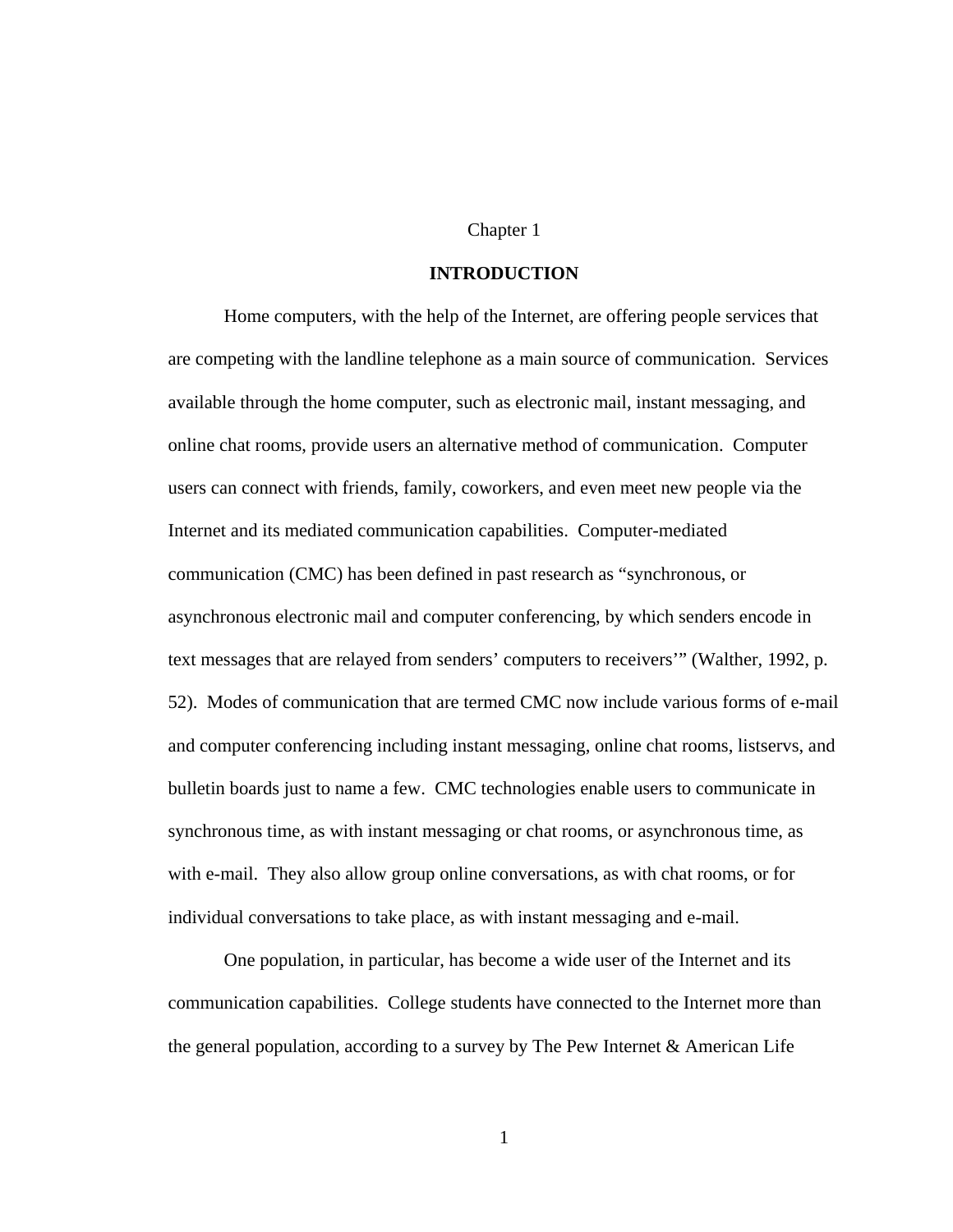Project (Jones, 2002). This survey found that 86% of college students are online, which is considerably higher than the 59% of the general population that is connecting to the Internet. Most college students have grown up with computers in their homes and their schools, and the Internet has almost always been a part of their world. The University of Michigan's Information Technology Central Services reports that around 90% of its incoming first year students already own a PC and are bringing it with them to campus (Brown, 2002). Use of the Internet as a means of communication is not a new concept to today's college students. With high-speed connections available in many dormitories and computer labs on campus, as well as some off-campus housing offering the service, college students are finding it even easier to access the Internet.

 The more students use the Internet and its communication technologies, the more it becomes a part of their daily activities. What impact will the daily use of CMC have on college students once they leave the campus and enter the workforce? Will many students become Internet dropouts after college as some researchers have suggested (Kingsley & Anderson, 1998)? Or will they continue to make daily use of the Internet and the technologies it offers? These are questions that researchers would like to be able to answer, but which they cannot answer just yet. First, more research needs to be done looking at why college students are using CMC, what are their purposes and what are they seeking from these forms of communication. Second, more research needs to be done looking at who, in particular, is drawn to each type of CMC. The goal of this study is to look at these two concepts: who, of college students, is using e-mail, instant messaging, and online chat rooms, and why are they using these forms of CMC.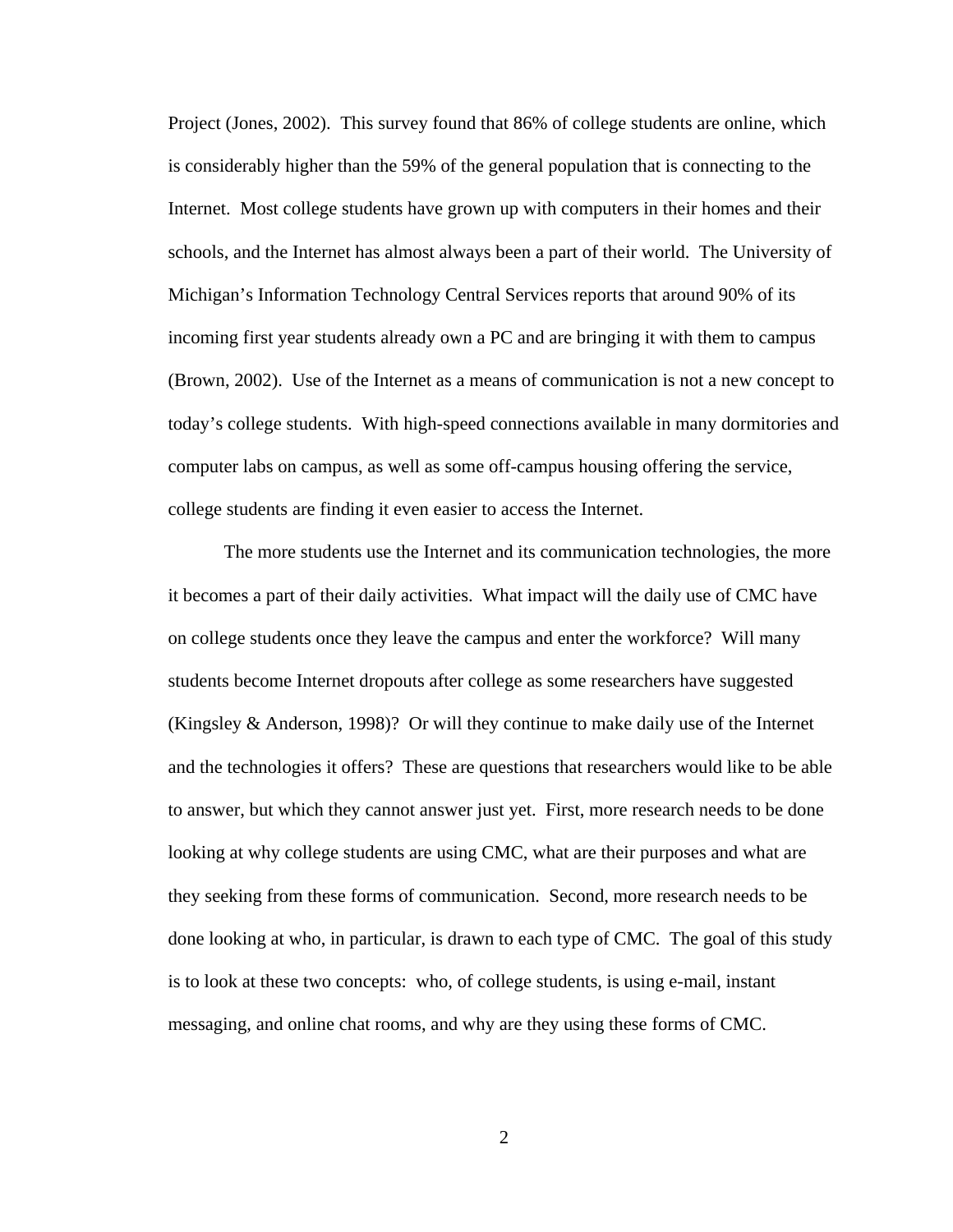#### Technology Justification

 Many forms of CMC exist in the virtual world of the Internet. With so many CMC outlets, it can be difficult for researchers to decide which forms to study. It would be difficult to try to look at every single form in just one study. This study will look at three forms of CMC: e-mail, instant messaging, and online chat rooms. These three forms of CMC are not the only ways of communicating online; newsgroups, bulletin boards, and listservs are just a few more of the many ways college students and the general population have to communicate online. But, there are several reasons that lend themselves to why studying these three specific forms of CMC usage in college students is important and appropriate.

#### *Widespread Use*

These three specific forms of CMC usage have become a part of many college students' daily activities indicating widespread usage of these technologies. Widespread use of different technologies can have implications for the future depending on how and why the technologies are used by certain groups of people. College students' usage of CMC technologies needs to be explored to lead researchers to ask questions about the impact of these technologies on students' lives and face-to-face interaction with other people. In choosing how to do this research, examining the widely used technologies will be more beneficial in that more information can be learned about a larger part of the population.

 E-mail is a mediated communication technology that enables users to send messages in the form of electronic letters to other users in asynchronous time. The Pew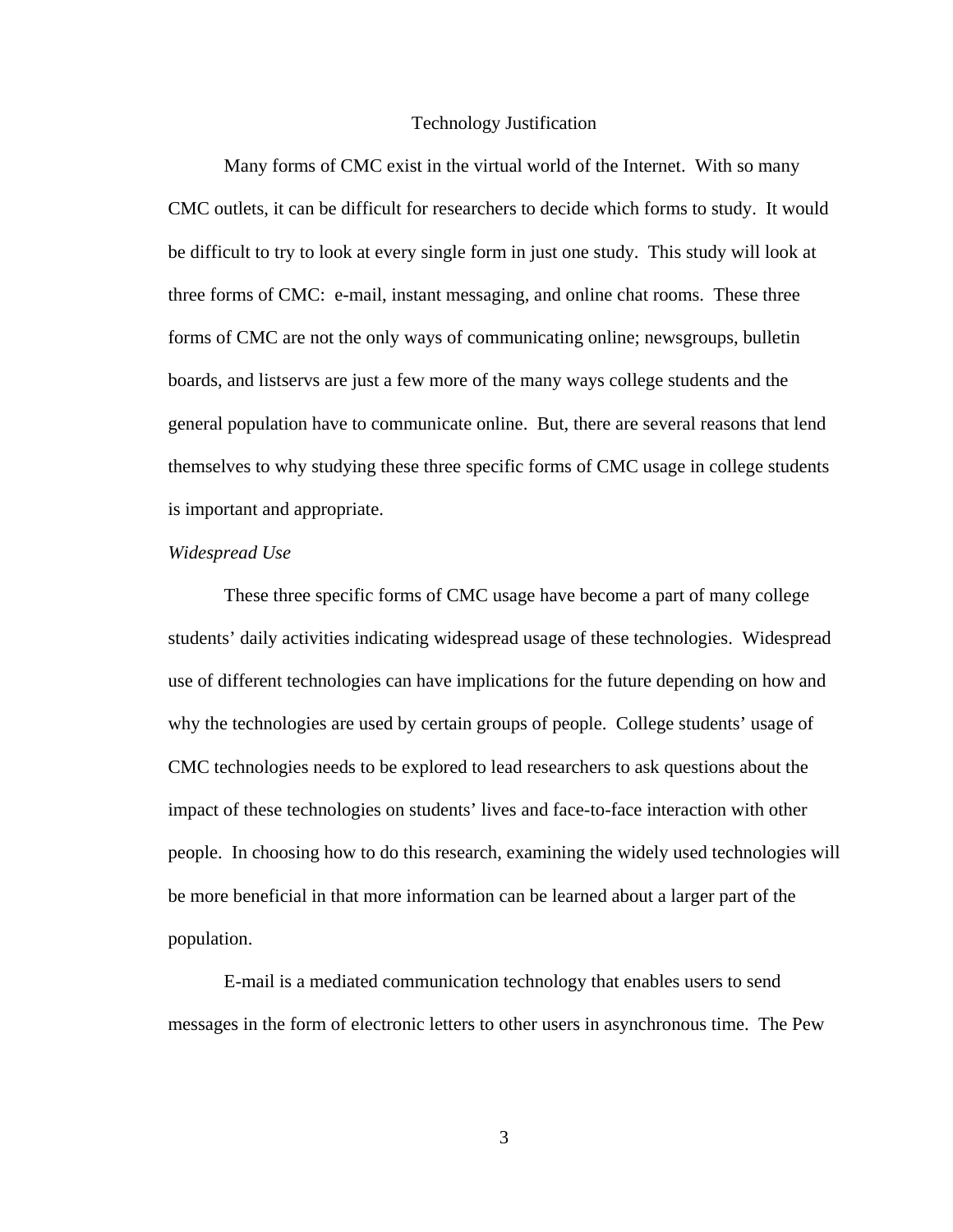Internet & American Life Project indicated that e-mail is the most frequently used Internet communication tool among college students (Jones, 2002). Among the respondents, 62% of students surveyed reported using e-mail as their primary Internet medium; the study also found that 72% of college students check their e-mail at least once a day, which points to e-mail usage becoming part of their daily routines (Jones, 2002). Some researchers have pointed to e-mail as the main reason people are getting online (Baym, 2002). E-mail is among the top five activities on the Internet, along with another form of CMC—instant messaging (Cole, 2001).

Instant messaging is a form of mediated communication technology in which users are able to communicate with other users in real time. Users send a message to another user, which appears on the receiver's computer screen. The receiver then responds by sending a message back. A synchronous conversation is then able to occur. Many different instant messaging programs are available, including two of the most popular: America Online's Instant Messenger (AIM) and ICQ ("I seek you"). The popularity of instant messaging has taken hold in the college student population; they are twice as likely as the average Internet user to use it (Jones, 2002). The Pew Internet  $\&$ American Life Project found that 29% of students surveyed reported that instant messaging is their primary Internet tool and that on any day 26% of college students use instant messaging (Jones, 2002). Leung (2001) found that for many Chinese college students, use of ICQ was a daily activity, with 32% of respondents indicating that they chat on ICQ daily. In another study conducted by the Pew Internet & American Life Project, researchers found that instant messaging was primarily a young person's activity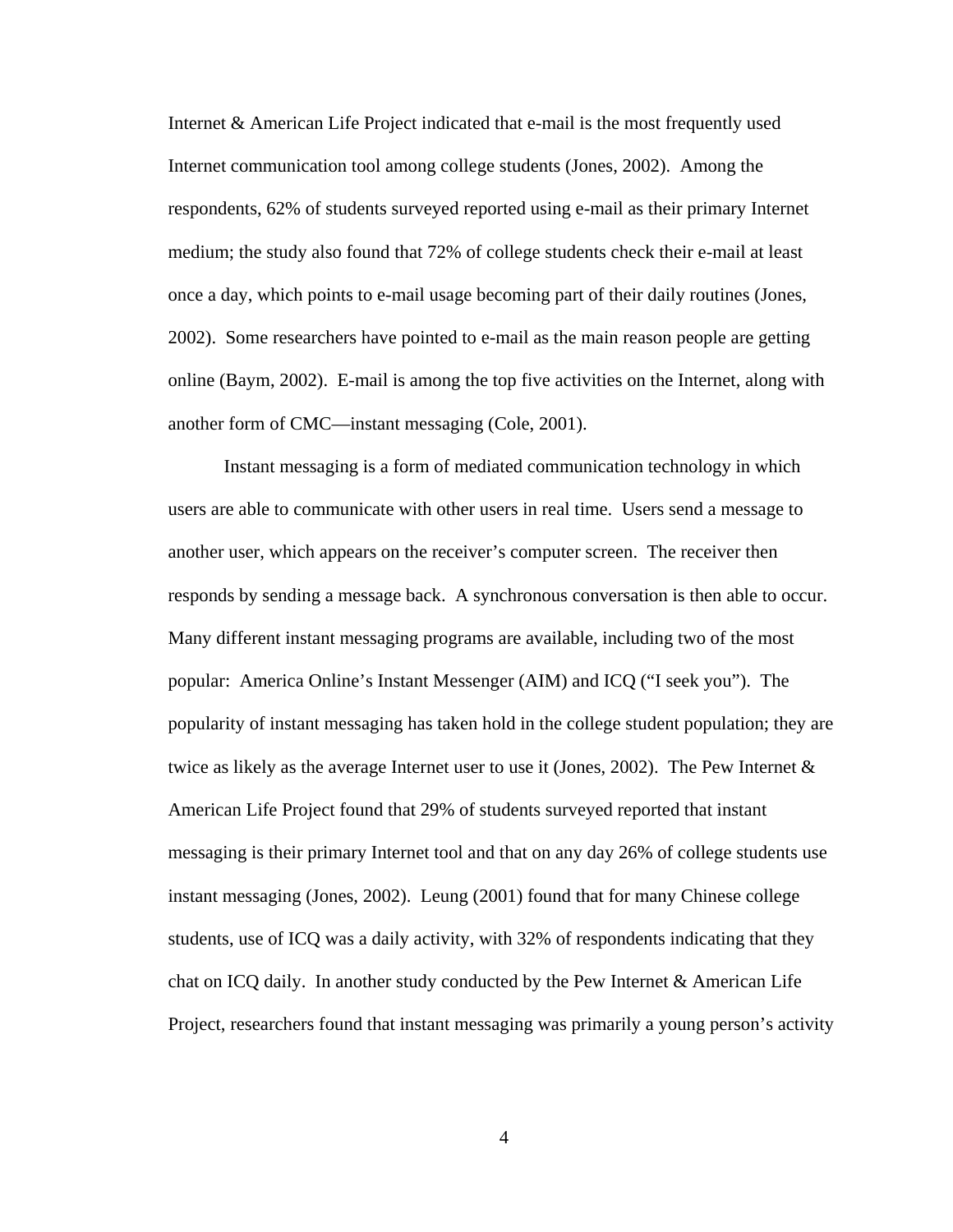(Rainie, 2000). They found that 59% of those people 18-24 years old, who were surveyed, have engaged in instant messaging (Rainie, 2000).

Online chat rooms appear to be an activity in which many young adult Internet users take part as well. Online chat rooms are a form of mediated communication technology in which users, like instant messaging, are able to communicate with others in real time but also add the possibility of conversation with many people rather than just a single person. Users enter a chat room, which may be for people with a specific interest, such as knitting, or for people of a certain age, such as those 50 years or older. Once in the chat room users are able to carry on a conversation. Fifty-three percent of Internet users ages 18-24 have participated in online chat rooms at some point and 8% of this population engage in the activity daily (Rainie, 2000). Rumbough (2001) found that 37% of the college students he surveyed have joined a chat room to interact with other people at some point with 5.8% of those doing so daily. While the numbers of college students using online chat rooms as a daily activity is not as high as those using e-mail and instant messaging daily, large percentages of college students have participated in chat rooms and the gratifications they seek from this particular form of CMC is worth studying. *Facilitating Person-to-Person Interaction* 

Another important reason for focusing on e-mail, instant messaging, and online chat rooms has to do with the technologies themselves. E-mail, instant messaging, and online chat rooms are conceptually similar technologies in that they allow for interpersonal communication to occur through a mediated channel. Each of the channels allows people the ability to communicate with others and convey information without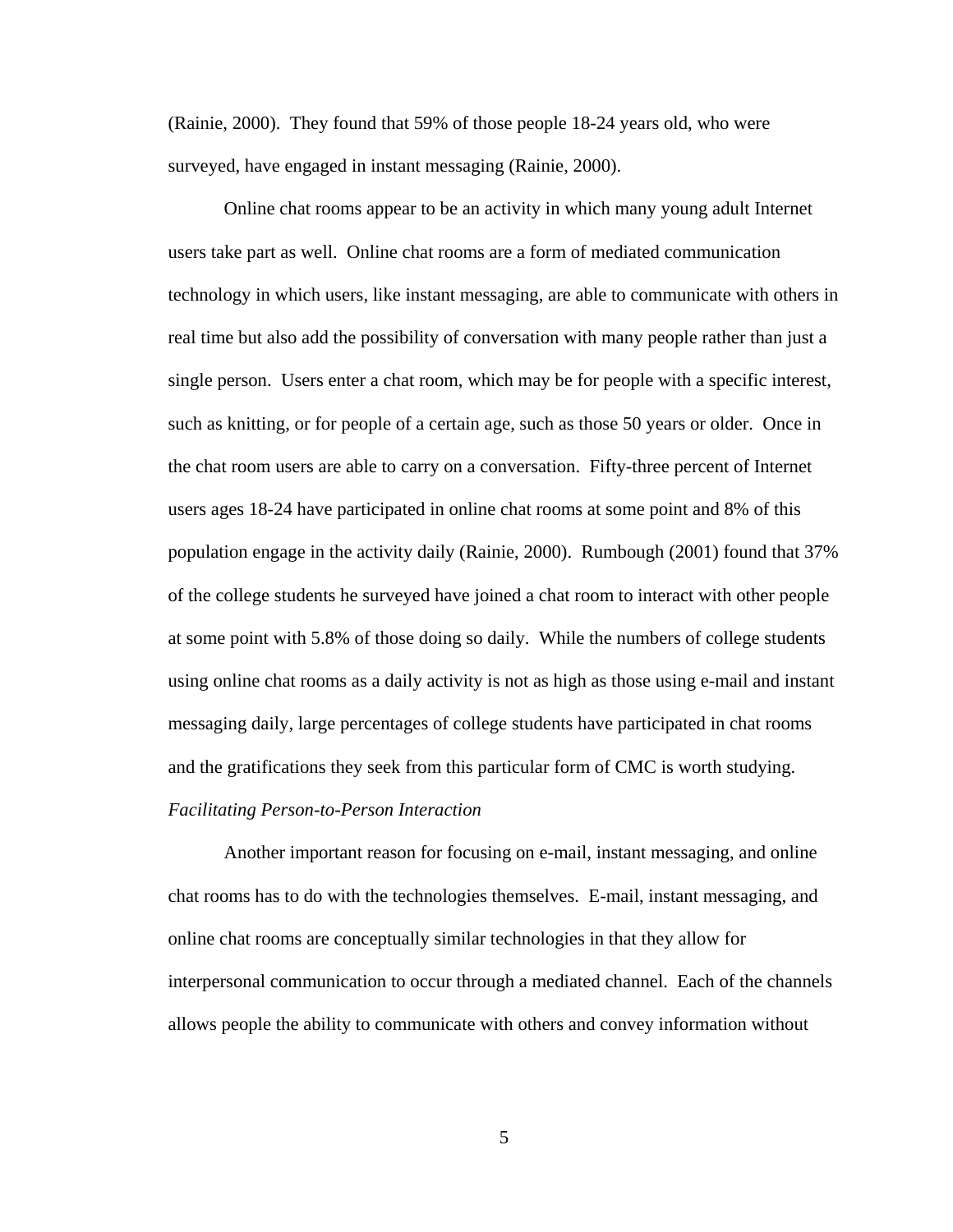actually having face-to-face interactions, but they are able to convey the same sort of information that they may have done in a face-to-face setting. Other forms of CMC, such as bulletin boards and newsgroups, are technologies that are geared more towards personto-group interaction; whereas, e-mail, instant messaging, and online chat rooms allow more person-to-person communication.

Studying technologies that are more person-to-person in nature brings the study of CMC into the realm of interpersonal communication, which has just recently begun to explore the effect of CMC on relationship development and maintenance. Most of the earlier work done with CMC has been in an organizational setting, focusing on the effect of CMC on relationships within organizations (Stafford, Kline, & Dimmick, 1999) rather than on how it affects the everyday, personal relationships of users and what reasons they are using it.

#### *Synchronous and Asynchronous Communication*

Exploring college students' uses of e-mail, instant messaging, and online chat rooms allows the study of the asynchronous and synchronous communication dichotomy. These three forms of CMC differ in regards to this particular characteristic. E-mail is a form of CMC that is asynchronous in nature; users are able to send an e-mail without the recipient being available at the time the e-mail is sent. E-mail's asynchronous nature has been labeled as a critical feature because it expands a person's potential for interpersonal interaction (Baym, 2002). The ability of e-mail to allow for asynchronous communication is an advantage it holds over devices such as the telephone (Dimmick, Kline, & Stafford, 2000), and may be an advantage that it holds over other types of CMC.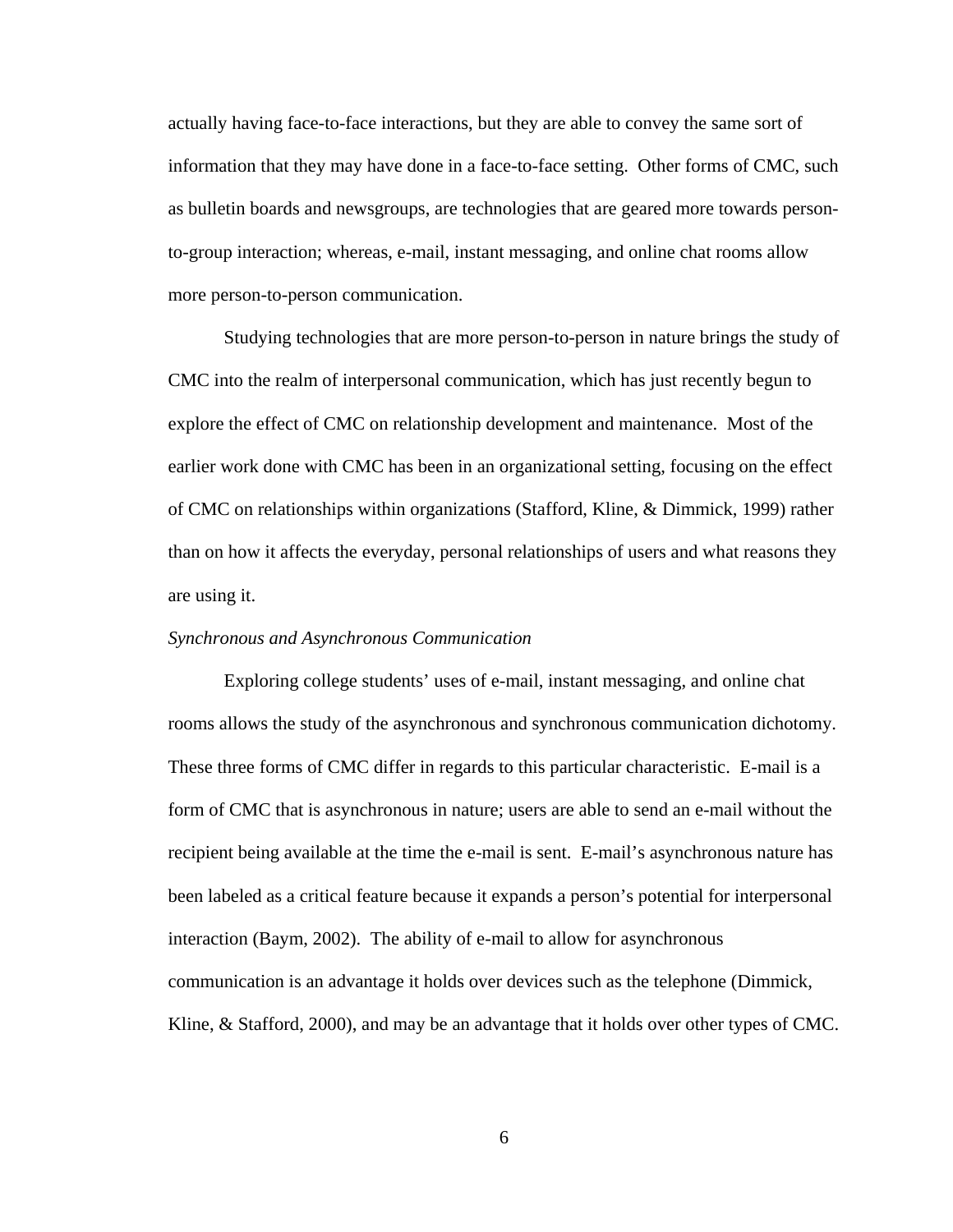In contrast to e-mail's asynchronous feature, instant messaging and online chat rooms are usually synchronous in nature; users are able to "chat" with another user in real time. One aspect of instant messaging and online chat rooms' synchronous feature makes it unique from the telephone's synchronous nature. While the CMC interaction occurs in real time, a user can be typing an e-mail, searching the web, and downloading music while "chatting" with two or three people and never miss a beat of each and every conversation since unlike the telephone a user reads the other person's responses rather than having to listen to them. Synchronous and asynchronous communication have benefits that make them more desirable for certain people and for certain occasions. Future research in the area of CMC will help to discover these people and occasions. *Building and Exploring* 

 Much of the research that has been conducted so far on people's use of CMC technologies has looked at e-mail (Dimmick et al., 2000; Golden, Beauclair, & Sussman, 1992; Hill & Monk, 2000; Romm & Pliskin, 1999; Stafford et al., 1999) or CMC/Internet usage as a whole (Dainton & Aylor, 2002; Flaherty, Pearce, & Rubin, 1998; McKenna, Green, & Gleason, 2002; Papacharissi & Rubin, 2000). There is not as much information available about the specific use of instant messaging (Hard af Segerstad & Ljungstrand, 2002; Lenhart, Rainie, & Lewis, 2001; Leung, 2001) and online chat rooms (Markey  $\&$ Wells, 2002; Peris, Gimeno, Pinazo, Ortet, Carrero, Sanchiz, & Ibanez, 2002; Whitty, 2002). More and more studies are being done on these two forms of CMC, but even more research is still needed. Now, there are many different Internet activities that a person can engage in, such as interpersonal communication, online games, online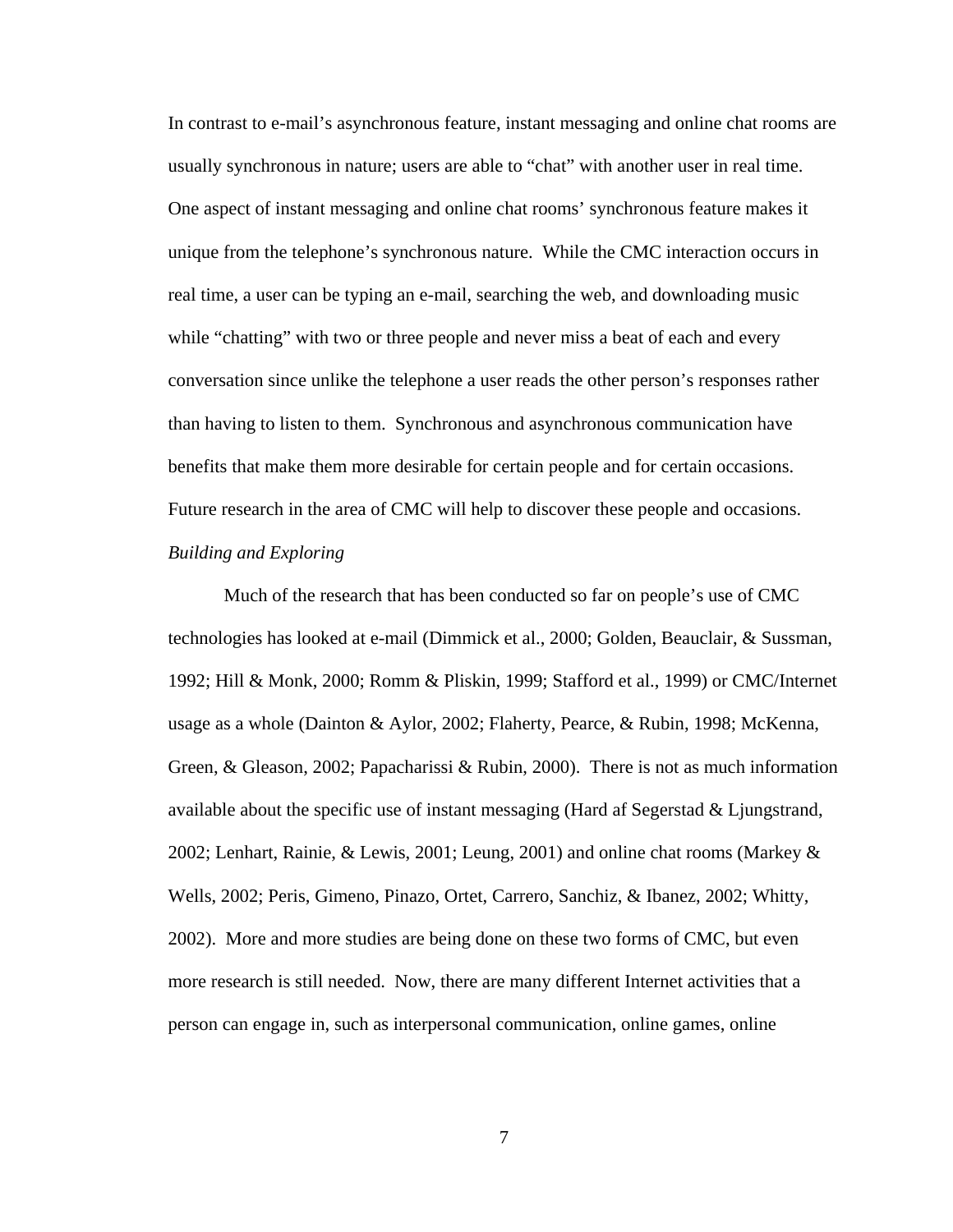shopping, information searching, streaming audio and video as well as many more. Because of this diversity it is now more useful to study the specific activities of the Internet separately. There are differences between the activities and there are differences between the people who engage in these activities. For example, the people who get online to play games are not necessarily the same people who get online to shop. To better understand the impact of the Internet on people's lives, it is necessary to have an understanding of all the different activities that people engage in online and the best way to do this is to look at each separate activity.

 This study attempts to explore three specific interpersonal communication activities that people engage in while on the Internet: e-mailing, instant messaging, and participating in online chat rooms. Previous research on e-mail usage will be helpful in discovering why and how college students use e-mail. More information regarding why and how students use instant messaging and online chat rooms will be discovered from this study and be able to be used by future researchers. The limited amount of research that has looked at separate forms of CMC indicates that there are differences in relation to motives for using various forms of CMC. Seeking conversation and initiating relationships with others are two motives reported for online chat room use (Peris et al., 2002). These motives differ from the motives found for e-mail, which include sustaining relationships and convenience (Stafford et al., 1999), and for instant messaging, which include keeping up with fashion trends (Leung, 2001). The difference in motives indicates that these three forms of CMC are unique and deserve to be studied separately.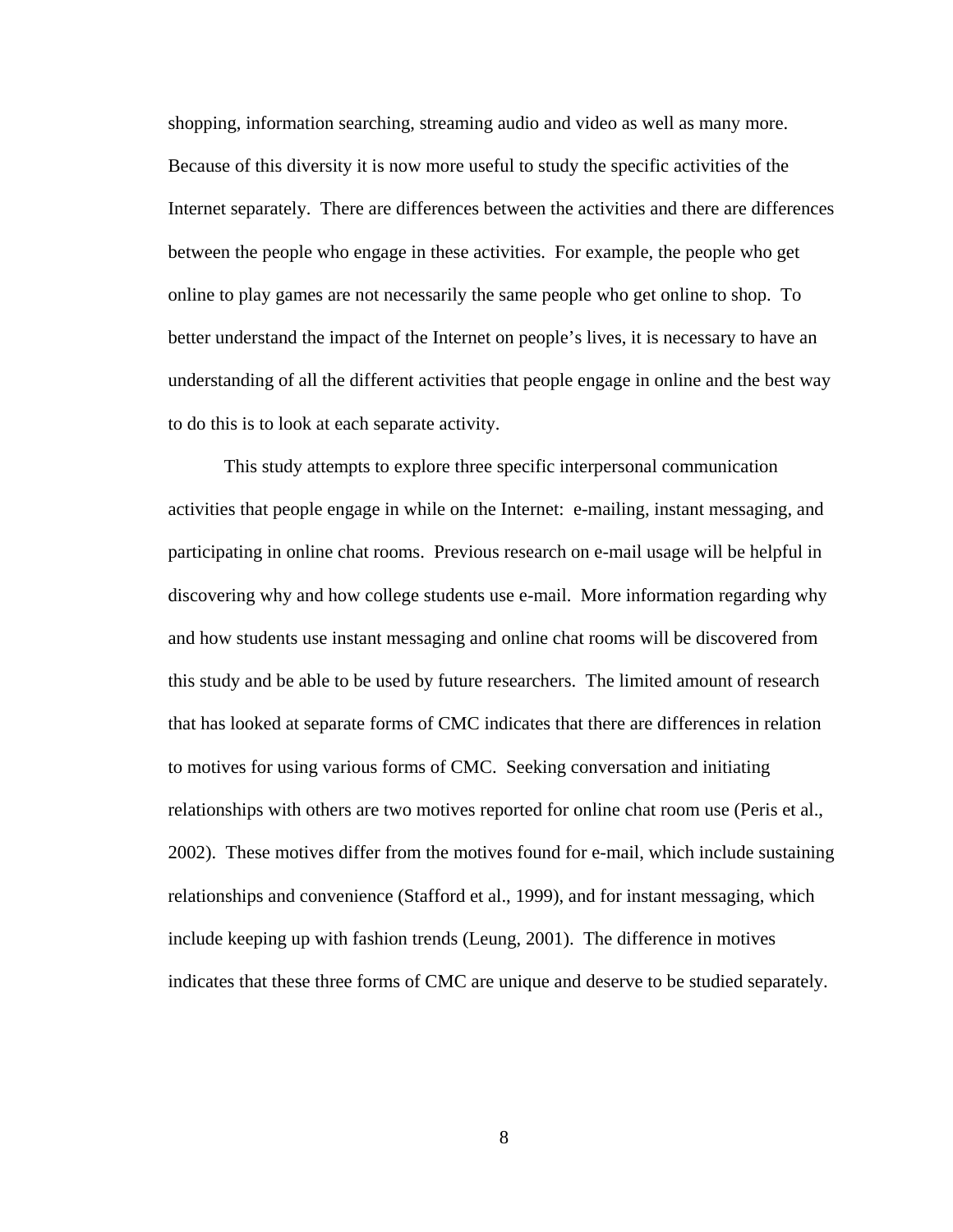#### Uses and Gratifications Perspective

The uses and gratifications perspective offers a functional approach to studying various forms of technology. It allows researchers to ask the question "why?" without adding a value judgment to the answer (Katz, Blumler, & Gurevitch, 1974). This perspective gives researchers the opportunity to conduct pure exploratory research. Uses and gratifications suspends value judgments about specific content, so researchers would not assume that soap opera viewing is dysfunctional, for example, instead researchers ask soap opera viewers why they watch, and then identify the functions that these television programs do perform in their viewers' lives. The study of computer-mediated communication is well suited to the uses and gratifications perspective. Uses and gratifications has been suggested as a useful perspective to study new technology (Rubin & Bantz, 1987). Interpersonal communication via the Internet is still rather new that it could benefit from a more exploratory perspective. The Internet is a technology that is seen as both functional and dysfunctional; it has been criticized by some as having a negative impact on society and hailed by others for its positive outcomes (Bargh, 2002). Because the Internet and the services that it provides are still evolving, these value judgments are ones which should be set aside until more information can be found out about people's usage of the technology and services.

#### *Assumptions and Paradigm*

Uses and gratifications is built on five assumptions (Katz et al., 1974): (a) the audience is viewed as active, (b) the choice to use a particular media to fulfill a certain gratification lies within the user, (c) media compete with other media to satisfy users,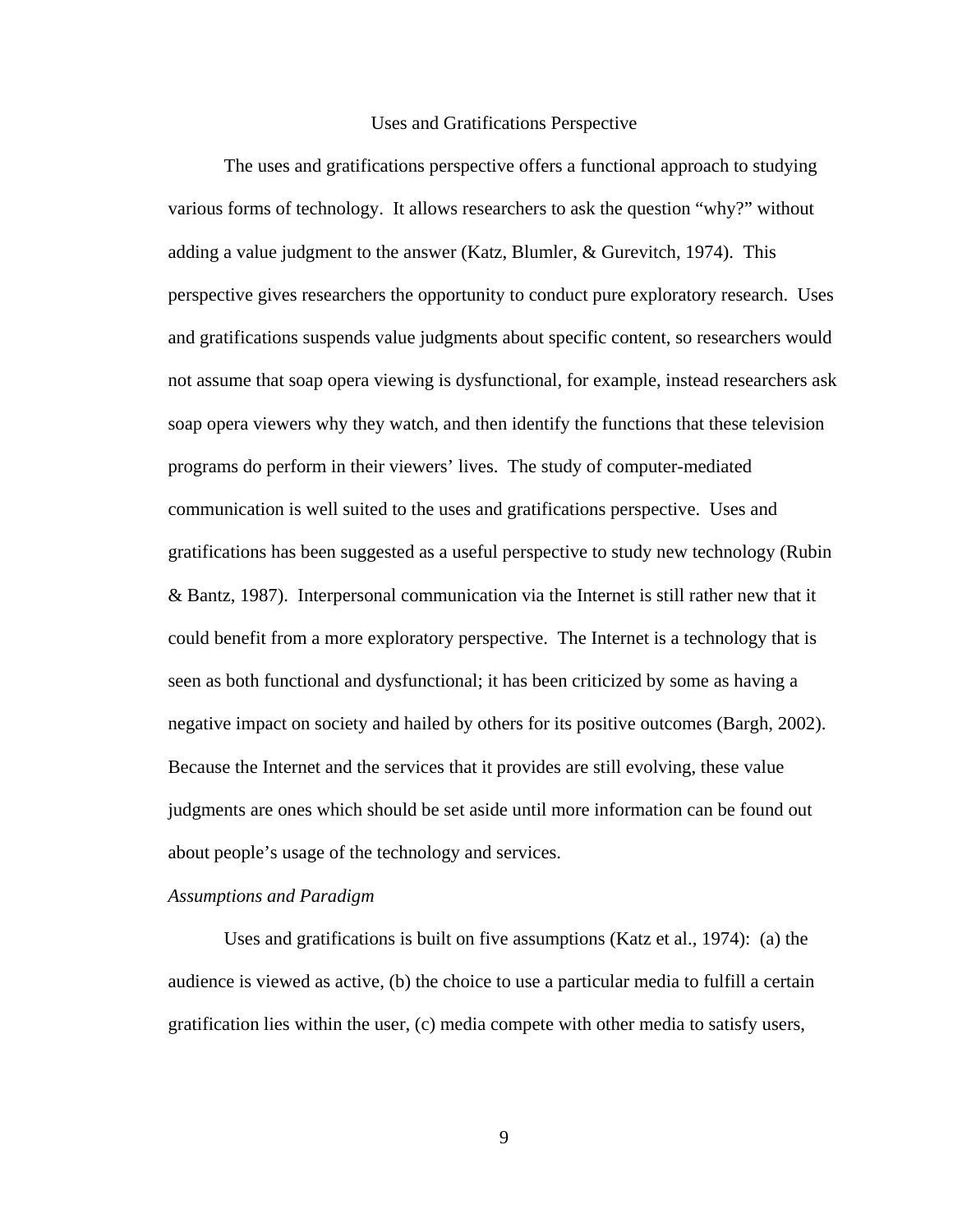(d) the audience is capable of self-report, and (e) value judgments should be suspended while conducting research.

Several of these assumptions show how uses and gratifications can illuminate understanding of CMC. The CMC audience is certainly active, for example, choosing to use e-mail or instant messaging. The choice to use a particular CMC to fulfill a certain gratification lies within the user. And CMC also competes with the telephone and faceto-face interactions to fulfill social and relationship needs.

A key point to the uses and gratifications perspective is that social and psychological antecedents affect people's use of different communication channels (Katz et al., 1974; Rosengren, 1974). These social and psychological factors should not be neglected in research. Rosengren (1974) explained that people have needs, which are influenced by individual and societal characteristics; these needs produce motives, which lead to behaviors to gratify the needs.

Rosengren's paradigm has led to some criticism that uses and gratifications' terms lack precision (Swanson, 1979). So, it is important to define terms. The term *uses* is defined as a person's selection of certain communication channels, usually measured as preferences or amount of time spent with the selected channel. A use is a specific activity that an individual performs using a communication channel. People use various channels to fulfill communication *motives* and *needs*. Motives and needs are difficult to separate since the latter is manifested in the former (Rubin, Perse, & Barbato, 1988). For clarity, a need is referred to as some sort of basic drive or problem and it produces a motive to try to solve the problem. For example, if a person has a need for interaction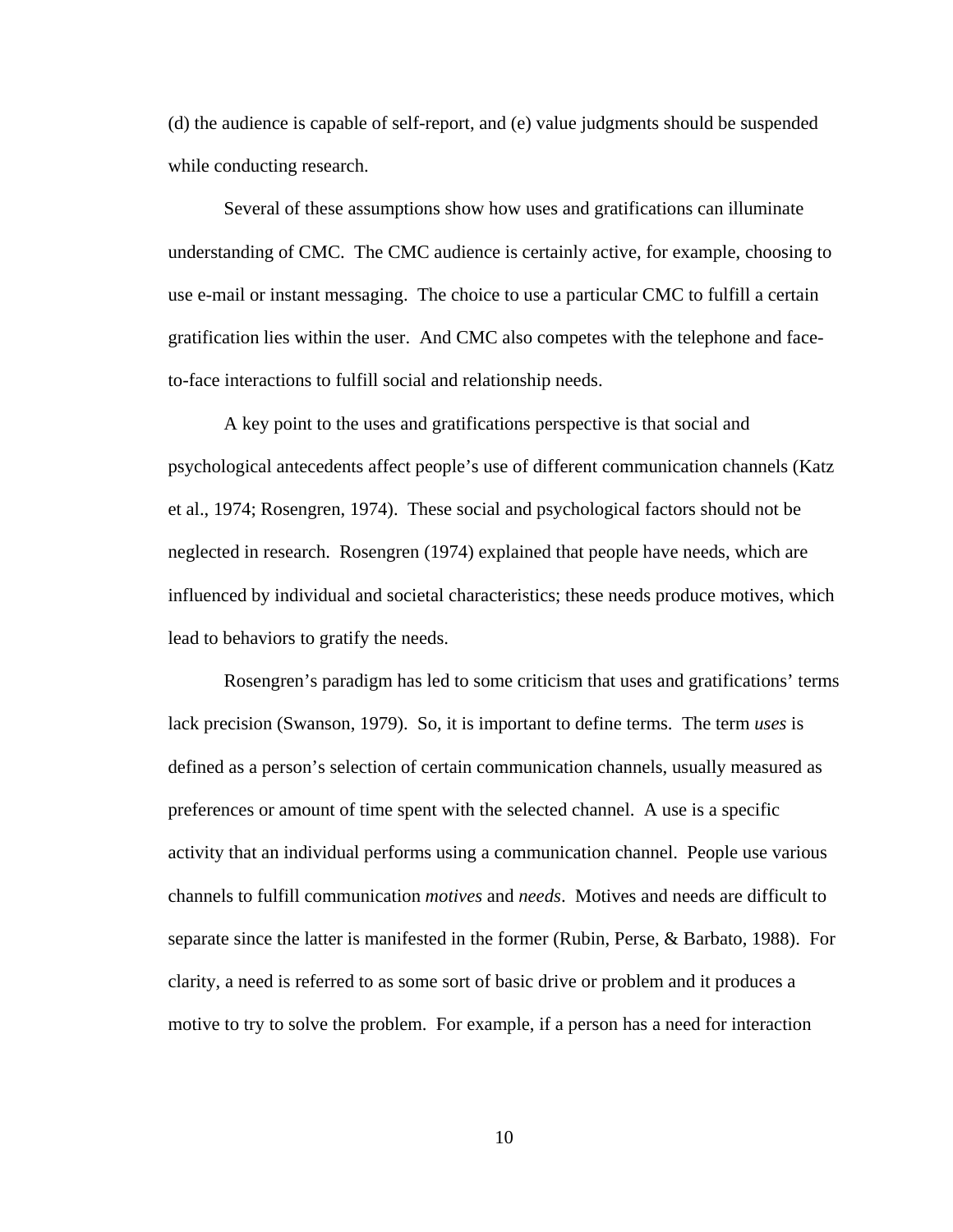with others, this need will produce the motive to seek out some sort of communication channel that will allow him or her to interact with other people. A motive is a reason that prompts a certain use. Another term that can be used to describe a motive is *gratification sought*. According to uses and gratifications, the gratifications sought can be indirectly affected by the influence of certain social and psychological characteristics (Rosengren, 1974). In terms of CMC usage these social and psychological characteristics may consist of factors of college students' lives, including social networks, social skills, and involvement in student activities.

#### *Uses and Gratifications and Interpersonal Communication*

 Originally, uses and gratifications was introduced as a mass communication perspective, which sought to examine the role played by the media in people's lives. Scholars, however, have found the perspective applies to interpersonal communication research. To understand the usefulness of uses and gratifications in studying computermediated communication, it is important to understand how it has been applied to more traditional forms of interpersonal communication.

 The five assumptions of uses and gratifications are consistent with views about interpersonal communication (Rubin & Rubin, 1985). The first assumption, which states that mass media use is goal-directed, is also true of interpersonal communication. People seek out others with whom to interact and socialize. Second, the assumption that users seek out media to gratify certain needs, coincides with many interpersonal approaches to needs such as Schutz's (1958) approach which states that people have three basic needs: inclusion, affection, and control. The third assumption states that various forms of media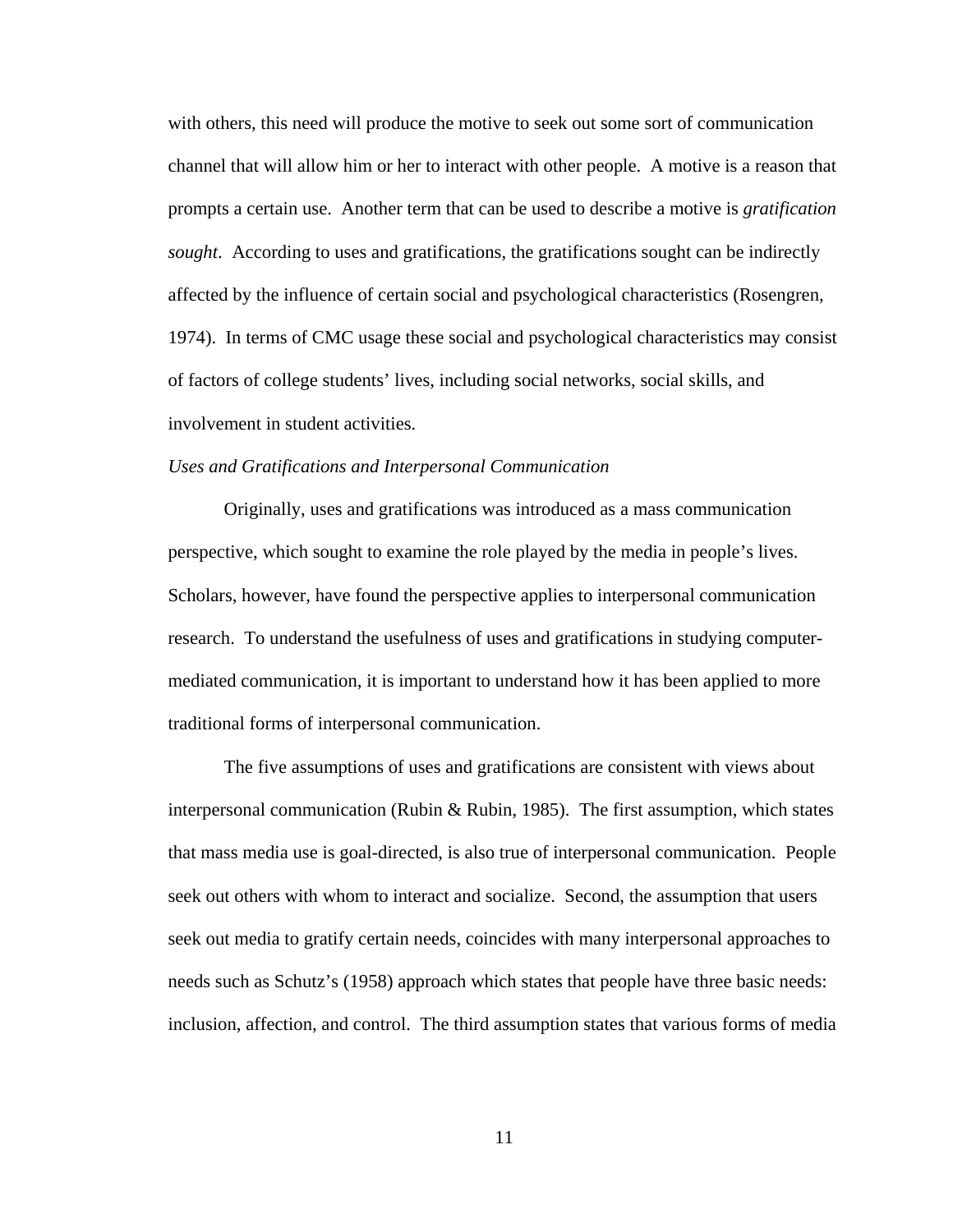compete with each other to satisfy the user's needs. This is the case with interpersonal communication as well; people choose from among their friends and family to initiate and conduct interactions with and are able to structure the interactions in a certain way. The uses and gratifications perspective assumes that the audience is able to self-report their motives for using certain media; self-report is a popular method used in interpersonal communication research also. The last assumption, which states that judgments should be withheld from research until audience motives can be explored independently, is also true of findings in interpersonal research.

 Interpersonal communication research has spent a great deal of time answering the question of how communication takes place and how relationships develop, but researchers have not always been asking why communication takes place and why relationships develop (Rubin et al., 1988; Rubin & Rubin, 1985). The uses and gratifications perspective allows researchers to ask both how and why. Certain aspects of the uses and gratifications perspective that directly relate to the question of why are clearly applicable to interpersonal communication research.

 An important aspect of uses and gratifications research is the importance of needs and need fulfillment. Uses and gratifications helps to understand how certain communication channels fulfill human needs and motives. Through an understanding of people's motives, information about media use in general has been discovered; thus, an understanding of people's motives for interpersonal interaction would also provide information about interpersonal communication choices and outcomes (Rubin et al., 1988). Based on the understanding of uses and gratifications research, Rubin, Perse, and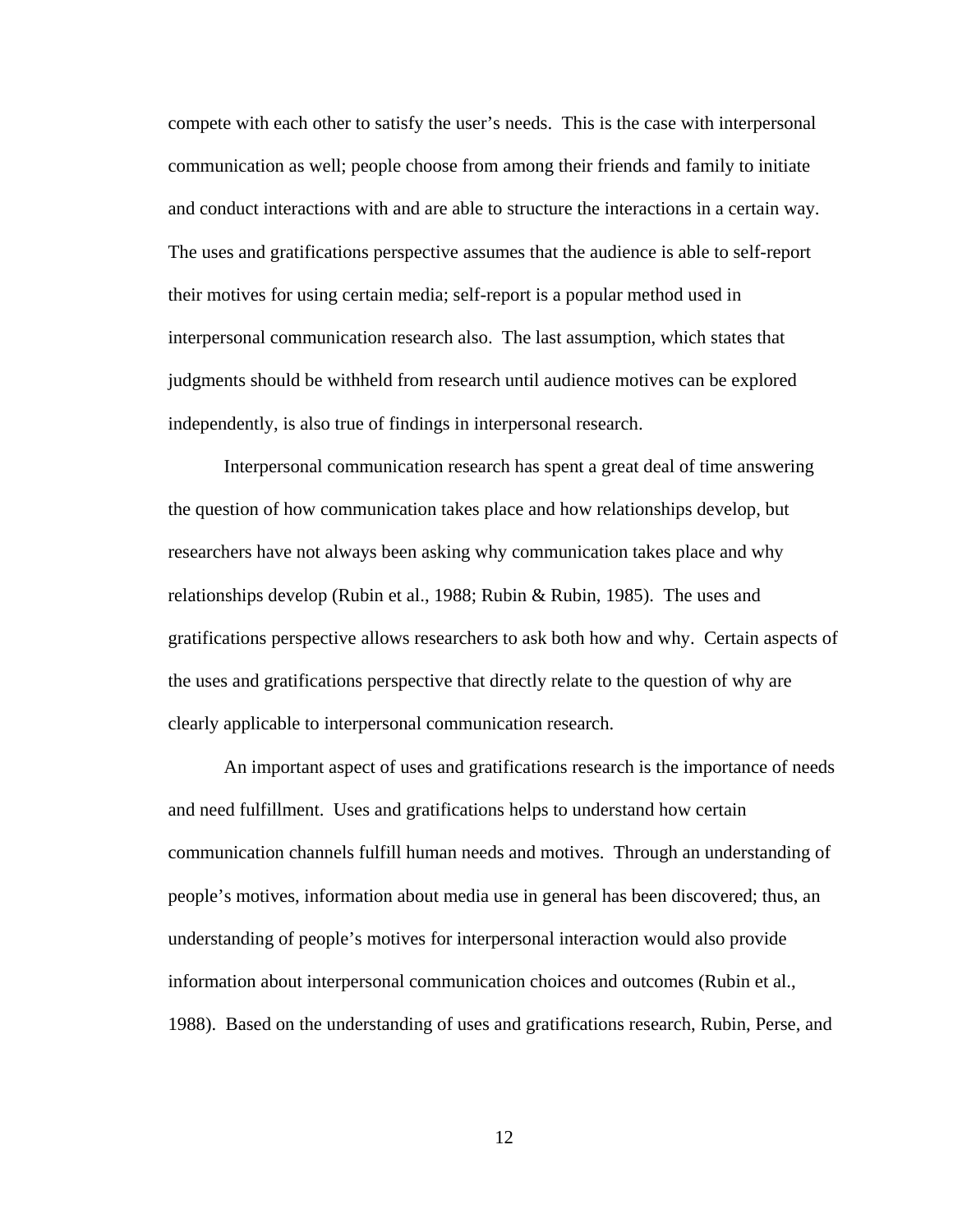Barbato (1985) were able to not only develop an instrument to measure interpersonal communication motives, but they were able to generate information about how the uses of communication were related to a number of other factors such as demographic characteristics and communication outcomes.

 Another aspect of uses and gratifications that lends itself to interpersonal research is the concept of functional alternatives. A functional alternative is another way or channel a person has for fulfilling a particular need. For example, in mass communication research, television news may be seen as a functional alternative to the newspaper as a way of gathering information about current events. In interpersonal communication, a person may have a number of different friends from whom to choose to fulfill a need for belongingness and each of these friends represents a different functional alternative. Interpersonal communication may also serve as a functional alternative to mass communication channels and vice versa (Rubin & Rubin, 1985). In more recent research, the Internet is being studied to see if it is a functional alternative to face-to-face communication (Flaherty et al., 1998; Papacharissi & Rubin, 2000).

 A third aspect of uses and gratifications theory that has also been applied to recent Internet research (Papacharissi & Rubin, 2000) and is applicable to the study of interpersonal communication is the idea of ritualized versus instrumental use of communication channels. Ritualized use is a habitual use of communication channels; instrumental use is a selective use of communication channels. The patterns of ritualized and instrumental communication that are seen in interpersonal research are similar to those found in mass communication research (Rubin & Rubin, 1985). People engage in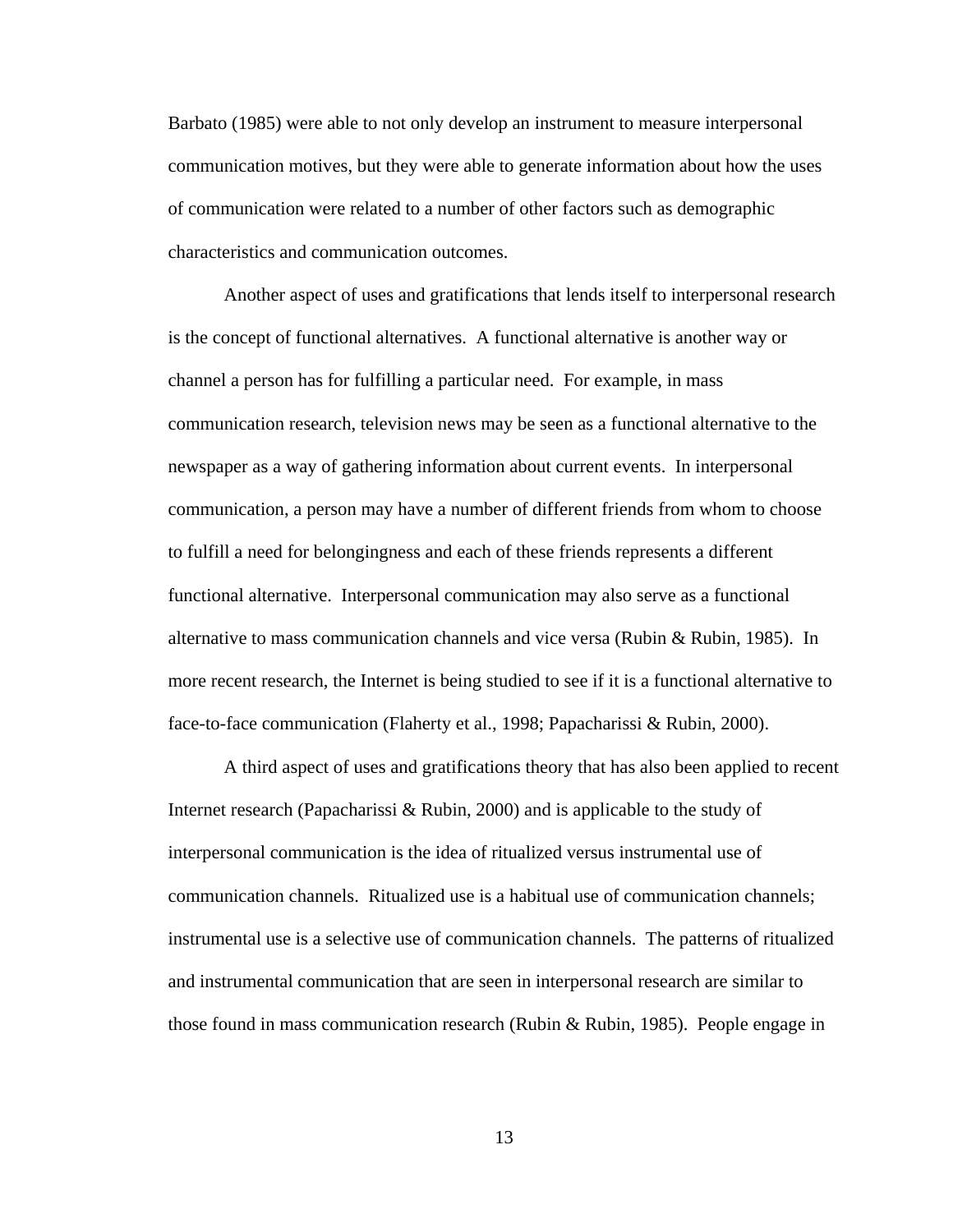communication with friends many times just because it is a habit and a way of passing time, which marks ritualized communication. At other times, people interact with others to find out information such as how much a pair of shoes costs at a department store; this is more instrumental communication.

 Uses and gratifications is a general perspective to study both mass and interpersonal communication. The assumptions and various aspects of the approach lend themselves to extend the perspective's use beyond its initial applications. Researchers have started to expand uses and gratifications first to explore the realm of interpersonal communication (Rubin et al., 1988) and even further to explore the Internet (Papacharissi & Rubin, 2000). Now researchers are expanding even more and studying computermediated communication, one specific area of the Internet, from a uses and gratifications perspective.

## Literature Review

Research on the Internet and, more specifically, on computer-mediated communication, has started to grow, but it is still in its beginning stages. One reason for this is that it is an area of study that sometimes blurs the line that exists in communication research between what is considered mass communication and what is considered interpersonal communication. Some researchers argue that CMC may actually present a new communication system, called hyperpersonal, which may need its own theories to explain the usage of these new communication technologies (Caplan, 2001; Walther, 1996).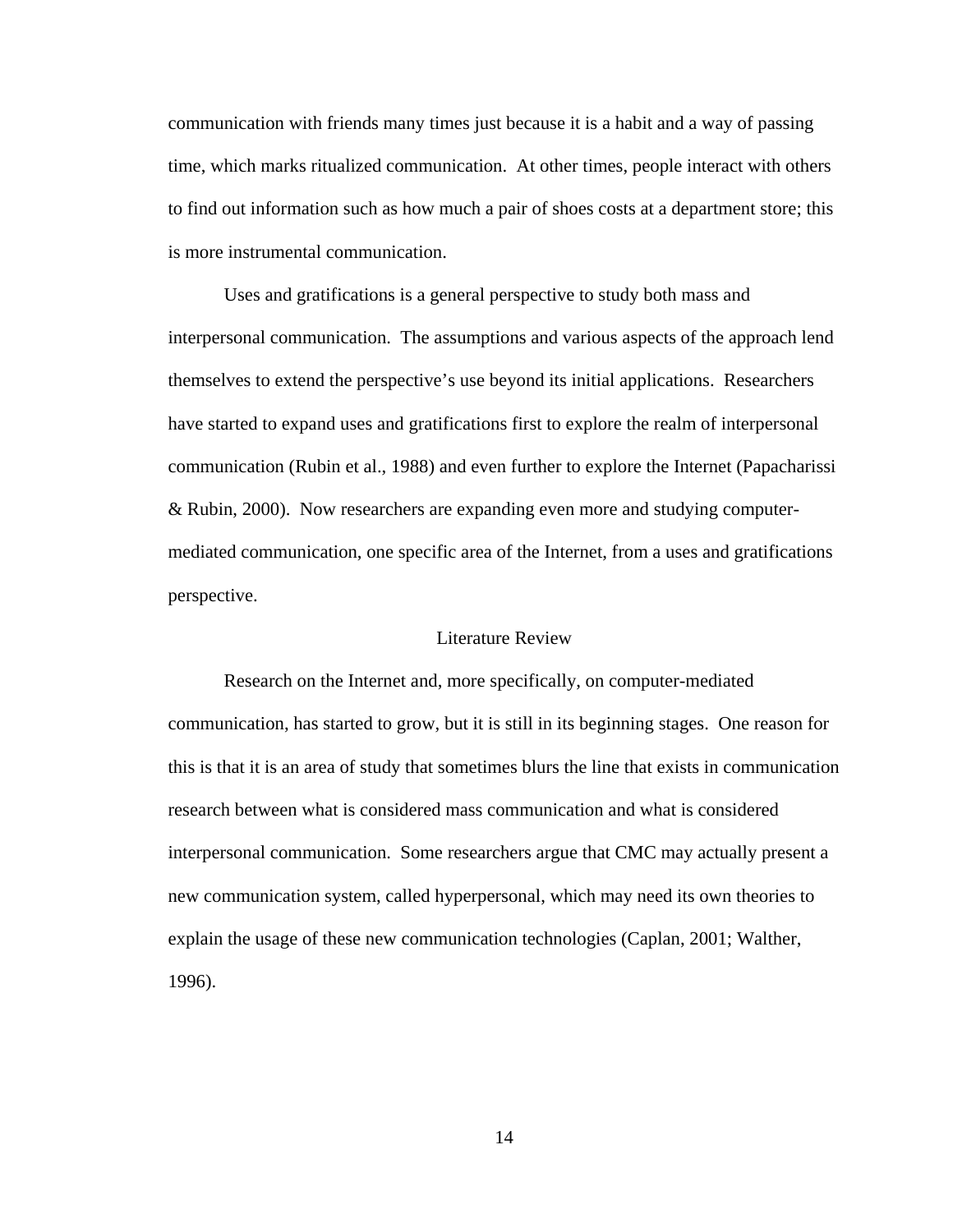What is interesting and possibly somewhat difficult about CMC research is that it is an area of research that can be and has been examined from a number of different perspectives or theories. All of these perspectives and theories, including Media Richness Theory (Daft & Lengel, 1984), Social Presence Model (Short, Williams, & Christie, 1976), and Social Penetration Theory (Altman & Taylor, 1973), can add something to the body of research about the subject. Regardless of whether a study was grounded in a mass communication perspective or an interpersonal theory, the findings provide researchers with the information they need to further the area of computermediated communication. While this thesis is mostly driven by the uses and gratifications perspective, it will be helpful to look at other types of research that have examined the uses of computer-mediated communication.

## *General CMC Research*

 Prior research has studied the Internet and CMC technologies as single technologies, which perform numerous functions. Researchers generally looked at the Internet as a whole and did not differentiate various forms of CMC or other non-CMC activities of the Internet. This might have made some sense in the 1980s and early 1990s when e-mail was virtually the only widespread CMC use of the Internet. There were, however, other communication activities then, such as bulletin boards, listservs, and MUDs and MOOs. Researchers looked at topics such as CMC compared to face-to-face communication (Flaherty et al., 1998; McKenna et al., 2002), relationship development on the Internet (McKenna et al., 2002; Parks & Floyd, 1996; Rumbough, 2001), CMC use in organizational settings (Wellman, Salaff, Dimitrova, Garton, Gulia, &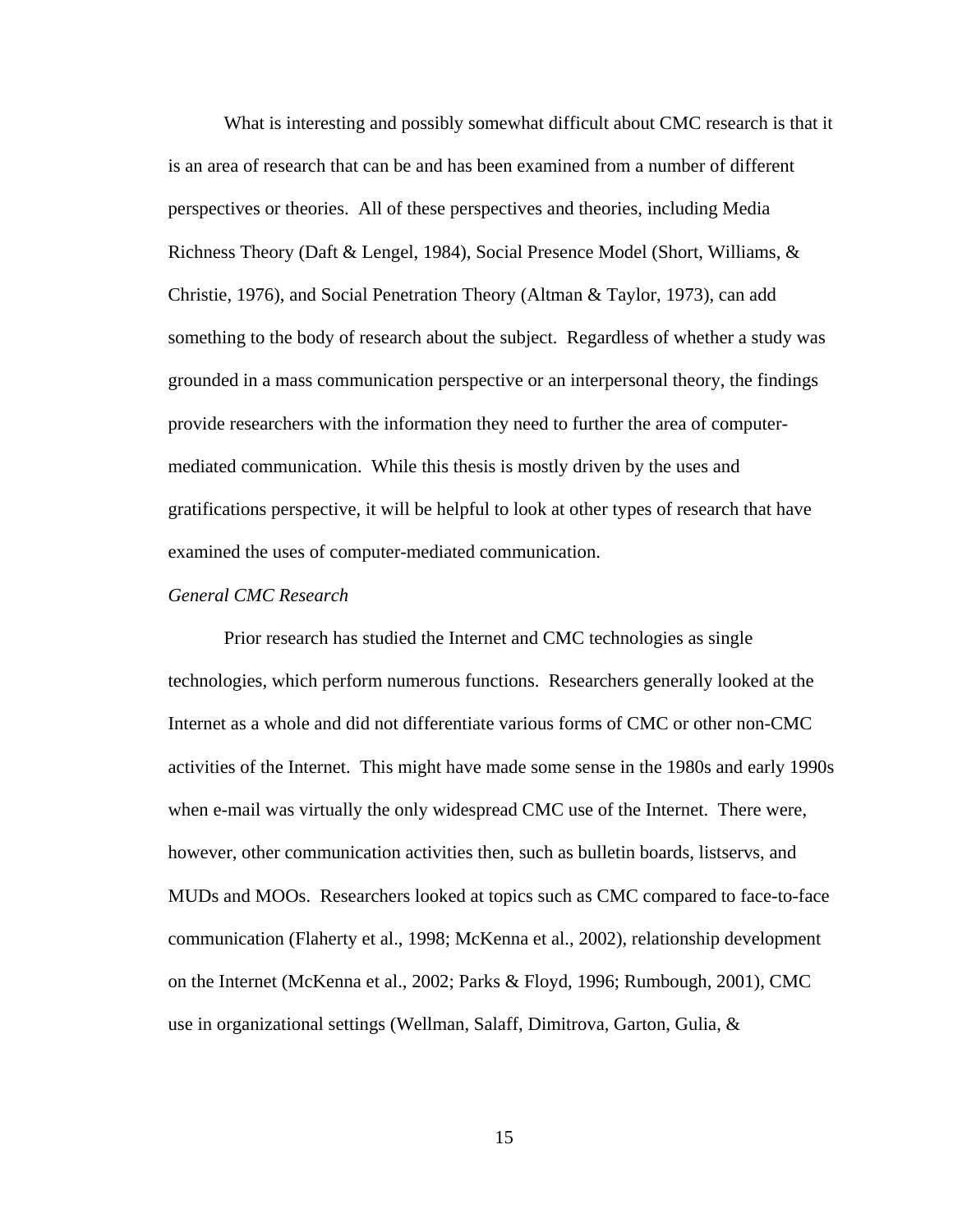Haythornthwaite, 1996), deceptive behaviors in CMC (Rumbough, 2001), and CMC use in the area of healthcare (Scheerhorn, Warisse, & McNeilis, 1995).

 Past research has shown that meaningful relationships are able to form on the Internet (McKenna et al., 2002). Parks and Floyd (1996) found that two-thirds of respondents reported forming a personal relationship with someone they had met on the Internet indicating that relationship development online is commonplace. This finding contradicts some of the earlier research findings that suggested that relationships formed online were impersonal because of a lack of nonverbal cues (Walther, 1996). The absence of cues such as physical appearance has been shown to positively affect first impressions formed online. McKenna and her colleagues (2002) found that people who met online liked one another better than they would have initially had they met face-toface. Research found that many people used the Internet technologies as a means of initiating and establishing face-to-face relationships (Rumbough, 2001). Those who meet online many times contact each other using other forms of communication such as the telephone and face-to-face encounters (Parks & Floyd, 1996). One negative aspect of online relationship formation that has been researched is the use of deception in online behavior. Many times people pretend to be someone else or lie about aspects of their life such as age, weight, gender and geographical location (Rumbough, 2001).

 Research has not only considered certain aspects of online communication or types of online behavior, but it has also looked at various settings in which CMC and the Internet are used. The Internet and its CMC capabilities have been shown to be a way for members of illness-related communities to share information and social support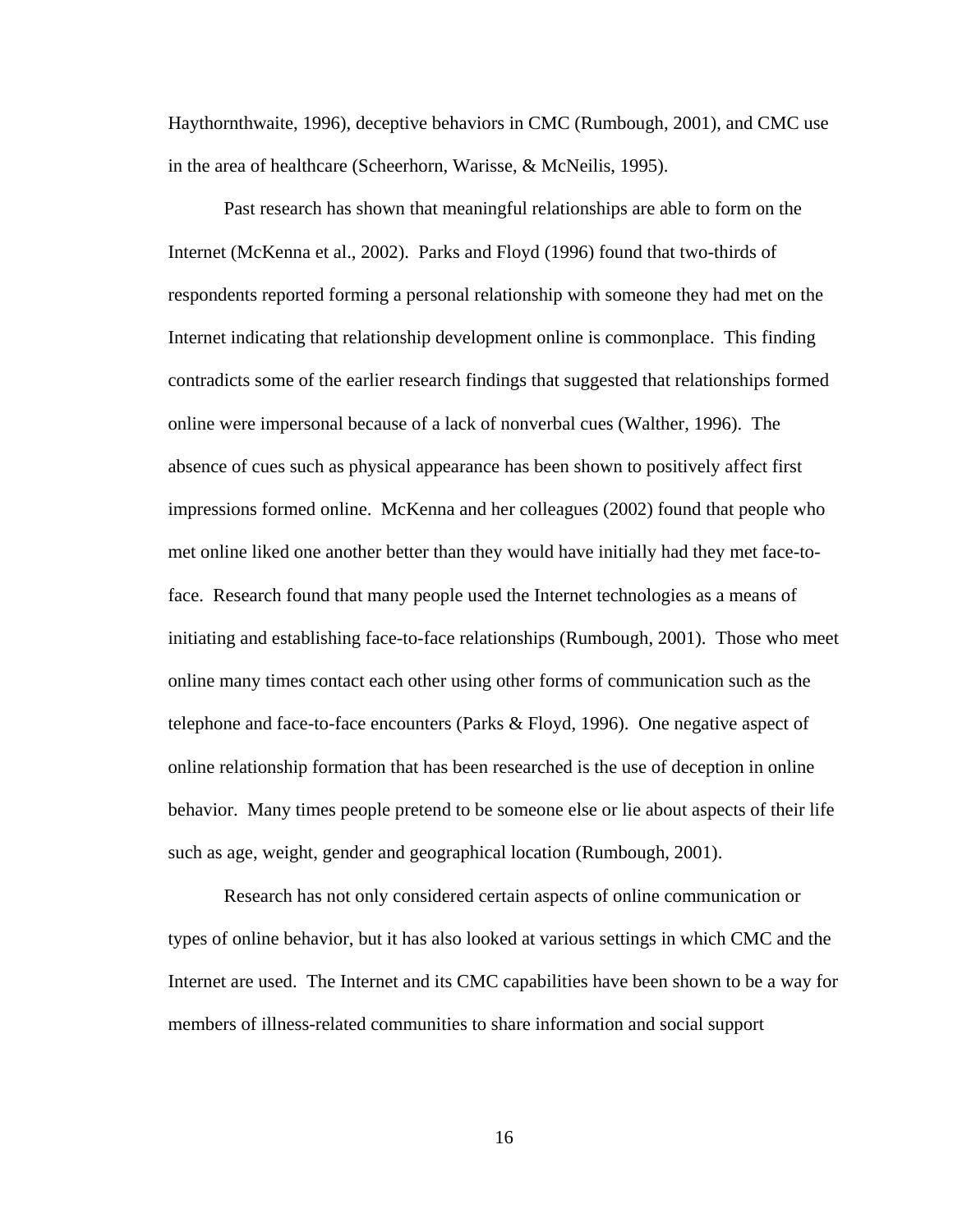(Scheerhorn et al., 1995). Bresnahan and Murray-Johnson (2002) found that women dealing with menopause and midlife transition experienced social support via CMC. A more traditional area of Internet and CMC research has been in the realm of organizational use of the technology. Much of the research looking at organizations' uses of CMC and the Internet has focused on aspects of group interactions such as decisionmaking, participation, agreement formation, leadership styles, and brainstorming (Wellman et al., 1996). In a meta-analysis of literature regarding the use of CMC in group decision making, researchers concluded that CMC, as compared to face-to-face communication, carries with it decreased group effectiveness, increased time needed to complete tasks, and lower satisfaction among members (Baltes, Dickson, Sherman, Bauer, & LaGanke, 2002).

#### *Uses and gratifications research.*

 Researchers have also examined CMC and the Internet from a uses and gratifications perspective. Much has been found about people's use of CMC and Internet technologies in general. In a recent study, Rumbough (2001) found that 37% of respondents had used the Internet to meet someone new. McKenna and her colleagues (2002) also found that people are using the Internet to form new relationships with people online in addition to maintaining relationships with their family and friends. People are using the Internet as a way of maintaining relationships with friends and family whom they know offline (McKenna et al., 2002). In particular, mediated communication seems to play a role in the maintenance of one type of relationship: longdistance relationships (Dainton & Aylor, 2002). Although the telephone has been found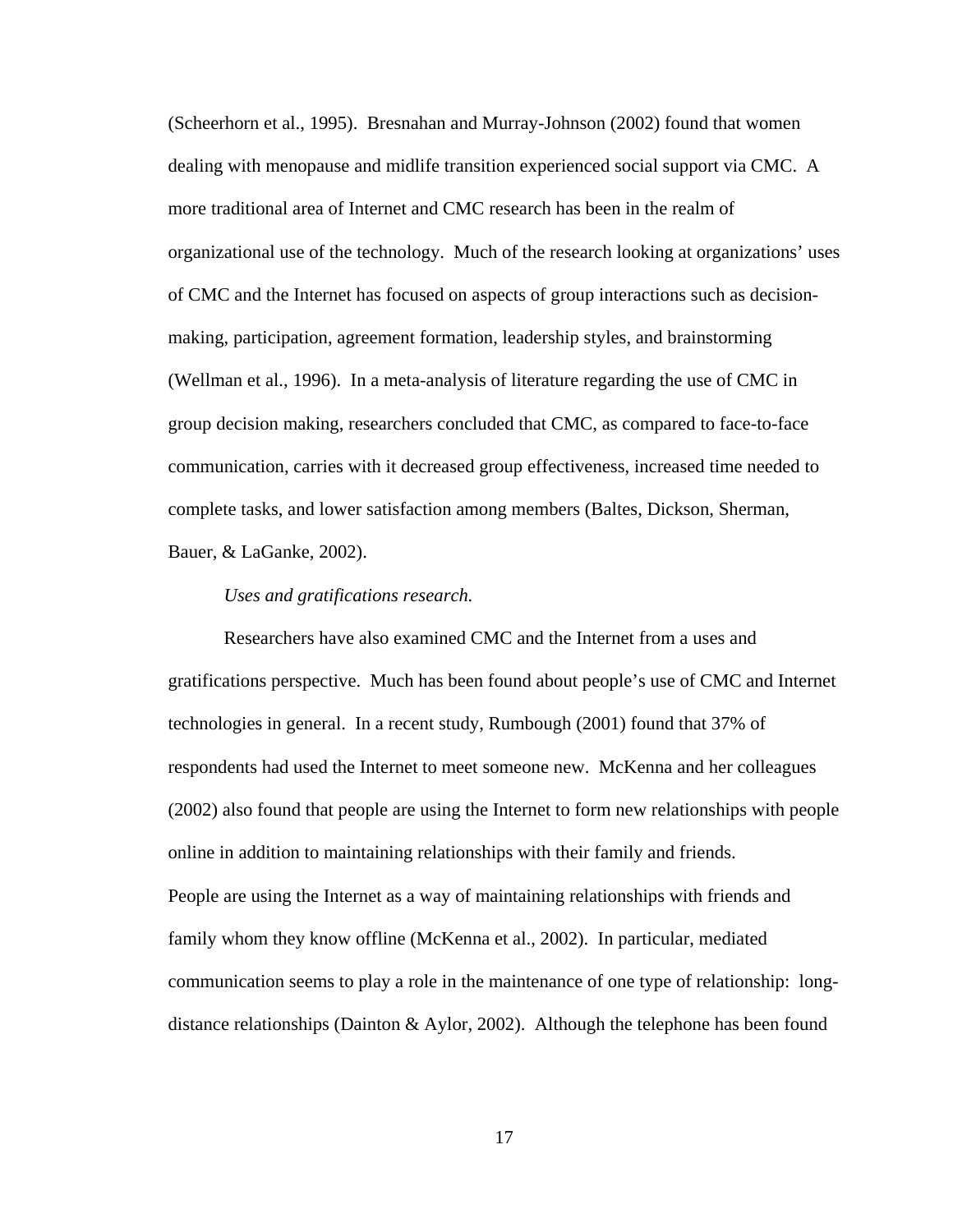to be a popular means of long distance communication, computer-mediated communication has become a way for many people to maintain relationships across a distance. One explanation that Dainton and Aylor (2002) propose for people's choice to use CMC in long-distance relationships is the relative inexpensiveness and convenience of the medium.

Papacharissi and Rubin (2000) also found that interpersonal utility and convenience were two motives for people's computer use along with information seeking, entertainment, and pass time. Flanagin and Metzger (2001) found ten motive clusters for people's Internet use including information, learning, playing, leisure, persuasion, social bonding, relationship maintenance, problem solving, status, and insight. These researchers found that mediated interpersonal technologies, including both CMC and the telephone, were used mainly for social bonding, relationship maintenance, problem solving, and persuasion (Flanagin & Metzger, 2001).

#### *Social and psychological antecedents.*

 Uses and gratifications research often looks at social and psychological antecedents that affect people's motives (Rosengren, 1974). Prior research has tended to associate those who are less socially skilled and lonelier as more likely to be users of the computer-mediated technologies because of the anonymous nature of the Internet. McKenna and her colleagues (2002) found that the Internet is a helpful way for people who are shy, lack social skills, or have social anxiety to form relationships. Specifically, they found that those who are socially anxious and lonely feel that they can better express themselves on the Internet than with the people they know offline. Caplan (2002) also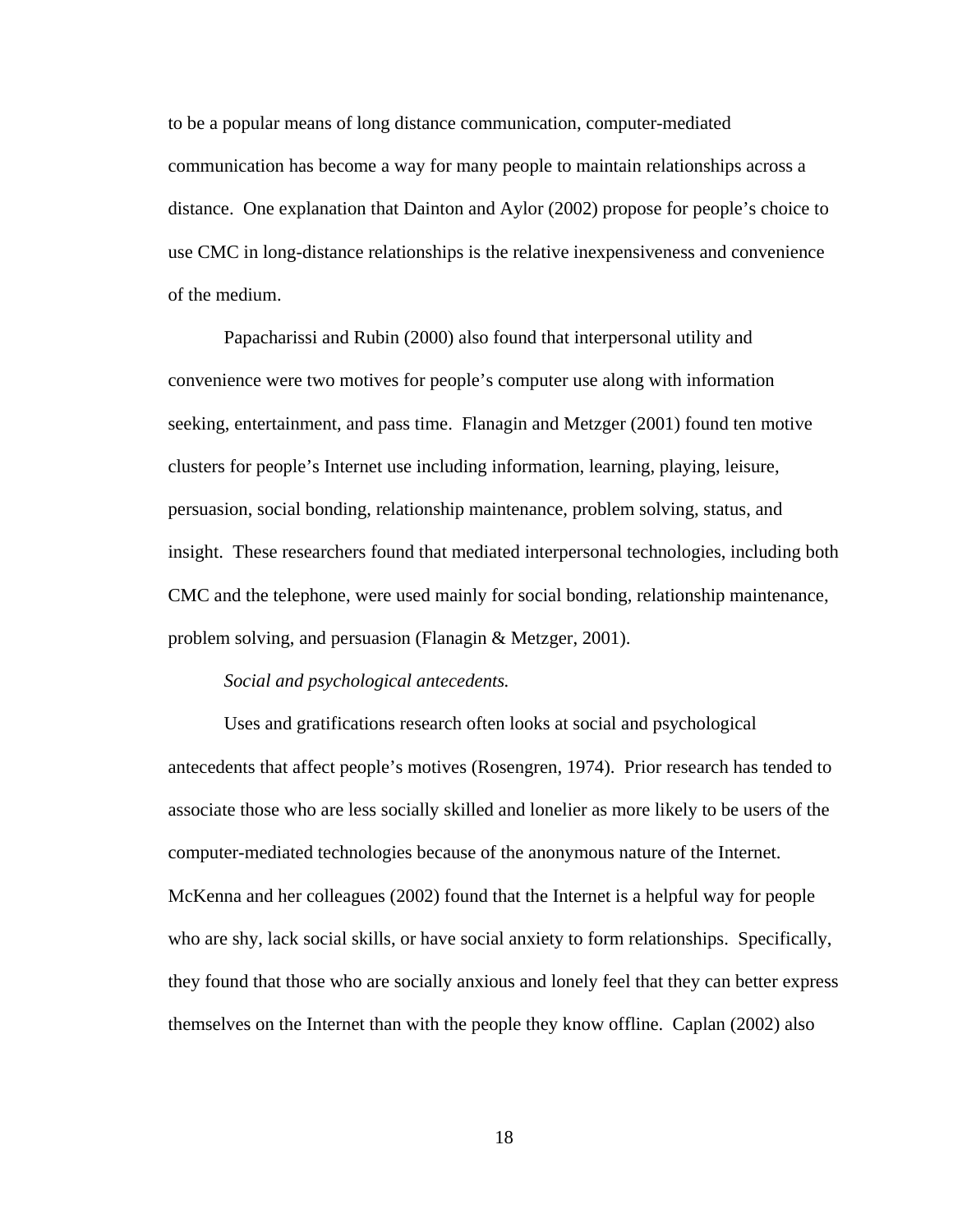found that people who have higher levels of depression, shyness, and loneliness and lower self-esteem have a higher preference for online conversation.

Other research has found a difference in Internet usage between those adolescents who are more socially isolated and who have problems forming intimate friendships and those who do not. Adolescents who have difficulty in forming intimate friendships were more likely to be Internet users (Mesch, 2001). Other researchers have even found that the Internet has a greater importance for people who are less satisfied with their social interactions and that they use the Internet as a functional alternative to face-to-face communication (Papacharissi & Rubin, 2000). Papacharissi and Rubin (2000) found that people who found interpersonal communication to be less rewarding and were anxious about communicating in face-to-face situations used the Internet for interpersonal utility.

Involvement in offline social networks is a social characteristic that has been studied in relation to the Internet and CMC usage. Matei and Ball-Rokeach (2001) found that belonging to offline community groups increases the likelihood of a person forming relationships online. McKenna and her colleagues (2002) also found that those who were "friend-rich" offline became even richer when they got online, but also that those who were "friend-poor" increased their social circle when they got online. One particular type of offline relationship already mentioned that seems to use mediated communication, including CMC, is long-distance relationships. Many college students have used the Internet and its CMC capabilities to stay in touch with friends from high school, who attend other universities, which indicate that today's college students have broader social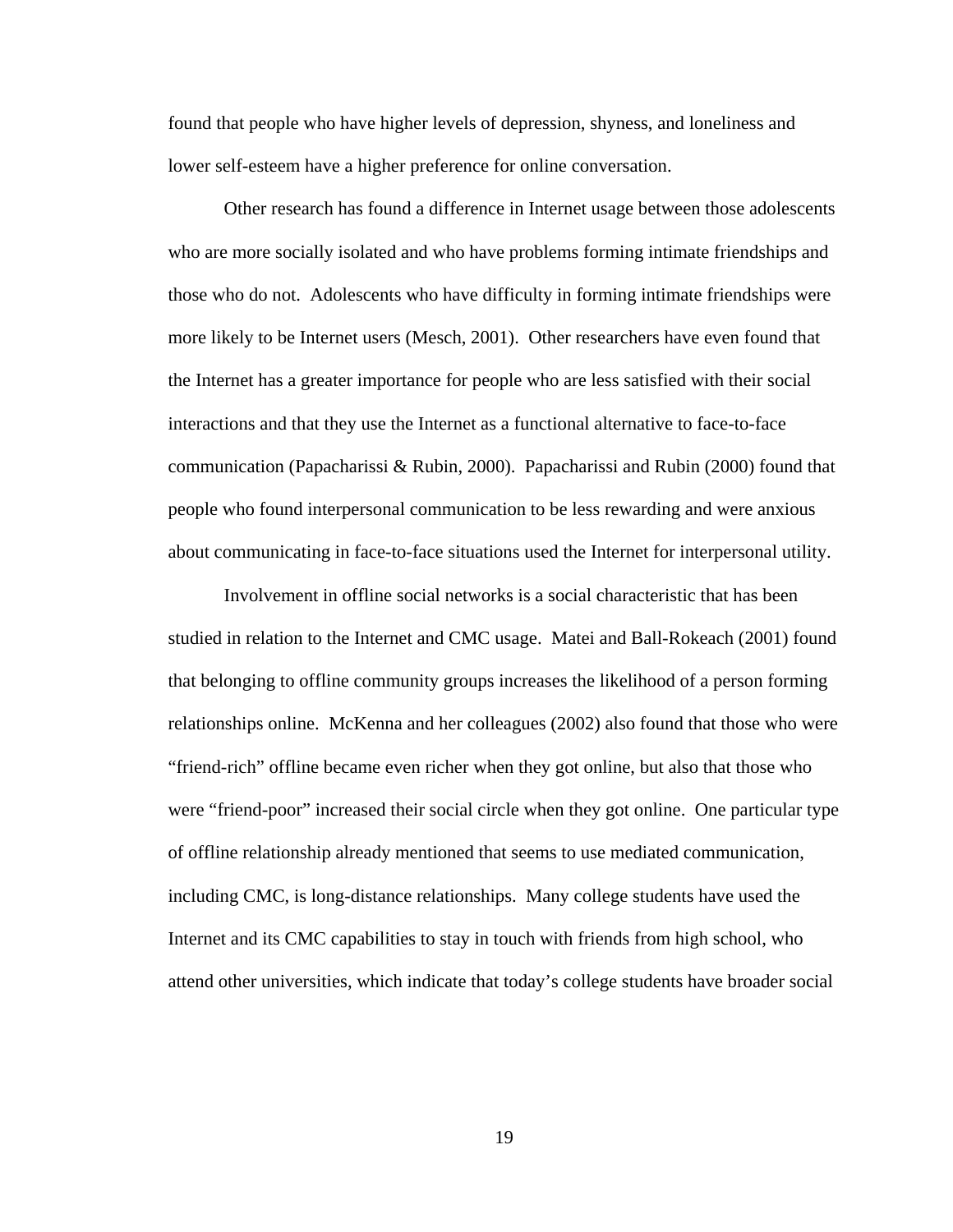networks than ever before (Jones, 2002). Involvement in large networks may be one aspect of people's social networks that prompt their use of CMC.

Another factor that seems to be an antecedent to Internet usage is demographic characteristics such as age and gender. Whitty (2002) argues that demographic characteristics need to be examined when dealing with online activity. Weiser (2000) found that males use the Internet for entertainment and leisure, whereas women use the Internet for interpersonal communication and educational assistance. A demographic characteristic unique to the college student population is the difference in academic majors. Anderson (2001) found that students in the hard science majors (chemistry, computer science, engineering, math, and physics) might be more likely to become Internet dependent.

# *Electronic Mail Research*

 Much of the research regarding people's use of e-mail has looked at its presence in organizational settings. Golden and her colleagues (1992) concluded that due to email's lack of nonverbal cues, members of organizations are more likely to use it to send task-related messages. Other research regarding organization use of e-mail suggests that the use of e-mail by key leaders within an organization, who may apply direct or indirect pressure, assist in the diffusion process of e-mail usage within the organization (Golden et al., 1992; Romm & Pliskin, 1999).

 Another area of research regarding e-mail has been the comparison of the CMC technology with other forms of communication. The use of e-mail has been compared to other forms of mediated communication such as voice mail. Marold and Larsen (1999)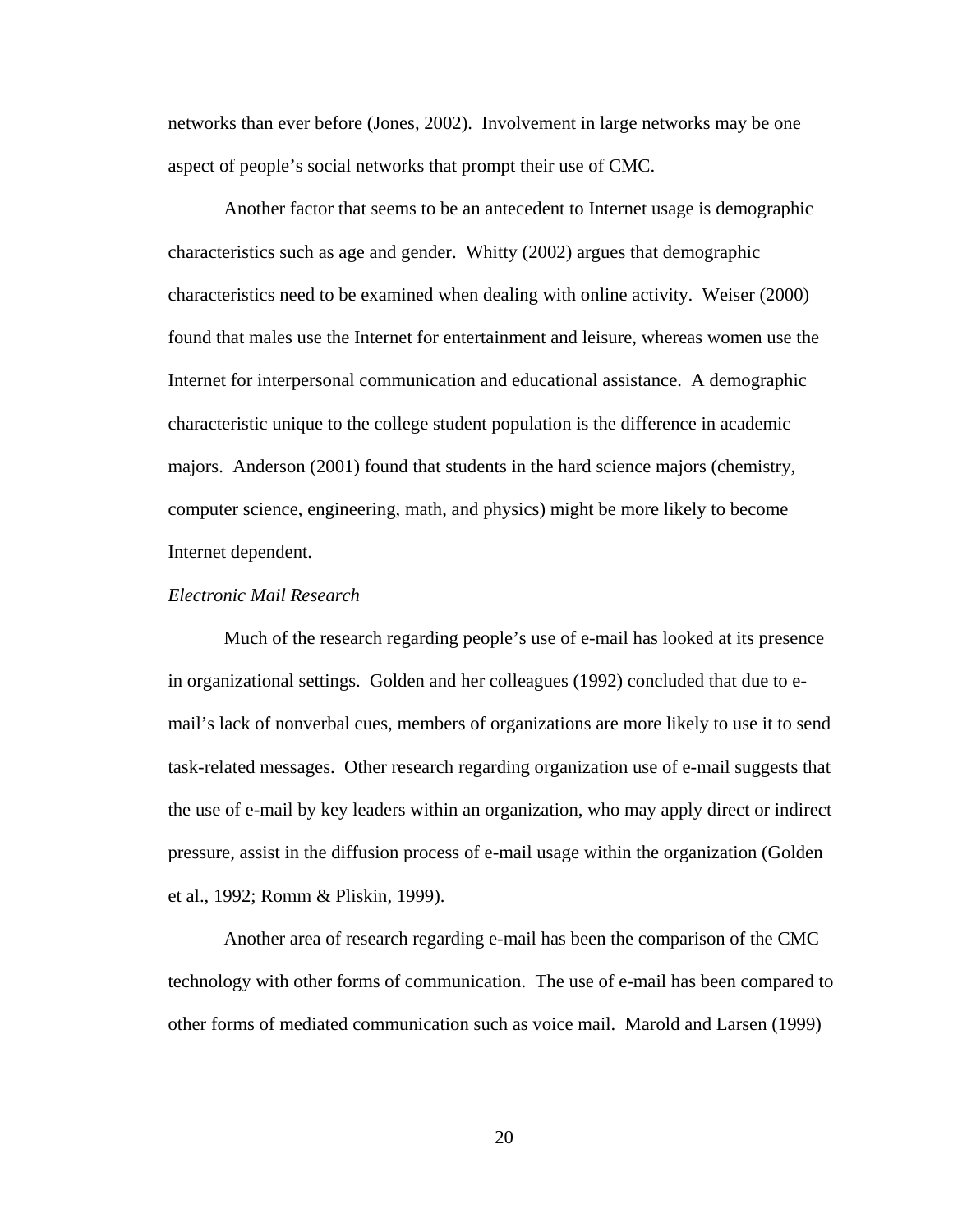found that e-mail was preferred to voice mail by a sample of staff, faculty, and administration at an academic institution. E-mail has also been compared to a more traditional mode of communication: printed text, such as letters and printed documents. Hill and Monk (2000) found that e-mail was no less persuasive than a printed document received through the mail. They also found that the mode of communication (e-mail or print communication) did not affect the way messages and the senders of these messages are rated by respondents.

#### *Uses and gratifications research.*

 Researchers have started to look specifically at e-mail from a uses and gratifications perspective as well. What many researchers have found is that people are using e-mail as an effective way to sustain relationships (Stafford et al., 1999). In a recent study, Dimmick and his colleagues (2000) compared gratifications of e-mail and telephone usage. They found that e-mail's ability to allow for asynchronous communication was an advantage it held over the telephone. E-mail allowed people to communicate with friends and family who lived far away, or in different time zones, and with those who they did not have time to connect with in person. These researchers found that a gratification that e-mail fulfilled is the ability to communicate and maintain relationships with people even when face-to-face and telephone communication is not possible because of distance or schedules. The gratification opportunities that e-mail presents are part of the reason that people are motivated to use it as a means of sustaining relationships. Some of these gratification opportunities include that it is faster than postal mail, but cheaper than the telephone (Stafford et al., 1999). E-mail is also a convenient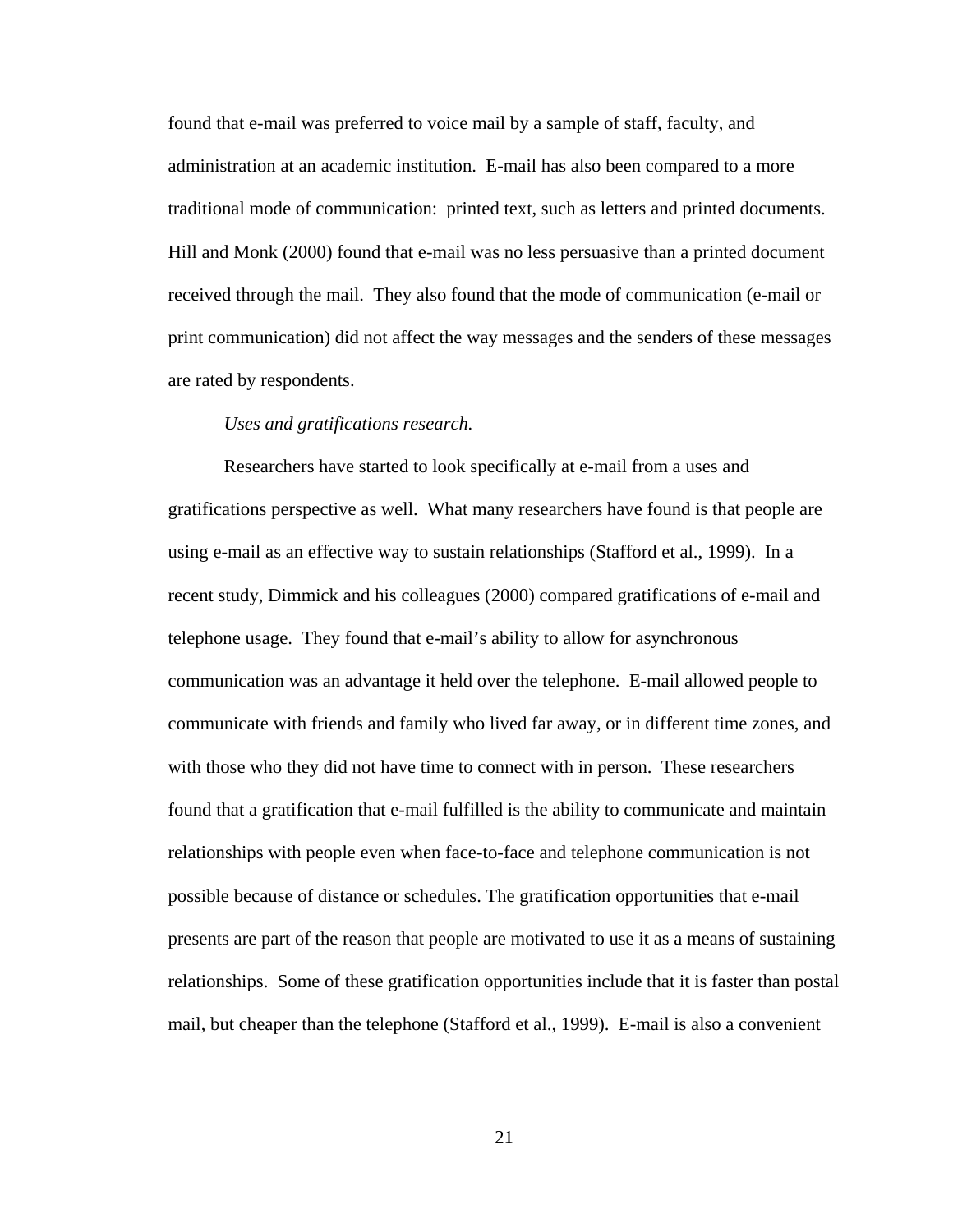way to voice opinions, share information and ideas with friends and family who lived in different time zones and different places and those with different schedules (Stafford et al., 1999). Information seeking and entertainment have been found to be motives for the use of e-mail also (Papacharissi & Rubin, 2000).

#### *Social and psychological antecedents.*

Stafford and her colleagues (1999) found that demographic characteristics such as age, income level, and education signify home e-mail users from nonusers. Home e-mail users are younger and have a higher level of income and education than nonusers. Gender also seems to be a factor in use of e-mail. Females tend to communicate via email more than males (Weiser, 2000). E-mail also tends to be a technology more likely to be used by a younger population (Weiser, 2000).

#### *Instant Messaging*

Research regarding instant messaging is not nearly as abundant as the research available on general CMC/Internet usage and e-mail usage. The research that has been conducted seems to indicate that instant messaging appears to be a technology that is widely used by a younger population. Teenagers, in particular, use it to ask each other out, to break up with each other, and to make plans with friends (Lenhart, Rainie,  $\&$ Lewis, 2001). Hard af Segerstad and Ljungstrand (2002) found that college students use WebWho, a web-based instant messaging program, to collaborate on assignments and to coordinate social activities. This finding suggests that instant messaging is used for both task and social activities and has instrumental and ritual uses. Leung (2001) found that students' motives for ICQ differed depending on whether they were heavy or light users.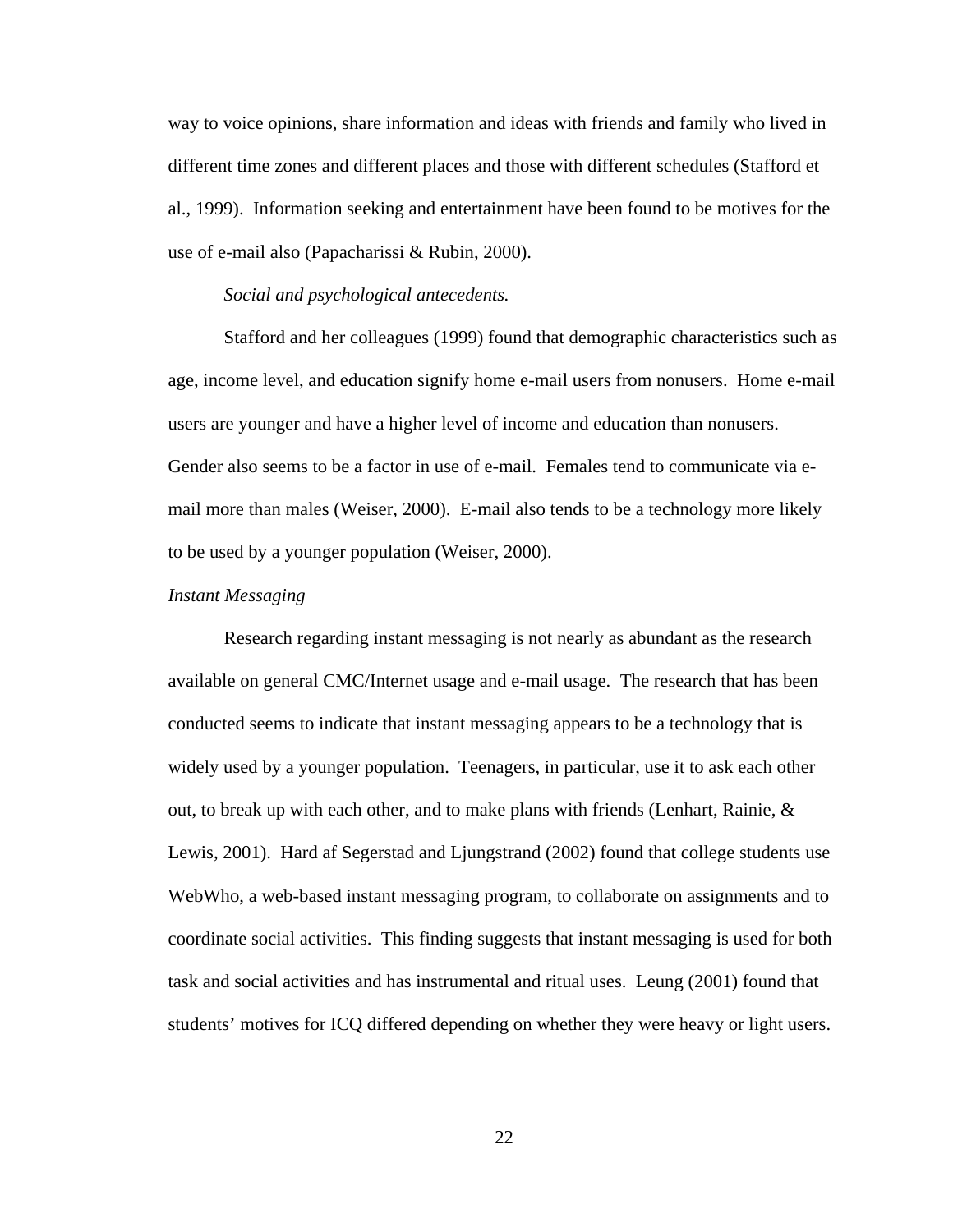Heavy use of ICQ was motivated by affection and sociability; light ICQ use on the other hand was motivated by keeping up with fashion trends. Leung (2001) found that males used ICQ to fill time between classes; females on the other hand used ICQ to show or seek affection and to socialize with friends. One aspect of instant messaging that is an advantage it holds over the telephone is its ability to enable users to multi-task. Instant messaging allows users to have multiple synchronous conversations at once (Lenhart et al., 2001).

#### *Online Chat Rooms*

 Research regarding online chat rooms is another area that has not been researched as heavily as general CMC or e-mail usage. It has been explored however, more than instant messaging. One particular area of interest has focused on users' perceptions of those with whom they are communicating. Markey and Wells (2002) found that in group interactions in chat rooms people saw little difference among the personalities of the various people with whom they were interacting. One reason given by the researchers for this finding is the chaotic nature of group chat rooms. People's communication behavior has also been an area of interest regarding chat rooms, particularly that of deceptive behavior. Whitty (2002) found that people who spend more time in chat rooms are more likely to be open about themselves. He also found some gender differences in regard to deceptiveness. Men are more likely to lie than women, and specifically they are more likely to lie about their socioeconomic status.

Another area of interest with chat rooms is linguistics, examining aspects of the statements used in chat rooms. Research has found that aspects of people's statements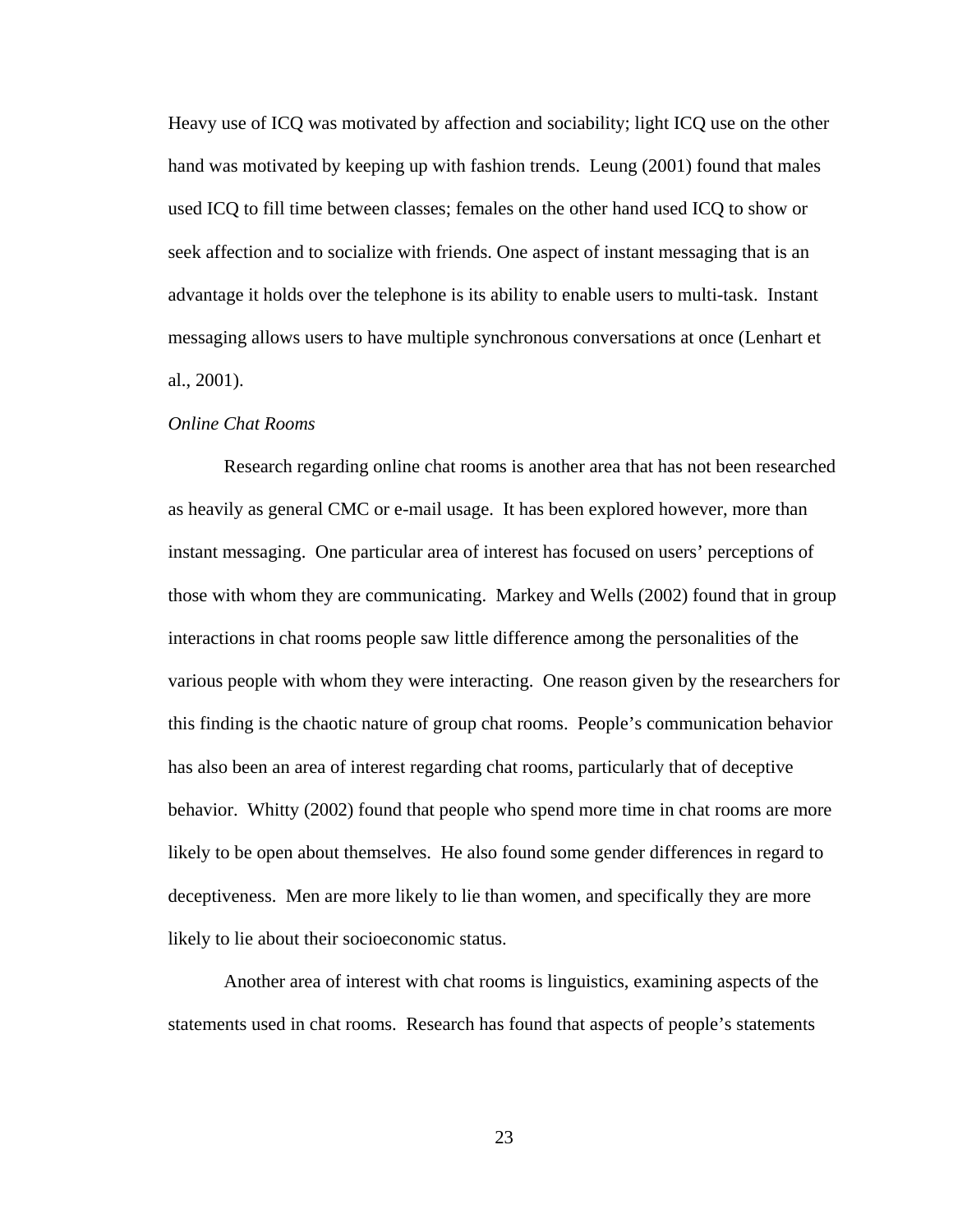have an effect on the reciprocal communication in a chat room. The length of statements by users in a chat room is positively related to reciprocal communication in a chat room (Rollman, Krug, & Parente, 2000). The type of statements used in chat rooms also has an effect on reciprocal communication. Provocative statements, those that are offending or derogatory to a specific person in a chat room or to the entire group in a chat room, elicit a higher amount of reciprocal communication than other types of statements (Rollman & Parente, 2001). When Stone and Pennebaker (2002) examined the content of conversations in chat rooms following the death of Princess Diana, they found that conversation patterns followed similar ones that occur in face-to-face interaction regarding collective grief.

Some limited research has looked at people's motives for using online chat rooms. Motivations for online chat rooms include seeking conversation and initiating relationships with others (Peris et al., 2002). Whitty (2002) found that 63% of respondents found some emotional support from the use of chat rooms. Stone and Pennebaker (2002) examined the use of chat rooms for coping following the death of Princess Diana and found that some people use online chat rooms as a way of coping with trauma.

 Researchers have examined characteristics about the people who use online chat rooms. Peris et al. (2002) found, contrary to the belief of many, shyness and emotional instability were not characteristics of chat users as a whole. Peris et al. (2002) found that people who engage in and fulfill social needs through online chat are just as able to fulfill these needs through face-to-face interactions as well. In fact, Peris et al. (2002)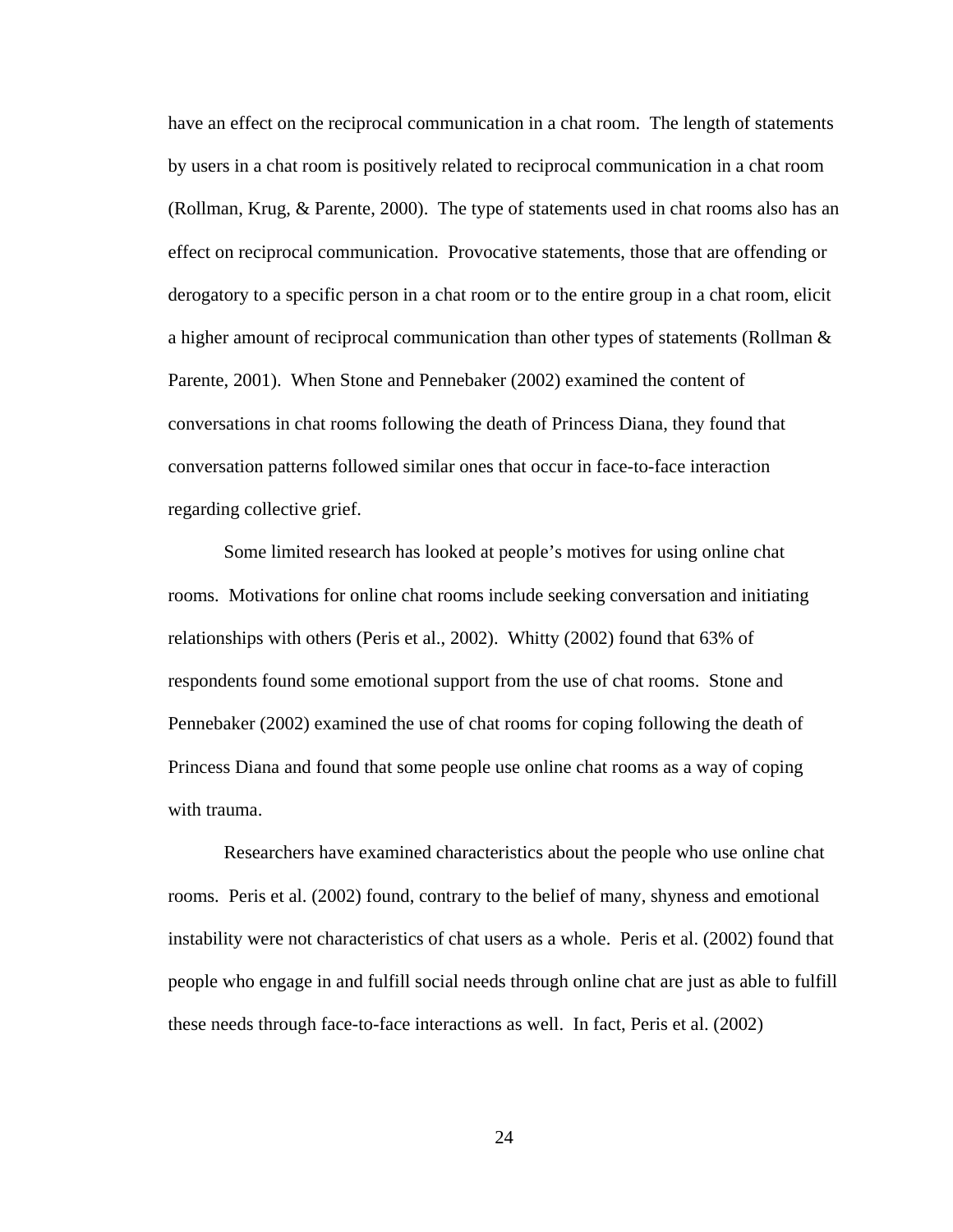concluded that online relationships are healthy and complement face-to-face relationships. A finding that may contradict that of Peris et al. (2002) is that of Markey and Wells (2002). They found that individuals who were introverts became moderate extraverts in chat rooms, which may indicate that the anonymous nature provided by chat rooms allow individuals to be less shy and more outgoing. Rumbough (2001) also found a difference between men and women's CMC use in that women are more likely than men to disclose personal information about themselves in chat rooms. Age is another demographic characteristic that has been explored. People aged 21-55 found more emotional support from chat rooms than did those aged 17-20 (Whitty, 2002).

#### Focus of the Proposed Study

A goal of this proposed study is to build on the literature of general CMC and email uses and gratifications, but also to expand the literature on uses and gratifications of instant messaging and online chat rooms. I would like to answer the following questions: What are the uses college students report for e-mail, instant messaging, and online chat rooms? What motives drive college students' use of e-mail, instant messaging, and online chat rooms? Are there differences between e-mail, instant messaging, and online chat rooms regarding uses and motives? Are there social, psychological, and demographic antecedents that affect CMC use? Three constructs are contained in the previous questions, which will be explored in this study: uses of CMC, motives for use of CMC, and social, psychological, and demographic antecedents that affect motives.

Uses of CMC refer to the reasons that college students give for using a particular form of CMC and with whom they are communicating via CMC. For example, a use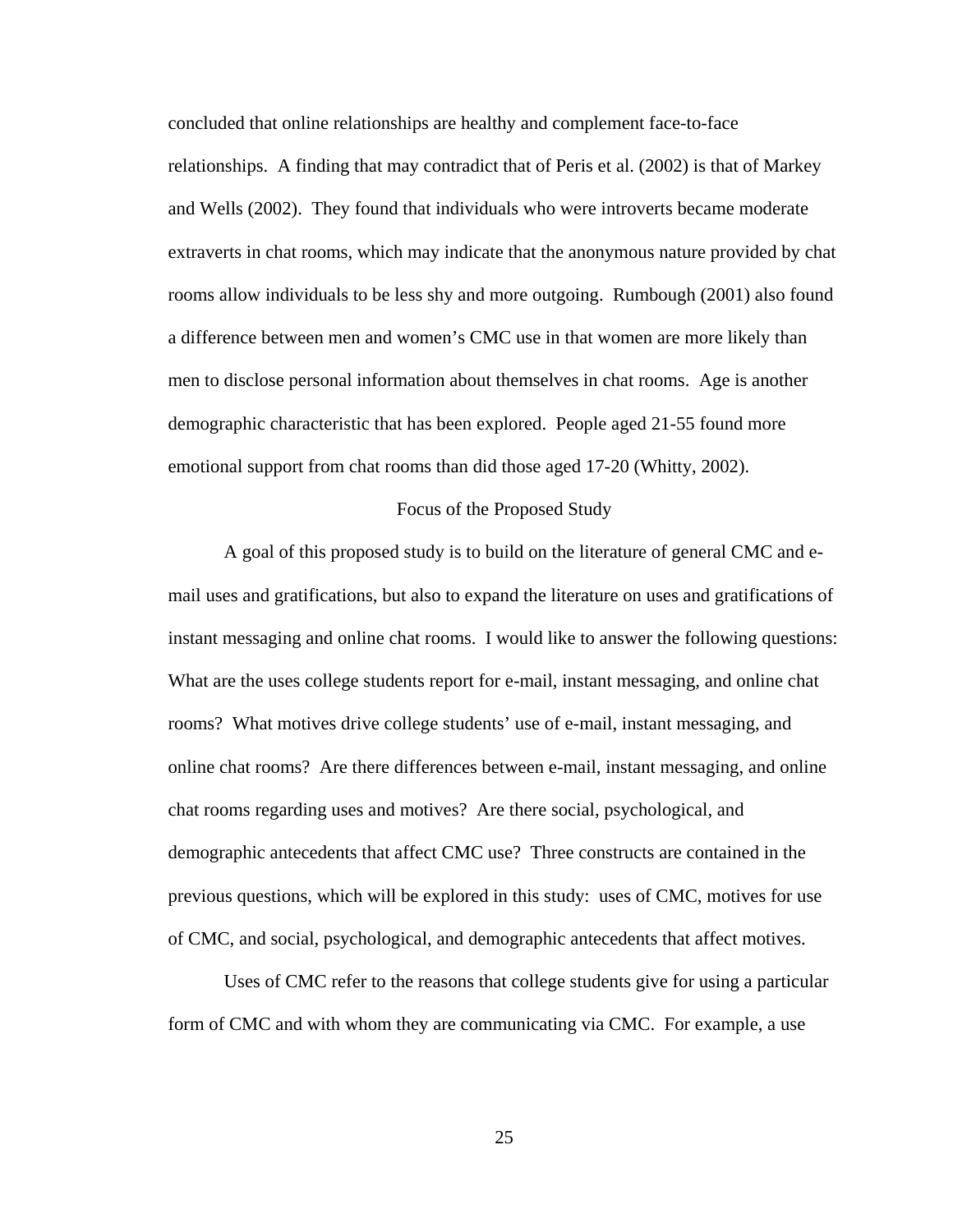would be if a college student reports using e-mail to contact classmates. Knowing the reasons that college students report using CMC technologies can add valuable information to this area of research. Research has found that CMC users communicate with friends and family, and in particular, those who live far away (Dainton & Aylor, 2002; McKenna et al., 2002). Other research has found that people are using CMC and the Internet as a means of meeting new people (Rumbough, 2001). This study attempts to explore the specific uses of e-mail, instant messaging, and online chat rooms by college students and discover any differences in the uses between these three forms of CMC. Researchers have also been concerned with discovering people's motives for using CMC.

A motive refers to the gratifications a person seeks from a particular media, or in this case a particular form of CMC. Several motives have been found by researchers for CMC and Internet use. Interpersonal utility, convenience, information seeking, entertainment, and to pass time are motives for Internet usage found by Papacharissi and Rubin (2000). Other researchers have found that motives for interpersonal mediated communication have included persuasion, social bonding, relationship maintenance, and problem solving (Flanagin & Metzger, 2001). Researchers have looked at motives of specific forms of CMC. Peris et al. (2002) found that seeking conversation and initiating relationships were two motives for chat room use. More research needs to be done examining the specific motives for e-mail, instant messaging, and online chat room use, which is what this study proposes to do.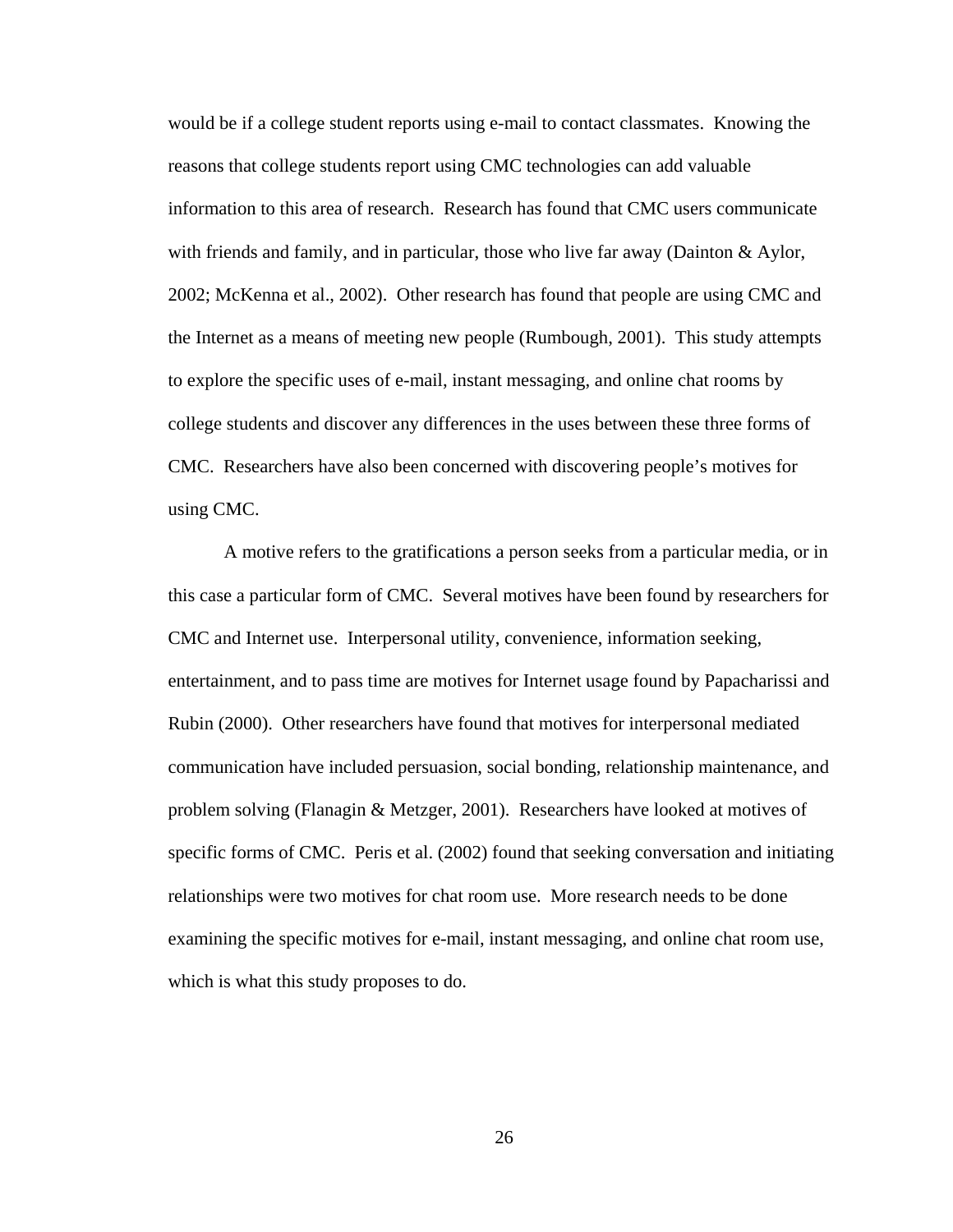The uses and motives that have been identified for CMC thus far by researchers seem to fall along two continuums. They appear to be either task or social related or instrumental or ritualized. These two factors have been found in past uses and gratifications research. Rubin (1984) found that people's motives for television viewing were either intentional or habitual indicating the instrumental or ritualized elements, respectively, of media use. Past research in television viewing has also indicated that motives for such activity include seeking information, which coincides with the idea of a task-related motive, and using television to seek interpersonal connection with others, which coincides with the idea of a social-related motive (Rubin & Bantz, 1987). In more recent research regarding CMC use, Papacharissi and Rubin (2000) concluded that there are instrumental and ritualized elements to people's motives for Internet usage. People who use the Internet to find information may be more instrumental in their usage than those who use it to pass time or for entertainment, these motives may be more ritualized in nature. Examining how people's motives and uses fall along these continuums may provide information indicating that a particular form of CMC may be more instrumental in use or more ritual in use; this study will attempt to look at this aspect of CMC use.

This study will also examine antecedents for CMC use. Social, psychological, and demographic antecedents refer to variables about people or their social situation that can have an effect on media use. A number of psychological antecedents regarding social skills have been studied by researchers looking at CMC. A great deal of research has found that people who are shy, lonely, anxious about communicating, and less satisfied with their social relationships are more likely to use the Internet or CMC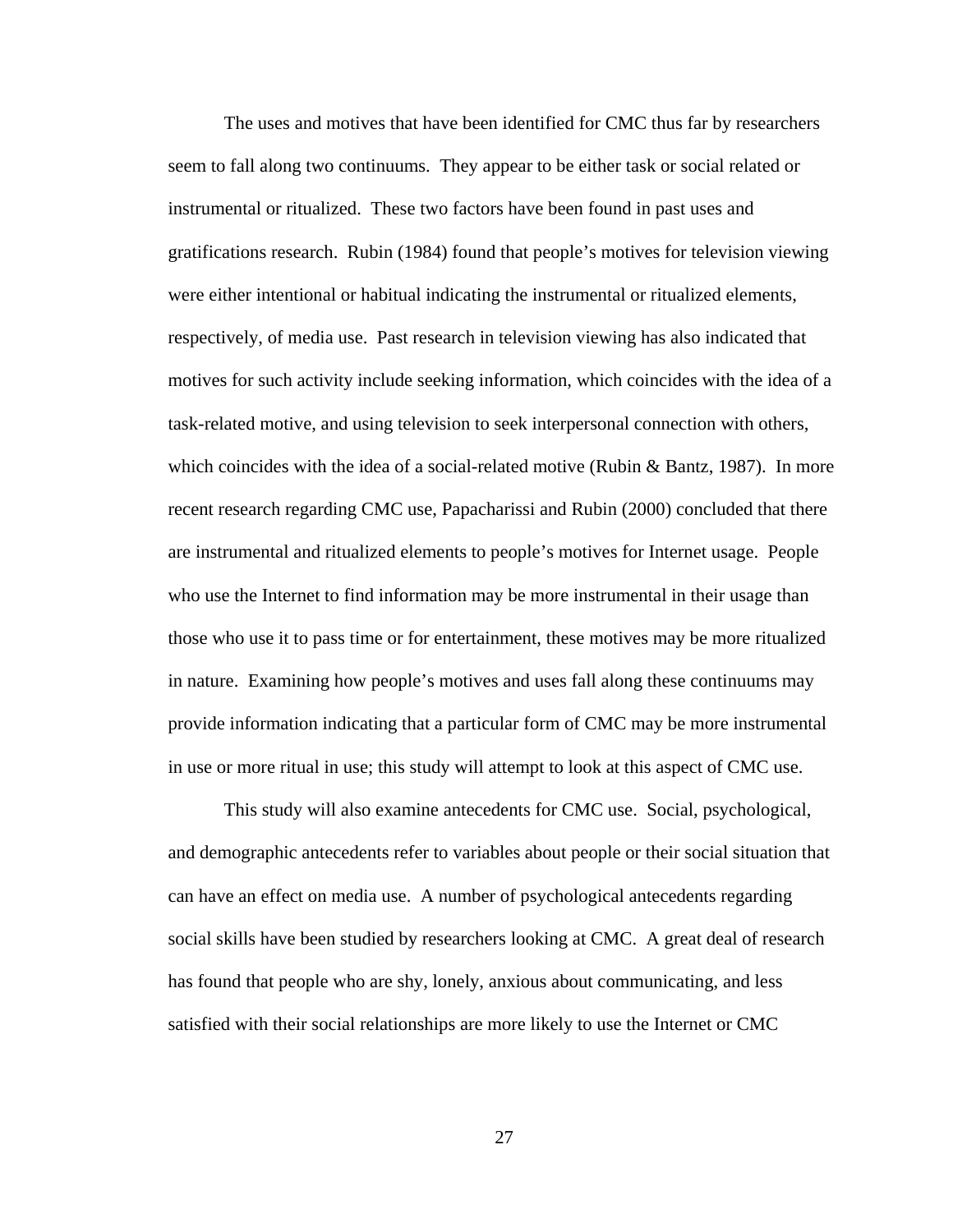(Caplan, 2002; Markey & Wells, 2002; McKenna et al., 2002; Papacharissi & Rubin, 2000). Peris et al. (2002) found contradicting evidence for these past claims; they found that shyness and emotional instability were not characteristics of Internet chat users. The contradicting findings regarding psychological and social antecedents to CMC use require more research to be conducted in the area.

Another social characteristic of college students that might relate to their CMC usage is their level of involvement in student activities. This has not been studied previously by researchers, however, it is a unique aspect of college life as students are many times involved in a number of different campus activities, including Greek organizations, service organizations, student government organizations, just to name a few of the many possible activities. Given that CMC use has taken hold in the college student population with almost half using it to contact classmates and 42% using it primarily to communicate socially (Jones, 2002), it holds that students will use CMC to communicate with fellow members of student organizations. These organizations are many times more task-related than social-related, which may indicate a different type of CMC use.

CMC use has also been shown to be affected by demographic antecedents. One such antecedent that has been previously studied is gender; males and females have been found to use the Internet and CMC differently from each other. Females tend to use the Internet for interpersonal communication and communicate via e-mail more often than males; whereas males use the Internet more for leisure (Weiser, 2000). Age has also been explored by researchers indicating that many of the CMC technologies are used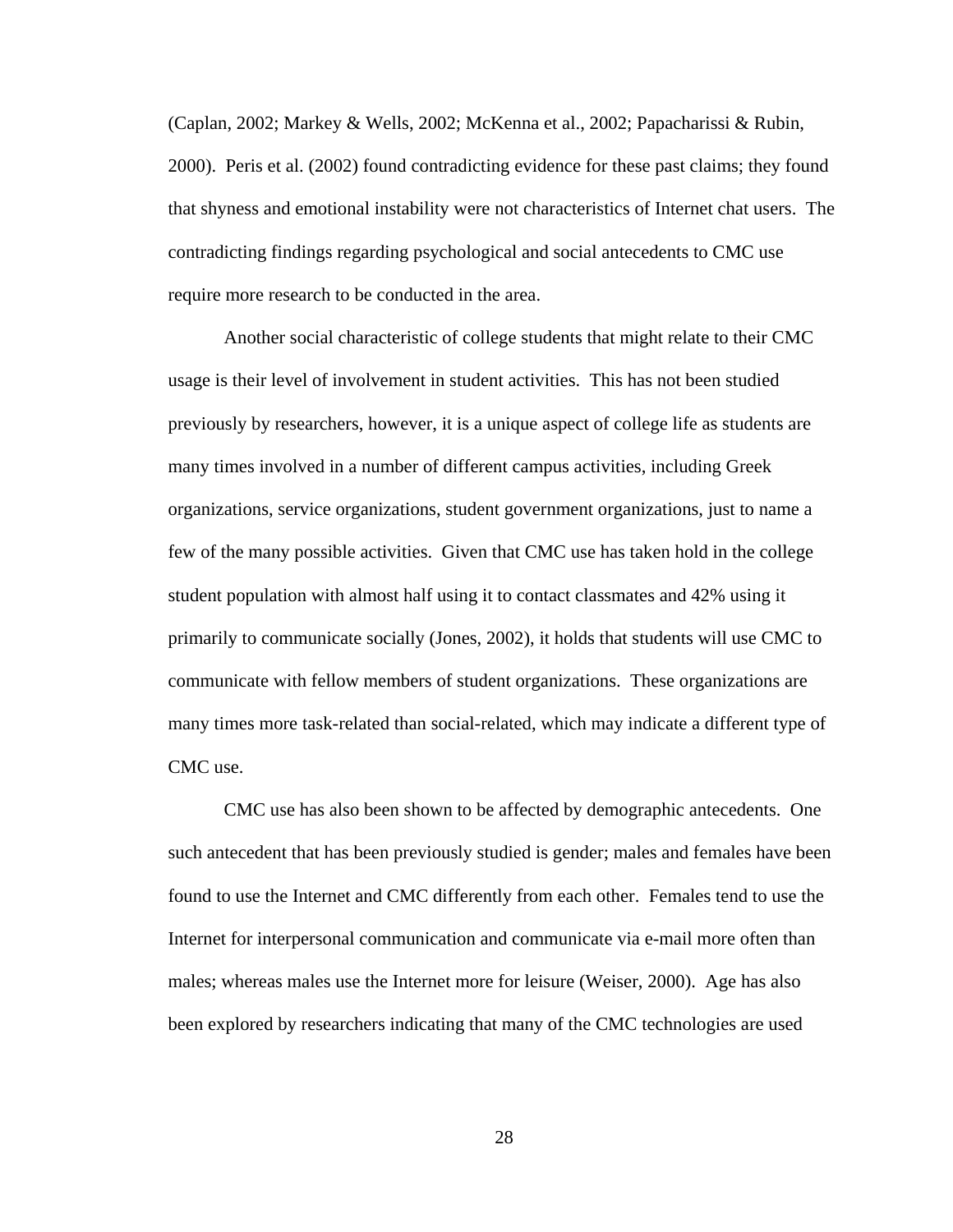more often by a younger audience (Weiser, 2000). Age differences in chat room use has also been looked at and results suggest that people aged 21-55 find more support from online chat rooms than their 17-20 counterparts (Whitty, 2002). While most college students are within a relatively small age difference from one another, the previous finding suggests that there may be a difference between first and second year college students and those who are in their third or fourth year. So, age and year in school may indicate differences in CMC usage. Anderson's (2001) finding that Internet use differs across academic major also points to a demographic antecedent unique to the college student population that should be explored.

#### Research Questions and Hypotheses

The first goal of this study is to explore the uses, or reasons, college students report for using e-mail, instant messaging, and online chat rooms. Other studies have failed to separate CMC into specific forms to examine the differences between the various forms of CMC. The following research questions are posed to attempt to reach this goal:

RQ1a: What are college students' uses for e-mail?

RQ1b: What are college students' uses for instant messaging?

RQ1c: What are college students' uses for online chat rooms?

RQ1d: Do the uses of e-mail, instant messaging, and online chat rooms differ from one another?

Research findings indicate that people use e-mail as a way of communicating with others who live far away such as friends and family (Dimmick, Kline, & Stafford, 2000;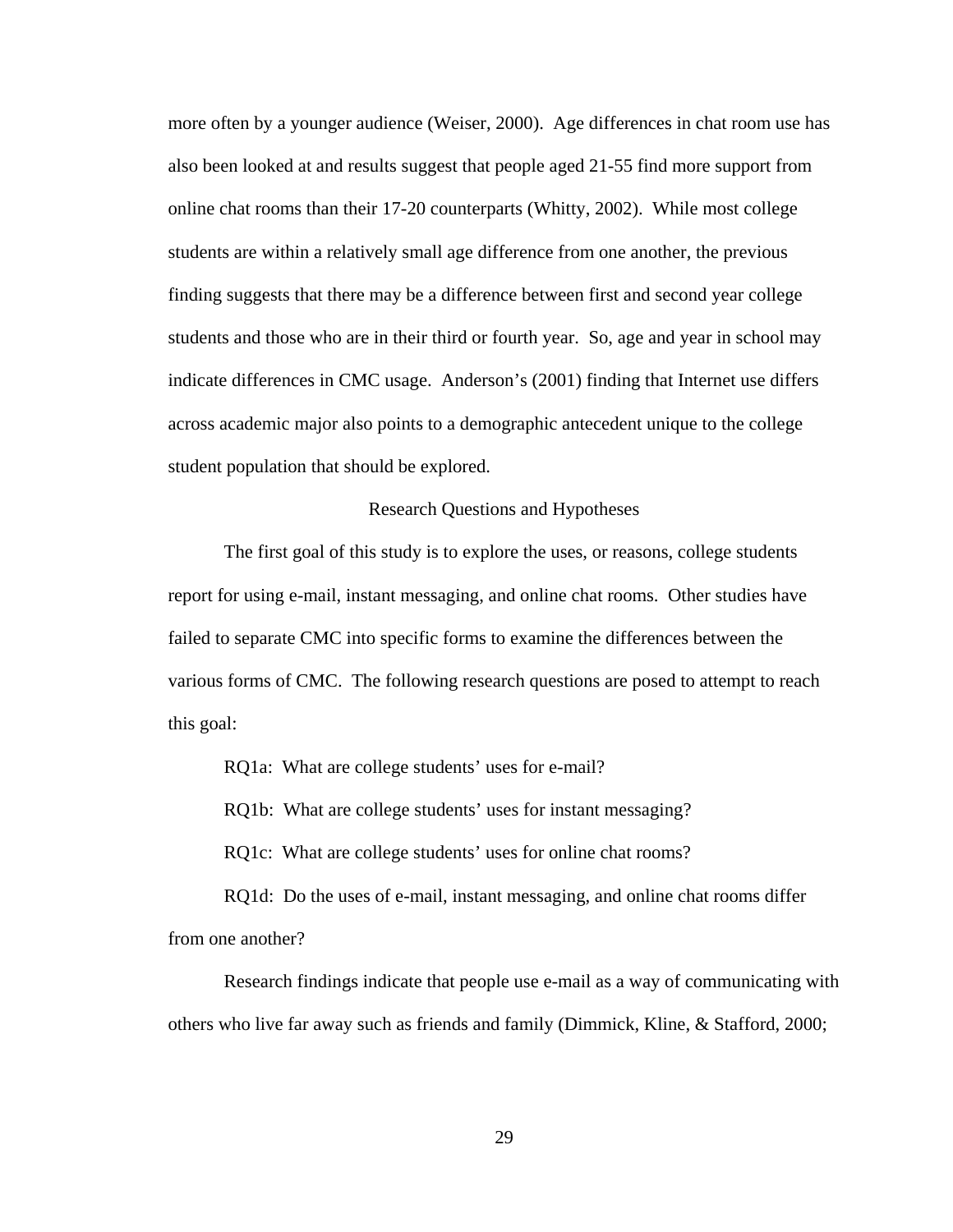Stafford, Kline, & Dimmick, 1999). Research on instant messaging has shown that people use it to communicate with people they also interact with in face-to-face settings on a regular basis such as friends and classmates for reasons such as collaborating on assignments and planning social activities (Hard af Segerstad & Ljungstrand, 2002; Lenhart et al., 2001). Research on online chat rooms has found that a use of this type of CMC is to meet new people (Peris et al., 2002). Also research in the area of organizations suggests that e-mail is used to send task-related messages (Golden et al., 1992). Instant messaging, however, is used for both task and social activities (Hard af Segerstad & Ljungstrand, 2002). Online chat rooms have also been found to be used for social activities (Pennebaker, 2002; Peris et al, 2002; Whitty, 2002). These findings prompt the following hypotheses:

H1a: College students will use e-mail more than instant messaging to communicate with members of their social networks who do not live in the same geographic area.

H1b: College students will use e-mail more than online chat rooms to communicate with members of their social networks who do not live in the same geographic area.

H2a: College students will use e-mail more than online chat rooms to communicate with people they know offline.

H2b: College students will use instant messaging more than online chat rooms to communicate with people they know offline.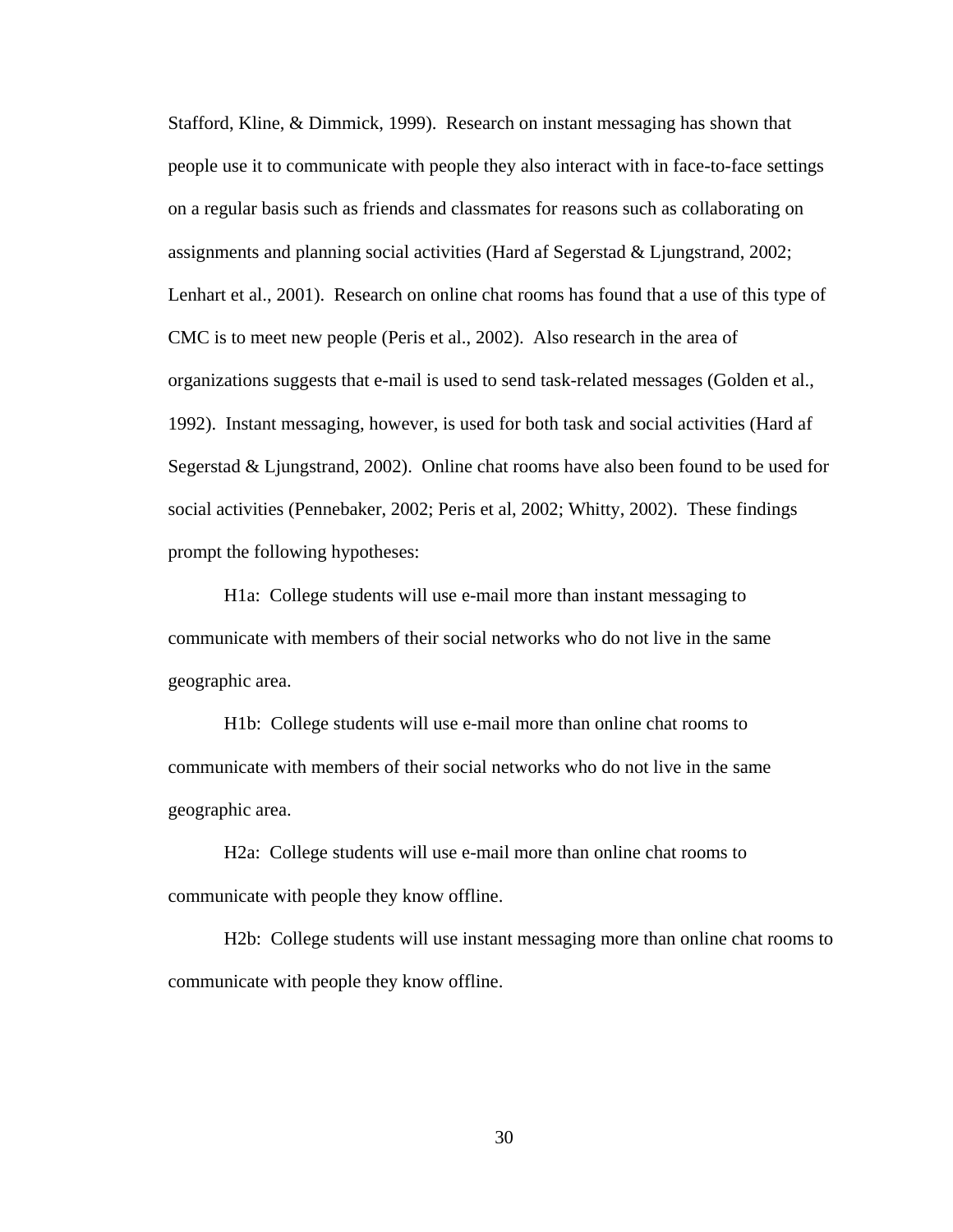H2c: College students will use online chat rooms more than e-mail to communicate with people they do not know offline.

H2d: College students will use online chat rooms more than instant messaging to communicate with people they do not know offline.

H3a: College students will use e-mail more than online chat rooms for taskrelated communication.

H3b: College students will use instant messaging more than online chat rooms for task-related communication.

H4a: College students will use online chat rooms more than e-mail for socialrelated communication.

H4b: College students will use instant messaging more than e-mail for socialrelated communication.

 The second goal of this study is to examine the motives, or gratifications sought, of college students for e-mail, instant messaging, and online chat rooms. Previous research has identified motives for CMC in general and for certain types of CMC, but they have not attempted to compare the motives for different forms of CMC to identify differences between the forms, possibly along the continuums of task-social and instrumental-ritualized previously mentioned. The following research questions are posed to attempt to reach this goal:

RQ2a: What are college students' motives for e-mail use?

RQ2b: What are college students' motives for instant messaging use?

RQ2c: What are college students' motives for online chat room use?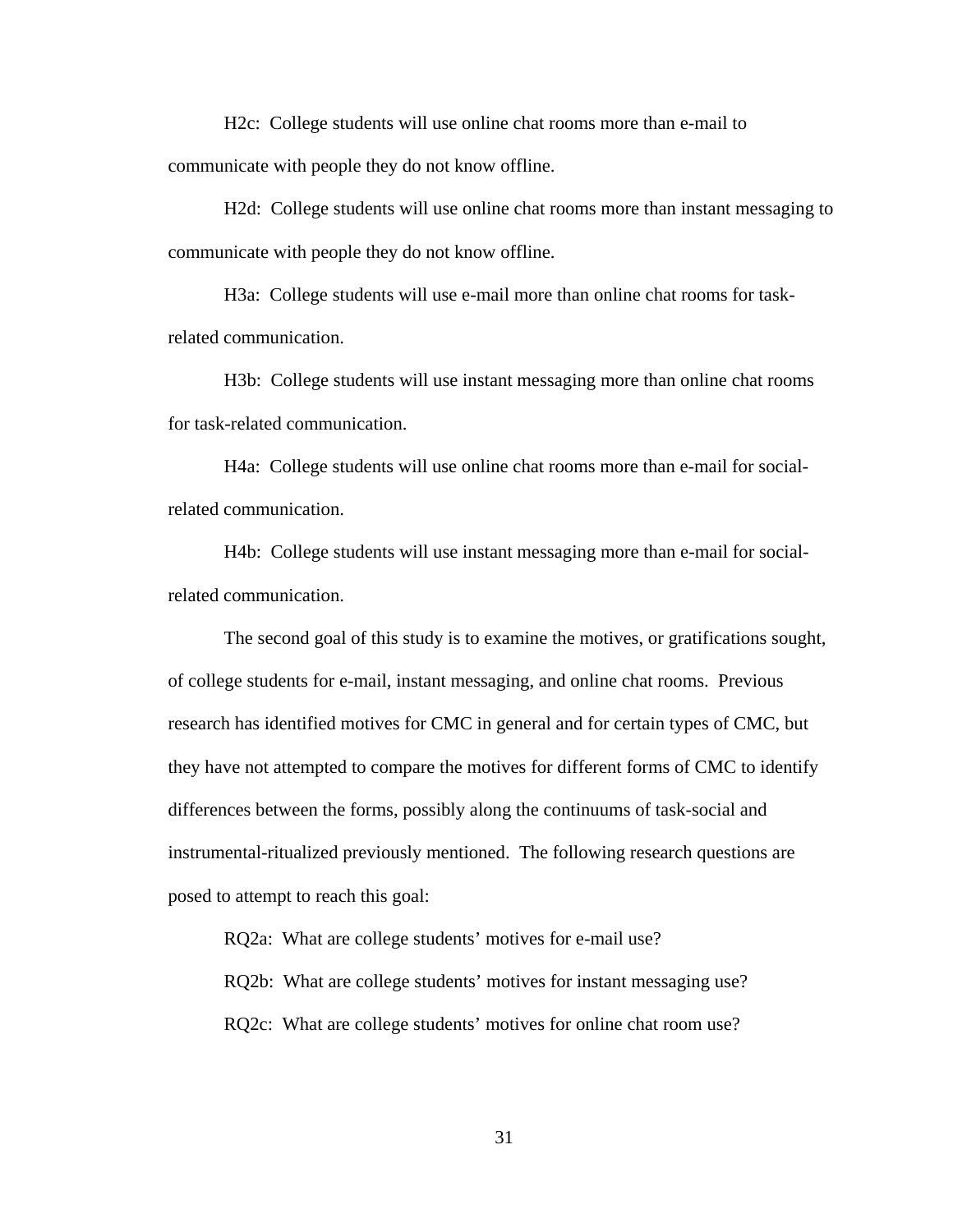RQ2d: Do the motives of e-mail, instant messaging, and online chat rooms differ from one another?

Research has found that the speed and inexpensiveness of e-mail has been a motive for people's use of this form of CMC (Stafford et al., 1999). Maintaining relationships has also been reported as a motive of both e-mail and instant messaging use (Dimmick et al., 2000; Leung, 2001; Stafford et al., 1999). These motives, however, have not been reported in the literature regarding online chat rooms. Research has shown that a motive for people's use of online chat rooms is emotional support (Pennebaker, 2002; Whitty, 2002). These findings prompt the following hypotheses:

H5: College students will report convenience as a motive for using e-mail more than for using online chat rooms.

H6a: College students will report maintaining relationships as a motive for using e-mail more than online chat rooms.

H6b: College students will report maintaining relationships as a motive for using instant messaging more than online chat rooms.

H7: College students will report emotional support as a motive for using online chat rooms more than for using e-mail.

Past research has found support for the idea of people having both instrumental and ritualized uses for the Internet (Papacharissi & Rubin, 2000). Based on this finding, it seems likely that people would have instrumental and ritualized uses for technologies available through the Internet such as e-mail, instant messaging, and online chat rooms.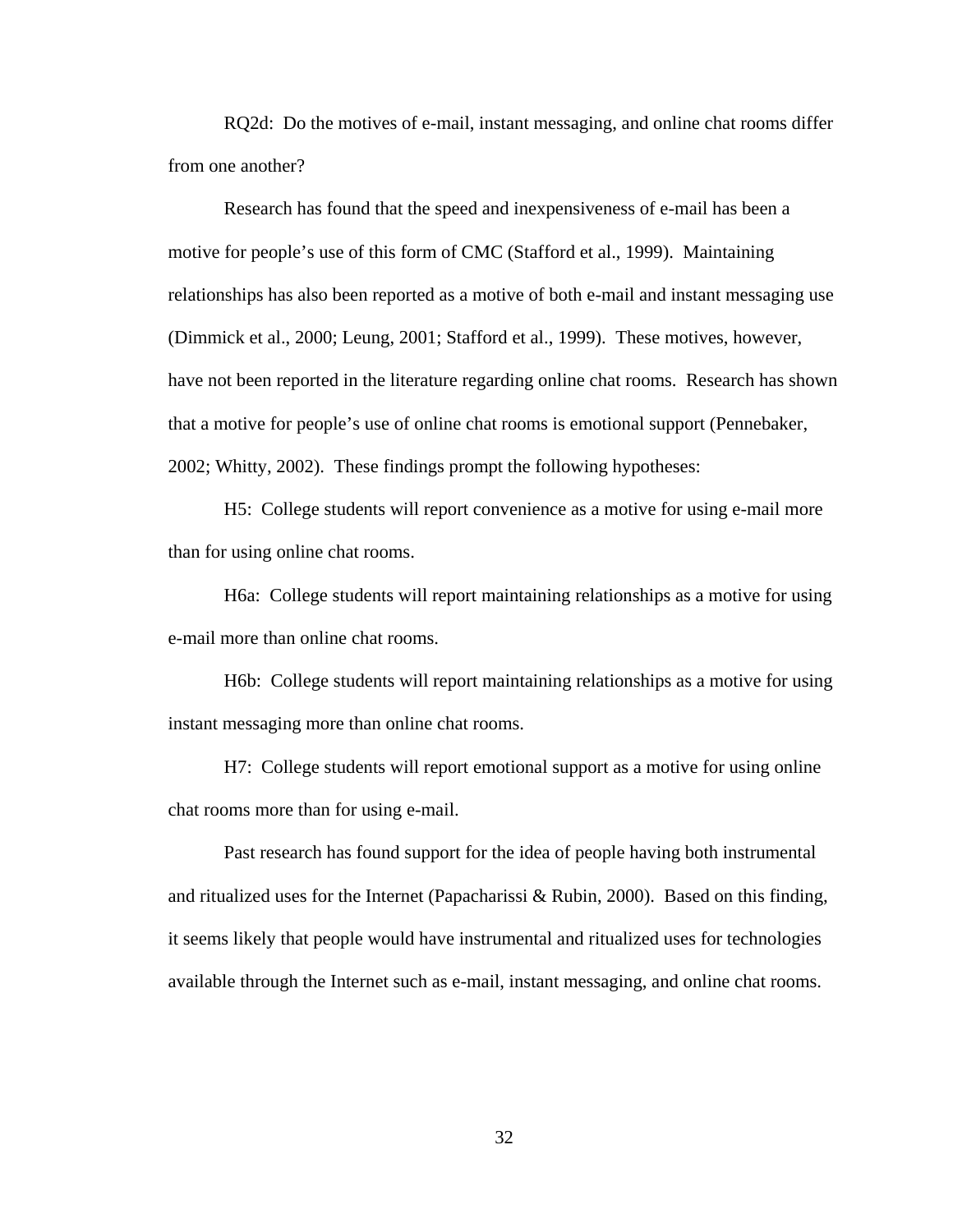The next hypotheses concern instrumental and ritual uses of CMC. Because I expect college students to report instrumental uses for e-mail more than for online chat rooms:

H8a: College students will report information seeking as a motive for e-mail more than for online chat rooms.

H8b: College students will report interpersonal utility as a motive for e-mail more than for online chat rooms.

Because I expect college students to report ritualized uses for instant messaging more than for e-mail:

H8c: College students will report convenience as a motive for instant messaging more than e-mail.

H8d: College students will report passing time as a motive for instant messaging more than e-mail.

H8e: College students will report entertainment as a motive for instant messaging more than e-mail.

Because I expect college students to report ritualized uses for online chat rooms more than for e-mail:

H8f: College students will report passing time as a motive for online chat rooms more than e-mail.

H8g: College students will report entertainment as a motive for online chat rooms more than e-mail.

The third goal of this study is to identify social, psychological, and demographic antecedents of e-mail, instant messaging, and online chat room use. Previous research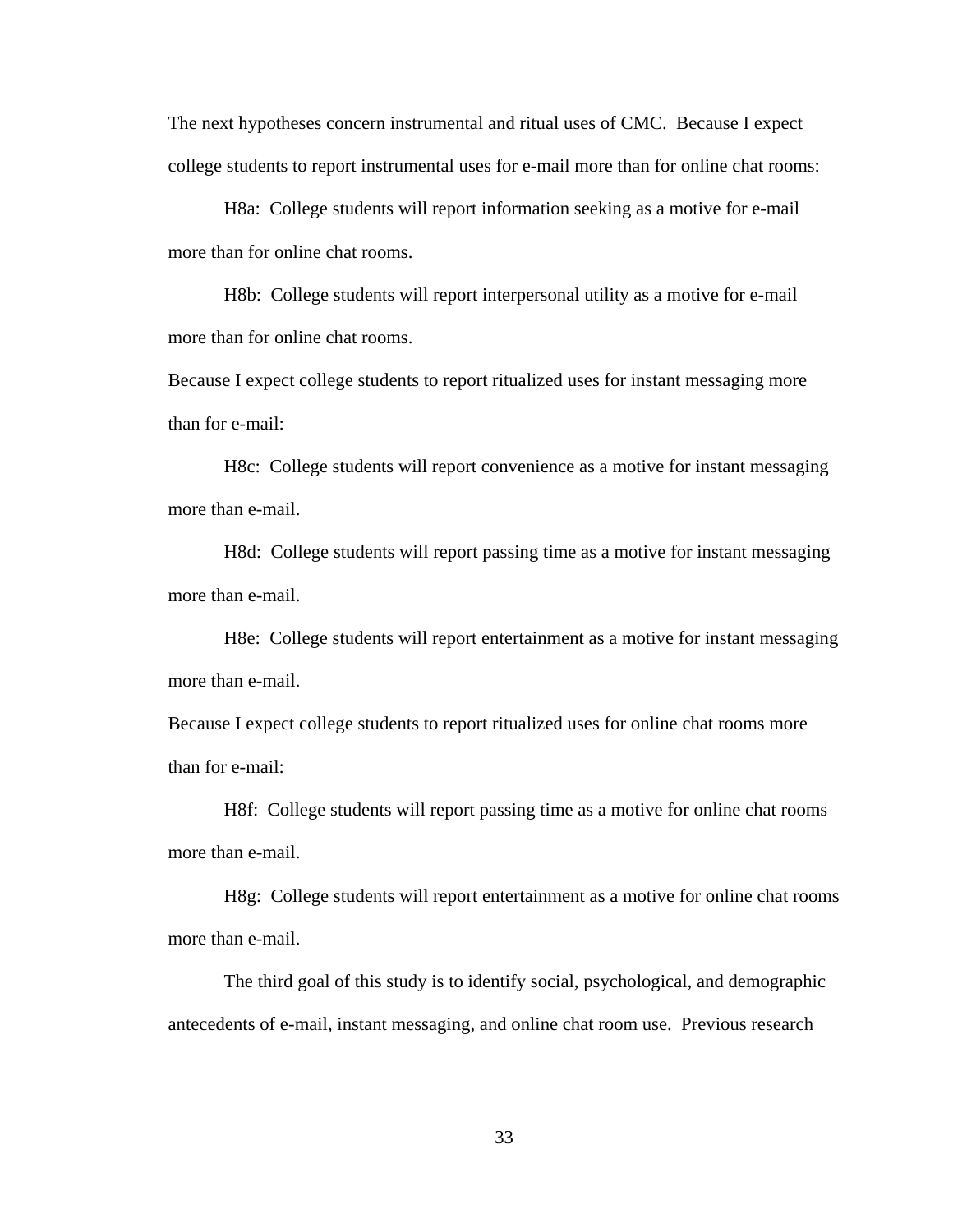has identified antecedents, but some of the findings have been contradictory, and previous findings have not often identified the difference in motives and uses of CMC in terms of these antecedents. Four specific areas of antecedents will be examined in this study.

The first of these antecedents is level of social adeptness of CMC users. This concept will be explored by looking at four psychological conditions that affect social skills that have been commonly found in past research on Internet and CMC use: shyness, loneliness, unwillingness to communicate, and interpersonal communication satisfaction. Shyness can be defined as "discomfort and inhibition in the presence of others" (Leary, 1991, p. 182). Loneliness can be defined as the emotional response to the discrepancy between desired and actual social contact (Shaver & Brennan, 1991). Unwillingness to communicate can be defined as the continuous tendency to avoid oral communication (Rubin, 1994). It consists of two dimensions: Approach-Avoidance, which is the likeliness of a person engaging in communication with others, and Reward, which is how rewarding people find communication with others (Rubin, 1994). Interpersonal communication satisfaction can be defined as "the positive reinforcement provided by a communication event that fulfills positive expectations" (Graham, 1994, p. 217). Because of the contradicting findings in this area of research, the following research questions are proposed:

RQ3a: Is shyness related to college students' uses and motives for e-mail, instant messaging, and online chat rooms?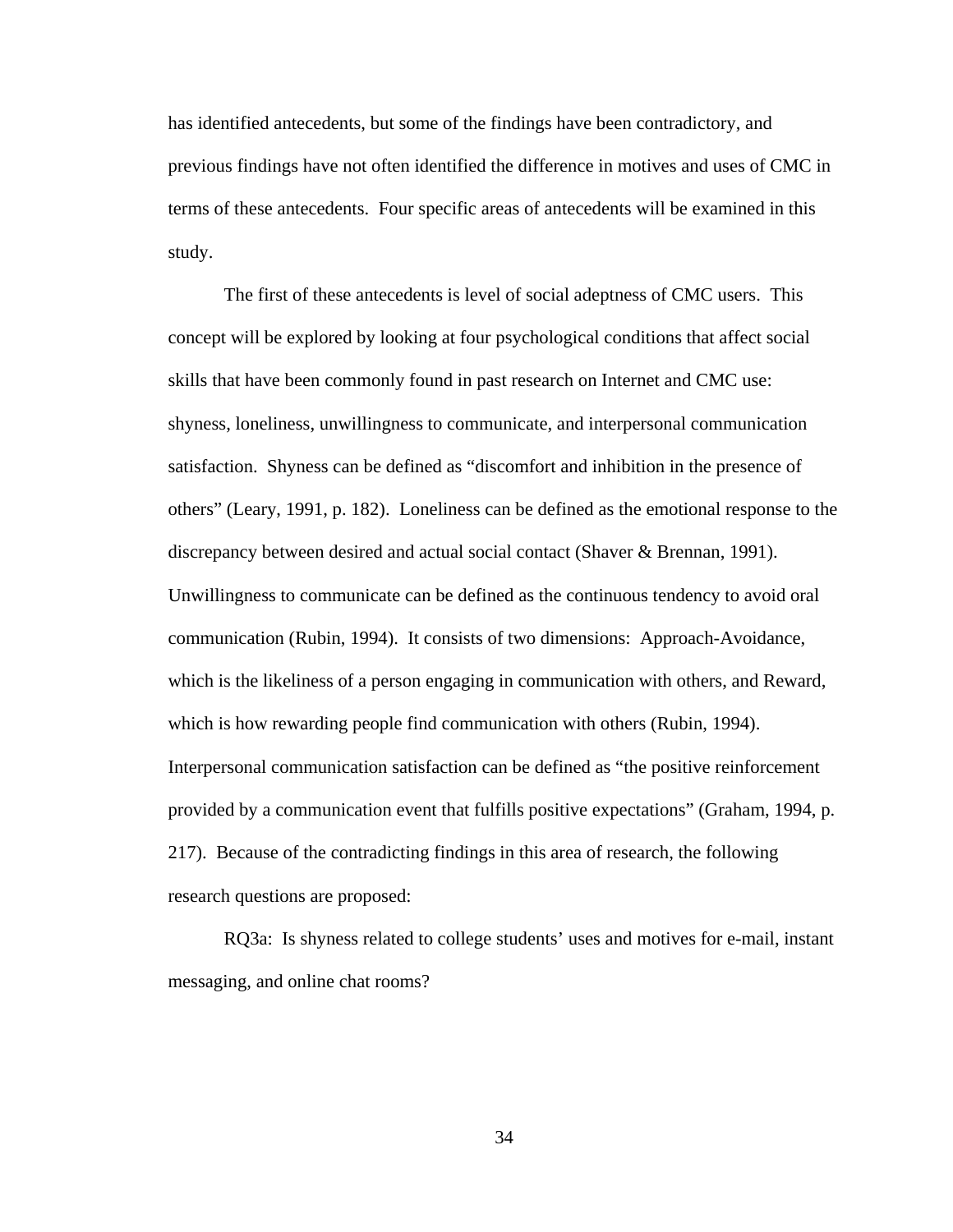RQ3b: Is loneliness related to college students' uses and motives for e-mail, instant messaging, and online chat rooms?

RQ3c: Is finding communication rewarding related to college students' uses and motives for e-mail, instant messaging, and online chat rooms?

RQ3d: Is communication avoidance related to college students' uses and motives for e-mail, instant messaging, and online chat rooms?

RQ3e: Is interpersonal communication satisfaction related to college students' uses and motives for e-mail, instant messaging, and online chat rooms?

People who experience shyness, loneliness, less satisfaction with interpersonal communication, and anxiousness about oral communication are more likely to use the Internet and CMC (Caplan, 2002; Markey & Wells, 2002; McKenna et al., 2002;

Papacharissi & Rubin, 2000). These findings prompt the following hypotheses:

H9a: Shyness will be positively related to amount of time spent in online chat rooms.

H9b: Shyness will be negatively related to amount of time spent instant messaging.

H9c: Shyness will be negatively related to amount of time spent e-mailing.

H10a: Loneliness will be positively related to amount of time spent in online chat rooms.

H10b: Loneliness will be negatively related to amount of time spent instant messaging.

H10c: Loneliness will be negatively related to amount of time spent e-mailing.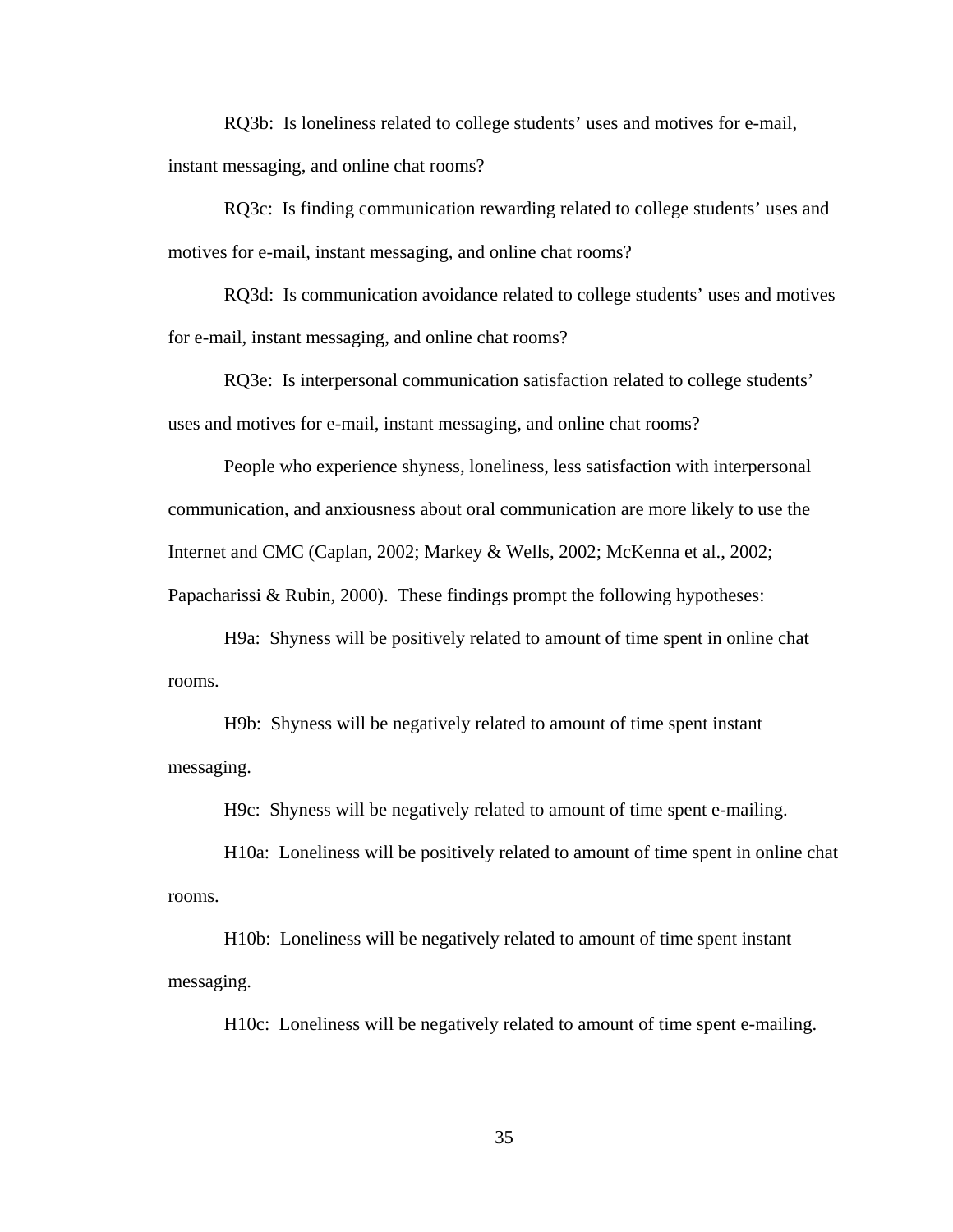H11a: Communication avoidance will be positively related to amount of time spent in online chat rooms.

H11b: Finding communication rewarding will be negatively related to amount of time spent in online chat rooms.

H11c: Communication avoidance will be positively related to amount of time spent instant messaging.

H11d: Finding communication rewarding will be negatively related to amount of time spent instant messaging.

H11e: Communication avoidance will be positively related to amount of time spent e-mailing.

H11f: Finding communication rewarding will be negatively related to amount of time spent e-mailing.

H12a: Interpersonal communication satisfaction will be negatively related to amount of time spent in online chat rooms.

H12b: Interpersonal communication satisfaction will be positively related to amount of time spent instant messaging.

H12c: Interpersonal communication satisfaction will be positively related to amount of time spent e-mailing.

The second antecedent that will be explored in this study is the offline social networks of college students. As not much prior research regarding social networks and CMC use has been examined, another goal of this study is to explore whether college students who are involved in a large number of offline social relationships/networks have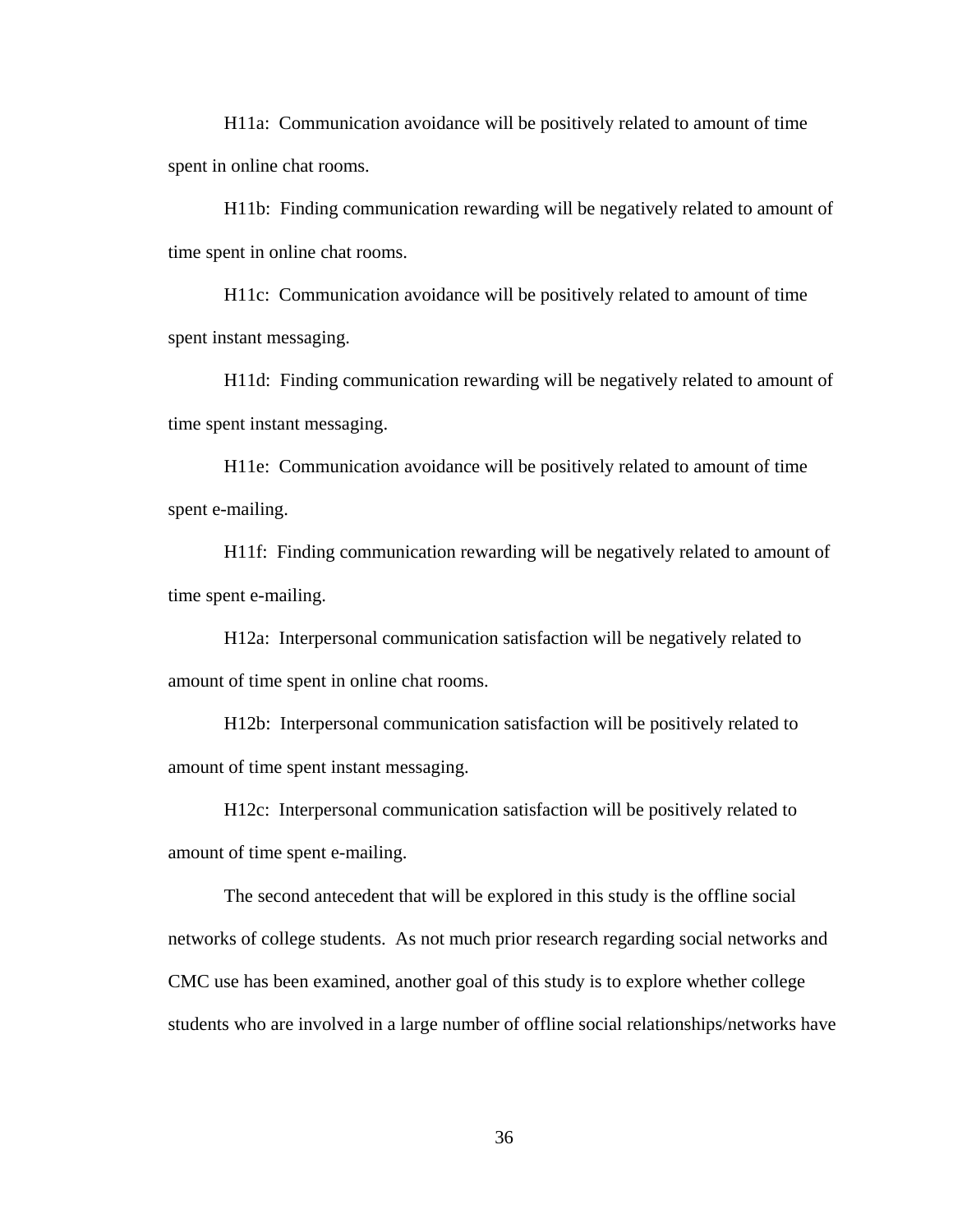different motives and uses for e-mail, instant messaging, and online chat rooms, than college students who are not involved in a large number of offline social relationships/networks.

While research has not previously looked at how the size of a person's social network affects Internet or CMC usage, people who are a part of a large social network may be attracted to the convenience of forms of CMC as a way to communicate. This follows with the findings that people use e-mail and instant messaging as a way to maintain relationships. Thus CMC usage may be higher for those types of CMC that enable people with large social networks to be able to easily maintain these large networks. This reasoning prompts the following hypotheses:

H13a: Involvement in offline social relationships/networks will be negatively related to amount of time spent in online chat rooms.

H13b: Involvement in offline relationships/networks will be positively related to amount of time spent instant messaging.

H13c: Involvement in offline relationships/networks will be positively related to amount of time spent e-mailing.

The research that has looked at the types of relationships CMC users are involved in has found that people involved in long distance relationships use mediated communication as a way of maintaining the relationship (Jones, 2002; Matei & Ball-Rokeach, 2001). Another interest of this study is whether the type of offline social relationship affects college students' motives and uses of e-mail, instant messaging, and online chat rooms.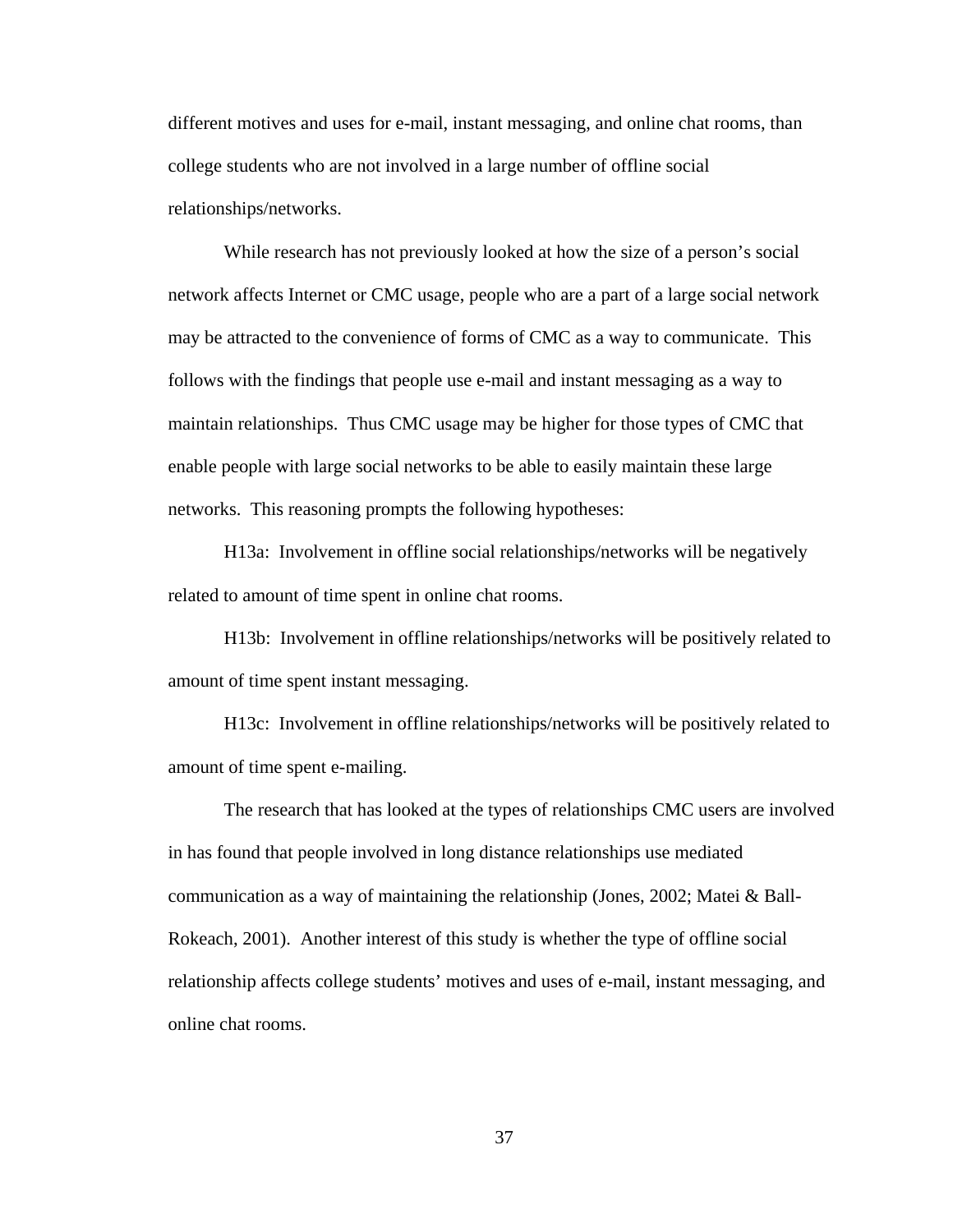H14a: Involvement in long distance relationships will be positively related to amount of time spent instant messaging.

 H14b: Involvement in long distance relationships will be positively related to amount of time spent e-mailing.

 The third antecedent that will be examined in this study is college students' level of involvement in student activities such as Greek organizations, service organizations, and student government organizations. Although research has not been conducted to examine this specific antecedent, involvement in student activities may prompt more task-related or instrumental use of forms of CMC. So another goal of this study was to explore if college students who are involved in student activities have different motives and uses for e-mail, instant messaging, and online chat rooms than students who are not involved in student activities.

 H15: Involvement in student activities will be positively related to amount of time spent e-mailing.

The final antecedent that will be explored in this study is the demographic characteristics of CMC users. The specific characteristics to be examined in this study are gender, age, and academic major. Females have been found to use e-mail more than males (Weiser, 2000). Males and females report different motives for instant messaging use as well. Males report using instant messaging to pass time; women report using instant messaging to maintain relationships (Leung, 2001). Age of CMC users has also shown a difference in instant messaging use. Whitty (2002) found that people aged 17- 20 reported finding less emotional support than people aged 21-55. Another finding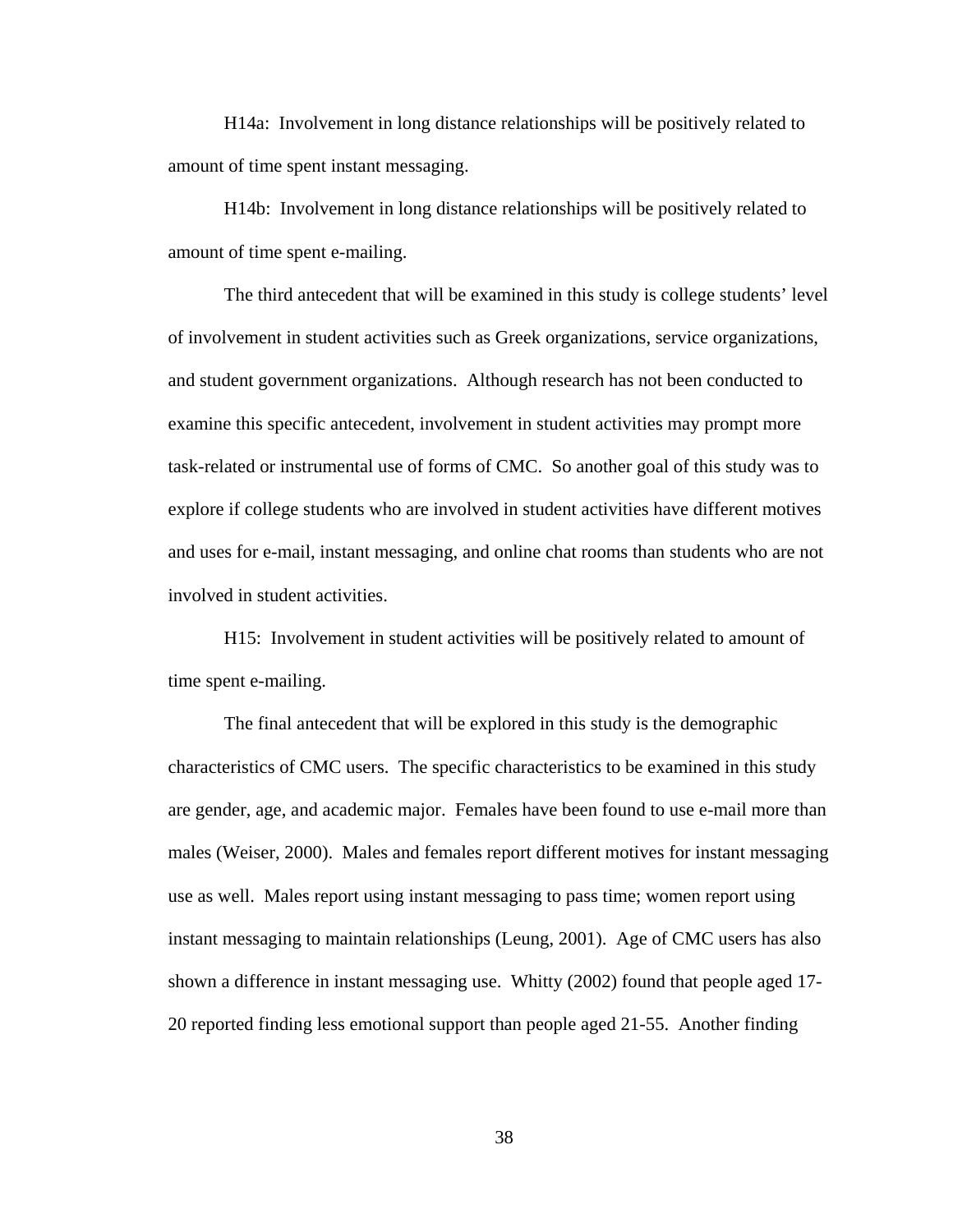regarding demographic characteristics of CMC users is that college students in the hard science majors are more likely to become dependent on the Internet (Anderson, 2001). So, the final area of study focused on differences in how gender, age, and academic major are revealed in motives and uses of e-mail, instant messaging, and online chat rooms.

H16: Female college students will spend more time e-mailing than male college students.

H17: Males will report passing time as a motive for instant messaging use more than females.

H18: Females will report maintaining relationships as a motive for instant messaging use more than males.

H19: College students who are 17-20 years of age will use instant messaging more than college students 21 years of age and older.

H20: College students who are 17-20 years of age will report emotional support as a motive for using online chat rooms less than college students 21 years of age or older.

H21a: College students in the hard science majors (chemistry, computer science, engineering, math, and physics) will use e-mail more than students in majors other than hard sciences.

H21b: College students in the hard science majors (chemistry, computer science, engineering, math, and physics) will use instant messaging more than students in majors other than hard sciences.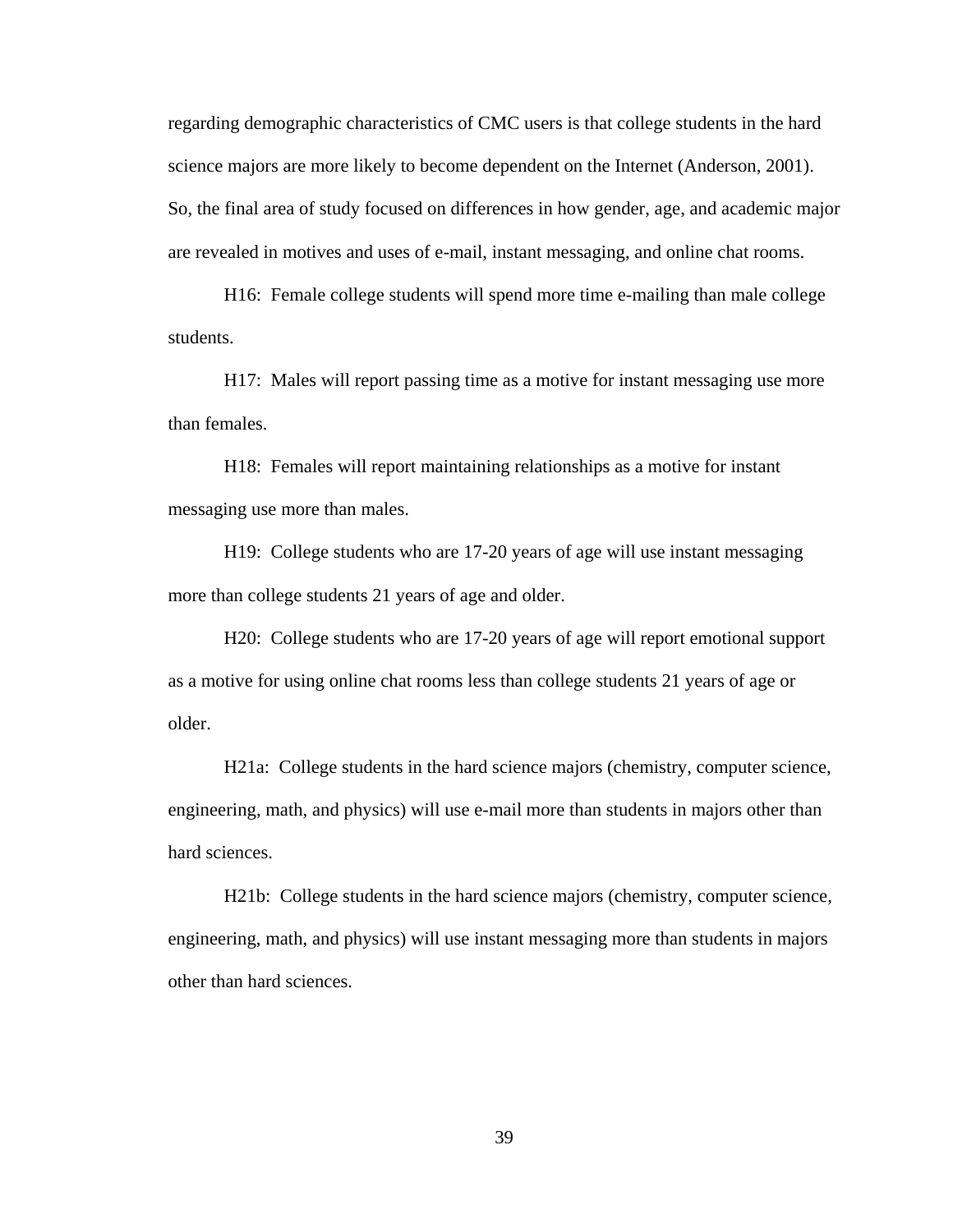H21c: College students in the hard science majors (chemistry, computer science, engineering, math, and physics) will use online chat rooms more than students in majors other than hard sciences.

These research questions and hypotheses will be tested in the present study.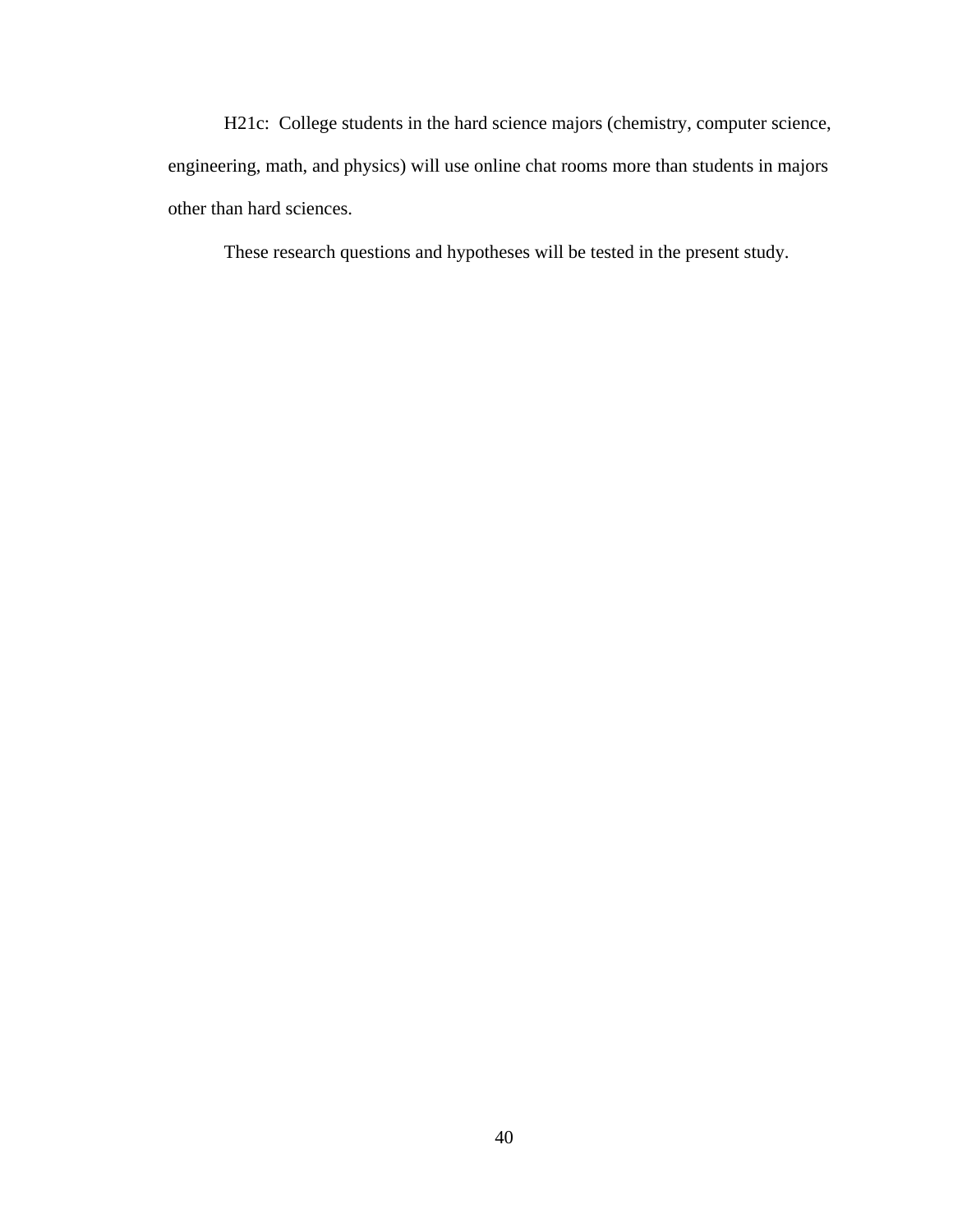### Chapter 2

### **METHOD**

### Procedure

This study was designed to examine college students' uses and motives as well as social and psychological influences for three forms of computer-mediated communication: e-mail, instant messaging, and online chat rooms. In Spring 2003, a questionnaire was distributed to 446 students enrolled in undergraduate communication courses at the University of Delaware. Respondents were asked to complete confidential and anonymous questionnaires during scheduled class meetings or were asked to complete them at home and brought back to class. Respondents were informed that their participation was voluntary.

The questionnaire was designed to measure the following: e-mail, instant messaging, and online chat rooms uses and motives, and the psychological and social antecedents: shyness, loneliness, unwillingness to communicate, interpersonal communication satisfaction, social networks, and involvement in student activities. The following demographic characteristics were also obtained: gender, age, year in school, number of years using computers, type of Internet connection, speed of connection, computer expertise, and academic major.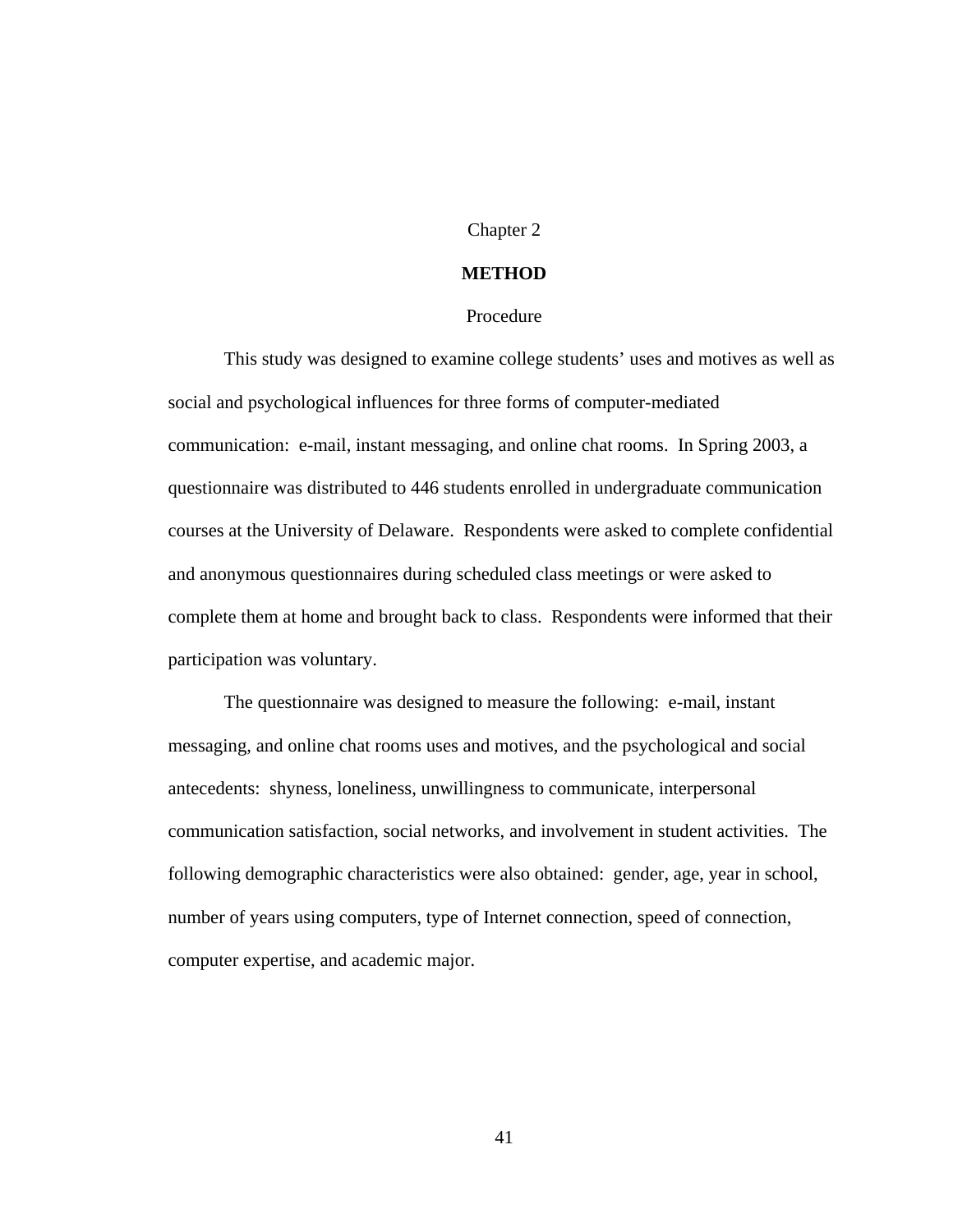#### The Nature of the Sample

 The sample was composed of 446 students enrolled in three separate undergraduate classes at the University of Delaware. The sample was  $37.7\%$  ( $n = 168$ ) male and  $62.3\%$  ( $n = 278$ ) female. The respondents ranged from 18 to 33 years of age, with the mean age being 19.80 years  $(SD = 1.52)$ . For statistical analysis, the respondents were divided into two age categories: 1) those 17 to 20 years of age and 2) those 21 years of age or older. The sample was  $70.2\%$  ( $n = 313$ ) 17 to 20 years of age and 29.7%  $(n = 133)$  21 years of age or older.

#### *Class and Major*

 The respondents were instructed to indicate their year in school by circling it from a list provided. First-years accounted for 30.5% of the sample (*n* = 136), sophomores 33.6% (*n* = 150), juniors 16.6% (*n* = 74), and seniors 18.8% (*n* = 84). Two respondents (0.4%) indicated "Other" as their class standing. The respondents were instructed to indicate their major by writing it into a blank. The overall sample represented 61 majors at the University of Delaware. The largest group was Undeclared/Undecided, which accounted for 15.2% of the sample  $(n = 68)$ . The second largest group was Communication majors, which accounted for 13.9% ( $n = 62$ ). The third largest group was Economics majors, which accounted for  $6.5\%$  ( $n = 29$ ). The fourth largest group was Exercise Science majors, which accounted for  $6.3\%$  ( $n = 28$ ). In order to test hypothesis 21, the majors were recoded to represent hard science majors (3.6%, *n* = 16) and nonhard science majors (94.8%, *n* = 423).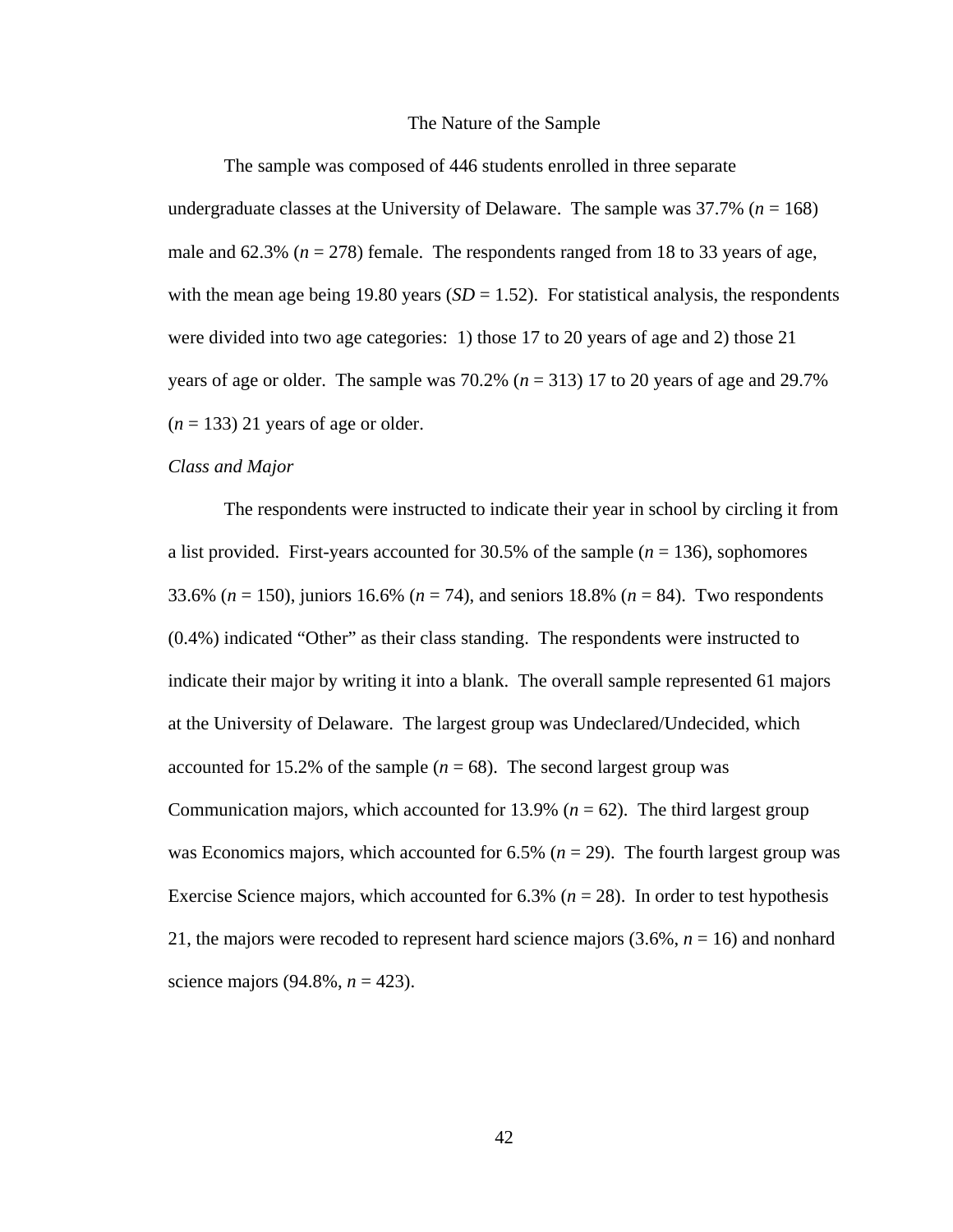#### *Computer Access and Experience*

 The respondents were instructed to indicate whether they had access to a computer and to the Internet where they lived right now. Virtually all students had access to a computer (98.0%,  $n = 437$ ) and to the Internet (97.3%,  $n = 434$ ). The respondents who had access to the Internet were also instructed to indicate the type of Internet connection they had by circling it from a list provided. About half of all respondents (50.9%, *n* = 227) indicated using an Ethernet connection. Cable High Speed Access was the second highest indicated (20.0%,  $n = 89$ ) followed by Dial-up Modem (15.5%, *n* = 69). Respondents were also asked to estimate their own computer expertise on a seven-point scale (from  $1 =$  "Novice," to  $7 =$  "Expert"). Overall, respondents indicated a slightly higher than average level of expertise  $(M = 4.49, SD = 1.06)$ .

#### Uses

 Uses of e-mail, instant messaging, and online chat rooms were measured by presenting subjects with a list of 5-point Likert-type statements for each of the three forms of CMC being studied. The lists were generated from the findings of a number of studies (Dimmick et al., 2000; Hard af Segerstad & Ljungstrand, 2002; Lenhart et al., 2001; Stafford et al., 1999). Prior to responding to each of the three lists of uses, subjects were asked a conditional question to assess whether they had used the particular form of CMC under question. If so, they then responded to the list of statements, if not, they moved onto the next section. The same statements were used for each of the three forms of CMC, but in a different order to avoid order effects.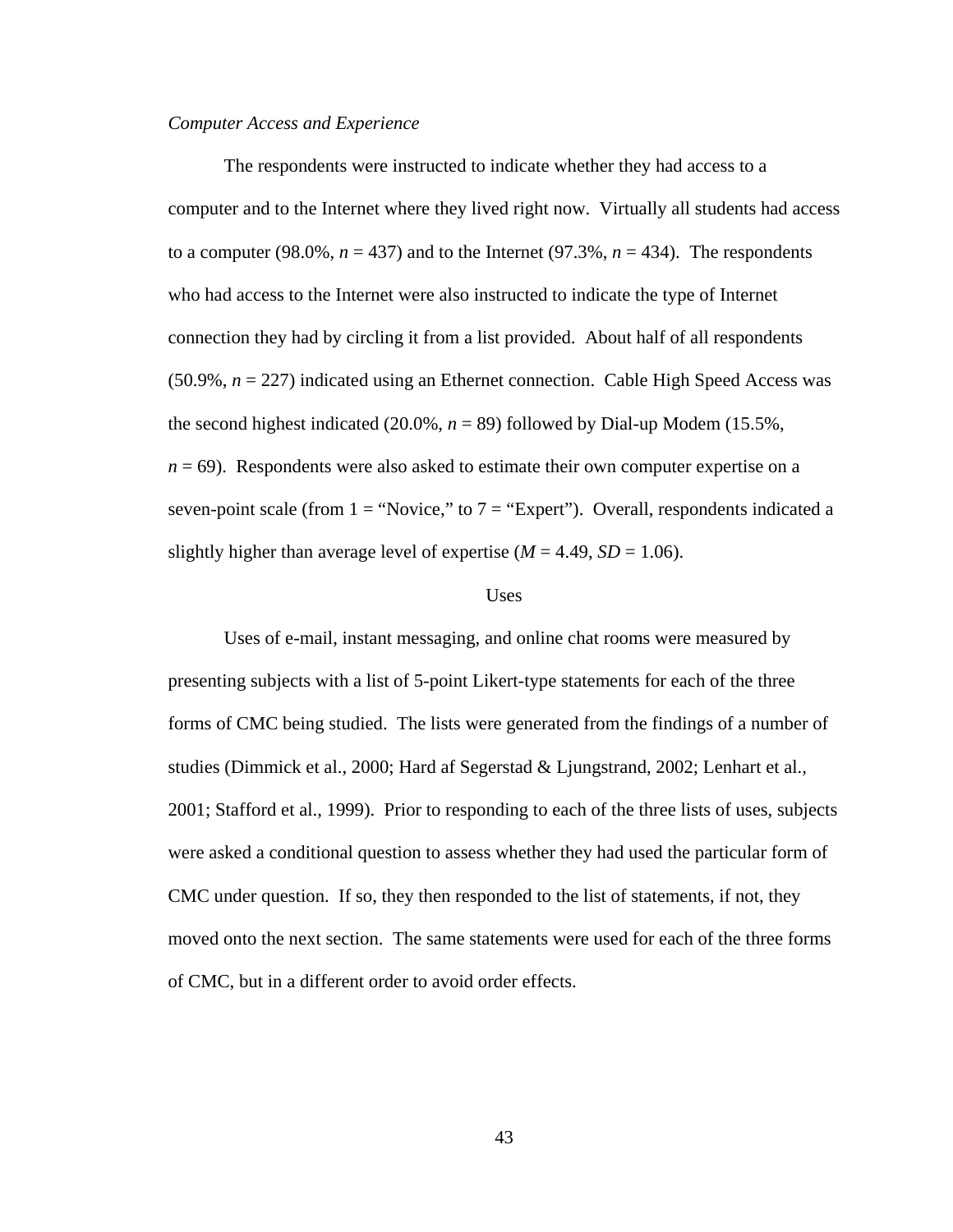The list of uses presented statements that contained task and social-related uses. Task-related uses included statements such as "I use e-mail to ask professors about material covered in class." Social-related uses included statements such as "I use e-mail to keep in touch with friends." See Table 1 for the list of statements and descriptive statistics.

 Respondents were also asked to report how many minutes they spend online on a typical day using e-mail ( $M = 39.90$ ,  $SD = 139.85$ ), using instant messaging ( $M = 204.34$ ,  $SD = 1006.90$ , and using online chat rooms ( $M = 68.22$ ,  $SD = 225.28$ ). The length of time, in years, that respondents had used e-mail  $(M = 7.64, SD = 13.33)$ , instant messaging ( $M = 6.18$ ,  $SD = 10.72$ ), and online chat rooms ( $M = 10.80$ ,  $SD = 23.40$ ) was also measured.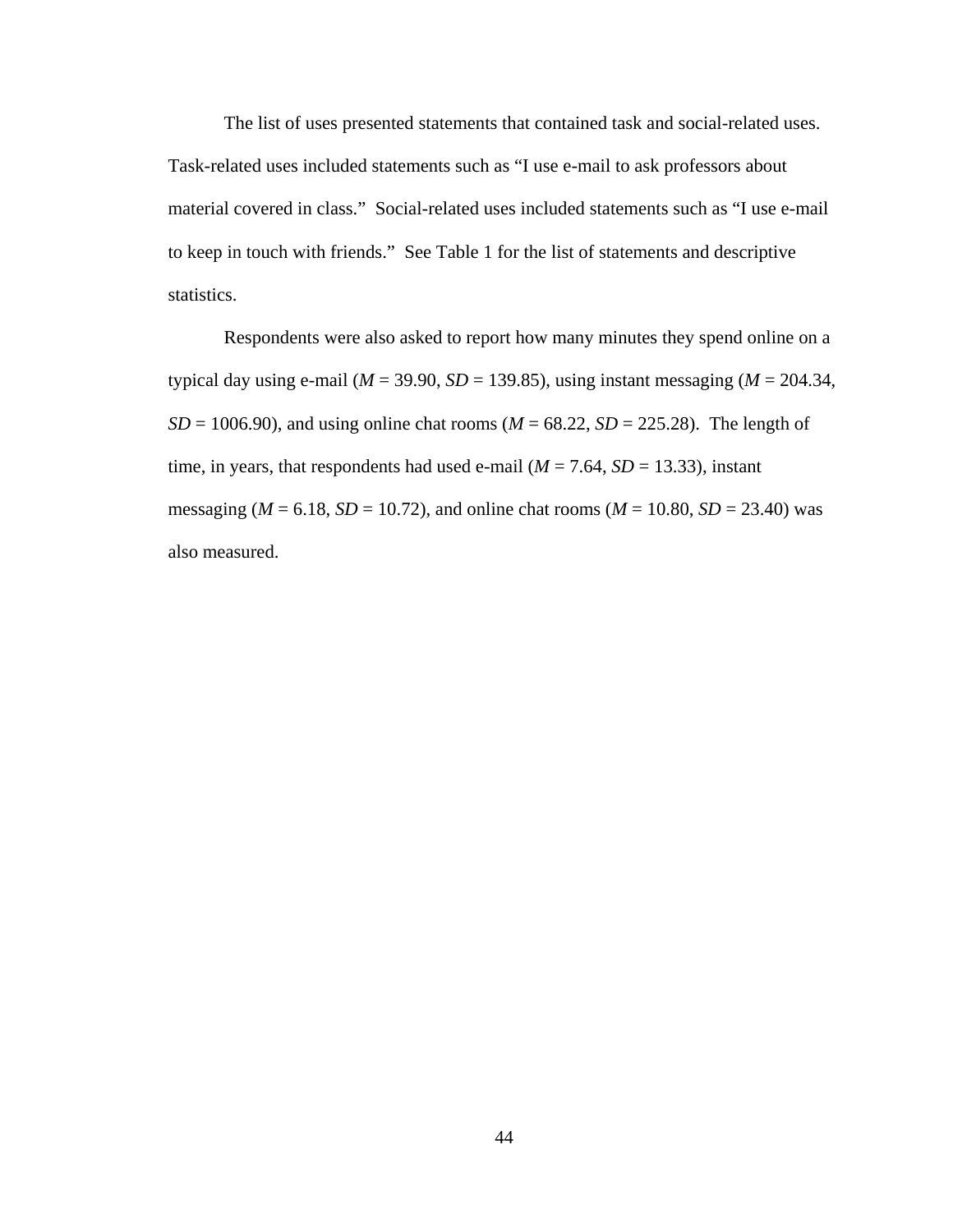## Table 1

# Descriptive Statistics of CMC Uses

|                                                                  |                  | E-mail |                  | Instant<br>messaging | rooms | Online chat |
|------------------------------------------------------------------|------------------|--------|------------------|----------------------|-------|-------------|
| I use (technology) to:                                           | $\boldsymbol{M}$ | SD     | $\boldsymbol{M}$ | <b>SD</b>            | M     | <b>SD</b>   |
| 1. Keep in touch with friends.                                   | 3.94             | 0.96   | 4.60             | 0.70                 | 2.98  | 1.33        |
| 2. Meet new people.                                              | 1.51             | 0.85   | 1.69             | 0.99                 | 2.14  | 1.17        |
| 3. Keep in touch with friends or relatives who<br>live far away. | 3.86             | 1.01   | 3.87             | 1.14                 | 2.53  | 1.33        |
| 4. Keep in touch with people I've met online.                    | 1.71             | 1.05   | 1.93             | 1.22                 | 2.09  | 1.26        |
| 5. Let professors know why I missed/will miss<br>class.          | 3.58             | 1.05   | 1.64             | 1.13                 | 1.62  | 1.04        |
| 6. Ask professors questions about material<br>covered in class.  | 3.53             | 1.05   | 1.65             | 1.08                 | 1.66  | 1.10        |
| 7. Coordinate group assignments with<br>classmates.              | 3.36             | 1.05   | 3.00             | 1.17                 | 2.12  | 1.27        |
| 8. Keep in touch with boyfriend/girlfriend.                      | 2.75             | 1.40   | 3.23             | 1.48                 | 1.99  | 1.21        |
| 9. For a way to do research.                                     | 2.59             | 1.30   | 2.10             | 1.28                 | 2.14  | 1.29        |
| 10. Ask classmates questions about material<br>covered in class. | 2.98             | 1.12   | 3.46             | 1.01                 | 2.16  | 1.31        |
| 11. Find others who have the same interests.                     | 1.47             | 0.83   | 1.76             | 1.05                 | 2.27  | 1.24        |
| 12. Keep in touch with people I only know<br>online.             | 1.82             | 1.22   | 2.88             | 1.56                 | 2.33  | 1.35        |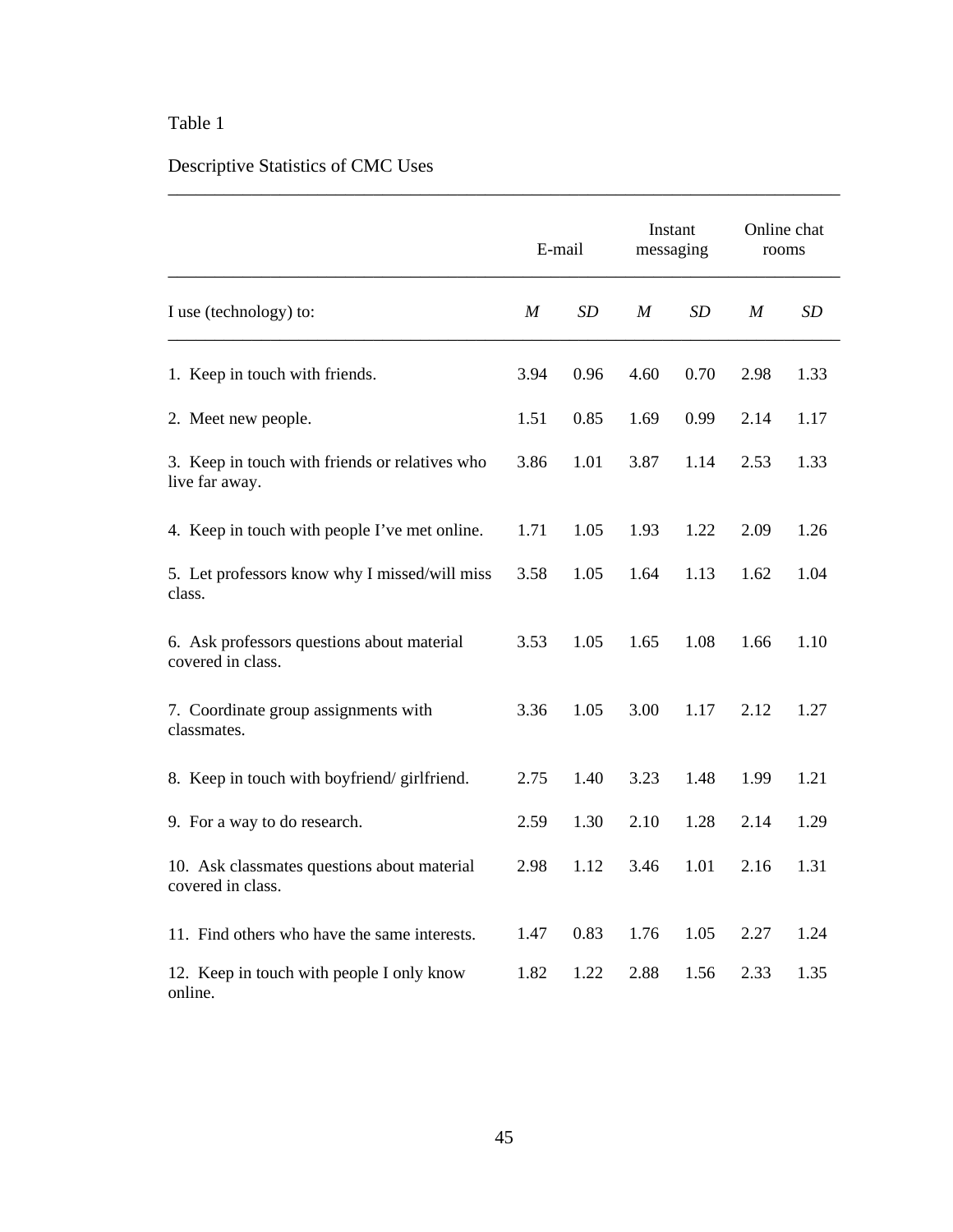## Table 1 continued

|                                                                         | E-mail |      | Instant<br>messaging |      | Online chat<br>rooms |      |
|-------------------------------------------------------------------------|--------|------|----------------------|------|----------------------|------|
| I use (technology) to:                                                  | M      | SD   | M                    | SD   | M                    | SD   |
| 13. Keep in touch with family or relatives.                             | 3.80   | 1.06 | 3.77                 | 1.15 | 2.31                 | 1.32 |
| 14. Make friends of the opposite sex.                                   | 1.45   | 0.85 | 1.86                 | 1.13 | 2.03                 | 1.22 |
| 15. Keep in touch with boyfriend/girlfriend who 2.46<br>lives far away. |        | 1.44 | 2.96                 | 1.54 | 1.72                 | 1.11 |
| 16. Talk to business and professional contacts.                         | 2.74   | 1.29 | 2.05                 | 1.20 | 1.57                 | 0.99 |
| 17. Send and receive files.                                             | 3.58   | 1.01 | 3.34                 | 1.16 | 2.20                 | 1.34 |

\_\_\_\_\_\_\_\_\_\_\_\_\_\_\_\_\_\_\_\_\_\_\_\_\_\_\_\_\_\_\_\_\_\_\_\_\_\_\_\_\_\_\_\_\_\_\_\_\_\_\_\_\_\_\_\_\_\_\_\_\_\_\_\_\_\_\_\_\_\_\_\_

*Note.*  $1 =$  Never,  $2 =$  Rarely,  $3 =$  Sometimes,  $4 =$  Often,  $5 =$  Very Frequently.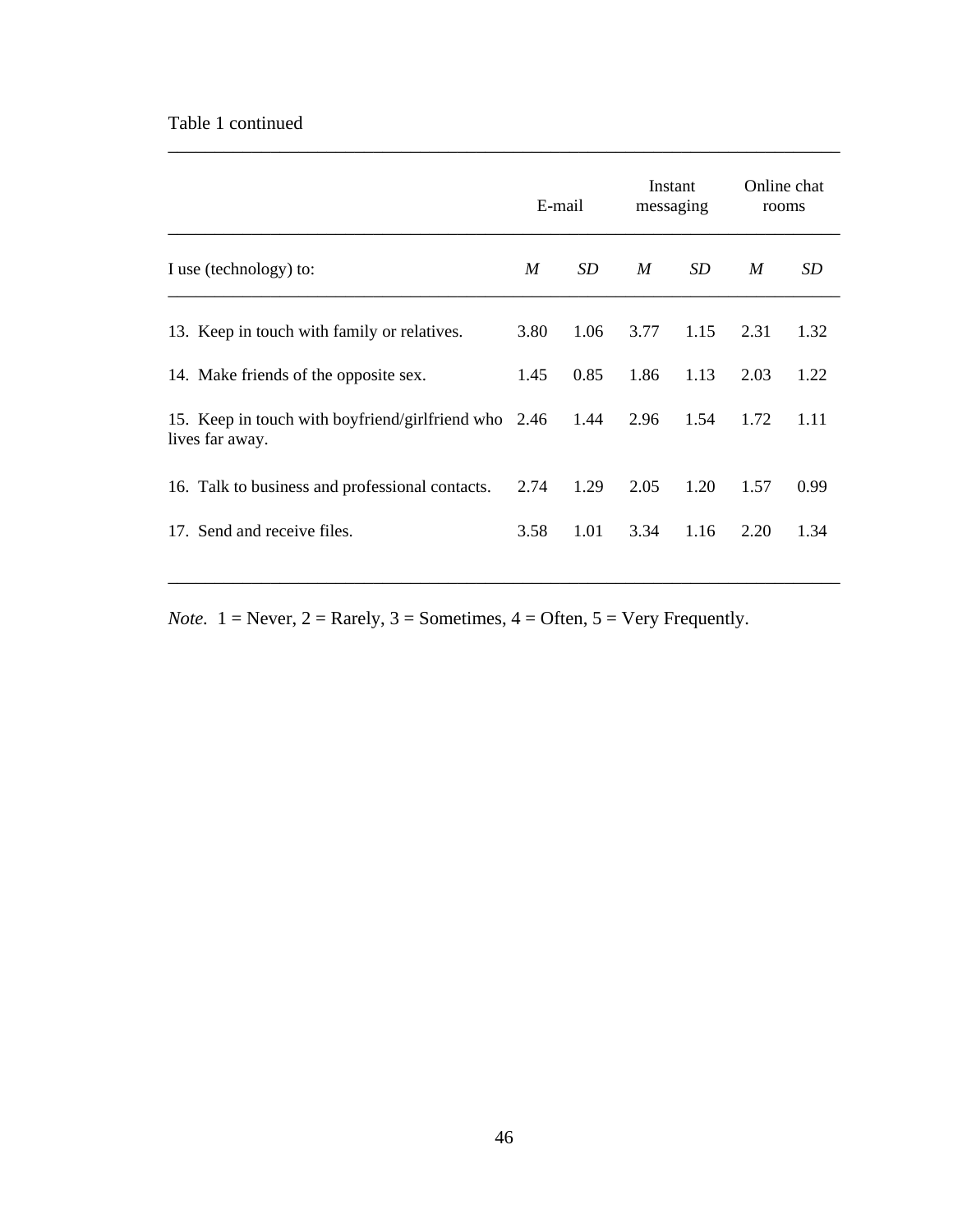**Motives** 

 Motives for using e-mail, instant messaging, and online chat rooms were measured using 5-point Likert-type statements for each of the three forms of CMC being studied. The lists of motives have been generated from the findings of a number of different studies (Lenhart et al., 2001; Leung, 2001; Papacharissi & Rubin, 2000; Stone & Pennebaker, 2002; Peris et al., 2002; Stafford et al., 1999; Whitty, 2002). Prior to responding to each of the three lists of uses, subjects were asked a conditional question of whether they have used the particular form of CMC under question. If so, they then responded to the list of statements, if not, they moved onto the next section. The same statements were used for each of the three forms of CMC, but in a different order so as not to sensitize the subjects to the order.

 There were four clerical errors in the preparation of the questionnaire. The statement "Because I enjoy answering questions" was inadvertently not included in the instant messaging and online chat rooms lists of motives. The statement "Because I wonder what other people said" was inadvertently not included in the e-mail list of motives. The wording of two statements, "Because people don't have to be there to receive e-mail" and "Because it is easier to e-mail than to talk to some people," was not changed to reflect a focus on instant messaging and online chat rooms.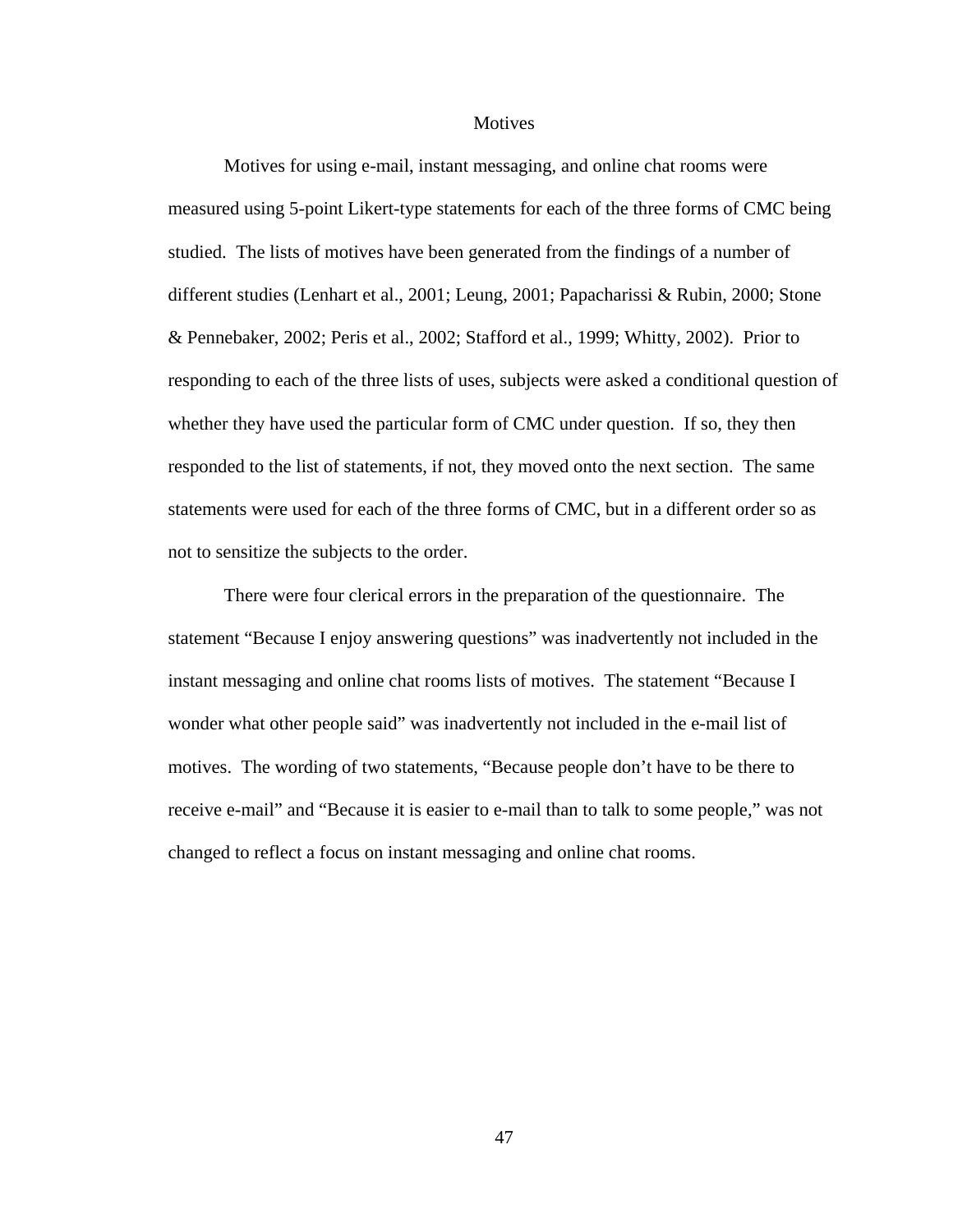## Table 2

# Descriptive Statistics of CMC Motives

|                                                                   |                  | E-mail    | messaging        | Instant | Online chat<br>rooms |           |
|-------------------------------------------------------------------|------------------|-----------|------------------|---------|----------------------|-----------|
| I use (technology):                                               | $\boldsymbol{M}$ | <b>SD</b> | $\boldsymbol{M}$ | SD      | M                    | <b>SD</b> |
| 1. Because it is entertaining.                                    | 3.10             | 1.10      | 3.65             | 1.15    | 2.92                 | 1.14      |
| 2. Because it is enjoyable.                                       | 3.21             | 1.07      | 3.78             | 1.03    | 2.82                 | 1.21      |
| 3. Because it is fun.                                             | 3.10             | 1.09      | 3.74             | 1.07    | 2.84                 | 1.20      |
| 4. Because it relaxes me.                                         | 2.55             | 1.09      | 3.14             | 1.29    | 2.47                 | 1.21      |
| 5. To not look old-fashioned.*                                    | 1.83             | 0.96      | 1.82             | 1.07    | 1.54                 | 0.79      |
| 6. To look stylish.*                                              | 1.70             | 0.90      | 1.72             | 0.97    | 1.60                 | 0.84      |
| 7. To look fashionable.*                                          | 1.64             | 0.87      | 1.68             | 0.95    | 1.54                 | 0.82      |
| 8. To feel involved with what's going on with<br>other people.    | 3.05             | 1.23      | 3.20             | 1.20    | 2.20                 | 1.16      |
| 9. Because I need someone to talk to or be with.                  | 2.06             | 1.07      | 2.65             | 1.17    | 1.97                 | 1.06      |
| 10. Because I just need to talk about my<br>problems sometimes.   | 2.20             | 1.15      | 2.85             | 1.22    | 1.89                 | 1.12      |
| 11. To feel less inhibited when I communicate.                    | 2.38             | 1.13      | 2.67             | 1.21    | 2.28                 | 1.22      |
| 12. To help others.                                               | 2.73             | 1.12      | 3.00             | 1.14    | 2.04                 | 1.09      |
| 13. Because it is inexpensive.                                    | 3.40             | 1.24      | 3.62             | 1.21    | 2.64                 | 1.33      |
| 14. Because people don't have to be there to<br>receive e-mail.** | 3.56             | 1.14      |                  |         |                      |           |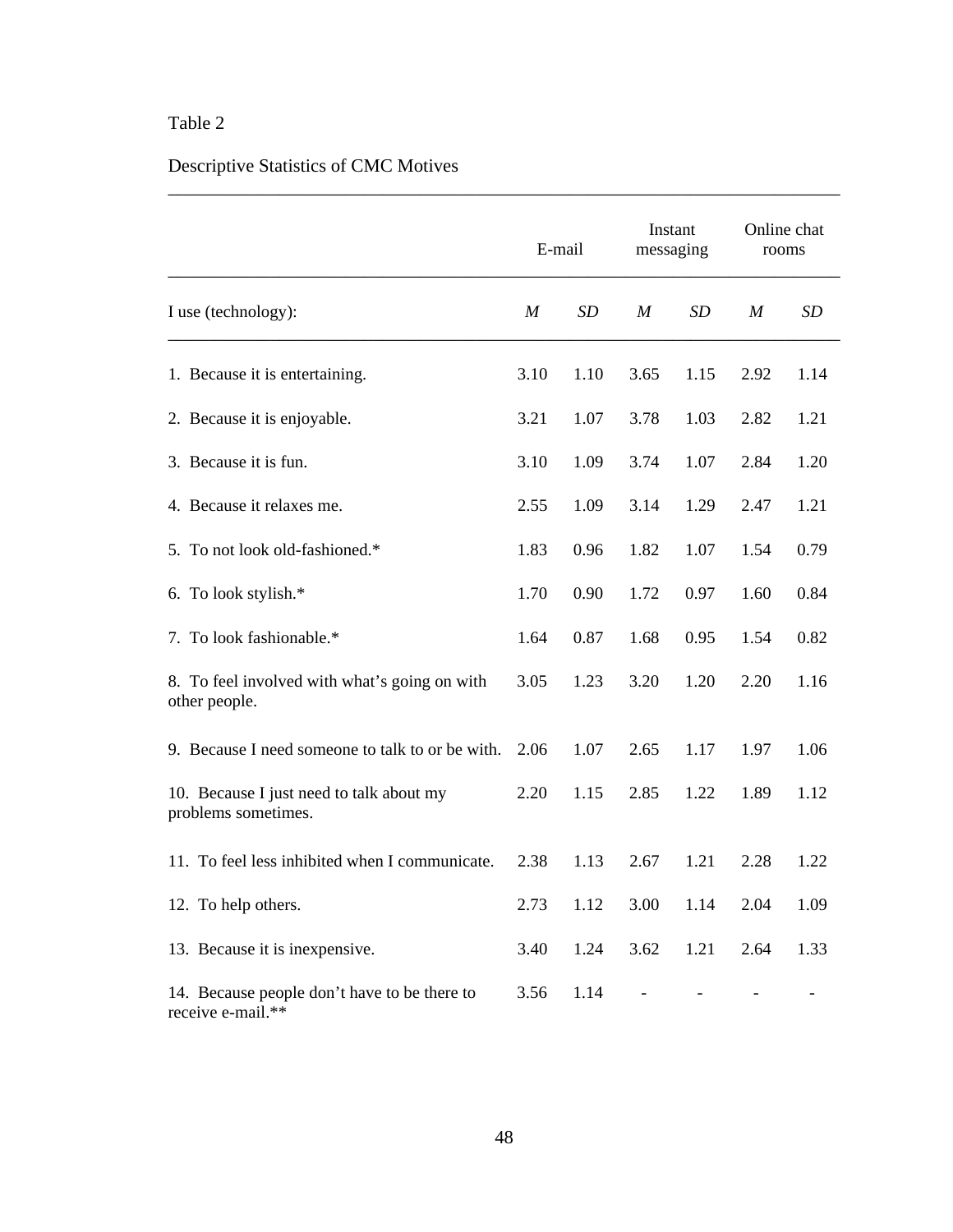## Table 2 continued

|                                                                            |      | E-mail | Instant<br>messaging |      | Online chat<br>rooms |      |
|----------------------------------------------------------------------------|------|--------|----------------------|------|----------------------|------|
| I use (technology):                                                        | M    | SD     | M                    | SD   | M                    | SD   |
| 15. Because it is easier to e-mail than talk to<br>some people.**          | 3.29 | 1.19   |                      |      |                      |      |
| 16. To give me something to occupy my time.                                | 2.55 | 1.16   | 3.76                 | 1.11 | 2.90                 | 1.24 |
| 17. Just because it is available.                                          | 3.14 | 1.15   | 3.84                 | 1.03 | 2.87                 | 1.70 |
| 18. When I have nothing better to do.                                      | 2.60 | 1.15   | 3.80                 | 1.11 | 2.87                 | 1.22 |
| 19. Because it's thrilling.                                                | 1.84 | 1.01   | 2.33                 | 1.16 | 1.98                 | 1.04 |
| 20. When there is no one else to talk or be with.                          | 2.13 | 1.10   | 3.06                 | 1.30 | 2.35                 | 1.24 |
| 21. Because it passes the time away,<br>particularly when I am bored.      | 2.48 | 1.19   | 3.74                 | 1.15 | 2.76                 | 1.26 |
| 22. To show others encouragement.                                          | 2.46 | 1.20   | 2.98                 | 1.23 | 2.04                 | 1.10 |
| 23. To feel connected to other people.                                     | 2.98 | 1.22   | 3.36                 | 1.20 | 2.30                 | 1.14 |
| 24. Because it makes me feel less lonely.                                  | 1.99 | 1.07   | 2.49                 | 1.27 | 2.04                 | 1.09 |
| 25. Because it's a habit, just something I do.                             | 2.88 | 1.23   | 3.69                 | 1.15 | 2.57                 | 1.28 |
| 26. Because it is more comfortable than talking<br>to people face to face. | 2.49 | 1.16   | 2.77                 | 1.21 | 2.45                 | 1.20 |
| 27. So I won't have to feel alone.                                         | 1.80 | 0.94   | 2.10                 | 1.17 | 1.88                 | 1.00 |
| 28. Because I can express myself freely.                                   | 2.56 | 1.19   | 2.78                 | 1.22 | 2.32                 | 1.16 |
| 29. To be anonymous.                                                       | 1.79 | 0.99   | 1.77                 | 1.06 | 2.03                 | 1.09 |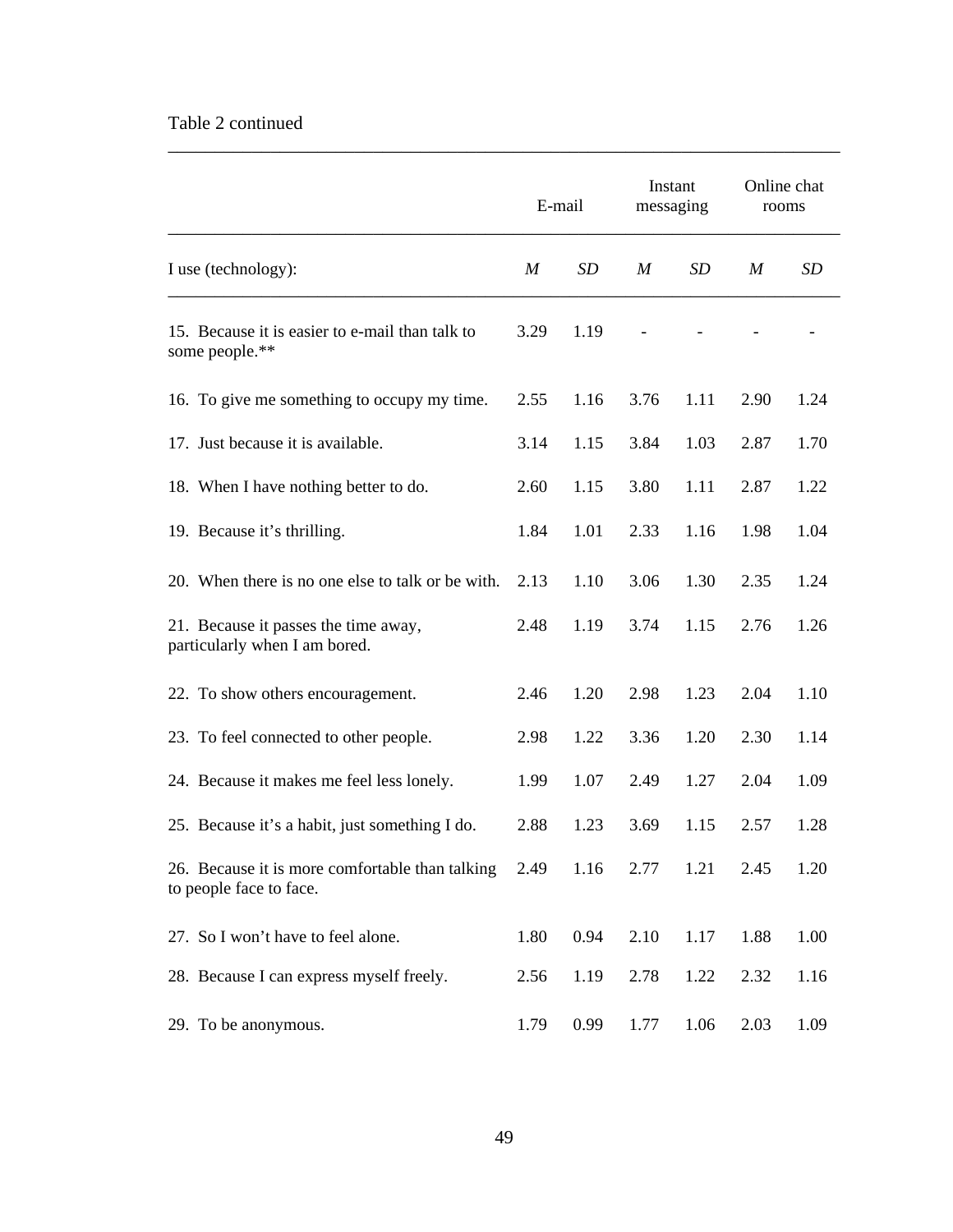## Table 2 continued

|                                                                                                   |                  | E-mail |                  | Instant<br>messaging | rooms | Online chat |
|---------------------------------------------------------------------------------------------------|------------------|--------|------------------|----------------------|-------|-------------|
| I use (technology):                                                                               | $\boldsymbol{M}$ | SD     | $\boldsymbol{M}$ | SD                   | M     | SD          |
| 30. So I can get away from what I'm doing.                                                        | 2.46             | 1.80   | 3.30             | 1.18                 | 2.54  | 1.23        |
| 31. To tell others what to do.                                                                    | 2.18             | 1.04   | 2.41             | 1.18                 | 1.84  | 1.07        |
| 32. To get someone to do something for me.                                                        | 2.49             | 1.11   | 2.63             | 1.21                 | 1.79  | 0.94        |
| 33. Because I can pretend to be anyone I want<br>to be when interacting with other people online. | 1.57             | 0.91   | 1.77             | 1.11                 | 2.03  | 1.12        |
| 34. To belong to a group.*                                                                        | 1.69             | 0.98   | 1.69             | 1.00                 | 1.89  | 1.02        |
| 35. Because I enjoy answering questions.**                                                        | 2.01             | 1.08   |                  |                      |       |             |
| 36. To get more points of view.                                                                   | 2.26             | 1.15   | 2.94             | 1.24                 | 2.13  | 1.13        |
| 37. Because it is easy.                                                                           | 3.58             | 1.14   | 4.07             | 0.95                 | 2.79  | 1.23        |
| 38. To get information for free.                                                                  | 3.20             | 1.31   | 2.90             | 1.36                 | 2.36  | 1.35        |
| 39. To look for information.                                                                      | 3.03             | 1.26   | 2.52             | 1.29                 | 2.14  | 1.19        |
| 40. To see what is out there.                                                                     | 2.66             | 1.29   | 2.44             | 1.21                 | 2.36  | 1.14        |
| 41. I just like to use it.                                                                        | 3.32             | 1.19   | 4.16             | 0.98                 | 2.96  | 1.31        |
| 42. To thank people.                                                                              | 3.39             | 1.12   | 3.32             | 1.18                 | 2.01  | 1.11        |
| 43. To let others know I care about their<br>feelings.                                            | 3.08             | 1.25   | 3.42             | 1.23                 | 2.05  | 1.02        |
| 44. Because I am concerned about others.                                                          | 3.03             | 1.27   | 3.38             | 1.19                 | 2.02  | 1.10        |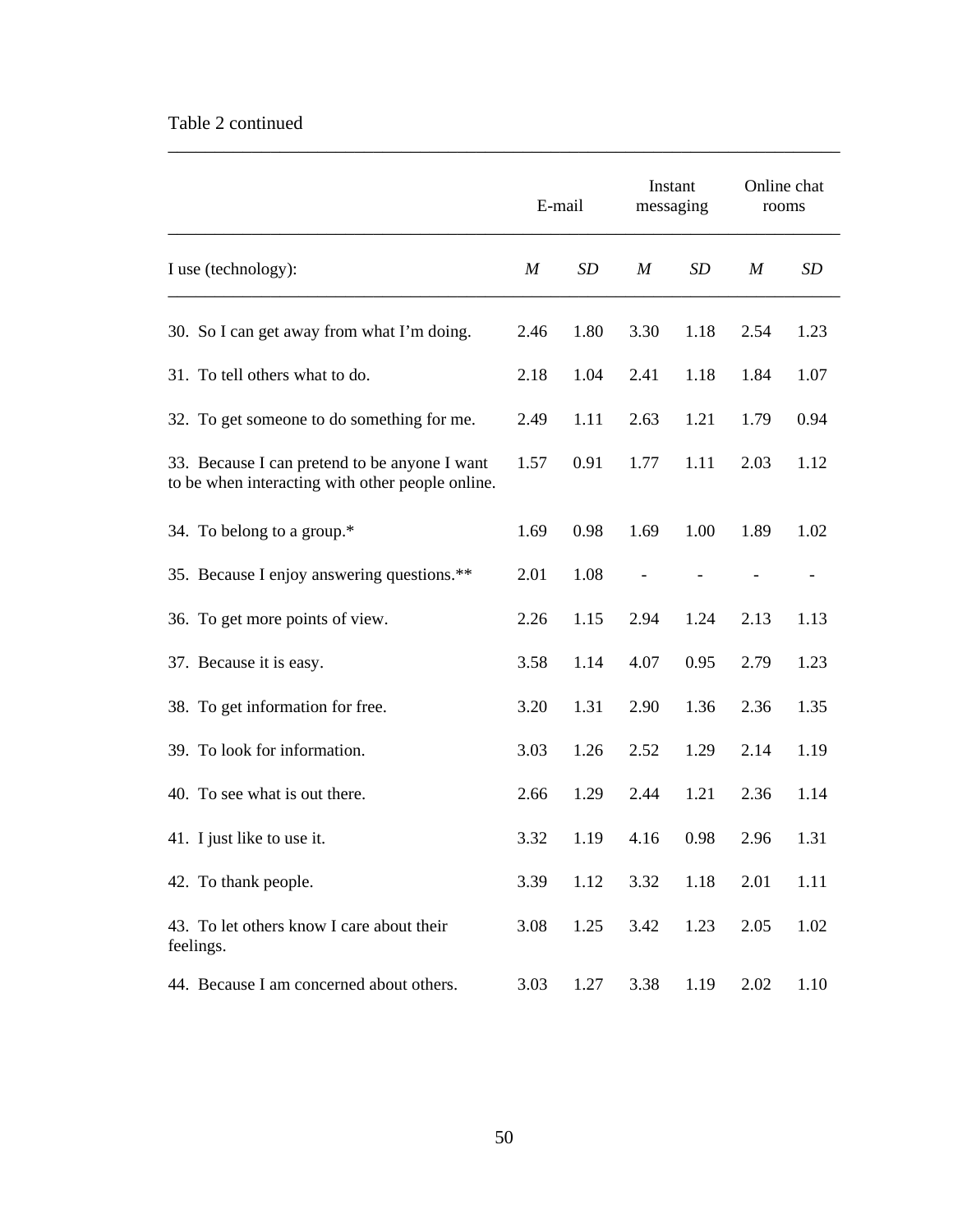### Table 2 continued

|                                                              | E-mail |                   | Instant<br>messaging |      | Online chat<br>rooms |           |
|--------------------------------------------------------------|--------|-------------------|----------------------|------|----------------------|-----------|
| I use (technology):                                          | M      | SD                | M                    | SD   | M                    | <b>SD</b> |
| 45. Because it is a pleasant rest.                           | 2.44   | 1.16              | 3.50                 | 1.08 | 2.37                 | 1.17      |
| 46. Because it makes me feel less tense.                     | 2.18   | 1.07              | 3.01                 | 1.18 | 2.14                 | 1.13      |
| 47. To get away from pressures and<br>responsibilities.      | 2.28   | 1.15              | 3.27                 | 1.18 | 2.35                 | 1.20      |
| 48. To put something off that I should be doing.             | 2.89   | 1.27              | 3.98                 | 1.09 | 2.40                 | 1.27      |
| 49. To forget about my problems.                             | 2.05   | 1.04              | 2.58                 | 1.17 | 2.02                 | 1.06      |
| 50. So I can have control over when and if I<br>respond.     | 2.90   | 1.26              | 3.22                 | 1.27 | 2.33                 | 1.17      |
| 51. So I can have electronic copies of my<br>correspondence. | 2.65   | 1.26              | 2.09                 | 1.17 | 2.23                 | 1.18      |
| 52. Because I wonder what other people said.**               |        | $\qquad \qquad -$ | 3.02                 | 1.16 | 2.14                 | 1.16      |

\_\_\_\_\_\_\_\_\_\_\_\_\_\_\_\_\_\_\_\_\_\_\_\_\_\_\_\_\_\_\_\_\_\_\_\_\_\_\_\_\_\_\_\_\_\_\_\_\_\_\_\_\_\_\_\_\_\_\_\_\_\_\_\_\_\_\_\_\_\_\_\_

*Note.* 1 = Strongly Disagree, 2 = Disagree Some, 3 = Agree Some and Disagree Some,  $4 = \text{Agree Some}, 5 = \text{Strongly Age}.$ 

\*motive statements with very low salience that were not included in further analyses. \*\*motive statements that were affected by a clerical error.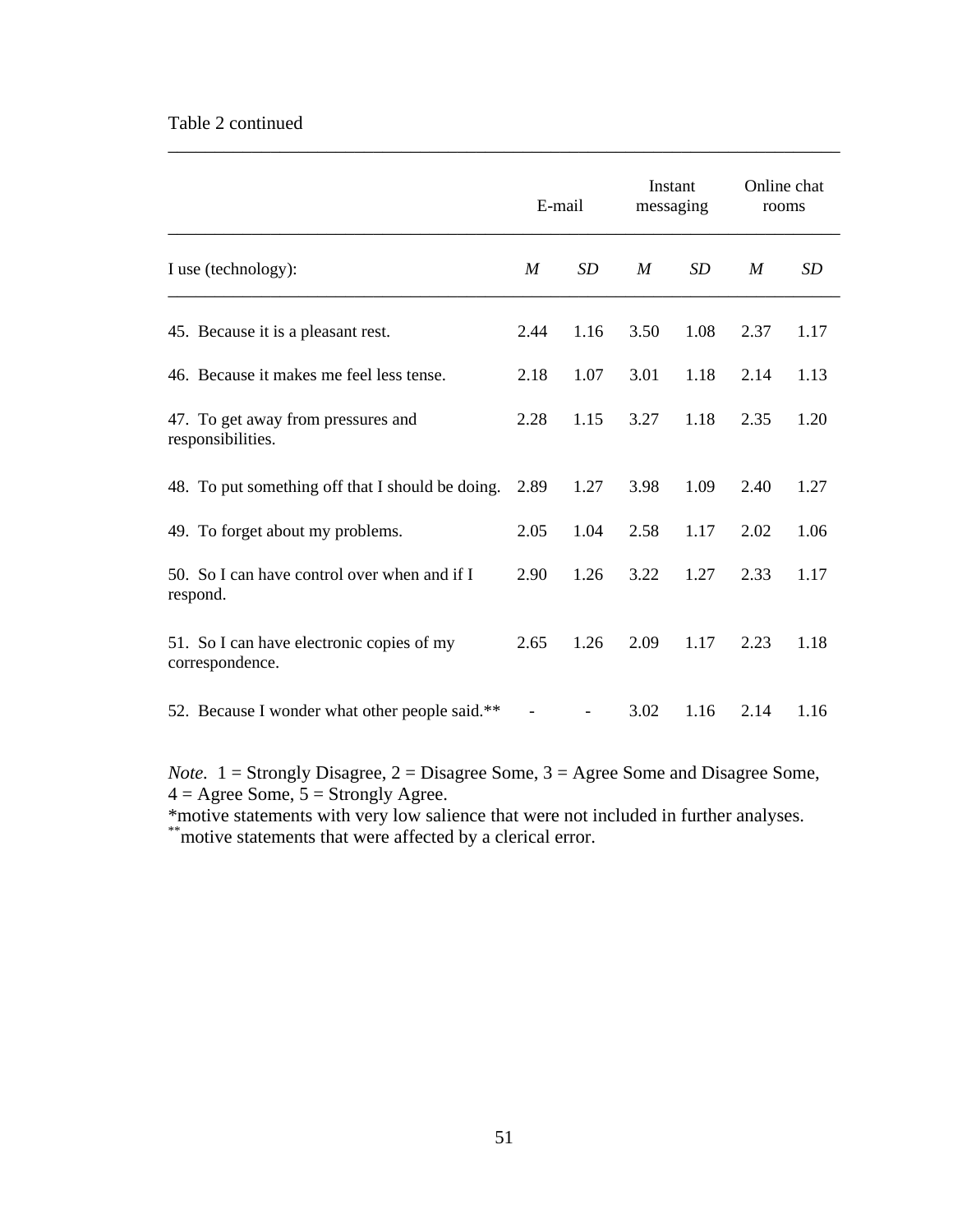#### Measures

### *Shyness*

 Shyness was measured using the nine-item Shyness Scale (Cheek & Buss, 1981). Respondents were asked to answer on a 5-point Likert-type scale how much they agreed (from  $1 =$  "Strongly Disagree" to  $5 =$  "Strongly Agree") with the statement. Table 3 summarizes the means and standard deviations of the statements. The scale has been used reliably in prior research ( $\alpha$  = .79, Cheek & Buss, 1981). To create an overall shyness score for each respondent, the responses to the items in the scale were summed and averaged. The mean score was  $2.40$  (*SD* = 0.76) and the median was 2.44. The Cronbach alpha reliability coefficient for the nine-item scale was .87.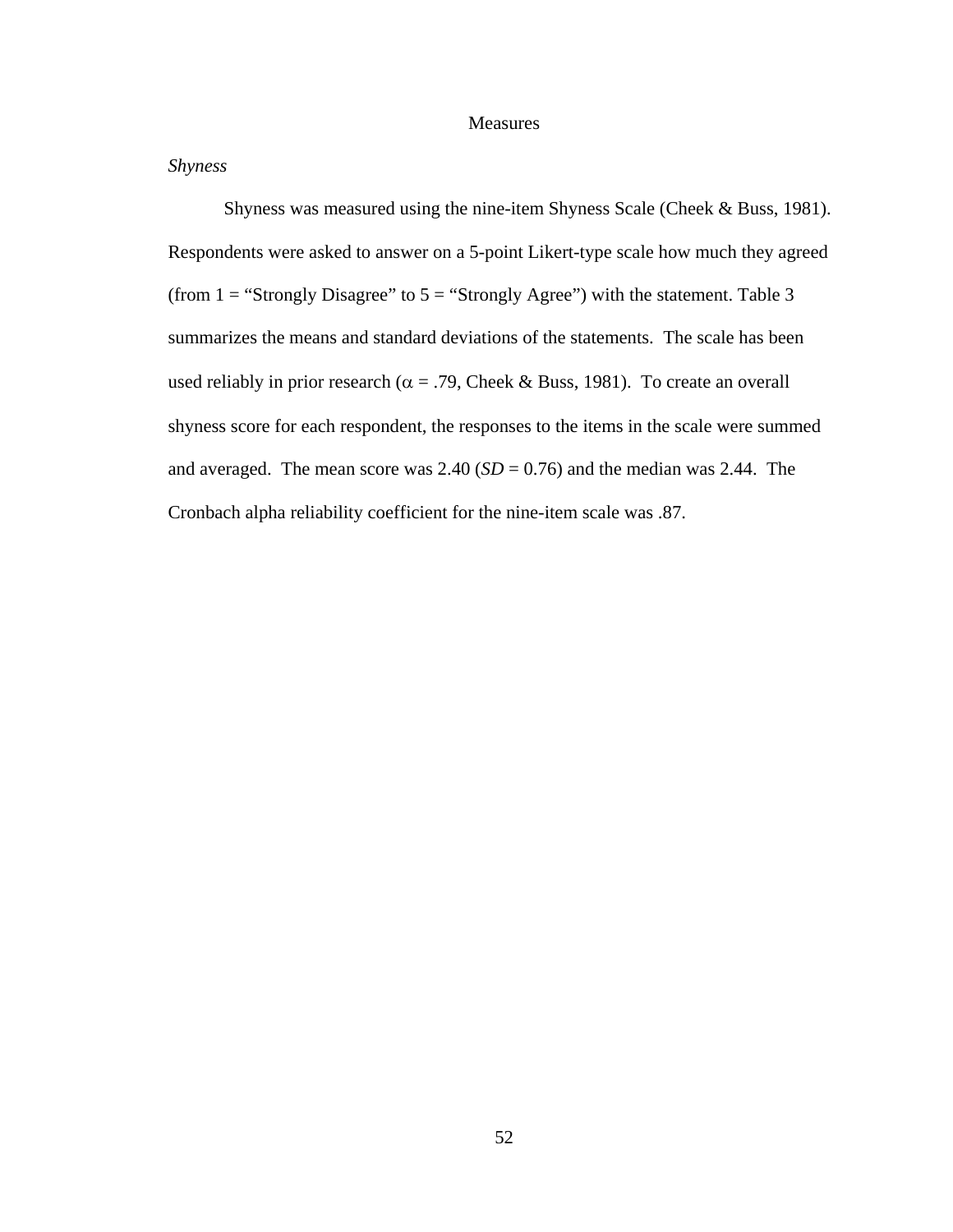## Table 3

## Descriptive Statistics of the Shyness Scale

|                                                                    | M    | SD   |
|--------------------------------------------------------------------|------|------|
| 1. I am somewhat socially awkward.                                 | 2.17 | 1.01 |
| 2. I find it hard to talk to strangers.                            | 2.40 | 1.09 |
| 3. I feel tense when I'm with people I don't know well.            | 2.65 | 1.04 |
| 4. When talking, I worry about saying something dumb.              | 2.67 | 1.08 |
| 5. I feel nervous when speaking to some one in authority.          | 2.73 | 1.06 |
| 6. I am often uncomfortable at parties and other social functions. | 2.29 | 1.13 |
| 7. I feel inhibited in social situations.                          | 2.22 | 1.02 |
| 8. I have trouble looking someone right in the eye.                | 2.08 | 1.05 |
| 9. I am shyer with members of the opposite sex.                    | 2.41 | 1.16 |
|                                                                    |      |      |

\_\_\_\_\_\_\_\_\_\_\_\_\_\_\_\_\_\_\_\_\_\_\_\_\_\_\_\_\_\_\_\_\_\_\_\_\_\_\_\_\_\_\_\_\_\_\_\_\_\_\_\_\_\_\_\_\_\_\_\_\_\_\_\_\_\_\_\_\_\_\_\_

*Note.* 1 = Strongly Disagree, 2 = Disagree Some, 3 = Agree Some and Disagree Some,  $4 = \text{Agree Some}, 5 = \text{Strongly Age}.$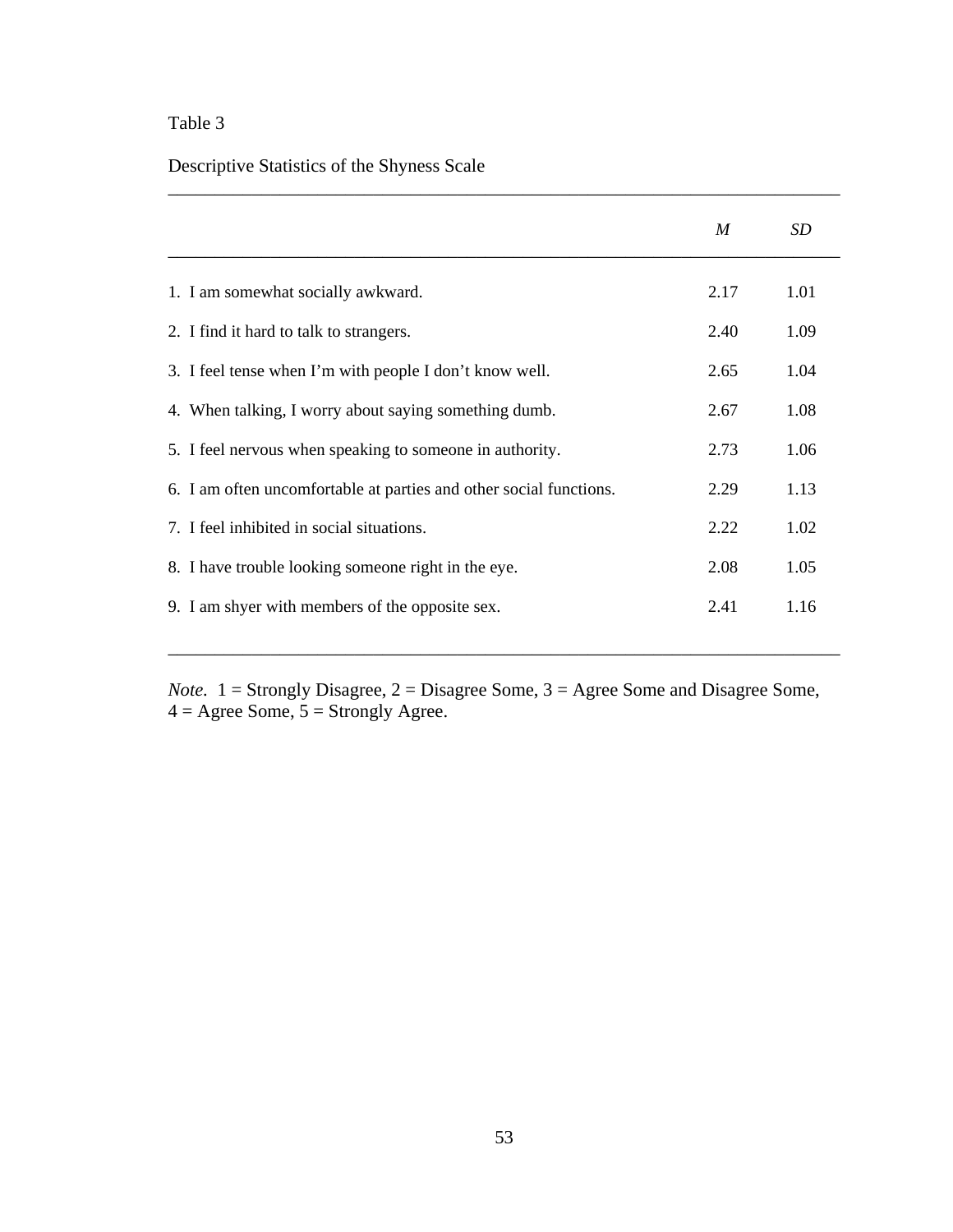### *Loneliness*

 Loneliness was measured using the 20-item revised UCLA Loneliness Scale (Russell, Peplau, & Ferguson, 1980). Respondents were asked to answer on a 5-point Likert-type scale how much they agreed (from  $1 =$  "Strongly Disagree" to  $5 =$  "Strongly" Agree") with each of the 10 positively-worded and 10 negatively-worded statements. Table 4 summarizes the means and standard deviations of the statements. The scale has been used reliably in prior research ( $\alpha$  = .94, Shaver & Brennan, 1991). To create an overall loneliness score for each respondent, the responses to the items in the scale were summed and averaged. The mean score was  $1.97$  ( $SD = 0.69$ ) and the median was 1.78. The Cronbach alpha reliability coefficient for the 20-item scale was .94.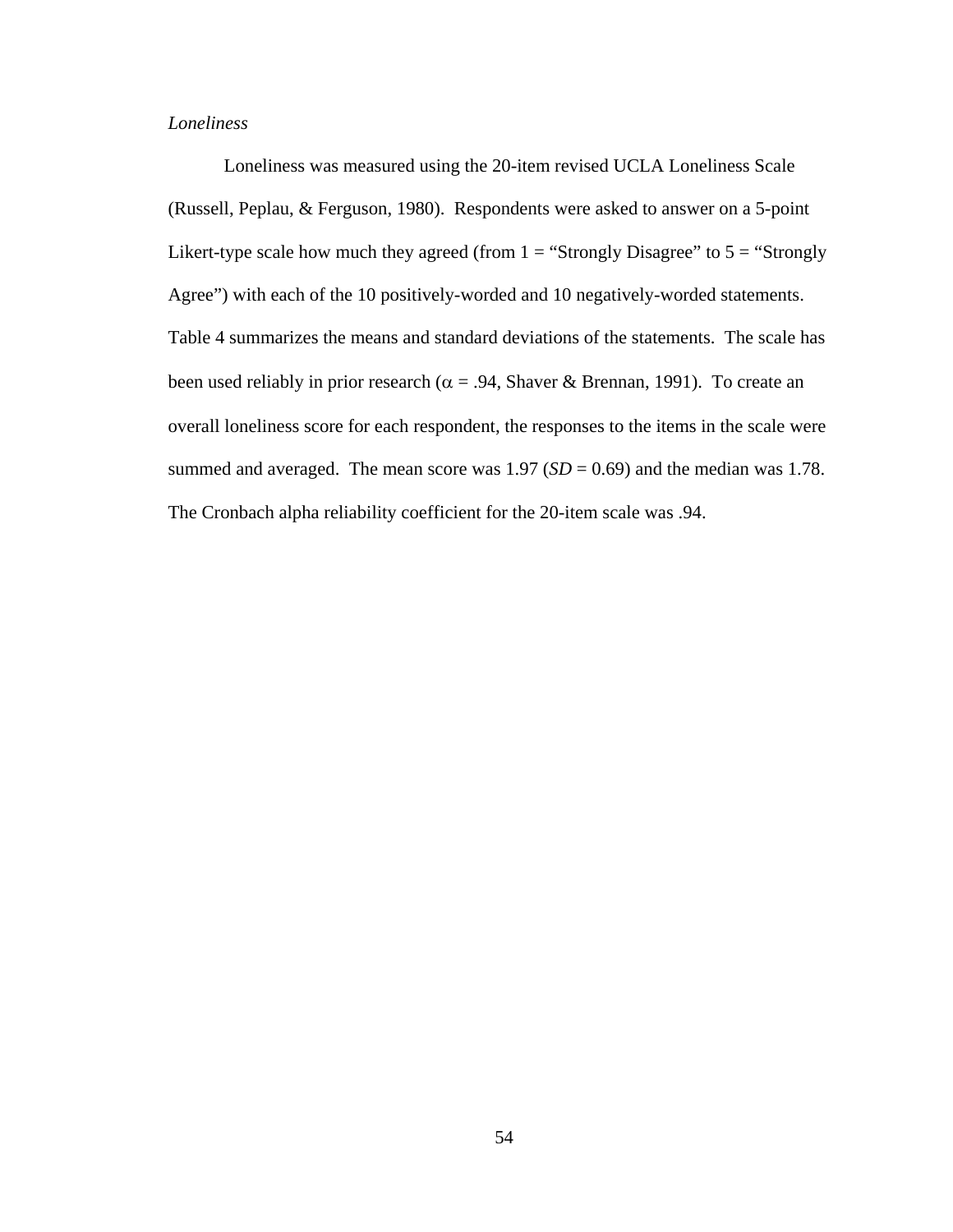## Table 4

# Descriptive Statistics of the Loneliness Scale

|                                                         | $\boldsymbol{M}$ | SD   |
|---------------------------------------------------------|------------------|------|
| 1. I feel in tune with the people around me.*           | 2.38             | 0.89 |
| 2. I lack companionship.                                | 1.95             | 1.03 |
| 3. There is no one I can turn to.                       | 1.62             | 0.92 |
| 4. I do not feel alone.*                                | 2.04             | 1.11 |
| 5. I feel part of a group of friends.*                  | 1.85             | 0.97 |
| 6. I have a lot in common with the people around me.*   | 2.06             | 1.04 |
| 7. I am no longer close to anyone.                      | 1.71             | 0.92 |
| 8. Those around me do not share my interests and ideas. | 2.03             | 1.01 |
| 9. I am an outgoing person.*                            | 2.34             | 1.05 |
| 10. There are people I feel close to.*                  | 1.72             | 0.96 |
| 11. I feel left out.                                    | 1.91             | 1.00 |
| 12. My social relationships are superficial.            | 1.99             | 1.00 |
| 13. No one really knows me well.                        | 2.01             | 1.08 |
| 14. I feel isolated from others.                        | 1.80             | 1.00 |
| 15. I can find companionship when I want it.*           | 2.41             | 1.15 |
| 16. There are people who really understand me.*         | 1.96             | 1.00 |
| 17. I am unhappy being so withdrawn.                    | 2.02             | 1.13 |
| 18. People are around me but not with me.               | 2.05             | 1.02 |
| 19. There are people I can talk to.*                    | 1.74             | 0.98 |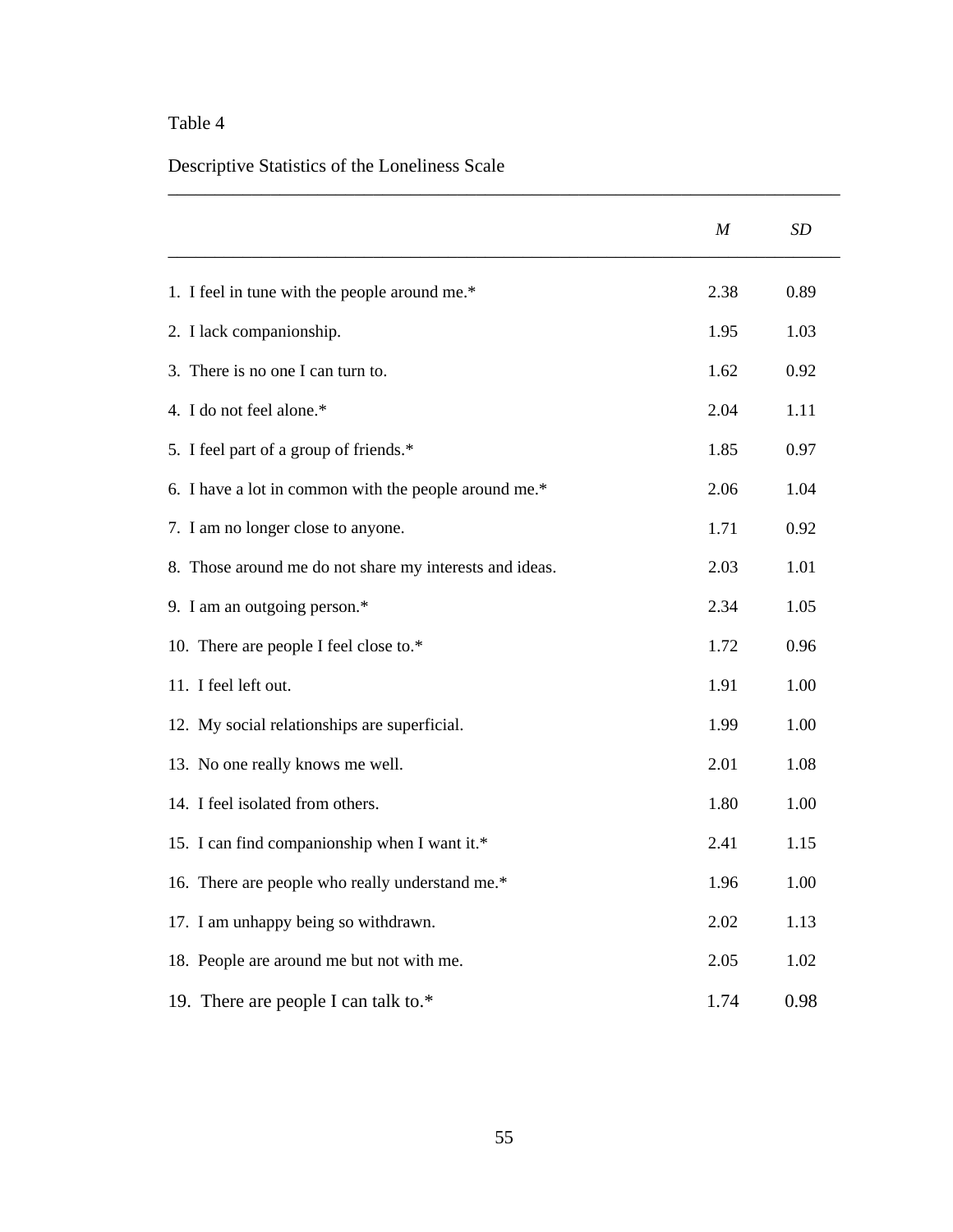Table 4 continued

|                                         | M    | <i>SD</i> |
|-----------------------------------------|------|-----------|
| 20. There are people I can turn to. $*$ | 1.71 | 0.94      |

\_\_\_\_\_\_\_\_\_\_\_\_\_\_\_\_\_\_\_\_\_\_\_\_\_\_\_\_\_\_\_\_\_\_\_\_\_\_\_\_\_\_\_\_\_\_\_\_\_\_\_\_\_\_\_\_\_\_\_\_\_\_\_\_\_\_\_\_\_\_\_\_

*Note.* 1 = Strongly Disagree, 2 = Disagree Some, 3 = Agree Some and Disagree Some,  $4 = \text{Agree Some}, 5 = \text{Strongly Age}.$ \*recoded items.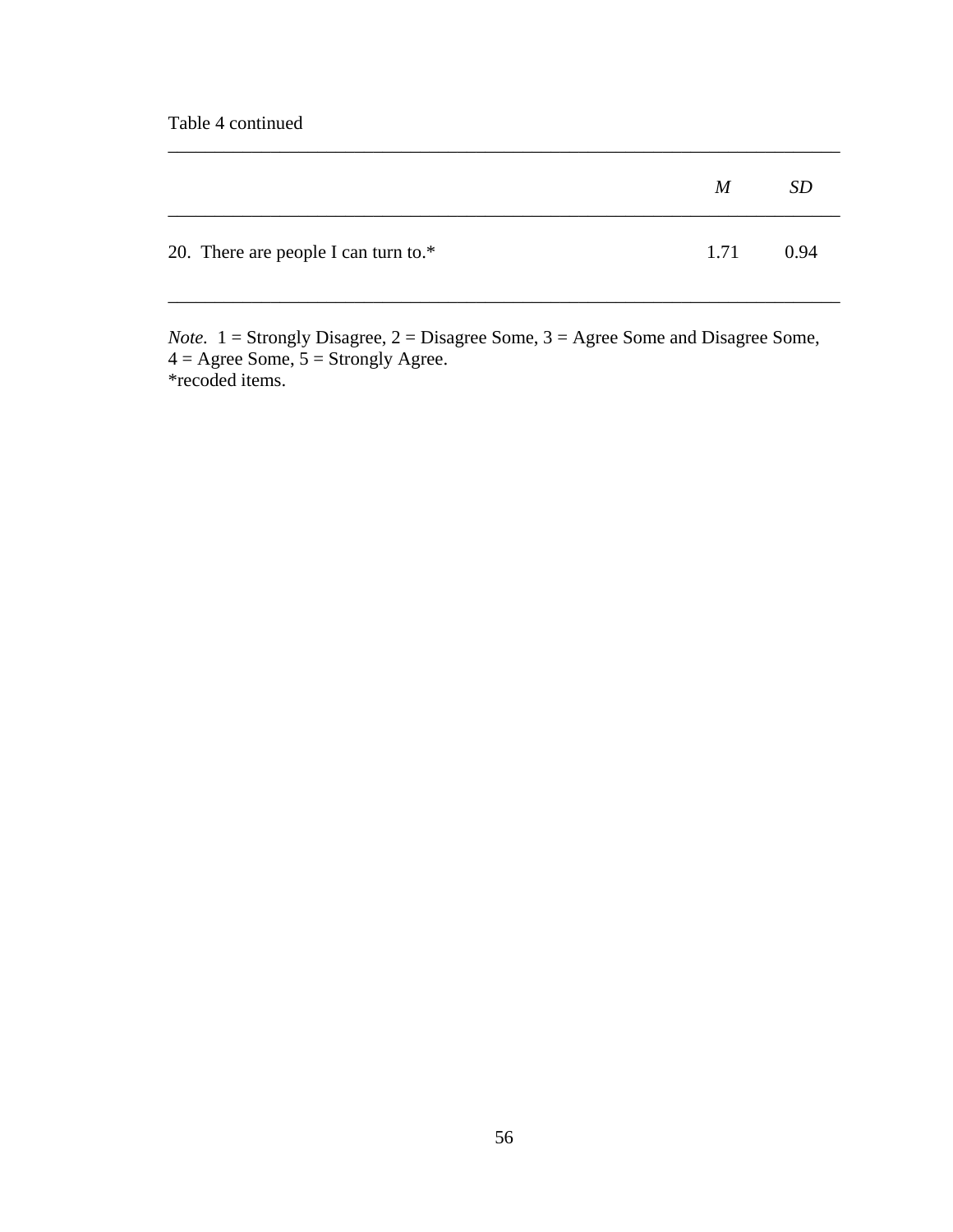#### *Unwillingness to Communicate*

 Unwillingness to communicate was measured using the Unwillingness-to-Communicate Scale. This measure assessed two dimensions using a 20-item scale: 10 items assess Approach-Avoidance, which is how likely it is that a person will engage in interaction with others, and 10 items assess Reward, which is how rewarding people find communication interactions (Rubin, 1994). Respondents indicated their level of agreement (from  $1 =$  "Strongly Disagree" to  $5 =$  "Strongly Agree") with statements using a 5-point Likert-type scale. Table 5 summarizes the means and standard deviations of the statements. The scale has been used reliably in prior research: coefficient alphas for the Approach-Avoidance dimension of the scale have ranged from .85 to .98 and for the Reward dimension of the scale have ranged from .70 to .95 (Rubin, 1994). To create an overall Approach-Avoidance score for each respondent, the responses to the items that coincide with the Approach-Avoidance dimension in the scale were summed and averaged. To create an overall Reward score for each respondent, the responses to the items that coincide with the Reward dimension in the scale were summed and averaged. The mean score for the Approach-Avoidance dimension was  $2.56$  (*SD* = 0.72) and the median was 2.60. The Cronbach alpha reliability coefficient for the Approach-Avoidance dimension was .87. The mean score for the Reward dimension was 3.94  $(SD = 0.58)$  and the median was 4.00. The Cronbach alpha reliability coefficient for the Reward dimension was .81.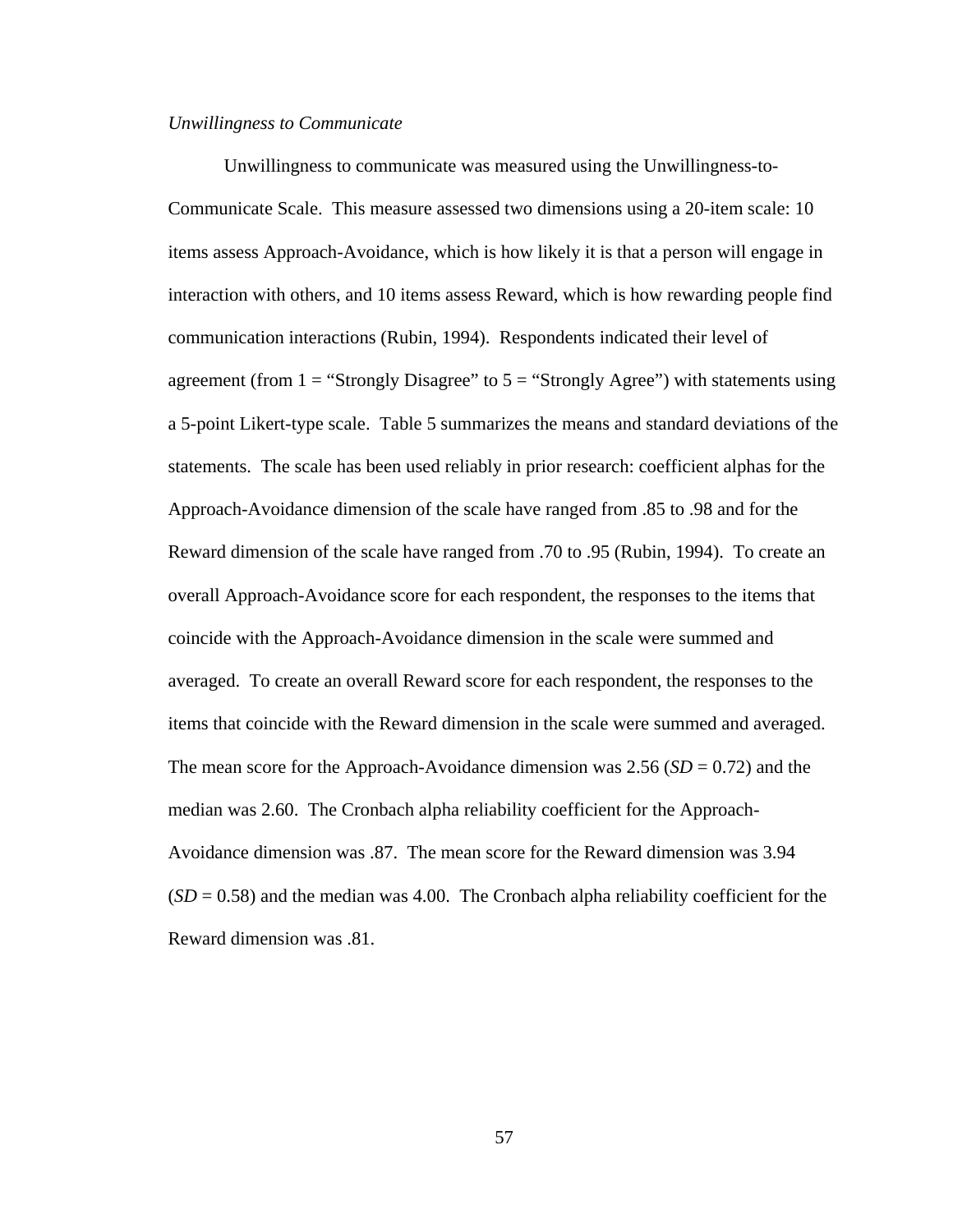## Table 5

Descriptive Statistics of the Unwillingness to Communicate Scale

|                                                                                     | M    | SD   |
|-------------------------------------------------------------------------------------|------|------|
| Approach-Avoidance Dimension:                                                       |      |      |
| 1. I am afraid to speak up in conversations.                                        | 2.34 | 1.06 |
| 2. I talk less because I'm shy.                                                     | 2.38 | 1.12 |
| 3. I like to get involved in group discussions.*                                    | 2.64 | 1.01 |
| 4. I talk a lot because I am not shy.*                                              | 2.92 | 1.11 |
| 5. I have fears about expressing myself in a group.                                 | 2.54 | 1.07 |
| 6. I avoid group discussions.                                                       | 2.12 | 1.05 |
| 7. I am afraid to express myself in a group.                                        | 2.15 | 1.01 |
| 8. During a conversation, I prefer to talk rather than listen.*                     | 3.22 | 0.86 |
| 9. I find it easy to make conversation with strangers.*                             | 2.93 | 1.08 |
| 10. I feel nervous when I have to speak to others.                                  | 2.35 | 1.03 |
| <b>Reward Dimension:</b>                                                            |      |      |
| 1. My friends and family don't listen to my ideas and suggestions.*                 | 4.10 | 0.91 |
| 2. I think my friends are truthful with other people.                               | 3.50 | 1.03 |
| 3. I don't ask for advice from family or friends when I have to make<br>decisions.* | 3.88 | 1.04 |
| 4. I believe my friends and family understand my feelings.                          | 3.70 | 0.95 |
| 5. My family doesn't enjoy discussing my interests and activities with<br>me.*      | 4.24 | 0.95 |
| 6. My friends seek my opinions and advice.                                          | 3.90 | 0.92 |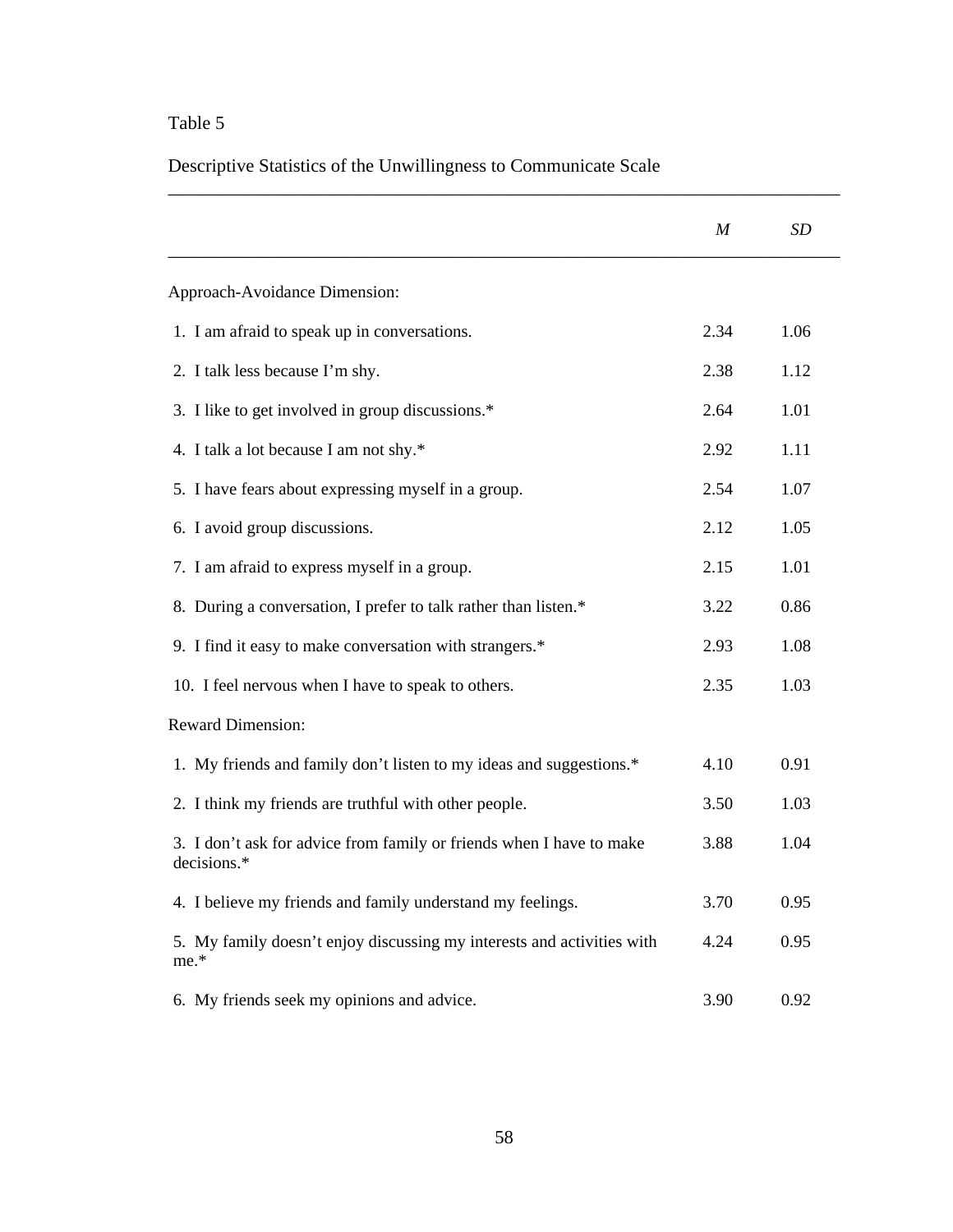|                                                                                | M    | SD   |
|--------------------------------------------------------------------------------|------|------|
| 7. Other people are friendly only because they want something out of<br>$me.*$ | 3.84 | 0.96 |
| 8. My friends and family listen to my ideas and suggestions.                   | 3.89 | 0.92 |
| 9. Talking to other people is just a waste of time.*                           | 4.35 | 0.90 |
| 10. I don't think my friends are honest in their communication with me.*       | 4.00 | 0.99 |

\_\_\_\_\_\_\_\_\_\_\_\_\_\_\_\_\_\_\_\_\_\_\_\_\_\_\_\_\_\_\_\_\_\_\_\_\_\_\_\_\_\_\_\_\_\_\_\_\_\_\_\_\_\_\_\_\_\_\_\_\_\_\_\_\_\_\_\_\_\_\_\_

*Note.* 1 = Strongly Disagree, 2 = Disagree Some, 3 = Agree Some and Disagree Some,  $4 = \text{Agree Some}, 5 = \text{Strongly Agree}.$ \*recoded items.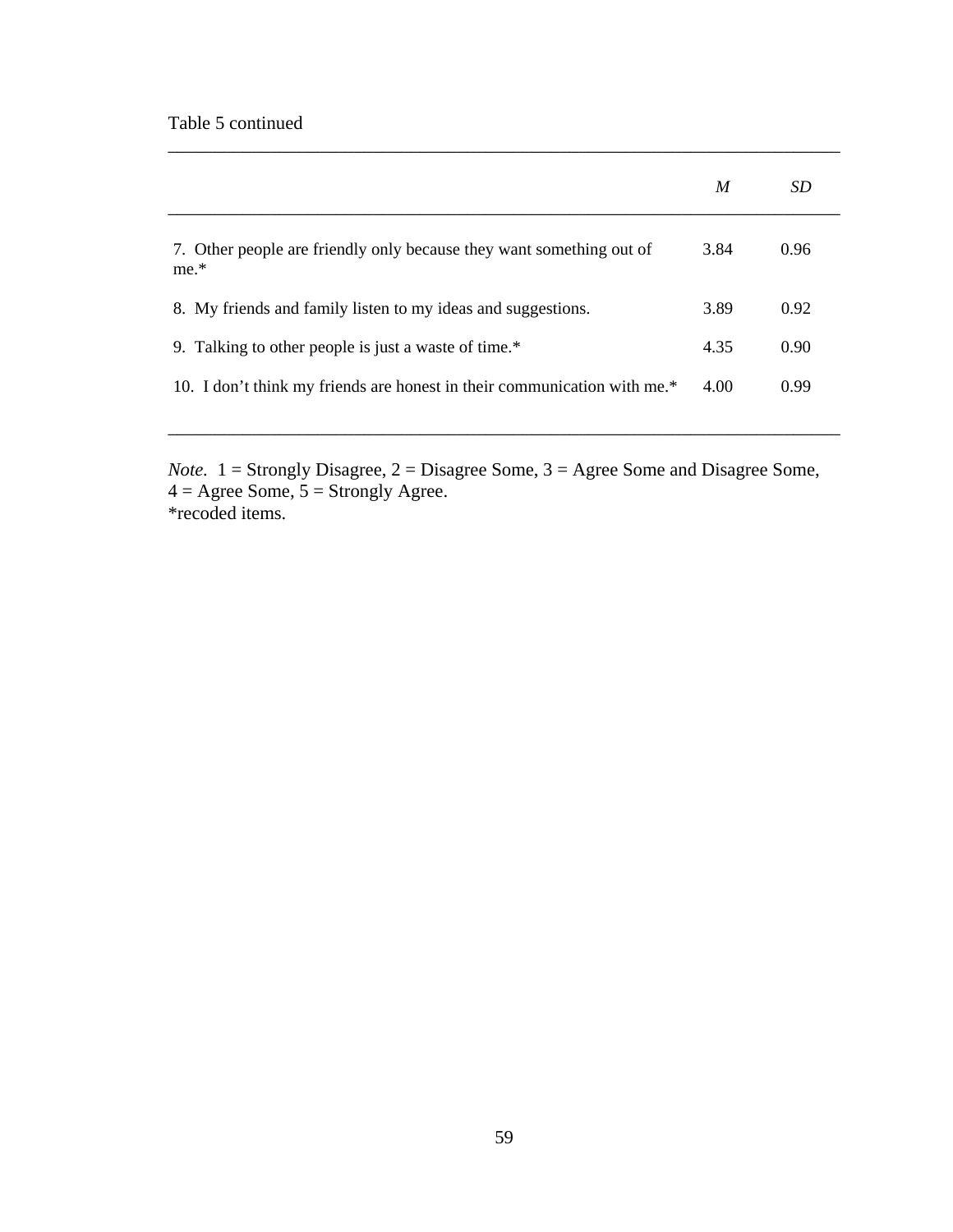### *Interpersonal Communication Satisfaction*

Interpersonal communication satisfaction was measured using the Interpersonal Communication Satisfaction Inventory as modified to reflect satisfaction with conversation in general (Rubin, Perse, & Barbato, 1988). Respondents indicated their level of satisfaction on a 5-point Likert-type scale (from  $1 =$  "Strongly Disagree" to 5 = "Strongly Agree"). Table 6 summarizes the means and standard deviations of the statements. The Cronbach alpha reliability coefficient for the scale has ranged from .72 to .93 (Graham, 1994). To create an overall interpersonal communication satisfaction score for each respondent, the responses to the items in the scale were summed and averaged. The mean score was  $3.80$  (*SD* = 0.64) and the median was 3.86. The Cronbach alpha reliability coefficient was .92.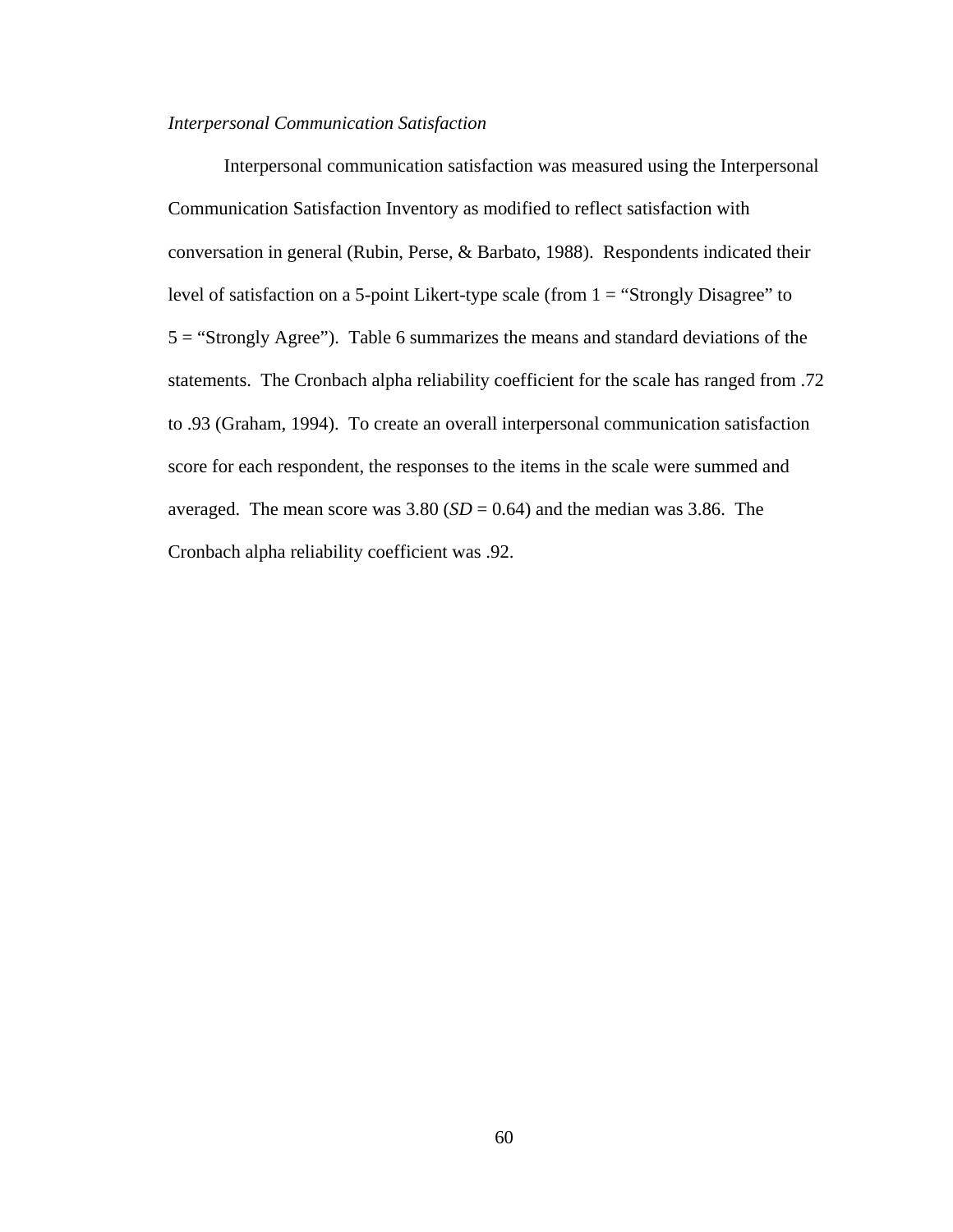## Table 6

Descriptive Statistics of the Interpersonal Communication Satisfaction Scale

\_\_\_\_\_\_\_\_\_\_\_\_\_\_\_\_\_\_\_\_\_\_\_\_\_\_\_\_\_\_\_\_\_\_\_\_\_\_\_\_\_\_\_\_\_\_\_\_\_\_\_\_\_\_\_\_\_\_\_\_\_\_\_\_\_\_\_\_\_\_\_\_

|                                                                                                  | M    | <b>SD</b> |
|--------------------------------------------------------------------------------------------------|------|-----------|
| 1. Other people let me know that I communicate effectively.                                      | 3.22 | 1.02      |
| 2. Other people express a lot of interest in what I have to say.                                 | 3.55 | 0.93      |
| 3. Other people genuinely want to get to know me.                                                | 3.65 | 0.88      |
| 4. My conversations flow smoothly.                                                               | 3.49 | 0.89      |
| 5. In conversations, we each get to say what we want to.                                         | 3.63 | 0.92      |
| 6. In conversations, I feel that we can laugh easily together.                                   | 3.91 | 0.95      |
| 7. During conversations with others, I am able to present myself as I want<br>others to view me. | 3.69 | 0.93      |
| 8. I have better things to do than converse with others.*                                        | 4.02 | 0.97      |
| 9. I do NOT enjoy conversations.*                                                                | 4.42 | 0.86      |
| 10. Nothing is ever accomplished in conversations.*                                              | 4.42 | 0.87      |
| 11. I am very dissatisfied with my conversations.*                                               | 4.32 | 0.88      |
| 12. We usually talk about something I am NOT interested in.*                                     | 4.08 | 0.96      |
| 13. I would like to continue having conversations like the ones I have<br>now.                   | 3.70 | 0.99      |
| 14. I feel like I can talk about anything with other people.                                     | 3.38 | 1.10      |
| 15. Other people show me they understand what I say.                                             | 3.66 | 0.94      |
| 16. I am very satisfied with my conversations.                                                   | 3.79 | 0.98      |

*Note.* 1 = Strongly Disagree, 2 = Disagree Some, 3 = Agree Some and Disagree Some,  $4 = \text{Agree Some}, 5 = \text{Strongly Age}.$ \*recoded items.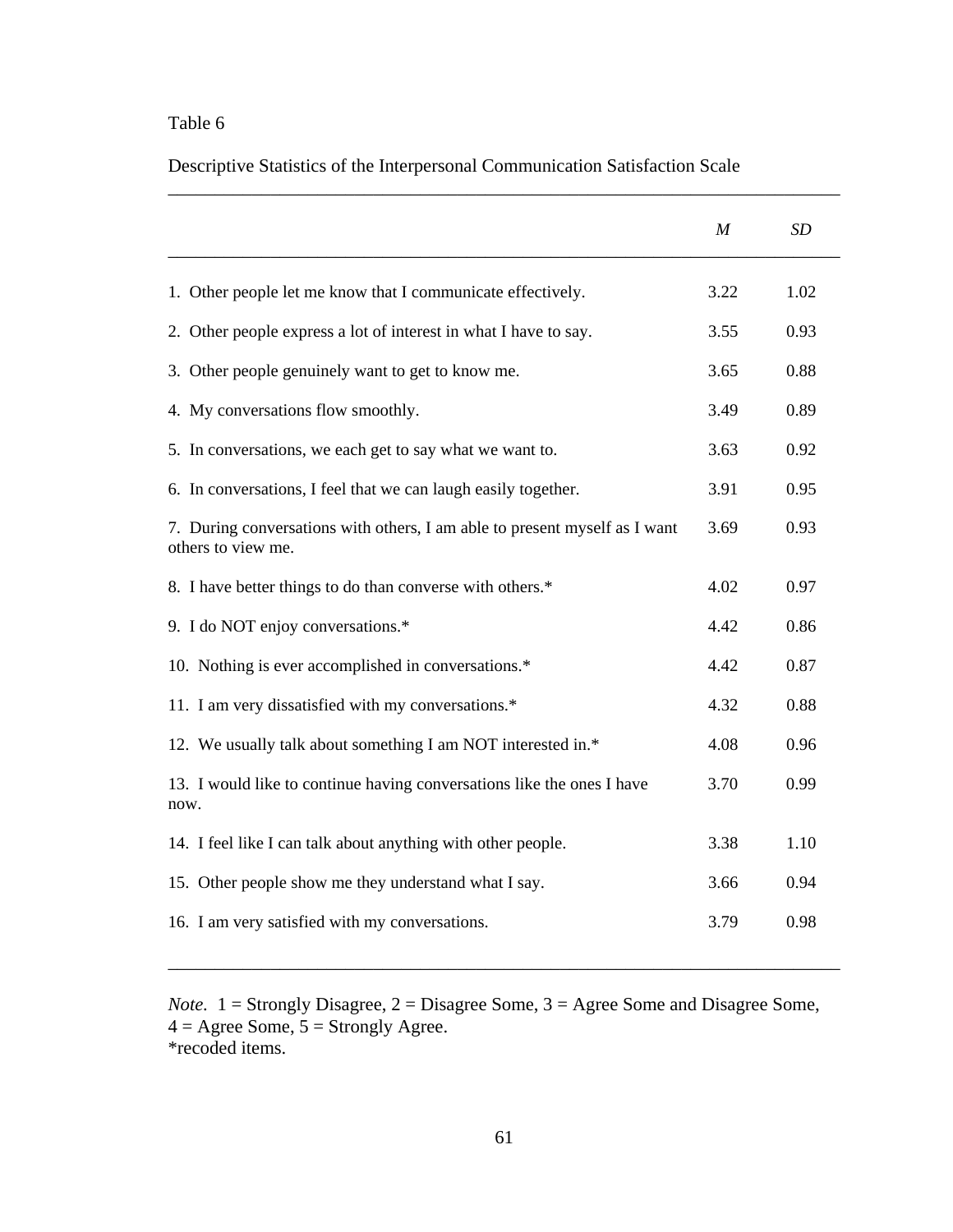### *Social Networks*

Offline and online social networks were measured by providing respondents with a list of eight types of people (family members, boyfriend/girlfriend, friends, classmates, professors, coworkers, employers, strangers/people I haven't met) they may communicate with and asking them to indicate, by writing in, how many people in each of the given groups they communicate with both online and offline on a typical day. The respondents were provided four separate lists, one for each of the technologies being studied: e-mail, instant messaging, and online chat rooms, and one for face-to-face communication used to indicate offline social networks. Some misunderstanding occurred with this measure. Only 57.8% ( $n = 258$ ) filled in numbers, the rest of the sample instead placed an "X" to indicate that they do indeed communicate with people using this technology. For those respondents who filled out the numerical measure the mean score was  $31.48$  (*SD* =  $30.42$ ) and the median was 23.50. So, to test hypothesis 13, the responses were recoded by summing the number of categories (i.e. groups of people) that respondents indicated they communicated with face-to-face in order to get a score for involvement in offline social networks. The mean score was  $5.16$  ( $SD = 1.75$ ) and the median was 4.00.

### *Involvement in Student Activities*

 Involvement in student activities was measured by asking respondents to indicate, by marking with an "X," which activities they take part in both on campus and off campus from a given list of activities. Respondents were also able to write in any activities they are involved in that were not on the given list. In order to get a measure of the number of activities in which respondents were involved, a variable was created that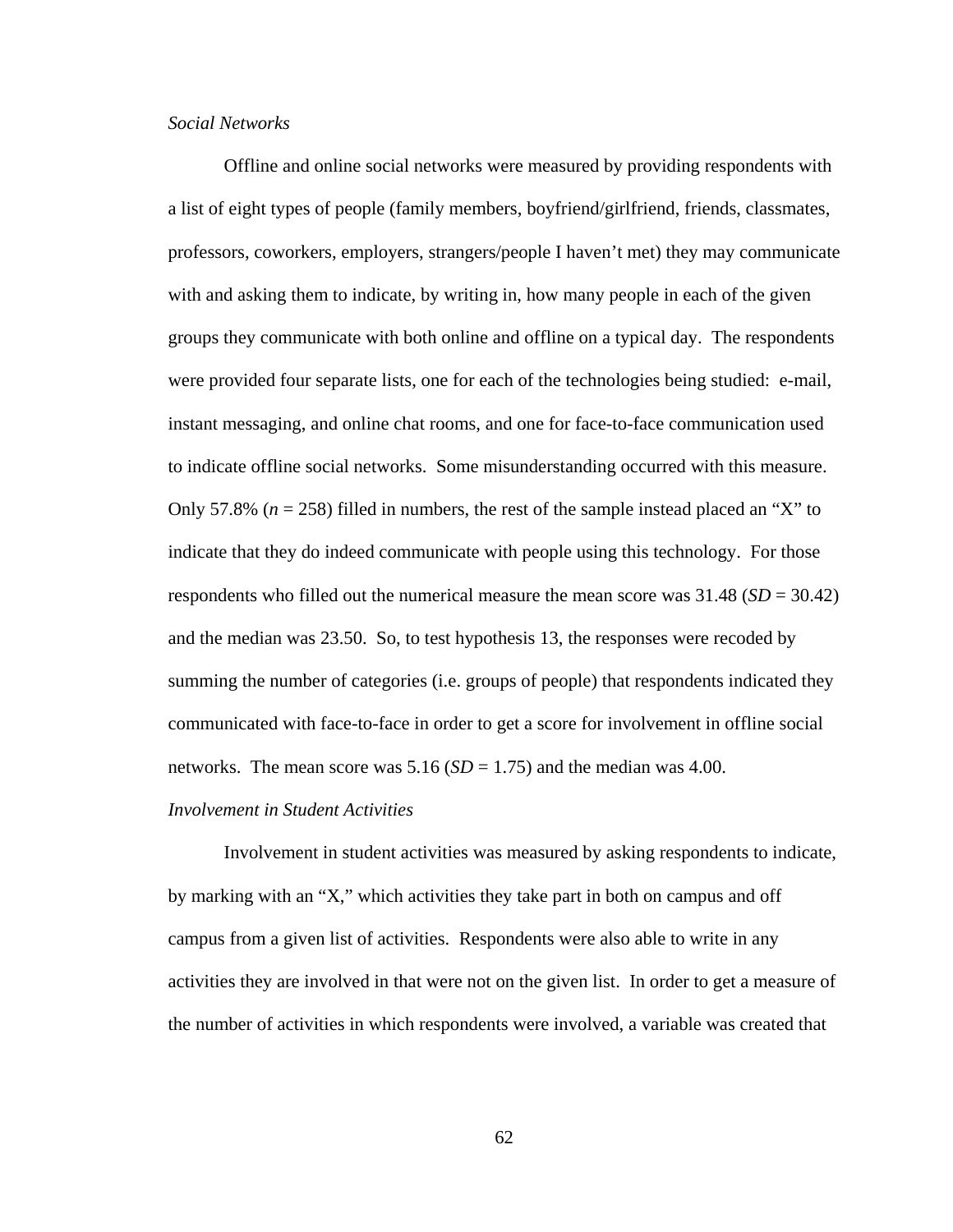summed the number of activities in which respondents indicated they were involved. The average number of activities ranged from zero to eight. The mean score was 1.70  $(SD = 1.60)$  and the mode was 1.00.

#### *Long Distance Relationships*

 To test hypothesis 14 a measure for involvement in long distance relationships was needed. This measure was derived by recoding the use statement: "Keep in touch with boyfriend/girlfriend who lives far away" to indicate whether or not a respondent was involved in a long distance relationship. The sample consisted of 53.8% (*n* = 240) of respondents who were not involved in a long distance relationship and 44.6% (*n* = 199) of respondents who were involved in a long distance relationship. This measure proved to be a bad measure for involvement in long distance relationships.

#### Statistical Analysis

 After scale construction and reliability analyses, several statistical analyses were conducted to answer the research questions and test the hypotheses in this study. To identify the uses and motives for each of the technologies, principal factor analyses with oblique rotation were performed. Paired-sample *t*-tests were conducted to compare the technologies in regard to college students' uses and motives for them (Research Questions 1, 2 and Hypotheses 1, 2, 3, 4, 5, 6, 7, and 8). Pearson correlations were used to assess the relationships between the psychological conditions and amount of time spent using the technologies, as well as between college students' involvement in offline social networks and in social activities and amount of time spent using the technologies (Research Question 3 and Hypotheses 9, 10, 11, 12, 13, and 15). A Paired sample *t*-test

63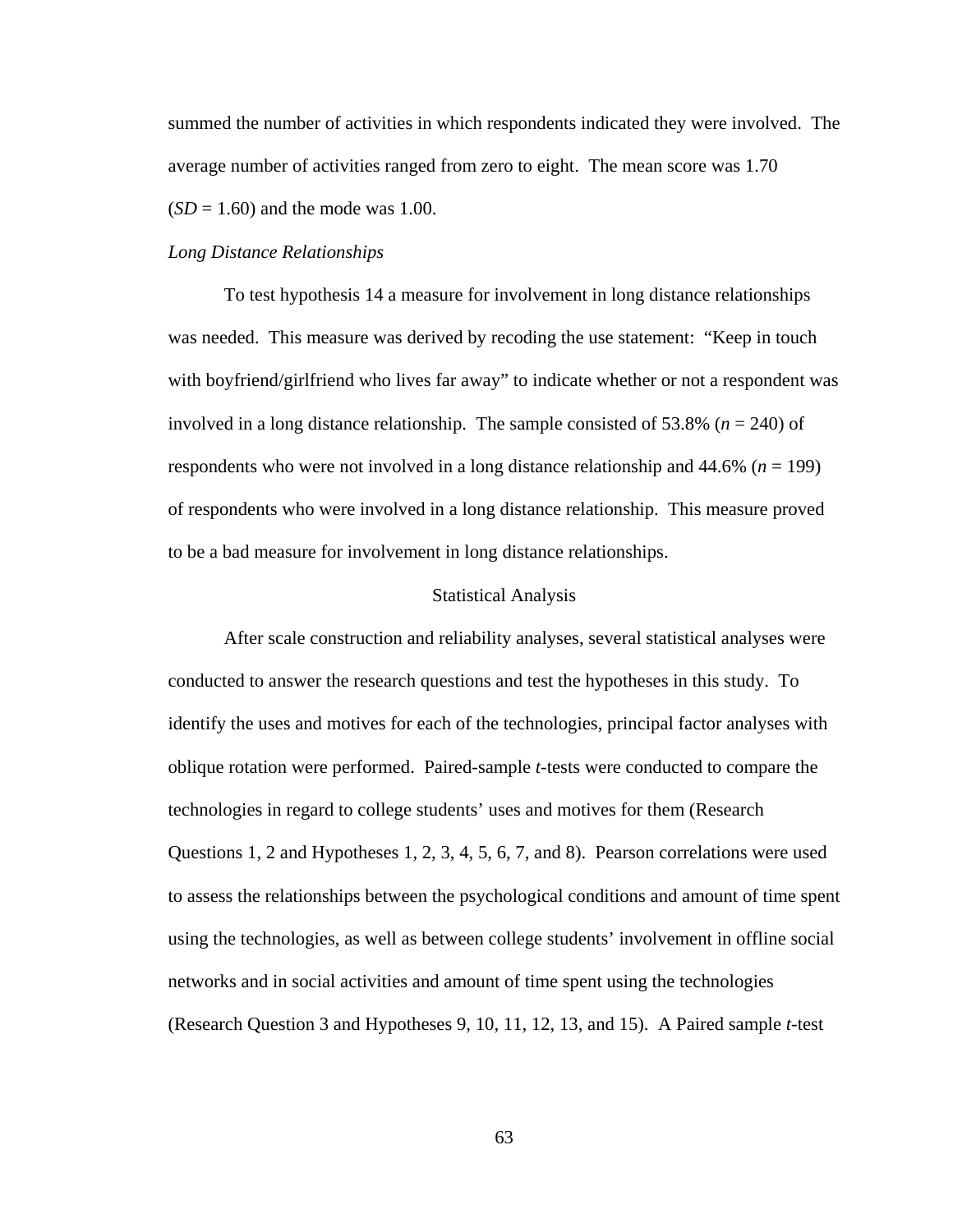was used to assess the relationship between college students' involvement in long distance relationships and amount of time spent using the technologies (Hypothesis 14). Independent sample *t*-tests were also used to assess relationships between gender and time spent using technologies, gender and motives, age and time spent using technologies, age and motives, major and time spent using technologies (Hypotheses 16, 17, 18, 19, 20, and 21).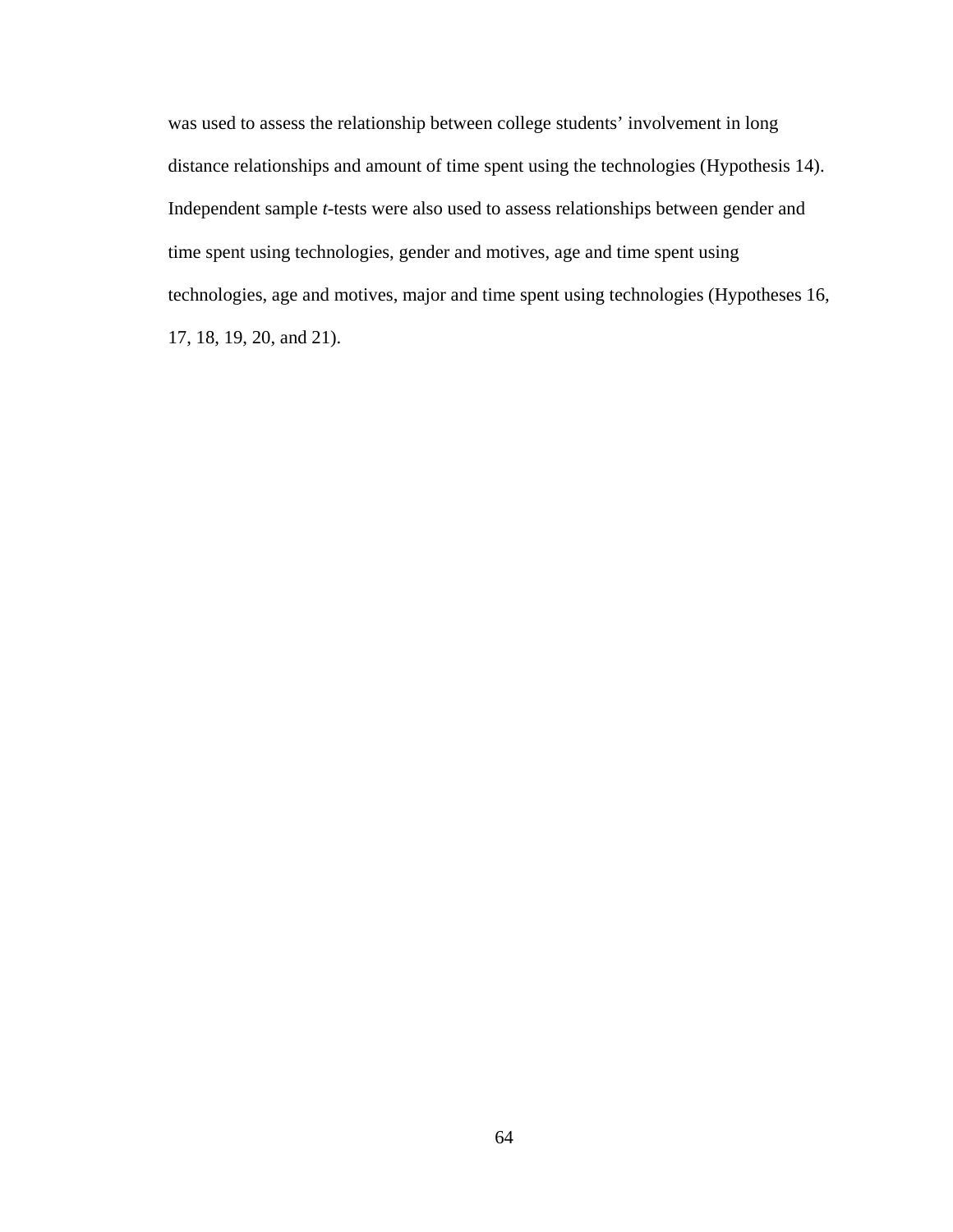#### Chapter 3

#### **RESULTS**

The purpose of this chapter is to present the findings of this study. The statistical analyses used to test the research questions and hypotheses presented in chapter one and the results of these analyses will be discussed in greater length in the following section. The research questions and hypotheses fall into five main areas of interest: uses, motives, psychological conditions, social conditions, and demographic conditions.

#### **Uses**

 One goal of this study was to understand college students' uses of e-mail, instant messaging, and online chat rooms. The first set of research questions asked what these uses are and whether they differ from one another. Specifically, research question 1a asked about college students' uses for e-mail. An exploratory principal factor analysis with oblique rotation identified three major and two minor factors, which accounted for 56.1% of the variance. The first (eigenvalue  $=$  4.56) was made up of four items marking use of e-mail for task-related school activities. Factor two (eigenvalue  $= 2.33$ ) was comprised of five items reflecting developing and maintaining relationships online. The third factor (eigenvalue  $= 1.27$ ) consisted of three items that focused on using e-mail for social contact with friends and relatives. The fourth minor factor (eigenvalue = .90) reflected using e-mail to contact a boyfriend or girlfriend. The final minor factor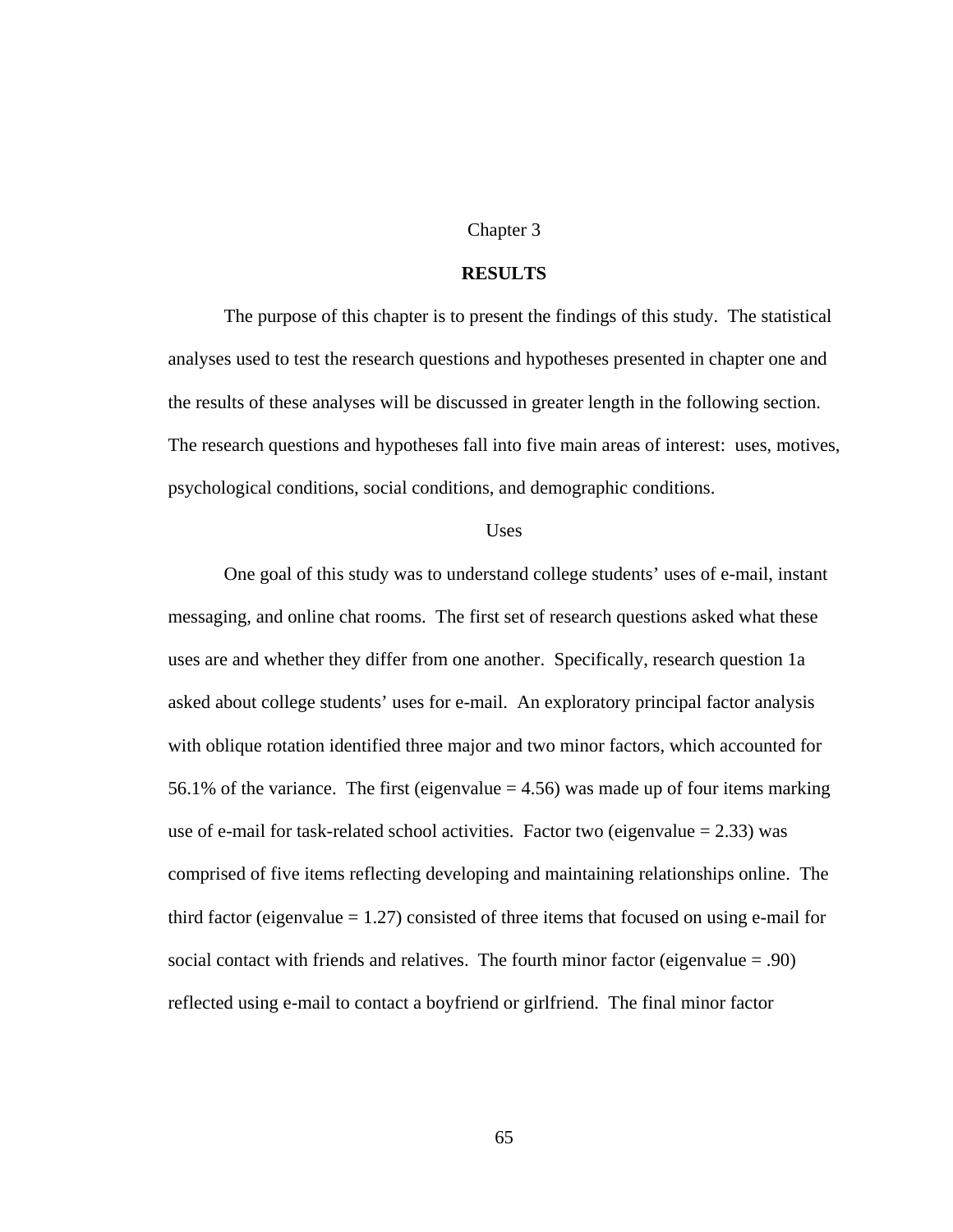(eigenvalue = .48) was made up of three items dealing with task-related activities. Table 7 summarizes the results of the factor analysis.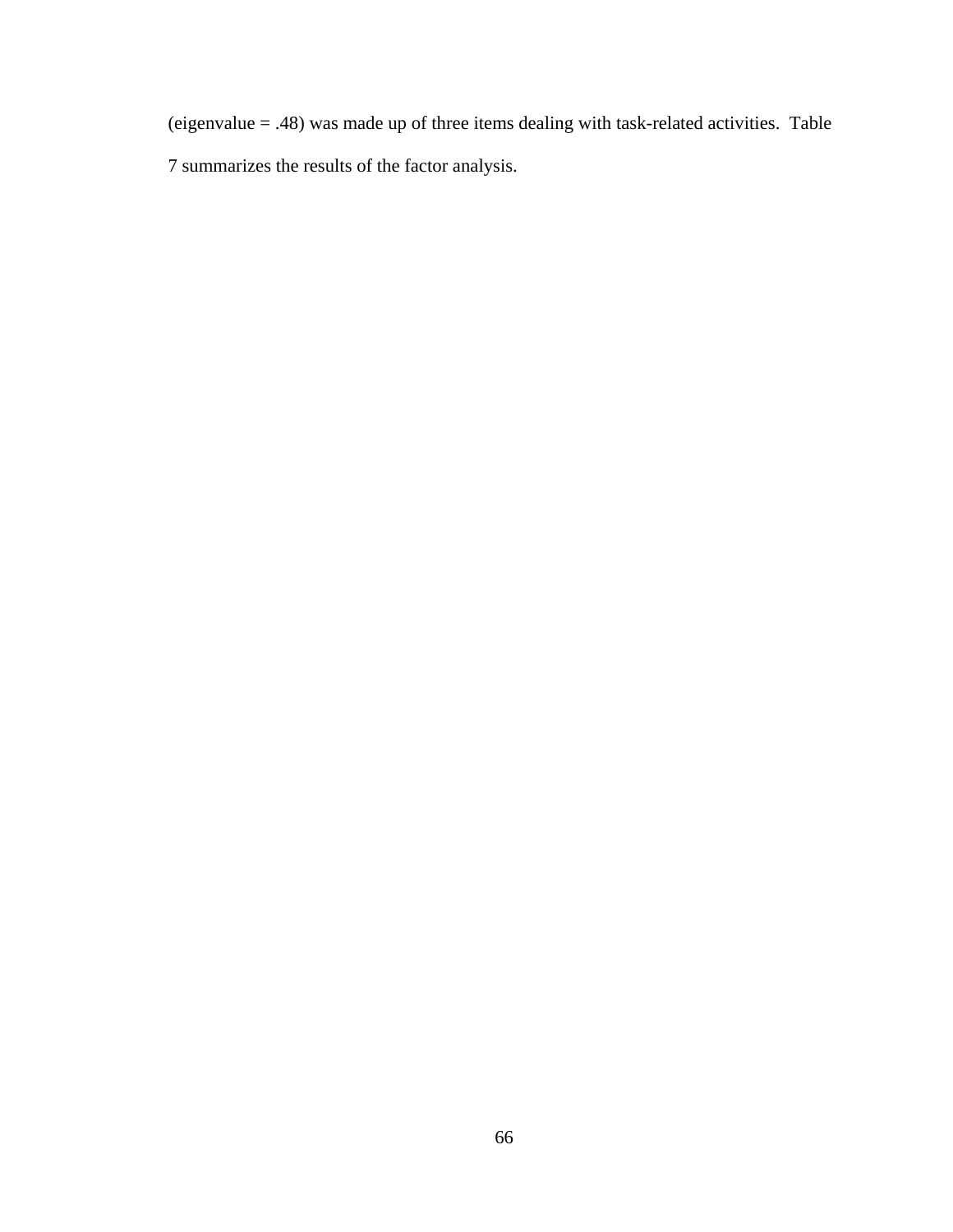# E-mail Uses Factor Analysis

| I use e-mail to:                                                   |      | Factor 1 Factor 2 Factor 3 Factor 4 Factor 5 |        |      |        |
|--------------------------------------------------------------------|------|----------------------------------------------|--------|------|--------|
| 1. Ask professors questions about material<br>covered in class.    | .92  | .00                                          | .00    | .00  | .00    |
| 2. Let professors know why I missed/will miss<br>class.            | .74  | .00                                          | .00    | .00  | .00.   |
| 3. Coordinate group assignments with<br>classmates.                | .54  | .00.                                         | .00    | .00. | .23    |
| 4. Ask classmates questions about material<br>covered in class.    | .41  | .13                                          | .00    | .15  | .28    |
| 5. Make friends of the opposite sex.                               | .00  | .81                                          | $-.11$ | .00  | .00    |
| 6. Meet new people.                                                | .00  | .78                                          | .00    | .00  | .00    |
| 7. Find others who have the same interests.                        | .00. | .78                                          | .00    | .00. | .18    |
| 8. Keep in touch with people I've met online.                      | .00  | .67                                          | .00    | .00  | $-.11$ |
| 9. Keep in touch with people I only know<br>online.                | .00  | .62                                          | .00    | .00  | .00    |
| 10. Keep in touch with friends or relatives who<br>live far away.  | .00  | .00                                          | .94    | .00  | .00    |
| 11. Keep in touch with family or relatives.                        | .00. | .00                                          | .76    | .00. | .00.   |
| 12. Keep in touch with friends.                                    | .00  | .00                                          | .61    | .17  | .00    |
| 13. Keep in touch with boyfriend/girlfriend.                       | .00  | .00                                          | .00    | .90  | .00    |
| 14. Keep in touch with boyfriend/girlfriend who<br>lives far away. | .00  | .00                                          | .00    | .80  | .00    |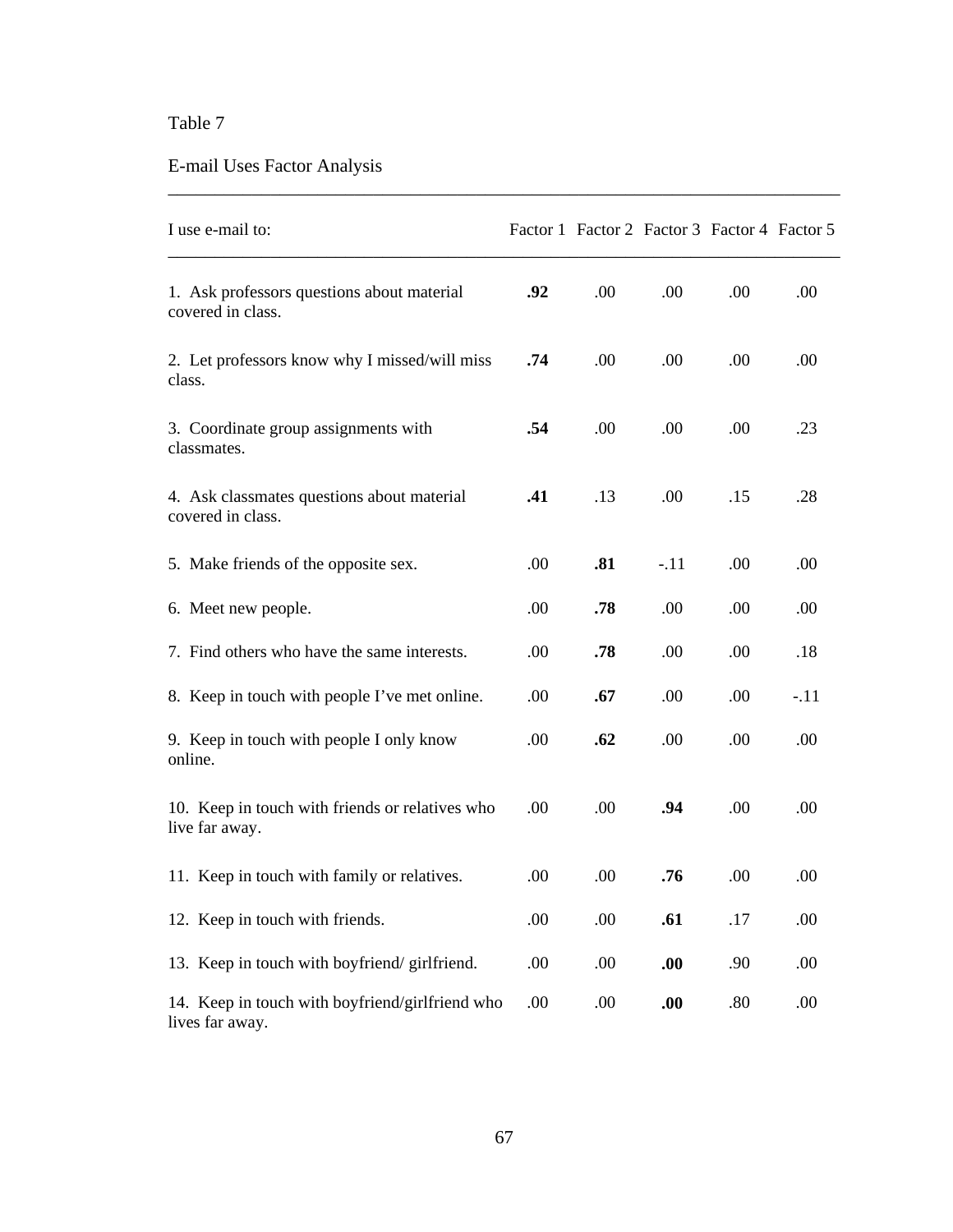### Table 7 continued

| I use e-mail to:                                |       | Factor 1 Factor 2 Factor 3 Factor 4 Factor 5 |      |      |      |
|-------------------------------------------------|-------|----------------------------------------------|------|------|------|
| 15. Talk to business and professional contacts. | .00.  | .00.                                         | .00. | .00. | .68  |
| 16. For a way to do research.                   | .00.  | .25                                          | .00. | .00. | .30  |
| 17. Send and receive files.                     | .12   | $.00\,$                                      | .14  | .00. | .30  |
| Eigenvalue                                      | 4.56  | 2.33                                         | 1.27 | .90  | .48  |
| Common variance                                 | 26.8% | 13.7%                                        | 7.5% | 5.3% | 2.8% |

\_\_\_\_\_\_\_\_\_\_\_\_\_\_\_\_\_\_\_\_\_\_\_\_\_\_\_\_\_\_\_\_\_\_\_\_\_\_\_\_\_\_\_\_\_\_\_\_\_\_\_\_\_\_\_\_\_\_\_\_\_\_\_\_\_\_\_\_\_\_\_\_

\_\_\_\_\_\_\_\_\_\_\_\_\_\_\_\_\_\_\_\_\_\_\_\_\_\_\_\_\_\_\_\_\_\_\_\_\_\_\_\_\_\_\_\_\_\_\_\_\_\_\_\_\_\_\_\_\_\_\_\_\_\_\_\_\_\_\_\_\_\_\_\_

*Note.*  $N = 441$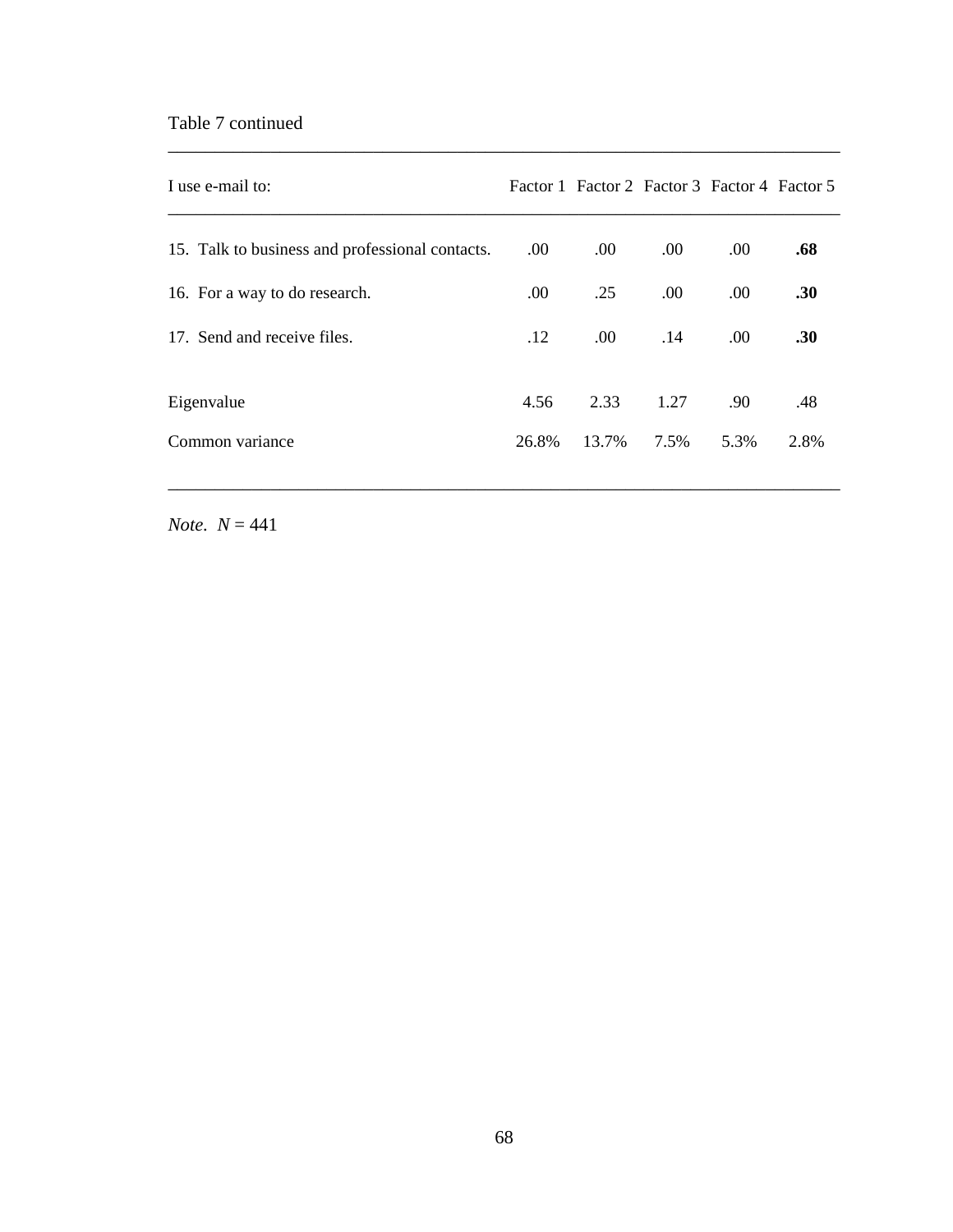Research question 1b asked about college students' uses for instant messaging. An exploratory principal factor analysis with oblique rotation identified three major and two minor factors, which accounted for 59.9% of the variance. The first (eigenvalue  $= 4.89$ ) was made up of five items marking use of instant messaging for developing and maintaining relationships online. Factor two (eigenvalue  $= 2.32$ ) was comprised of three items that focused on using instant messaging for social contact with friends and relatives. The third factor (eigenvalue  $= 1.24$ ) consisted of four items that focused on using instant messaging for task-related activities. The fourth minor factor (eigenvalue = .95) reflected using instant messaging to contact a boyfriend or girlfriend. The final minor factor (eigenvalue  $= .77$ ) was made up of three items dealing with taskrelated activities. Table 8 summarizes the results of the factor analysis.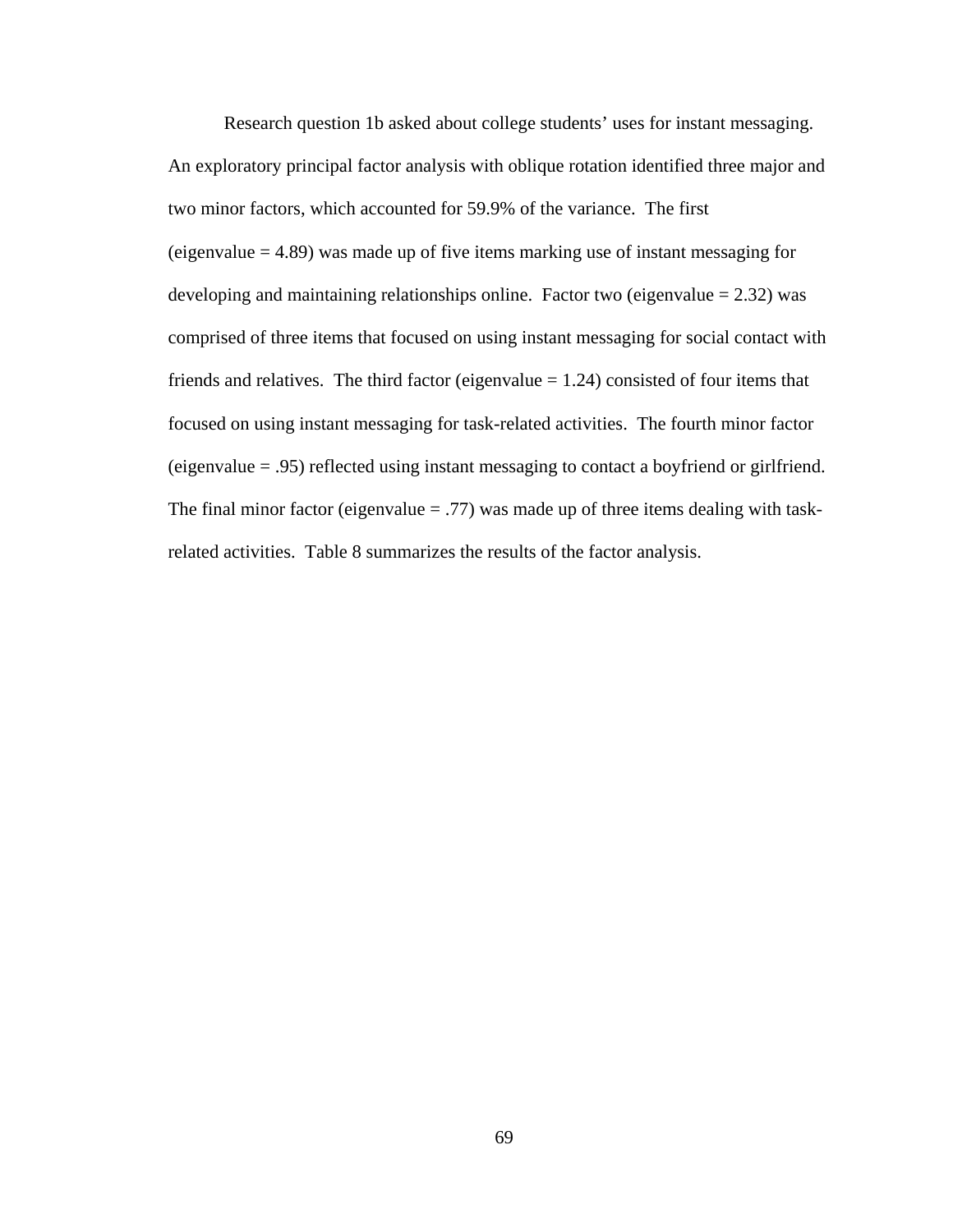# Instant Messaging Uses Factor Analysis

| I use instant messaging to:                                        |     | Factor 1 Factor 2 Factor 3 Factor 4 Factor 5 |        |     |     |
|--------------------------------------------------------------------|-----|----------------------------------------------|--------|-----|-----|
| 1. Meet new people.                                                | .86 | .00                                          | .00    | .00 | .00 |
| 2. Keep in touch with people I've met online.                      | .84 | .00                                          | .00    | .00 | .00 |
| 3. Find others who have the same interests.                        | .77 | .00                                          | .15    | .00 | .00 |
| 4. Make friends of the opposite sex.                               | .77 | .00                                          | .00    | .00 | .00 |
| 5. Keep in touch with people I only know<br>online.                | .54 | .00                                          | .00    | .00 | .11 |
| 6. Keep in touch with friends or relatives who<br>live far away.   | .00 | .84                                          | .00    | .00 | .00 |
| 7. Keep in touch with family or relatives.                         | .00 | .81                                          | .14    | .00 | .00 |
| 8. Keep in touch with friends.                                     | .00 | .45                                          | $-.17$ | .00 | .13 |
| 9. Let professors know why I missed/will miss<br>class.            | .00 | .00                                          | .93    | .00 | .00 |
| 10. Ask professors questions about material<br>covered in class.   | .00 | .00                                          | .84    | .00 | .00 |
| 11. For a way to do research.                                      | .00 | .18                                          | .54    | .00 | .00 |
| 12. Talk to business and professional contacts.                    | .19 | .14                                          | .42    | .00 | .00 |
| 13. Keep in touch with boyfriend/girlfriend.                       | .00 | .00                                          | .00    | .97 | .00 |
| 14. Keep in touch with boyfriend/girlfriend who<br>lives far away. | .00 | .00                                          | .00    | .76 | .00 |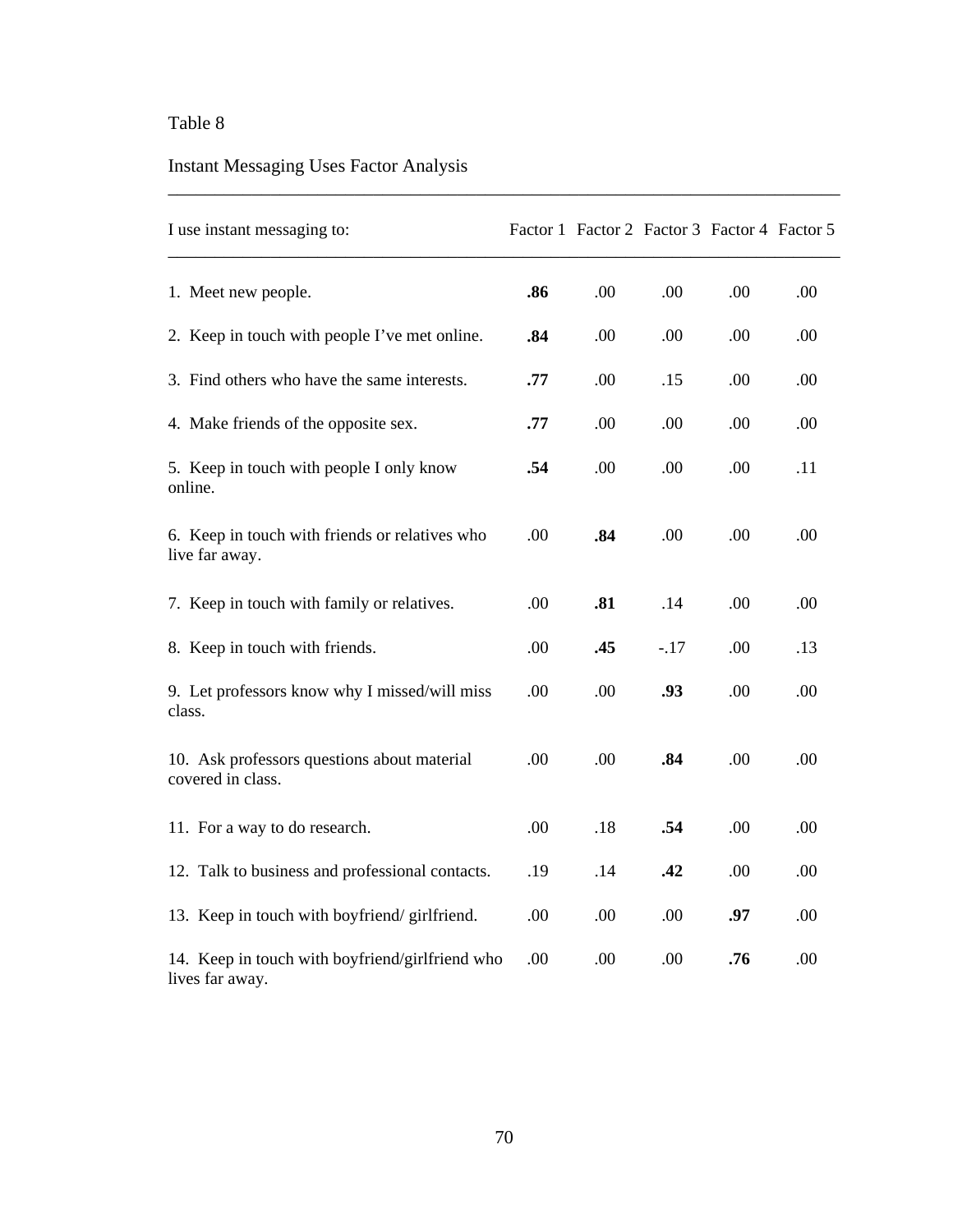### Table 8 continued

| I use instant messaging to:                                      |                  | Factor 1 Factor 2 Factor 3 Factor 4 Factor 5 |      |      |      |
|------------------------------------------------------------------|------------------|----------------------------------------------|------|------|------|
| 15. Coordinate group assignments with<br>classmates.             | .00.             | .00.                                         | .00. | .00. | .88  |
| 16. Ask classmates questions about material<br>covered in class. | .00 <sub>1</sub> | .00.                                         | .00  | .00. | .72  |
| 17. Send and receive files.                                      | .19              | .18                                          | .00  | .12  | .28  |
| Eigenvalue                                                       | 4.89             | 2.32                                         | 1.24 | .95  | .77  |
| Common variance                                                  | 28.8%            | 13.7%                                        | 7.3% | 5.6% | 4.5% |

\_\_\_\_\_\_\_\_\_\_\_\_\_\_\_\_\_\_\_\_\_\_\_\_\_\_\_\_\_\_\_\_\_\_\_\_\_\_\_\_\_\_\_\_\_\_\_\_\_\_\_\_\_\_\_\_\_\_\_\_\_\_\_\_\_\_\_\_\_\_\_\_

\_\_\_\_\_\_\_\_\_\_\_\_\_\_\_\_\_\_\_\_\_\_\_\_\_\_\_\_\_\_\_\_\_\_\_\_\_\_\_\_\_\_\_\_\_\_\_\_\_\_\_\_\_\_\_\_\_\_\_\_\_\_\_\_\_\_\_\_\_\_\_\_

*Note. N* = 394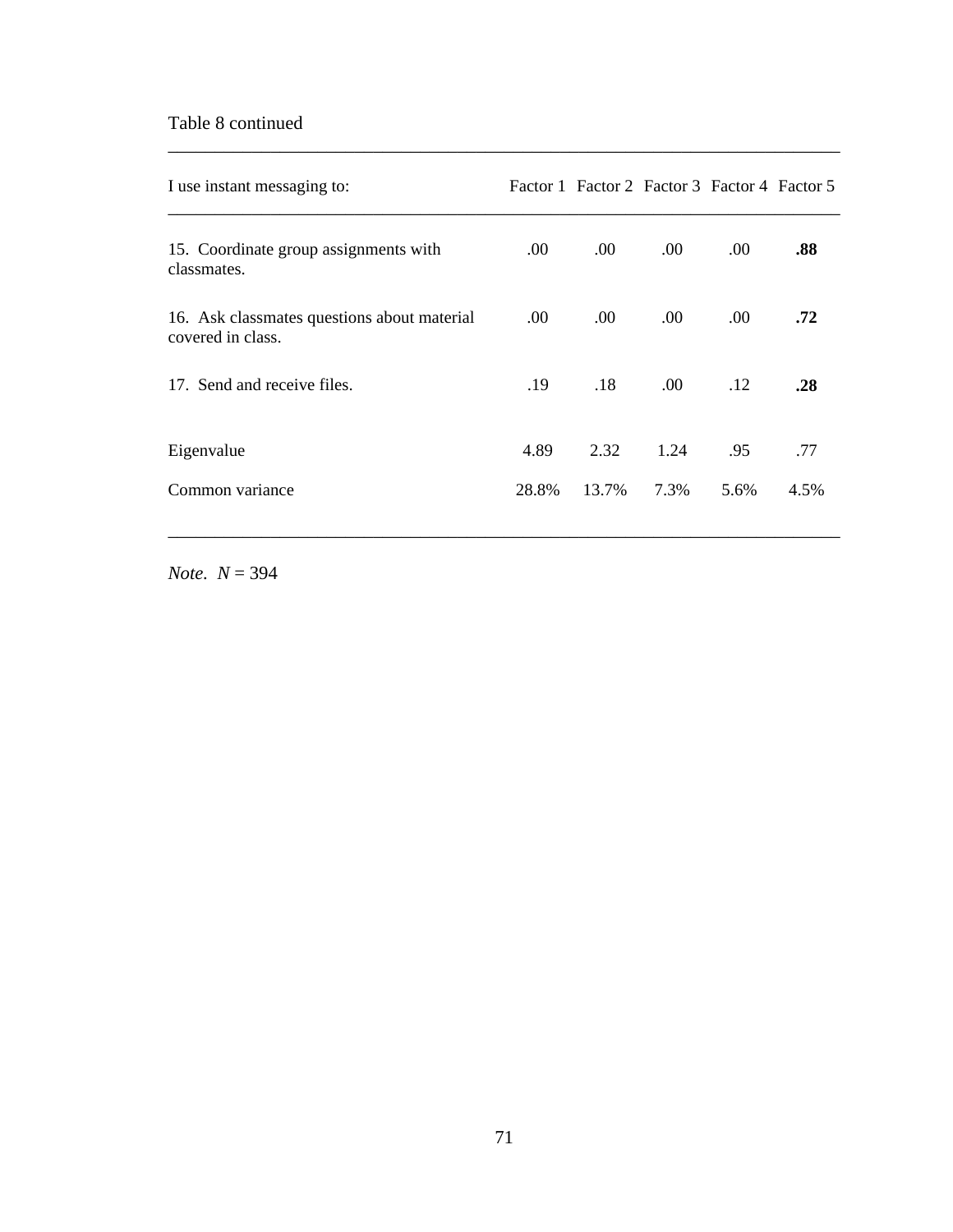Research question 1c focused on college students' uses for online chat rooms. Because only 93 respondents reported using online chat rooms, it was not possible to conduct a reliable exploratory factor analysis.

 Because the major focus of many of the study's hypotheses is a differentiation between task and social activities and the maintenance of offline and online relationships, performed using e-mail, instant messaging, and online chat rooms, I created new scales, guided by the results of the factor analyses. Two scales represented using e-mail, instant messaging, and online chat rooms for either task or social activities. The task-related use factor was created from the items that loaded on Factors 1 and 5 in the e-mail factor analysis and on Factors 3 and 5 in the instant messaging factor analysis. The socialrelated use factor was created from the items that loaded on Factors 2, 3, and 4 in the e-mail factor analysis and on Factors 1, 2, and 4 in the instant messaging factor analysis. Another three scales identified using e-mail, instant messaging, and online chat rooms for maintaining online, offline, and long distance relationships. To create these scales, respondents' scores on items were averaged. The online use factor was created from the items that loaded on Factor 2 in the e-mail factor analysis and on Factor 1 in the instant messaging factor analysis. The offline use factor was created from the items that loaded on Factors 1, 3, 4 and one item from Factor 5 in the e-mail factor analysis and on Factors 2 and 4 and three items from Factor 3 and two items from Factor 5 in the instant messaging factor analysis. The long distance use factor was created from two items that asked about keeping in touch with people who live far away. One item loaded on Factor 4 in the e-mail factor analysis and on Factor 4 in the instant messaging factor analysis and

72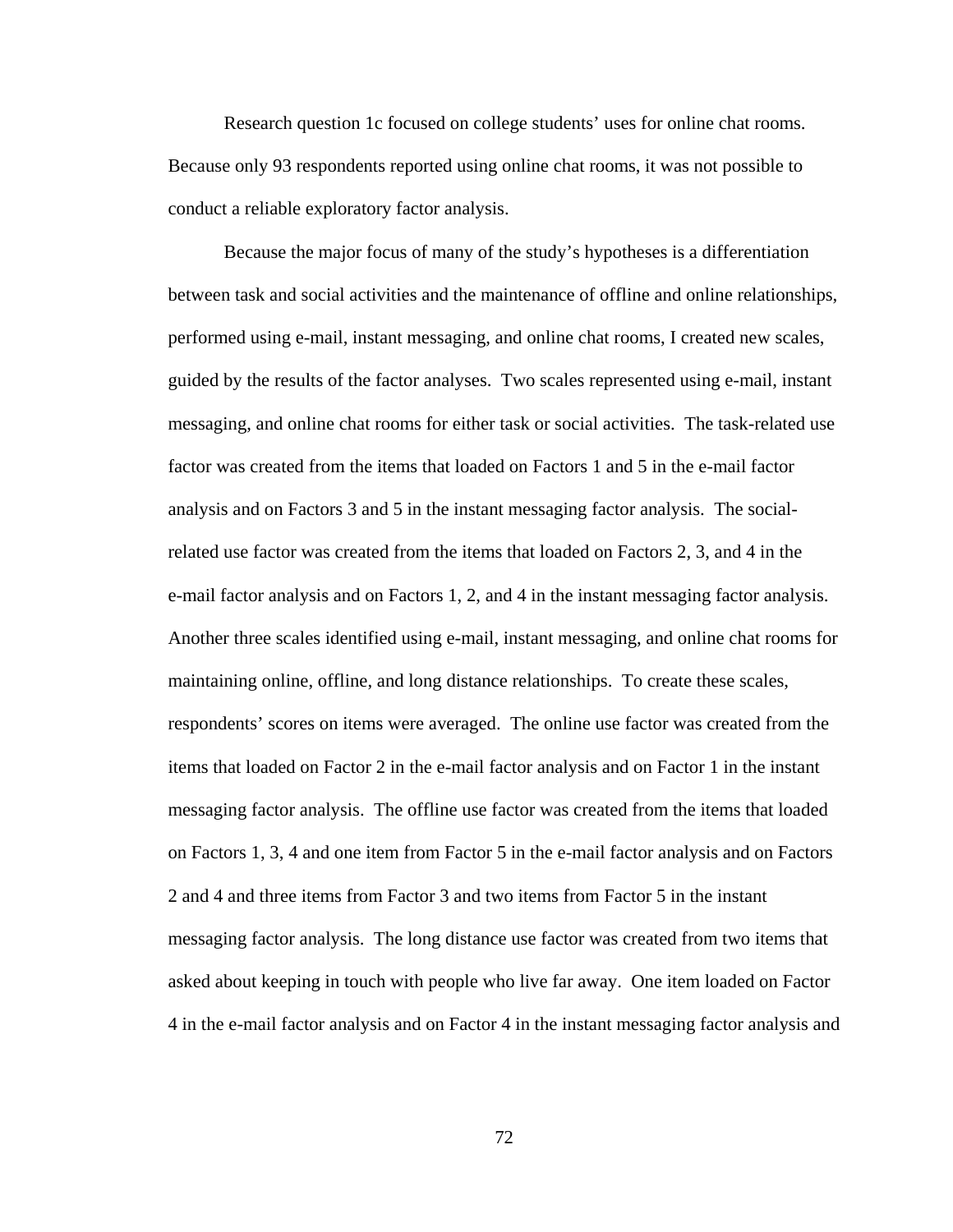the second item loaded on Factor 3 in the e-mail factor analysis and on Factor 2 in the instant messaging factor analysis. See Tables 9, 10, 11, 12, and 13 for descriptive statistics.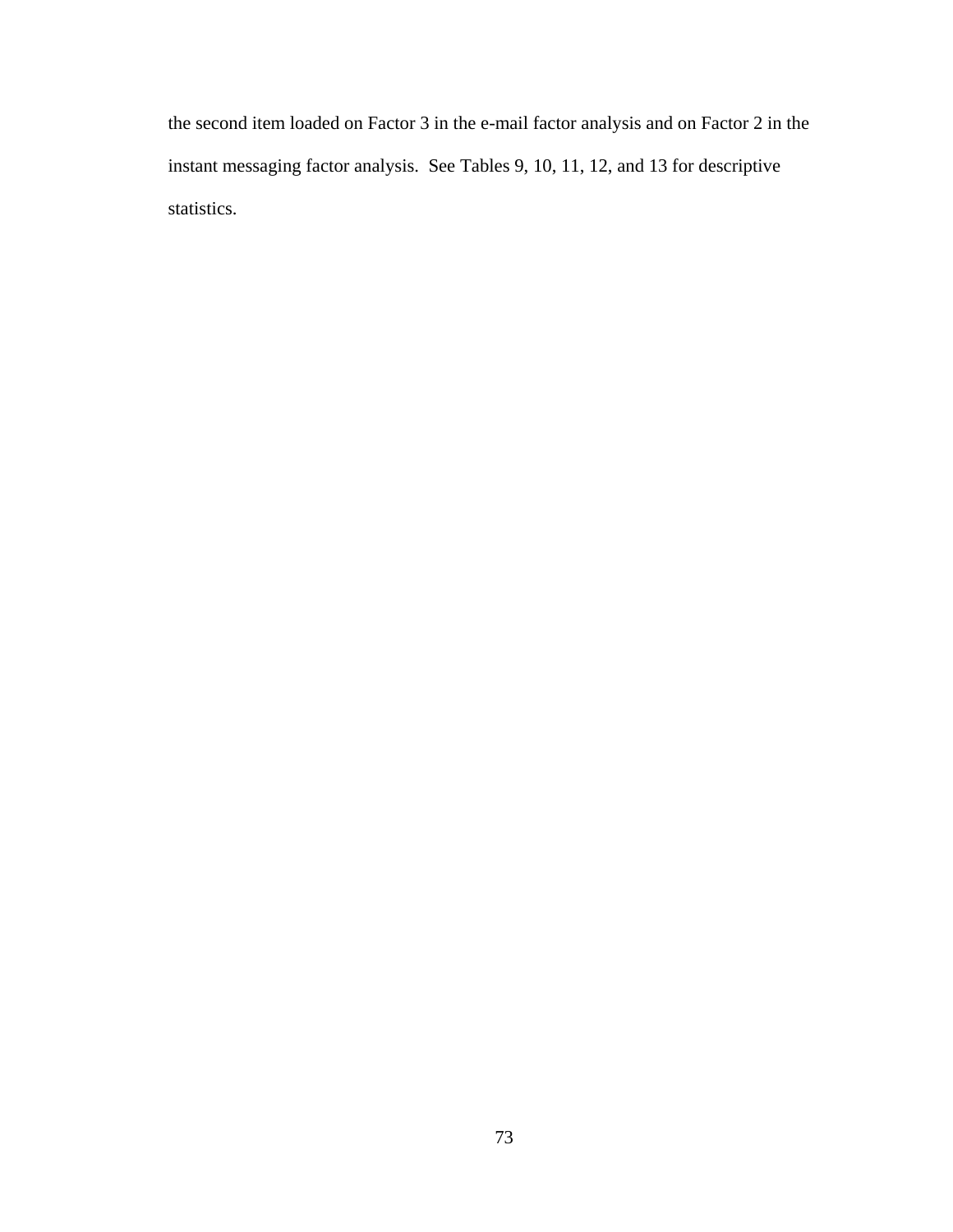Task-Related Uses

| I use (technology) to:                                          | E-mail | Instant<br>messaging | Online chat<br>rooms |
|-----------------------------------------------------------------|--------|----------------------|----------------------|
| 1. Let professors know why I missed/will miss<br>class.         |        |                      |                      |
| 2. Ask professors questions about material<br>covered in class. |        |                      |                      |
| 3. Coordinate group assignments with<br>classmates.             |        |                      |                      |
| 4. For a way to do research.                                    |        |                      |                      |
| 5. Ask classmates questions about material<br>covered in class. |        |                      |                      |
| 6. Talk to business and professional contacts.                  |        |                      |                      |
| 7. Send and receive files.                                      |        |                      |                      |
| Mean                                                            | 3.20   | 2.46                 | 1.92                 |
| Standard deviation                                              | .74    | .77                  | .92                  |
| Alpha                                                           | .77    | .79                  | .86                  |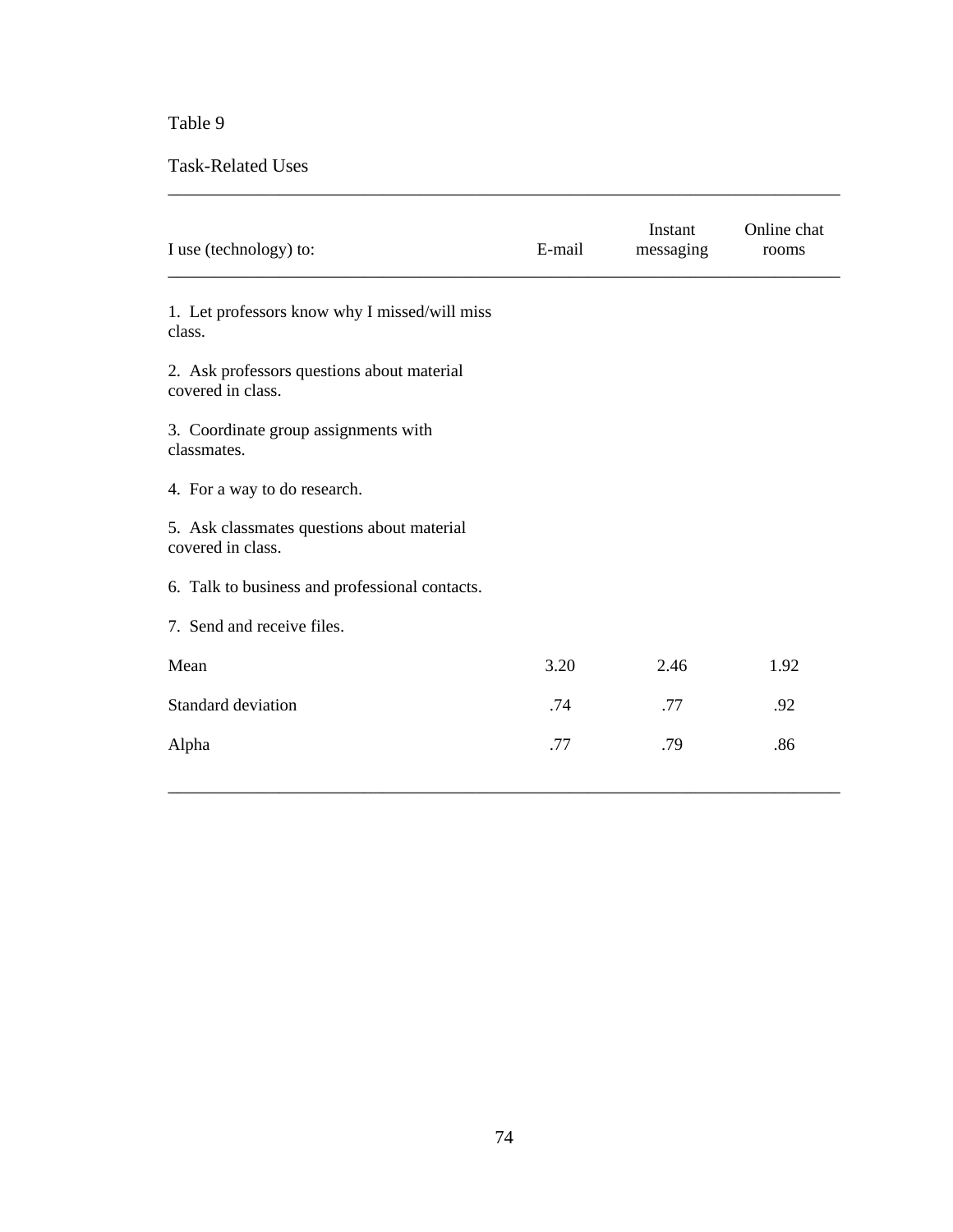#### Social-Related Uses

| I use (technology) to:                                             | E-mail | Instant<br>messaging | Online chat<br>rooms |
|--------------------------------------------------------------------|--------|----------------------|----------------------|
| 1. Keep in touch with friends.                                     |        |                      |                      |
| 2. Meet new people.                                                |        |                      |                      |
| 3. Keep in touch with friends or relatives who<br>live far away.   |        |                      |                      |
| 4. Keep in touch with people I've met online.                      |        |                      |                      |
| 5. Keep in touch with boyfriend/girlfriend.                        |        |                      |                      |
| 6. Find others who have the same interests.                        |        |                      |                      |
| 7. Keep in touch with people I only know<br>online.                |        |                      |                      |
| 8. Keep in touch with family or relatives.                         |        |                      |                      |
| 9. Make friends of the opposite sex.                               |        |                      |                      |
| 10. Keep in touch with boyfriend/girlfriend who<br>lives far away. |        |                      |                      |
| Mean                                                               | 2.48   | 2.78                 | 2.24                 |
| Standard deviation                                                 | .66    | .67                  | .87                  |
| Alpha                                                              | .79    | .77                  | .88                  |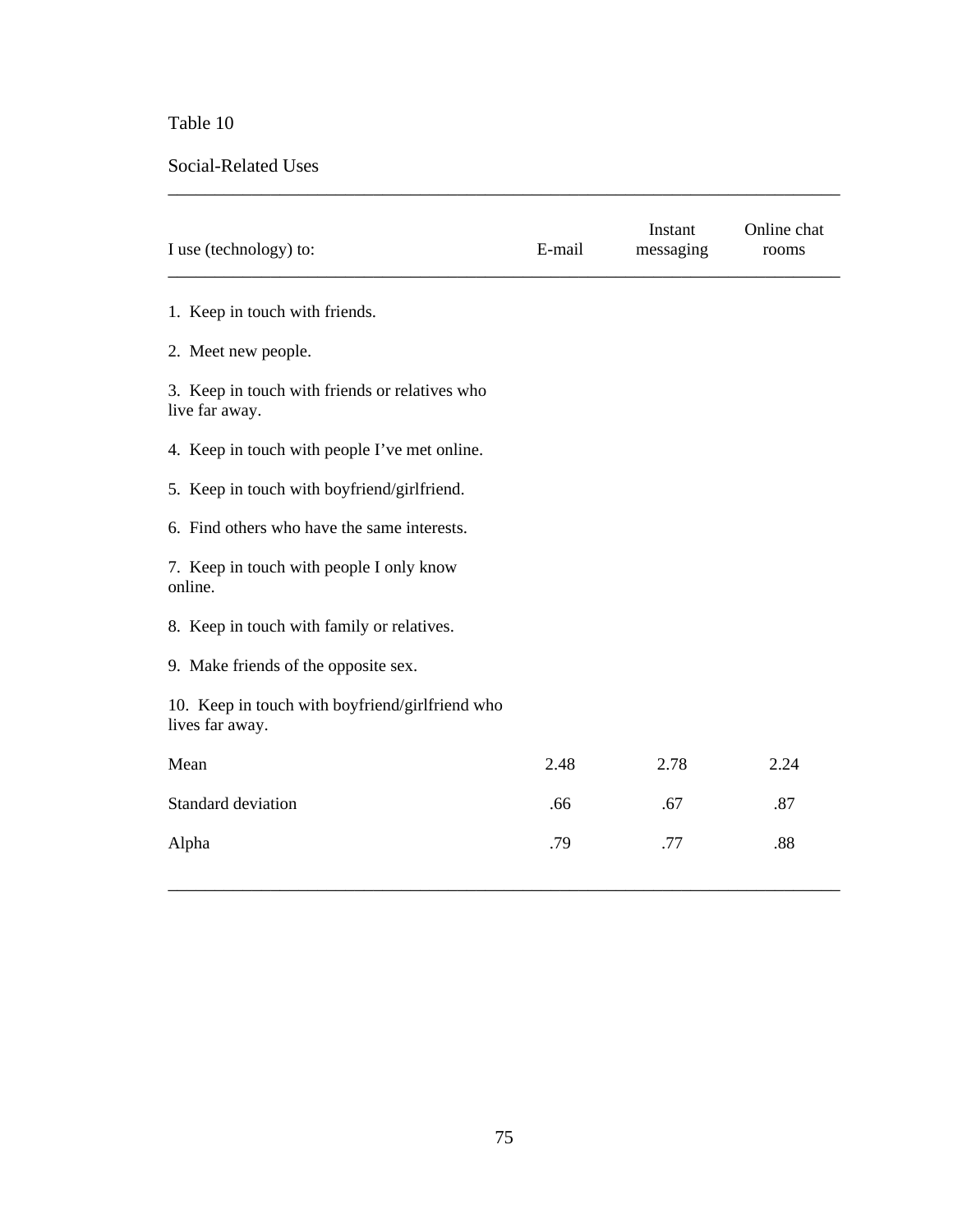Online Uses

| I use (technology) to:                              | E-mail | Instant<br>messaging | Online chat<br>rooms |  |  |  |  |
|-----------------------------------------------------|--------|----------------------|----------------------|--|--|--|--|
| 1. Meet new people.                                 |        |                      |                      |  |  |  |  |
| 2. Keep in touch with people I've met online.       |        |                      |                      |  |  |  |  |
| 3. Find others who have the same interests.         |        |                      |                      |  |  |  |  |
| 4. Keep in touch with people I only know<br>online. |        |                      |                      |  |  |  |  |
| 5. Make friends of the opposite sex.                |        |                      |                      |  |  |  |  |
| Mean                                                | 1.59   | 2.03                 | 2.17                 |  |  |  |  |
| <b>Standard deviation</b>                           | .76    | .96                  | 1.01                 |  |  |  |  |
| Alpha                                               | .84    | .85                  | .87                  |  |  |  |  |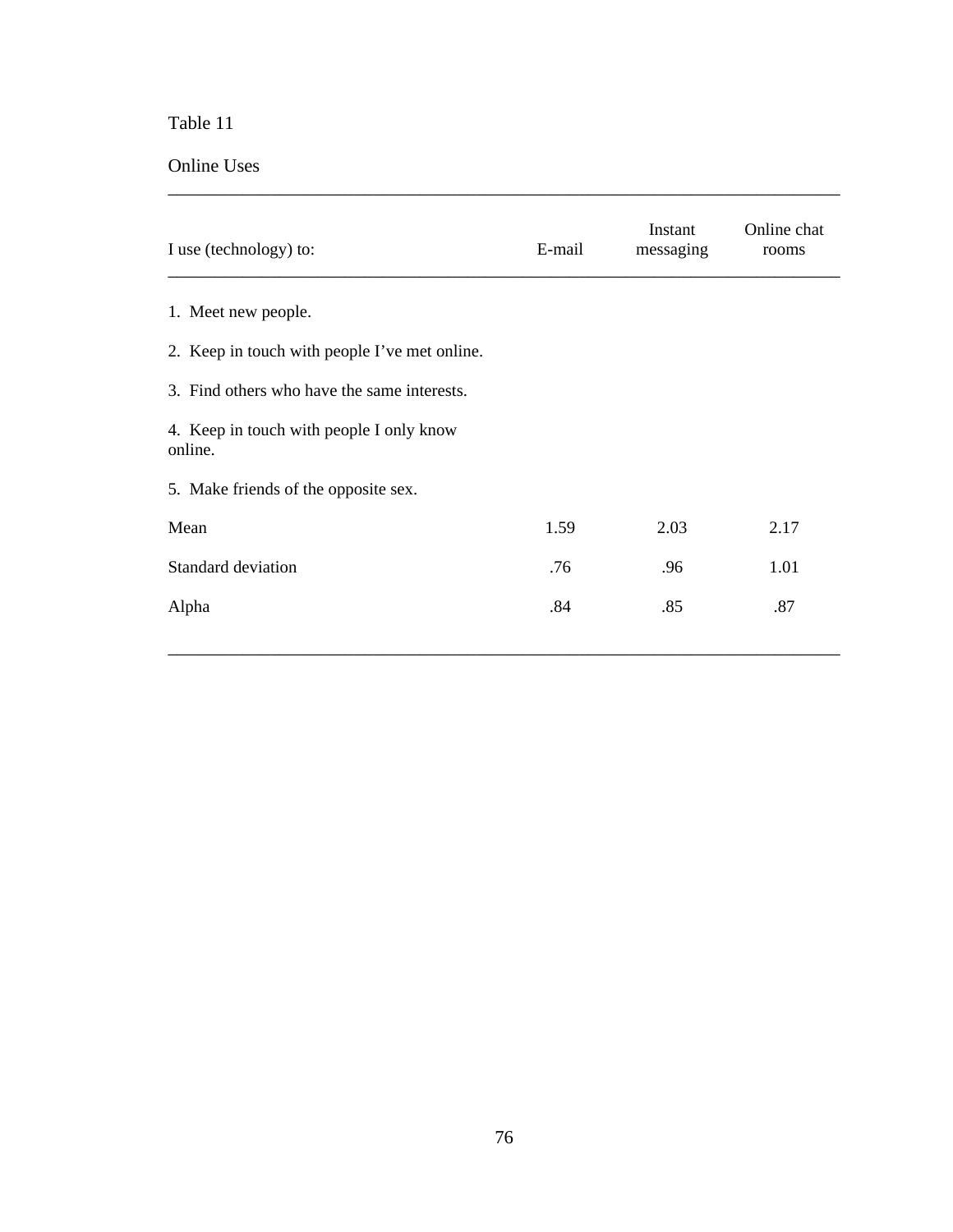### Offline Uses

| I use (technology) to:                                            | E-mail | Instant<br>messaging | Online chat<br>rooms |
|-------------------------------------------------------------------|--------|----------------------|----------------------|
| 1. Keep in touch with friends.                                    |        |                      |                      |
| 2. Keep in touch with friends or relatives who<br>live far away.  |        |                      |                      |
| 3. Let professors know why I missed/will miss<br>class.           |        |                      |                      |
| 4. Ask professors questions about material<br>covered in class.   |        |                      |                      |
| 5. Coordinate group assignments with<br>classmates.               |        |                      |                      |
| 6. Keep in touch with boyfriend/girlfriend.                       |        |                      |                      |
| 7. Ask classmates questions about material<br>covered in class.   |        |                      |                      |
| 8. Keep in touch with friends or relatives.                       |        |                      |                      |
| 9. Keep in touch with boyfriend/girlfriend who<br>lives far away. |        |                      |                      |
| 10. Talk to business and professional contacts.                   |        |                      |                      |
| Mean                                                              | 3.30   | 3.02                 | 2.06                 |
| Standard deviation                                                | .72    | .68                  | .89                  |
| Alpha                                                             | .83    | .77                  | .91                  |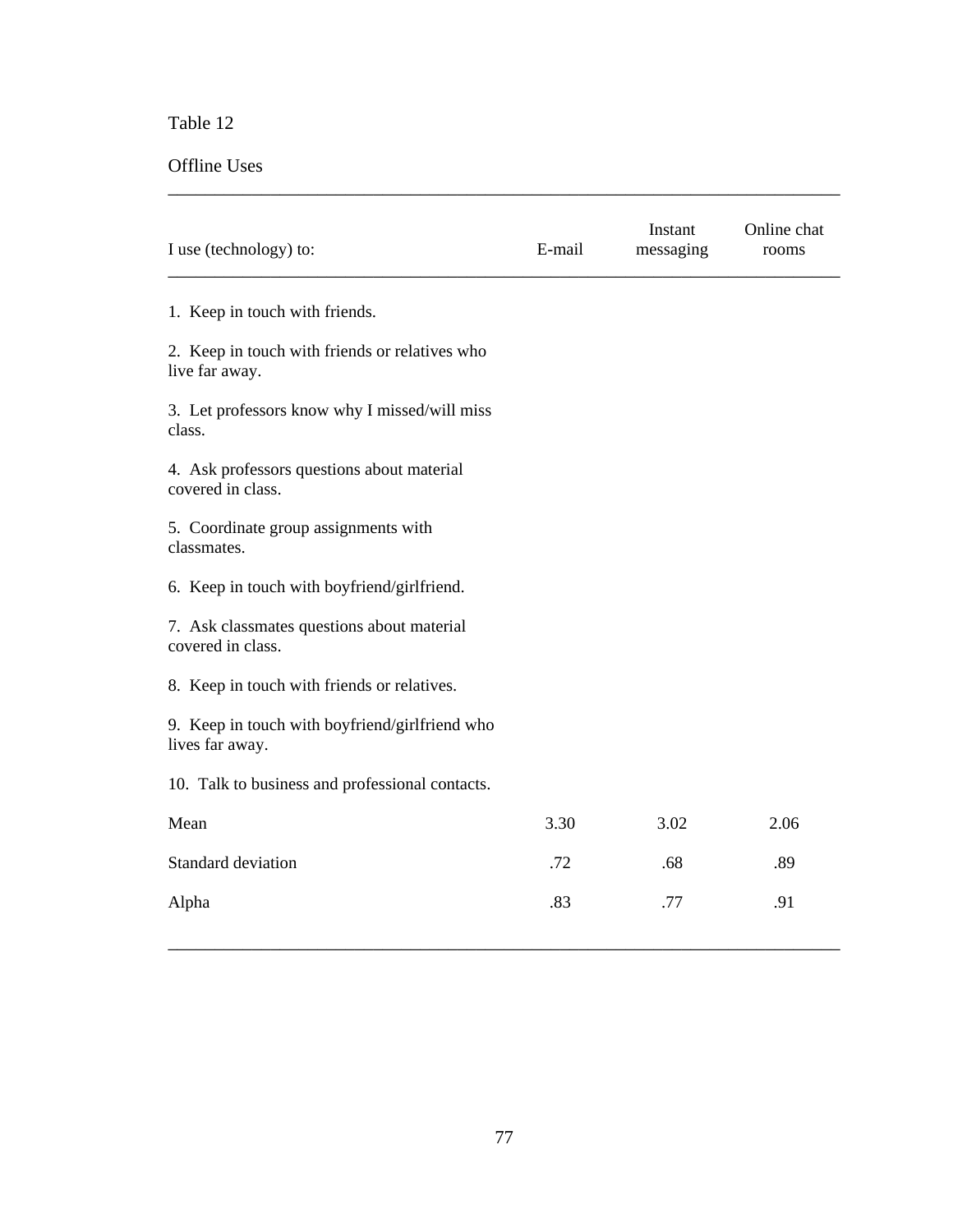Long Distance Uses

| I use (technology) to:                                            | E-mail  | Instant<br>messaging | Online chat<br>rooms |
|-------------------------------------------------------------------|---------|----------------------|----------------------|
| 1. Keep in touch with friends or relatives who<br>live far away.  |         |                      |                      |
| 2. Keep in touch with boyfriend/girlfriend who<br>lives far away. |         |                      |                      |
| Mean                                                              | 3.15    | 3.42                 | 2.13                 |
| Standard deviation                                                | 1.00    | 1.07                 | .97                  |
| Pearson $r$                                                       | .31     | .26                  | .27                  |
| Significance                                                      | p < .01 | p < .01              | p < .01              |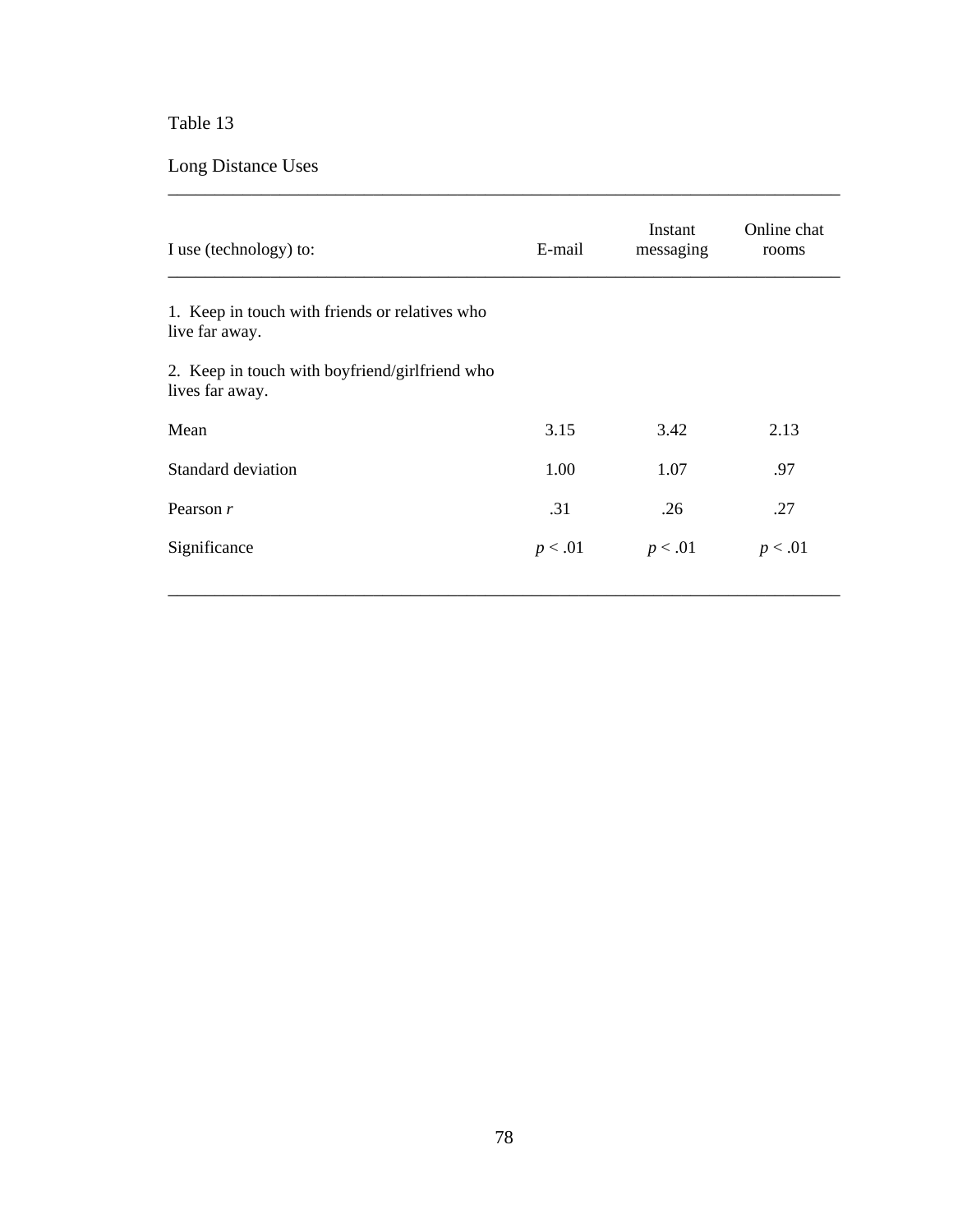The first set of hypotheses focused on the differences in the uses of e-mail, instant messaging, and online chat rooms. The means of all uses are summarized in Table 14.

Hypothesis 1a predicted that college students will use e-mail more than instant messaging to communicate with members of their social networks who do not live in the same geographic area. This hypothesis was not supported, in fact, college students used e-mail ( $M = 3.20$ ) significantly less than instant messaging ( $M = 3.42$ ) for communicating long distance:  $t(392) = 4.62$ ,  $p < .001$ .

Hypothesis 1b predicted that college students will use e-mail more than online chat rooms to communicate with members of their social networks who do not live in the same geographic area. This hypothesis was supported; college students used e-mail  $(M = 3.20)$  significantly more than online chat rooms  $(M = 2.14)$  for communicating long distance:  $t(90) = 8.67$ ,  $p < .001$ .

Hypothesis 2a predicted that college students will use e-mail more than online chat rooms to communicate with people they know offline. This hypothesis was supported; college students used e-mail  $(M = 3.32)$  significantly more than instant messaging ( $M = 3.42$ ) for communicating with people they know offline:  $t(392) = 8.86$ ,  $p < .001$ .

Hypothesis 2b predicted that college students will use instant messaging more than online chat rooms to communicate with people they know offline. This hypothesis was supported; college students used instant messaging ( $M = 3.10$ ) significantly more than online chat rooms ( $M = 2.04$ ) for communicating with people they know offline:  $t(85) = 9.43, p < .001.$ 

79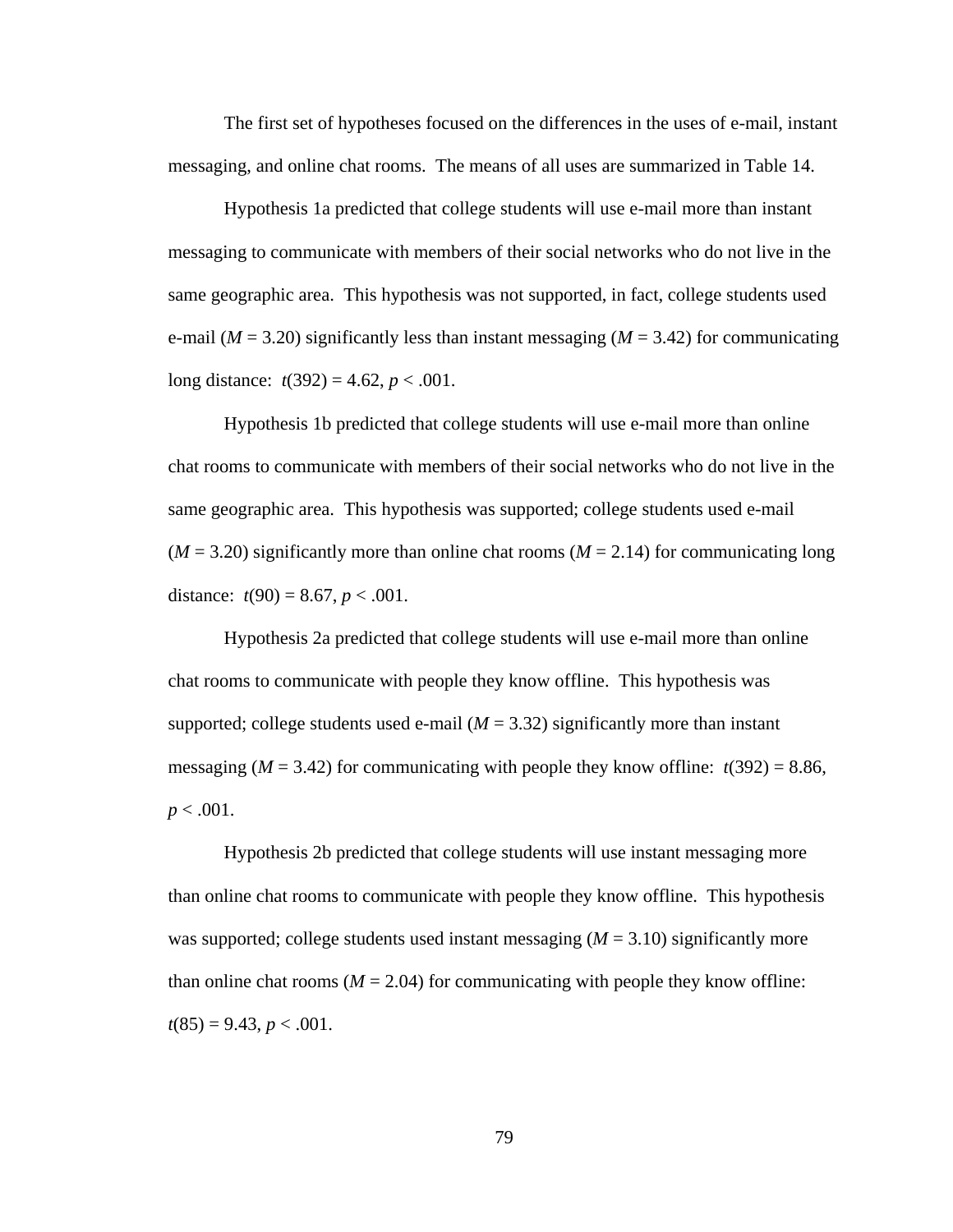Hypothesis 2c predicted that college students will use online chat rooms more than e-mail to communicate with people they do not know offline. This hypothesis was not supported; college students did not use online chat rooms  $(M = 2.19)$  significantly more than e-mail  $(M = 2.08)$  for communicating with people they do not know offline:  $t(90) = 1.15, p = .25.$ 

Hypothesis 2d predicted that college students will use online chat rooms more than instant messaging to communicate with people they do not know offline. This hypothesis was not supported, in fact, college students used instant messaging  $(M = 2.63)$ significantly more than online chat rooms  $(M = 2.19)$  for communicating with people they do not know offline:  $t(85) = 4.69, p < .001$ .

Hypothesis 3a predicted that college students will use e-mail more than online chat rooms for task-related communication. This hypothesis was supported; college students used e-mail ( $M = 3.24$ ) significantly more than online chat rooms ( $M = 1.92$ ) for task-related communication:  $t(90) = 12.33$ ,  $p < .001$ .

Hypothesis 3b predicted that college students will use instant messaging more than online chat rooms for task-related communication. This hypothesis was supported; college students used instant messaging  $(M = 2.74)$  significantly more than online chat rooms ( $M = 1.91$ ) for task-related communication:  $t(90) = 7.91$ ,  $p < .001$ .

Hypothesis 4a predicted that college students will use online chat rooms more than e-mail for social-related communication. This hypothesis was not supported, in fact, college students used e-mail  $(M = 2.75)$  significantly more than online chat rooms ( $M = 2.25$ ) for social-related communication:  $t(90) = 6.08$ ,  $p < .001$ .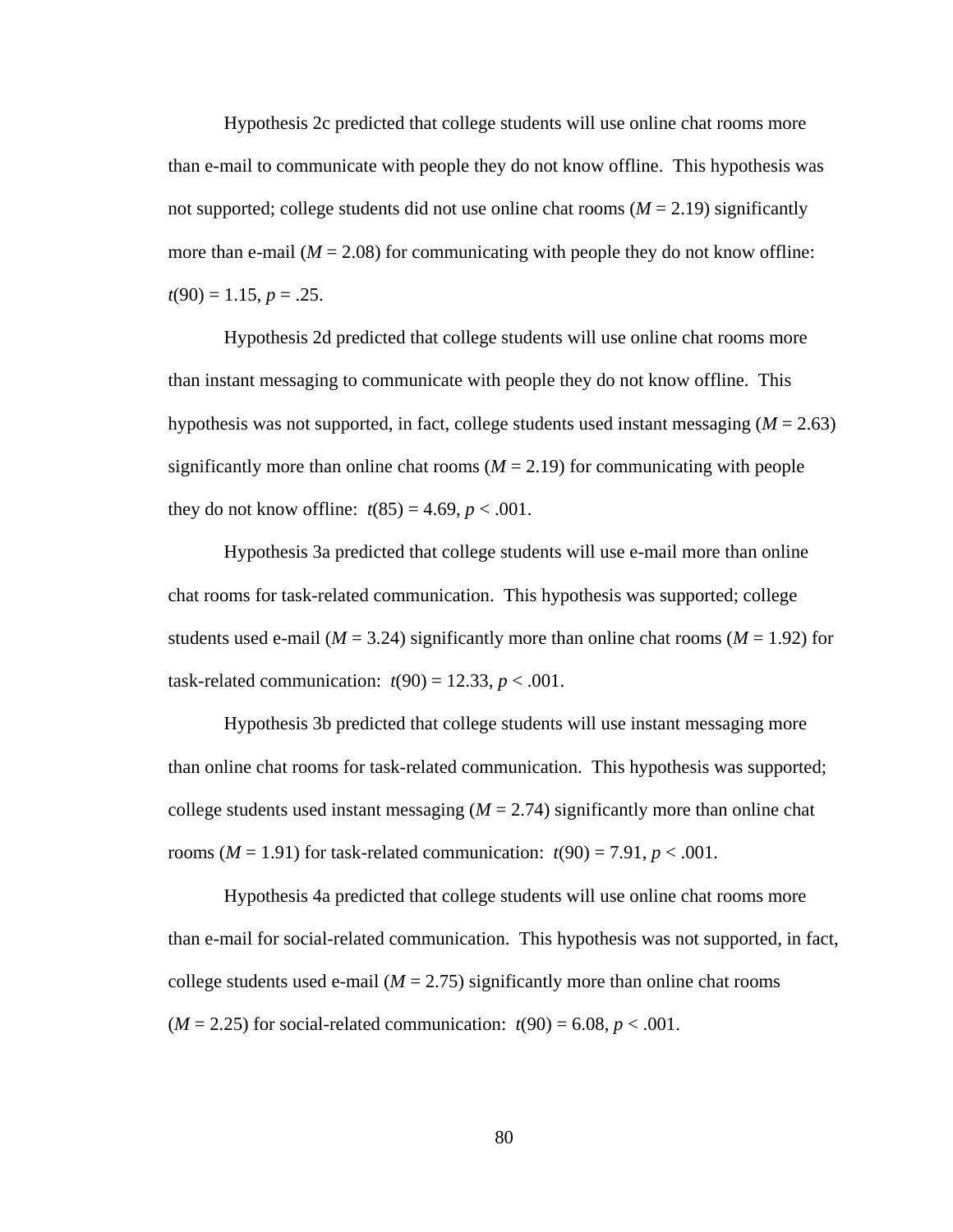Hypothesis 4b predicted that college students will use instant messaging more than e-mail for social-related communication. This hypothesis was supported; college students used instant messaging ( $M = 2.78$ ) significantly more than e-mail ( $M = 2.51$ ) for social-related communication:  $t(392) = 9.20, p < .001$ .

Research question 1d asked about the way the uses of e-mail, instant messaging, and online chat rooms differ from one another. Beyond the differences identified in the tests of Hypotheses 1, 2, 3 and 4, there were several other significant differences. First, college students used e-mail  $(M = 3.19)$  significantly more than instant messaging  $(M = 2.47)$  for task-related communication:  $t(392) = 18.19$ ,  $p < .001$ . Second, college students used instant messaging ( $M = 2.03$ ) significantly more than e-mail ( $M = 1.61$ ) for communicating with people they do not know offline:  $t(392) = 11.59$ ,  $p < .001$ . Third, college students used e-mail  $(M = 3.32)$  significantly more than online chat rooms  $(M = 2.07)$  for communicating with people they know offline:  $t(90) = 11.68$ ,  $p < .001$ . Fourth, college students used instant messaging  $(M = 3.01)$  significantly more than online chat rooms ( $M = 2.24$ ) for social-related communication:  $t(85) = 7.80$ ,  $p < .001$ . Finally, college students used instant messaging  $(M = 3.29)$  significantly more than online chat rooms ( $M = 2.13$ ) for communicating long distance:  $t(85) = 8.41$ ,  $p < .001$ .

Other significant results that can be determined from these means are what college students use the technology for the most and for the least. First, e-mail is used most often for communicating with people known offline and least for communicating with people known only online. Second, instant messaging is used most often for communicating long distance and least for communicating with people only known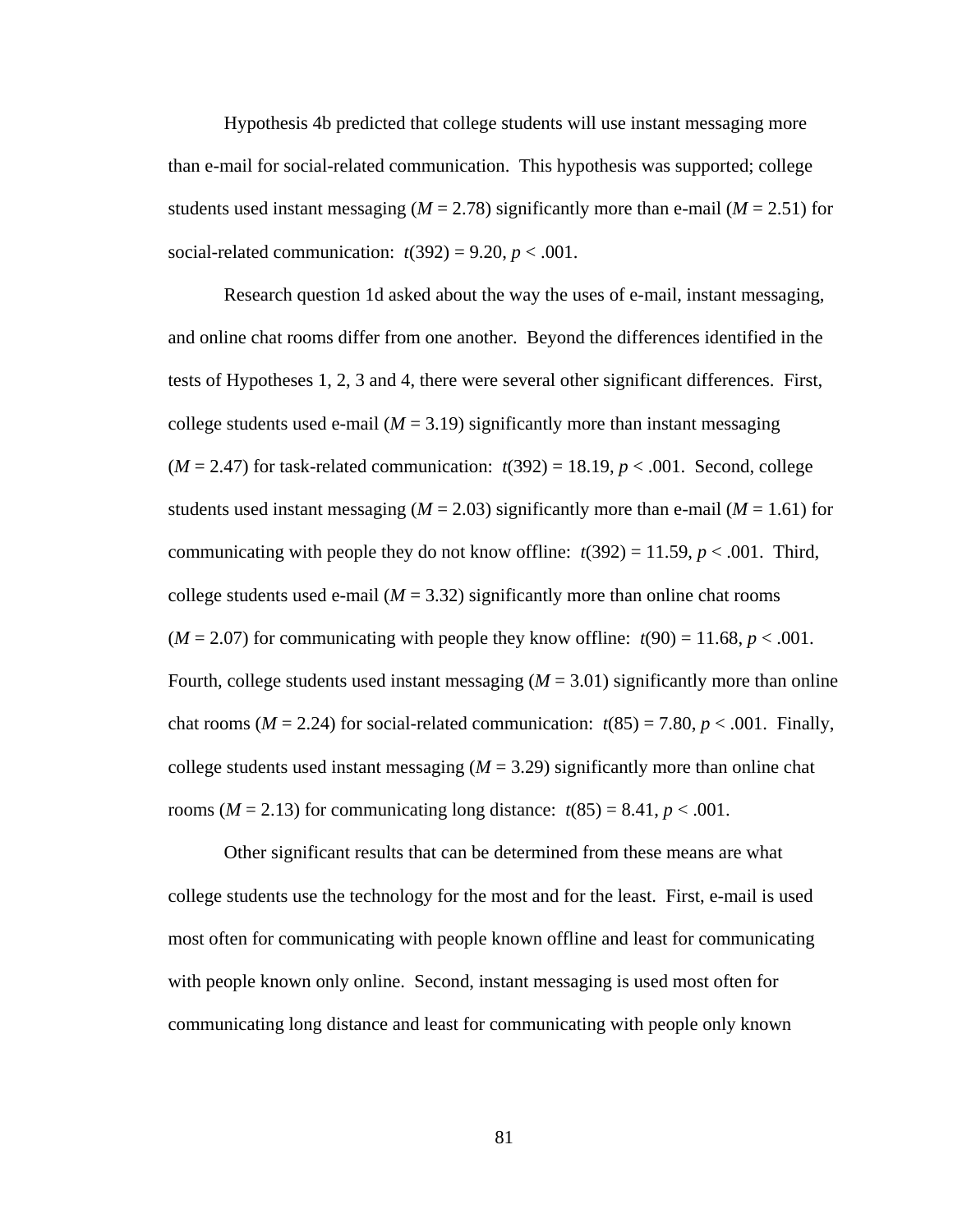online. Third, online chat rooms are used most often for social-related communication and least for task-related communication.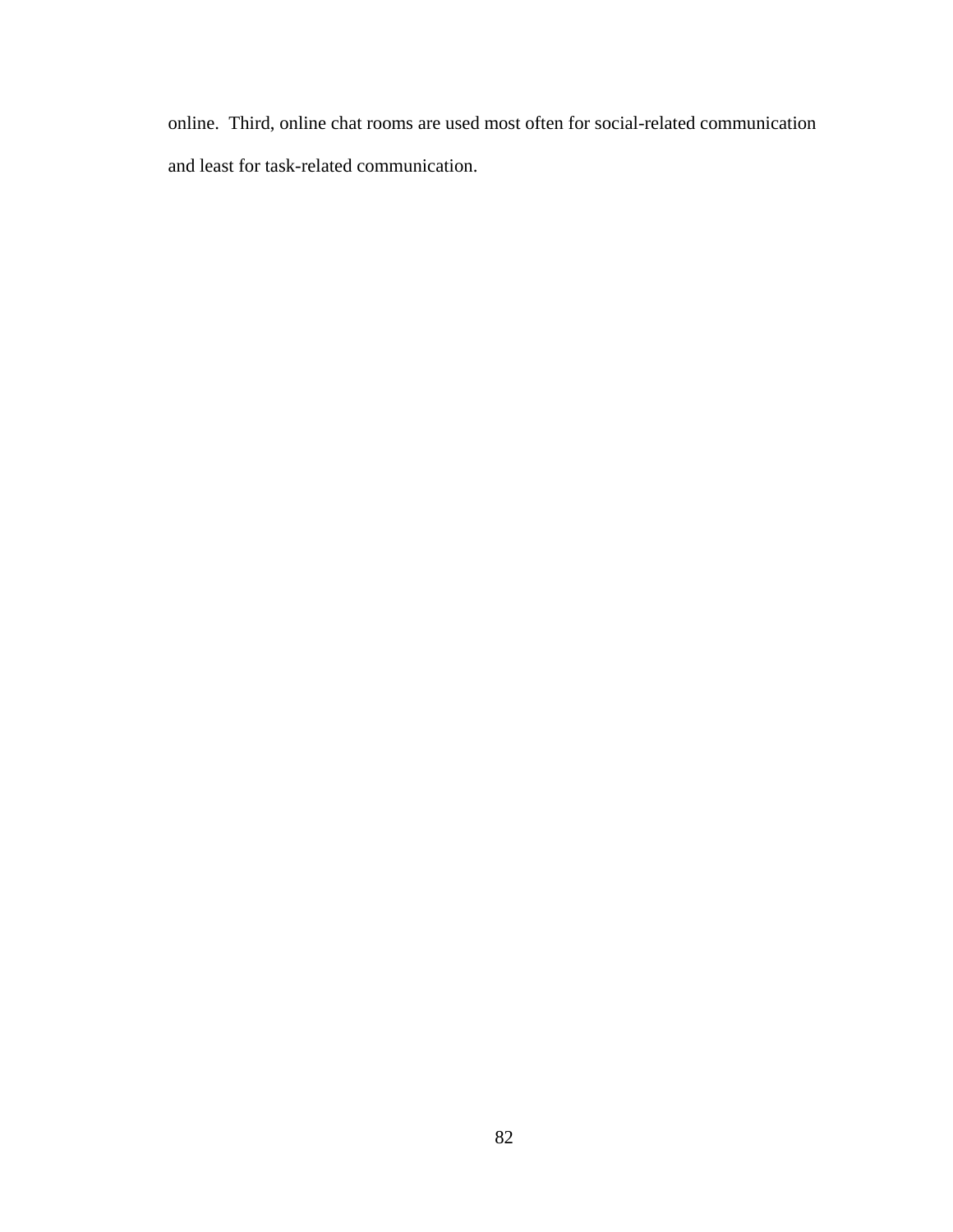## Summary of Means of Uses

|               | E-mail | Instant messaging | Online chat rooms |
|---------------|--------|-------------------|-------------------|
| Task          | 3.20   | 2.47              | 1.92              |
| Social        | 2.48   | 2.78              | 2.25              |
| Online        | 1.59   | 2.03              | 2.19              |
| Offline       | 3.30   | 3.03              | 2.07              |
| Long distance | 3.15   | 3.42              | 2.14              |
|               |        |                   |                   |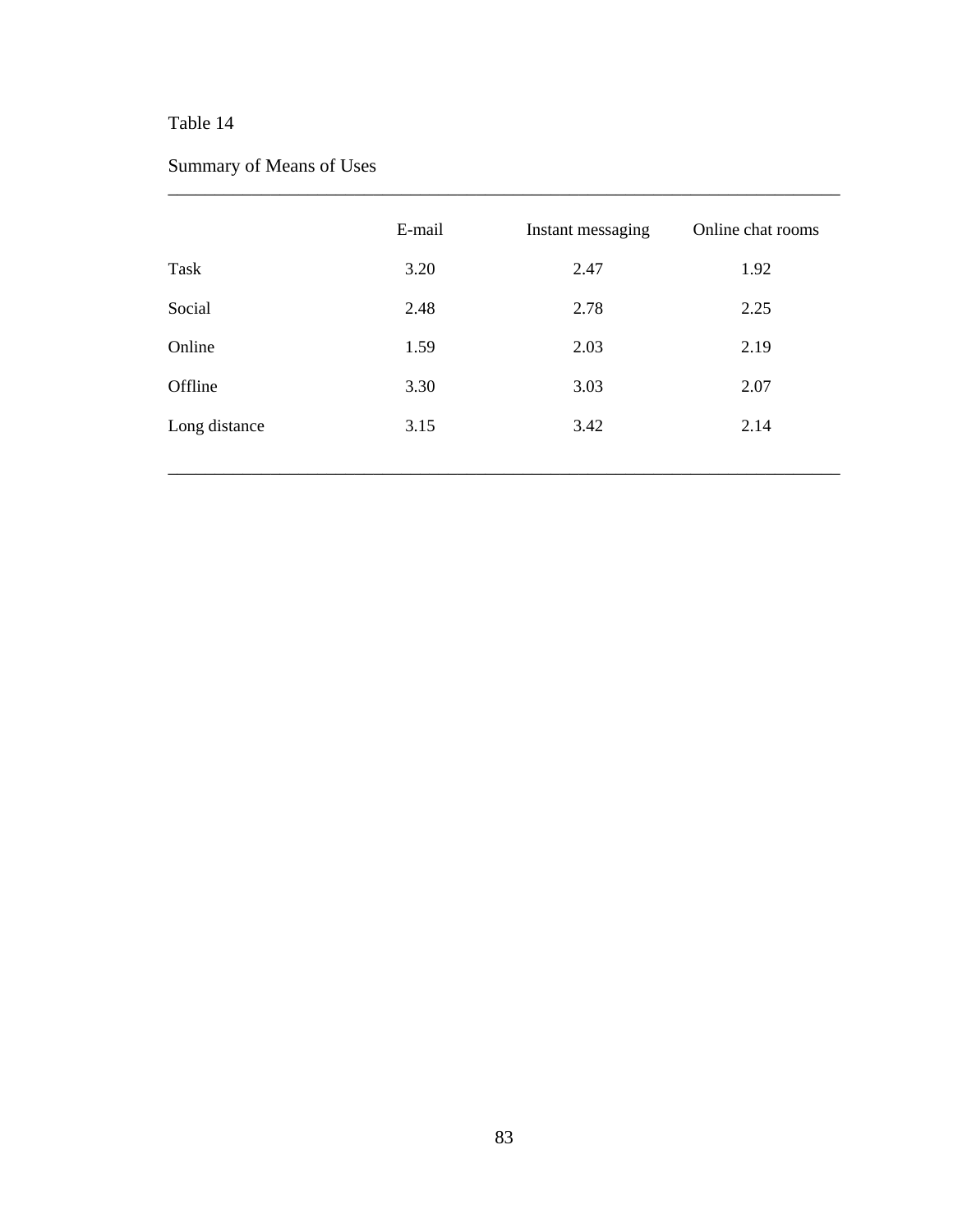#### **Motives**

 A second goal of this study was to understand college students' motives for using e-mail, instant messaging, and online chat rooms. The second set of research questions asked what these motives are and whether they differ from one another. Specifically, research question 2a focused on college students' motives for e-mail use. An exploratory principal factor analysis with oblique rotation identified six factors, accounting for 56.9% of the variance. The criteria for factor retention were at least two loadings of at least .45. The first (eigenvalue = 17.71) was made up of five items marking *Interpersonal Utility* as a motive for e-mail use. Factor two (eigenvalue  $= 2.70$ ) was comprised of four items reflecting *Escape/Relaxation* as a motive for e-mail use. The third factor (eigenvalue = 2.28) consisted of three items that focused on *Entertainment* as a motive for using e-mail. A fourth item was eliminated to increase internal consistency. The fourth factor (eigenvalue = 1.53) consisted of six items which reflected *Passing Time* as a motive for e-mail use. The fifth factor (eigenvalue  $= 1.37$ ) was made up of three items reflecting *Information Seeking* as a motive for e-mail use. The sixth factor (eigenvalue = 1.14) consisted of five items marking *Convenience* as a motive for e-mail use. Table 15 summarizes the results of the factor analysis. To create measures of e-mail motivation, responses to items loading on each factor were averaged. Descriptive statistics for each factor are summarized in Table 16.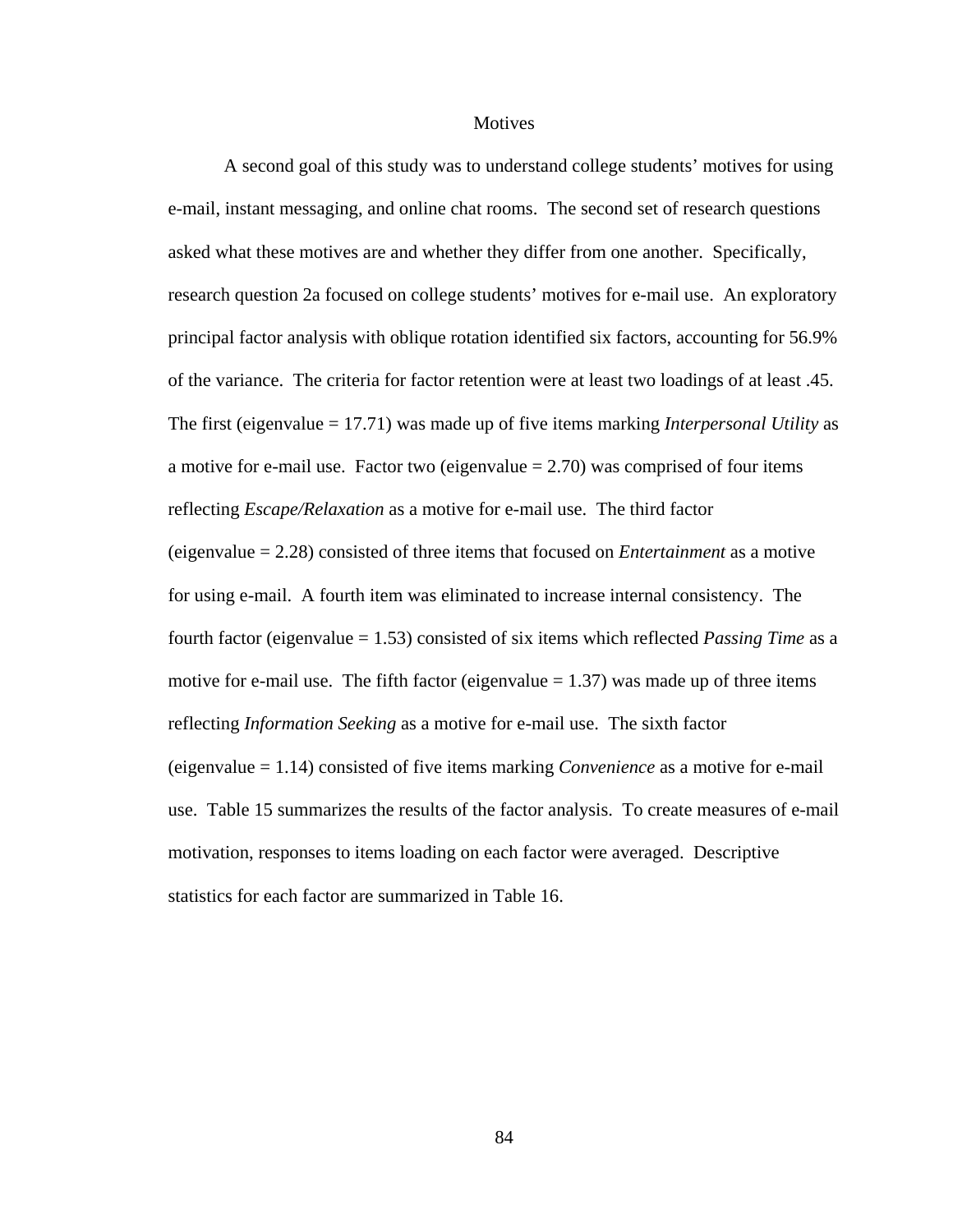# E-mail Motives Factor Analysis

| I use e-mail:                                                  |     |     | Enter-<br>IP Utility Escape tainment | Pass<br>Time | Info<br>Seeking | Con-<br>venience |
|----------------------------------------------------------------|-----|-----|--------------------------------------|--------------|-----------------|------------------|
| 1. Because I am concerned about<br>others.                     | .75 | .16 | .00                                  | .00          | .11             | .00.             |
| 2. To let others know I care about<br>their feelings.          | .71 | .15 | .00.                                 | .00          | .00             | .00.             |
| 3. To show others encouragement.                               | .55 | .00 | .15                                  | .00          | .00.            | .00              |
| 4. To feel connected to other people.                          | .53 | .00 | .11                                  | .20          | .00             | .00              |
| 5. To thank people.                                            | .47 | .00 | .20                                  | .00          | .00             | .00              |
| 6. To feel involved with what's going<br>on with other people. | .45 | .00 | .19                                  | .00          | .00             | .00              |
| 7. To get away from pressures and<br>responsibilities.         | .11 | .62 | .12                                  | .20          | .13             | .00              |
| 8. Because it makes me feel less<br>tense.                     | .12 | .58 | .19                                  | .14          | .00             | .00.             |
| 9. Because it is a pleasant rest.                              | .24 | .50 | .20                                  | .18          | .14             | .00              |
| 10. To forget about my problems.                               | .13 | .49 | .00                                  | .26          | .00             | .19              |
| 11. Because it is fun.                                         | .00 | .00 | .98                                  | .00          | .00             | .00              |
| 12. Because it is enjoyable.                                   | .00 | .00 | 1.02                                 | .00          | .00             | .00              |
| 13. Because it is entertaining.                                | .00 | .00 | .88                                  | .00          | .00             | .00              |
| 14. Because it relaxes me.                                     | .00 | .19 | .68                                  | .00          | .00             | .00              |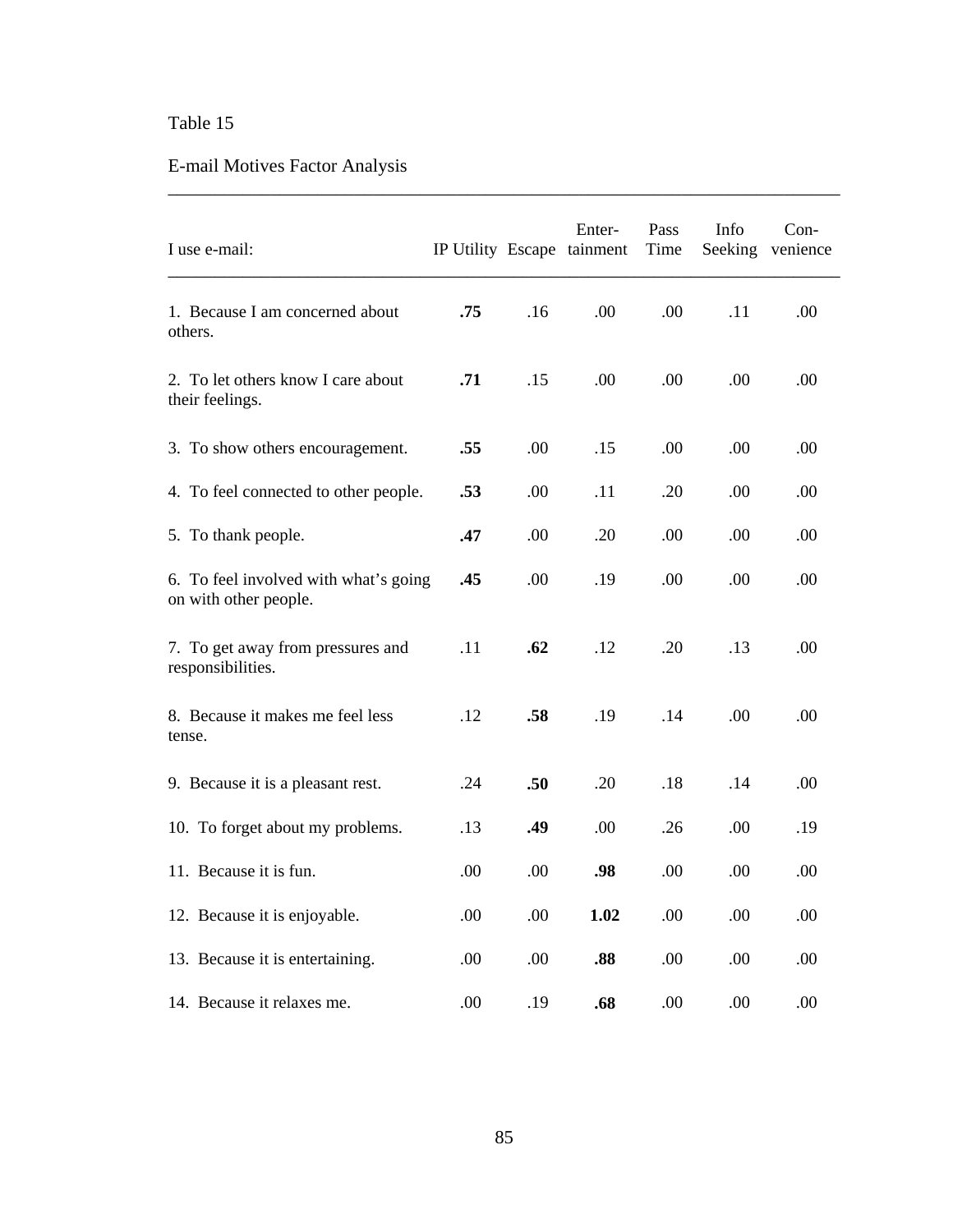### Table 15 continued

| I use e-mail:                                                              |      |        | Enter-<br>IP Utility Escape tainment | Pass<br>Time | Info<br>Seeking | $Con-$<br>venience |
|----------------------------------------------------------------------------|------|--------|--------------------------------------|--------------|-----------------|--------------------|
| 15. When I have nothing better to do.                                      | .00  | .00.   | .00.                                 | .82          | .00             | .00                |
| 16. Because it passes the time away,<br>particularly when I am bored.      | .00. | .00    | .00.                                 | .77          | .00.            | .00                |
| 17. To give me something to occupy<br>my time.                             | .00  | .00.   | .15                                  | .67          | .00             | .00                |
| 18. Just because it is available.                                          | .00  | .00    | .00                                  | .54          | .00             | .14                |
| 19. To put something off that I should<br>be doing.                        | .16  | .27    | .00.                                 | .49          | .00.            | .11                |
| 20. When there is no one else to talk<br>or be with.                       | .00  | .00    | .00.                                 | .48          | .00             | .00                |
| 21. To look for information.                                               | .00  | .00    | .00                                  | .00          | .99             | .00                |
| 22. To see what is out there.                                              | .00  | .00    | .00                                  | .00          | .77             | .00                |
| 23. To get information for free.                                           | .00  | $-.10$ | .00                                  | .00.         | .68             | .00                |
| 24. Because it is easier to e-mail than<br>talk to some people.            | .00  | .00.   | .00.                                 | .11          | .00.            | .64                |
| 25. Because it is more comfortable<br>than talking to people face to face. | .00. | .16    | .00                                  | .00.         | .00.            | .61                |
| 26. Because people don't have to be<br>there to receive e-mail.            | .16  | $-.20$ | .13                                  | .00          | .11             | .55                |
| 27. To feel less inhibited when I<br>communicate.                          | .00  | .00    | .00                                  | .00.         | .00.            | .54                |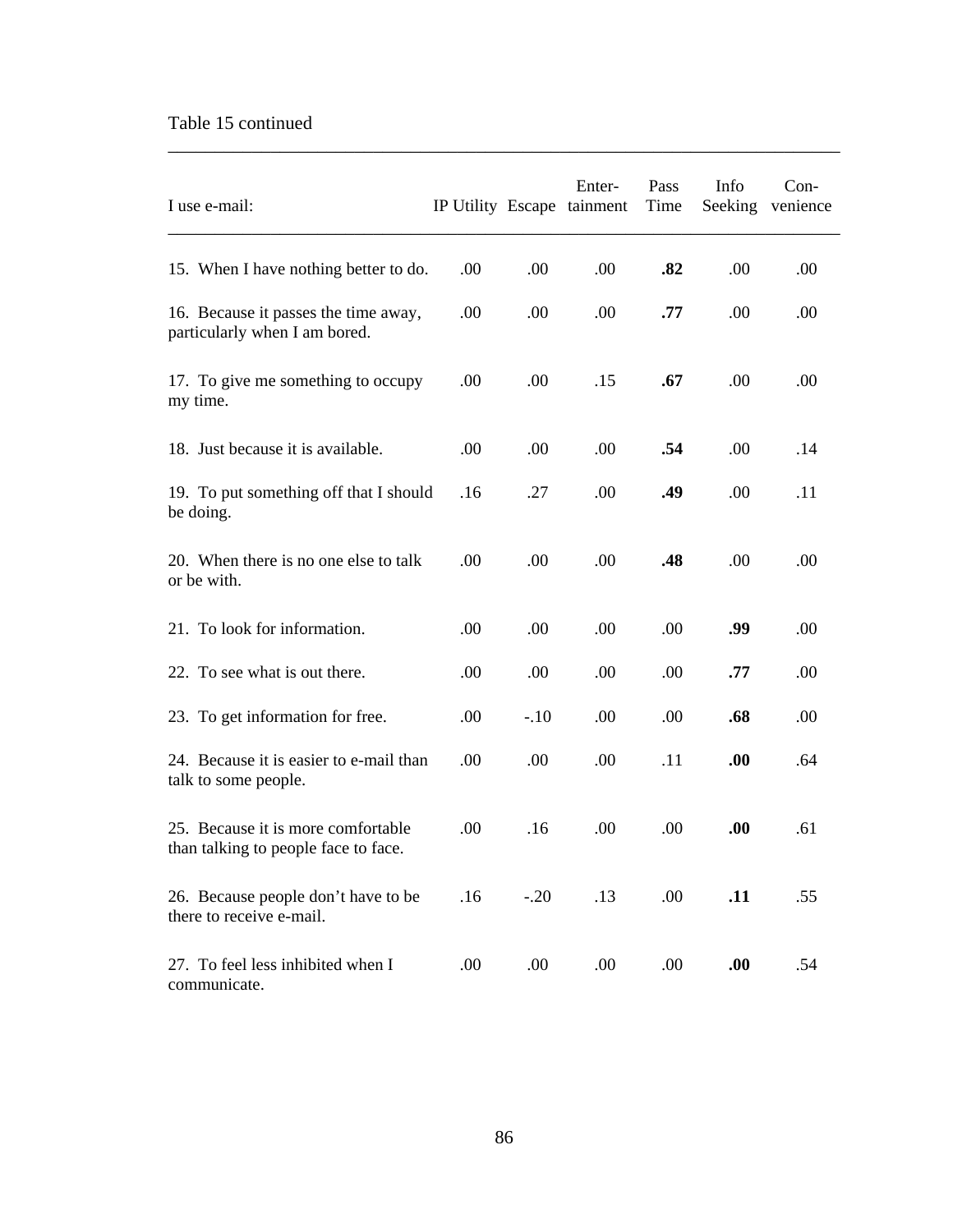### Table 15 continued

| I use e-mail:                                                                                        | IP Utility Escape tainment |        | Enter- | Pass<br>Time | Info<br>Seeking | Con-<br>venience |
|------------------------------------------------------------------------------------------------------|----------------------------|--------|--------|--------------|-----------------|------------------|
| 28. Because I can express myself<br>freely.                                                          | .00                        | .29    | .00    | .00          | .00             | .52              |
| 29. To help others.                                                                                  | .39                        | .00    | .13    | .00          | .15             | .00              |
| 30. Because I just need to talk about<br>my problems sometimes.                                      | .35                        | .00.   | .00    | .19          | .00             | .13              |
| 31. Because I need someone to talk to<br>or be with.                                                 | .28                        | .00    | .00    | .21          | .00             | .00              |
| 32. To get more points of view.                                                                      | .25                        | .14    | .00    | .00          | .15             | .00              |
| 33. To tell others what to do.                                                                       | .18                        | $-.10$ | .00    | .10          | .00             | .00              |
| 34. To get someone to do something<br>for me.                                                        | .21                        | $-.13$ | .00    | .00          | .00             | .10              |
| 35. Because it's thrilling.                                                                          | .00                        | .26    | .20    | .14          | .00             | .00              |
| 36. Because it makes me feel less<br>lonely.                                                         | .18                        | .23    | .00    | .17          | .00             | .00              |
| 37. Because I can pretend to be<br>anyone I want to be when interacting<br>with other people online. | $-.24$                     | .16    | .12    | .00          | .00             | .00              |
| 38. Because it's a habit, just<br>something I do.                                                    | .00                        | .00    | .00    | .42          | .00             | .28              |
| 39. So I can get away from what I'm<br>doing.                                                        | .12                        | .27    | .00    | .42          | .00             | .00              |
| 40. I just like to use it.                                                                           | .13                        | .11    | .27    | .29          | .14             | .19              |
| 41. So I can have control over when<br>and if I respond.                                             | .20                        | .17    | .00.   | .00          | .00.            | .43              |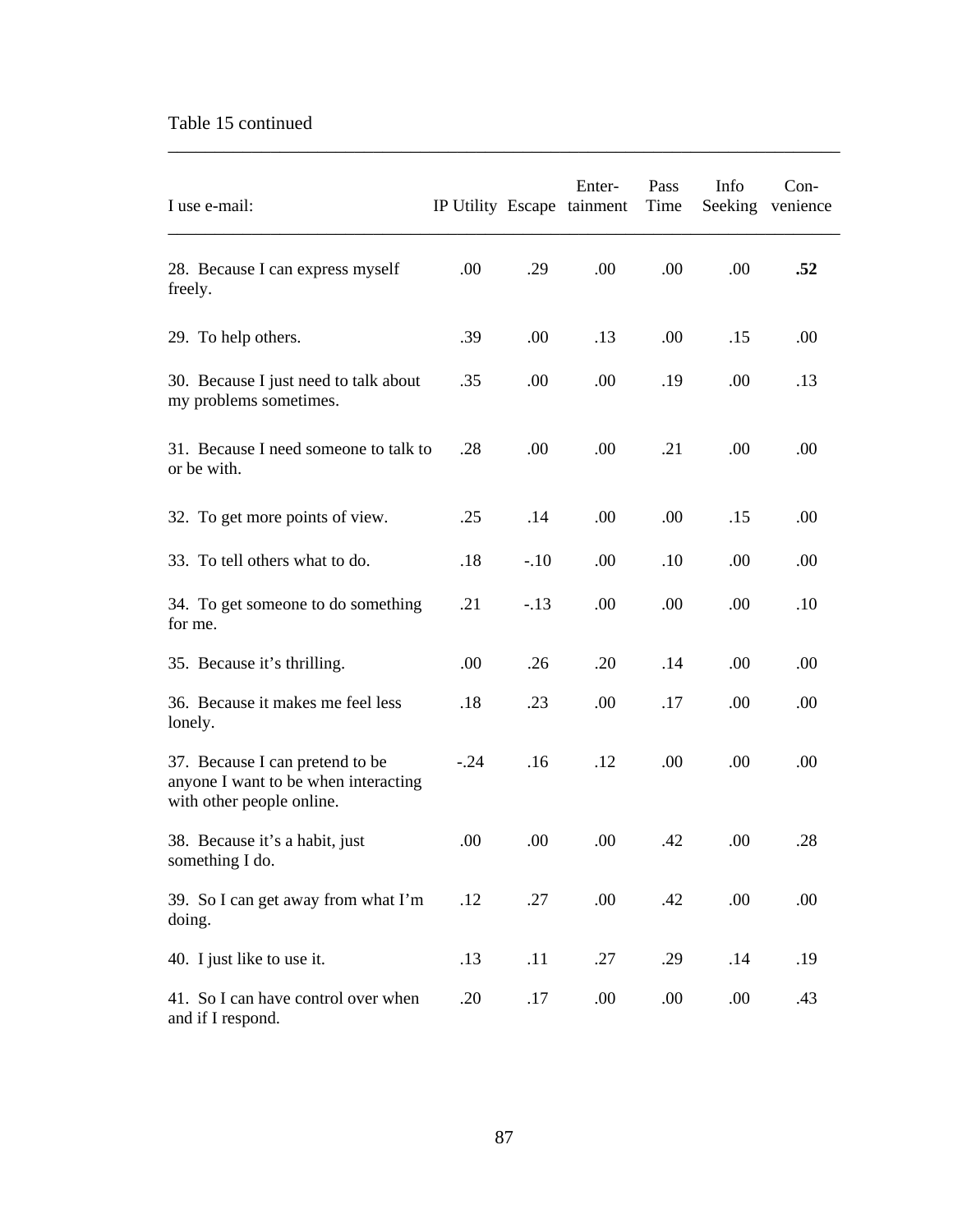### Table 15 continued

| I use e-mail:                                                |        |        | Enter-<br>IP Utility Escape tainment Time | <b>Pass</b> | Info | $Con-$<br>Seeking venience |
|--------------------------------------------------------------|--------|--------|-------------------------------------------|-------------|------|----------------------------|
| 42. So I can have electronic copies of<br>my correspondence. | .00.   | .15    | .00.                                      | .00.        | .14  | .33                        |
| 43. Because it is inexpensive.                               | .12    | $-.22$ | .11                                       | .13         | .13  | .29                        |
| 44. Because it is easy.                                      | .20    | $-.11$ | .00.                                      | .18         | .17  | .21                        |
| 45. So I won't have to feel alone.                           | .00    | .15    | .00.                                      | .17         | .00. | .18                        |
| 46. To be anonymous.                                         | $-.22$ | .10    | .00.                                      | .00.        | .15  | .16                        |
| Eigenvalue                                                   | 17.71  | 2.70   | 2.28                                      | 1.53        | 1.37 | 1.14                       |
| Common Variance                                              | 37.7%  | 5.7%   | 4.8%                                      | 3.3%        | 2.9% | 2.4%                       |

\_\_\_\_\_\_\_\_\_\_\_\_\_\_\_\_\_\_\_\_\_\_\_\_\_\_\_\_\_\_\_\_\_\_\_\_\_\_\_\_\_\_\_\_\_\_\_\_\_\_\_\_\_\_\_\_\_\_\_\_\_\_\_\_\_\_\_\_\_\_\_\_

\_\_\_\_\_\_\_\_\_\_\_\_\_\_\_\_\_\_\_\_\_\_\_\_\_\_\_\_\_\_\_\_\_\_\_\_\_\_\_\_\_\_\_\_\_\_\_\_\_\_\_\_\_\_\_\_\_\_\_\_\_\_\_\_\_\_\_\_\_\_\_\_

*Note.*  $N = 441$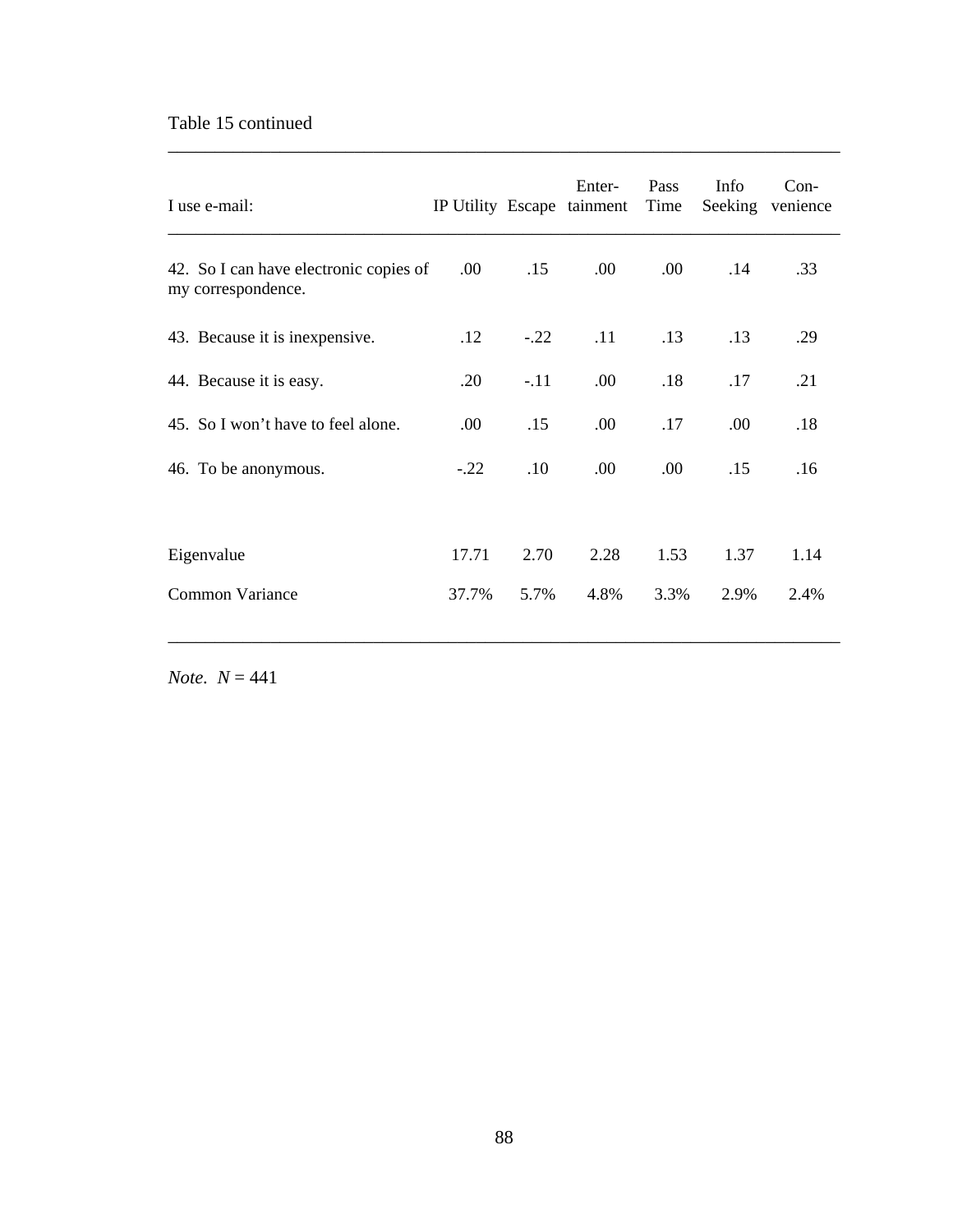# E-mail Motives Descriptive Statistics

|      |      | Enter- | Pass | Info         | $Con-$                                           |
|------|------|--------|------|--------------|--------------------------------------------------|
| 2.99 | 2.24 |        | 2.63 | 2.93         | 2.86                                             |
| 1.01 | .97  |        | .91  | 1.11         | .86                                              |
| .89  | .90  | .96    | .87  | .83          | .81                                              |
|      |      |        |      | 3.14<br>1.04 | IP Utility Escape tainment Time Seeking venience |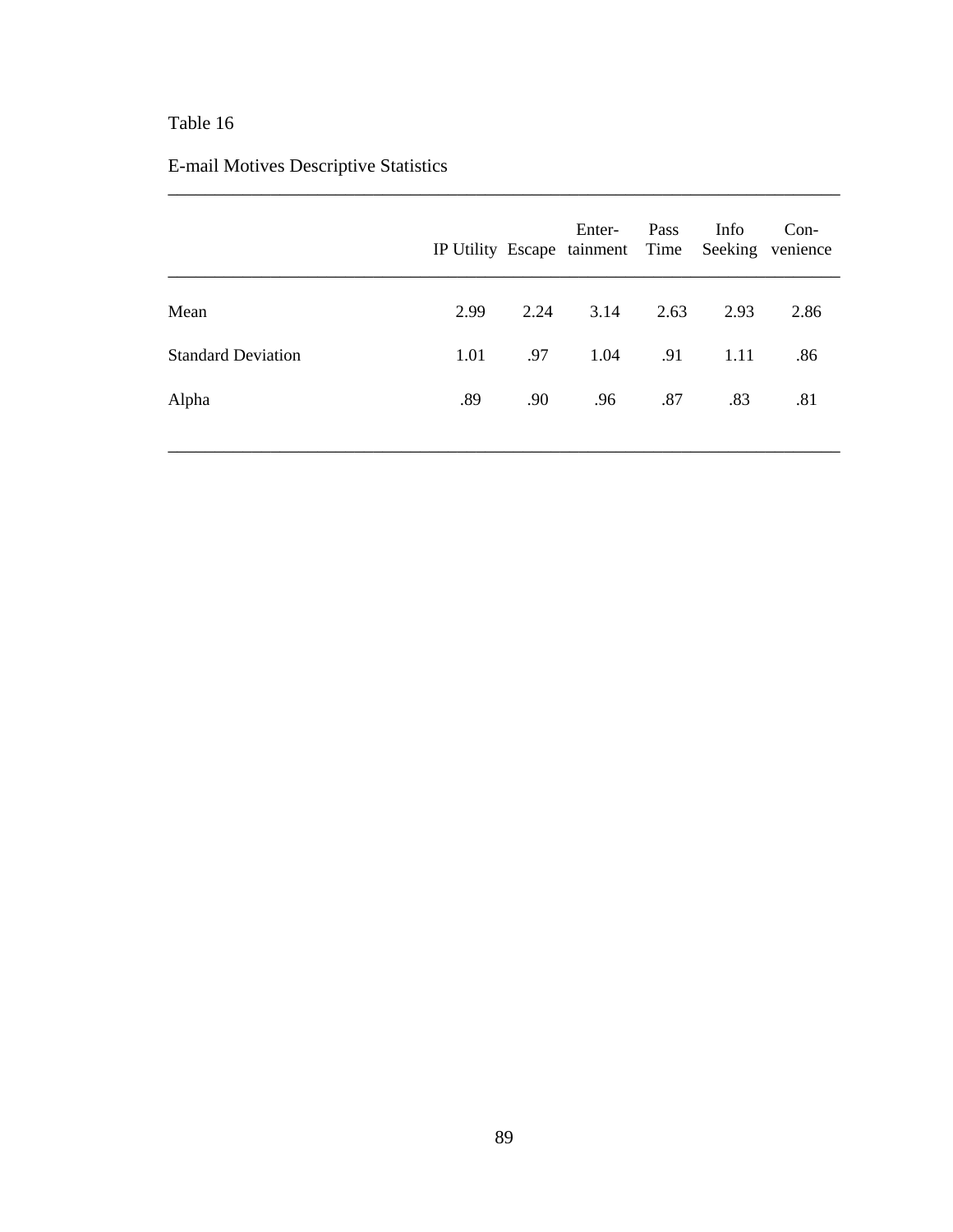Research question 2b asked about college students' motives for instant messaging use. An exploratory principal factor analysis with oblique rotation identified six factors, accounting for 58.4% of the variance. The criteria for factor retention were at least two loadings of at least .45. The first factor (eigenvalue  $= 18.06$ ) was made up of six items marking *Companionship* as a motive for instant messaging use. Factor two (eigenvalue = 3.35) was comprised of three items reflecting *Anonymity* as a motive for instant messaging use. The third factor (eigenvalue  $= 2.02$ ) consisted of three items that focused on *Information Seeking* as a motive for using instant messaging. The fourth factor (eigenvalue = 1.61) consisted of five items, which reflected *Interpersonal Utility* as a motive for instant messaging use. The fifth factor (eigenvalue  $= 1.31$ ) was made up of five items reflecting *Escape* as a motive for instant messaging use. The sixth factor (eigenvalue = 1.10) consisted of three items marking *Entertainment* as a motive for instant messaging use. Table 17 summarizes the results of the factor analysis. To create measures of instant messaging motivation, responses to items loading on each factor were averaged. Descriptive statistics for each factor are summarized in Table 18.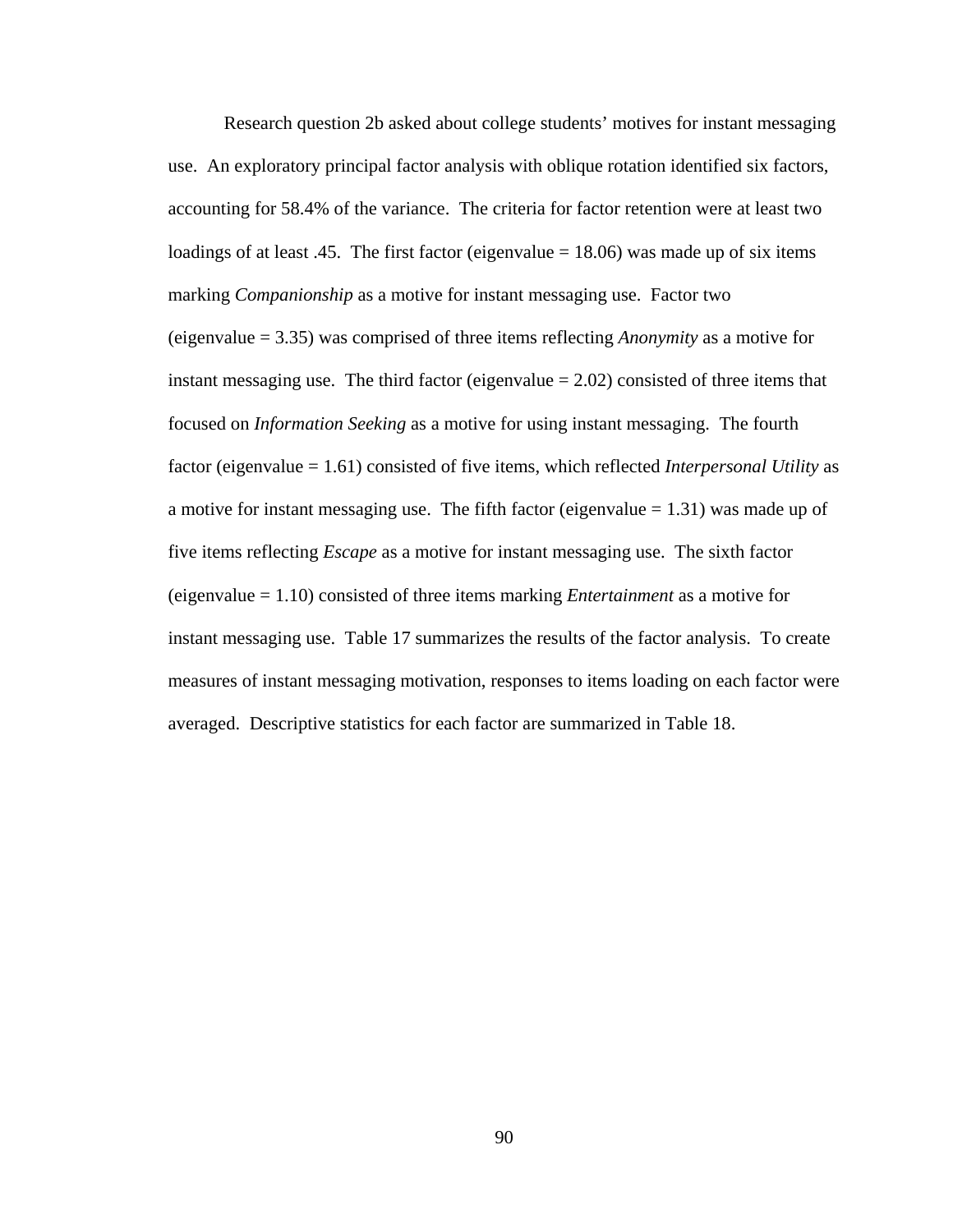# Instant Messaging Motives Factor Analysis

| I use instant messaging:                                                                            | $Com-$<br>panion | Ano-<br>nymity | Info | Seeking IP Utility Escape |      | Enter-<br>tainment |
|-----------------------------------------------------------------------------------------------------|------------------|----------------|------|---------------------------|------|--------------------|
| 1. Because it makes me feel less<br>lonely.                                                         | .75              | .00            | .00  | .00                       | .00  | .18                |
| 2. Because I just need to talk about<br>my problems sometimes.                                      | .73              | .00            | .00  | .18                       | .00  | .00                |
| 3. Because I need someone to talk to<br>or be with.                                                 | .67              | .00            | .00  | .00                       | .00. | .00                |
| 4. So I won't have to feel alone.                                                                   | .60              | .31            | .00. | .00.                      | .00  | .00                |
| 5. When there is no one else to talk or<br>be with.                                                 | .54              | .00            | .15  | .00.                      | .00  | .00                |
| 6. To feel less inhibited when I<br>communicate.                                                    | .51              | .21            | .00. | .13                       | .00. | .00.               |
| 7. Because I can pretend to be anyone<br>I want to be when interacting with<br>other people online. | .00              | .79            | .00  | .00                       | .00  | .00                |
| 8. To be anonymous.                                                                                 | .18              | .66            | .00  | .00                       | .00  | .00                |
| 9. So I can have electronic copies of<br>my correspondence.                                         | .00              | .51            | .24  | .00                       | .00  | .12                |
| 10. To look for information.                                                                        | .00              | .00.           | .88  | .00                       | .00  | .00                |
| 11. To get information for free.                                                                    | .00              | .00.           | .85  | .00                       | .00  | .00                |
| 12. To see what is out there.                                                                       | .00              | .14            | .79  | .00                       | .00  | .00                |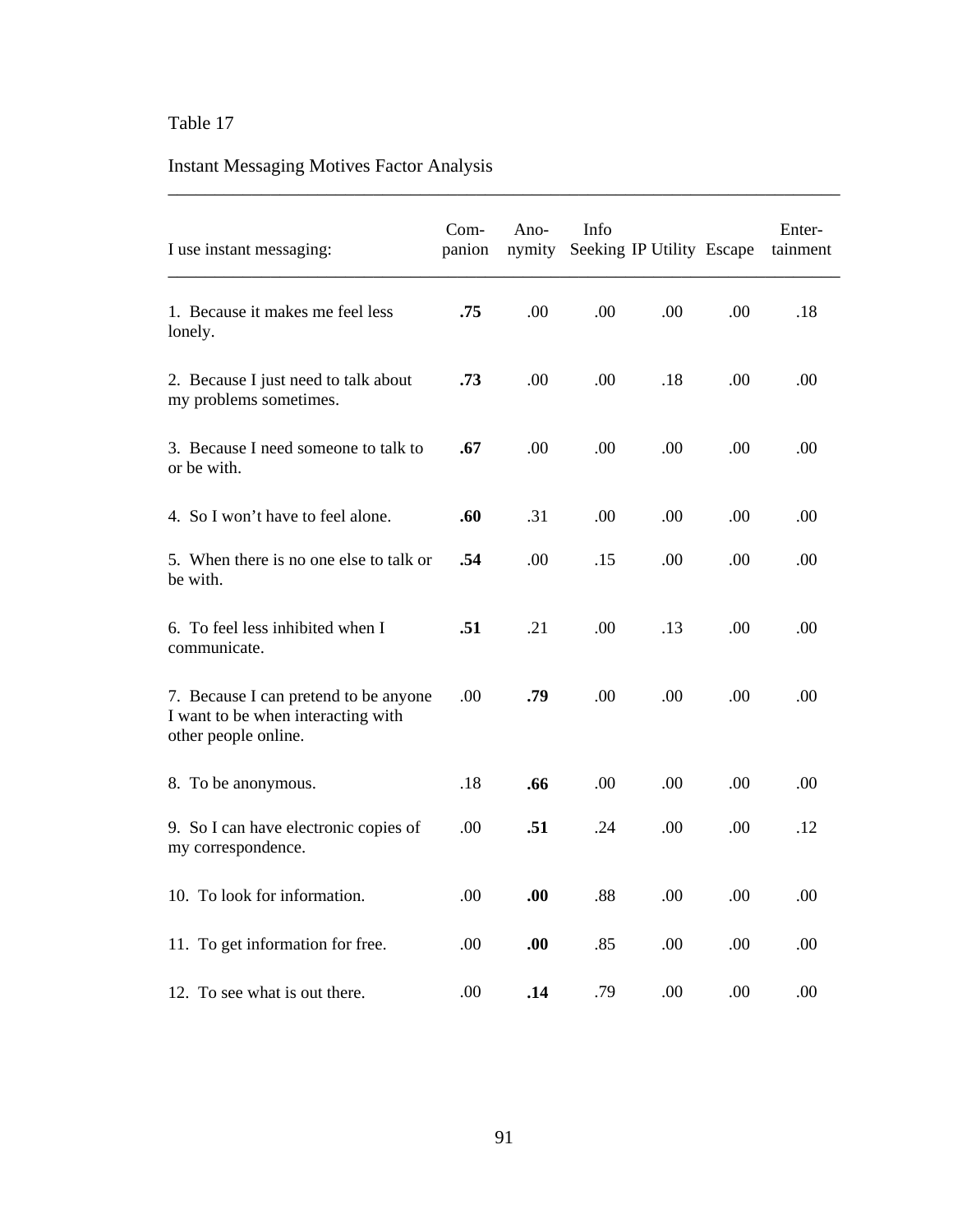### Table 17 continued

| I use instant messaging:                                        | Com-<br>panion | Ano-<br>nymity | Info   | Seeking IP Utility Escape |        | Enter-<br>tainment |
|-----------------------------------------------------------------|----------------|----------------|--------|---------------------------|--------|--------------------|
| 13. To let others know I care about<br>their feelings.          | .00            | .00            | .00    | .84                       | .00    | .00                |
| 14. Because I am concerned about<br>others.                     | .00            | .00            | .00    | .78                       | .11    | .00.               |
| 15. To show others encouragement.                               | .00            | .00            | .00    | .71                       | .00    | .10                |
| 16. To help others.                                             | .20            | .00            | .00    | .67                       | .00    | .00                |
| 17. To thank people.                                            | $-.12$         | .00            | .13    | .66                       | .00    | .00                |
| 18. Because it makes me feel less<br>tense.                     | .00            | .14            | .00    | .00                       | .76    | .10                |
| 19. Because it is a pleasant rest.                              | .00            | .00            | .00    | .00                       | .69    | .00                |
| 20. To get away from pressures and<br>responsibilities.         | .12            | .00            | .16    | .00                       | .65    | .00.               |
| 21. To forget about my problems.                                | .18            | .12            | .15    | .11                       | .52    | .00                |
| 22. Because it relaxes me.                                      | .00            | .00            | .00    | .00                       | .45    | .44                |
| 23. Because it is enjoyable.                                    | .00            | .00            | .00.   | .00                       | .00.   | .93                |
| 24. Because it is fun.                                          | .00            | .00            | .00.   | .00                       | .00.   | .92                |
| 25. Because it is entertaining.                                 | .00            | .00            | .00    | .00                       | .00.   | .81                |
| 26. To feel involved with what's<br>going on with other people. | .28            | .00            | $-.11$ | .32                       | .00.   | .10                |
| 27. Because it is inexpensive.                                  | .00            | .00            | .16    | .15                       | $-.11$ | .18                |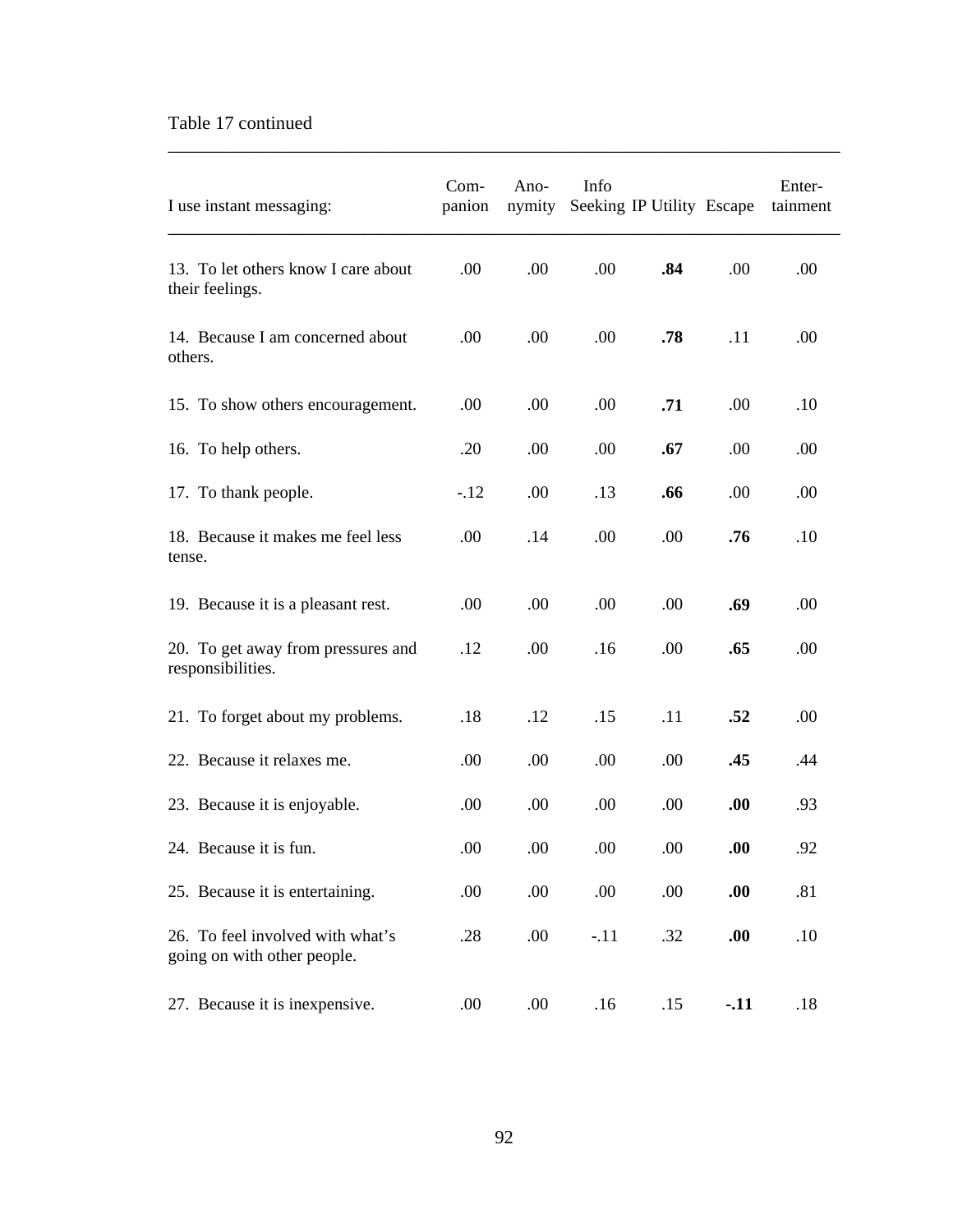### Table 17 continued

| I use instant messaging:                                                   | Com-<br>panion | Ano-<br>nymity | Info | Seeking IP Utility Escape |        | Enter-<br>tainment |
|----------------------------------------------------------------------------|----------------|----------------|------|---------------------------|--------|--------------------|
| 28. Because people don't have to be<br>there to receive e-mail.            | .15            | .11            | .22  | .10                       | $-.19$ | .26                |
| 29. Because it is easier to e-mail than<br>talk to some people.            | .00            | .19            | .00  | .22                       | .00    | .00                |
| 30. To give me something to occupy<br>my time.                             | .00            | .00.           | .00. | .00                       | .17    | .19                |
| 31. Just because it is available.                                          | .00            | .00            | .13  | .00                       | .00    | .22                |
| 32. When I have nothing better to do.                                      | .18            | $-.13$         | .00. | $-16$                     | .00.   | .17                |
| 33. Because it's thrilling.                                                | .19            | .16            | .18  | .00                       | .31    | .24                |
| 34. Because it passes the time away,<br>particularly when I am bored.      | .16            | .00            | .00. | .00                       | .16    | .16                |
| 35. To feel connected to other people.                                     | .27            | .00            | .00. | .40                       | .17    | .19                |
| 36. Because it's a habit, just<br>something I do.                          | .00            | .00.           | .00. | .00                       | .00.   | .29                |
| 37. Because it is more comfortable<br>than talking to people face to face. | .22            | .43            | .00  | .00                       | .00    | .00                |
| 38. Because I can express myself<br>freely.                                | .30            | .32            | .00  | .24                       | .00    | .00                |
| 39. So I can get away from what I'm<br>doing.                              | .18            | .00            | .00  | .10                       | .30    | .00                |
| 40. To tell others what to do.                                             | .00            | .29            | .00  | .30                       | .00.   | .00                |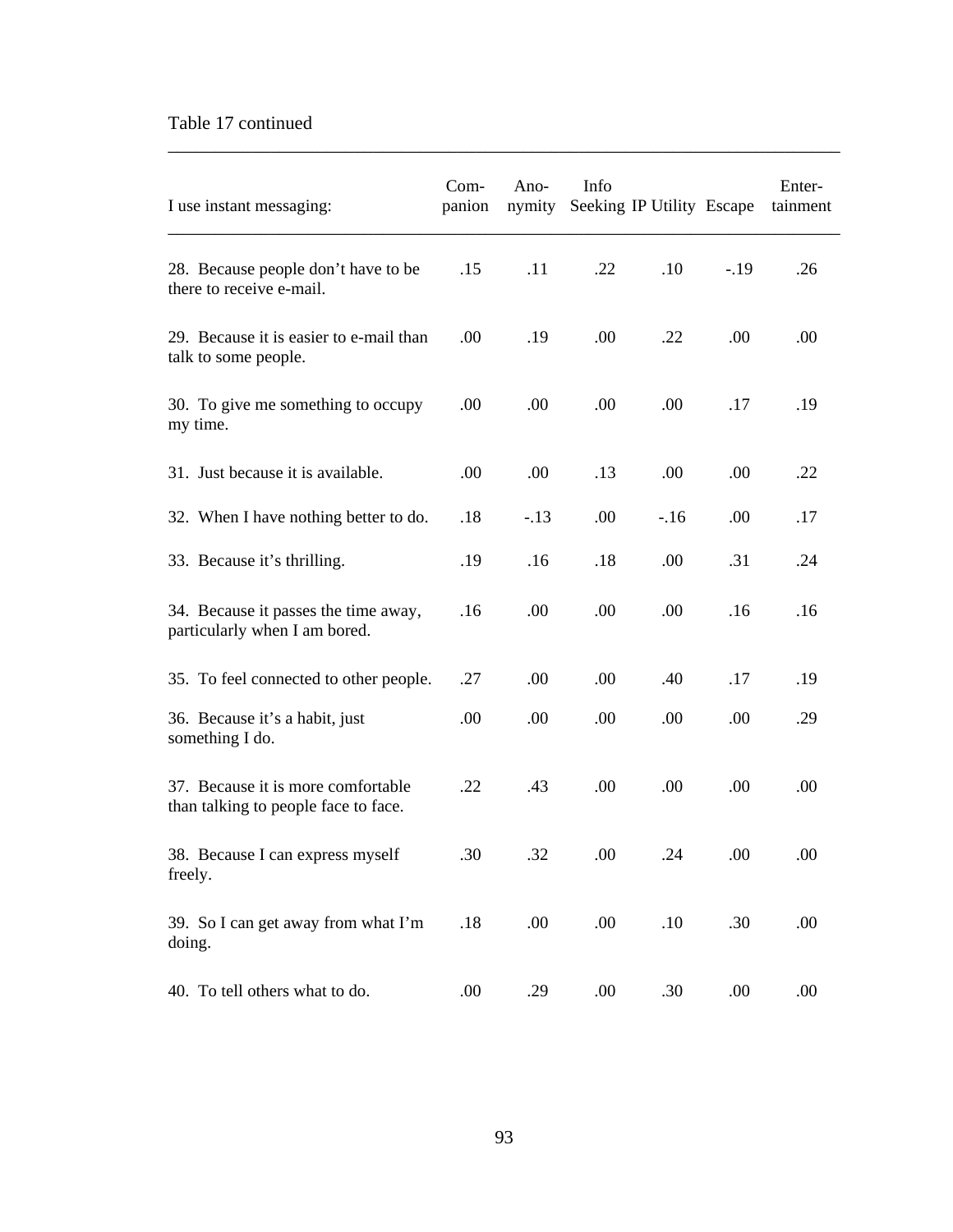### Table 17 continued

| I use instant messaging:                                 | Com-<br>panion | Ano-<br>nymity | Info | Seeking IP Utility Escape |      | Enter-<br>tainment |
|----------------------------------------------------------|----------------|----------------|------|---------------------------|------|--------------------|
| 41. To get someone to do something<br>for me.            | .00            | .28            | .00  | .37                       | .00  | .00                |
| 42. To get more points of view.                          | .12            | .00            | .19  | .44                       | .15  | .00                |
| 43. Because it is easy.                                  | .00            | .00            | .00  | .00                       | .00  | .14                |
| 44. I just like to use it.                               | .00            | $-.10$         | .00  | .00                       | .15  | .26                |
| 45. To put something off that I should<br>be doing.      | .00            | $-.10$         | .00  | .00                       | .40  | .00                |
| 46. So I can have control over when<br>and if I respond. | .19            | .17            | .28  | .17                       | .00  | .00                |
| Eigenvalue                                               | 18.06          | 3.35           | 2.02 | 1.61                      | 1.31 | 1.10               |
| Common variance                                          | 38.4%          | 7.1%           | 4.3% | 3.4%                      | 2.8% | 2.3%               |

\_\_\_\_\_\_\_\_\_\_\_\_\_\_\_\_\_\_\_\_\_\_\_\_\_\_\_\_\_\_\_\_\_\_\_\_\_\_\_\_\_\_\_\_\_\_\_\_\_\_\_\_\_\_\_\_\_\_\_\_\_\_\_\_\_\_\_\_\_\_\_\_

*Note. N* = 394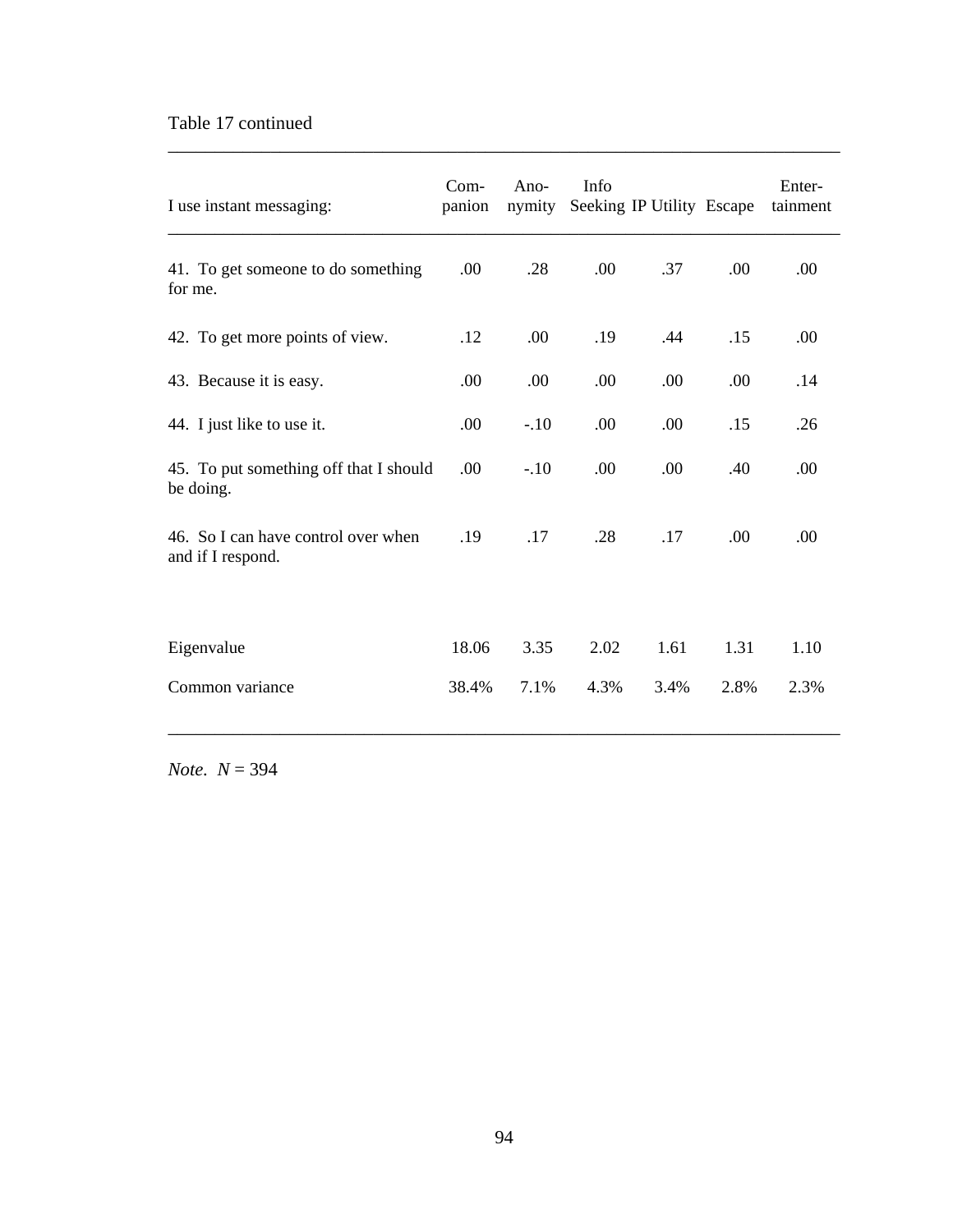# Instant Messaging Motives Descriptive Statistics

|                    | $Com-$<br>panion | Ano- | Info | nymity seeking IP utility Escape |      | Enter-<br>tainment |
|--------------------|------------------|------|------|----------------------------------|------|--------------------|
| Mean               | 2.64             | 1.88 | 2.62 | 3.22                             | 3.10 | 3.72               |
| Standard deviation | .99              | .95  | 1.17 | 1.02                             | .99  | 1.03               |
| Alpha              | .89              | .80  | .90  | .91                              | .89  | .94                |
|                    |                  |      |      |                                  |      |                    |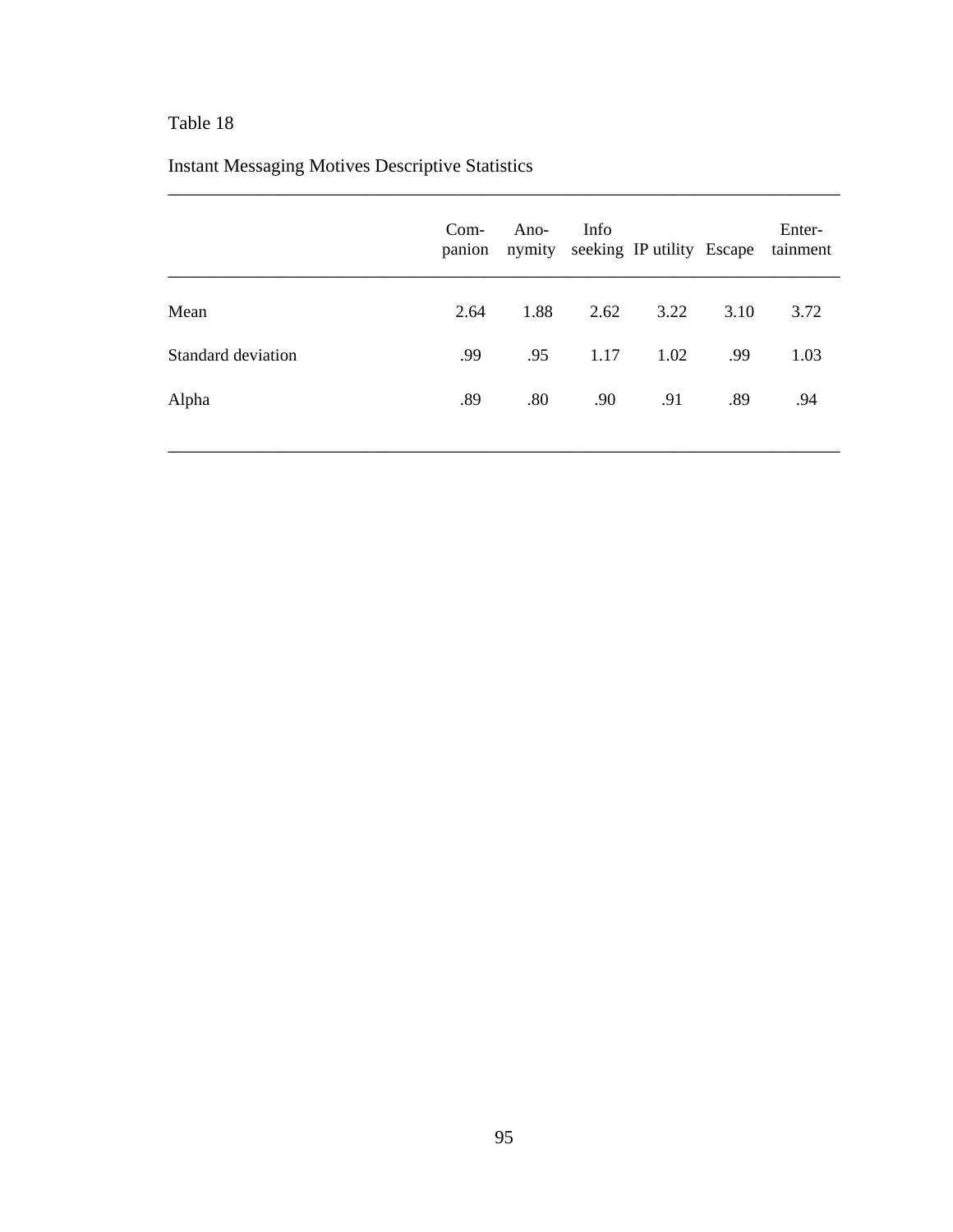Research question 2c asked about college students' motives for online chat rooms use. An exploratory principal factor analysis with oblique rotation identified five factors, accounting for 65.4% of the variance. Because of the fact that there were only 93 respondents for online chat rooms, the factor analysis included only the items that loaded on the e-mail motive factor analysis and the instant messaging motive factor analysis. The first factor (eigenvalue = 16.00) was made up of 10 items marking *Chat Room Benefits* as a motive for online chat room use. Factor two (eigenvalue  $= 2.80$ ) was comprised of six items reflecting *Passing Time* as a motive for online chat room use. The third factor (eigenvalue = 1.97) consisted of four items that focused on *Information Seeking* as a motive for using online chat rooms. The fourth factor (eigenvalue  $= 1.26$ ) consisted of five items, which reflected *Interpersonal Utility* as a motive for online chat room use. The fifth factor (eigenvalue  $= 1.02$ ) was made up of four items reflecting *Entertainment* as a motive for online chat room use. Table 19 summarizes the results of the factor analysis. To create measures of online chat room motivation, responses to items loading on each factor were averaged. Descriptive statistics for each factor are summarized in Table 20. One item that cross-loaded on both the third and fourth factors was used in creating the mean for *Interpersonal Utility* from the third factor to the fourth factor because it conceptually made sense, as well increased internal consistency.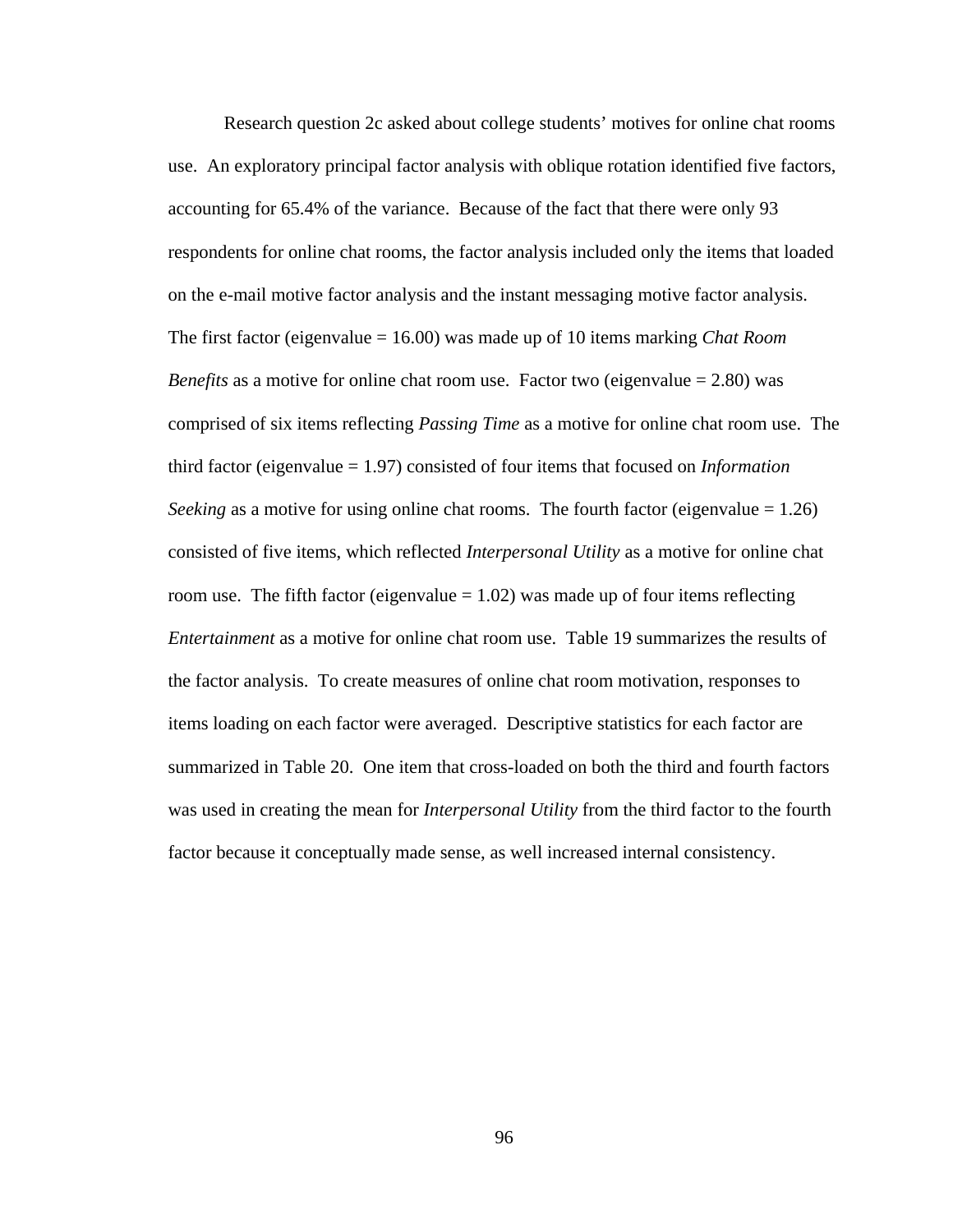# Online Chat Rooms Motives Factor Analysis

| I use online chat rooms:                                                                         | Chat<br>room | Pass time seeking IP utility tainment | Info   |        | Enter- |
|--------------------------------------------------------------------------------------------------|--------------|---------------------------------------|--------|--------|--------|
| 1. Because it is more comfortable than talking<br>to people face to face.                        | .85          | .11                                   | .00    | .00    | .00    |
| 2. To forget about my problems.                                                                  | .77          | .00                                   | .00    | .00    | .00    |
| 3. So I won't have to feel alone.                                                                | .74          | .00                                   | .14    | .21    | .00    |
| 4. To feel less inhibited when I communicate.                                                    | .73          | .00                                   | .00    | .00    | .00    |
| 5. To be anonymous.                                                                              | .63          | .00                                   | .15    | .00    | .00    |
| 6. Because I can express myself freely.                                                          | .61          | .18                                   | .00    | .14    | .13    |
| 7. Because I need someone to talk to or be with.                                                 | .56          | .23                                   | .00    | .16    | $-.10$ |
| 8. Because I can pretend to be anyone I want to<br>be when interacting with other people online. | .53          | .00                                   | .00    | .00    | .17    |
| 9. Because I just need to talk about my<br>problems sometimes.                                   | .52          | .00                                   | .00    | .24    | .00    |
| 10. So I can have control over when and if I<br>respond.                                         | .47          | .31                                   | $-.17$ | .13    | .18    |
| 11. When I have nothing better to do.                                                            | .11          | .76                                   | .10    | $-.11$ | .22    |
| 12. Because it passes the time away,<br>particularly when I am bored.                            | .00          | .75                                   | .00    | .10    | .00    |
| 13. To give me something to occupy my time.                                                      | .00.         | .73                                   | .16    | .00    | .31    |
| 14. To put something off that I should be doing.                                                 | .00          | .57                                   | .00    | .00    | .00    |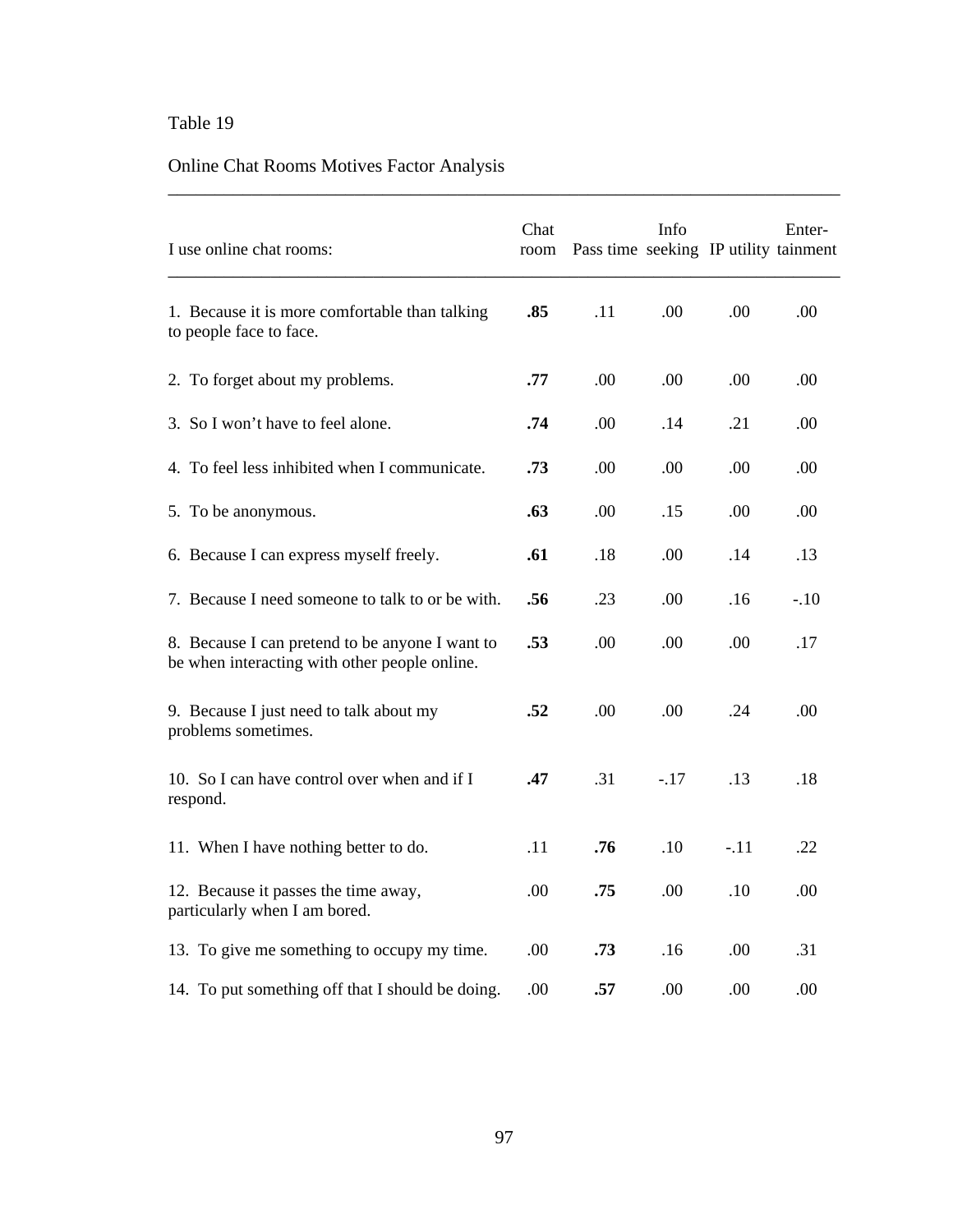### Table 19 continued

| I use online chat rooms:                                        | Chat<br>room | Pass time seeking IP utility tainment | Info   |        | Enter- |
|-----------------------------------------------------------------|--------------|---------------------------------------|--------|--------|--------|
| 15. Just because it is available.                               | .12          | .54                                   | .13    | .00    | .42    |
| 16. When there is no one else to talk or be with.               | .28          | .53                                   | $-.13$ | .30    | $-.11$ |
| 17. To look for information.                                    | .15          | .00                                   | .84    | .00    | .00.   |
| 18. To thank people.                                            | .00          | .00.                                  | .75    | .36    | .00    |
| 19. So I can have electronic copies of my<br>correspondence.    | .00.         | .17                                   | .61    | .10    | .00    |
| 20. To see what is out there.                                   | .29          | .00                                   | .55    | $-.15$ | .11    |
| 21. To get information for free.                                | .33          | $-.11$                                | .53    | .00    | .28    |
| 22. Because I am concerned about others.                        | .00          | .00                                   | .00    | .85    | .13    |
| 23. To let others know I care about their<br>feelings.          | .15          | .00.                                  | .21    | .66    | .14    |
| 24. Because it makes me feel less lonely.                       | .22          | .11                                   | .00    | .56    | .00.   |
| 25. To show others encouragement.                               | .00          | .00.                                  | .38    | .47    | .00    |
| 26. Because it is enjoyable.                                    | .00          | .12                                   | .00    | .00.   | .86    |
| 27. Because it is fun.                                          | .00          | .00                                   | .00    | .20    | .85    |
| 28. Because it is entertaining.                                 | .00          | .21                                   | .00    | .00.   | .79    |
| 29. Because it relaxes me.                                      | .23          | .00                                   | .25    | .00.   | .48    |
| 30. To feel involved with what's going on with<br>other people. | .00          | .00                                   | .24    | .33    | .36    |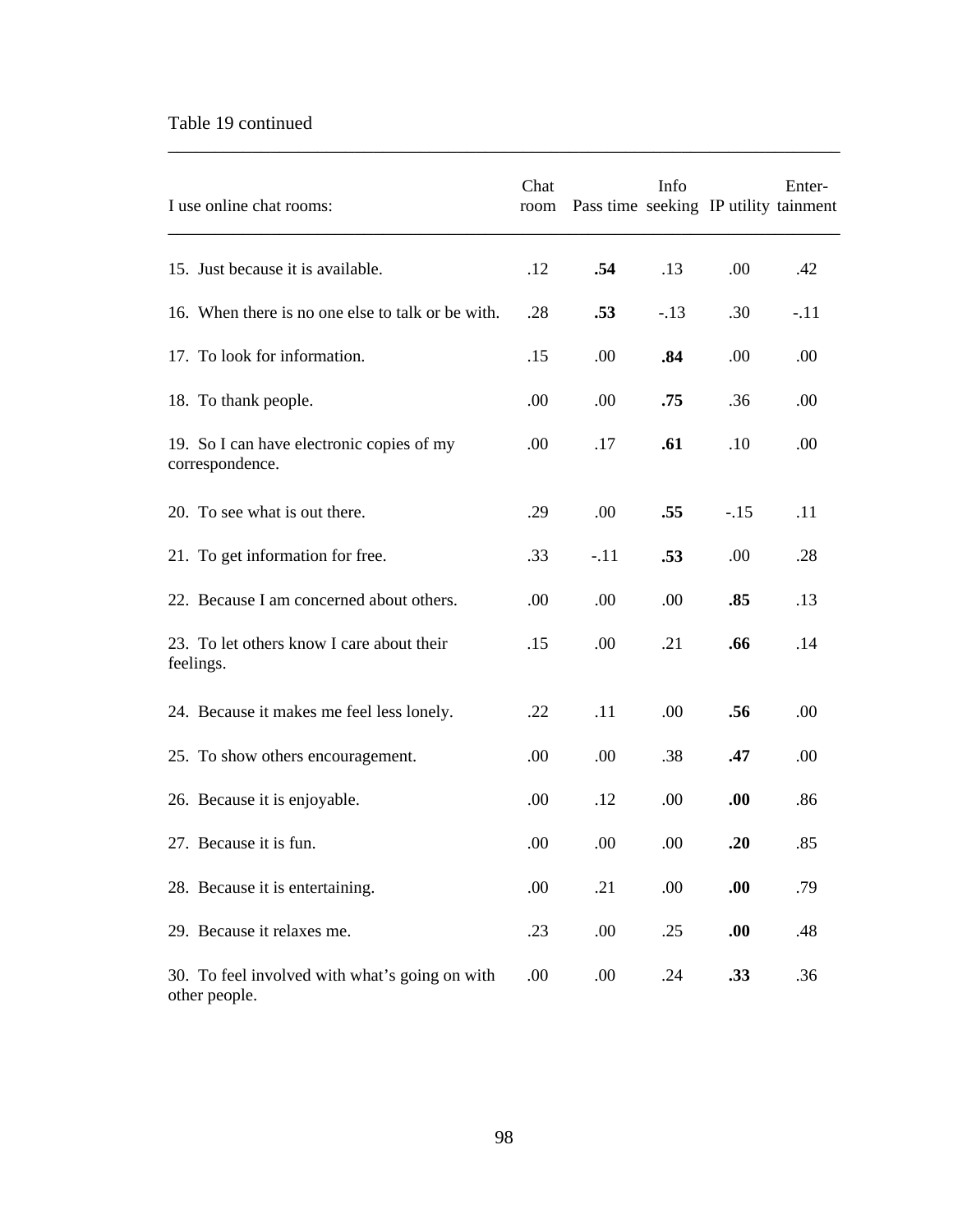### Table 19 continued

| I use online chat rooms:                                | Chat<br>room | Pass time seeking IP utility tainment | Info   |      | Enter- |
|---------------------------------------------------------|--------------|---------------------------------------|--------|------|--------|
| 31. To help others.                                     | .19          | $-14$                                 | .33    | .41  | .26    |
| 32. Because it is a pleasant rest.                      | .34          | .10                                   | $-.10$ | .15  | .37    |
| 33. Because it makes me feel less tense.                | .34          | .00                                   | .00    | .28  | .22    |
| 34. To get away from pressures and<br>responsibilities. | .26          | .12                                   | .25    | .00  | .23    |
|                                                         |              |                                       |        |      |        |
| Eigenvalue                                              | 16.00        | 2.80                                  | 1.97   | 1.26 | 1.02   |
| Common variance                                         | 47.1%        | 8.2%                                  | 5.8%   | 3.7% | 3.0%   |

\_\_\_\_\_\_\_\_\_\_\_\_\_\_\_\_\_\_\_\_\_\_\_\_\_\_\_\_\_\_\_\_\_\_\_\_\_\_\_\_\_\_\_\_\_\_\_\_\_\_\_\_\_\_\_\_\_\_\_\_\_\_\_\_\_\_\_\_\_\_\_\_

*Note.*  $N = 92$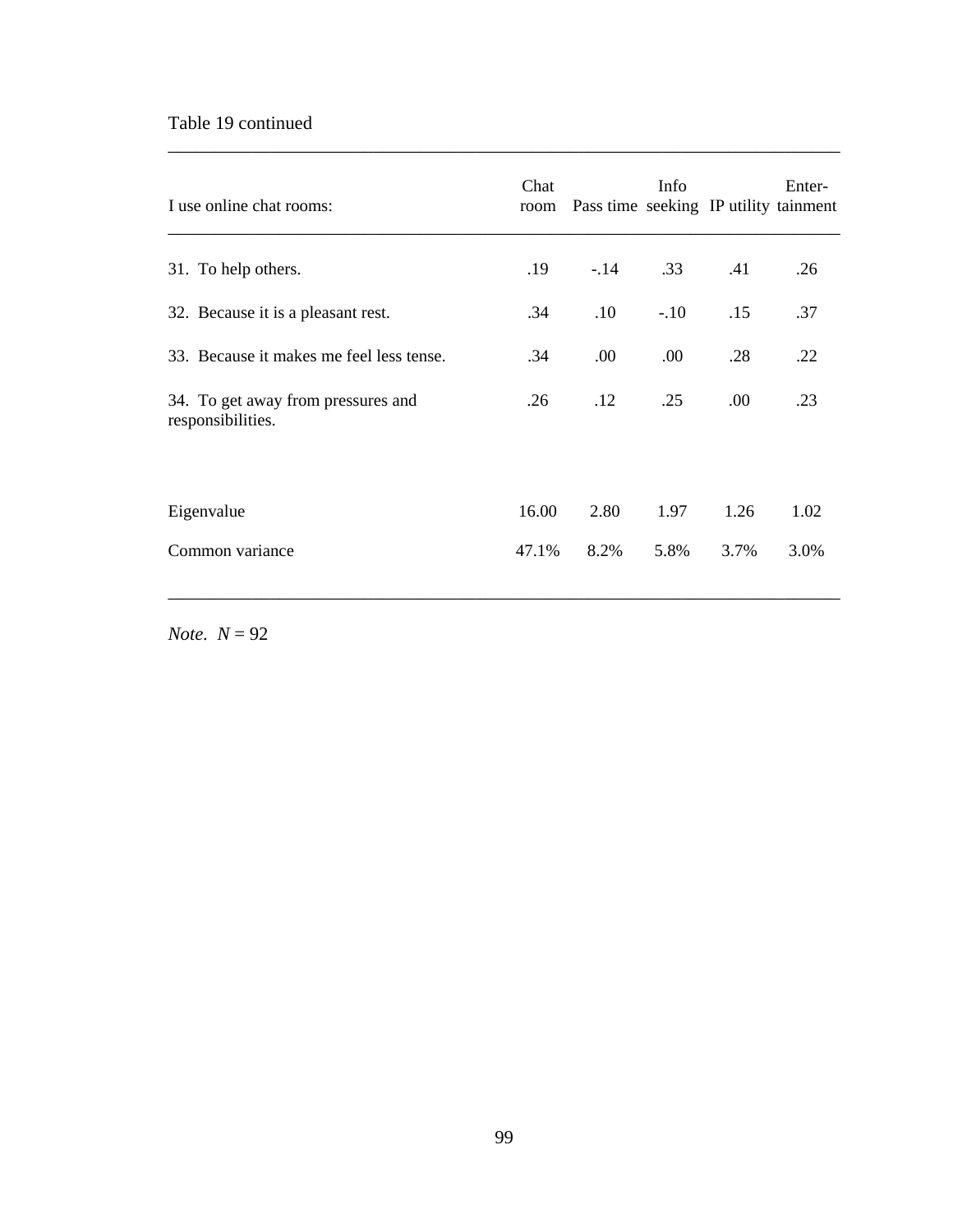# Online Chat Rooms Motives Descriptive Statistics

|                    | Chat | room Pass time seeking IP utility tainment | Info |      | Enter- |
|--------------------|------|--------------------------------------------|------|------|--------|
| Mean               | 2.09 | 2.69                                       | 2.27 | 2.09 | 2.85   |
| Standard deviation | .92  | 1.02                                       | 1.01 | .91  | 1.12   |
| Alpha              | .94  | .91                                        | .85  | .89  | .91    |
|                    |      |                                            |      |      |        |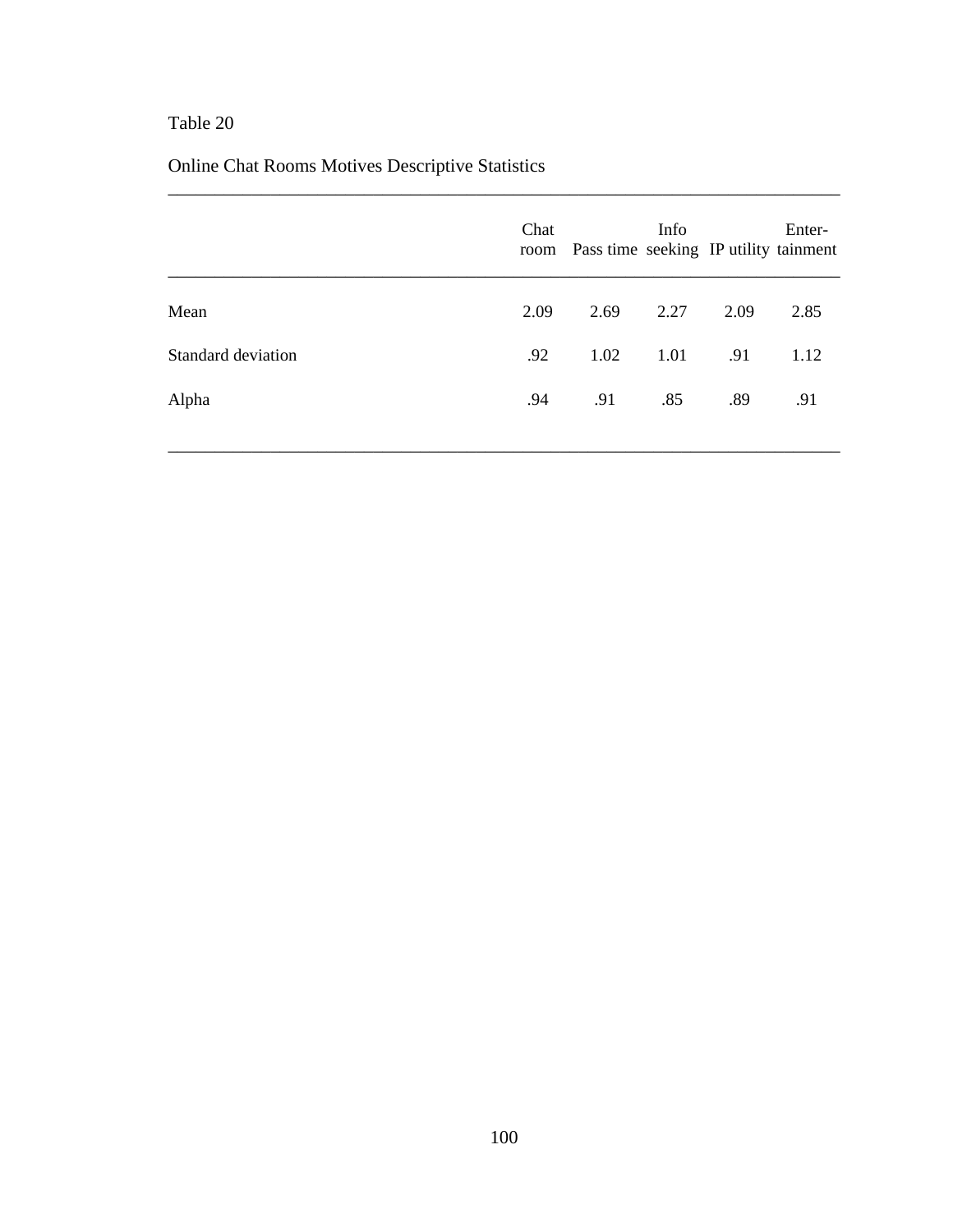The next set of hypotheses focused on the differences in the motives for e-mail, instant messaging, and online chat rooms. The means of all motives are summarized in Table 21.

 Hypothesis 5 predicted that college students would report convenience as a motive for using e-mail more than for using online chat rooms. This hypothesis could not be tested because no motive of convenience was found for online chat rooms.

 Hypothesis 6a predicted that college students would report maintaining relationships as a motive for using e-mail more than for using online chat rooms. This hypothesis could not be tested because no motive for maintaining relationships was found.

 Hypothesis 6b predicted that college students would report maintaining relationships as a motive for using instant messaging more than for using online chat rooms. Once again, this hypothesis could not be tested because no motive for maintaining relationships was found.

 Hypothesis 7 predicted that college students would report emotional support as a motive for using online chat rooms than for using e-mail. This hypothesis could not be tested because no motive of emotional support was found.

 Hypothesis 8a predicted that college students would report information seeking as a motive for e-mail more than for online chat rooms. This hypothesis was supported; college students reported information seeking as a motive for e-mail  $(M = 3.02)$ significantly more than for online chat rooms  $(M = 2.28)$ :  $t(89) = 5.70$ ,  $p < .001$ .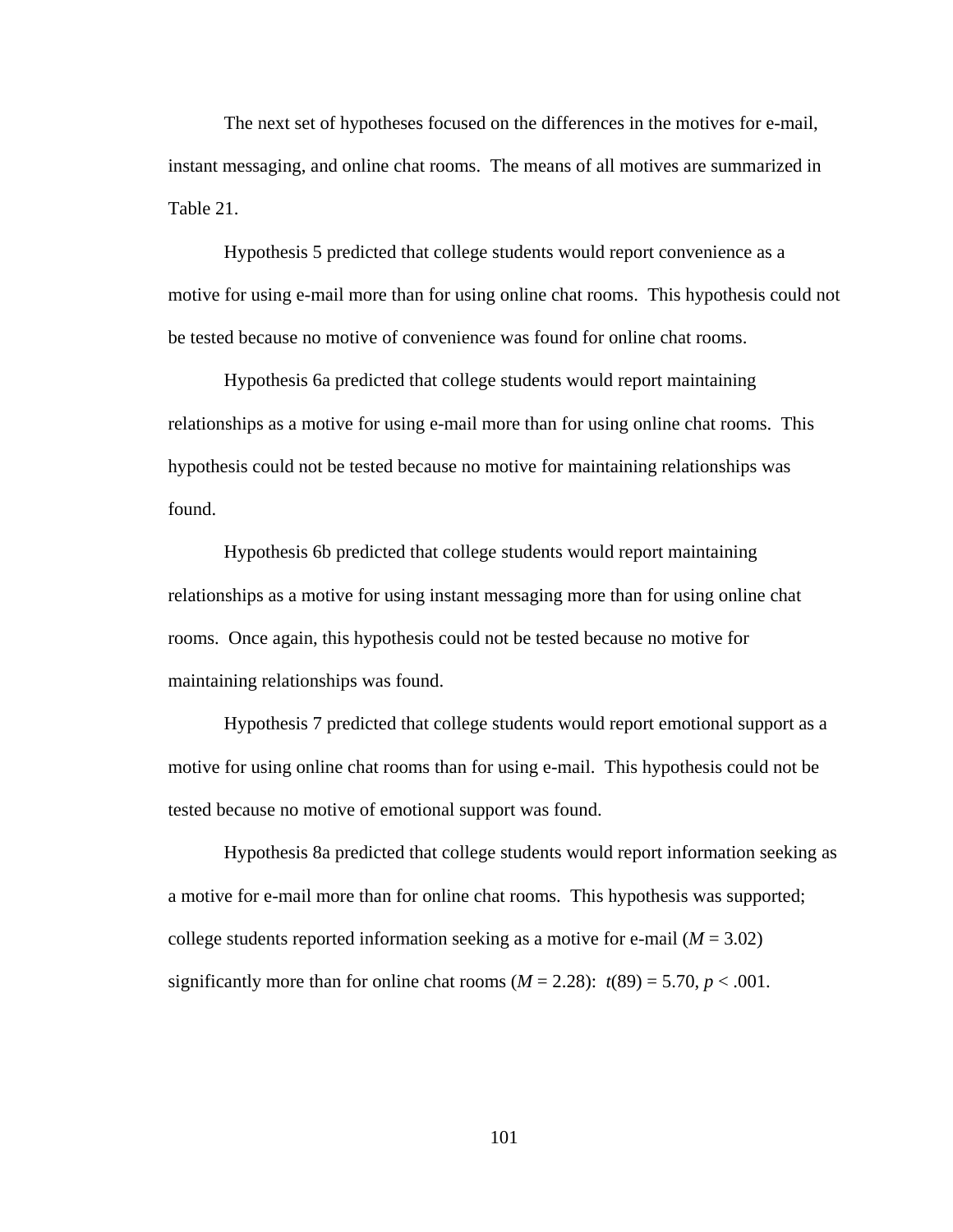Hypothesis 8b predicted that college students would report interpersonal utility as a motive for e-mail more than for online chat rooms. This hypothesis was supported; college students reported interpersonal utility as a motive for e-mail  $(M = 2.90)$ significantly more than for online chat rooms  $(M = 2.04)$ :  $t(90) = 7.32$ ,  $p < .001$ .

 Hypothesis 8c predicted that college students would report convenience as a motive for instant messaging more than for e-mail. This hypothesis could not be tested because no motive of convenience was found for instant messaging.

 Hypothesis 8d predicted that college students would report passing time as a motive for instant messaging more than for e-mail. This hypothesis could not be tested because no motive of passing time was found for instant messaging.

 Hypothesis 8e predicted that college students would report entertainment as a motive for instant messaging more than for e-mail. This hypothesis was supported; college students reported entertainment as a motive for instant messaging  $(M = 3.73)$ significantly more than for e-mail  $(M = 3.17)$ :  $t(390) = 10.62$ ,  $p < .001$ .

 Hypothesis 8f predicted that college students would report passing time as a motive for online chat rooms more than for e-mail. This hypothesis was not supported; college students did not report passing time as a motive for online chat rooms  $(M = 2.71)$ significantly more than for e-mail  $(M = 2.81)$ :  $t(90) = .83$ ,  $p = .41$ .

 Hypothesis 8g predicted that college students would report entertainment as a motive for online chat rooms more than for e-mail. This hypothesis was not supported; in fact college students reported entertainment as a motive for e-mail  $(M = 3.33)$ significantly more than for online chat rooms  $(M = 2.85)$ :  $t(90) = 3.43$ ,  $p < .001$ .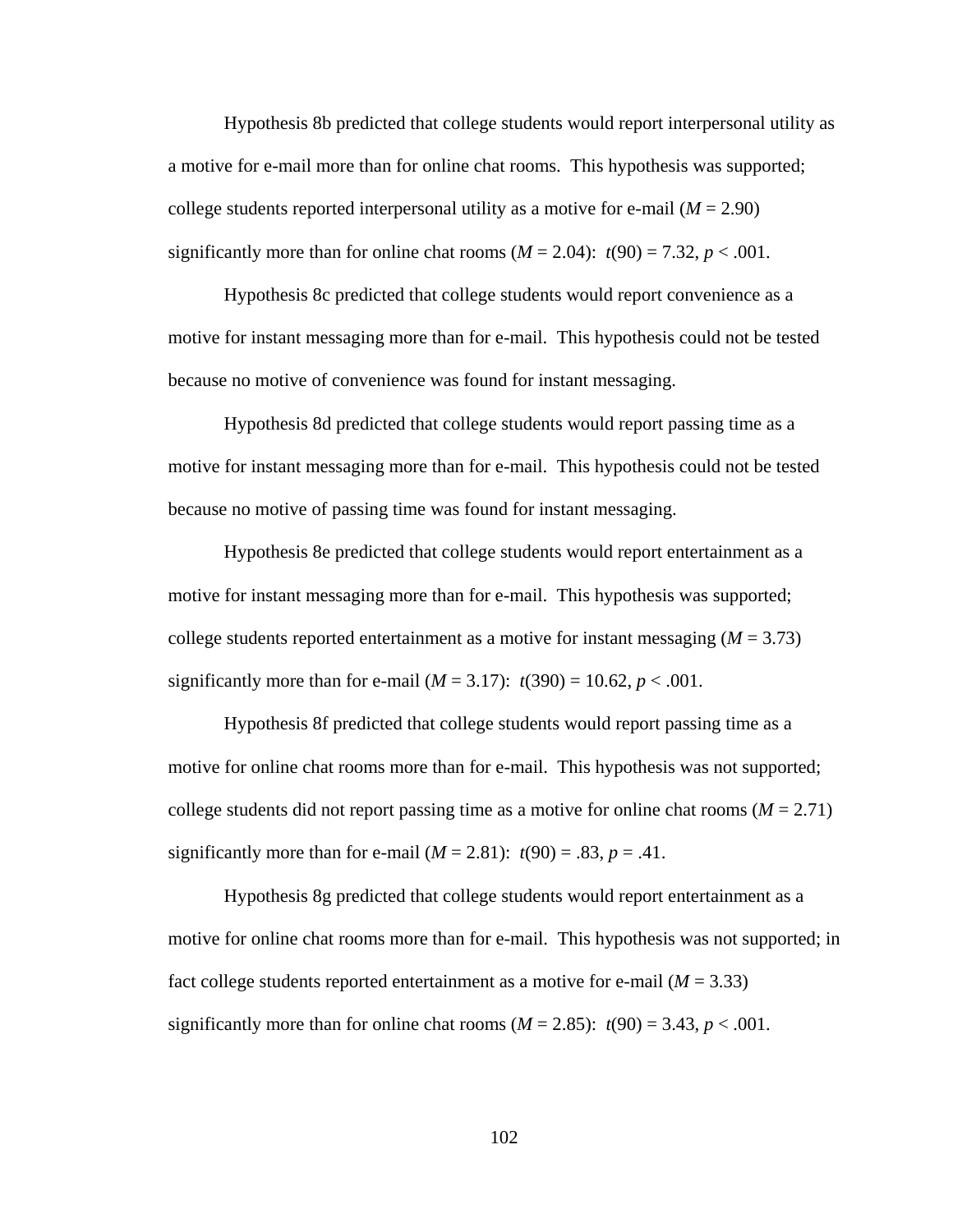Research question 2d asked if there are differences between college students' motives for using e-mail, instant messaging, and online chat rooms. Beyond the differences identified in the tests of the hypotheses, there were several other nonhypothesized differences. First, college students reported entertainment as a motive for instant messaging ( $M = 3.83$ ) significantly more than for online chat rooms ( $M = 2.83$ ):  $t(85) = 7.23, p < .001$ . Second, college students reported information seeking as a motive for instant messaging  $(M = 2.88)$  significantly more than for online chat rooms  $(M = 2.29)$ :  $t(85) = 4.58$ ,  $p < .001$ . Third, college students reported information seeking as a motive for e-mail  $(M = 2.97)$  significantly more than for instant messaging  $(M = 2.62)$ :  $t(391) = 5.66$ ,  $p < .001$ . Fourth, college students reported interpersonal utility as a motive for instant messaging  $(M = 3.22)$  significantly more than for e-mail  $(M = 3.01)$ :  $t(392) = 5.21$ ,  $p < .001$ . Finally, college students reported escape as a motive for instant messaging ( $M = 3.10$ ) significantly more than for e-mail ( $M = 2.28$ ):  $t(392) = 18.78$ ,  $p < .001$ . Other significant results that can be determined from these means are what motives college students report the most and the least for each technology. Entertainment is reported most as a motive for all three forms of CMC, email, instant messaging, and online chat rooms. For e-mail escape is reported least, for instant messaging, anonymity is reported least, and for online chat rooms, interpersonal utility is reported least.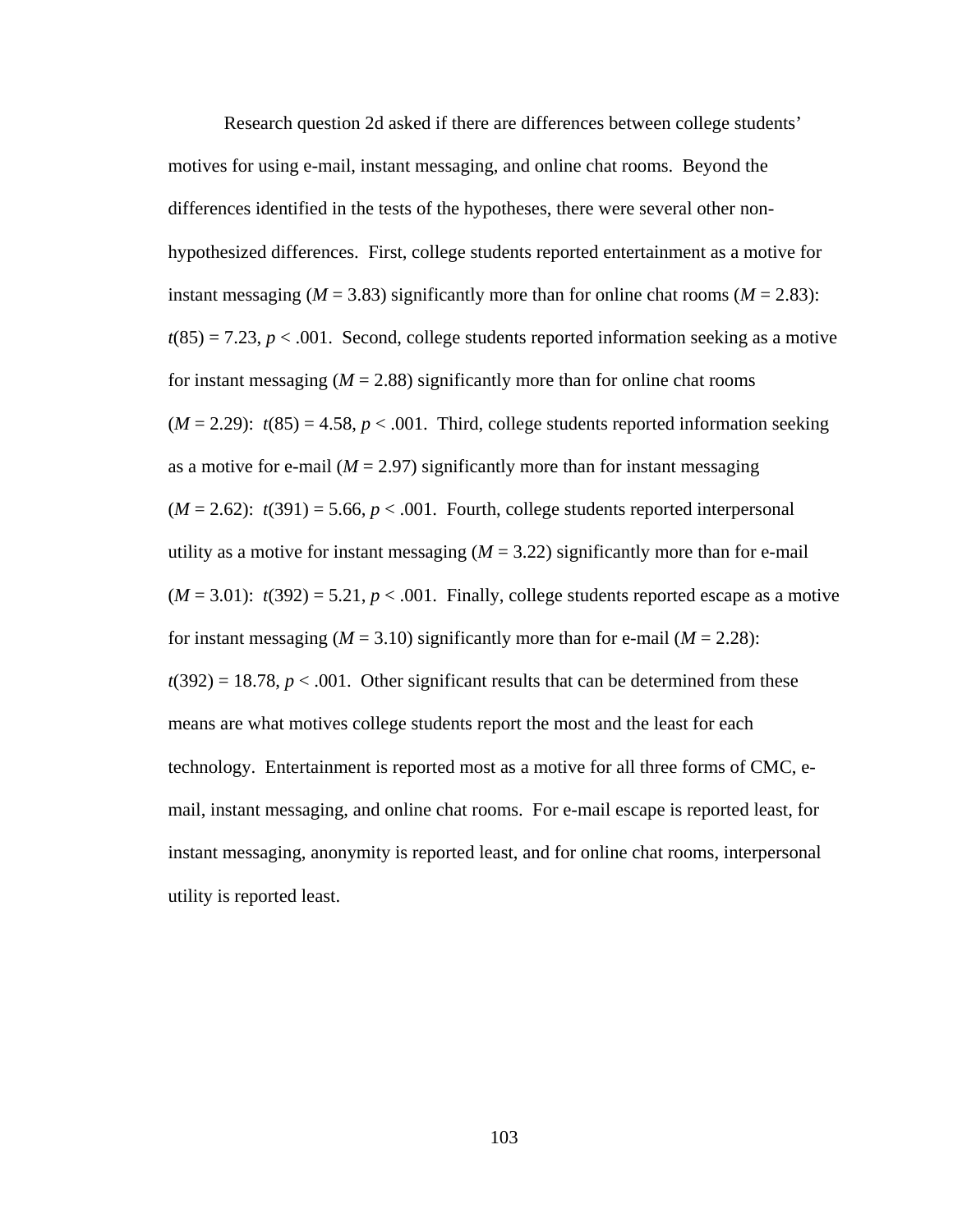# Summary of Means of Motives

|                       | E-mail | Instant messaging | Online chat rooms |
|-----------------------|--------|-------------------|-------------------|
| Convenience           | 2.86   |                   |                   |
| Information seeking   | 2.97   | 2.62              | 2.28              |
| Passing time          | 2.63   |                   | 2.69              |
| Interpersonal utility | 2.99   | 3.22              | 2.03              |
| Escape                | 2.24   | 3.10              |                   |
| Entertainment         | 3.14   | 3.72              | 2.85              |
| Companionship         | -      | 2.64              |                   |
| Anonymity             | -      | 1.88              |                   |
| Chat room             |        |                   | 2.13              |
|                       |        |                   |                   |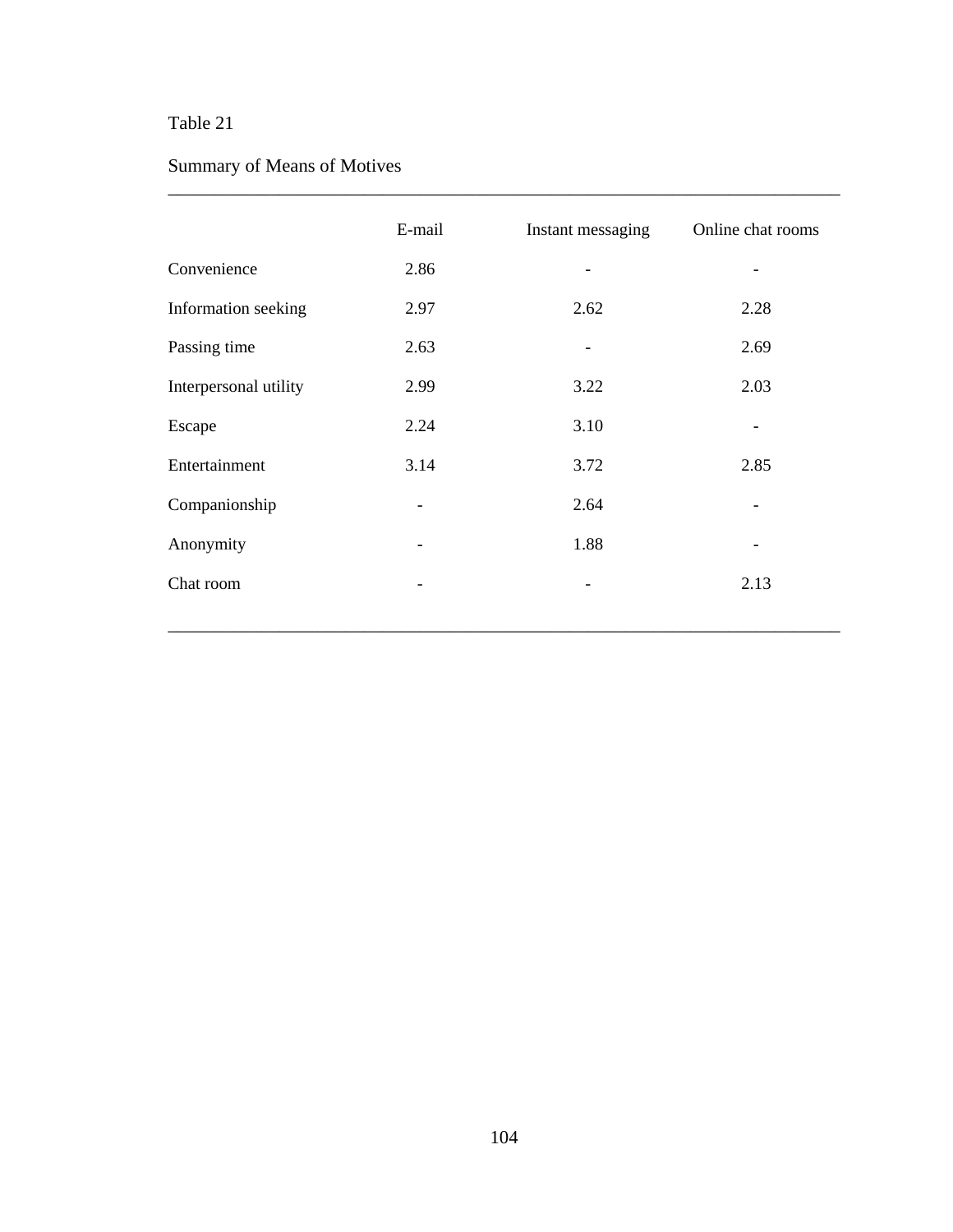#### Psychological Antecedents

 A third goal of this study was to understand how psychological antecedents of shyness, loneliness, unwillingness to communicate, and interpersonal communication satisfaction affect college students' uses and motives for using e-mail, instant messaging, and online chat rooms.

 Hypothesis 9a predicted that shyness will be positively related to amount of time spent in online chat rooms. This hypothesis was not supported; there was no significant relationship between shyness and time spent in online chat rooms:  $r = .08$ ,  $p = .22$ .

 Hypothesis 9b predicted that shyness will be negatively related to amount of time spent instant messaging. This hypothesis was not supported; there was no significant relationship between shyness and time spent instant messaging:  $r = -0.05$ ,  $p = 0.15$ .

 Hypothesis 9c predicted that shyness will be positively related to amount of time spent e-mailing. This hypothesis was not supported; there was no significant relationship between shyness and time spent e-mailing:  $r = -.04$ ,  $p = .23$ .

 Hypothesis 10a predicted that loneliness will be positively related to amount of time spent in online chat rooms. This hypothesis was supported; loneliness was significantly and positively related to time spent in online chat rooms:  $r = .27$ ,  $p < .01$ .

 Hypothesis 10b predicted that loneliness will be negatively related to amount of time spent instant messaging. This hypothesis was not supported; there was no significant relationship between loneliness and time spent instant messaging:  $r = -0.04$ ,  $p = .24$ .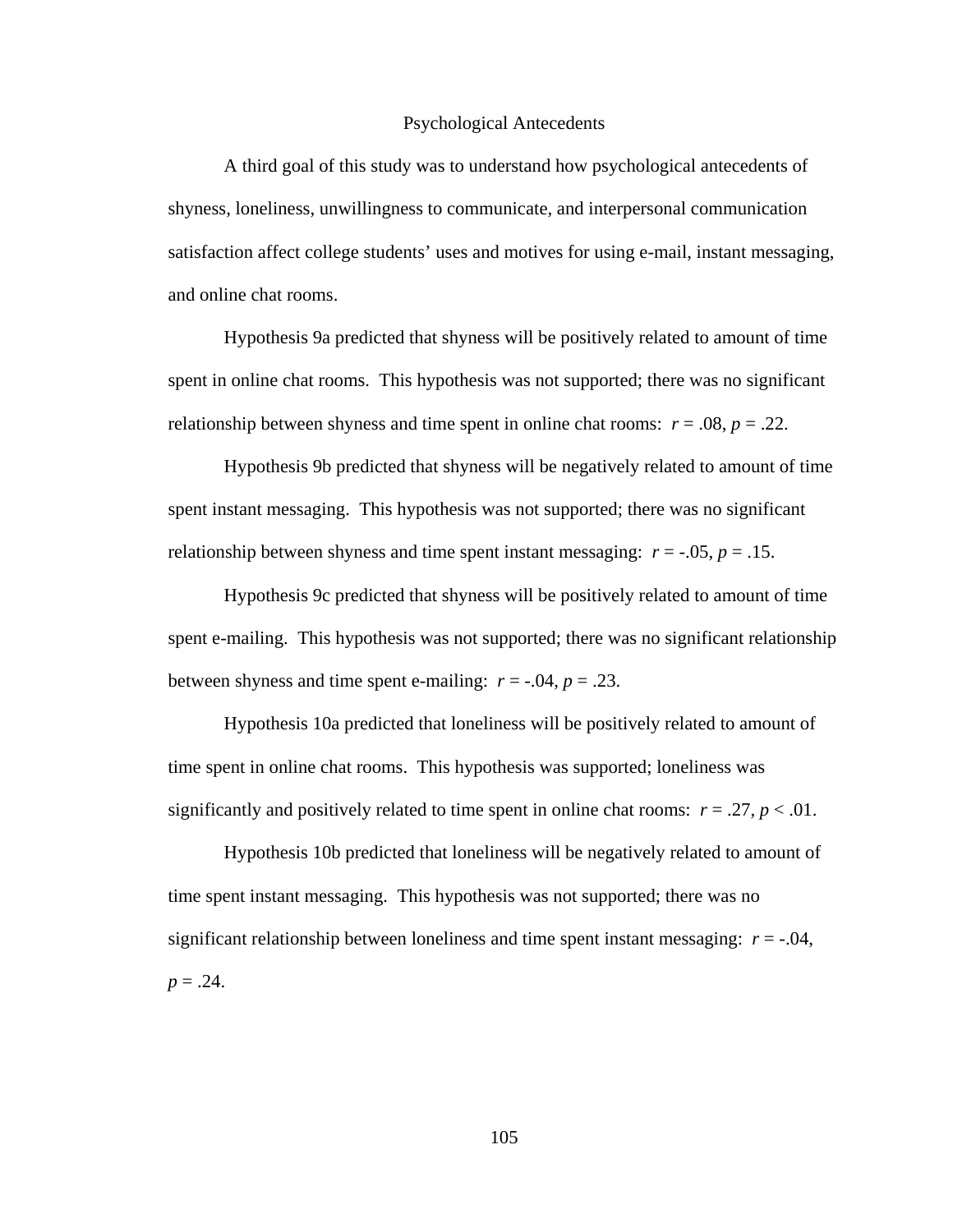Hypothesis 10c predicted that loneliness will be negatively related to amount of time spent e-mailing. This hypothesis was not supported; there was no significant relationship between loneliness and time spent e-mailing:  $r = -0.03$ ,  $p = 0.25$ .

 Hypothesis 11a predicted that communication avoidance will be positively related to amount of time spent in online chat rooms. This hypothesis was not supported; there was no significant relationship between communication avoidance and time spent in online chat rooms:  $r = .10$ ,  $p = .17$ .

 Hypothesis 11b predicted that finding communication rewarding will be negatively related to amount of time spent in online chat rooms. This hypothesis was supported; finding communication rewarding was significantly and negatively related to time spent in online chat rooms:  $r = -.29$ ,  $p < .01$ .

 Hypothesis 11c predicted that communication avoidance will be positively related to amount of time spent instant messaging. This hypothesis was not supported; there was no significant relationship between communication avoidance and time spent instant messaging:  $r = -.01$ ,  $p = .42$ .

Hypothesis 11d predicted that finding communication rewarding will be negatively related to amount of time spent instant messaging. This hypothesis was not supported; there was no significant relationship between finding communication rewarding and time spent instant messaging:  $r = -0.01$ ,  $p = 0.39$ .

 Hypothesis 11e predicted that communication avoidance will be positively related to amount of time spent e-mailing. This hypothesis was not supported; there was no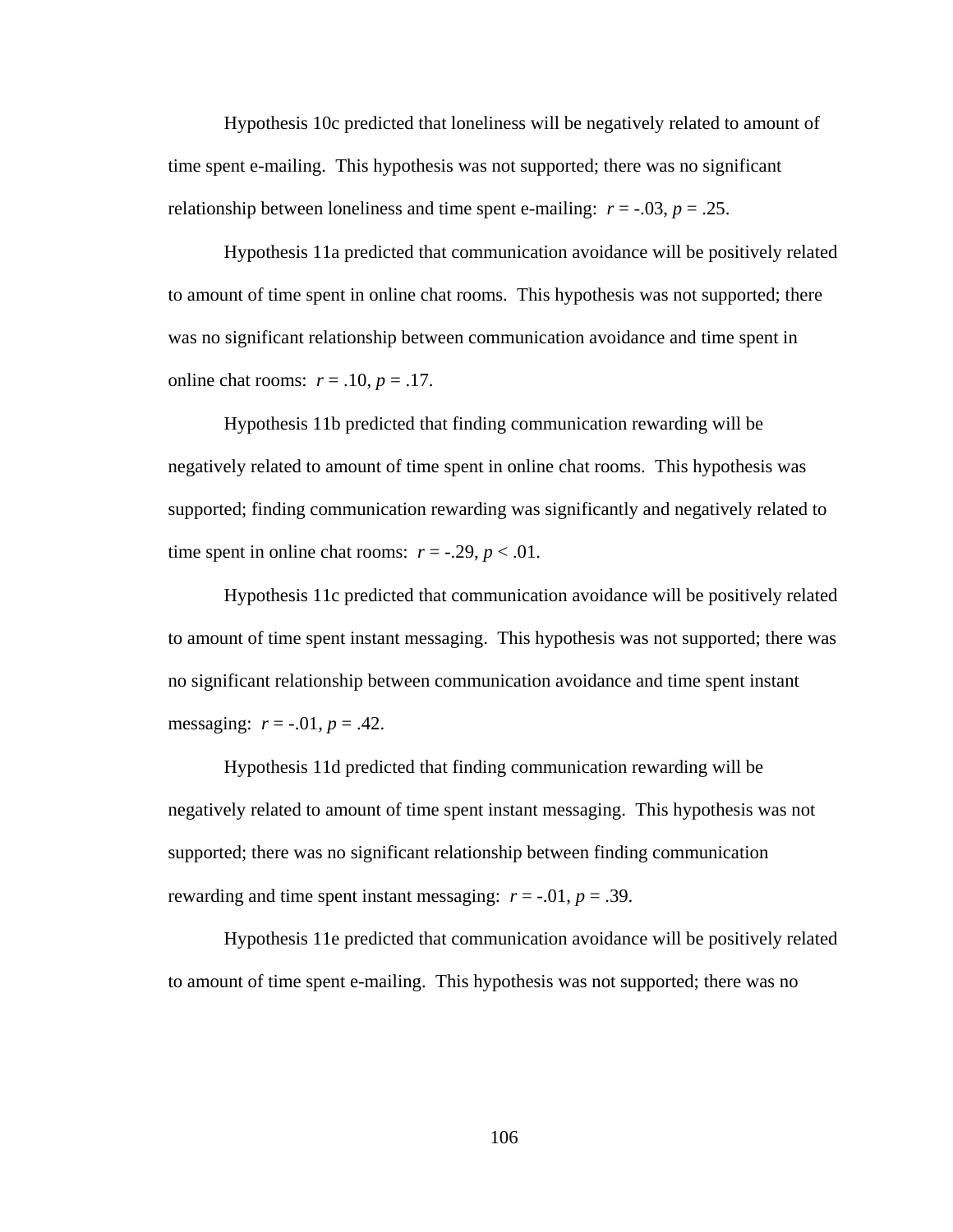significant relationship between communication avoidance and time spent e-mailing: *r* = -.03, *p* = .29.

 Hypothesis 11f predicted that finding communication rewarding will be negatively related to amount of time spent e-mailing. This hypothesis was not supported; there was no significant relationship between finding communication rewarding and time spent e-mailing:  $r = -.03$ ,  $p = .29$ .

 Hypothesis 12a predicted that interpersonal communication satisfaction will be negatively related to amount of time spent in online chat rooms. This hypothesis was supported; interpersonal communication satisfaction was significantly and negatively related to time spent in online chat rooms:  $r = -.23$ ,  $p < .05$ .

 Hypothesis 12b predicted that interpersonal communication satisfaction will be positively related to amount of time spent instant messaging. This hypothesis was not supported; there was no significant relationship between interpersonal communication satisfaction and time spent instant messaging:  $r = .03$ ,  $p = .31$ .

 Hypothesis 12c predicted that interpersonal communication satisfaction will be positively related to amount of time spent e-mailing. This hypothesis was not supported; there was no significant relationship between interpersonal communication satisfaction and time spent e-mailing:  $r = .06$ ,  $p = .10$ .

 Research questions 3a, b, c, d, and e asked if these psychological antecedents are related to college students' uses and motives for e-mail, instant messaging, and online chat rooms. Several significant relationships between these variables were identified. First, there was a significant positive relationship between loneliness and using e-mail for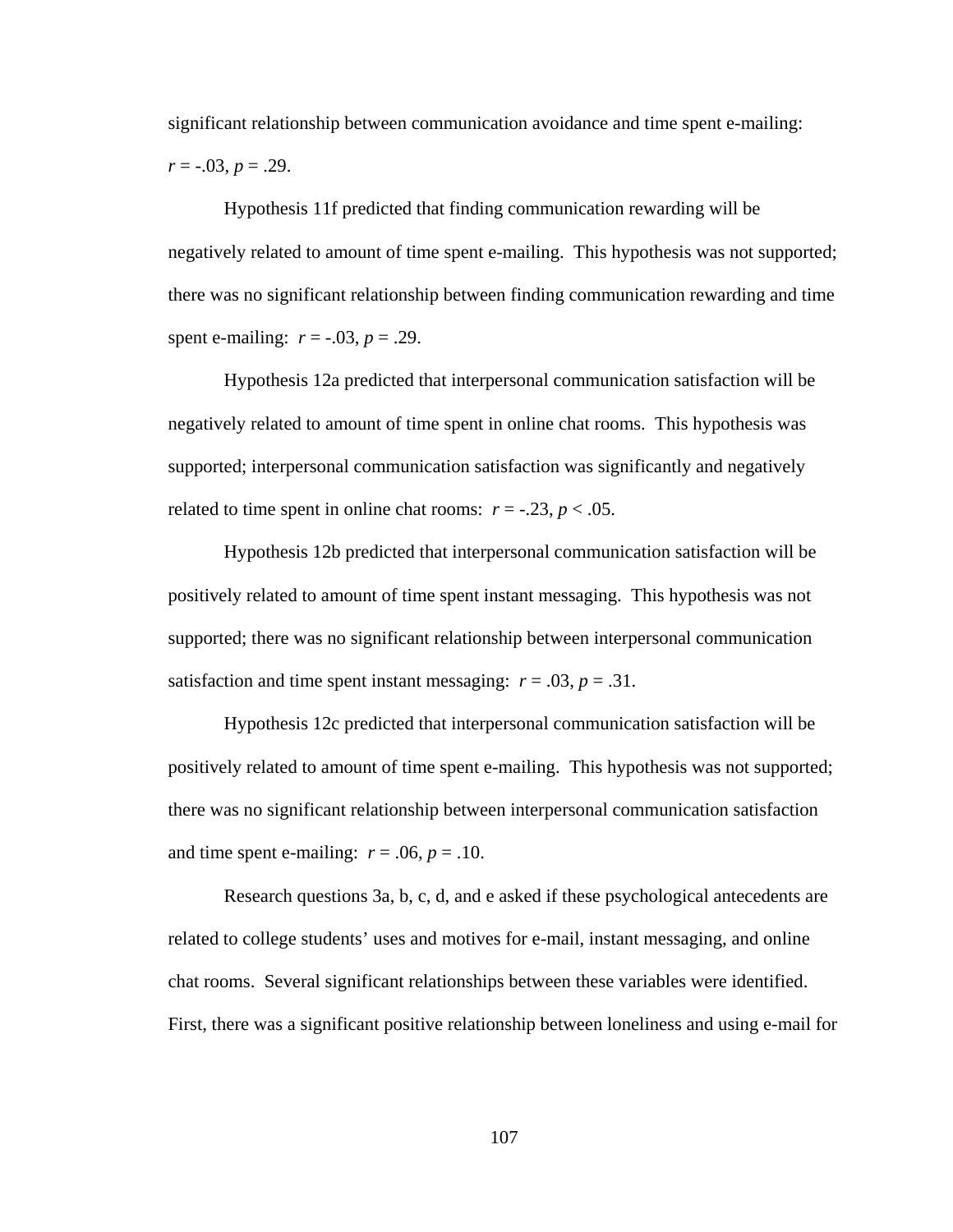social-related communication:  $r = .15$ ,  $p < .01$ . Second, there was a significant positive relationship between shyness and using e-mail to communicate with people only known online:  $r = .24$ ,  $p < .01$ . Third, there was a significant negative relationship between finding communication rewarding and reporting companionship as a motive for instant messaging:  $r = -0.25$ ,  $p < 0.01$ . Fourth, there was a significant positive relationship between communication avoidance and reporting anonymity as a motive for instant messaging:  $r = .13$ ,  $p < .01$ . Fifth, there was a significant negative relationship between interpersonal communication satisfaction and using online chat rooms to communicate with people known offline:  $r = -0.28$ ,  $p < 0.01$ . Finally, there was a significant positive relationship between loneliness and reporting interpersonal utility as a motive for online chat rooms:  $r = .33$ ,  $p < .01$ . See Tables 22, 23, and 24 for a summarized list of all correlations.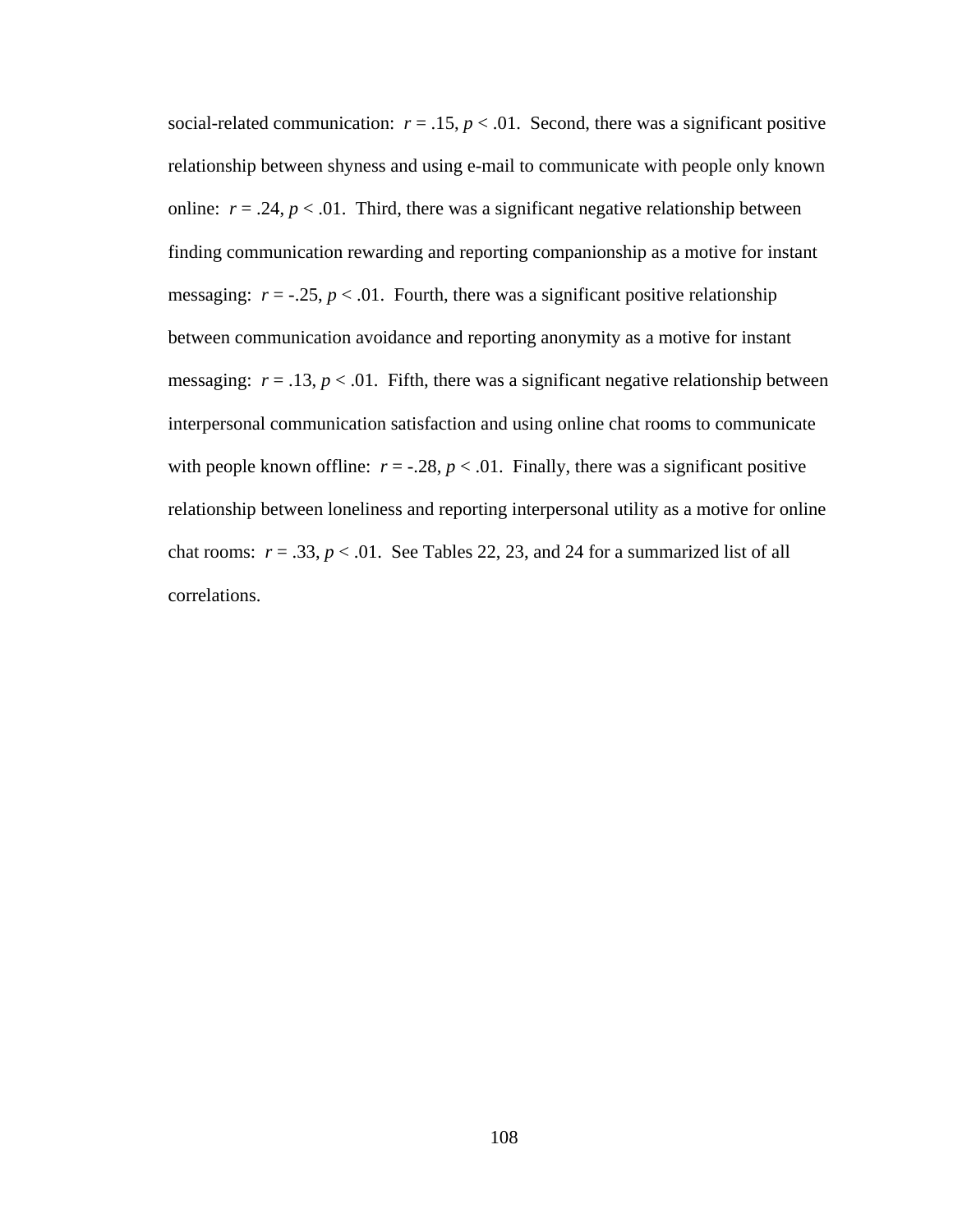|               | Loneliness | <b>Shyness</b> |          | Reward Avoidance | IP satis-<br>faction | Involve-<br>ment in<br>activities | Offline<br>social<br>network |
|---------------|------------|----------------|----------|------------------|----------------------|-----------------------------------|------------------------------|
| Uses          |            |                |          |                  |                      |                                   |                              |
| Task          | $-.04$     | $-.02$         | $-.04$   | $-.09$           | .07                  | $.20**$                           | $.11*$                       |
| Social        | $.15**$    | $.10*$         | $-.22**$ | .02              | $-.11*$              | $.16**$                           | .02                          |
| Online        | $.32**$    | $.24**$        | $-.39**$ | $.12*$           | $-.27**$             | .03                               | $-.03$                       |
| Offline       | $-.08$     | $-.06$         | $-0.00$  | $-.10*$          | $.10*$               | $.26**$                           | $.10*$                       |
| Long distance | $-.03$     | $-.06$         | $-.01$   | $-.07$           | .06                  | $.20**$                           | .02                          |
| Motives       |            |                |          |                  |                      |                                   |                              |
| Convenience   | .06        | $.31**$        | $-13**$  | $.20**$          | $-.03$               | .07                               | .03                          |
| Info seeking  | $-.01$     | .08            | $-.06$   | .00              | .09                  | .05                               | .08                          |
| Passing time  | .04        | $.19**$        | $-.10*$  | .09              | $-.03$               | .02                               | $-.02$                       |
| IP utility    | $-.09$     | $.15**$        | .04      | .07              | $.14**$              | $.15**$                           | .04                          |
| Escape        | $.12**$    | $.23**$        | $-.17**$ | $.10*$           | $-.06$               | .08                               | $-.02$                       |
| Entertainment | $-.06$     | .07            | .02      | $-.02$           | .07                  | .09                               | .01                          |
| Time spent    | $-.03$     | $-.04$         | $-.03$   | $-.03$           | .06                  | $.17**$                           | .04                          |

\_\_\_\_\_\_\_\_\_\_\_\_\_\_\_\_\_\_\_\_\_\_\_\_\_\_\_\_\_\_\_\_\_\_\_\_\_\_\_\_\_\_\_\_\_\_\_\_\_\_\_\_\_\_\_\_\_\_\_\_\_\_\_\_\_\_\_\_\_\_\_\_

# Correlations of E-mail and Psychological and Social Antecedents

*Note.* \* *p* < .05. \*\* *p* < .01.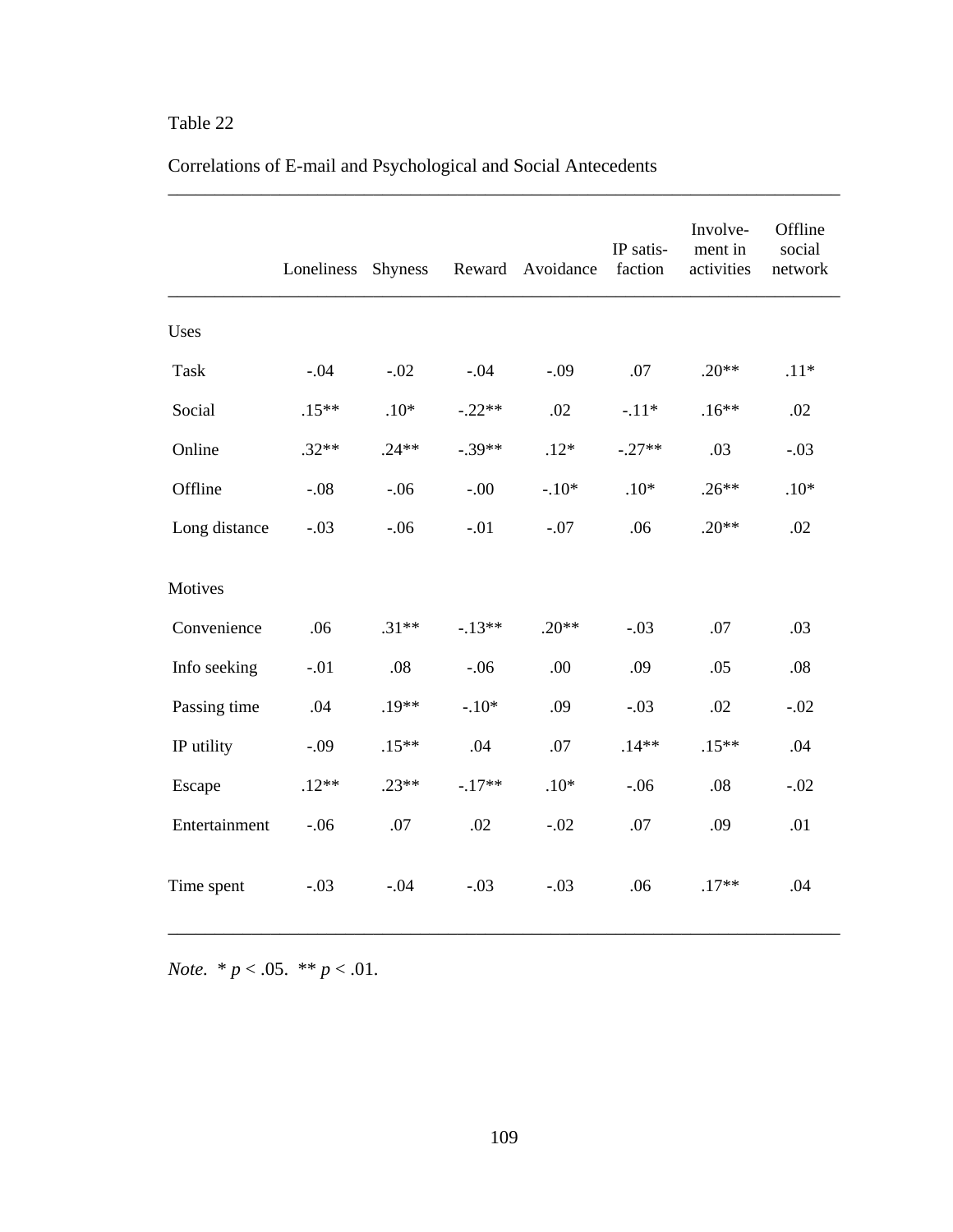|               | Loneliness | <b>Shyness</b> |          | Reward Avoidance | IP satis-<br>faction | Involve-<br>ment in<br>activities | Offline<br>social<br>network |
|---------------|------------|----------------|----------|------------------|----------------------|-----------------------------------|------------------------------|
| Uses          |            |                |          |                  |                      |                                   |                              |
| Task          | $.12*$     | $.10*$         | $-.19**$ | $-.04$           | $-.12*$              | .09                               | .03                          |
| Social        | .09        | .09            | $-16**$  | $-.02$           | $-.06$               | $.13**$                           | .03                          |
| Online        | $.26**$    | $.19**$        | $-.33**$ | .05              | $-.21**$             | .03                               | $-.01$                       |
| Offline       | $-.02$     | .01            | $-.03$   | $-.08$           | .03                  | $.15**$                           | .04                          |
| Long distance | $-.06$     | $-.04$         | .05      | $-.05$           | .06                  | $.14**$                           | $-.01$                       |
| Motives       |            |                |          |                  |                      |                                   |                              |
| Anonymity     | $.37**$    | $.28**$        | $-41**$  | $.13**$          | $-.27**$             | .02                               | .00                          |
| Info seeking  | .07        | .09            | $-.12*$  | .00              | $-.02$               | .04                               | .04                          |
| Companion     | $.24**$    | $.29**$        | $-.25**$ | $.16**$          | $-.12*$              | $.11*$                            | .00                          |
| IP utility    | $-.03$     | $.15**$        | .03      | .03              | $.14**$              | $.18**$                           | .02                          |
| Escape        | .02        | $.15**$        | $-.08$   | .07              | .02                  | .08                               | .03                          |
| Entertainment | $-.14**$   | .07            | .09      | $-.01$           | $.17**$              | $.15**$                           | .03                          |
| Time Spent    | $-.04$     | $-.05$         | $-.01$   | $-.01$           | .03                  | $-.00.$                           | $-.00$                       |

# Correlations of Instant Messaging and Psychological and Social Antecedents

\_\_\_\_\_\_\_\_\_\_\_\_\_\_\_\_\_\_\_\_\_\_\_\_\_\_\_\_\_\_\_\_\_\_\_\_\_\_\_\_\_\_\_\_\_\_\_\_\_\_\_\_\_\_\_\_\_\_\_\_\_\_\_\_\_\_\_\_\_\_\_\_

*Note.* \* *p* < .05. \*\* *p* < .01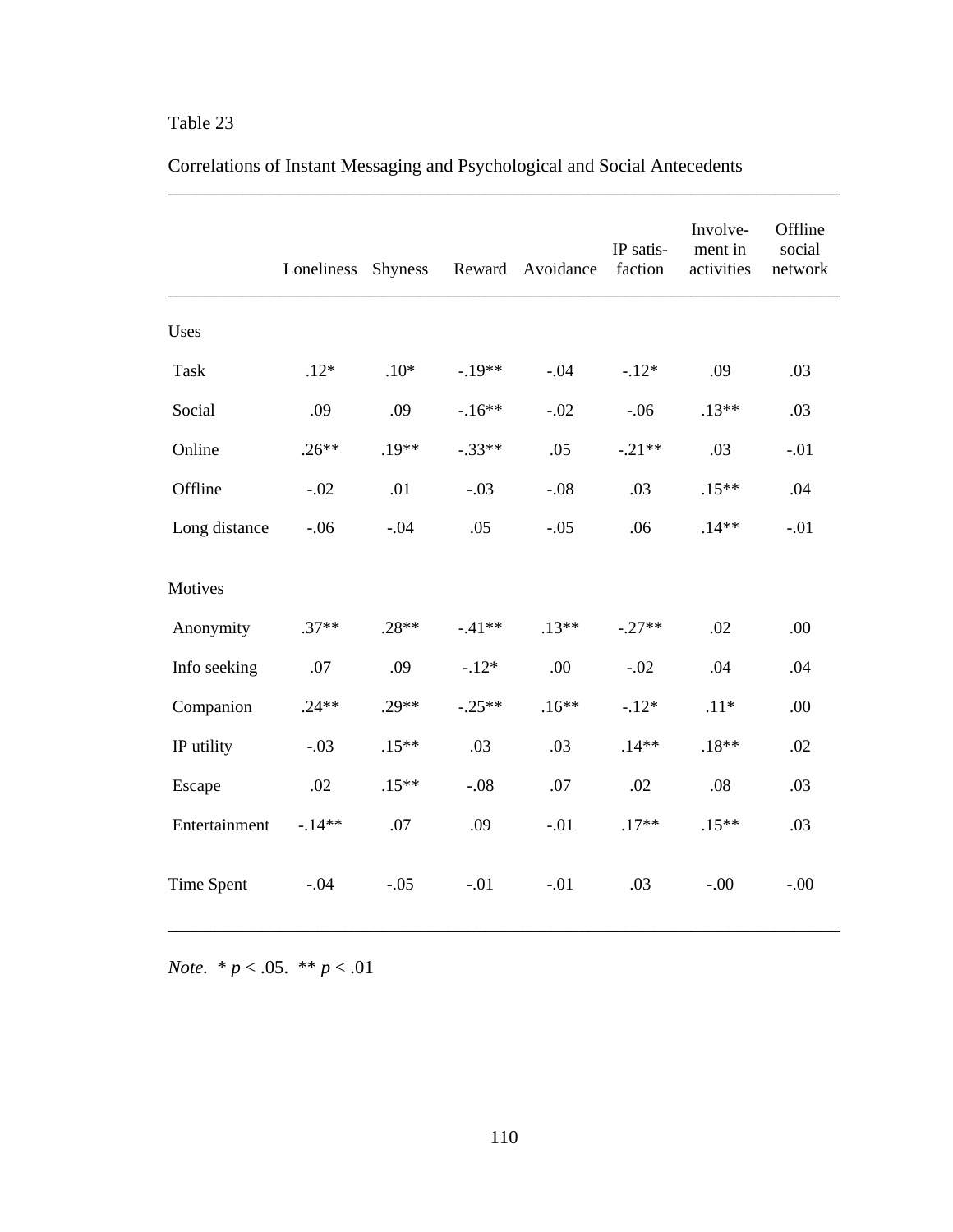|                   | Loneliness | <b>Shyness</b> |          | Reward Avoidance | IP satis-<br>faction | Involve-<br>ment in<br>activities | Offline<br>social<br>network |
|-------------------|------------|----------------|----------|------------------|----------------------|-----------------------------------|------------------------------|
| Uses              |            |                |          |                  |                      |                                   |                              |
| Task              | $.30**$    | .19            | $-.37**$ | .08              | $-.26*$              | .02                               | $-.02$                       |
| Social            | $.27**$    | .11            | $-.30**$ | .05              | $-.29**$             | $-.12$                            | $-.01$                       |
| Online            | $.21*$     | .06            | $-.27**$ | $-.01$           | $-.23*$              | $-.08$                            | $-.01$                       |
| Offline           | $.30**$    | $.17$          | $-.34**$ | .10              | $-.28**$             | $-.04$                            | $-.03$                       |
| Long distance     | $.35**$    | .20            | $-.31**$ | .15              | $-.33**$             | $-.08$                            | $-.06$                       |
| Motives           |            |                |          |                  |                      |                                   |                              |
| Passing time      | .09        | .09            | $-.07$   | $-.07$           | .05                  | .04                               | $-.07$                       |
| Info seeking      | $.29**$    | $.30**$        | $-.30**$ | .12              | $-.22*$              | .06                               | .11                          |
| Chat room         | $.30**$    | $.30**$        | $-.38**$ | .16              | $-.20$               | .13                               | .10                          |
| IP utility        | $.33**$    | $.23*$         | $-42**$  | .12              | $-.21*$              | .12                               | $-.05$                       |
| Entertainment     | .01        | $-.02$         | $-.01$   | $-.18$           | .10                  | .02                               | .16                          |
| <b>Time Spent</b> | $.27**$    | .08            | $-.29**$ | .10              | $-.23*$              | $-.14$                            | .04                          |

# Correlations of Online Chat Rooms and Psychological and Social Antecedents

\_\_\_\_\_\_\_\_\_\_\_\_\_\_\_\_\_\_\_\_\_\_\_\_\_\_\_\_\_\_\_\_\_\_\_\_\_\_\_\_\_\_\_\_\_\_\_\_\_\_\_\_\_\_\_\_\_\_\_\_\_\_\_\_\_\_\_\_\_\_\_\_

*Note.* \* *p* < .05. \*\* *p* < .01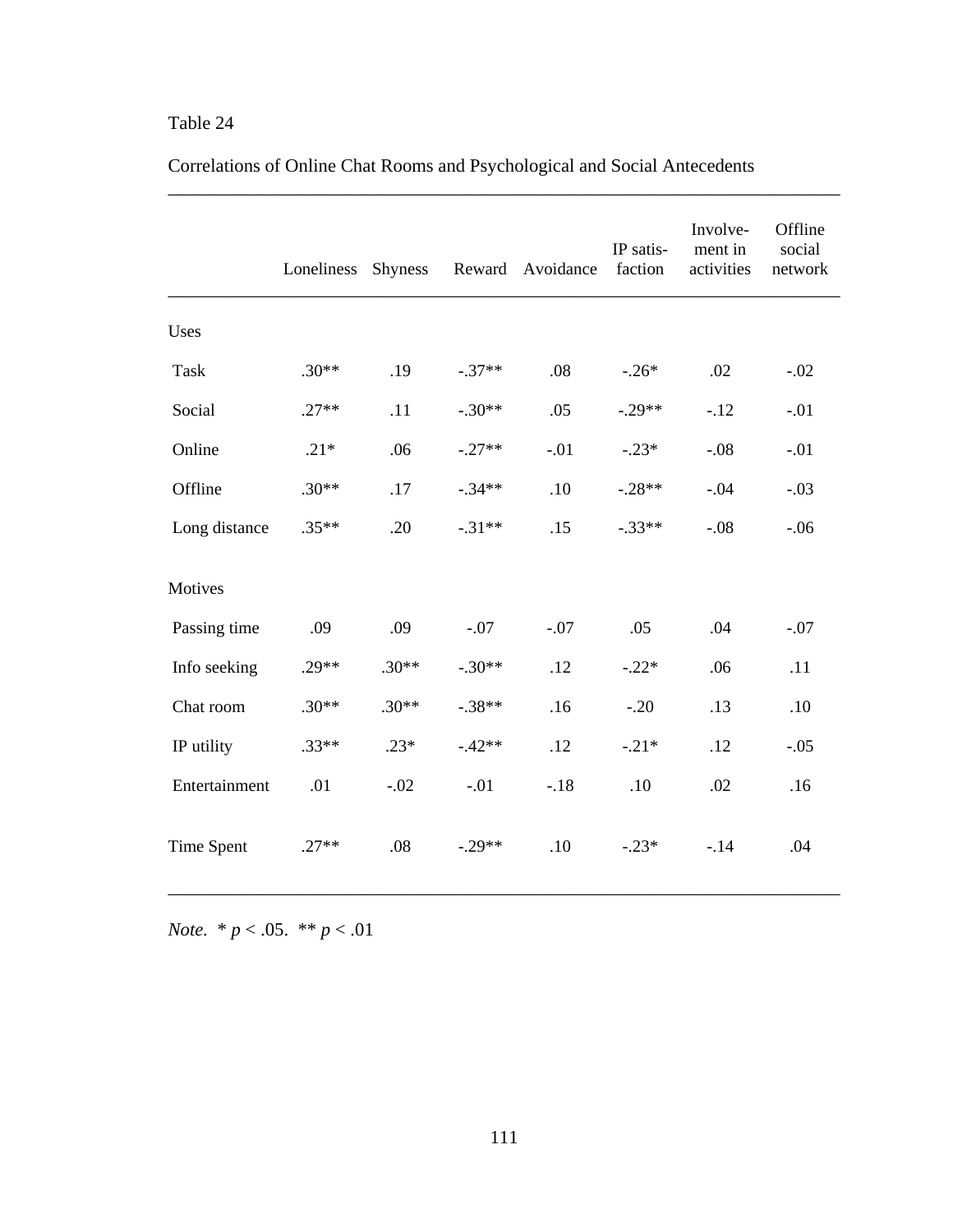#### Social Antecedents

 A fourth goal of this study was to understand how social antecedents affect college students' uses and motives for using e-mail, instant messaging, and online chat rooms.

 Hypothesis 13a predicted that involvement in offline social relationships/networks will be negatively related to amount of time spent in online chat rooms. This hypothesis was not supported; there was no significant relationship between involvement in offline social relationships/networks and time spent in online chat rooms:  $r = .04$ ,  $p = .35$ .

 Hypothesis 13b predicted that involvement in offline social relationships/networks will be positively related to amount of time spent instant messaging. This hypothesis was not supported; there was no significant relationship between involvement in offline social relationships/networks and time spent instant messaging:  $r = -.00, p = .48$ .

 Hypothesis 13c predicted that involvement in offline social relationships/networks will be positively related to amount of time spent e-mailing. This hypothesis was not supported; there was no significant relationship between involvement in offline social relationships/networks and time spent e-mailing:  $r = .04$ ,  $p = .23$ 

 Hypothesis 14a predicted that involvement in long distance relationships will be positively related to amount of time spent instant messaging. This hypothesis was not supported; people who are involved in long distance relationships  $(M = 119.77)$  did not spend significantly more time instant messaging than those not involved in a long distance relationship  $(M = 90.41)$ :  $t(385) = 1.73$ ,  $p = .08$ .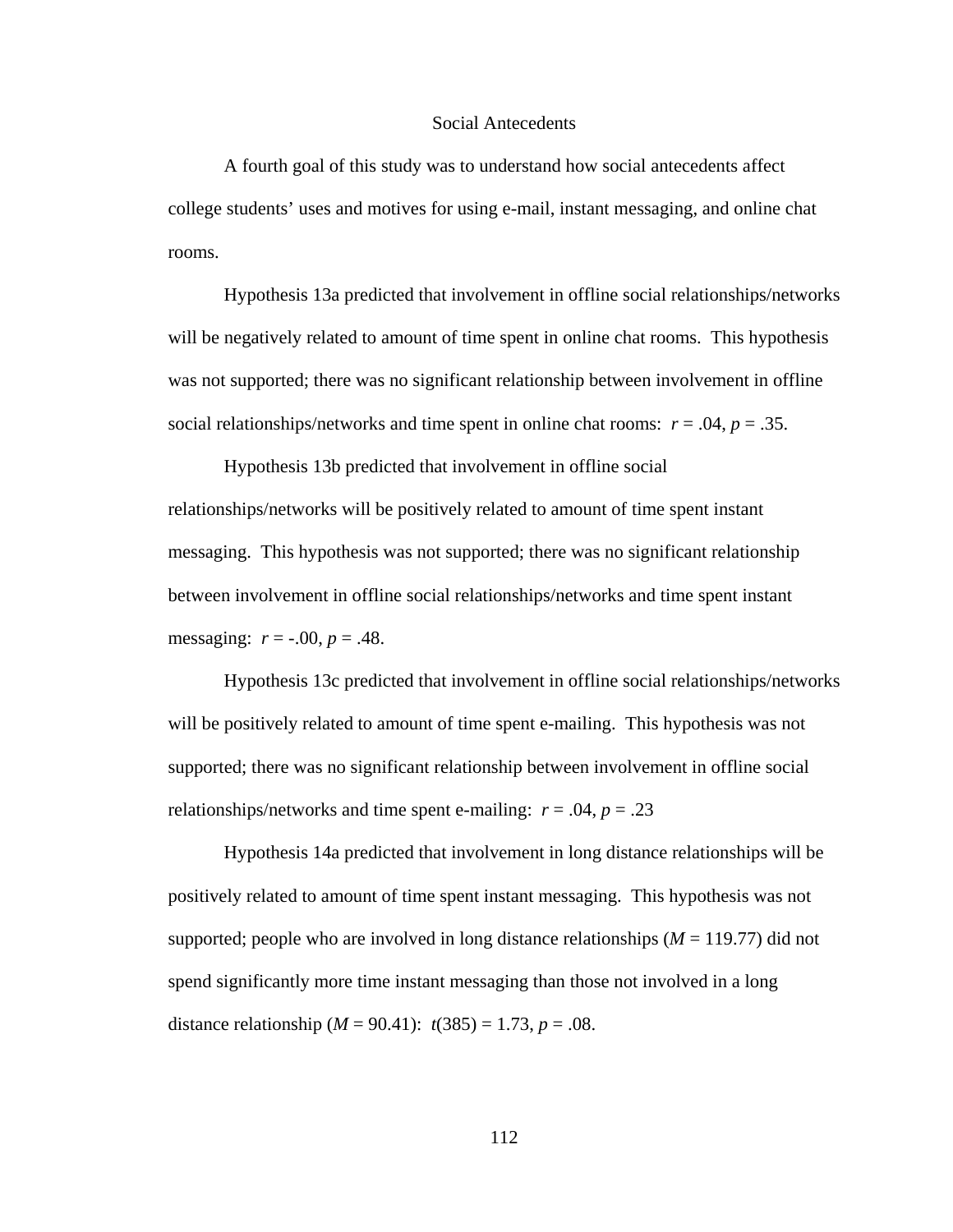Hypothesis 14b predicted that involvement in long distance relationships will be positively related to amount of time spent e-mailing. This hypothesis was not supported, people who are involved in long distance relationships (*M* = 21.76) did not spend significantly more time e-mailing than people not involved in a long distance relationship  $(M = 18.43)$ :  $t(428) = 1.82, p = .07$ ).

 Hypothesis 15 predicted that involvement in student activities will be positively related to amount of time spent e-mailing. This hypothesis was supported; involvement in student activities was significantly and positively related to time spent e-mailing:  $r = .17, p < .01$ .

#### Demographic Antecedents

 A fifth goal of this study was to understand how demographic antecedents affect college students' uses and motives for using e-mail, instant messaging, and online chat rooms.

 Hypothesis 16 predicted that female college students will spend more time emailing than male college students. This hypothesis was supported; female college students  $(M = 22.81)$  spent significantly more time e-mailing than male college students  $(M = 15.02)$ :  $t(405) = 4.53, p < .001$ .

 Hypothesis 17 predicted that male college students will report passing time as a motive for instant messaging use more than female college students. This hypothesis could not be tested since no motive of passing time was found for instant messaging.

 Hypothesis 18 predicted that female college students will report maintaining relationships as a motive for instant messaging use more than male college students.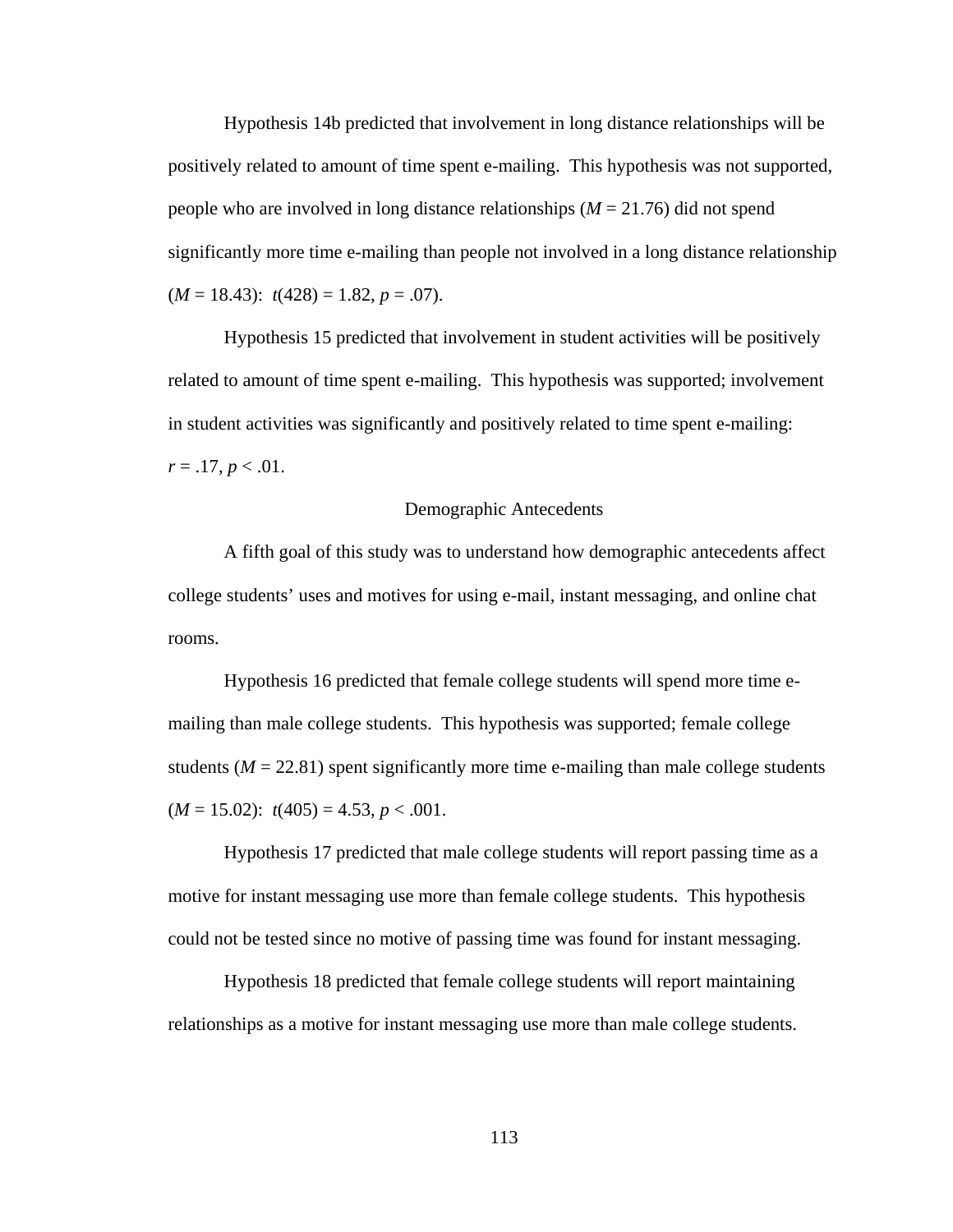Since no motive of maintaining relationships was found, the motive of interpersonal utility was used instead to test this hypothesis. This hypothesis was supported; female college students ( $M = 3.33$ ) reported interpersonal utility as a motive for instant messaging significantly more than male college students  $(M = 3.03)$ :  $t(392) = 2.90$ ,  $p < .004$ .

 Hypothesis 19 predicted that college students who are 17-20 years of age will use instant messaging more than college students 21 years of age and older. This hypothesis was supported; college students 17-20 years of age  $(M = 113.45)$  used instant messaging more than college students 21 years of age or older  $(M = 74.17)$ :  $t(388) = 2.01$ ,  $p < .05$ .

 Hypothesis 20 predicted that college students 21 years of age or older will report emotional support as a motive for using online chat rooms more than college students 17- 20 years of age. This hypothesis could not be tested since no motive of emotional support was found for online chat rooms.

 Hypothesis 21a predicted that college students in the hard science majors will use e-mail more than college students in majors other than hard sciences. This hypothesis was not supported; college students in the hard science majors  $(M = 20.00)$  did not use email significantly more than college students in majors other than hard sciences (*M* = 19.85): *t*(423) = .03, *p* = .98.

 Hypothesis 21b predicted that college students in the hard science majors will use instant messaging more than college students in majors other than hard sciences. This hypothesis was not supported; college students in the hard science majors ( $M = 61.33$ )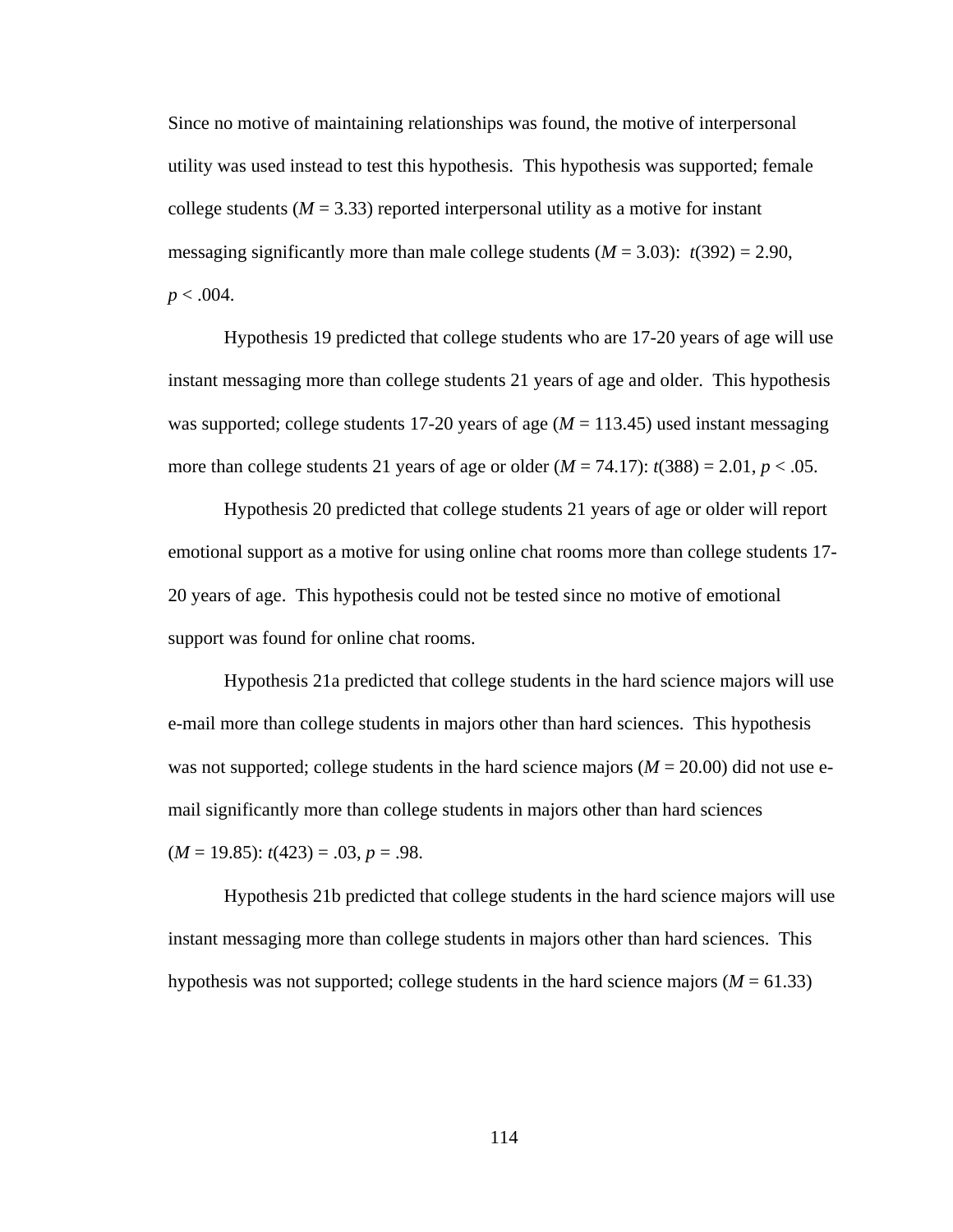did not use instant messaging significantly more than college students in majors other than hard sciences ( $M = 106.45$ ):  $t(382) = 1.02$ ,  $p = .31$ .

 Hypothesis 21c predicted that college students in the hard science majors will use online chat rooms more than college students in majors other than hard sciences. This hypothesis was not supported; college students in the hard science majors ( $M = 14.00$ ) did not use online chat rooms significantly more than college students in majors other than hard sciences  $(M = 15.73)$ :  $t(84) = .11$ ,  $p = .91$ .

 Beyond the differences identified in the tests of Hypotheses 16-21, there were several other significant differences in regards to demographic conditions. The means for gender, age, and major are summarized in Tables 25, 26, and 27, respectively. First, college students 21 years of age and older  $(M = 3.31)$  used e-mail significantly more than college students 17 to 20 years of age  $(M = 3.15)$  for task-related communication:  $t(439) = 2.13, p < .03$ . Second, college students 17 to 20 years of age ( $M = 3.08$ ) used instant messaging significantly more than college students 21 years of age and older  $(M = 2.85)$  to communicate with people they know offline:  $t(392) = 2.89$ ,  $p < .004$ . Third, college students in majors other than hard science  $(M = 3.01)$  reported interpersonal utility as a motive for using e-mail significantly more than college students in the hard science majors  $(M = 2.46)$ :  $t(432) = 2.13$ ,  $p < .03$ . Fourth, college students in majors other than hard science  $(M = 3.45)$  used instant messaging significantly more than college students in the hard science majors  $(M = 2.83)$  for communicating long distance:  $t(386) = 2.18$ ,  $p < .03$ . Fifth, male college students ( $M = 2.15$ ) reported anonymity as a motive for using instant messaging significantly more than female college students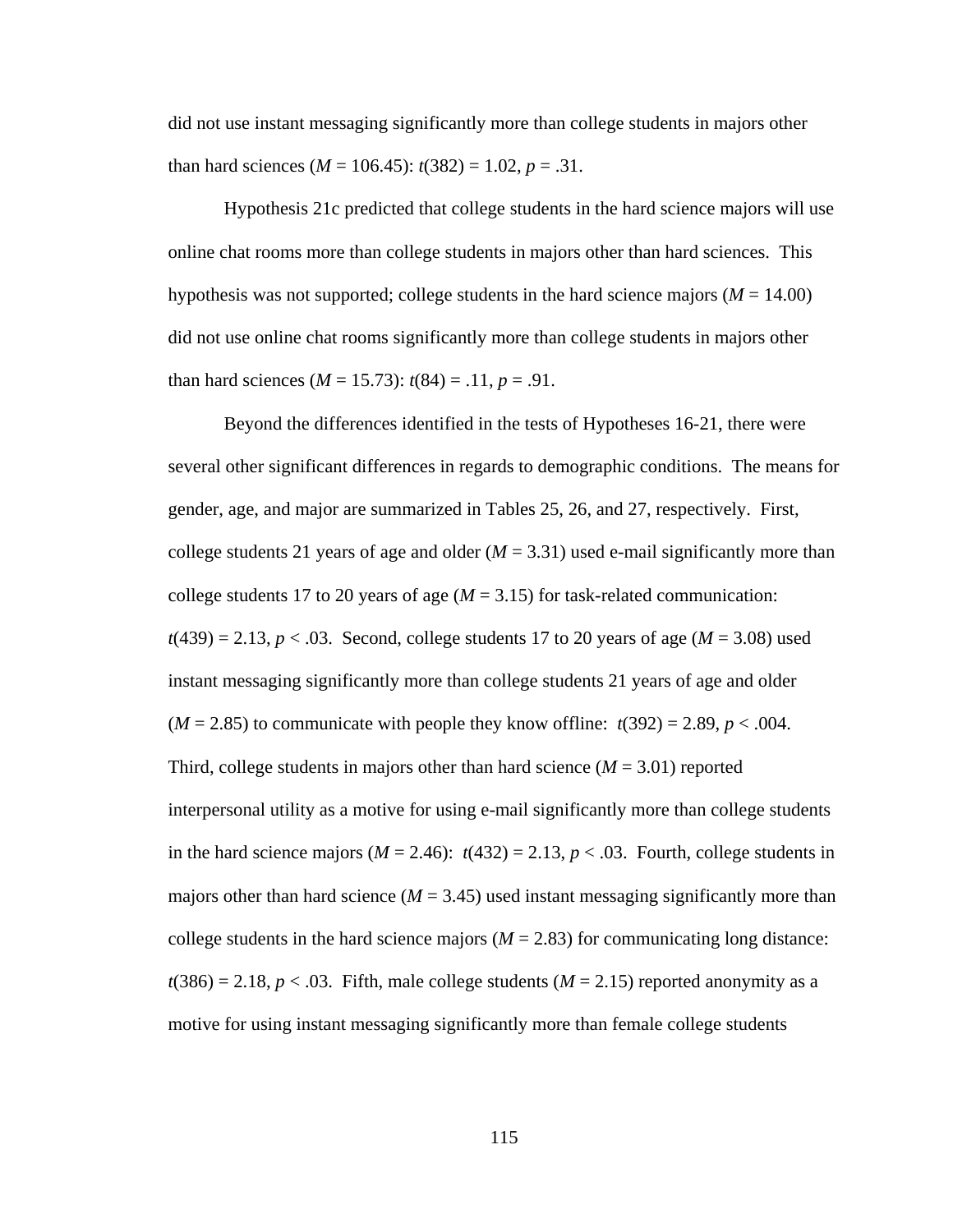$(M = 1.74)$ :  $t(244.48) = 3.98, p < .001$ . Finally, male college students  $(M = 2.21)$  used online chat rooms significantly more than female college students  $(M = 1.69)$  for taskrelated communication:  $t(90) = 2.82$ ,  $p < .006$ .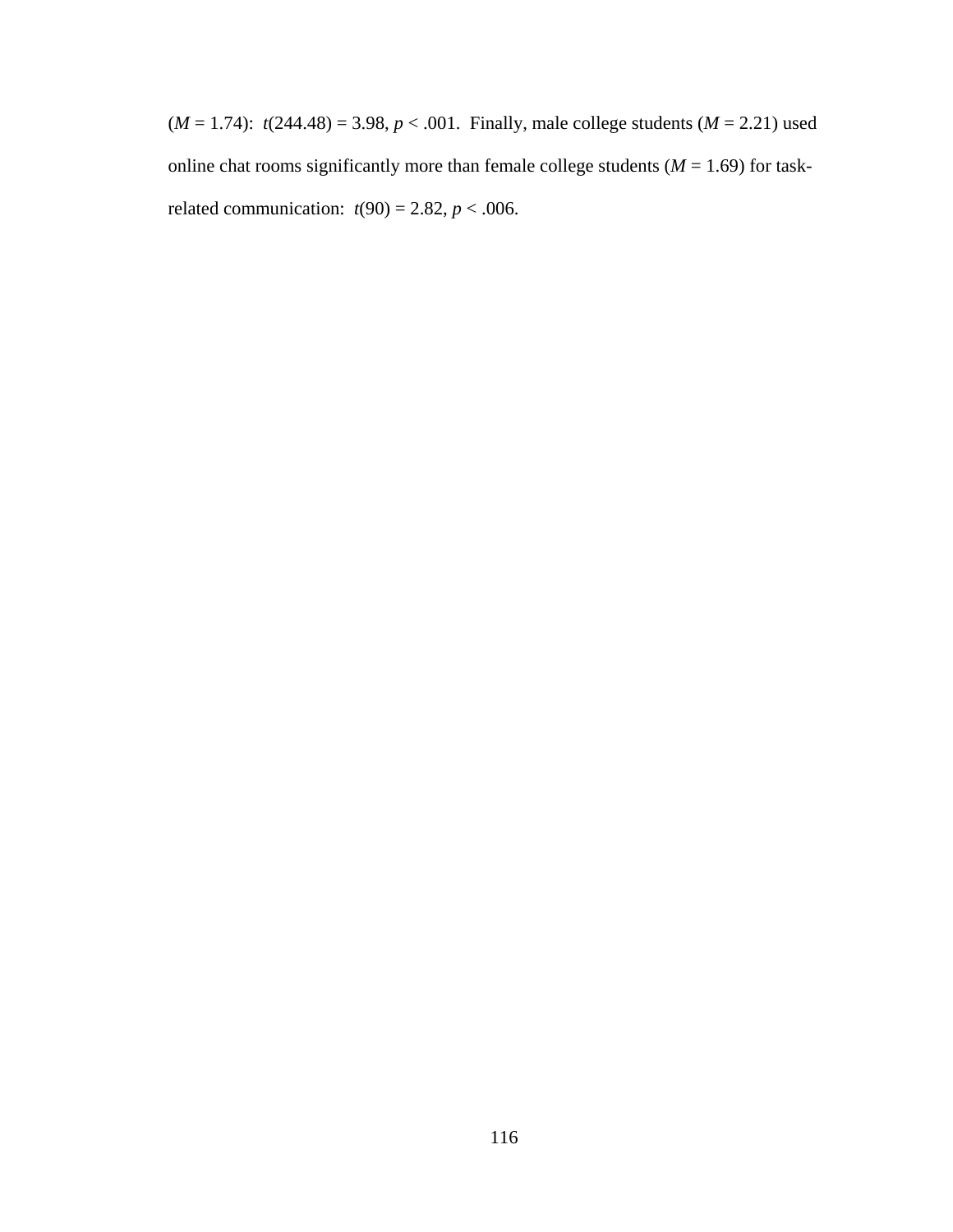#### T-tests of Gender and Uses and Motives

|                                | $M$ male | $M$ female | $\boldsymbol{t}$ | df     | $\boldsymbol{P}$ |
|--------------------------------|----------|------------|------------------|--------|------------------|
| E-mail Uses                    |          |            |                  |        |                  |
| <b>Task</b>                    | 3.10     | 3.25       | 2.06             | 439    | .04              |
| Social                         | 2.48     | 2.48       | .06              | 289.90 | .96              |
| Online                         | 1.77     | 1.49       | 3.48             | 269.43 | .001             |
| Offline                        | 3.15     | 3.39       | 3.34             | 439    | .001             |
| Long distance                  | 3.01     | 3.24       | 2.40             | 439    | .02              |
| <b>E-mail Motives</b>          |          |            |                  |        |                  |
| Convenience                    | 2.69     | 2.95       | 2.98             | 438    | .003             |
| Info seeking                   | 2.80     | 3.06       | 2.41             | 438    | .02              |
| Passing time                   | 2.38     | 2.77       | 4.44             | 439    | .000             |
| IP utility                     | 2.66     | 3.18       | 5.39             | 439    | .000             |
| Escape                         | 2.08     | 2.33       | 2.72             | 439    | .007             |
| Entertainment                  | 2.82     | 3.32       | 5.04             | 438    | .000             |
| Time spent e-mailing (minutes) | 15.02    | 22.81      | 4.53             | 405.05 | .000             |
| <b>Instant Messaging Uses</b>  |          |            |                  |        |                  |
| Task                           | 2.49     | 2.45       | .54              | 392    | .59              |
| Social                         | 2.85     | 2.74       | 1.53             | 392    | .13              |
| Online                         | 2.34     | 1.85       | 4.83             | 254.86 | .000             |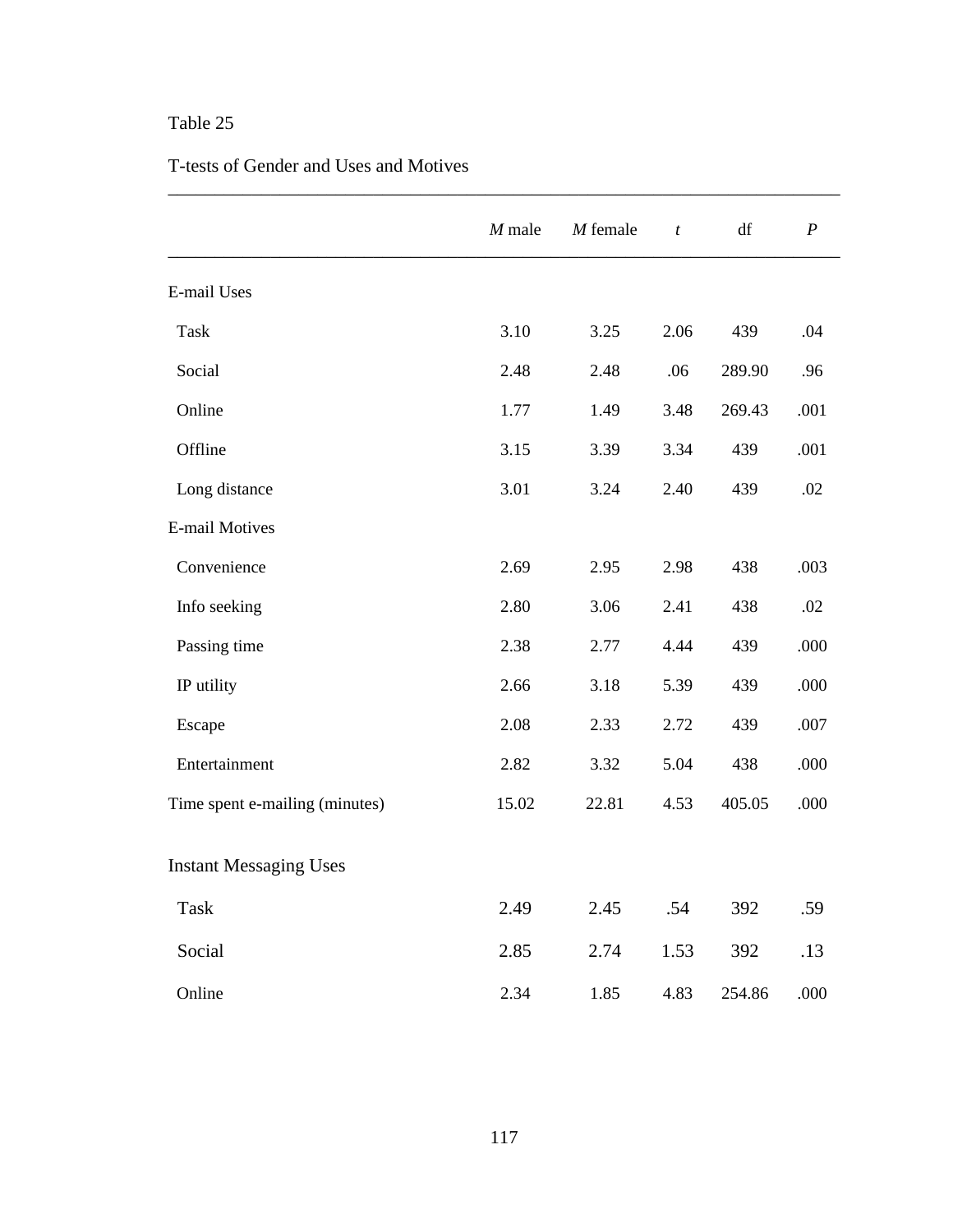### Table 25 continued

|                                           | $M$ male | $M$ female | $\boldsymbol{t}$ | df     | $\boldsymbol{P}$ |
|-------------------------------------------|----------|------------|------------------|--------|------------------|
| <b>Instant Messaging Uses continued</b>   |          |            |                  |        |                  |
| Offline                                   | 2.96     | 3.06       | 1.42             | 392    | .16              |
| Long distance                             | 3.26     | 3.50       | 2.15             | 392    | .03              |
| <b>Instant Messaging Motives</b>          |          |            |                  |        |                  |
| Info seeking                              | 2.68     | 2.58       | .82              | 392    | .42              |
| IP utility                                | 3.03     | 3.33       | 2.90             | 392    | .004             |
| Escape                                    | 2.98     | 3.17       | 1.78             | 392    | .08              |
| Entertainment                             | 3.49     | 3.85       | 3.38             | 391    | .001             |
| Companion                                 | 2.69     | 2.61       | .82              | 392    | .41              |
| Anonymity                                 | 2.15     | 1.74       | 3.98             | 244.48 | .000             |
| Time spent instant messaging<br>(minutes) | 96.59    | 107.88     | .64              | 388    | .52              |
| <b>Online Chat Room Uses</b>              |          |            |                  |        |                  |
| Task                                      | 2.21     | 1.69       | 2.82             | 90     | .006             |
| Social                                    | 2.45     | 2.07       | 2.15             | 90     | .03              |
| Online                                    | 2.41     | 1.98       | 2.09             | 90     | .04              |
| Offline                                   | 2.29     | 1.88       | 2.21             | $90\,$ | .03              |
| Long distance                             | 2.37     | 1.93       | 2.17             | 90     | .03              |
| <b>Online Chat Room Motives</b>           |          |            |                  |        |                  |
| Info seeking                              | 2.57     | 2.03       | 2.60             | 77.15  | .01              |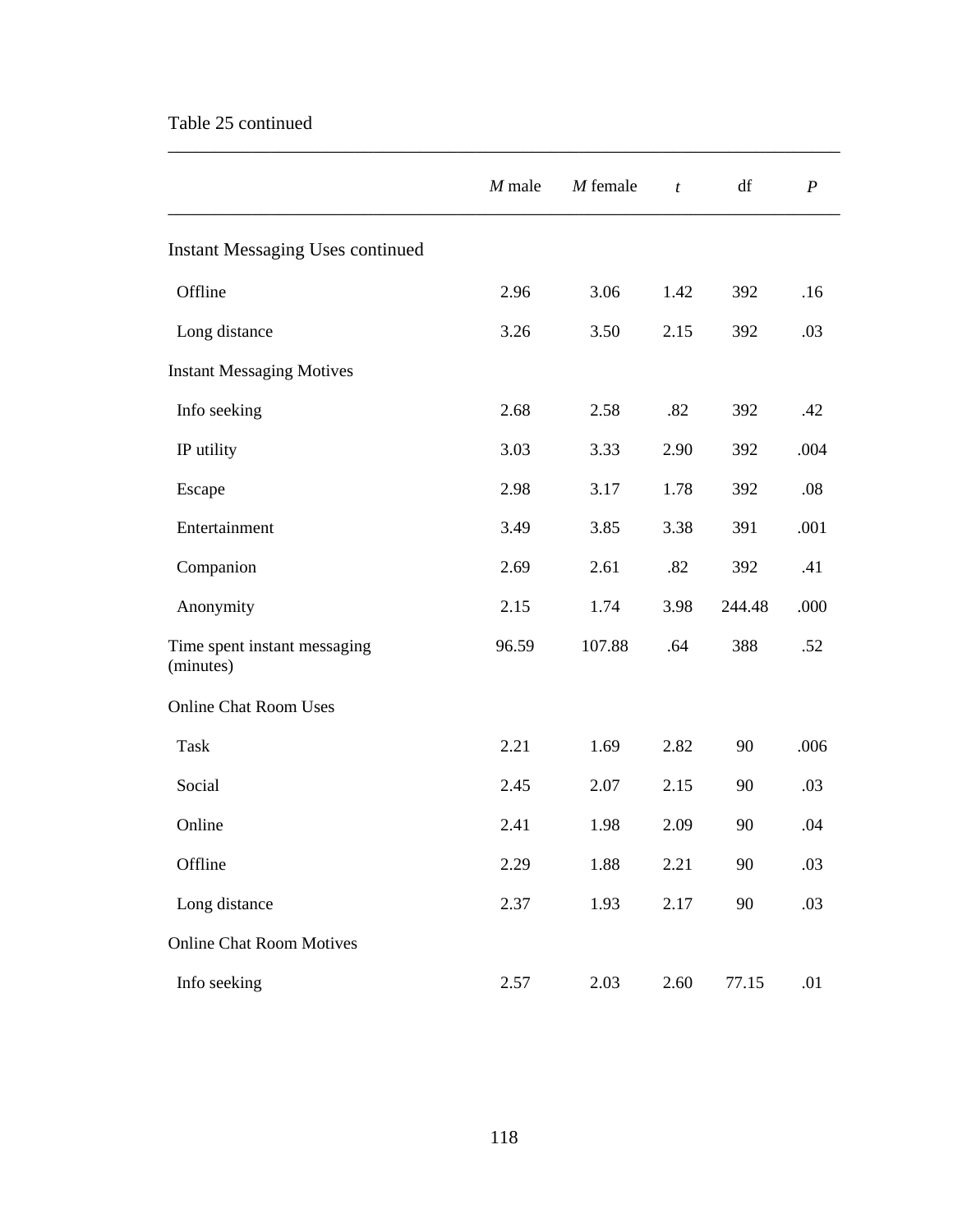### Table 25 continued

|                                              | $M$ male | M female | $\boldsymbol{t}$ | df    | $\boldsymbol{P}$ |
|----------------------------------------------|----------|----------|------------------|-------|------------------|
| <b>Online Chat Room Motives continued</b>    |          |          |                  |       |                  |
| Passing time                                 | 2.64     | 2.74     | .48              | 90    | .63              |
| IP utility                                   | 2.32     | 1.90     | 2.24             | 90    | .03              |
| Entertainment                                | 2.66     | 3.01     | 1.50             | 90    | .14              |
| Chat room                                    | 2.22     | 1.99     | 1.22             | 90    | .23              |
| Time spent in online chat rooms<br>(minutes) | 21.68    | 10.73    | 1.51             | 63.13 | .14              |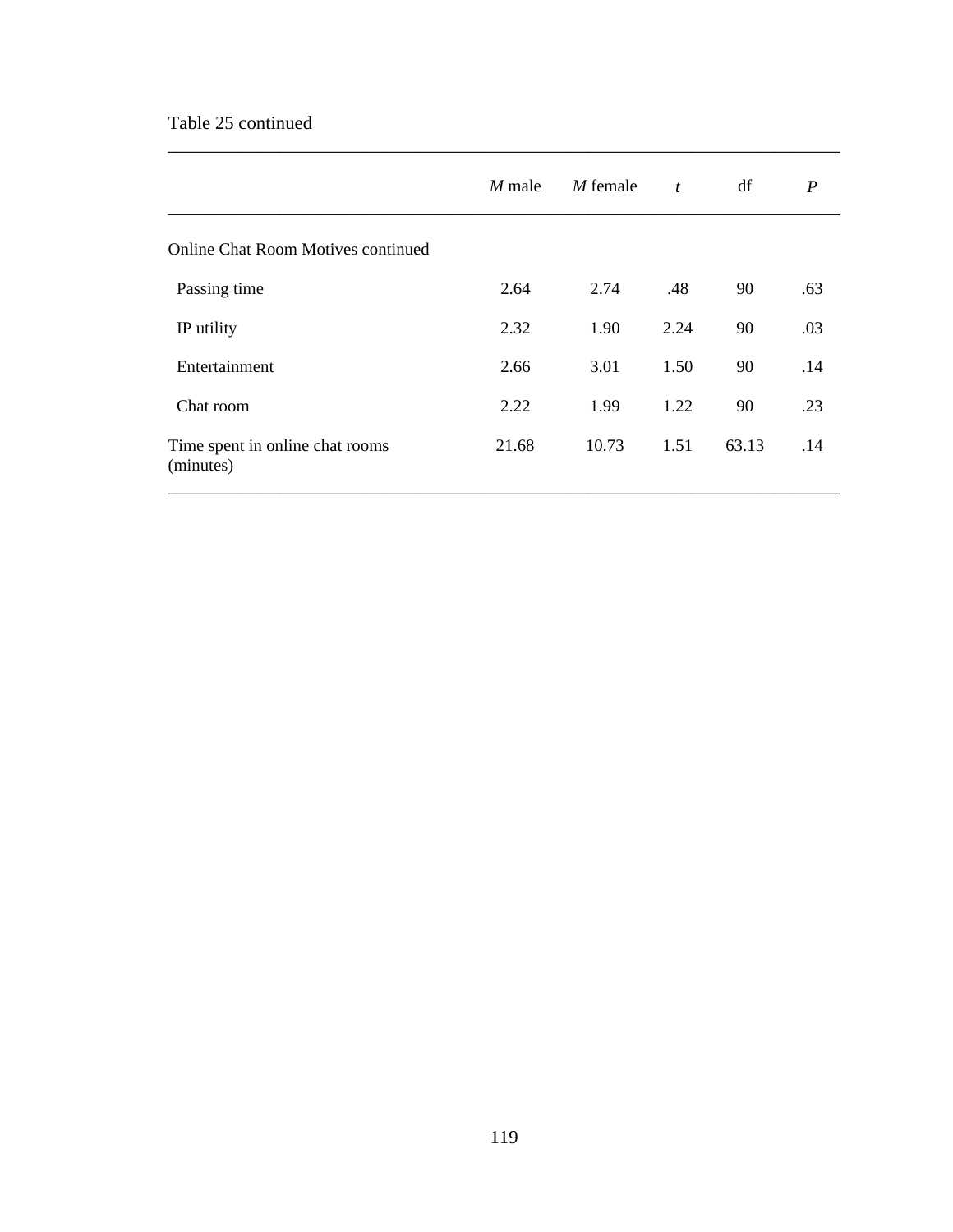# T-tests of Age and Uses and Motives

|                                | $M$ younger<br>students* | $M$ older<br>students** | $\boldsymbol{t}$ | $\mathrm{d}\mathrm{f}$ | $\boldsymbol{p}$ |
|--------------------------------|--------------------------|-------------------------|------------------|------------------------|------------------|
| E-mail Uses                    |                          |                         |                  |                        |                  |
| Task                           | 3.15                     | 3.31                    | 2.13             | 439                    | .03              |
| Social                         | 2.50                     | 2.42                    | 1.24             | 439                    | .22              |
| Online                         | 1.61                     | 1.56                    | .67              | 439                    | .50              |
| Offline                        | 3.29                     | 3.32                    | .45              | 439                    | .65              |
| Long distance                  | 3.19                     | 3.07                    | 1.10             | 439                    | .27              |
| <b>E-mail Motives</b>          |                          |                         |                  |                        |                  |
| Convenience                    | 2.84                     | 2.89                    | .55              | 438                    | .58              |
| Info seeking                   | 2.95                     | 2.99                    | .33              | 438                    | .75              |
| Passing time                   | 2.68                     | 2.51                    | 1.82             | 439                    | .07              |
| IP utility                     | 3.03                     | 2.88                    | 1.47             | 439                    | .14              |
| Escape                         | 2.28                     | 2.13                    | 1.53             | 439                    | .13              |
| Entertainment                  | 3.16                     | 3.09                    | .59              | 438                    | .56              |
| Time Spent E-mailing (Minutes) | 20.28                    | 19.06                   | .61              | 430                    | .54              |
| <b>Instant Messaging Uses</b>  |                          |                         |                  |                        |                  |
| Task                           | 2.53                     | 2.25                    | 3.19             | 392                    | .002             |
| Social                         | 2.80                     | 2.69                    | 1.43             | 392                    | .15              |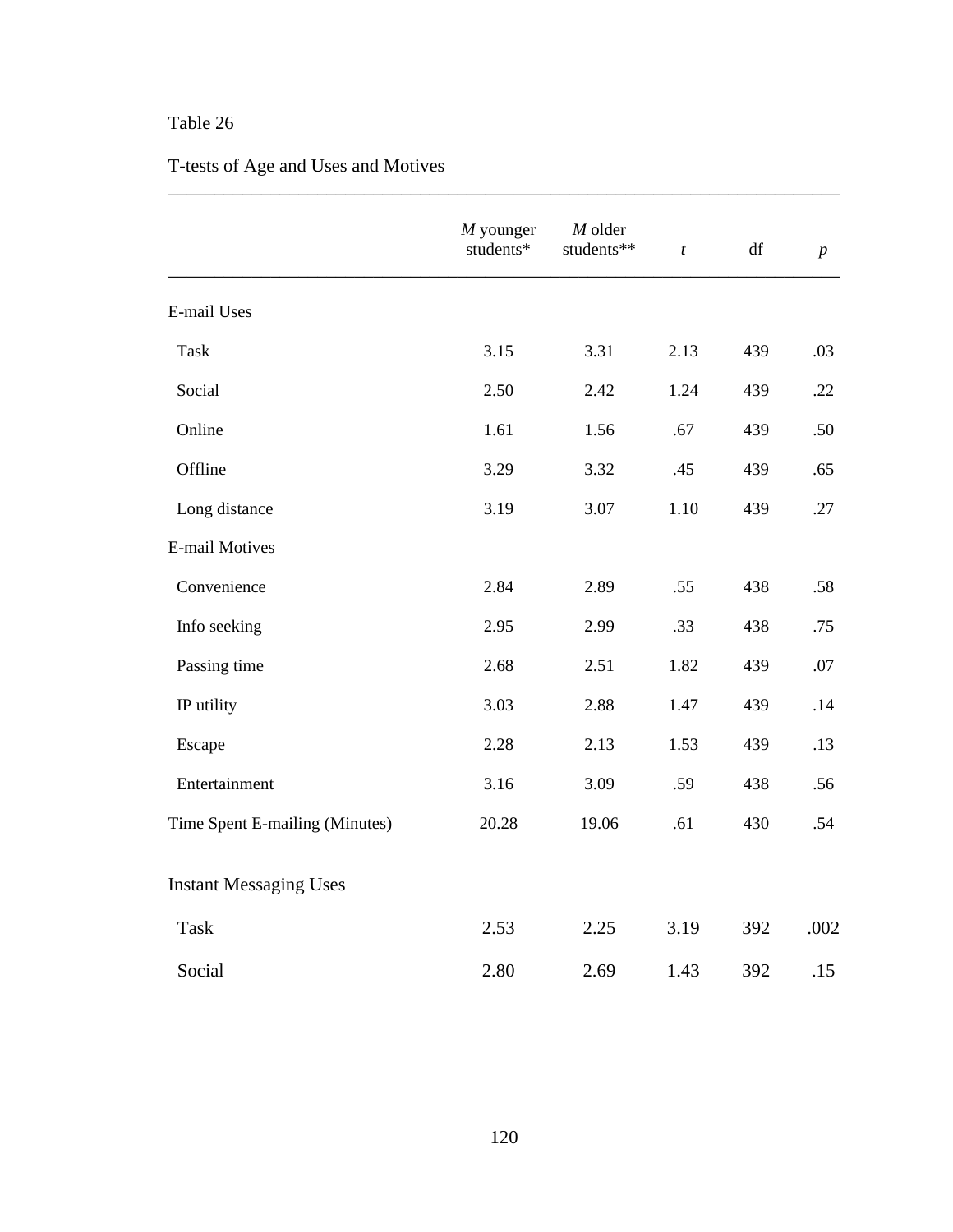### Table 26 continued

|                                           | $M$ younger<br>students* | M older<br>students** | $\boldsymbol{t}$ | df     | $\boldsymbol{p}$ |
|-------------------------------------------|--------------------------|-----------------------|------------------|--------|------------------|
| <b>Instant Messaging Uses continued</b>   |                          |                       |                  |        |                  |
| Online                                    | 2.02                     | 2.04                  | .15              | 392    | .89              |
| Offline                                   | 3.08                     | 2.85                  | 2.89             | 392    | .004             |
| Long distance                             | 3.45                     | 3.32                  | 1.04             | 392    | .30              |
| <b>Instant Messaging Motives</b>          |                          |                       |                  |        |                  |
| Info seeking                              | 2.63                     | 2.58                  | .40              | 392    | .69              |
| IP utility                                | 3.28                     | 3.06                  | 1.87             | 392    | .06              |
| Escape                                    | 3.13                     | 3.00                  | 1.18             | 392    | .24              |
| Entertainment                             | 3.77                     | 3.57                  | 1.60             | 144.30 | .11              |
| Companion                                 | 2.67                     | 2.52                  | 1.36             | 392    | .17              |
| Anonymity                                 | 1.85                     | 1.98                  | 1.19             | 392    | .24              |
| Time Spent Instant Messaging<br>(Minutes) | 113.45                   | 74.17                 | 2.01             | 388    | .05              |
| <b>Online Chat Room Uses</b>              |                          |                       |                  |        |                  |
| Task                                      | 1.84                     | 2.15                  | 1.45             | 90     | .15              |
| Social                                    | 2.19                     | 2.38                  | .92              | 90     | .36              |
| Online                                    | 2.09                     | 2.39                  | 1.28             | 90     | .21              |
| Offline                                   | 2.01                     | 2.20                  | .89              | 90     | .38              |
| Long distance                             | 2.10                     | 2.20                  | .45              | 90     | .65              |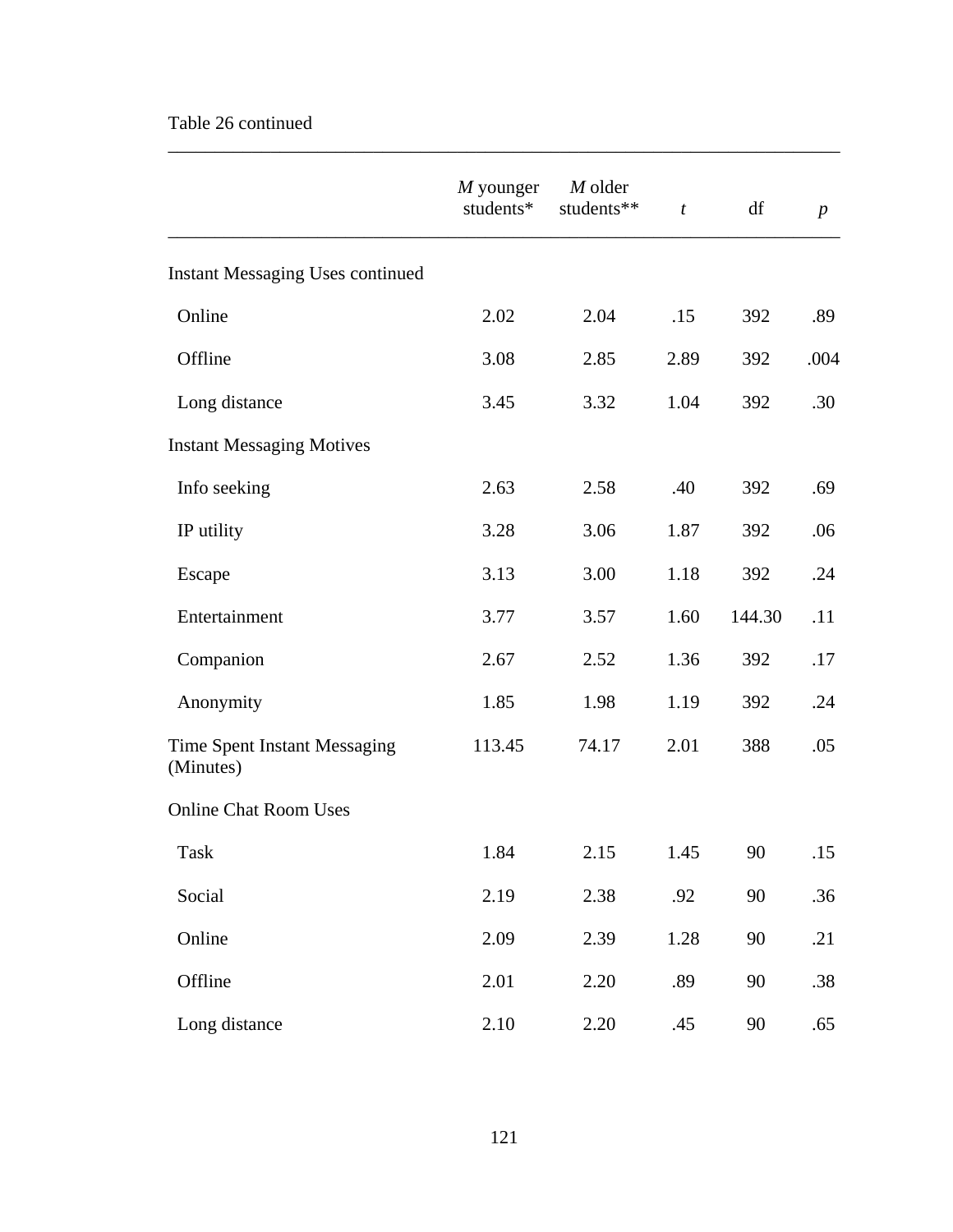### Table 26 continued

|                                              | $M$ younger<br>students* | M older<br>students** | $\boldsymbol{t}$ | df | $\boldsymbol{p}$ |
|----------------------------------------------|--------------------------|-----------------------|------------------|----|------------------|
| <b>Online Chat Room Motives</b>              |                          |                       |                  |    |                  |
| Info seeking                                 | 2.16                     | 2.58                  | 1.81             | 90 | .07              |
| Passing time                                 | 2.57                     | 3.03                  | 1.95             | 90 | .06              |
| IP utility                                   | 1.99                     | 2.35                  | 1.71             | 90 | .09              |
| Entertainment                                | 2.70                     | 3.25                  | 2.15             | 90 | .03              |
| Chat room                                    | 2.03                     | 2.24                  | .97              | 90 | .34              |
| Time Spent in Online Chat Rooms<br>(Minutes) | 12.16                    | 23.79                 | 1.51             | 86 | .13              |

\_\_\_\_\_\_\_\_\_\_\_\_\_\_\_\_\_\_\_\_\_\_\_\_\_\_\_\_\_\_\_\_\_\_\_\_\_\_\_\_\_\_\_\_\_\_\_\_\_\_\_\_\_\_\_\_\_\_\_\_\_\_\_\_\_\_\_\_\_\_\_\_

*Note.* \*Younger students were 17-20 years old. \*\*Older students were 21 years or older.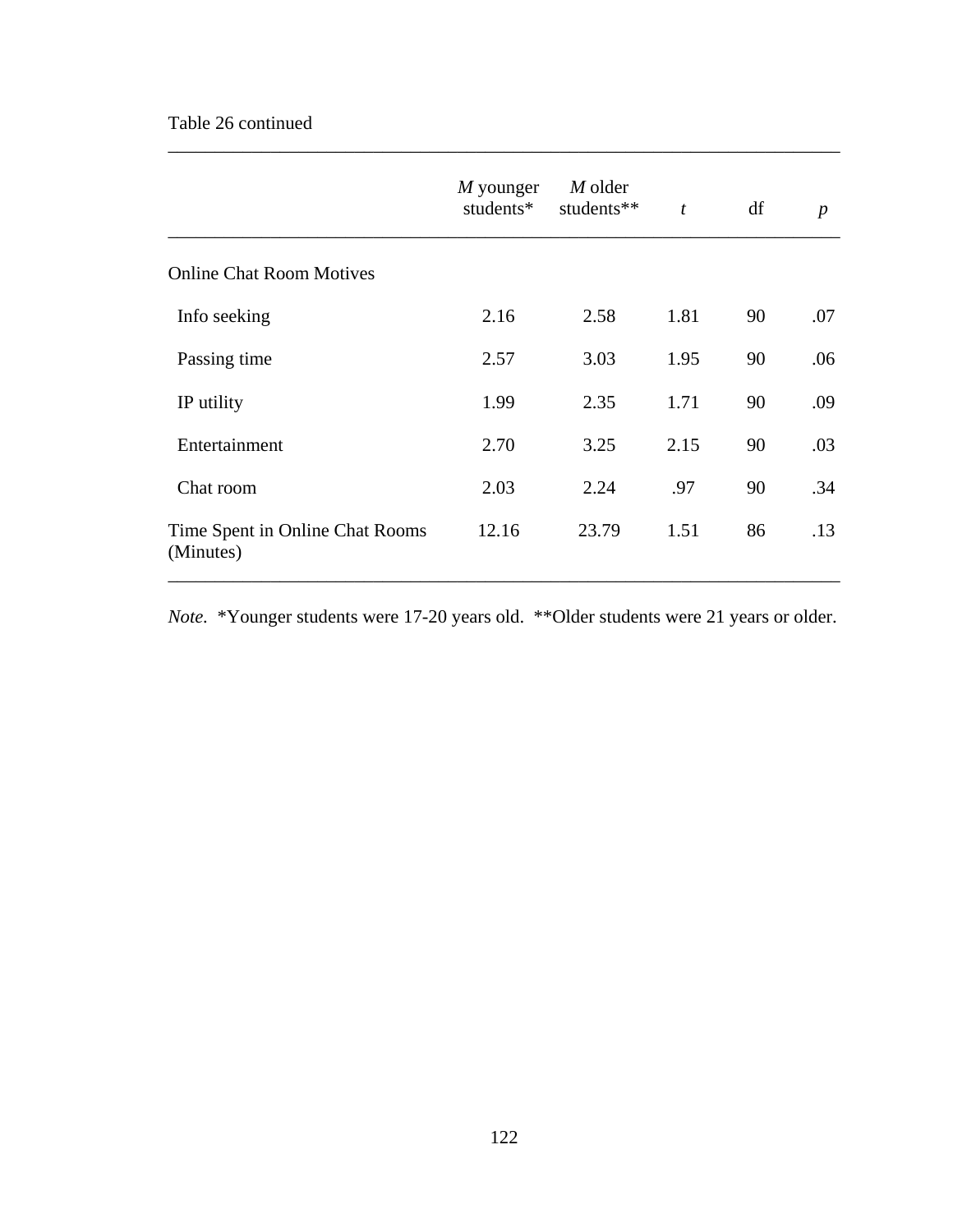|                                | $M$ nonhard<br>science | $M$ hard<br>science | $\boldsymbol{t}$ | $\mathrm{d}\mathrm{f}$ | $\boldsymbol{p}$ |
|--------------------------------|------------------------|---------------------|------------------|------------------------|------------------|
|                                |                        |                     |                  |                        |                  |
| <b>E-mail Uses</b>             |                        |                     |                  |                        |                  |
| Task                           | 3.20                   | 2.96                | 1.26             | 432                    | .21              |
| Social                         | 2.49                   | 2.08                | 2.48             | 432                    | .01              |
| Online                         | 1.59                   | 1.43                | .84              | 432                    | .40              |
| Offline                        | 3.32                   | 2.86                | 2.53             | 432                    | .01              |
| Long distance                  | 3.19                   | 2.38                | 3.19             | 432                    | .002             |
| E-mail Motives                 |                        |                     |                  |                        |                  |
| Convenience                    | 2.88                   | 2.26                | 2.73             | 431                    | .007             |
| Info seeking                   | 2.97                   | 2.85                | .40              | 431                    | .69              |
| Passing time                   | 2.63                   | 2.32                | 1.34             | 432                    | $.18$            |
| IP utility                     | 3.01                   | 2.46                | 2.13             | 432                    | .03              |
| Escape                         | 2.24                   | 2.06                | .72              | 432                    | .47              |
| Entertainment                  | 3.15                   | 2.60                | 2.06             | 431                    | .04              |
| Time Spent E-mailing (Minutes) | 19.85                  | 20.00               | .03              | 423                    | .98              |
| <b>Instant Messaging Uses</b>  |                        |                     |                  |                        |                  |
| <b>Task</b>                    | 2.47                   | 2.29                | .92              | 386                    | .36              |
| Social                         | 2.79                   | 2.62                | .92              | 386                    | .36              |

\_\_\_\_\_\_\_\_\_\_\_\_\_\_\_\_\_\_\_\_\_\_\_\_\_\_\_\_\_\_\_\_\_\_\_\_\_\_\_\_\_\_\_\_\_\_\_\_\_\_\_\_\_\_\_\_\_\_\_\_\_\_\_\_\_\_\_\_\_\_\_\_

# T-tests of Academic Major and Uses and Motives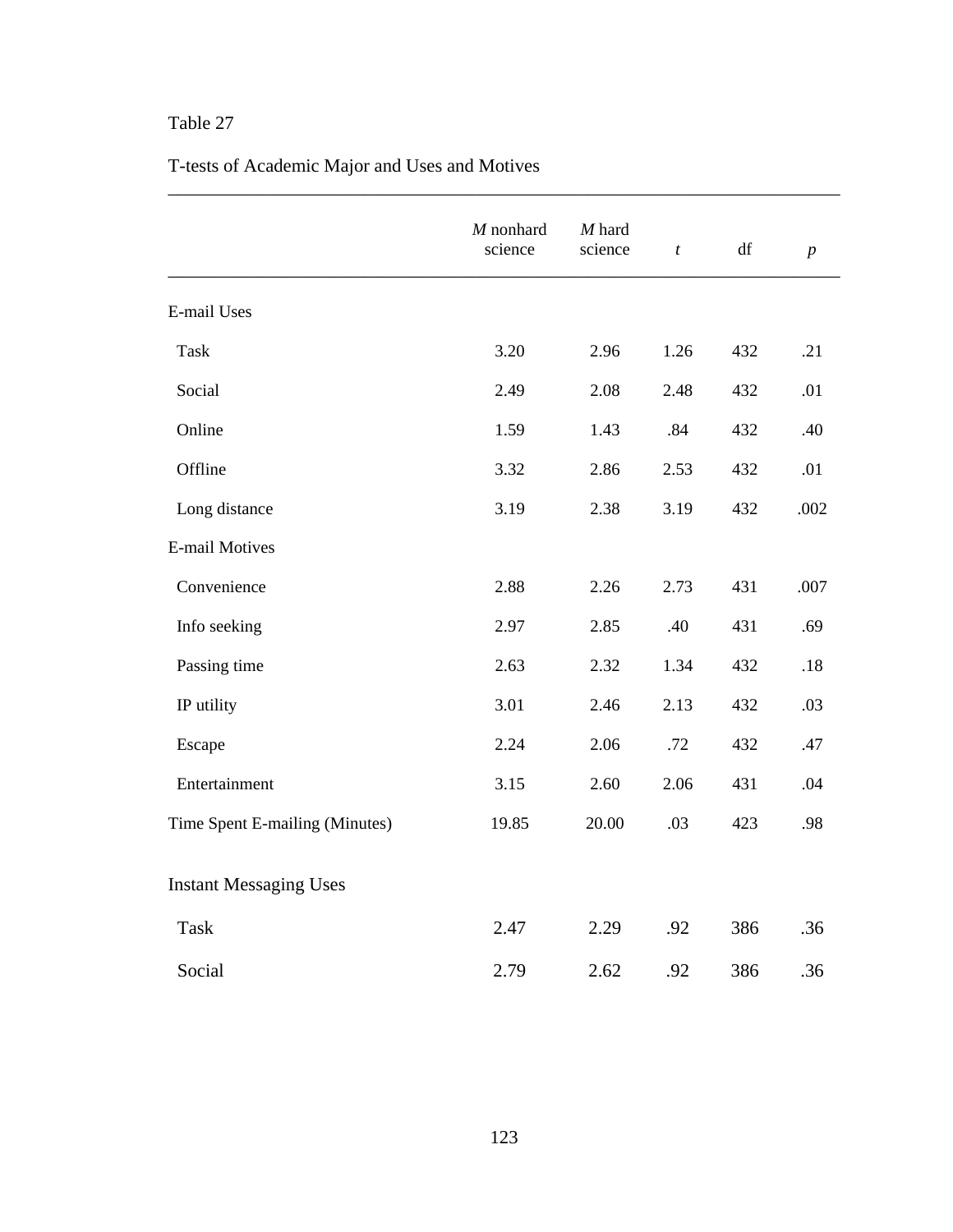# Table 27 continued

|                                           | M nonhard<br>science | M hard<br>science | $\boldsymbol{t}$ | df  | $\boldsymbol{p}$ |
|-------------------------------------------|----------------------|-------------------|------------------|-----|------------------|
| Instant Messaging Uses continued          |                      |                   |                  |     |                  |
| Online                                    | 2.01                 | 2.24              | .90              | 386 | .37              |
| Offline                                   | 3.04                 | 2.73              | 1.76             | 386 | .08              |
| Long distance                             | 3.45                 | 2.83              | 2.18             | 386 | .03              |
| <b>Instant Messaging Motives</b>          |                      |                   |                  |     |                  |
| Info seeking                              | 2.63                 | 2.36              | .89              | 386 | .37              |
| IP utility                                | 3.23                 | 3.07              | .63              | 386 | .53              |
| Escape                                    | 3.10                 | 3.08              | .08              | 386 | .94              |
| Entertainment                             | 3.73                 | 3.80              | .27              | 385 | .79              |
| Companion                                 | 2.63                 | 2.87              | .91              | 386 | .36              |
| Anonymity                                 | 1.88                 | 1.73              | .61              | 386 | .55              |
| Time Spent Instant Messaging<br>(Minutes) | 106.45               | 61.33             | 1.02             | 382 | .31              |
| <b>Online Chat Room Uses</b>              |                      |                   |                  |     |                  |
| Task                                      | 1.91                 | 2.03              | .28              | 88  | .78              |
| Social                                    | 2.24                 | 2.28              | .11              | 88  | .91              |
| Online                                    | 2.16                 | 2.36              | .43              | 88  | .67              |
| Offline                                   | 2.07                 | 1.96              | .26              | 88  | .80              |
| Long distance                             | 2.14                 | 1.80              | .76              | 88  | .45              |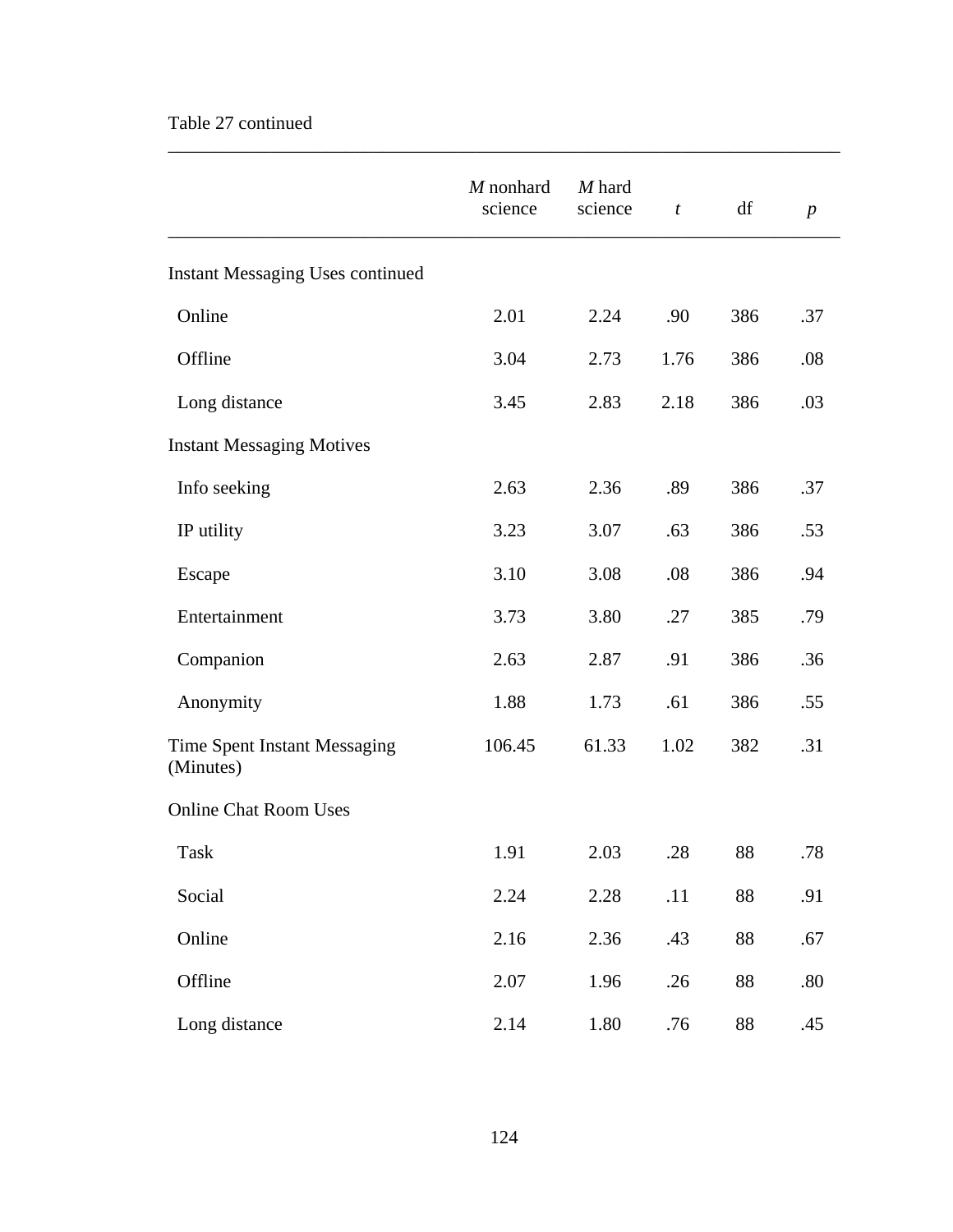### Table 27 continued

|                                              | M nonhard<br>science | M hard<br>science | $\boldsymbol{t}$ | df   | $\boldsymbol{p}$ |
|----------------------------------------------|----------------------|-------------------|------------------|------|------------------|
| <b>Online Chat Room Motives</b>              |                      |                   |                  |      |                  |
| Info seeking                                 | 2.26                 | 2.30              | .08              | 88   | .94              |
| Passing time                                 | 2.72                 | 2.37              | 1.81             | 8.71 | .11              |
| IP utility                                   | 2.11                 | 1.72              | .94              | 88   | .35              |
| Entertainment                                | 2.85                 | 3.27              | 1.79             | 7.80 | .11              |
| Chat room                                    | 2.12                 | 1.51              | 1.46             | 88   | .15              |
| Time Spent in Online Chat Rooms<br>(Minutes) | 15.73                | 14.00             | .11              | 84   | .91              |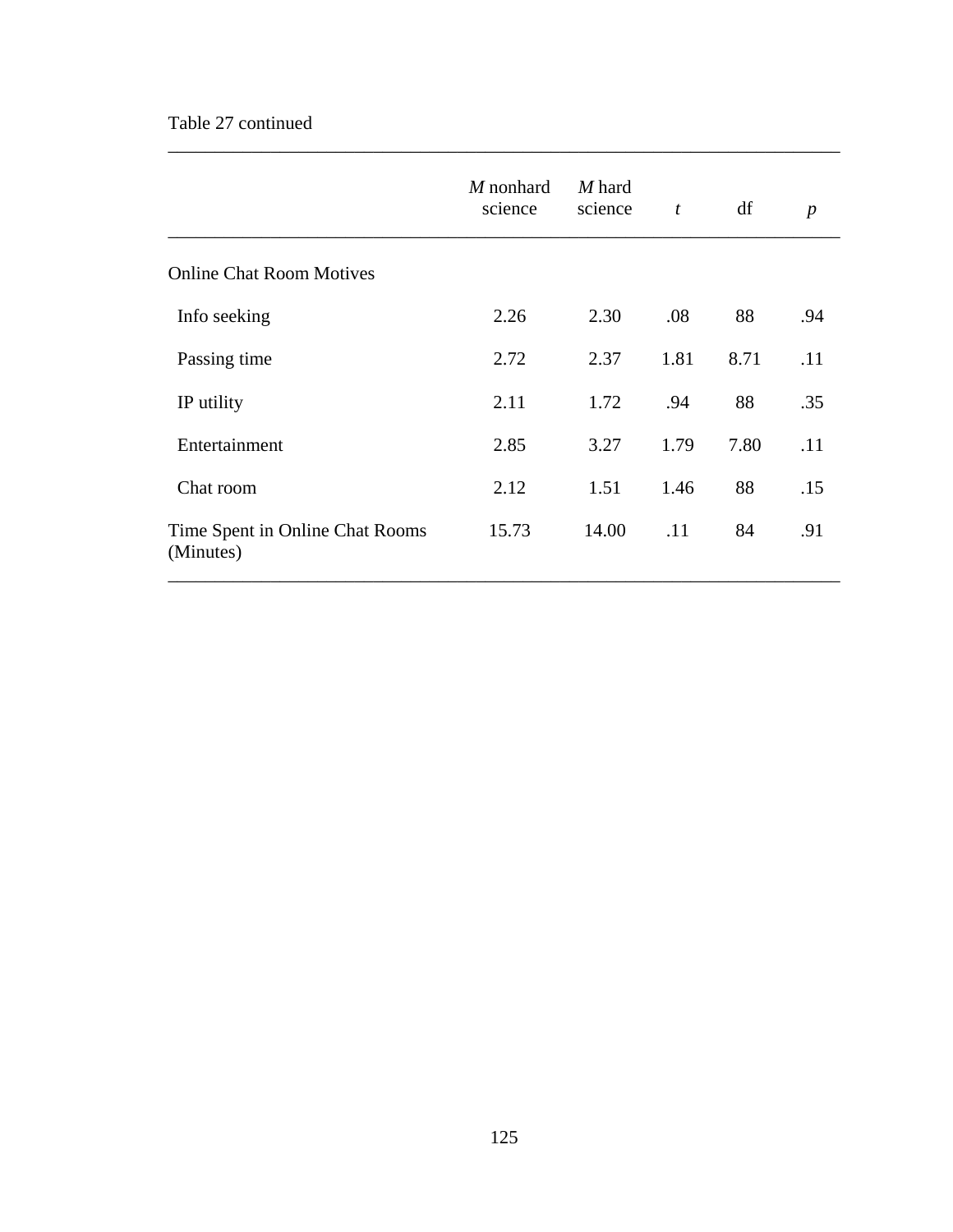#### Chapter 4

#### **DISCUSSION**

 The purpose of this study was to examine why college students are using computer-mediated communication, specifically, e-mail, instant messaging, and online chat rooms, and who, of these college students, is using each of the three forms of CMC. Grounded in the uses and gratifications perspective, this study examined five main areas of CMC: uses, motives, psychological antecedents, social antecedents, and demographic antecedents. This chapter, first, presents the hypothesized and nonhypothesized findings in each of these areas. It discusses the theoretical implications of the results of this study. Then it examines future directions of research based on the findings. Finally, this chapter examines the limitations of the methodology used in this study.

#### Summary of Results

 This study found many interesting results, both hypothesized and nonhypothesized, which suggest directions for future CMC research. Before discussing the various directions for future research, it is necessary to look at the findings and their implications. This section discusses the general findings of each of the five areas of this study. Many of the findings in this study support previous findings by researchers and also expand the research in the areas of CMC and uses and gratifications.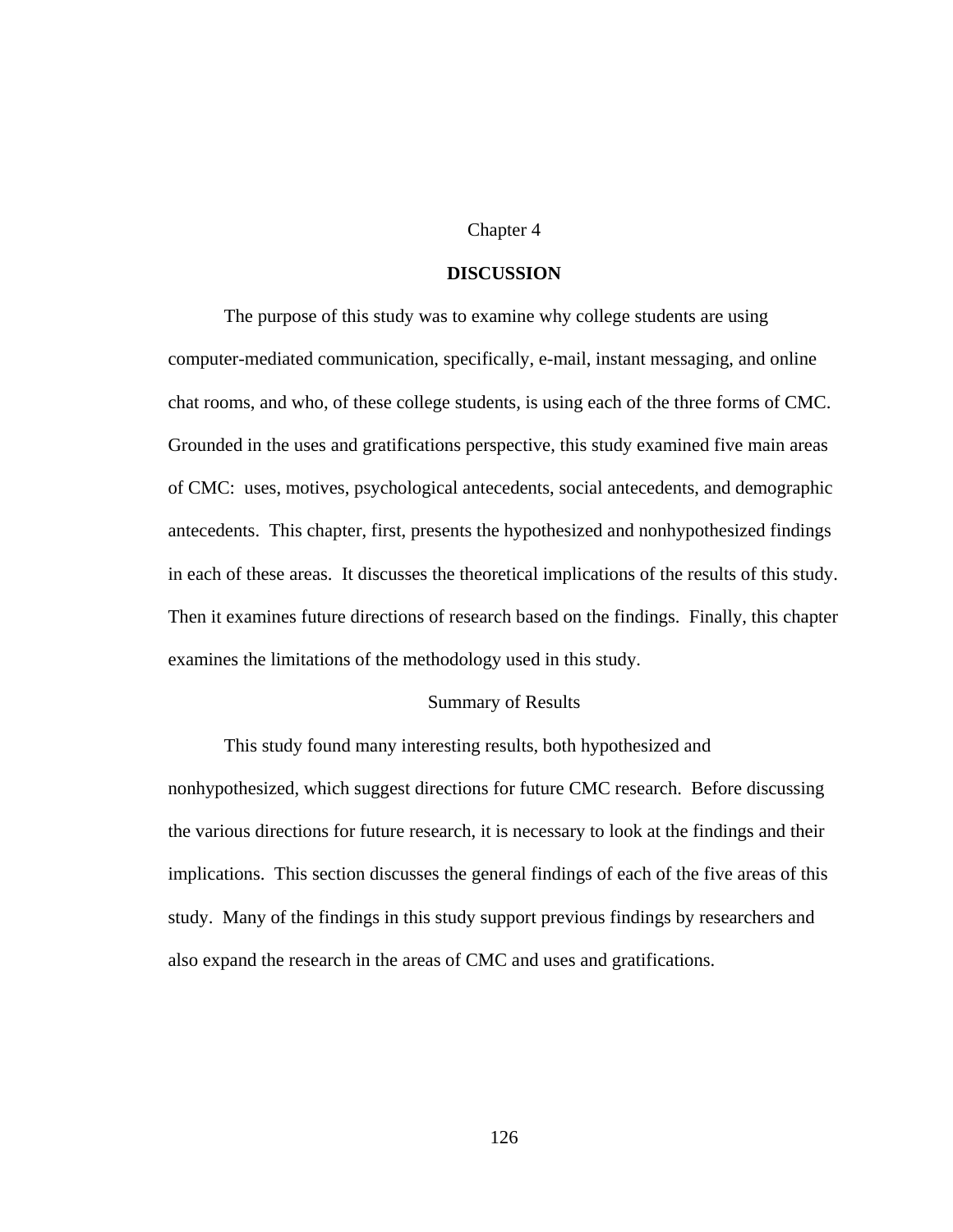*Uses*

 A use, as defined within the uses and gratifications perspective, is a person's selection of a certain communication channel to perform a particular activity. This study found five general uses for e-mail, instant messaging, and online chat rooms: task-related communication, social-related communication, communicating with people known online, communicating with people known offline, and long distance communication. The uses that were found in this study for e-mail, instant messaging, and online chat rooms coincided with many of those found in previous research (Dainton & Aylor, 2002; Hard af Segerstad & Ljungstrand, 2002; Jones, 2002; McKenna et al., 2002; Lenhart, et al., 2001; Stafford et al., 1999).

 While earlier research had explored the uses of CMC, few studies had considered several different forms of CMC. Many of the hypothesized findings in this study expanded on previous research in the area of CMC by comparing the uses of the different types of mediated communication. For example, when comparing e-mail and instant messaging, this study found that college students use instant messaging more than e-mail for communicating long distance and for social-related communication, but they use email more than instant messaging for communicating with people they know offline. This finding is an indication that in future research, types of CMC should be studied separately, as this study attempted to do. This study found that even though e-mail, instant messaging, and online chat rooms share the same general uses, college students do not use each type of CMC the same.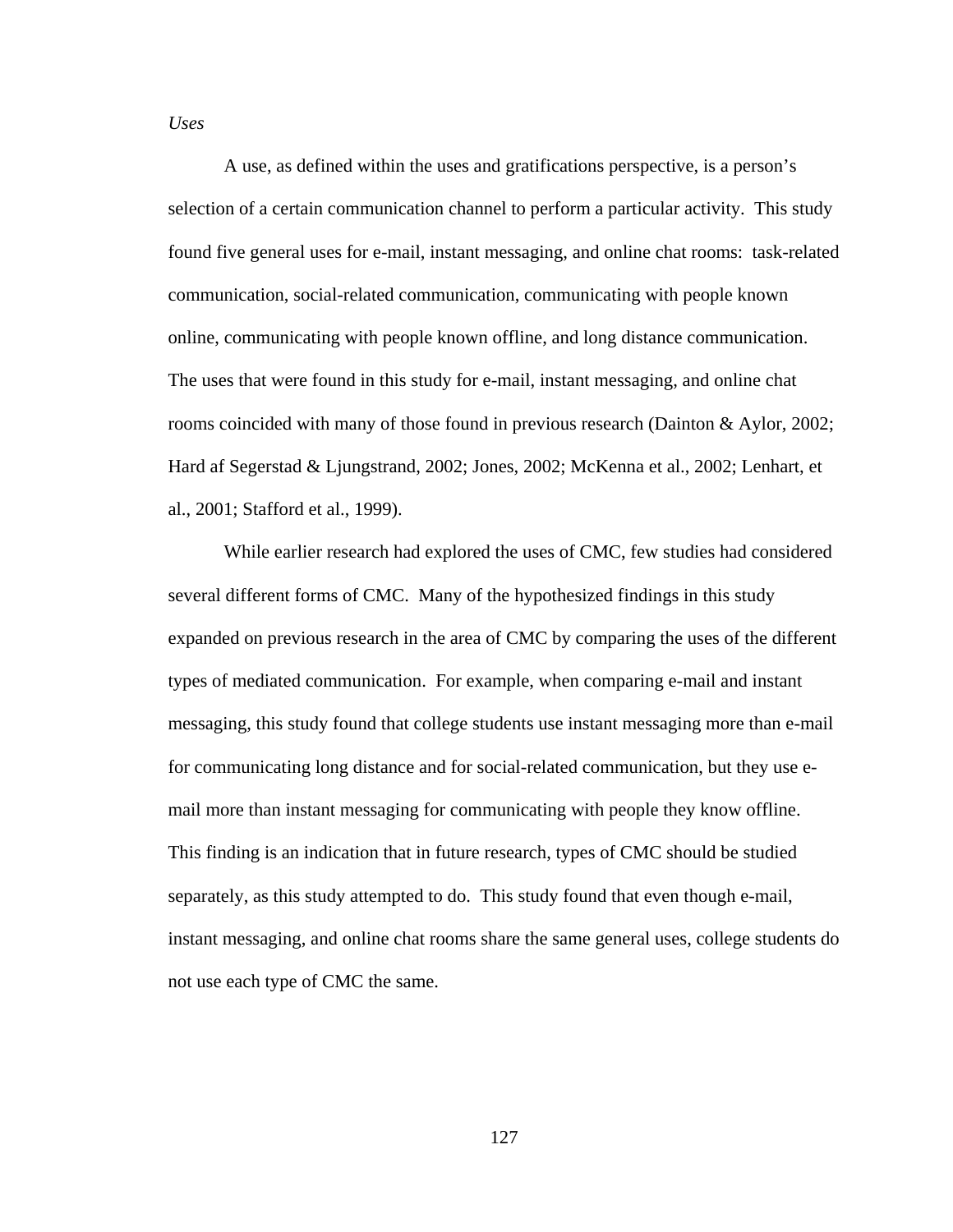For task-related communication, such as asking a professor about material covered in class, e-mail is used by college students significantly more than instant messaging and online chat rooms. This finding might be explained by the more formal and also asynchronous nature of e-mail compared to instant messaging and online chat rooms, which are more informal and allow for synchronous communication to occur. Email is similar to sending letters or memos, so it conceptually makes sense that when using a form of CMC for task-related communication, students would choose e-mail. Email allows people the chance to think about what they want to say, so, college students might feel more comfortable using e-mail to contact professors. Westmyer, DiCioccio, and Rubin (1998) also concluded that task-related needs might be more effectively fulfilled through written or asynchronous communication channels such as e-mail. A direction for future research would be to look at how relationship types, such as professor/student, influence communication channel choice.

For social-related communication such as communicating with friends, instant messaging is used by college students significantly more than e-mail and online chat rooms. This finding may suggest that there are aspects of instant messaging that make it more likely that college students will use it to communicate socially with others. It may be the synchronous nature of the technology as compared to the asynchronous nature of e-mail and it may be the ability to have multiple, spontaneous one-on-one conversations with others that online chat rooms do not allow.

For communicating with people known offline, e-mail is used by college students significantly more than instant messaging and online chat rooms. Given that college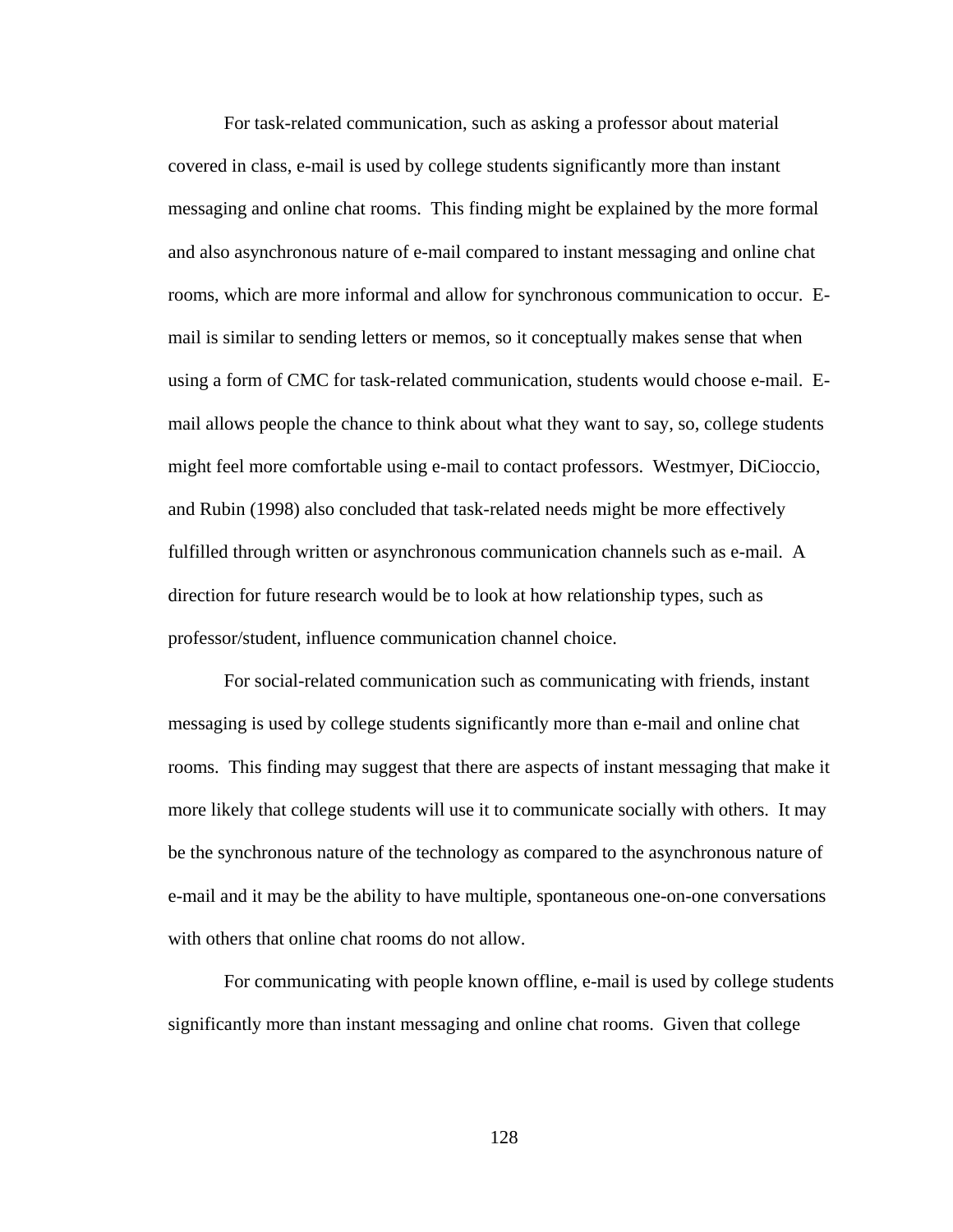students are using e-mail for task-related communication, such as communicating with professors, classmates, coworkers, and business contacts, it might make sense that they are using it more than the other two forms of CMC to communicate with people known offline. As Dimmick, Kline, and Stafford (2000) concluded, the asynchronous nature of e-mail allows people the opportunity to keep in touch with and communicate with others regardless of times zones or work schedules.

For communicating long distance, instant messaging is used by college students significantly more than e-mail and online chat rooms. One reason for this finding may be simply that it allows for synchronous communication to occur, but at a much cheaper price than a long distance telephone call. Future research might want to look at whether instant messaging is causing displacement of the telephone.

#### *Motives*

A motive, as defined within the uses and gratifications perspective, is a reason that prompts use of a particular communication channel to fulfill a need. Much of the research regarding motives for using the Internet and for using CMC have been based upon traditional uses and gratifications research on television viewing (e.g. Conway  $\&$ Rubin, 1991; Palmgreen, Wenner, & Rayburn, 1981; Rubin, 1984; Rubin & Perse, 1987) however, as Rubin (2003) points out, there might be other motives for the Internet that have not been considered yet. This study found some motives that the three forms of CMC had in common and some motives that were unique to either one or two of the forms of CMC.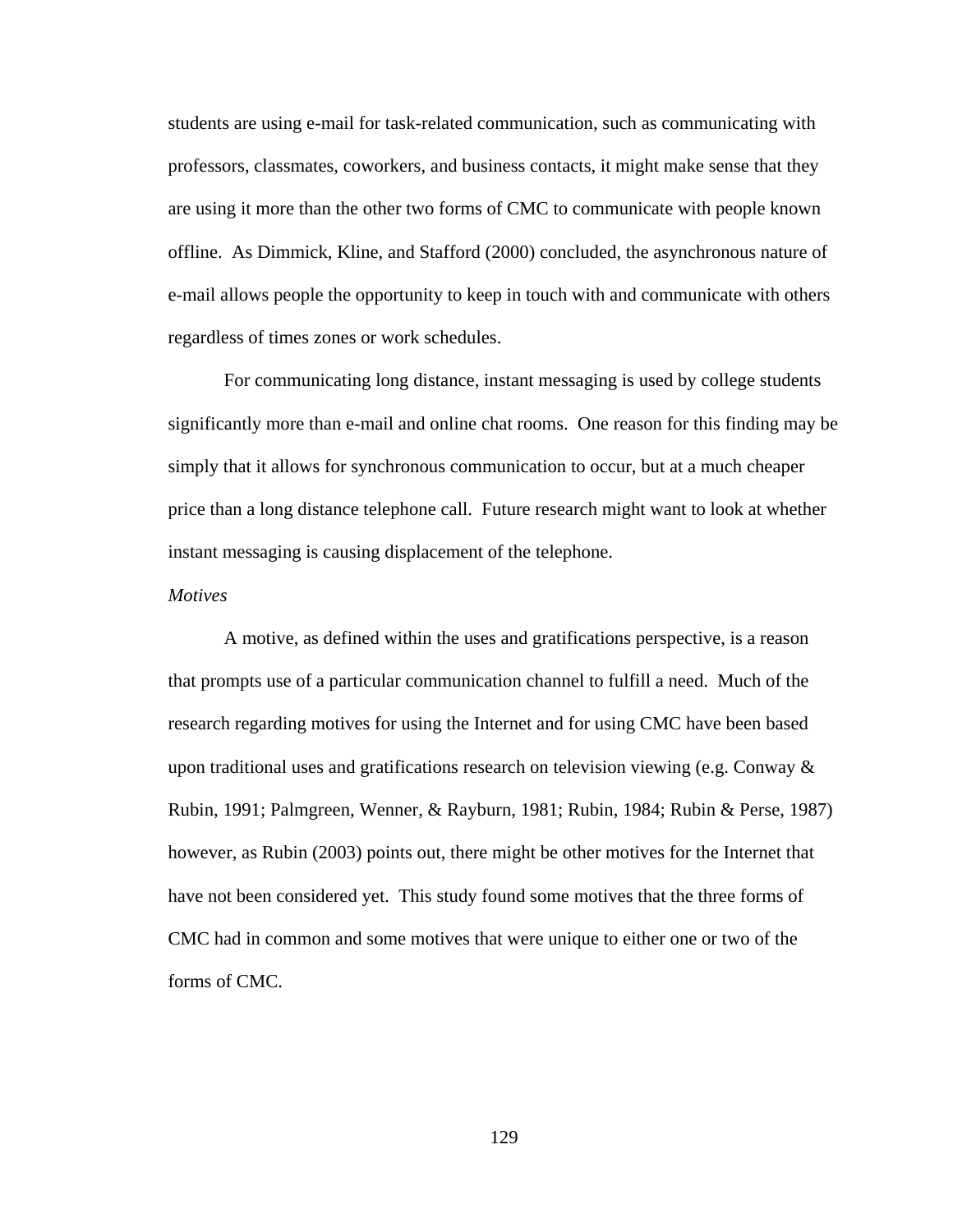Similar to prior research on computer-mediated communication (Papacharissi & Rubin, 2000; Stafford et al., 1999), college students reported such motives as entertainment, information seeking, and interpersonal utility for using e-mail, instant messaging, and online chat rooms. This study's attempt to identify motives specific for each of the three forms of CMC examined was meant to build on past research, which had started to examine the specific motives of particular CMC technology.

The results of this study identified motives unique to each form of CMC. Four motives reported in this study were unique to only one form of CMC: convenience for email, companionship and anonymity for instant messaging, and chat rooms benefits for online chat rooms. Two motives were reported for only two of the three forms of CMC studied: passing time for e-mail and online chat rooms and escape for e-mail and instant messaging. The unique motives found for each channel of CMC supports the uses and gratifications approach that says that people use different channels because they are motivated by different reasons (Katz et al., 1974; Rosengren, 1974). The Internet is no longer a single channel of communication; it now has many different channels involved in it. The unique attributes of these channels give rise to different motives and uses indicating that each form of CMC should be studied individually in future research.

However, given that e-mail, instant messaging, and online chat rooms are all found on the Internet, it makes sense that they would share some of the same motives. Three motives were common to all three forms of CMC studied: information seeking, interpersonal utility, and entertainment. Although all three forms of CMC studied reported these three motives, the amount by which college students were motivated by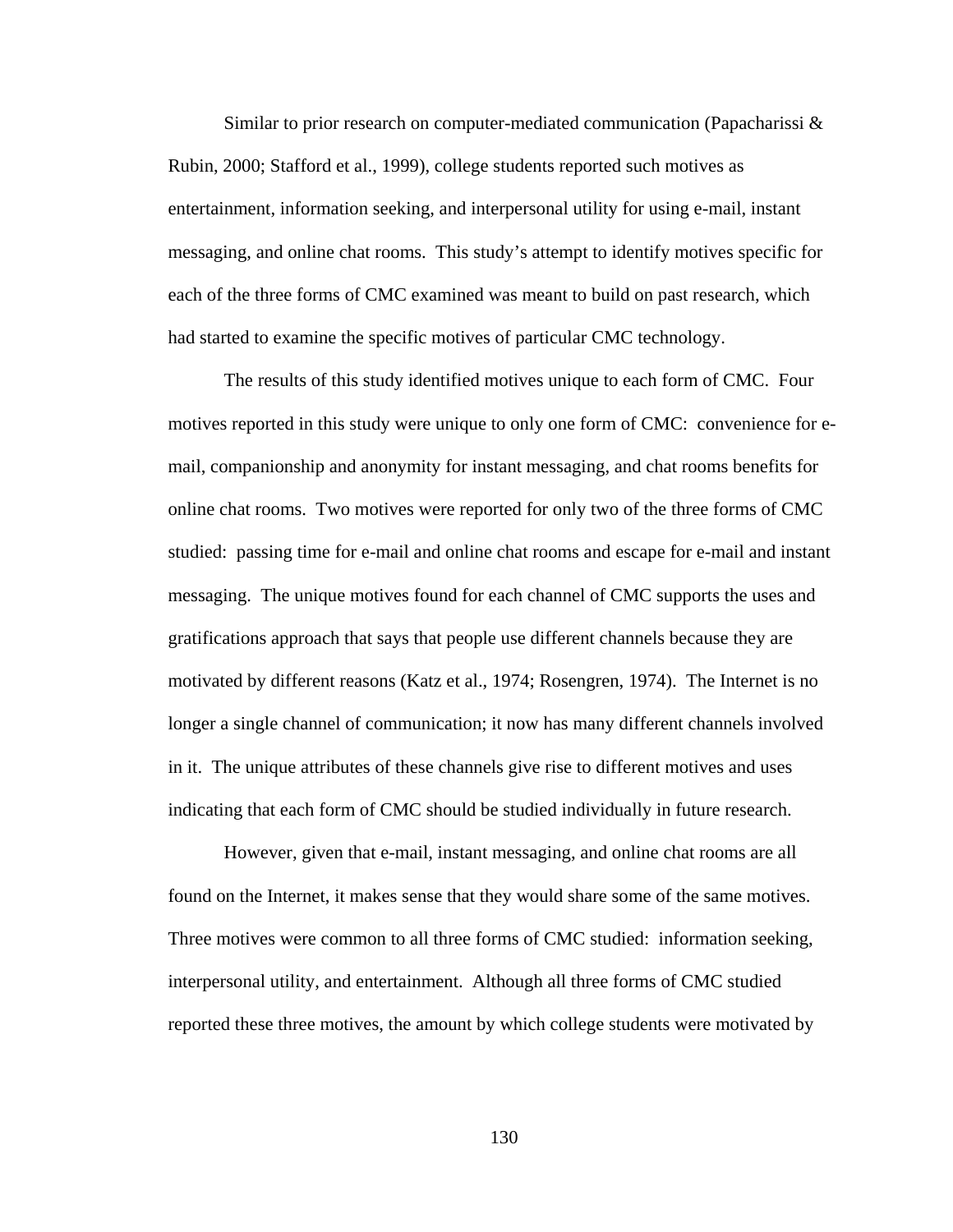them differed depending upon the technology. College students were motivated to use email more than instant messaging and online chat rooms to seek out information. Also, college students were motivated to use instant messaging more than e-mail and online chat rooms for entertainment and for communicating interpersonally. Although users of all three forms of CMC reported both instrumental and ritualized motives, given that information seeking was reported as a motive for e-mail more often than for instant messaging and online chat rooms there is some support for the idea that e-mail might be more instrumental in use than instant messaging and online chat rooms, which both might be more ritualized forms of CMC. This study has found that the orientations towards instrumental and ritualized use exist within CMC; however, it needs to be explored further. Theoretical concepts such as audience activity could be helpful in attempting to expand these findings (Katz et. al., 1974; Perse, 1990; Rubin & Perse, 1987). One such way would be by examining intentionality, selectivity, and involvement in relation to audience activity and CMC use, similar to the way Rubin and Perse (1987) used them to look at audience activity and television news gratifications.

#### *Psychological Antecedents*

 This study found that certain psychological antecedents are related to computermediated communication use, which supports prior research in the area (Caplan, 2002; Markey & Wells, 2002; McKenna et al., 2002; Papacharissi & Rubin, 2000). This finding also lends support to uses and gratifications, which claims that psychological antecedents have an effect on people's use of communication channels (Katz et al., 1974; Rosengren, 1974).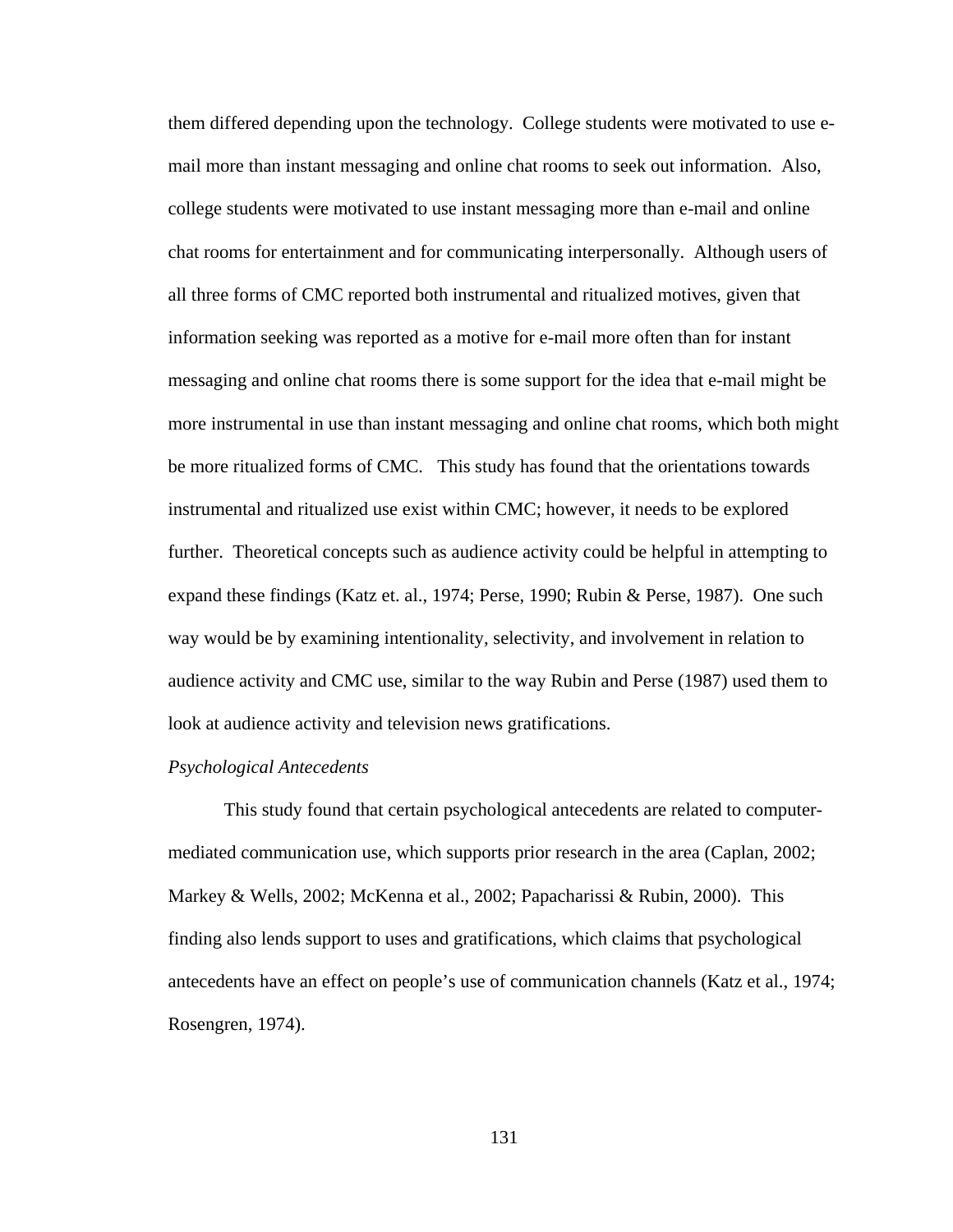The findings in this study support prior research that indicates that those people who are lonely tend to be more likely to use CMC (Caplan, 2002; McKenna et al., 2002). Specifically, this study found that there is a positive relationship between loneliness and amount of time college students spend using online chat rooms. This may be because people who are lonely can better express themselves on the Internet rather than in face-toface interactions (McKenna et al., 2002). College students who are lonely may find comfort in forming relationships with people they meet in chat rooms. Other research that may point to a different explanation for the relationship between loneliness and time spent using online chat rooms is that of Caplan (2002) who found that people with a higher preference for online communication also had higher levels of loneliness, shyness, and depression. These findings indicate that further research needs to explore the attributes of online chat rooms that attract people who experience feelings such as loneliness to them.

 Other findings relating the effect of psychological antecedents on chat room use lend some support to Papacharissi and Rubin's (2000) finding that CMC is a functional alternative to face-to-face communication. People who find communication to be less rewarding and who are less satisfied with interpersonal communication spend more time in online chat rooms. So, for these people online chat rooms might be a functional alternative to face-to-face communication. However, given Flaherty, Pearce, and Rubin's (1998) contradictory finding that indeed the Internet and face-to-face communication are not functional alternatives more research needs to be done. As Flaherty, Pearce, and Rubin's (1998) data was collected in the Spring of 1996, it would be safe to assume that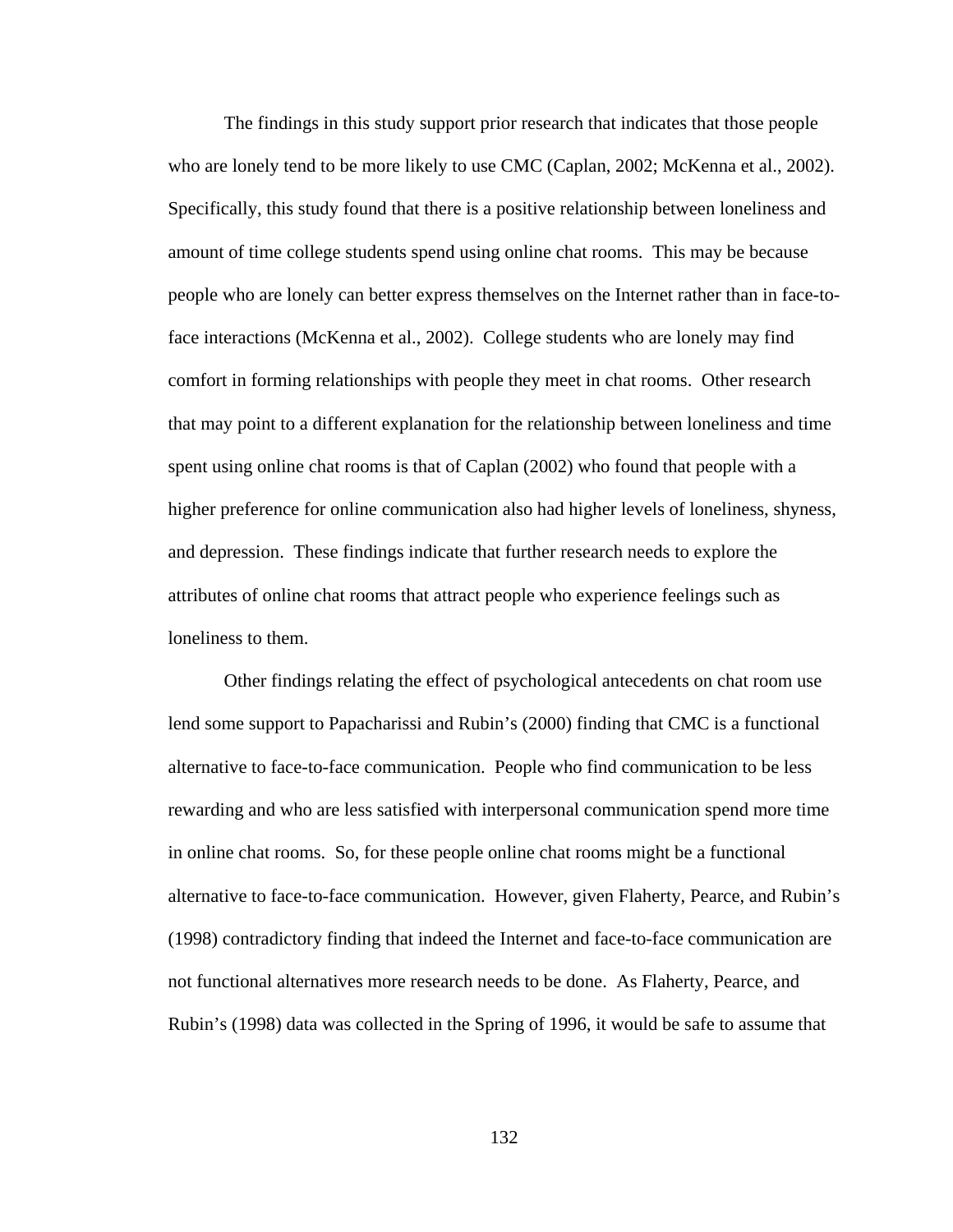more people are using CMC and that it is more readily available to a larger group of people, so their findings may be outdated. Future research might want to concentrate on exploring whether some forms of CMC are functional alternatives to face-to-face communication and others are not.

 This study did not find that psychological antecedents were related to amount of time spent e-mailing or instant messaging. This might indicate that previous contradictory findings relating to whether psychological antecedents such as shyness, loneliness, and emotional instability were characteristics of Internet chat users (Markey & Wells, 2002; Peris et al., 2002) may be because the technologies were not studied separately. These antecedents might only be related to online chat room use as was found in this study. Certain attributes of chat rooms such as the lack of nonverbal cues and its anonymous nature, which allow meeting new people to be easier, might be attractive to people who are lonely or shy, but might not necessarily attract an e-mail or instant messaging user who communicates via CMC with people that they already know offline.

 This study hypothesized only about psychological antecedents and the amount of time college students spend using the various forms of CMC. However, this study also allows some conclusions to be drawn about the relationships between psychological antecedents and the specific uses and motives found for e-mail and instant messaging. The uses and gratifications approach says that psychological antecedents can affect the needs that produce motives and this study found this to be true.

 When looking at e-mail uses and motives, loneliness and shyness both related positively to social-related communication, communicating with people known only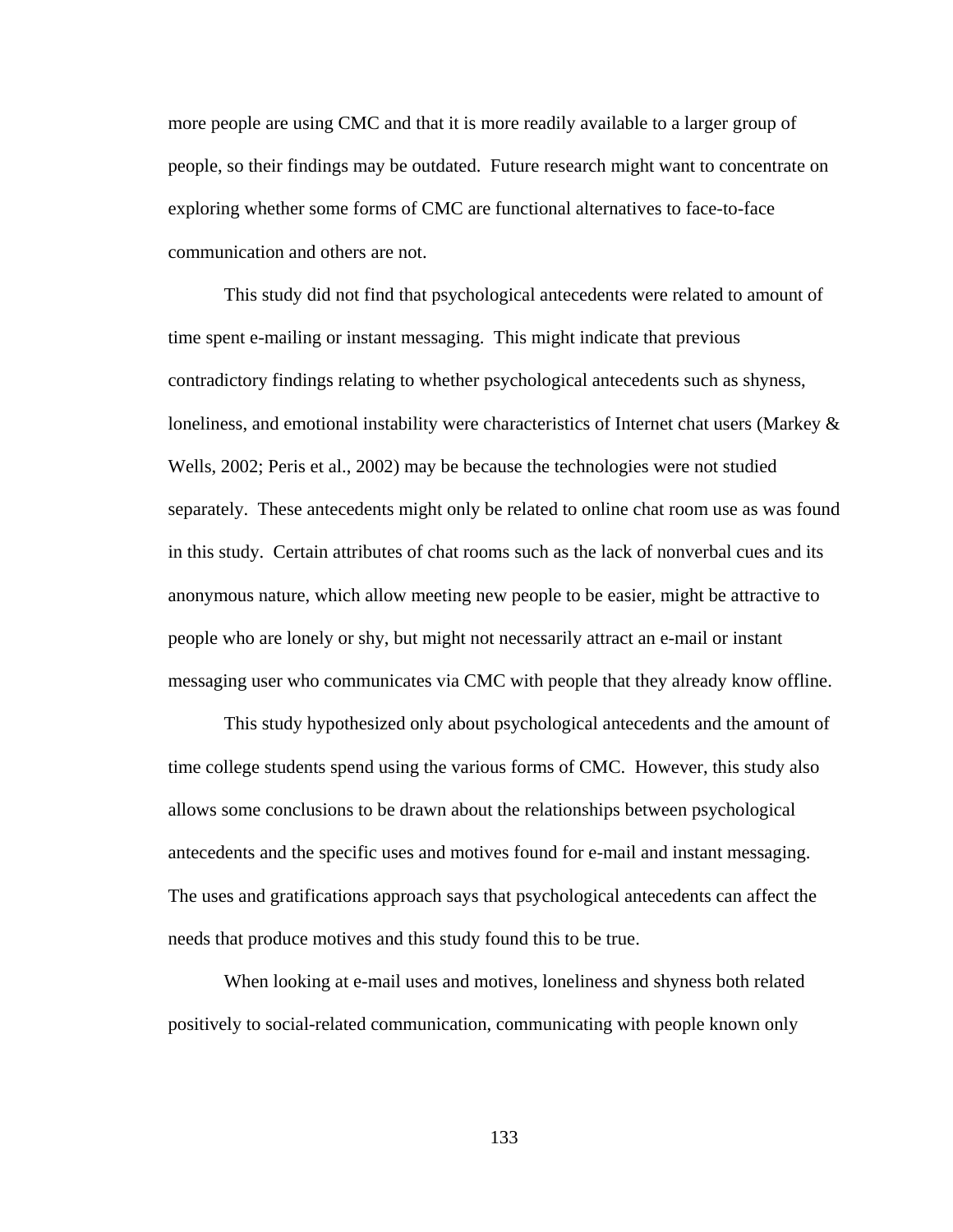online, and with the motive of escape. In contrast, the psychological antecedent of finding communicating rewarding related negatively to these uses and motives for e-mail. These findings indicate that people who are shy and lonely are more likely to have developed relationships online and thus use e-mail to communicate socially with these people. They also might use e-mail as a way to escape their face-to-face communication. The relationships between e-mail uses and motives and the psychological antecedents mentioned indicate that while psychological antecedents might have little effect on total amount of time spent e-mailing, they could have some effect in terms of what college students use e-mail for and what types of motives drive them to use e-mail. Future research needs to look not only look at the relationship that exists between psychological antecedents and the amount of time people spend using a particular form of CMC, but also look at how psychological antecedents relate to motives and uses as past uses and gratifications research asserts (Conway & Rubin, 1991; Perse & Rubin, 1990). Certain psychological antecedents might produce different needs and motives for different people. Examining the motives reported by people who are lonely or shy might produce results that enable researchers to more fully understand the positive and negative effects of the Internet and its many technologies.

 Two motives, unique to instant messaging, related either positively or negatively to all of the psychological antecedents looked at in this study. Both anonymity and companionship related positively to loneliness, shyness, and the approach-avoidance dimension of the unwillingness to communicate antecedent. People who experience shyness, loneliness, and who avoid communication use instant messaging to feel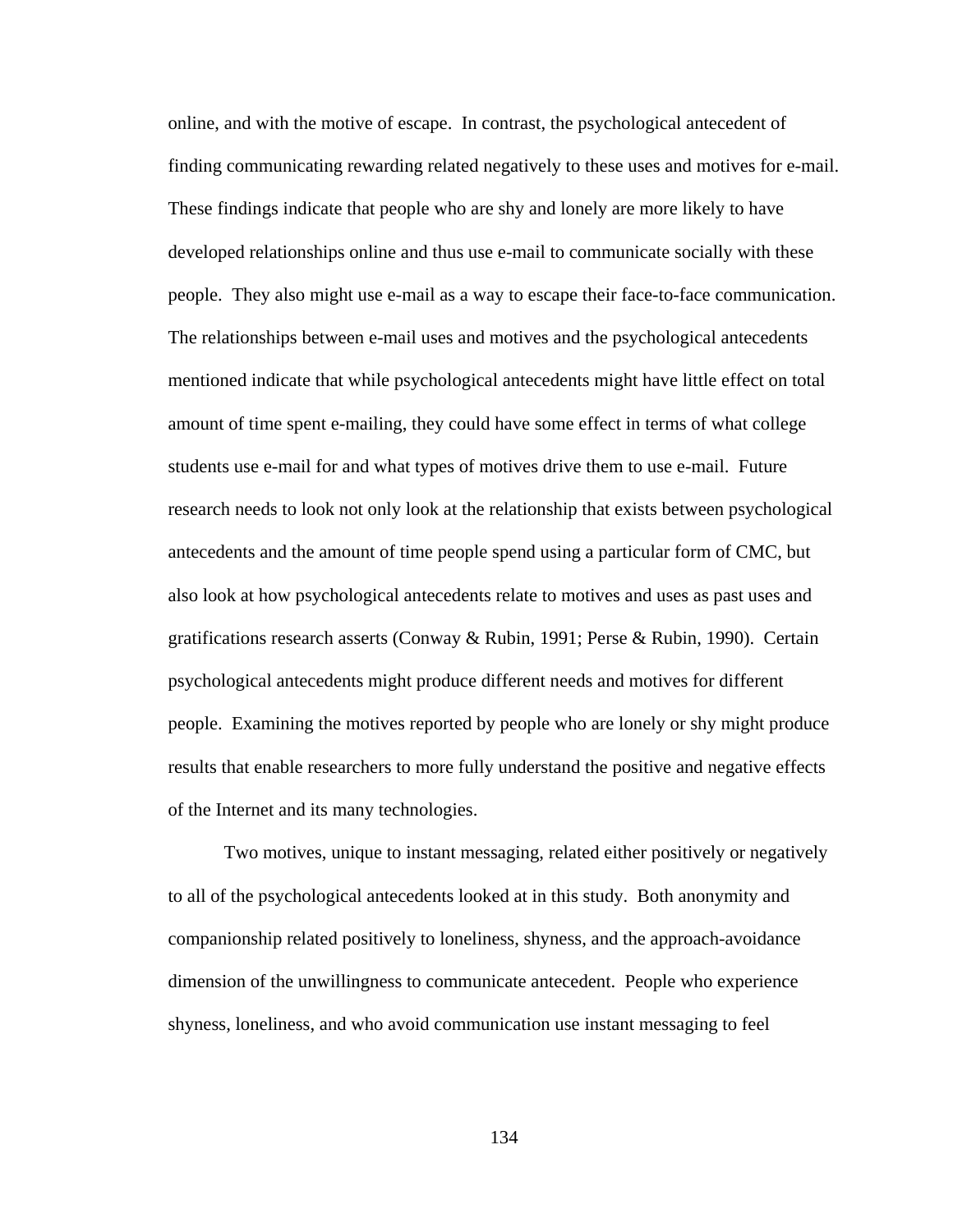companionship with others, while at the same time enjoying the anonymity of the Internet. So, those people who are not as comfortable in face-to-face interactions find comfort in the anonymous companionship they receive through CMC. The motives of companionship and anonymity also related negatively to the psychological antecedents, finding communication rewarding and interpersonal communication satisfaction. So, people who enjoy face-to-face communication do not necessarily use instant messaging because of its anonymity nor because of the companionship they experience. They might have companionship in their face-to-face communication and choose to use instant messaging for other reasons.

 Again these relationships indicate that while psychological antecedents may have little effect on total amount of time instant messaging, they might have an effect on what motivates people to use instant messaging. These relationships also indicate that there are aspects of instant messaging that make it unique from other forms of CMC given that these two motives that are exclusive to instant messaging have such significant relationships with all of the psychological antecedents. Once again, the results of this study show that future research needs to separate the various forms of CMC to identify new and unique uses and motives of each form.

 Three of the psychological antecedents studied related to all of the uses identified in this study for online chat rooms. Loneliness related positively with all five uses. So, people who are lonely use online chat rooms for a number of different reasons: to communicate long distance, to engage in task- and social-related communication, and to communicate with people known online and offline. On the other hand the psychological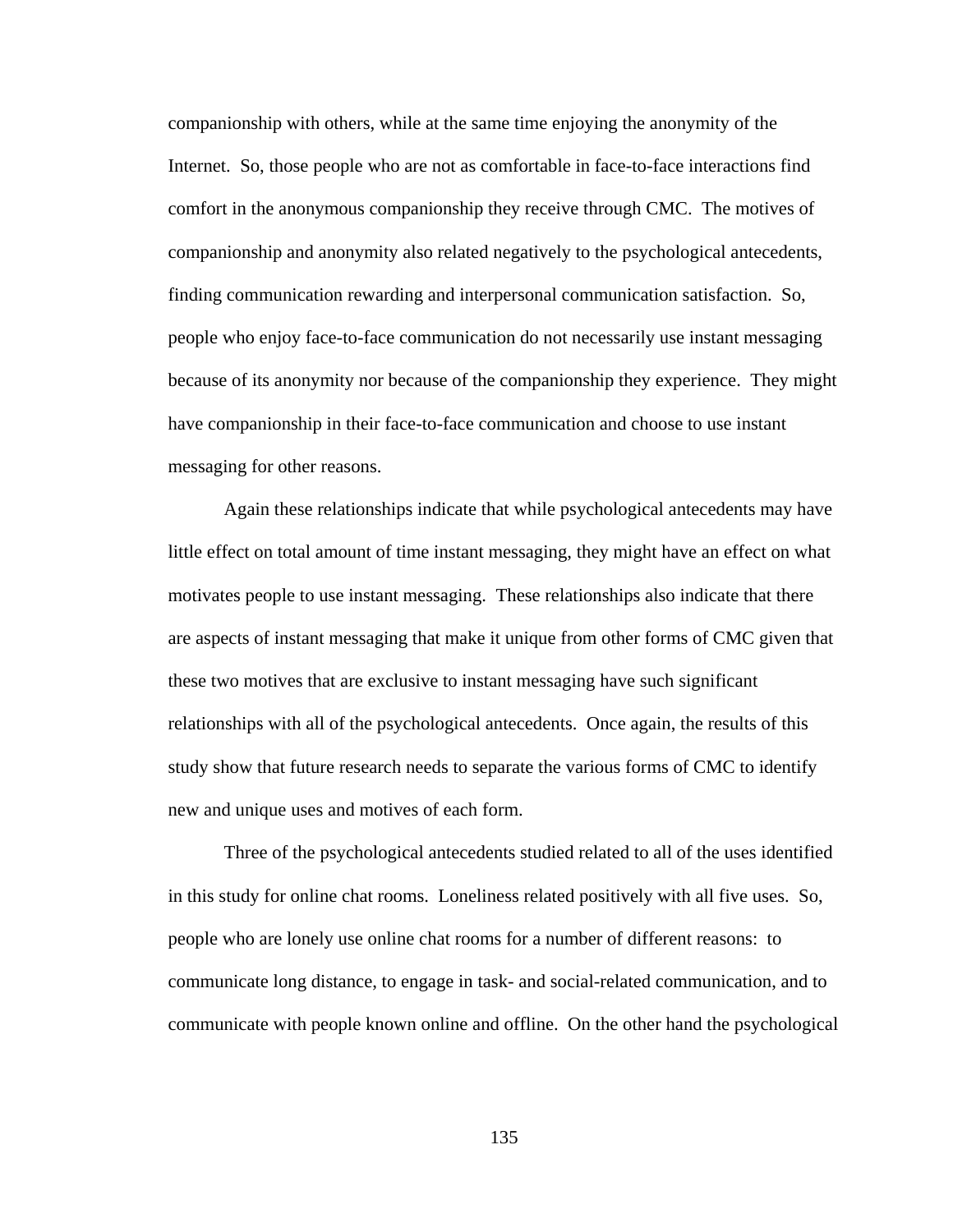antecedents, finding communication rewarding and interpersonal communication satisfaction related negatively with all five uses. People who are comfortable in face-toface interactions tend not to use online chat rooms for much of their communication behavior. This may indicate that there is something about online chat rooms that draws in people who are lonely, but not people who find communication rewarding and satisfactory. As mentioned previously, these findings indicate that it is important to study the forms of CMC separately. Online chat rooms seem to be used by different types of people. Understanding the motives and psychological antecedents of the people who do use online chat rooms will provide researchers with knowledge and insight into how this type of CMC can be valuable in people's lives.

## *Social Antecedents*

 While no support was found for involvement in offline social networks and relationships being related to amount of time spent using the three forms of CMC as originally hypothesized, there were some other nonhypothesized findings relating this social antecedent to specific uses of CMC. People involved in offline social networks use e-mail for task-related communication and for communicating with people they know offline. Also, they use instant messaging for social-related communication and communicating with people they know offline. So, while this study did not confirm past research that found that people involved in offline social networks also tend to form relationships online (Matei & Ball-Rokeach, 2001; McKenna et al., 2002), it does indicate that social networks are an antecedent for CMC use and deserve to be explored further in future research.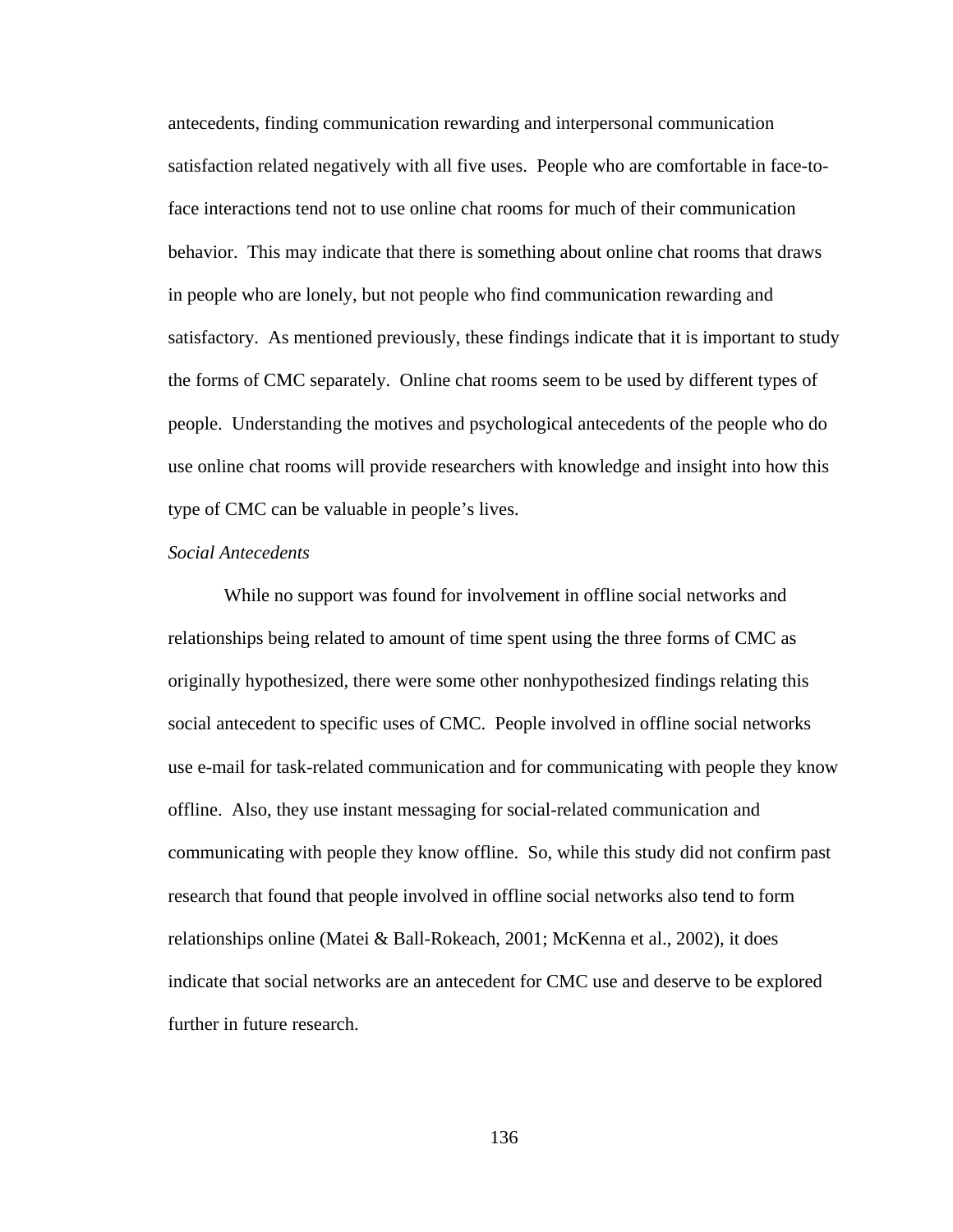This study also found that college students' involvement in student activities is an antecedent for CMC use. Prior research in CMC technologies did not look at how involvement in student activities would affect CMC use. Given that this study focused on college students' uses and motives for CMC, it seems natural to examine how this social antecedent might affect their CMC use. This study found that the more students are involved in student activities the more time they spend e-mailing. Many student organizations, just like many course professors, choose to communicate with members through electronic means such as e-mail. Therefore, the more activities a student is involved in, the more likely they will use e-mail to communicate with other members of their groups. This supports a key aspect of uses and gratifications, which states that social antecedents affect people's choice of communication channel (Katz et al., 1974; Rosengren, 1974).

 This study also allows for conclusions to be made regarding relationships between involvement in student activities and the uses and motives found for each form of CMC. In particular the more students are involved in student activities the more they use e-mail for task-related communication, social-related communication, and communicating with people known offline. This conceptually makes sense because if students are involved in activities, e-mail may be one mode of communication that groups use to keep members aware of information. Also, if students are involved in student activities, they might have a large number of people to communicate with and e-mail may provide one mode of communication for doing this. Another finding in this study is that the more students are involved in student activities the more they use instant messaging for social-related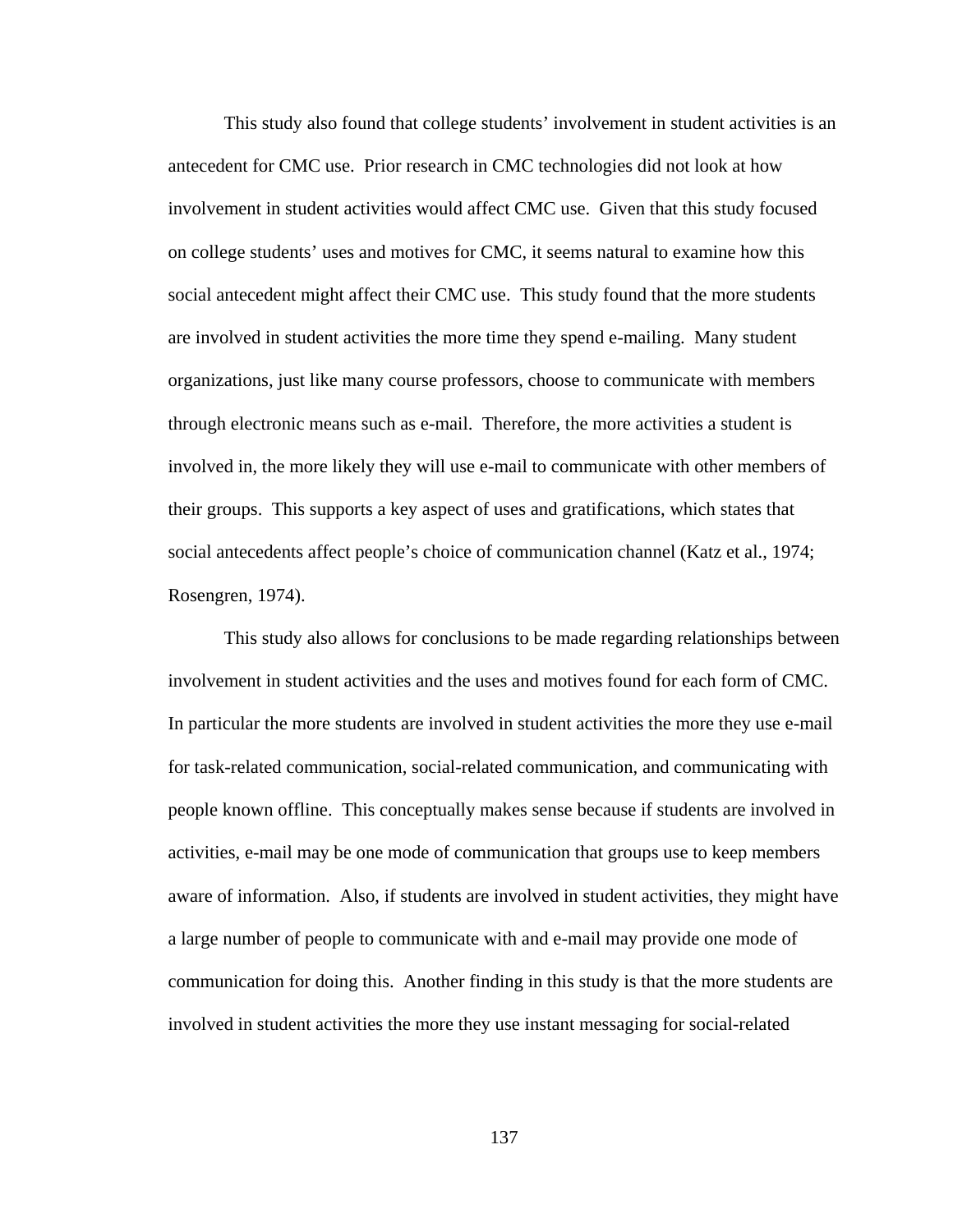communication and communicating with people known offline. However, unlike with email, involvement in student activities was not related to using instant messaging for task-related communication. While students may use instant messaging to communicate with people that they know in the groups they are a part of, they may not use it to conduct any group business. Since involvement in student activities is not an antecedent that has been explored previously, future research should look to expand upon the findings in this study. Also, future research should examine whether other social conditions of college students' lives are antecedents for CMC use.

## *Demographic Antecedents*

 In past research, certain demographic characteristics have been found to be antecedents of Internet usage, as is claimed by uses and gratifications. This study concludes that indeed this is true for CMC usage. Gender and age appear to have an effect on college students' use of CMC.

Similar to past research (Weiser, 2000) this study found that female college students spend more time using e-mail than male college students. Another finding that is specific to instant messaging but that supports general CMC findings (Weiser, 2000) is that female college students report interpersonal utility as a motive for instant messaging more than male college students. This finding also supports Rubin, Perse, and Barbato's (1988) finding that women use communication more often to express affection and to seek inclusion. Males used online chat rooms for all five uses found in this study significantly more than females. Males also reported anonymity as a motive for using instant messaging significantly more than females. Coincidentally, they also used instant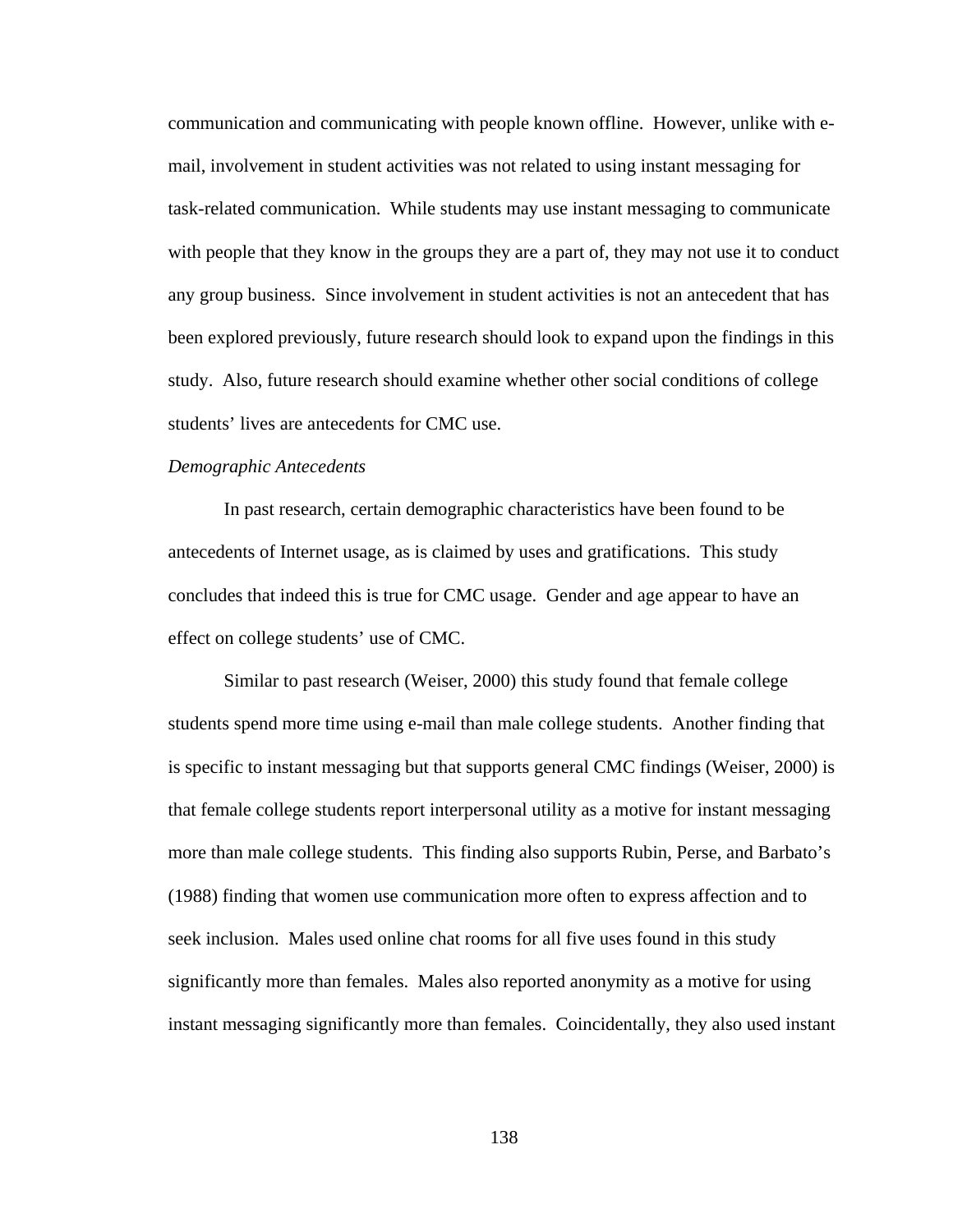messaging significantly more than females to communicate with people known online. This might indicate that males feel comfortable using instant messaging because of its anonymity as a way to meet people online and establish relationships online. This relates to Rawlins' (1991) finding in the interpersonal communication research area of dialectics that male friendships exhibit much more protectiveness than female friendships, which exhibit more expressiveness. Through the anonymity of online communication men are able to be both expressive and protective in their online relationships, thus relieving the tension of this dialectic. Future research should employ interpersonal theories to explore gender differences in CMC use.

A finding of this study that expands previous research by Weiser (2000) is the finding that younger college students, those 17-20 years of age use instant messaging more than older college students, those over 21 years of age. Weiser (2000) found that email tends to be a technology used more often by a younger population. This study also finds that instant messaging is a technology used by a younger population and in general supports the idea that the Internet as a whole is used more often by younger people. One important and interesting area of future research is to look at whether instant messaging is displacing other forms of interpersonal communication, such as the telephone and faceto-face, for its younger users. Are teenagers and college students who use instant messaging, using other forms of interpersonal communication less often? Additional findings in this area include that students 21 years of age and older used e-mail for taskrelated communication more than those 17-20 years of age. One reason for this finding is that students 21 years of age and older might just have more task-related communication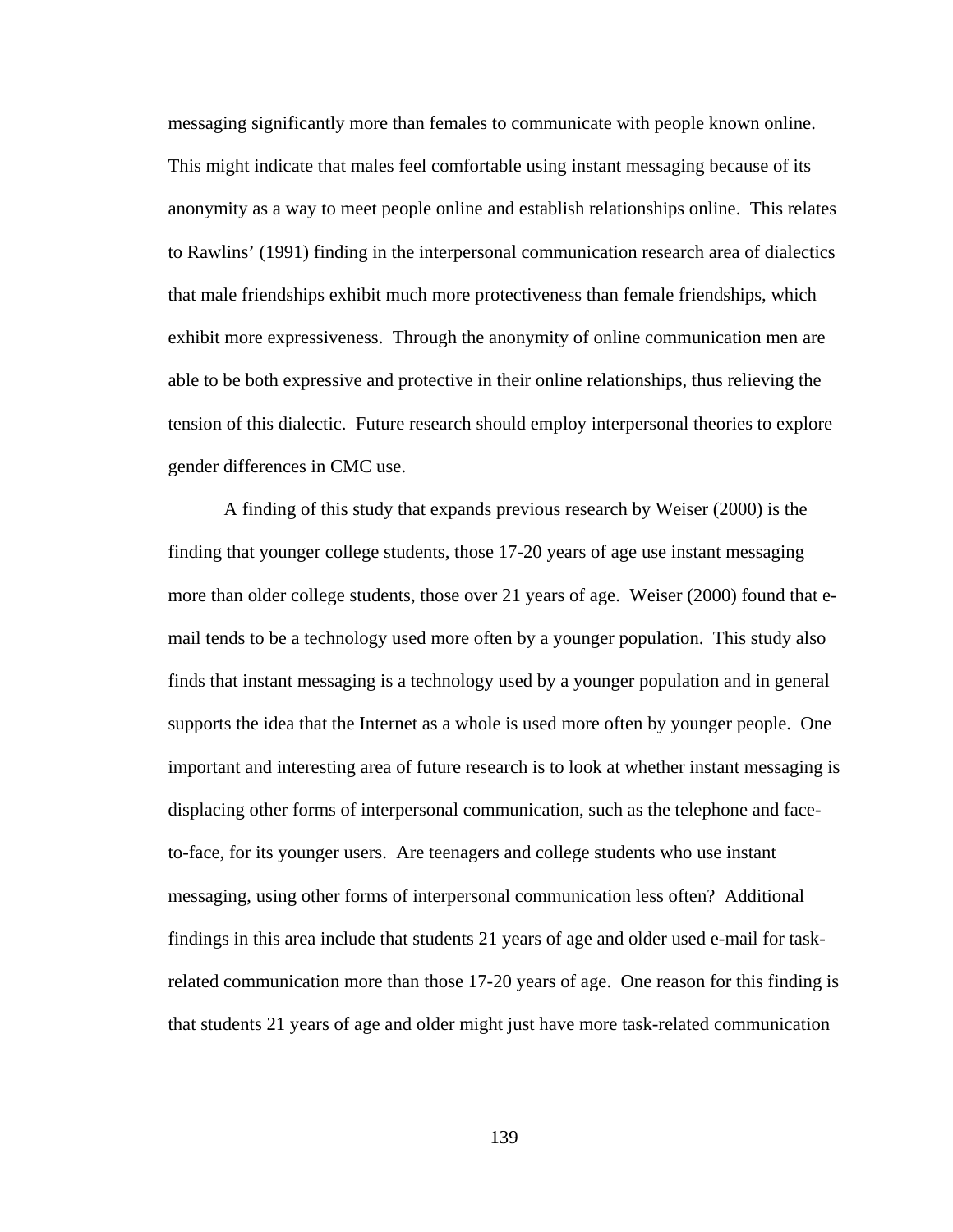to do. By that age, most students are nearing the end of their college years and are therefore deeply involved in their major courses as well as possibly looking for jobs and internships. Another finding related to instant messaging and age differences is that students 17-20 years of age use instant messaging for communicating with people known offline and report interpersonal utility as a motive for instant messaging more than students 21 years of age and older. This finding makes sense given that instant messaging tends to be a young person's activity (Rainie, 2000). So, while the younger users may not have a need to use instant messaging for task-related communication as much as older users, they do still enjoy using it for social reasons. Future research should explore the findings related to instant messaging use and age further by asking the question: Is it age or generation differences?

 Not many significant differences were found between those students in the hard science majors and those in nonhard science majors in regards to their CMC usage as originally thought. However, this study did find that students in nonhard science majors used e-mail significantly more than those in hard science majors for social-related communication and for communicating with people known offline. This slightly contradicts Anderson's (2001) finding that students in hard science majors are more likely to become dependent on the Internet. Given that these students are not reporting using e-mail, instant messaging, and online chat rooms for social communication more than students in majors other than the hard sciences and are in fact reporting it less, there does not seem to be any support from this study for Anderson's (2001) finding. However, future research should explore the relationship between academic major and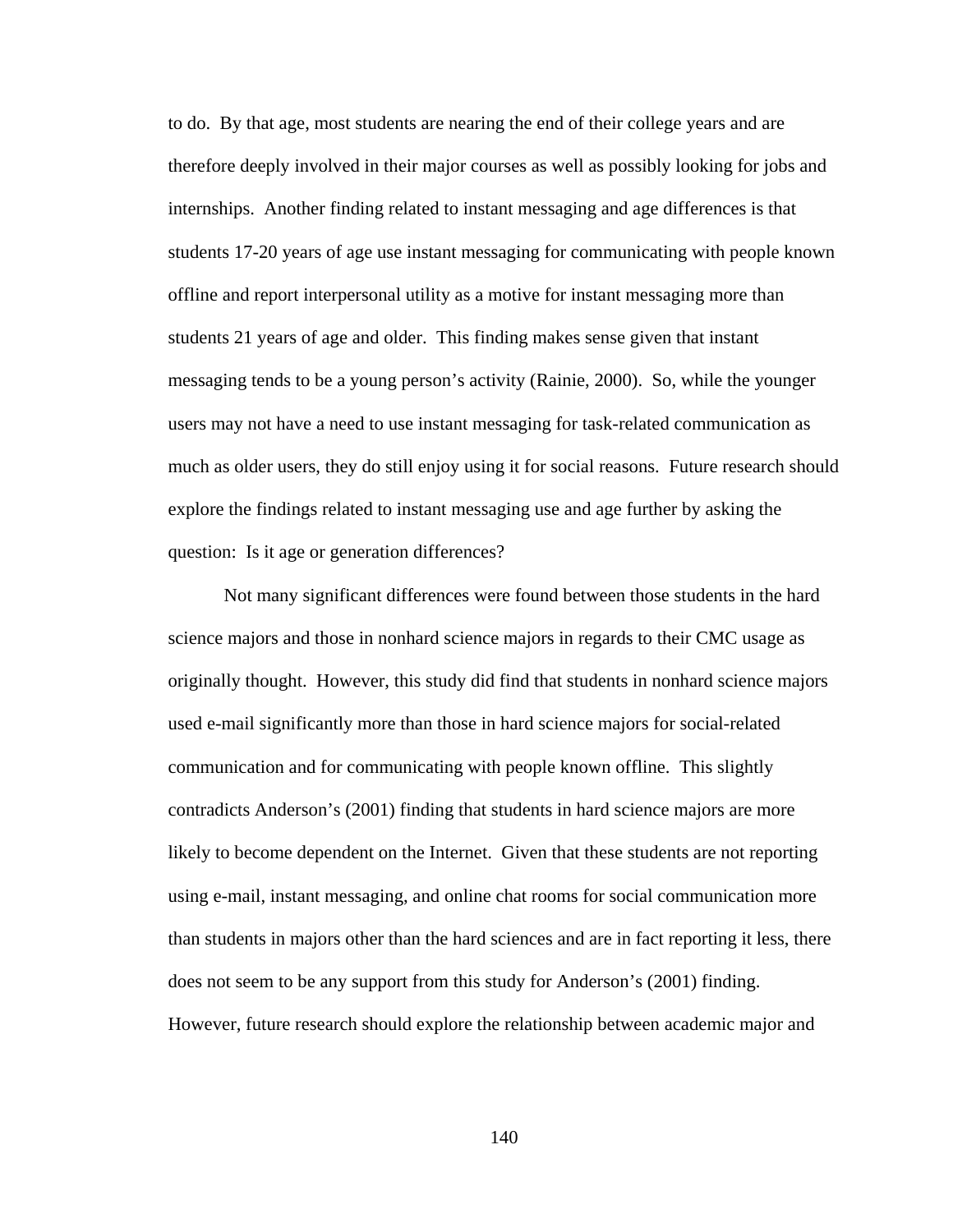CMC usage more in depth. Researchers should differentiate between more than just hard science and nonhard science majors. At the time of data collection, the University of Delaware is the second most wired university in the United States, which indicates that a student certainly does not need to be a hard science major to have access to the Internet and CMC channels.

# Directions for Future Research

 Since researchers have just begun to look at computer-mediated communication, this study was exploratory in nature. Its purpose was to examine the way in which college students use CMC technology and to find aspects of their lives that affect their use of such communication tools. The findings of this study are rich and plentiful and should aid researchers in future study of the Internet. While many directions for future research were mentioned previously, this next section focuses on general areas for researchers to focus.

 One area for future research would be to expand on the findings regarding uses of e-mail, instant messaging, and online chat rooms. While it was found from this study that college students are using certain forms of CMC more than others for certain uses, one question that researchers might ask is why. What is it about these technologies that prompt this type of use? For example, what is it about e-mail that causes students to use it more often than instant messaging and online chat rooms to communicate with people known offline?

 Another area for future research to look at is the area of motives related to computer-mediated communication. This study found that there are some motives that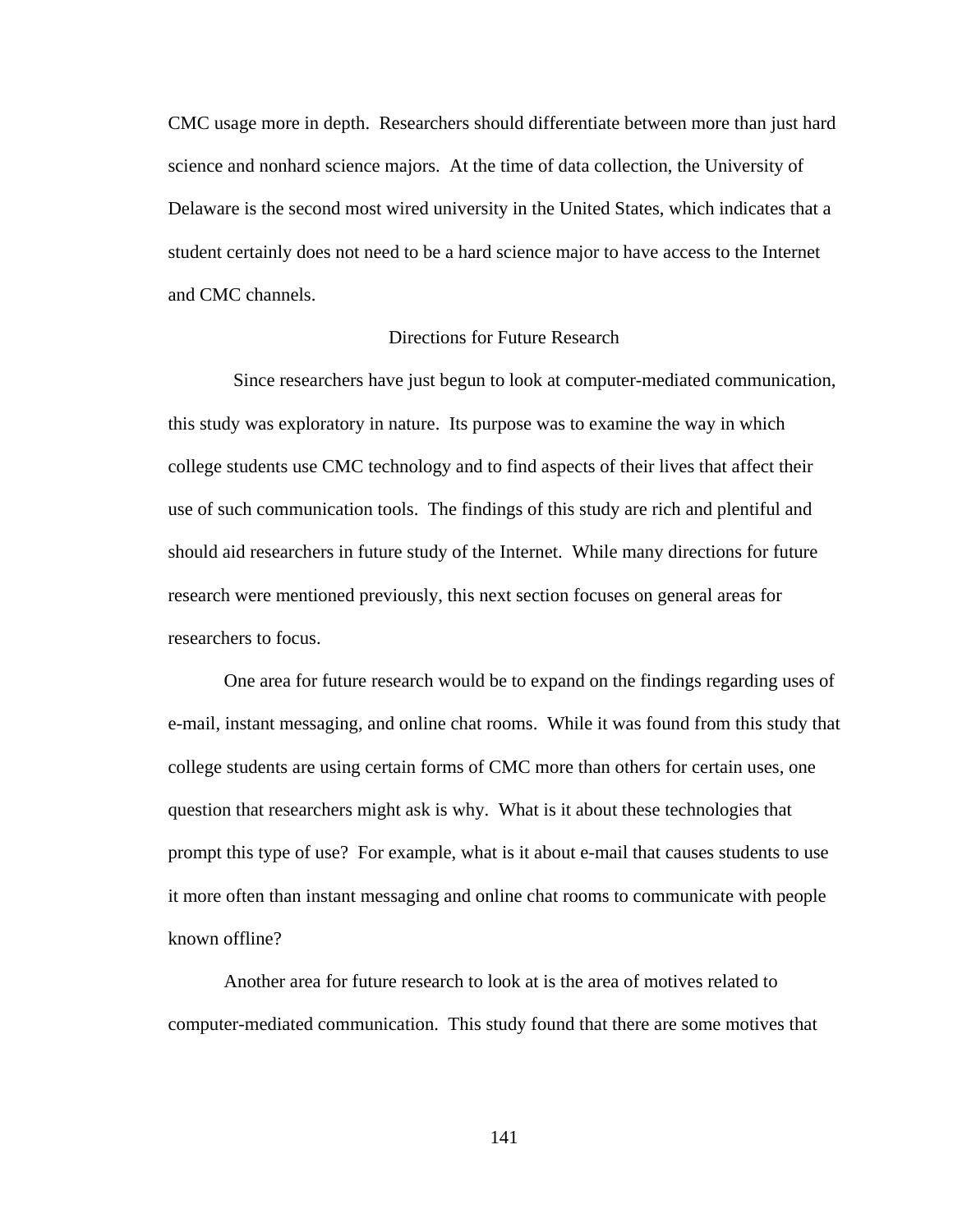e-mail, instant messaging, and online chat rooms have in common, but there are other motives that are unique to each of these three forms of CMC. Similar to the questions posed in the previous paragraph about uses, researchers need to ask why in regards to motives. Why are college students reporting convenience as a motive for e-mail but not for instant messaging and online chat rooms? One specific motive that requires more examination is the motive of chat room benefits. This motive consisted of many of the benefits that have been reported about online chat rooms in past research (Markey & Wells, 2002). When factored, these benefits did not disperse out into many different motives, but rather correlated together as one defining motive. This finding indicates that online chat rooms may be more different from other forms of CMC than researchers have previously thought and therefore deserves much more attention in research.

 Given the contradictory findings in the research regarding psychological antecedents, future research into the relationship between psychological antecedents and CMC technology use is needed. Many nonhypothesized findings in this study deserve further examination. While this study did not find that overall use of e-mail and instant messaging are related to the psychological antecedents, it did find that certain uses and motives were related. Further exploration into these relationships between uses, motives, and psychological antecedents is necessary. Also, further study into the use of online chat rooms and psychological antecedents is needed since it was found that they are related.

 It is clear from this study that social antecedents have some effect on the CMC usage of college students. Since involvement in student activities is one social antecedent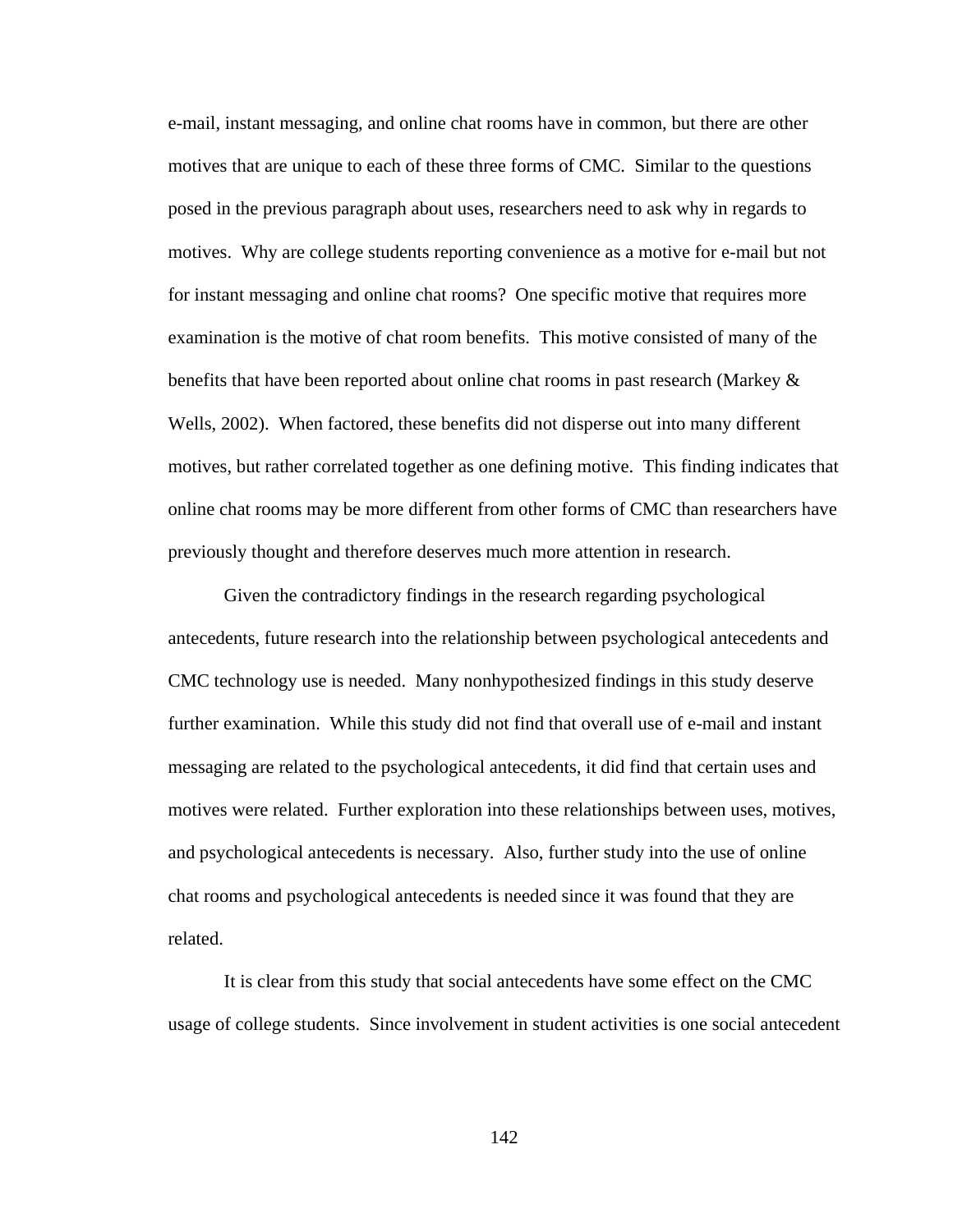that has not been studied before, it is necessary for future research to be done to confirm the findings of this study. But also, research should look at the social networks that students are a part of including the activities they are involved in and examine how these networks and relationships affect their use of CMC technology. Research needs to look more specifically at the types of networks and relationships that students have in their lives. It may be useful for future research to look at how students use CMC to communicate with professors and business contacts and how that use differs from their use of CMC to communicate with friends and family.

 This study has shown that certain demographic antecedents affect college students' use of CMC technology. However, much more research in this area is needed. More specific research needs to look at gender and age and the specific uses and motives for CMC. Although little was found in regard to academic major, there were some slight differences between the two groups. More differentiation between majors may provide further insight into how this antecedent affects students' CMC use.

 One type of CMC that was looked at in this study, but that deserves further mention in terms of future research is online chat rooms. This form of CMC was not able to be tested fully in this study given the small amount of respondents who indicated using online chat rooms. However, some interesting findings emerged and deserve further exploration. For example, the motive of chat room benefits was quite unique to online chat rooms and requires further examination. Also, given the still contradictory findings in past research regarding psychological antecedents and their effect on chat room use, more research needs to look at who is using online chat rooms and what uses do they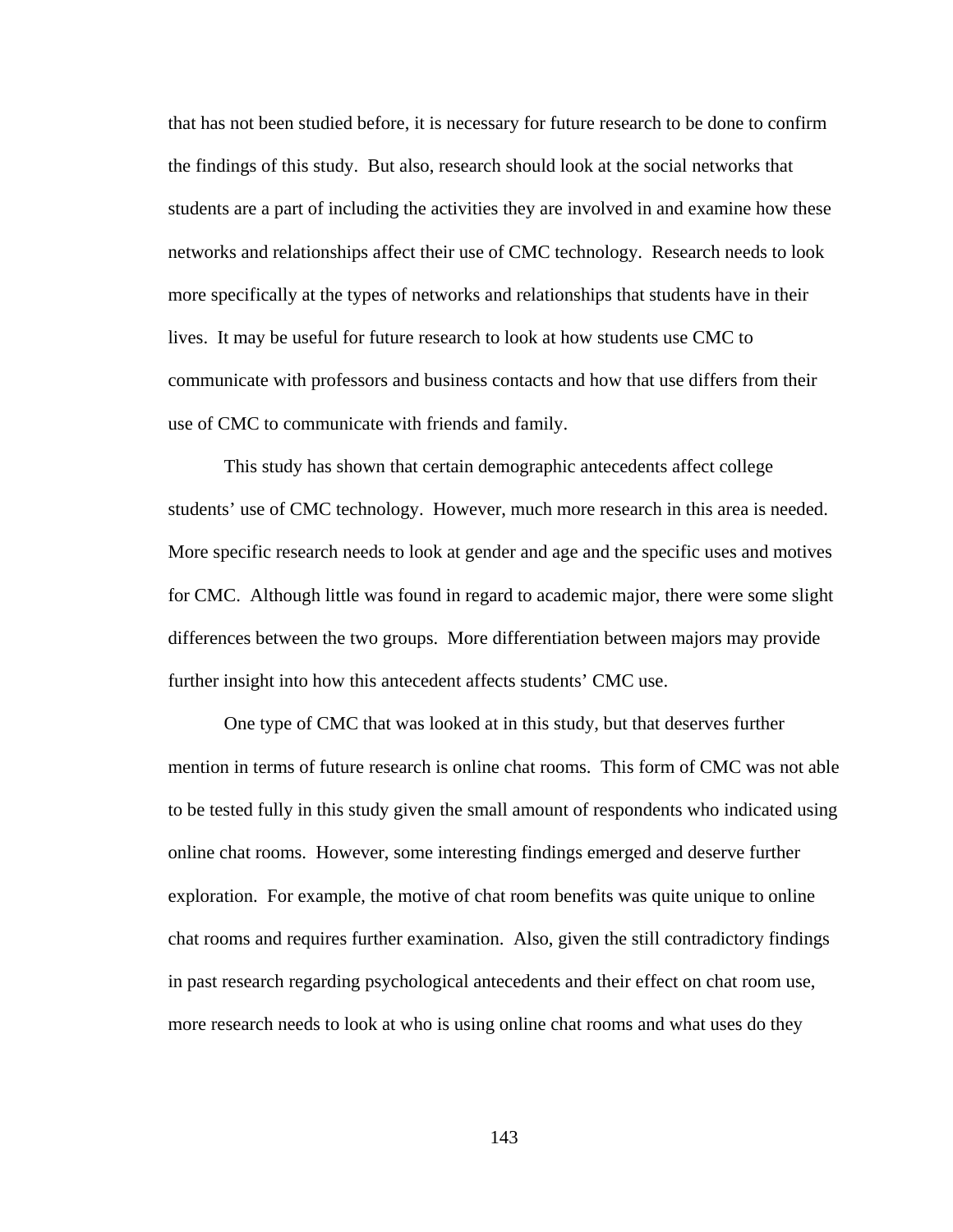have for them. One other interesting area of research in regards to online chat rooms is to look at maybe why college students are not using this form of CMC as much as other forms. Do online chat rooms have a negative connotation attached to them? Are they seen as a dysfunctional way to use the Internet? These are questions that should be explored further by researchers.

## Limitations

 Although this study has contributed greatly to the literature on the Internet and computer-mediated communication, it is not without limitations. This next section touches on some of the limitations of the methodology used in this study.

 Like other uses and gratifications research, this study used a self-report method, which in itself has some drawbacks. Self-report methods such as the survey used in this study rely on respondents to answer honestly. The chance researchers take with this type of method is that respondents might not always answer questions truthfully or be able to accurately estimate measures. The time measures used in this study asked respondents to estimate how many minutes per week they spend using a particular form of CMC and how many years they had been using that form of CMC. These measures provided numbers that indicate that the respondents were not able to accurately estimate time or years and thus are a limitation to this study. One reason that the respondents were not able to accurately measure their time using CMC might be because it is a mundane behavior, similar to Ferguson's (1994) finding that respondents were unable to accurately report how often they changed the channel while watching television, also a mundane behavior.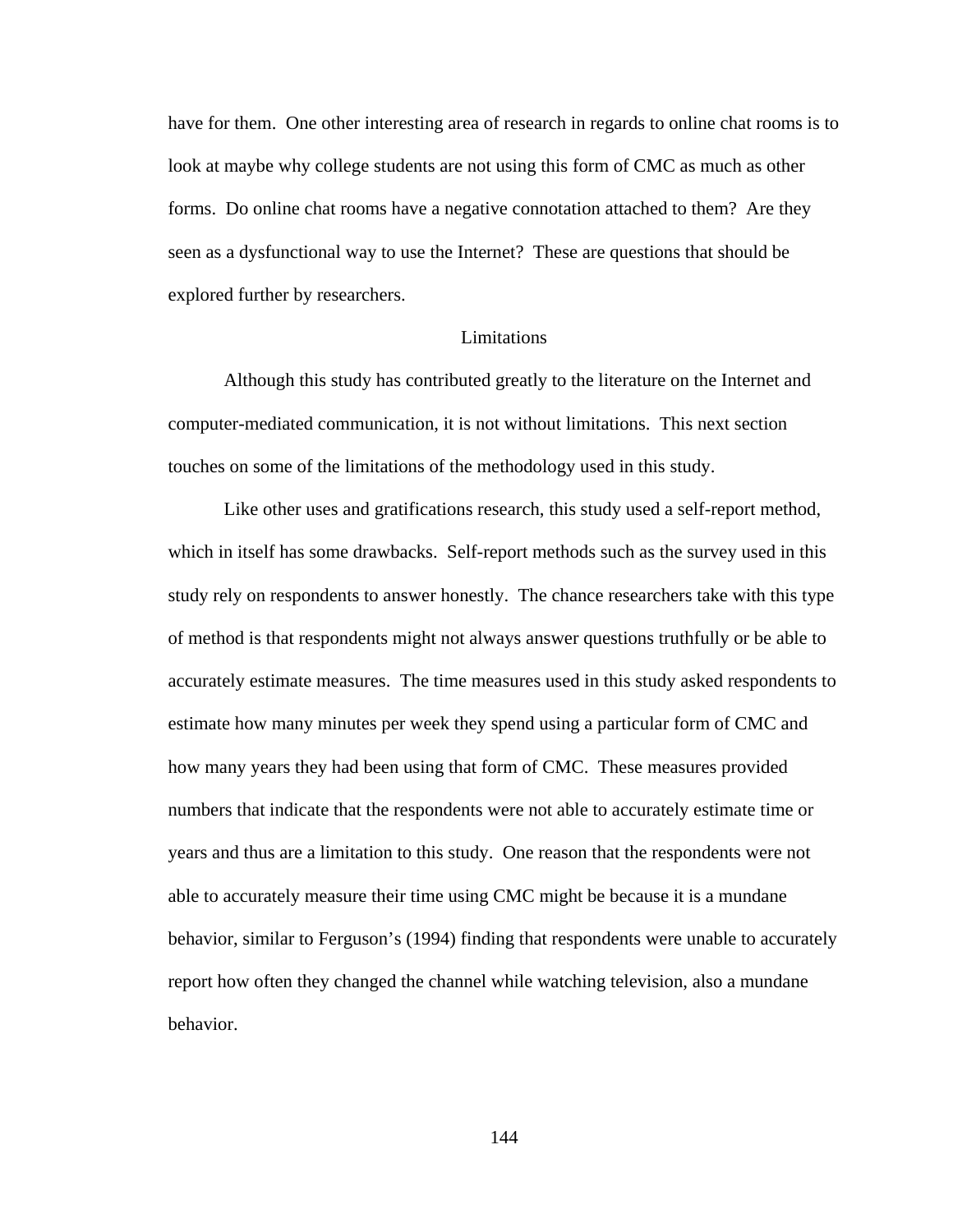One major limitation of this study is that there were only 93 respondents who reported using online chat rooms. While this finding is somewhat informative in the fact that it signals that college students are not large users of chat rooms, it also did not allow for rich testing to be done. In future studies, it might be helpful to find a large number of online chat room users in order to adequately compare them to users of e-mail and instant messaging. However, it was unforeseen that so few respondents in this study would be users of online chat rooms.

 Another limitation of this study is the manner in which some measures were determined. The measures for long distance and social networks were not adequate for assessing what they were intended to evaluate. The long distance measure was computed from only one item on the uses list. A more comprehensive measure would most likely have helped to assess involvement in a long distance relationship more easily. The social networks measure was not filled out correctly by many of the respondents. This may have been because the wording was confusing or that it was at the end of the survey. The incompleteness of many of the surveys did not allow for a proper measuring of social networks. A better measure for this factor would be helpful in future research to determine whether social networks have an effect on CMC usage.

 A fourth limitation of this study is the lack of random sampling. The sampling used in this study was convenience sampling in order to obtain a large number of respondents given the exploratory nature of the sample. In future research a random sample may help to find even more information about college students' use of CMC and would allow the results to be generalized.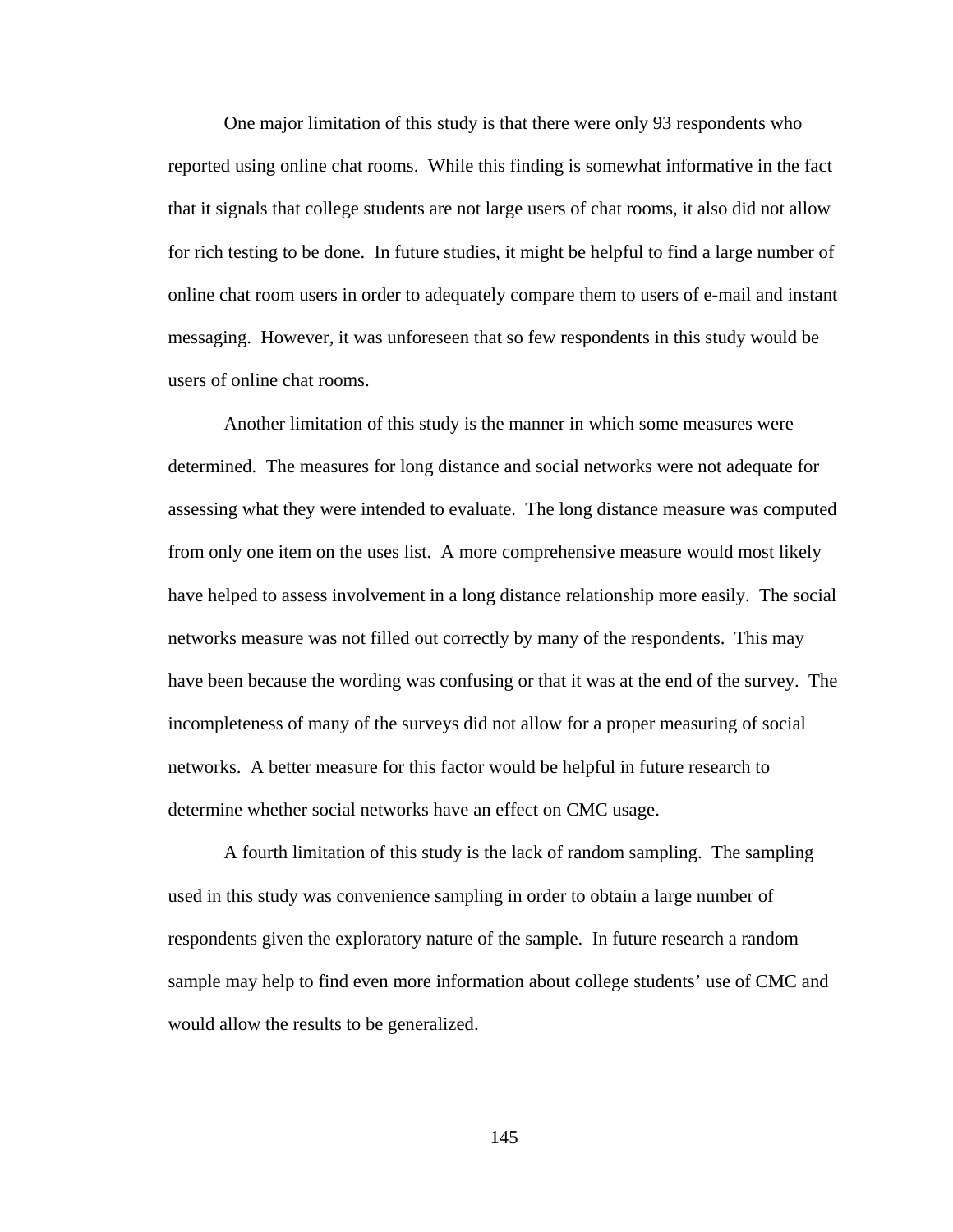Finally, this study was intended to examine college students' use of computermediated communication. This is an important population to study because they are such wide users of the technology and they are the future users of CMC. So, studying how college students use the technologies now will help predict how they will use it later in their lives. However, having such a narrow focus does not allow the results of this study to be generalized past college students. Further exploration into how the general population uses CMC would provide even greater depth into this area of research.

# **Conclusion**

 Despite the limitations mentioned, this study provides a wealth of information about college students' uses and motives for CMC. The exploratory nature of the study allowed for numerous areas to be examined including psychological, social, and demographic antecedents. More research still needs to be done in the area of the Internet and more specifically, computer-mediated communication; however, this study provides a great starting point for researchers. There are numerous questions and topics that could be and should be explored to further understand how college students and the general population use CMC technologies in their lives. The Internet is fast becoming a major part of most people's daily lives. Therefore, it is important for researchers and scholars to understand how it is being used and why.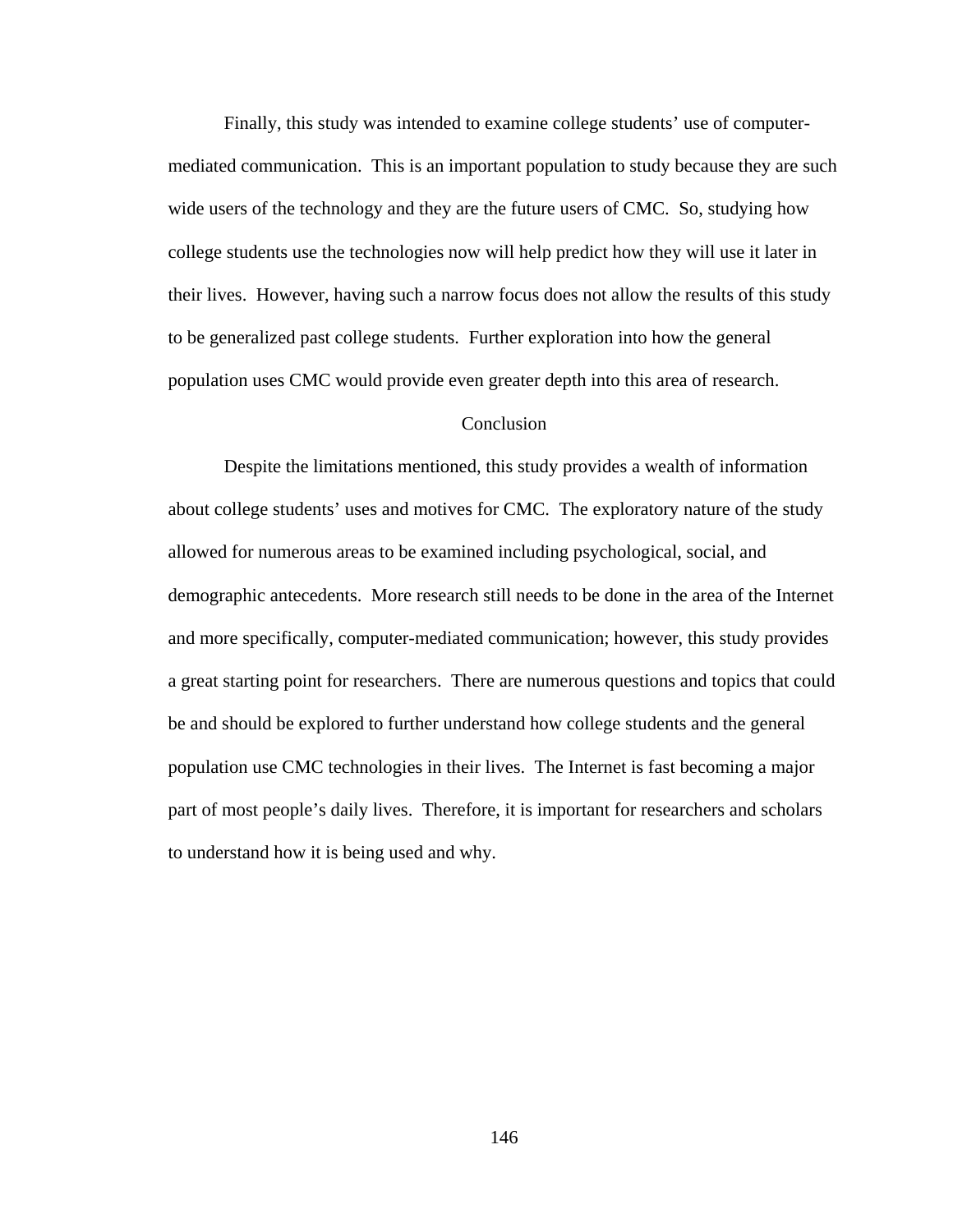Appendix

# SURVEY INSTRUMENT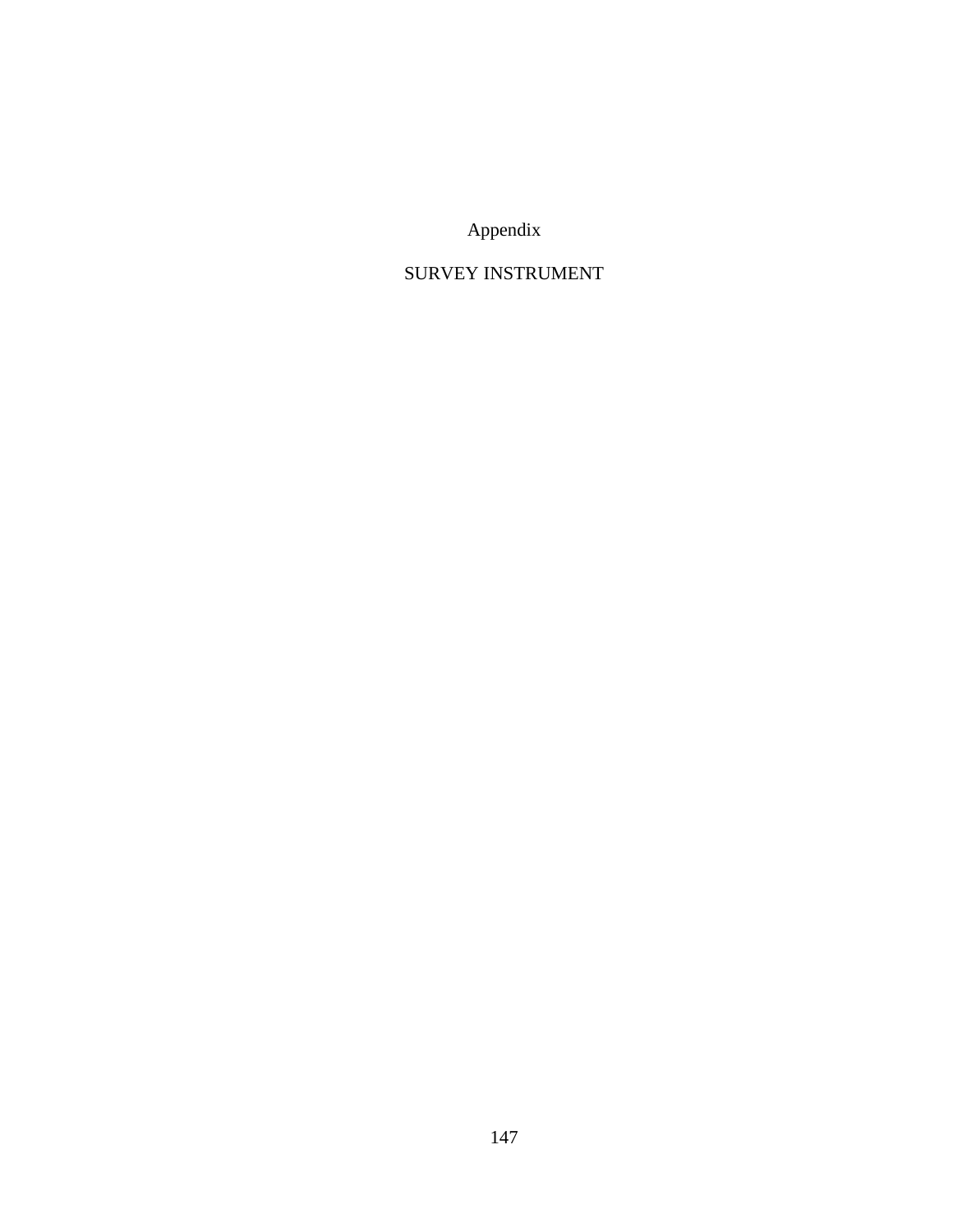# **University of Delaware Department of Communication Internet Survey**

### WE ARE INTERESTED IN LEARNING HOW THE INTERNET IS USED TO COMMUNICATE WITH OTHERS. COULD YOU PLEASE ANSWER THESE QUESTIONS FOR US? YOUR ASSISTANCE IS VERY IMPORTANT. PLEASE DO NOT PUT YOUR NAME ON THE SURVEY. ALL OF YOUR RESPONSES WILL BE **ANONYMOUS** AND **CONFIDENTIAL**. THANK YOU!

### **E-MAIL SECTION:**

**Do you use e-mail? Yes or No** 

If you responded "Yes" please continue on to the next question, if you responded "No" please skip to the next section (page 3).

**About how many minutes do you spend e-mailing on a typical day? \_\_\_\_\_\_ minutes** 

**About how long have you been using email? \_\_\_\_\_\_ years** 

**DIRECTIONS: For each statement below, please CIRCLE the number that represents your response**.

|                | I use e-mail to:                                          | Very<br>Frequently |                | Often Sometimes | Rarely                      | Never |
|----------------|-----------------------------------------------------------|--------------------|----------------|-----------------|-----------------------------|-------|
| $\mathbf{1}$ . | Keep in touch with friends                                | 5                  | $\overline{4}$ | 3               | $\overline{c}$              | 1     |
| $\mathfrak{D}$ | Meet new people                                           | 5                  | $\overline{4}$ | 3               | $\overline{2}$              | 1     |
| $\overline{3}$ | Keep in touch with friends or relatives who live far away | 5                  | 4              | 3               | $\mathfrak{D}$              |       |
| 4.             | Keep in touch with people I've met online                 | 5                  | 4              | 3               | $\overline{c}$              | 1     |
| 5.             | Let professors know why I missed/will miss class          | 5                  | 4              | 3               | $\overline{c}$              | 1     |
| 6.             | Ask professors questions about material covered in class  | 5                  | $\overline{4}$ | 3               | $\mathcal{D}_{\mathcal{L}}$ | 1     |
| 7.             | Coordinate group assignments with classmates              | 5                  | 4              | 3               | $\mathfrak{D}$              |       |
| 8.             | Keep in touch with boyfriend/girlfriend                   | 5                  | $\overline{4}$ | 3               | $\overline{2}$              | 1     |
| 9.             | For a way to do research                                  | 5                  | $\overline{4}$ | 3               | $\overline{c}$              |       |
| 10.            | Ask classmates questions about material covered in class  | 5                  | $\overline{4}$ | 3               | $\mathcal{D}_{\mathcal{L}}$ |       |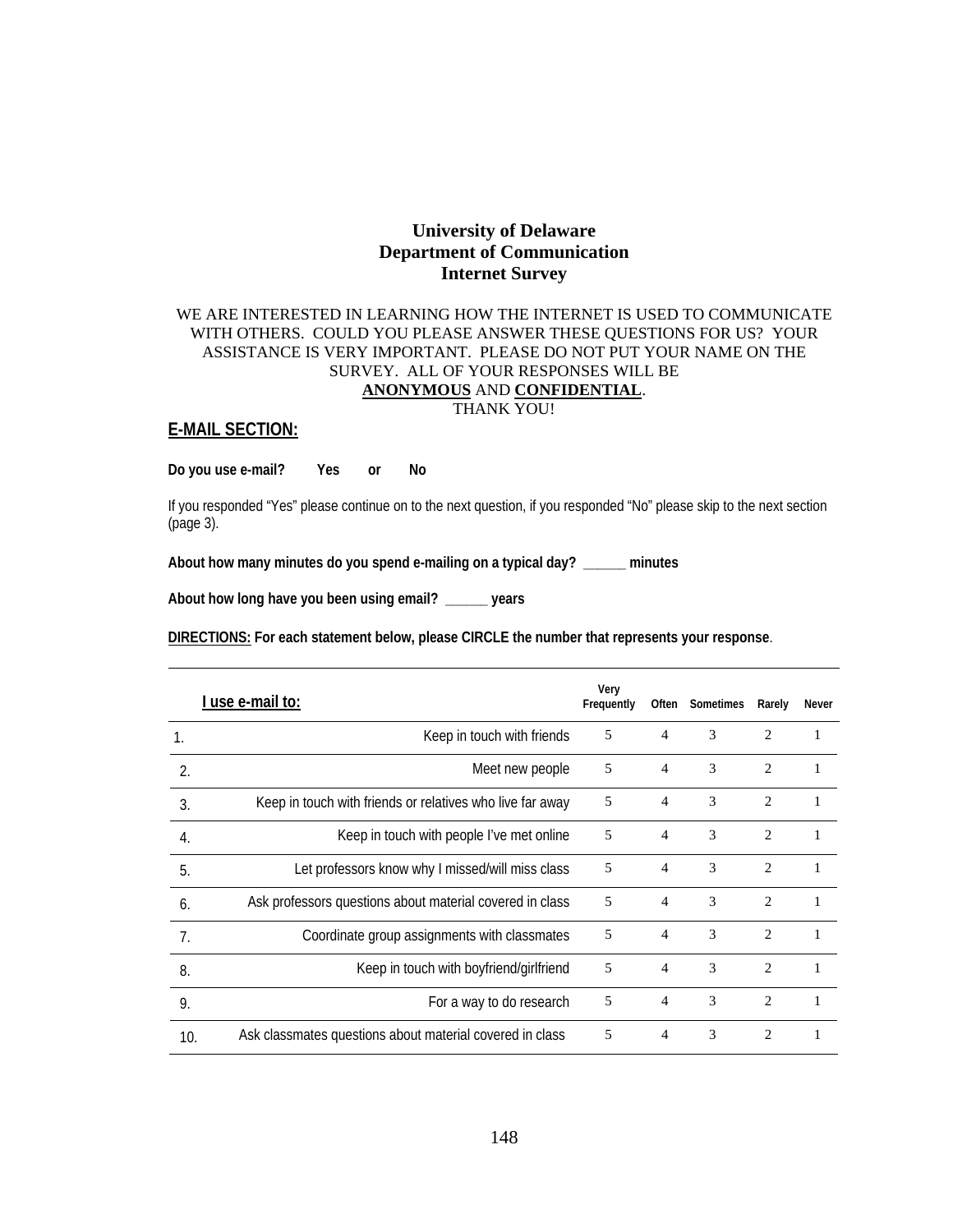|     | use e-mail to:                                             | Very<br>Frequently |                | Often Sometimes | Rarely                        | Never |
|-----|------------------------------------------------------------|--------------------|----------------|-----------------|-------------------------------|-------|
| 11. | Find others who have the same interests                    | 5                  | $\overline{4}$ | 3               | 2                             |       |
| 12. | Keep in touch with people I only know online               | 5                  | $\overline{4}$ | 3               | 2                             |       |
| 13. | To keep in touch with family or relatives                  | 5                  | $\overline{4}$ | 3               | 2                             |       |
| 14. | To make friends of the opposite sex                        | 5                  | $\overline{4}$ | 3               | $\mathfrak{D}$                |       |
| 15. | Keep in touch with boyfriend/girlfriend who lives far away | 5                  | $\overline{4}$ | 3               | 2                             |       |
| 16. | To talk to business and professional contacts              | 5                  | $\overline{4}$ | 3               | 2                             |       |
| 17. | To send and receive files                                  | 5                  | $\overline{4}$ | 3               | $\mathfrak{D}_{\mathfrak{p}}$ |       |

#### **DIRECTIONS: For each statement below, please CIRCLE the number that best expresses your own reasons for using e-mail.**

|     | <u>l use e-mail:</u>                                    | Strongly<br>Agree | Agree<br>Some  | Agree<br>Some and<br><b>Disagree</b><br>Some | <b>Disagree</b><br>Some | Strongly<br><b>Disagree</b> |
|-----|---------------------------------------------------------|-------------------|----------------|----------------------------------------------|-------------------------|-----------------------------|
| 1.  | Because it is entertaining                              | 5                 | $\overline{4}$ | 3                                            | $\overline{2}$          | 1                           |
| 2.  | Because it is enjoyable                                 | 5                 | $\overline{4}$ | 3                                            | $\overline{2}$          | 1                           |
| 3.  | Because it is fun                                       | 5                 | $\overline{4}$ | 3                                            | $\overline{2}$          | $\mathbf{1}$                |
| 4.  | Because it relaxes me                                   | 5                 | $\overline{4}$ | 3                                            | $\overline{2}$          | 1                           |
| 5.  | To not look old-fashioned                               | 5                 | $\overline{4}$ | 3                                            | $\overline{2}$          | $\mathbf{1}$                |
| 6.  | To look stylish                                         | 5                 | $\overline{4}$ | 3                                            | $\overline{2}$          | $\mathbf{1}$                |
| 7.  | To look fashionable                                     | 5                 | $\overline{4}$ | 3                                            | $\overline{c}$          | 1                           |
| 8.  | To feel involved with what's going on with other people | 5                 | $\overline{4}$ | 3                                            | $\overline{2}$          | $\mathbf{1}$                |
| 9.  | Because I need someone to talk to or be with            | 5                 | $\overline{4}$ | 3                                            | $\overline{2}$          | 1                           |
| 10. | Because I just need to talk about my problems sometimes | 5                 | $\overline{4}$ | 3                                            | $\overline{2}$          | $\mathbf{1}$                |
| 11. | To feel less inhibited when I communicate               | 5                 | $\overline{4}$ | 3                                            | $\overline{2}$          | $\mathbf{1}$                |
| 12. | To help others                                          | 5                 | $\overline{4}$ | 3                                            | $\overline{2}$          | 1                           |
| 13. | Because it is inexpensive                               | 5                 | $\overline{4}$ | 3                                            | $\overline{2}$          | $\mathbf{1}$                |
| 14. | Because people don't have to be there to receive e-mail | 5                 | $\overline{4}$ | 3                                            | $\overline{2}$          | 1                           |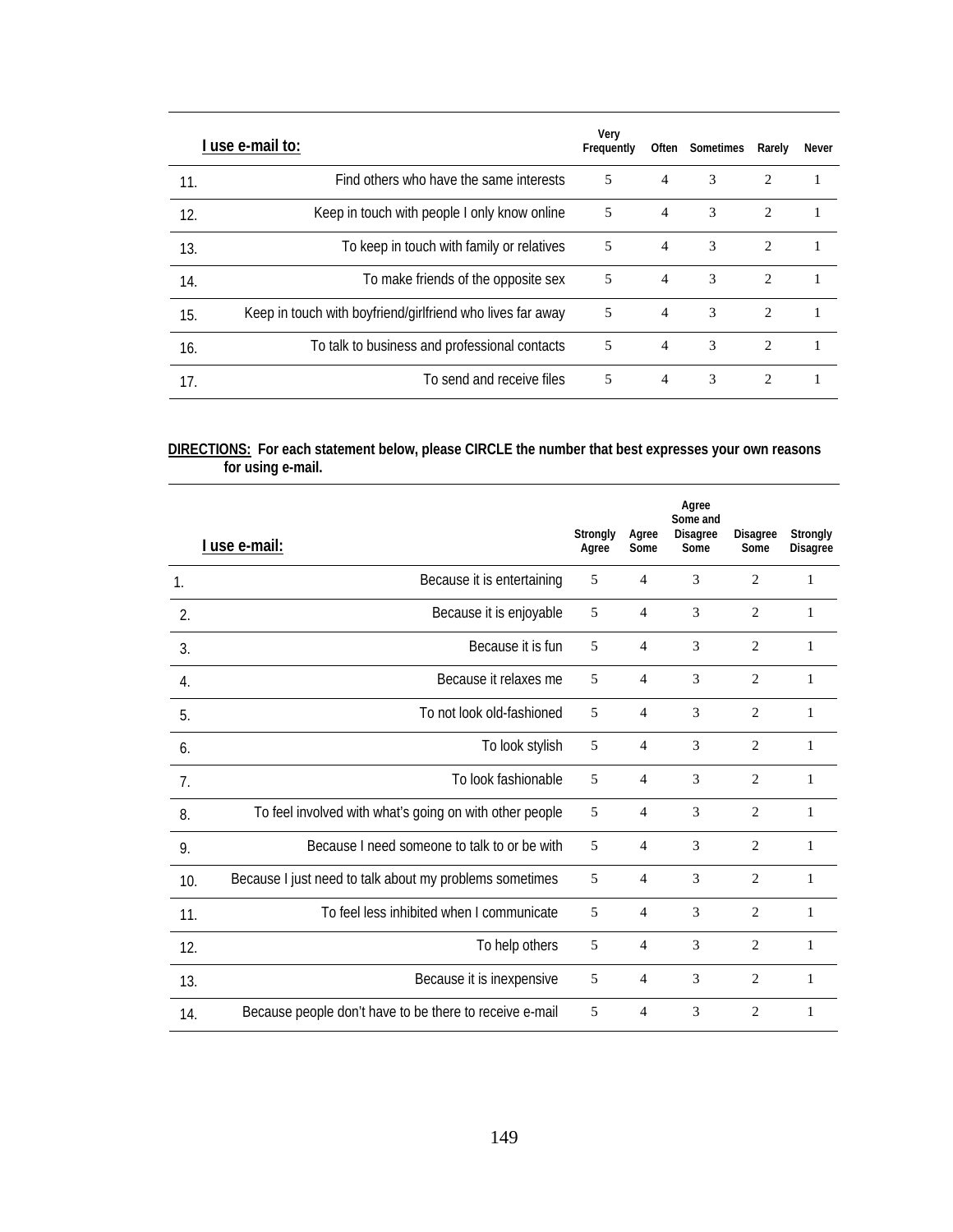|     | I use e-mail:                                                                                | Strongly<br>Agree | Agree<br>Some  | Agree<br>Some and<br><b>Disagree</b><br>Some | <b>Disagree</b><br>Some | Strongly<br><b>Disagree</b> |
|-----|----------------------------------------------------------------------------------------------|-------------------|----------------|----------------------------------------------|-------------------------|-----------------------------|
| 15. | Because it is easier to e-mail than talk to some people                                      | 5                 | $\overline{4}$ | 3                                            | $\overline{2}$          | 1                           |
| 16. | To give me something to occupy my time                                                       | 5                 | 4              | 3                                            | 2                       | $\mathbf{1}$                |
| 17. | Just because it is available                                                                 | 5                 | $\overline{4}$ | 3                                            | $\overline{2}$          | $\mathbf{1}$                |
| 18. | When I have nothing better to do                                                             | 5                 | 4              | 3                                            | 2                       | $\mathbf{1}$                |
| 19. | Because it's thrilling                                                                       | 5                 | $\overline{4}$ | 3                                            | $\overline{c}$          | $\mathbf{1}$                |
| 20. | When there is no one else to talk or be with                                                 | 5                 | $\overline{4}$ | 3                                            | $\overline{c}$          | 1                           |
| 21. | Because it passes the time away, particularly when I am<br>bored                             | 5                 | $\overline{4}$ | 3                                            | $\mathbf{2}$            | 1                           |
| 22. | To show others encouragement                                                                 | $\mathfrak s$     | $\overline{4}$ | 3                                            | $\mathbf{2}$            | $\mathbf{1}$                |
| 23. | To feel connected to other people                                                            | 5                 | $\overline{4}$ | 3                                            | $\overline{c}$          | $\mathbf{1}$                |
| 24. | Because it makes me feel less lonely                                                         | $\mathfrak s$     | $\overline{4}$ | 3                                            | $\overline{2}$          | $\mathbf{1}$                |
| 25. | Because it's a habit, just something I do                                                    | 5                 | $\overline{4}$ | 3                                            | 2                       | 1                           |
| 26. | Because it is more comfortable than talking to people face<br>to face                        | 5                 | $\overline{4}$ | 3                                            | 2                       | 1                           |
| 27. | So I won't have to feel alone                                                                | 5                 | 4              | 3                                            | $\overline{2}$          | $\mathbf{1}$                |
| 28. | Because I can express myself freely                                                          | 5                 | $\overline{4}$ | 3                                            | $\overline{c}$          | $\mathbf{1}$                |
| 29. | To be anonymous                                                                              | 5                 | 4              | 3                                            | 2                       | $\mathbf{1}$                |
| 30. | So I can get away from what I'm doing                                                        | 5                 | $\overline{4}$ | 3                                            | $\overline{2}$          | $\mathbf{1}$                |
| 31. | To tell others what to do                                                                    | 5                 | 4              | 3                                            | $\overline{2}$          | $\mathbf{1}$                |
| 32. | To get someone to do something for me                                                        | 5                 | $\overline{4}$ | 3                                            | 2                       | 1                           |
| 33. | Because I can pretend to be anyone I want to be when<br>interacting with other people online | 5                 | $\overline{4}$ | 3                                            | 2                       | 1                           |
| 34. | To belong to a group                                                                         | $\sqrt{5}$        | $\overline{4}$ | $\ensuremath{\mathfrak{Z}}$                  | $\overline{c}$          | 1                           |
| 35. | Because I enjoy answering questions                                                          | $\sqrt{5}$        | $\overline{4}$ | $\ensuremath{\mathfrak{Z}}$                  | $\sqrt{2}$              | $\mathbf{1}$                |
| 36. | To get more points of view                                                                   | $\sqrt{5}$        | $\overline{4}$ | $\ensuremath{\mathfrak{Z}}$                  | $\sqrt{2}$              | 1                           |
| 37. | Because it is easy                                                                           | $\sqrt{5}$        | $\overline{4}$ | $\ensuremath{\mathfrak{Z}}$                  | $\sqrt{2}$              | $\mathbf{1}$                |
| 38. | To get information for free                                                                  | 5                 | $\overline{4}$ | $\mathfrak{Z}$                               | $\overline{c}$          | $\mathbf{1}$                |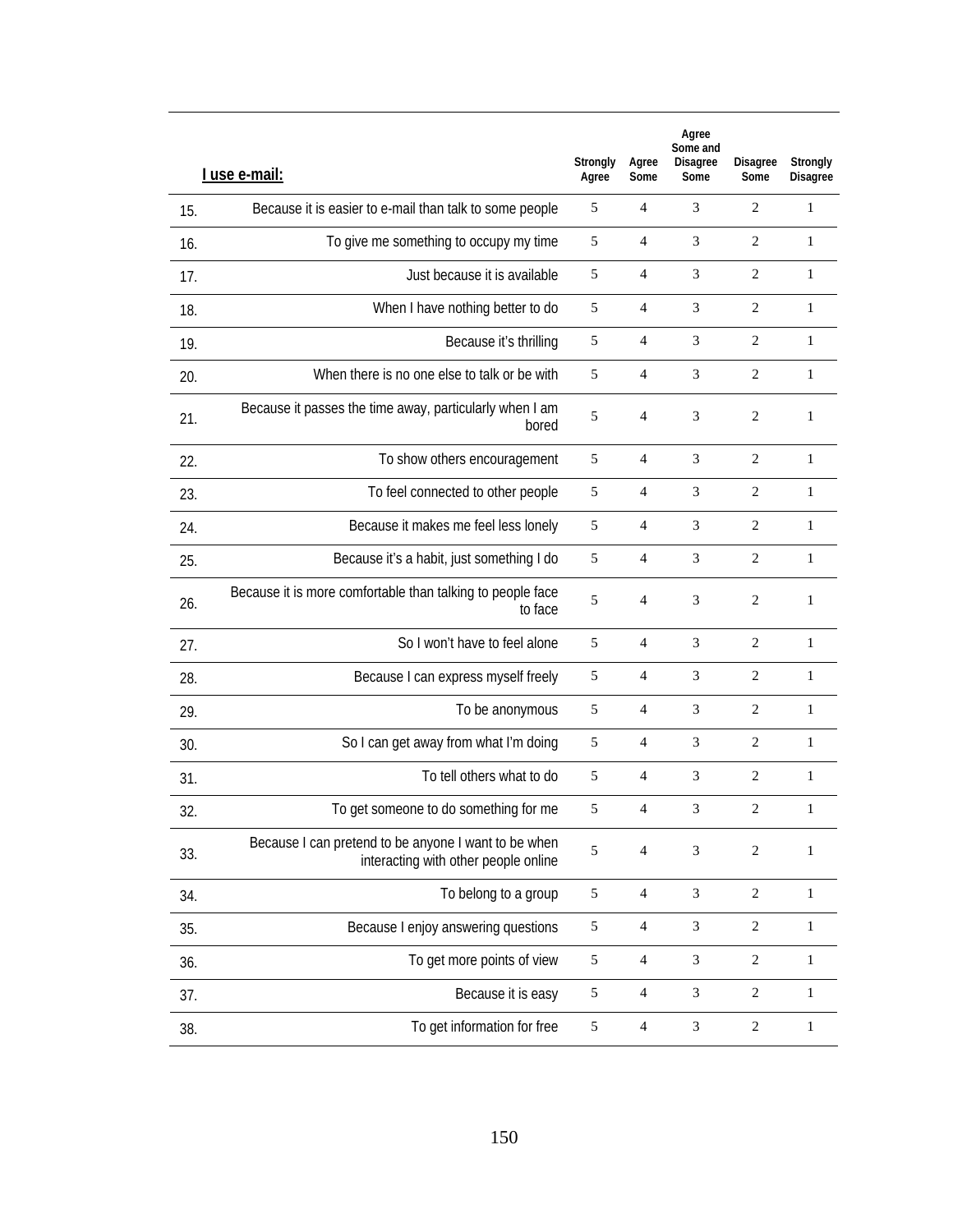|     | <u>I use e-mail:</u>                                 | Strongly<br>Agree | Agree<br>Some  | Agree<br>Some and<br><b>Disagree</b><br>Some | <b>Disagree</b><br>Some | Strongly<br><b>Disagree</b> |
|-----|------------------------------------------------------|-------------------|----------------|----------------------------------------------|-------------------------|-----------------------------|
| 39. | To look for information                              | 5                 | 4              | 3                                            | $\overline{c}$          | 1                           |
| 40. | To see what is out there                             | 5                 | $\overline{4}$ | 3                                            | 2                       | 1                           |
| 41. | I just like to use it                                | 5                 | $\overline{4}$ | 3                                            | $\overline{c}$          | 1                           |
| 42. | To thank people                                      | 5                 | $\overline{4}$ | 3                                            | $\overline{2}$          | 1                           |
| 43. | To let others know I care about their feelings       | 5                 | $\overline{4}$ | 3                                            | $\overline{c}$          | 1                           |
| 44. | Because Lam concerned about others                   | 5                 | $\overline{4}$ | 3                                            | $\overline{2}$          | $\mathbf{1}$                |
| 45. | Because it is a pleasant rest                        | 5                 | $\overline{4}$ | 3                                            | $\overline{c}$          | $\mathbf{1}$                |
| 46. | Because it makes me feel less tense                  | 5                 | $\overline{4}$ | 3                                            | $\overline{c}$          | $\mathbf{1}$                |
| 47. | To get away from pressures and responsibilities      | 5                 | $\overline{4}$ | 3                                            | $\overline{c}$          | 1                           |
| 48. | To put something off that I should be doing          | 5                 | $\overline{4}$ | 3                                            | $\overline{2}$          | 1                           |
| 49. | To forget about my problems                          | 5                 | $\overline{4}$ | 3                                            | 2                       | 1                           |
| 50. | So I can have control over when and if I respond     | 5                 | $\overline{4}$ | 3                                            | $\overline{c}$          | 1                           |
| 51. | So I can have electronic copies of my correspondence | 5                 | $\overline{4}$ | 3                                            | $\overline{c}$          | 1                           |

# **INSTANT MESSAGING SECTION:**

**Do you use instant messaging? Yes or No** 

If you responded "Yes" please continue on to the next question, if you responded "No" please skip to the next section (page 6).

**About how many minutes do you spend instant messaging on a typical day? \_\_\_\_\_\_ minutes** 

**About how long have you been using instant messaging? \_\_\_\_\_\_ years** 

**DIRECTIONS: For each statement below, please CIRCLE the number that represents your response.** 

| <u>I use instant messaging to:</u>                       | Verv<br>Frequently | Often | Sometimes | Rarely | Never |
|----------------------------------------------------------|--------------------|-------|-----------|--------|-------|
| Ask classmates questions about material covered in class |                    | 4     |           |        |       |
| Keep in touch with people I only know online             |                    | 4     |           |        |       |
| Find others who have the same interests                  |                    | 4     |           |        |       |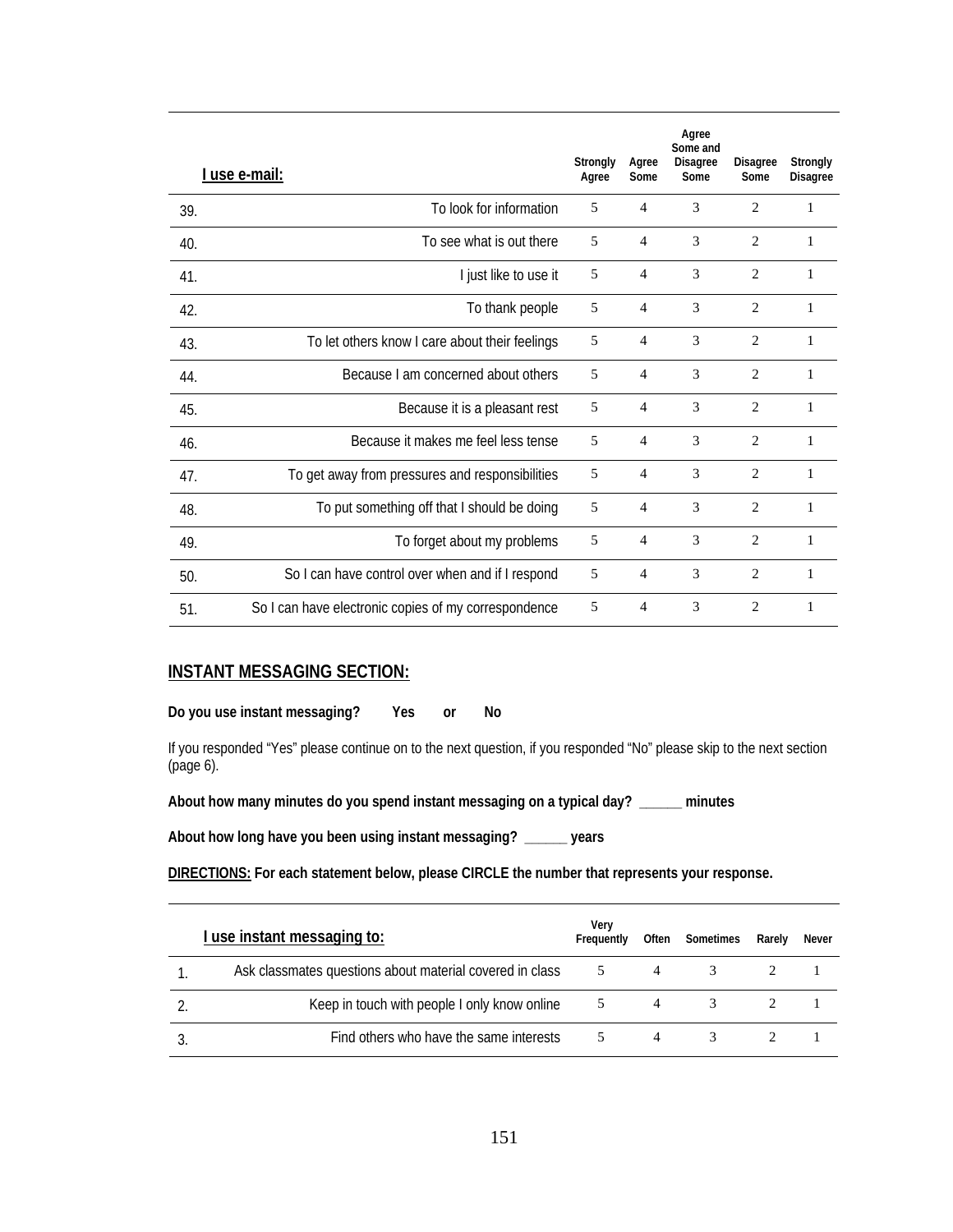|     | <u>I use instant messaging to:</u>                         | Very<br>Frequently | Often          | Sometimes | Rarely         | Never        |
|-----|------------------------------------------------------------|--------------------|----------------|-----------|----------------|--------------|
| 4.  | Keep in touch with friends                                 | 5                  | $\overline{4}$ | 3         | $\overline{2}$ | $\mathbf{1}$ |
| 5.  | To talk to business and professional contacts              | 5                  | 4              | 3         | $\overline{c}$ | 1            |
| 6.  | Meet new people                                            | 5                  | $\overline{4}$ | 3         | $\overline{2}$ | 1            |
| 7.  | Keep in touch with boyfriend/girlfriend who lives far away | 5                  | 4              | 3         | $\overline{c}$ | 1            |
| 8.  | Ask professors questions about material covered in class   | 5                  | $\overline{4}$ | 3         | $\overline{c}$ | 1            |
| 9.  | Coordinate group assignments with classmates               | 5                  | 4              | 3         | $\overline{2}$ | 1            |
| 10. | To make friends of the opposite sex                        | 5                  | $\overline{4}$ | 3         | $\overline{2}$ | 1            |
| 11. | To send and receive files                                  | 5                  | 4              | 3         | $\overline{2}$ | $\mathbf{1}$ |
| 12. | Keep in touch with boyfriend/girlfriend                    | 5                  | 4              | 3         | $\overline{2}$ | 1            |
| 13. | Let professors know why I missed/will miss class           | 5                  | 4              | 3         | $\overline{2}$ | $\mathbf{1}$ |
| 14. | Keep in touch with people I've met online                  | 5                  | 4              | 3         | $\overline{2}$ | 1            |
| 15. | Keep in touch with friends or relatives who live far away  | 5                  | 4              | 3         | $\overline{2}$ | 1            |
| 16. | Keep in touch with family or relatives                     | 5                  | 4              | 3         | $\overline{2}$ | 1            |
| 17. | For a way to do research                                   | 5                  | $\overline{4}$ | 3         | $\overline{2}$ | 1            |

**DIRECTIONS: For each statement below, please CIRCLE the number that best expresses your own reasons for using instant messaging.** 

|                | I use instant messaging:                        | Strongly<br>Agree | Agree<br>Some  | Agree<br>Some and<br><b>Disagree</b><br>Some | <b>Disagree</b><br>Some | Strongly<br><b>Disagree</b> |
|----------------|-------------------------------------------------|-------------------|----------------|----------------------------------------------|-------------------------|-----------------------------|
| 1.             | Because it is a pleasant rest                   | 5                 | $\overline{4}$ | 3                                            | $\mathfrak{D}$          |                             |
| $\mathfrak{D}$ | Because it makes me feel less tense             | 5                 | $\overline{4}$ | 3                                            | $\mathcal{L}$           |                             |
| 3.             | To get away from pressures and responsibilities | 5                 | $\overline{4}$ | 3                                            | 2                       | 1                           |
| 4.             | To put something off that I should be doing     | 5                 | $\overline{4}$ | 3                                            | $\overline{c}$          |                             |
| 5.             | To forget about my problems                     | 5                 | $\overline{4}$ | 3                                            | $\overline{c}$          |                             |
| 6.             | To get more points of view                      | 5                 | $\overline{4}$ | 3                                            | $\mathfrak{D}$          |                             |
| 7.             | Because I wonder what other people said         | 5                 | $\overline{4}$ | 3                                            | $\overline{c}$          |                             |
| 8.             | Because it is easy                              | 5                 | $\overline{4}$ | 3                                            | $\overline{c}$          |                             |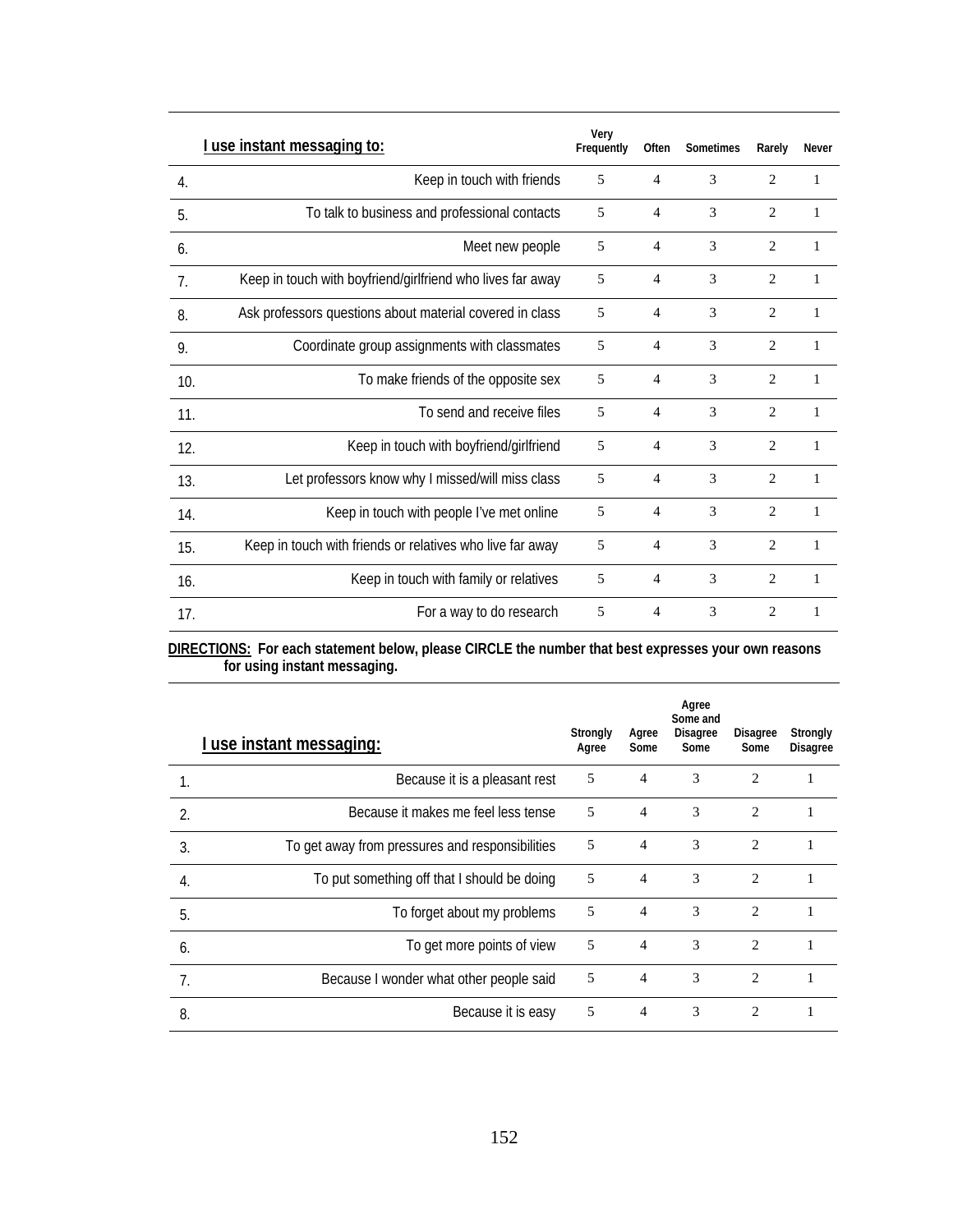|     | I use instant messaging:                                                                     | Strongly<br>Agree | Agree<br>Some  | Agree<br>Some and<br><b>Disagree</b><br>Some | <b>Disagree</b><br>Some | Strongly<br><b>Disagree</b> |
|-----|----------------------------------------------------------------------------------------------|-------------------|----------------|----------------------------------------------|-------------------------|-----------------------------|
| 9.  | To get information for free                                                                  | 5                 | 4              | 3                                            | 2                       | 1                           |
| 10. | To look for information                                                                      | 5                 | $\overline{4}$ | 3                                            | $\overline{2}$          | 1                           |
| 11. | To see what is out there                                                                     | 5                 | $\overline{4}$ | 3                                            | $\overline{2}$          | 1                           |
| 12. | So I can have control over when and if I respond                                             | 5                 | $\overline{4}$ | 3                                            | $\overline{2}$          | $\mathbf{1}$                |
| 13. | I just like to use it                                                                        | 5                 | $\overline{4}$ | 3                                            | $\overline{2}$          | 1                           |
| 14. | To thank people                                                                              | 5                 | $\overline{4}$ | 3                                            | $\overline{2}$          | 1                           |
| 15. | To let others know I care about their feelings                                               | 5                 | $\overline{4}$ | 3                                            | 2                       | 1                           |
| 16. | Because I am concerned about others                                                          | 5                 | $\overline{4}$ | 3                                            | $\overline{2}$          | $\mathbf{1}$                |
| 17. | Because it is easier to e-mail than talk to some people                                      | 5                 | $\overline{4}$ | 3                                            | 2                       | 1                           |
| 18. | To give me something to occupy my time                                                       | 5                 | $\overline{4}$ | 3                                            | $\overline{c}$          | $\mathbf{1}$                |
| 19. | Just because it is available                                                                 | 5                 | $\overline{4}$ | 3                                            | $\overline{2}$          | $\mathbf{1}$                |
| 20. | When I have nothing better to do                                                             | 5                 | 4              | 3                                            | 2                       | 1                           |
| 21. | Because it's thrilling                                                                       | 5                 | $\overline{4}$ | 3                                            | 2                       | $\mathbf{1}$                |
| 22. | When there is no one else to talk or be with                                                 | 5                 | $\overline{4}$ | 3                                            | 2                       | $\mathbf{1}$                |
| 23. | Because it passes the time away, particularly when I am<br>bored                             | 5                 | $\overline{4}$ | 3                                            | 2                       | 1                           |
| 24. | To tell others what to do                                                                    | 5                 | $\overline{4}$ | 3                                            | 2                       | 1                           |
| 25. | To get someone to do something for me                                                        | 5                 | $\overline{4}$ | 3                                            | $\overline{2}$          | $\mathbf{1}$                |
| 26. | So I can have electronic copies of my correspondence                                         | 5                 | $\overline{4}$ | 3                                            | 2                       | $\mathbf{1}$                |
| 27. | Because I can pretend to be anyone I want to be when<br>interacting with other people online | 5                 | 4              | 3                                            | $\overline{c}$          | $\mathbf{1}$                |
| 28. | To belong to a group                                                                         | $\sqrt{5}$        | $\overline{4}$ | 3                                            | $\sqrt{2}$              | 1                           |
| 29. | So I won't have to feel alone                                                                | $\sqrt{5}$        | $\overline{4}$ | 3                                            | $\mathbf{2}$            | 1                           |
| 30. | Because I can express myself freely                                                          | $\sqrt{5}$        | $\overline{4}$ | 3                                            | $\sqrt{2}$              | $\mathbf{1}$                |
| 31. | To be anonymous                                                                              | $\sqrt{5}$        | $\overline{4}$ | 3                                            | $\mathbf{2}$            | 1                           |
| 32. | So I can get away from what I'm doing                                                        | $\sqrt{5}$        | $\overline{4}$ | $\ensuremath{\mathfrak{Z}}$                  | $\sqrt{2}$              | $\mathbf{1}$                |
| 33. | To show others encouragement                                                                 | $\sqrt{5}$        | $\overline{4}$ | 3                                            | $\overline{c}$          | $\mathbf{1}$                |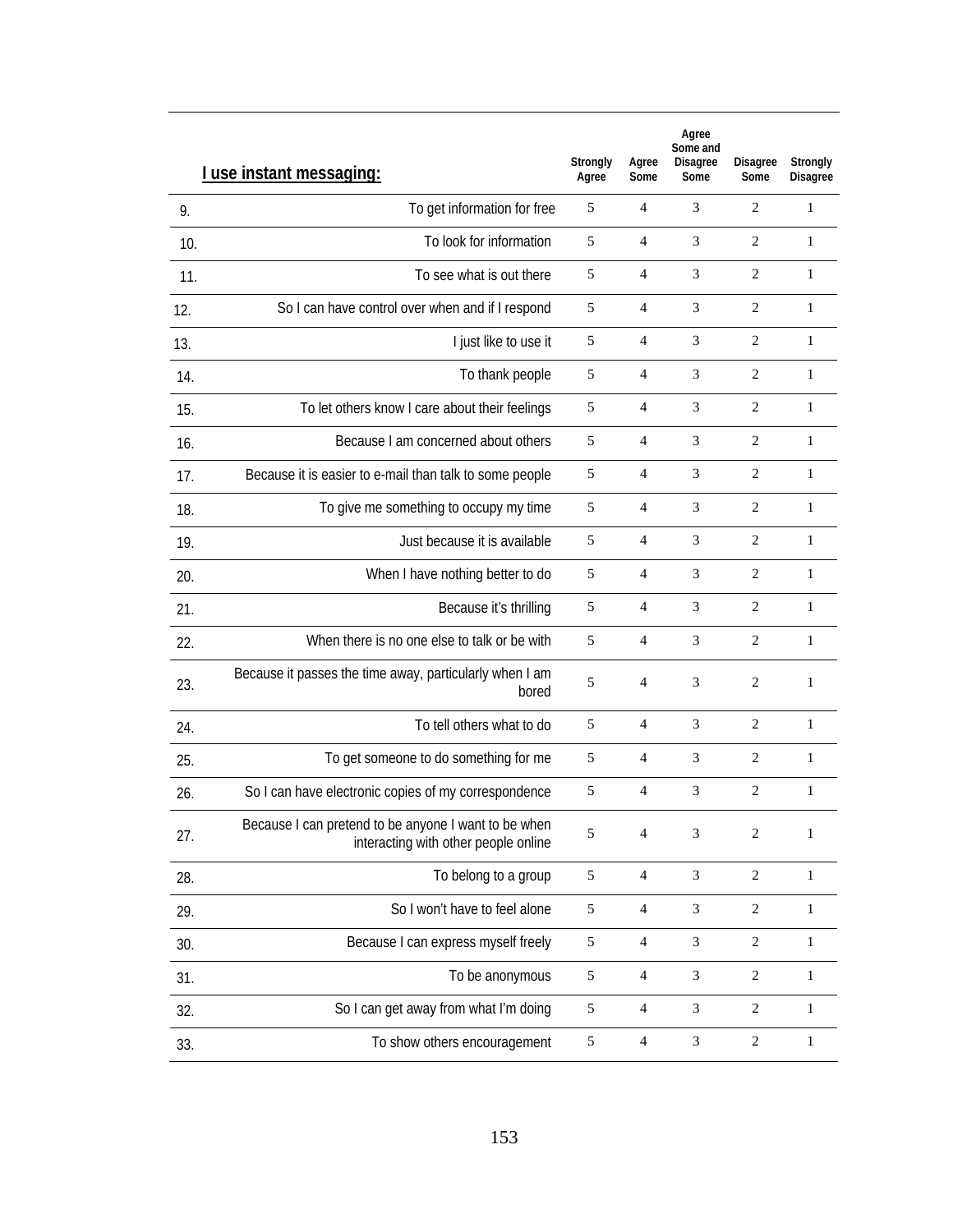|     | I use instant messaging:                                              | Strongly<br>Agree | Agree<br>Some  | Agree<br>Some and<br><b>Disagree</b><br>Some | <b>Disagree</b><br>Some | Strongly<br><b>Disagree</b> |
|-----|-----------------------------------------------------------------------|-------------------|----------------|----------------------------------------------|-------------------------|-----------------------------|
| 34. | To feel connected to other people                                     | 5                 | $\overline{4}$ | 3                                            | $\overline{c}$          | $\mathbf{1}$                |
| 35. | Because it makes me feel less lonely                                  | 5                 | $\overline{4}$ | 3                                            | $\overline{c}$          | 1                           |
| 36. | Because it's a habit, just something I do                             | 5                 | $\overline{4}$ | 3                                            | 2                       | 1                           |
| 37. | Because it is more comfortable than talking to people face<br>to face | 5                 | $\overline{4}$ | 3                                            | $\overline{2}$          | $\mathbf{1}$                |
| 38. | To look stylish                                                       | 5                 | $\overline{4}$ | 3                                            | $\overline{2}$          | $\mathbf{1}$                |
| 39. | To look fashionable                                                   | 5                 | 4              | 3                                            | $\overline{c}$          | $\mathbf{1}$                |
| 40. | To feel involved with what's going on with other people               | 5                 | $\overline{4}$ | 3                                            | $\overline{c}$          | $\mathbf{1}$                |
| 41. | Because I need someone to talk to or be with                          | 5                 | $\overline{4}$ | 3                                            | $\overline{c}$          | $\mathbf{1}$                |
| 42. | Because I just need to talk about my problems sometimes               | 5                 | $\overline{4}$ | 3                                            | $\overline{c}$          | $\mathbf{1}$                |
| 43. | To feel less inhibited when I communicate                             | 5                 | $\overline{4}$ | 3                                            | $\overline{c}$          | $\mathbf{1}$                |
| 44. | To help others                                                        | 5                 | $\overline{4}$ | 3                                            | $\overline{2}$          | $\mathbf{1}$                |
| 45. | Because it is inexpensive                                             | 5                 | 4              | 3                                            | $\overline{c}$          | $\mathbf{1}$                |
| 46. | Because people don't have to be there to receive e-mail               | 5                 | $\overline{4}$ | 3                                            | $\overline{c}$          | $\mathbf{1}$                |
| 47. | Because it is entertaining                                            | 5                 | $\overline{4}$ | 3                                            | $\overline{c}$          | $\mathbf{1}$                |
| 48. | Because it is enjoyable                                               | 5                 | $\overline{4}$ | 3                                            | $\overline{c}$          | $\mathbf{1}$                |
| 49. | Because it is fun                                                     | 5                 | $\overline{4}$ | 3                                            | $\overline{2}$          | $\mathbf{1}$                |
| 50. | Because it relaxes me                                                 | 5                 | 4              | 3                                            | $\overline{c}$          | 1                           |
| 51. | To not look old-fashioned                                             | 5                 | 4              | 3                                            | $\overline{c}$          | 1                           |

# **ONLINE CHAT ROOMS SECTION:**

**Have you used online chat rooms? Yes or No** 

If you responded "Yes" please continue on to the next question, if you responded "No" please skip to the next section (page 9).

**About how many minutes do you spend in online chat rooms on a typical day? \_\_\_\_\_\_ minutes** 

**About how long have you been using online chat rooms? \_\_\_\_\_\_ years**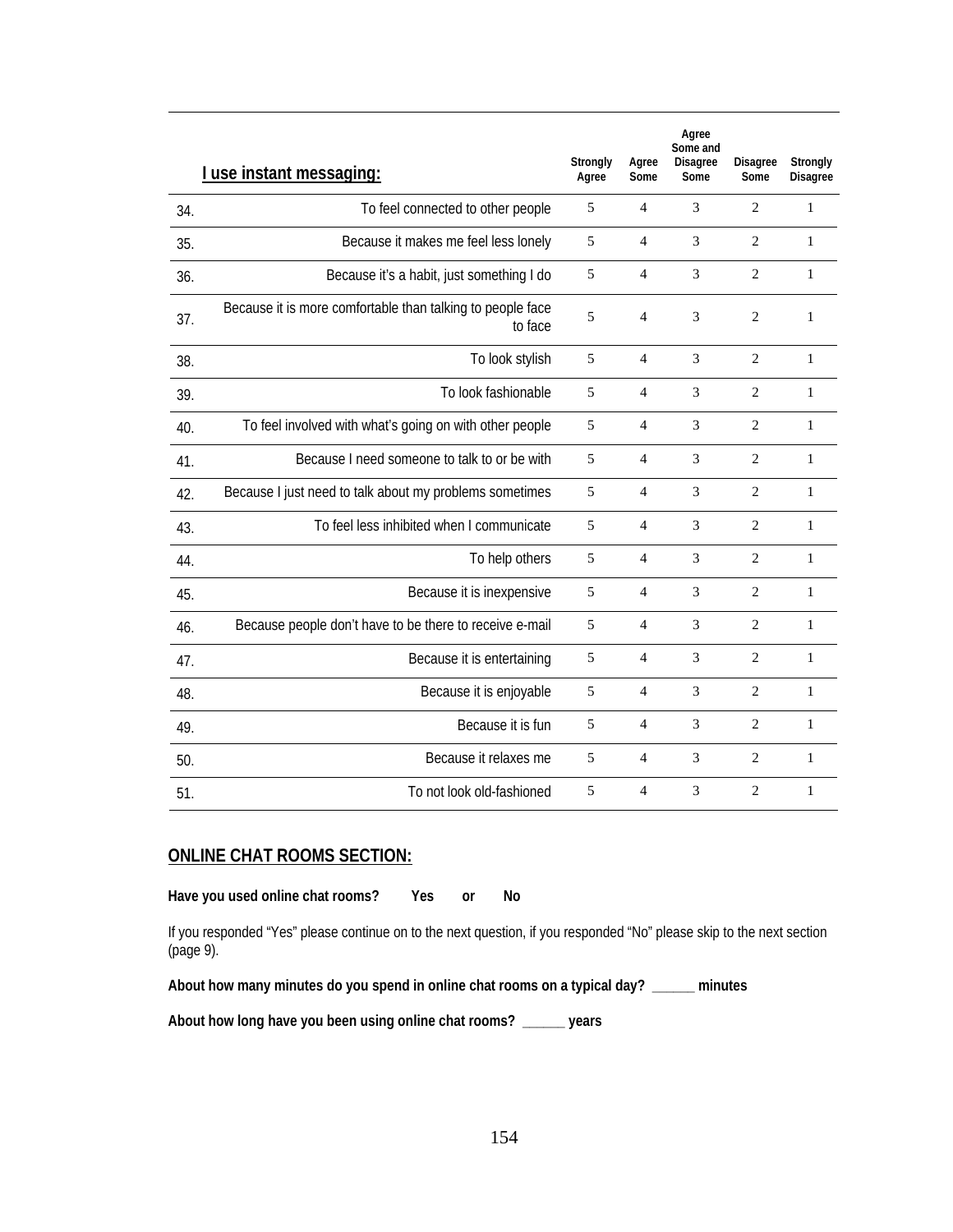|     | I use online chat rooms to:                                | Very<br>Frequently | Often          | Sometimes | Rarely         | Never        |
|-----|------------------------------------------------------------|--------------------|----------------|-----------|----------------|--------------|
| 1.  | Coordinate group assignments with classmates               | 5                  | $\overline{4}$ | 3         | $\overline{c}$ | 1            |
| 2.  | To talk to business and professional contacts              | 5                  | $\overline{4}$ | 3         | 2              | 1            |
| 3.  | Find others who have the same interests                    | 5                  | 4              | 3         | 2              | 1            |
| 4.  | To make friends of the opposite sex                        | 5                  | $\overline{4}$ | 3         | $\overline{2}$ | 1            |
| 5.  | Keep in touch with people I only know online               | 5                  | 4              | 3         | $\overline{2}$ | 1            |
| 6.  | Keep in touch with boyfriend/girlfriend                    | 5                  | 4              | 3         | 2              | 1            |
| 7.  | Meet new people                                            | 5                  | $\overline{4}$ | 3         | $\overline{2}$ | $\mathbf{1}$ |
| 8.  | Keep in touch with friends                                 | 5                  | $\overline{4}$ | 3         | $\overline{2}$ | 1            |
| 9.  | Ask classmates questions about material covered in class   | 5                  | $\overline{4}$ | 3         | $\overline{2}$ | 1            |
| 10. | Keep in touch with friends or relatives who live far away  | 5                  | $\overline{4}$ | 3         | $\overline{2}$ | $\mathbf{1}$ |
| 11. | For a way to do research                                   | 5                  | $\overline{4}$ | 3         | $\overline{2}$ | $\mathbf{1}$ |
| 12. | Keep in touch with boyfriend/girlfriend who lives far away | 5                  | $\overline{4}$ | 3         | $\overline{2}$ | 1            |
| 13. | Keep in touch with family or relatives                     | 5                  | $\overline{4}$ | 3         | $\overline{2}$ | 1            |
| 14. | To send and receive files                                  | 5                  | $\overline{4}$ | 3         | $\overline{2}$ | 1            |
| 15. | Let professors know why I missed/will miss class           | 5                  | 4              | 3         | $\overline{2}$ | 1            |
| 16. | Keep in touch with people I've met online                  | 5                  | $\overline{4}$ | 3         | $\overline{2}$ | 1            |
| 17. | Ask professors questions about material covered in class   | 5                  | $\overline{4}$ | 3         | $\overline{c}$ | $\mathbf{1}$ |

**DIRECTIONS: For each statement below, please CIRCLE the number that represents your response.** 

# **DIRECTIONS: For each statement below, please CIRCLE the number that best expresses your own reasons for using online chat rooms.**

| I use online chat rooms:                                         | Strongly<br>Agree | Agree<br>Some | Agree<br>Some and<br><b>Disagree</b><br>Some | <b>Disagree</b><br>Some | Strongly<br><b>Disagree</b> |
|------------------------------------------------------------------|-------------------|---------------|----------------------------------------------|-------------------------|-----------------------------|
| When there is no one else to talk or be with                     | 5                 | 4             | 3                                            | 2                       |                             |
| Because it passes the time away, particularly when I am<br>bored | 5                 | 4             | 3                                            | 2                       |                             |
| So I can have control over when and if I respond                 | 5                 | 4             | 3                                            |                         |                             |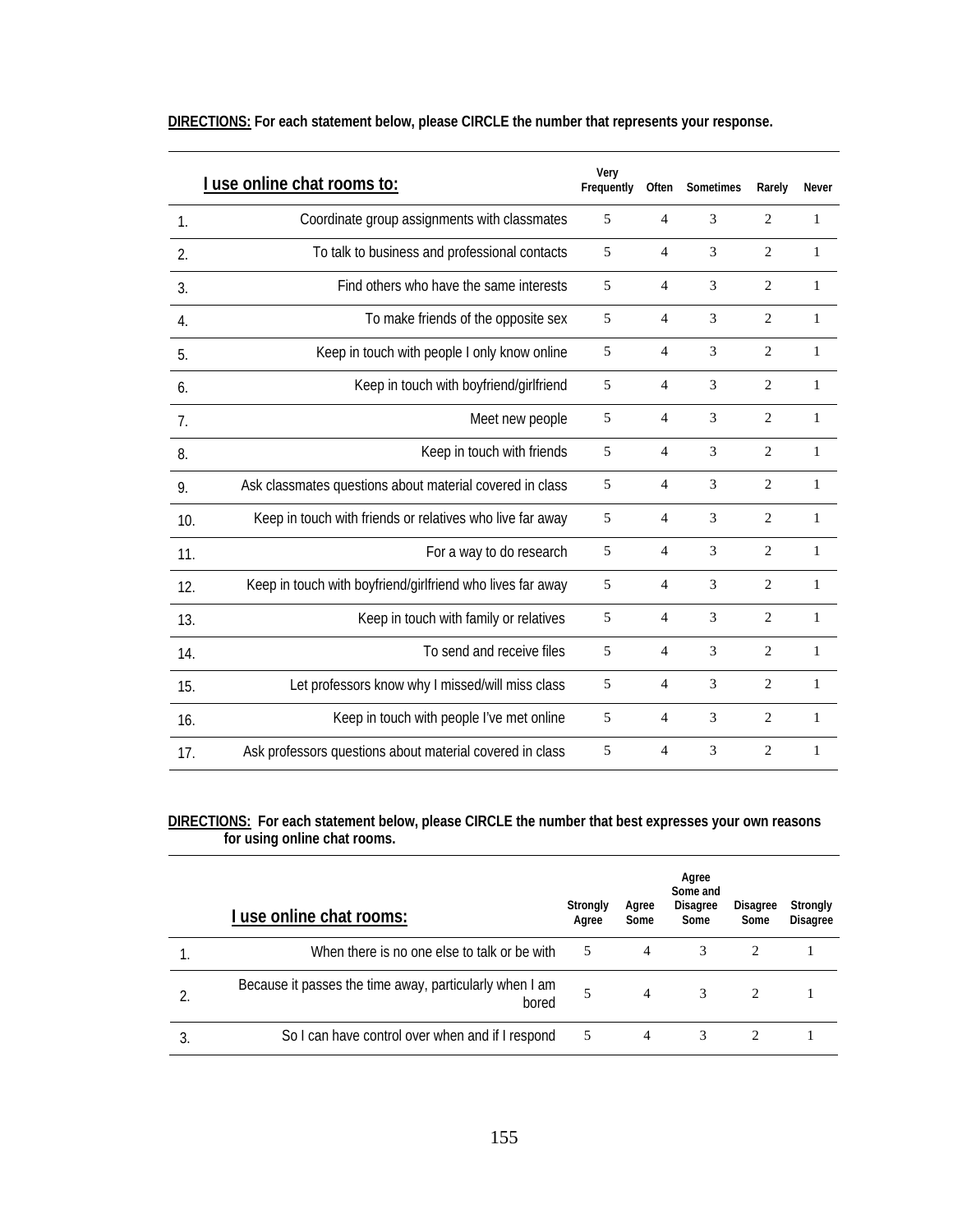|     | I use online chat rooms:                                                                     | Strongly<br>Agree | Agree<br>Some  | Agree<br>Some and<br><b>Disagree</b><br>Some | <b>Disagree</b><br>Some | Strongly<br><b>Disagree</b> |
|-----|----------------------------------------------------------------------------------------------|-------------------|----------------|----------------------------------------------|-------------------------|-----------------------------|
| 4.  | To show others encouragement                                                                 | 5                 | 4              | 3                                            | 2                       | 1                           |
| 5.  | To feel connected to other people                                                            | 5                 | 4              | 3                                            | $\overline{c}$          | $\mathbf{1}$                |
| 6.  | Because it makes me feel less lonely                                                         | 5                 | 4              | 3                                            | $\overline{c}$          | 1                           |
| 7.  | Because I am concerned about others                                                          | 5                 | $\overline{4}$ | 3                                            | $\overline{2}$          | $\mathbf{1}$                |
| 8.  | Because it is a pleasant rest                                                                | 5                 | 4              | 3                                            | $\overline{2}$          | 1                           |
| 9.  | Because it makes me feel less tense                                                          | 5                 | 4              | 3                                            | $\overline{c}$          | 1                           |
| 10. | To get away from pressures and responsibilities                                              | 5                 | 4              | 3                                            | 2                       | 1                           |
| 11. | So I can have electronic copies of my correspondence                                         | 5                 | $\overline{4}$ | 3                                            | $\overline{2}$          | 1                           |
| 12. | To put something off that I should be doing                                                  | 5                 | 4              | 3                                            | 2                       | 1                           |
| 13. | To look stylish                                                                              | 5                 | $\overline{4}$ | 3                                            | $\overline{c}$          | $\mathbf{1}$                |
| 14. | To look fashionable                                                                          | 5                 | 4              | 3                                            | $\overline{c}$          | 1                           |
| 15. | To feel involved with what's going on with other people                                      | 5                 | 4              | 3                                            | $\overline{c}$          | 1                           |
| 16. | Because I need someone to talk to or be with                                                 | 5                 | 4              | 3                                            | 2                       | $\mathbf{1}$                |
| 17. | Because I just need to talk about my problems sometimes                                      | 5                 | 4              | 3                                            | 2                       | 1                           |
| 18. | To be anonymous                                                                              | 5                 | $\overline{4}$ | 3                                            | 2                       | 1                           |
| 19. | So I can get away from what I'm doing                                                        | 5                 | 4              | 3                                            | 2                       | $\mathbf{1}$                |
| 20. | To tell others what to do                                                                    | 5                 | 4              | 3                                            | $\overline{c}$          | 1                           |
| 21. | To get someone to do something for me                                                        | 5                 | $\overline{4}$ | 3                                            | $\overline{2}$          | $\mathbf{1}$                |
| 22. | Because I can pretend to be anyone I want to be when<br>interacting with other people online | 5                 | $\overline{4}$ | $\mathfrak{Z}$                               | $\boldsymbol{2}$        | 1                           |
| 23. | Because it is entertaining                                                                   | $\sqrt{5}$        | $\overline{4}$ | 3                                            | $\overline{c}$          | $\,1$                       |
| 24. | Because it is enjoyable                                                                      | $\mathfrak s$     | $\overline{4}$ | 3                                            | $\boldsymbol{2}$        | 1                           |
| 25. | Because it is fun                                                                            | $\mathfrak s$     | 4              | 3                                            | $\overline{c}$          | $\mathbf{1}$                |
| 26. | Because it relaxes me                                                                        | 5                 | $\overline{4}$ | 3                                            | $\boldsymbol{2}$        | 1                           |
| 27. | To not look old-fashioned                                                                    | $\sqrt{5}$        | $\overline{4}$ | 3                                            | $\mathbf{2}$            | $\mathbf{1}$                |
| 28. | To look for information                                                                      | 5                 | $\overline{4}$ | 3                                            | $\overline{c}$          | $\mathbf{1}$                |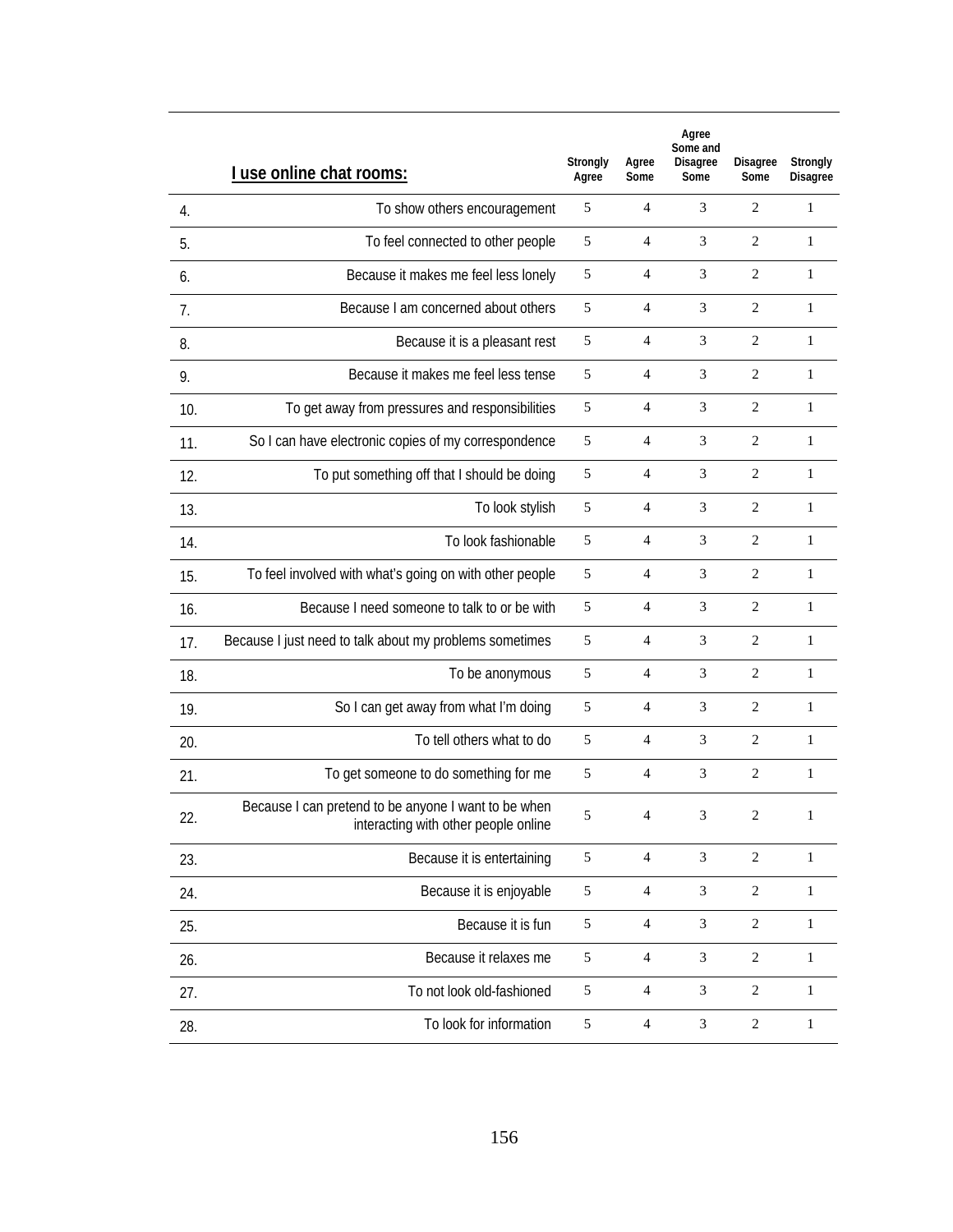|     | I use online chat rooms:                                              | Strongly<br>Agree | Agree<br>Some            | Agree<br>Some and<br><b>Disagree</b><br>Some | <b>Disagree</b><br>Some | Strongly<br><b>Disagree</b> |
|-----|-----------------------------------------------------------------------|-------------------|--------------------------|----------------------------------------------|-------------------------|-----------------------------|
| 29. | To see what is out there                                              | 5                 | 4                        | 3                                            | $\overline{2}$          | 1                           |
| 30. | I just like to use it                                                 | 5                 | 4                        | 3                                            | 2                       | 1                           |
| 31. | To thank people                                                       | 5                 | 4                        | 3                                            | 2                       | 1                           |
| 32. | To let others know I care about their feelings                        | $\sqrt{5}$        | $\overline{4}$           | 3                                            | $\overline{2}$          | $\mathbf{1}$                |
| 33. | Because it is easier to e-mail than talk to some people               | 5                 | 4                        | 3                                            | $\mathbf{2}$            | $\mathbf{1}$                |
| 34. | To give me something to occupy my time                                | 5                 | 4                        | 3                                            | $\overline{2}$          | 1                           |
| 35. | Just because it is available                                          | 5                 | 4                        | 3                                            | $\overline{2}$          | 1                           |
| 36. | When I have nothing better to do                                      | 5                 | 4                        | 3                                            | 2                       | 1                           |
| 37. | Because it's thrilling                                                | 5                 | $\overline{4}$           | 3                                            | $\overline{2}$          | $\mathbf{1}$                |
| 38. | To belong to a group                                                  | $\mathfrak s$     | 4                        | 3                                            | $\overline{2}$          | 1                           |
| 39. | To get more points of view                                            | 5                 | 4                        | 3                                            | $\overline{2}$          | $\mathbf{1}$                |
| 40. | Because I wonder what other people said                               | 5                 | 4                        | 3                                            | $\overline{2}$          | 1                           |
| 41. | Because it is easy                                                    | 5                 | $\overline{4}$           | 3                                            | $\overline{2}$          | $\mathbf{1}$                |
| 42. | To get information for free                                           | 5                 | 4                        | 3                                            | $\mathbf{2}$            | $\mathbf{1}$                |
| 43. | To feel less inhibited when I communicate                             | 5                 | $\overline{4}$           | 3                                            | $\overline{2}$          | 1                           |
| 44. | To help others                                                        | $\mathfrak s$     | 4                        | 3                                            | $\overline{2}$          | $\mathbf{1}$                |
| 45. | Because it is inexpensive                                             | 5                 | 4                        | 3                                            | $\overline{2}$          | 1                           |
| 46. | Because people don't have to be there to receive e-mail               | 5                 | $\overline{4}$           | 3                                            | $\overline{2}$          | 1                           |
| 47. | Because it's a habit, just something I do                             | 5                 | 4                        | 3                                            | 2                       | 1                           |
| 48. | Because it is more comfortable than talking to people face<br>to face | 5                 | $\overline{\mathcal{A}}$ | 3                                            | $\overline{c}$          | $\mathbf{1}$                |
| 49. | So I won't have to feel alone                                         | $\sqrt{5}$        | 4                        | 3                                            | $\overline{c}$          | $\mathbf{1}$                |
| 50. | Because I can express myself freely                                   | 5                 | $\overline{4}$           | $\mathfrak{Z}$                               | $\sqrt{2}$              | $\mathbf{1}$                |
| 51. | To forget about my problems                                           | $\sqrt{5}$        | $\overline{4}$           | $\mathfrak{Z}$                               | $\sqrt{2}$              | $\mathbf{1}$                |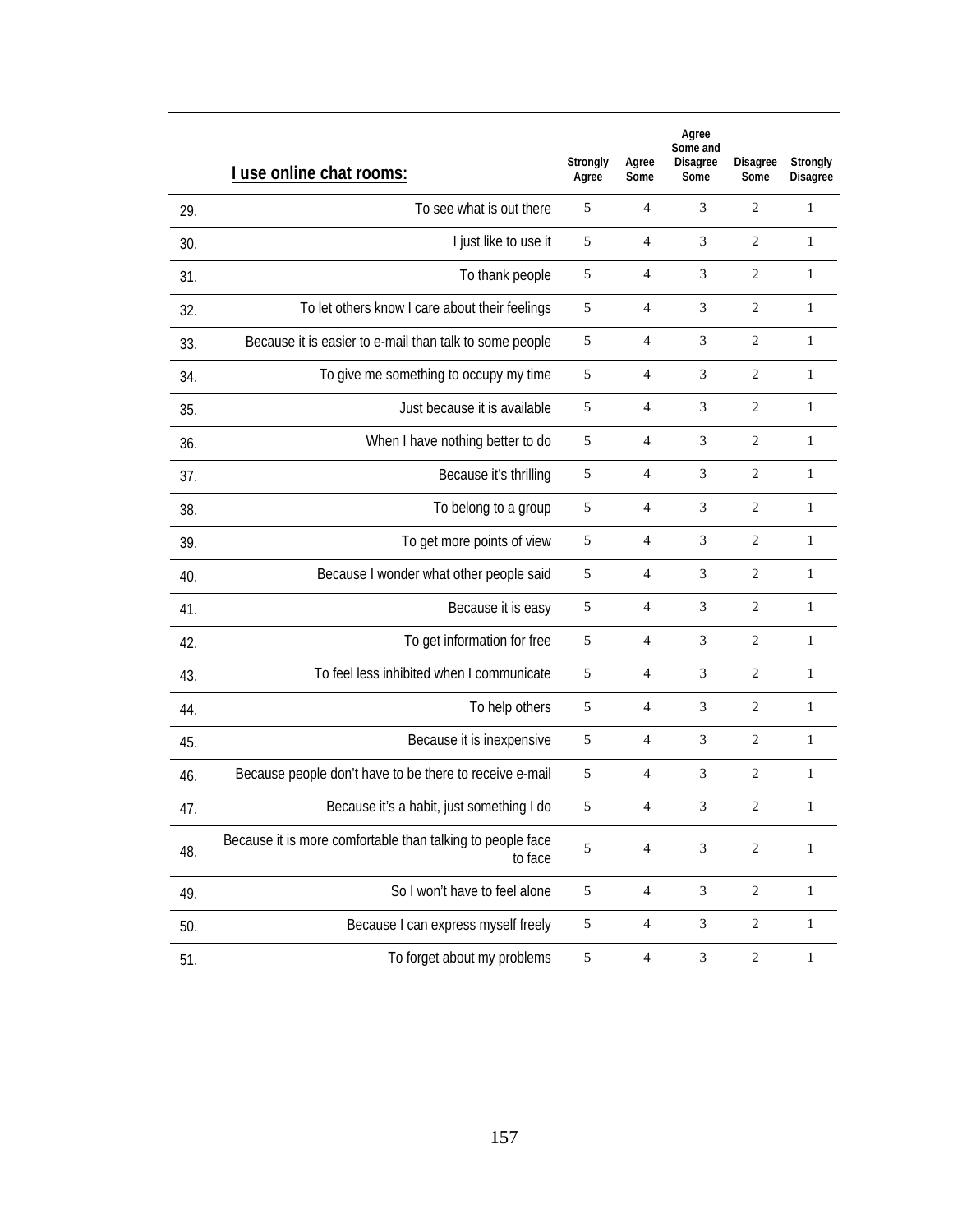**DIRECTIONS**: The next section of this questionnaire asks you questions about yourself and about your beliefs. For each item below, please indicate the extent to which you **agree or disagree** with each statement.

|     |                                                                                 | Strongly<br>Agree | Agree<br>Some  | Agree<br>Some and<br><b>Disagree</b><br>Some | <b>Disagree</b><br>Some | Strongly<br><b>Disagree</b> |
|-----|---------------------------------------------------------------------------------|-------------------|----------------|----------------------------------------------|-------------------------|-----------------------------|
| 1.  | I am afraid to speak up in conversations.                                       | 5                 | $\overline{4}$ | 3                                            | $\overline{2}$          | $\mathbf{1}$                |
| 2.  | I talk less because I'm shy.                                                    | $\sqrt{5}$        | 4              | 3                                            | 2                       | $\mathbf{1}$                |
| 3.  | I like to get involved in group discussions.                                    | $\sqrt{5}$        | $\overline{4}$ | 3                                            | 2                       | $\mathbf{1}$                |
| 4.  | I talk a lot because I am not shy.                                              | $\sqrt{5}$        | 4              | 3                                            | 2                       | 1                           |
| 5.  | My friends and family don't listen to my ideas and<br>suggestions.              | 5                 | $\overline{4}$ | 3                                            | $\overline{2}$          | 1                           |
| 6.  | I think my friends are truthful with other people.                              | 5                 | 4              | 3                                            | $\overline{2}$          | 1                           |
| 7.  | I don't ask for advice from family or friends when I have to<br>make decisions. | 5                 | 4              | 3                                            | $\overline{2}$          | 1                           |
| 8.  | I believe my friends and family understand my feelings.                         | $\sqrt{5}$        | $\overline{4}$ | 3                                            | $\overline{2}$          | $\mathbf{1}$                |
| 9.  | I have fears about expressing myself in a group.                                | $\sqrt{5}$        | $\overline{4}$ | 3                                            | 2                       | $\mathbf{1}$                |
| 10. | My family doesn't enjoy discussing my interests and activities<br>with me.      | 5                 | $\overline{4}$ | 3                                            | $\overline{2}$          | 1                           |
| 11. | I avoid group discussions.                                                      | 5                 | $\overline{4}$ | 3                                            | 2                       | $\mathbf{1}$                |
| 12. | My friends seek my opinions and advice.                                         | $\sqrt{5}$        | 4              | 3                                            | $\overline{2}$          | $\mathbf{1}$                |
| 13. | I am afraid to express myself in a group.                                       | $\sqrt{5}$        | 4              | 3                                            | 2                       | $\mathbf{1}$                |
| 14. | During a conversation, I prefer to talk rather than listen.                     | $\sqrt{5}$        | 4              | 3                                            | $\mathbf{2}$            | $\mathbf{1}$                |
| 15. | Other people are friendly only because they want something<br>out of me.        | 5                 | 4              | 3                                            | $\overline{2}$          | 1                           |
| 16. | I find it easy to make conversation with strangers.                             | $\sqrt{5}$        | $\overline{4}$ | 3                                            | $\overline{2}$          | $\mathbf{1}$                |
| 17. | My friends and family listen to my ideas and suggestions.                       | $\sqrt{5}$        | 4              | 3                                            | $\overline{2}$          | 1                           |
| 18. | Talking to other people is just a waste of time.                                | $\sqrt{5}$        | 4              | 3                                            | $\overline{2}$          | $\mathbf{1}$                |
| 19. | I feel nervous when I have to speak to others.                                  | 5                 | 4              | 3                                            | 2                       | 1                           |
| 20. | I don't think my friends are honest in their communication with<br>me           | 5                 | 4              | 3                                            | $\overline{c}$          | 1                           |
| 21. | I feel in tune with the people around me.                                       | 5                 | $\overline{4}$ | 3                                            | $\overline{2}$          | $\mathbf{1}$                |
| 22. | I lack companionship.                                                           | $\sqrt{5}$        | $\overline{4}$ | 3                                            | $\sqrt{2}$              | $\mathbf{1}$                |
| 23. | There is no one I can turn to.                                                  | 5                 | $\overline{4}$ | $\ensuremath{\mathfrak{Z}}$                  | $\overline{2}$          | $\mathbf{1}$                |
| 24. | I do not feel alone.                                                            | 5                 | $\overline{4}$ | 3                                            | $\sqrt{2}$              | $\mathbf{1}$                |
| 25. | I feel part of a group of friends.                                              | 5                 | $\overline{4}$ | $\ensuremath{\mathfrak{Z}}$                  | $\sqrt{2}$              | $\mathbf{1}$                |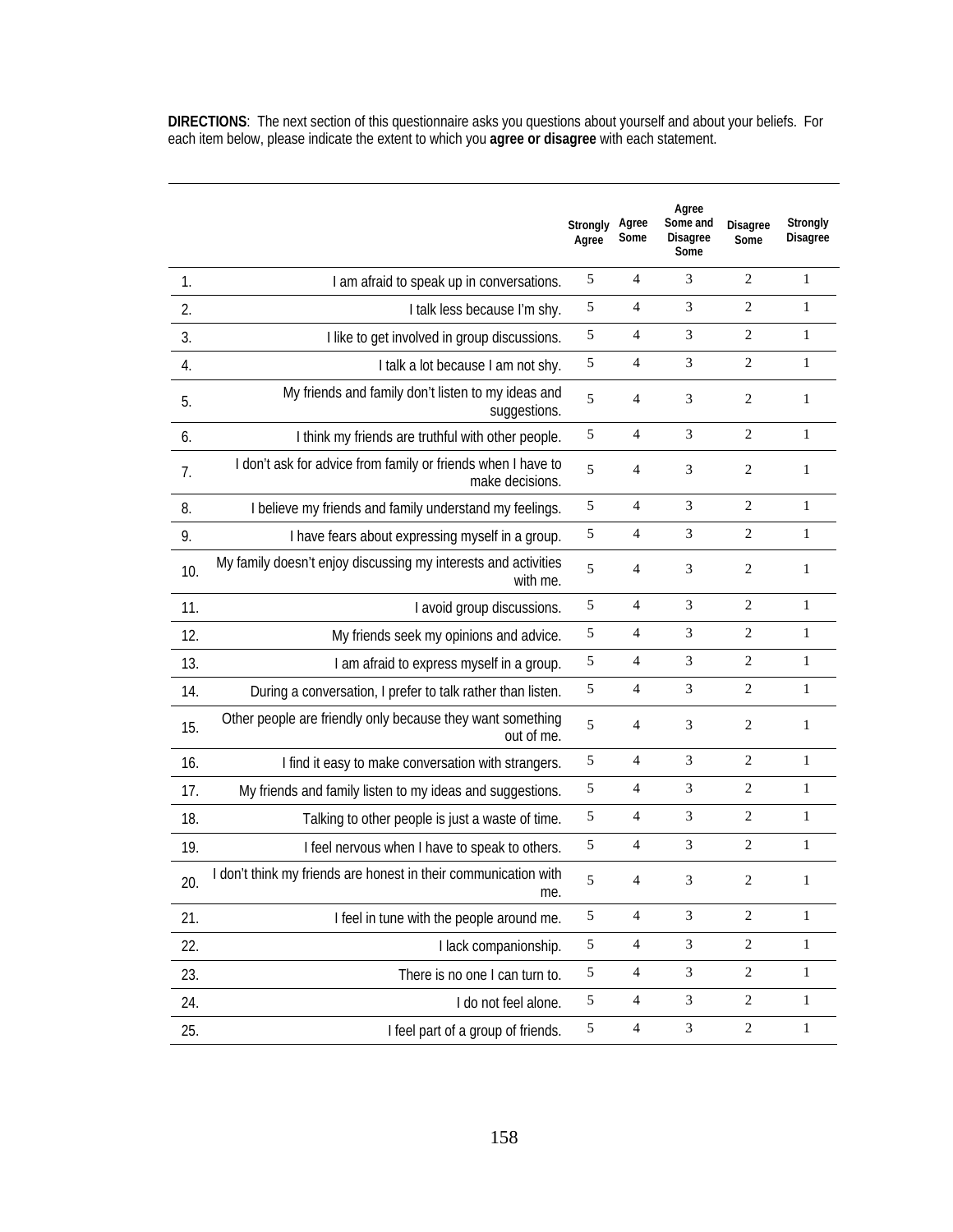|     |                                                                 | Strongly<br>Agree | Agree<br>Some  | Agree<br>Some and<br><b>Disagree</b><br>Some | <b>Disagree</b><br>Some | Strongly<br><b>Disagree</b> |
|-----|-----------------------------------------------------------------|-------------------|----------------|----------------------------------------------|-------------------------|-----------------------------|
| 26. | I have a lot in common with the people around me.               | 5                 | 4              | 3                                            | 2                       | 1                           |
| 27. | I am no longer close to anyone.                                 | 5                 | $\overline{4}$ | 3                                            | 2                       | $\mathbf{1}$                |
| 28. | Those around me do not share my interests and ideas.            | 5                 | 4              | 3                                            | 2                       | 1                           |
| 29. | I am an outgoing person.                                        | 5                 | $\overline{4}$ | 3                                            | 2                       | $\mathbf{1}$                |
| 30. | There are people I feel close to.                               | 5                 | 4              | 3                                            | 2                       | 1                           |
| 31. | I feel left out.                                                | 5                 | $\overline{4}$ | 3                                            | 2                       | $\mathbf{1}$                |
| 32. | My social relationships are superficial.                        | 5                 | 4              | 3                                            | 2                       | 1                           |
| 33. | No one really knows me well.                                    | 5                 | 4              | 3                                            | 2                       | $\mathbf{1}$                |
| 34. | I feel isolated from others.                                    | 5                 | $\overline{4}$ | 3                                            | 2                       | $\mathbf{1}$                |
| 35. | I can find companionship when I want it.                        | 5                 | 4              | 3                                            | 2                       | $\mathbf{1}$                |
| 36. | There are people who really understand me.                      | 5                 | $\overline{4}$ | 3                                            | 2                       | 1                           |
| 37. | I am unhappy being so withdrawn.                                | 5                 | 4              | 3                                            | 2                       | $\mathbf{1}$                |
| 38. | People are around me but not with me.                           | 5                 | $\overline{4}$ | 3                                            | 2                       | 1                           |
| 39. | There are people I can talk to.                                 | 5                 | 4              | 3                                            | 2                       | $\mathbf{1}$                |
| 40. | There are people I can turn to.                                 | 5                 | $\overline{4}$ | 3                                            | 2                       | 1                           |
| 41. | I am somewhat socially awkward.                                 | 5                 | 4              | 3                                            | 2                       | 1                           |
| 42. | I find it hard to talk to strangers.                            | 5                 | $\overline{4}$ | 3                                            | 2                       | 1                           |
| 43. | I feel tense when I'm with people I don't know well.            | 5                 | $\overline{4}$ | 3                                            | 2                       | 1                           |
| 44. | When talking, I worry about saying something dumb.              | 5                 | $\overline{4}$ | 3                                            | 2                       | 1                           |
| 45. | I feel nervous when speaking to someone in authority.           | 5                 | $\overline{4}$ | 3                                            | 2                       | 1                           |
| 46. | I am often uncomfortable at parties and other social functions. | 5                 | $\overline{4}$ | 3                                            | 2                       | 1                           |
| 47. | I feel inhibited in social situations.                          | 5                 | $\overline{4}$ | 3                                            | 2                       | 1                           |
| 48. | I have trouble looking someone right in the eye.                | 5                 | $\overline{4}$ | 3                                            | 2                       | 1                           |
| 49. | I am shyer with members of the opposite sex.                    | $\sqrt{5}$        | $\overline{4}$ | 3                                            | 2                       | 1                           |
| 50. | Other people let me know that I communicate effectively.        | $\sqrt{5}$        | 4              | $\mathfrak{Z}$                               | $\overline{c}$          | 1                           |
| 51. | Other people express a lot of interest in what I have to say.   | 5                 | $\overline{4}$ | $\mathfrak{Z}$                               | $\overline{c}$          | 1                           |
| 52. | Other people genuinely want to get to know me.                  | $\sqrt{5}$        | 4              | 3                                            | $\overline{c}$          | $\mathbf{1}$                |
| 53. | My conversations flow smoothly.                                 | 5                 | $\overline{4}$ | 3                                            | $\overline{c}$          | 1                           |
| 54. | In conversations, we each get to say what we want to.           | $\sqrt{5}$        | 4              | 3                                            | $\overline{c}$          | $\mathbf{1}$                |
| 55. | In conversations, I feel that we can laugh easily together.     | $\mathfrak{S}$    | $\overline{4}$ | $\sqrt{3}$                                   | $\overline{c}$          | $\mathbf{1}$                |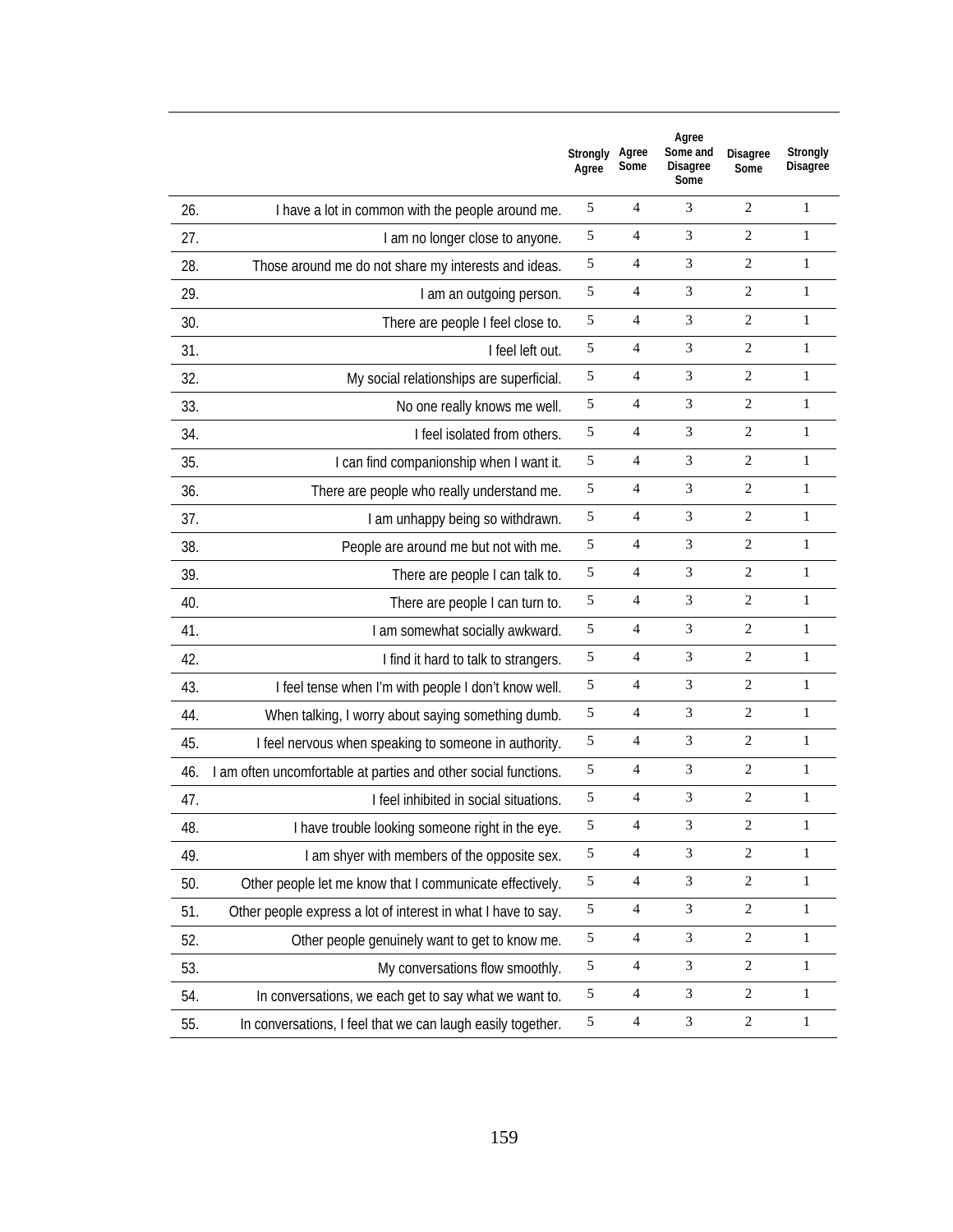|     |                                                                                               | Strongly<br>Agree | Agree<br>Some  | Agree<br>Some and<br>Disagree<br>Some | <b>Disagree</b><br>Some | Strongly<br><b>Disagree</b> |
|-----|-----------------------------------------------------------------------------------------------|-------------------|----------------|---------------------------------------|-------------------------|-----------------------------|
| 56. | During conversations with others, I am able to present myself<br>as I want others to view me. | $\overline{5}$    | 4              | 3                                     | $\mathfrak{D}$          | 1                           |
| 57. | I have better things to do than converse with others.                                         | 5                 | $\overline{4}$ | 3                                     | $\mathfrak{D}$          |                             |
| 58. | I do NOT enjoy conversations.                                                                 | 5                 | 4              | 3                                     | $\overline{c}$          |                             |
| 59. | Nothing is ever accomplished in conversations.                                                | 5                 | 4              | 3                                     | $\overline{2}$          | 1                           |
| 60. | I am very dissatisfied with my conversations.                                                 | 5                 | 4              | 3                                     | $\mathfrak{D}$          |                             |
| 61. | We usually talk about something I am NOT interested in.                                       | 5                 | 4              | 3                                     | $\mathfrak{D}$          |                             |
| 62. | I would like to continue having conversations like the ones I<br>have now.                    | $\overline{5}$    | 4              | 3                                     | 2                       | 1                           |
| 63. | I feel like I can talk about anything with other people.                                      | 5                 | 4              | 3                                     | $\mathfrak{D}$          |                             |
| 64. | Other people show me they understand what I say.                                              | 5                 | 4              | 3                                     | $\overline{c}$          | 1                           |
| 65. | I am very satisfied with my conversations.                                                    | 5                 | 4              | 3                                     | 2                       | 1                           |

**DIRECTIONS**: The next section of this questionnaire asks you questions about your involvement in student activities. For each item below, please indicate whether you are involved in the listed activity by placing an "X" next to the activity. Please check all that apply.

| Campus Programming                 | Partisan Political Groups              |
|------------------------------------|----------------------------------------|
| Club Sports                        | Religious Organizations                |
| Co-curricular Organizations        | Residence Hall Governments             |
| Community Service Organizations    | __ Special Interest Organizations      |
| ___ Culture and Performance Groups | __ Sports and Recreation Organizations |
| Fraternities & Sororities          | _ Student Government                   |
| Graduate Student Organizations     | Student Media                          |
| <b>Honor Societies</b>             | Other:                                 |
| Multicultural Organizations        | Other:                                 |
|                                    |                                        |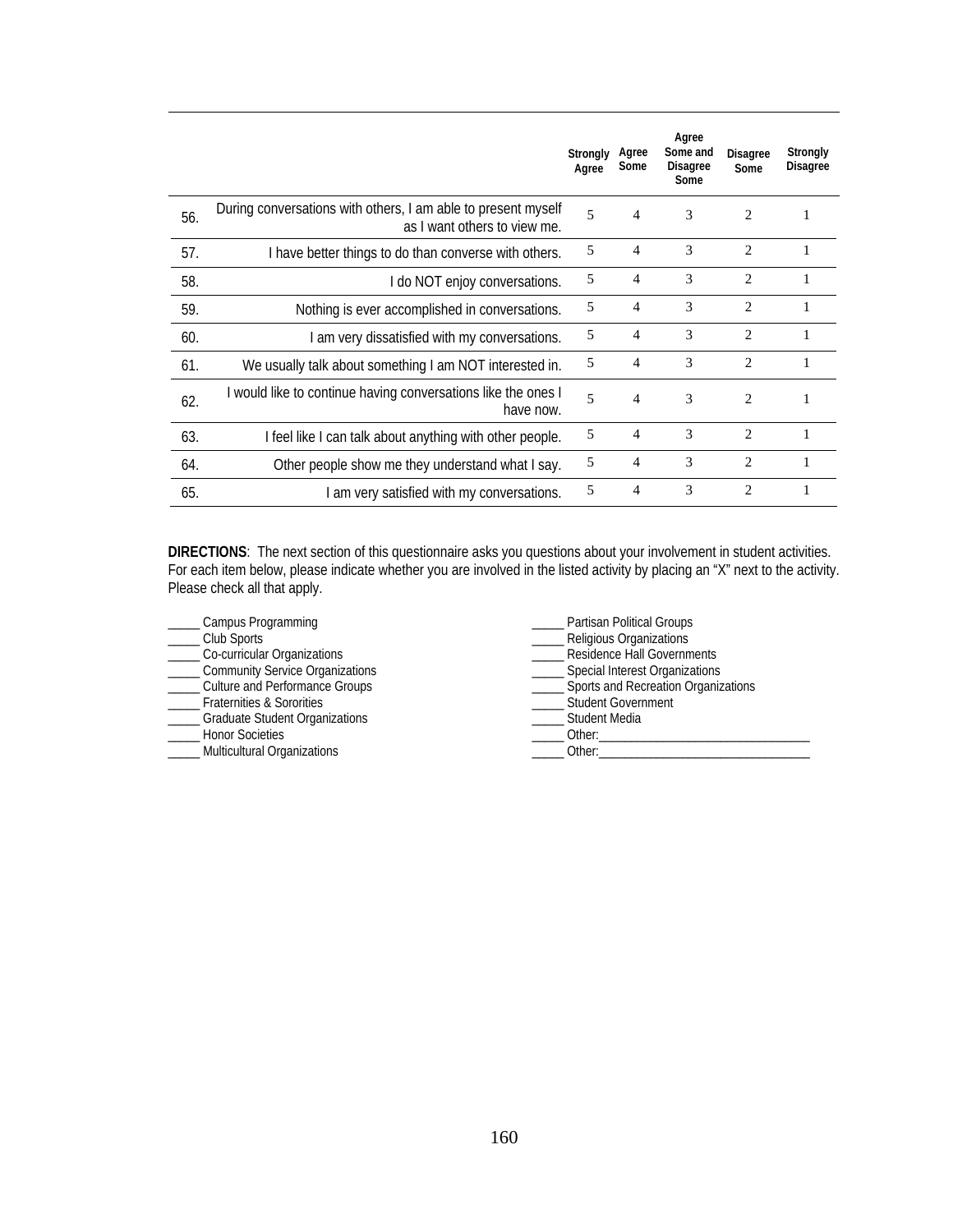**DIRECTIONS**: The next section of this questionnaire asks you questions about the people you communicate with face-to-face and also online. For each category below, please indicate about how many people in each category you communicate with on a typical day by writing in the number next to the category.

| In Face-to-face:               | Through instant messaging:     |
|--------------------------------|--------------------------------|
| Family members                 | Family members                 |
| Boyfriend/Girlfriend           | Boyfriend/Girlfriend           |
| Friends                        | Friends                        |
| Classmates                     | Classmates                     |
| Professors                     | Professors                     |
| Coworkers                      | Coworkers                      |
| Employers                      | Employers                      |
| Strangers/People I haven't met | Strangers/People I haven't met |
| Over E-mail:                   | In online chat rooms:          |
| Family members                 | Family members                 |
| Boyfriend/Girlfriend           | Boyfriend/Girlfriend           |
| Friends                        | Friends                        |
| Classmates                     | Classmates                     |
| <b>Professors</b>              | Professors                     |
| Coworkers                      | Coworkers                      |
| Employers                      | Employers                      |
| Strangers/People I haven't met | Strangers/People I haven't met |

## **DIRECTIONS: This final section asks you to provide some basic information about yourself.**

| 1. How old are you? (As of your last birthday)<br>years                                                                      |
|------------------------------------------------------------------------------------------------------------------------------|
| 2. Please CIRCLE the number to indicate if you are:<br>Male<br>Female<br><sub>0r</sub>                                       |
| 3. How long have you been using computers?<br>years                                                                          |
| 4. Do you have a computer where you live right now? (CIRCLE your response)<br>Yes.<br>No<br><sub>0r</sub>                    |
| 5. Do you have Internet access where you live right now? (CIRCLE your response)<br>Yes.<br>No<br><sub>0r</sub>               |
| 6. If you have Internet access where you live right now, how do you connect to the Internet? (CIRCLE your response<br>below) |

| Dial-up Modem | Ethernet | High Speed DSL | <b>Cable High Speed</b> | Other |
|---------------|----------|----------------|-------------------------|-------|
|               |          |                | <b>Access</b>           |       |
|               |          |                |                         |       |

7. How fast would you estimate the speed of your connection to the Internet where you live right

now? (CIRCLE your response below)

| Very slow |  |  | Very fast |
|-----------|--|--|-----------|
|           |  |  |           |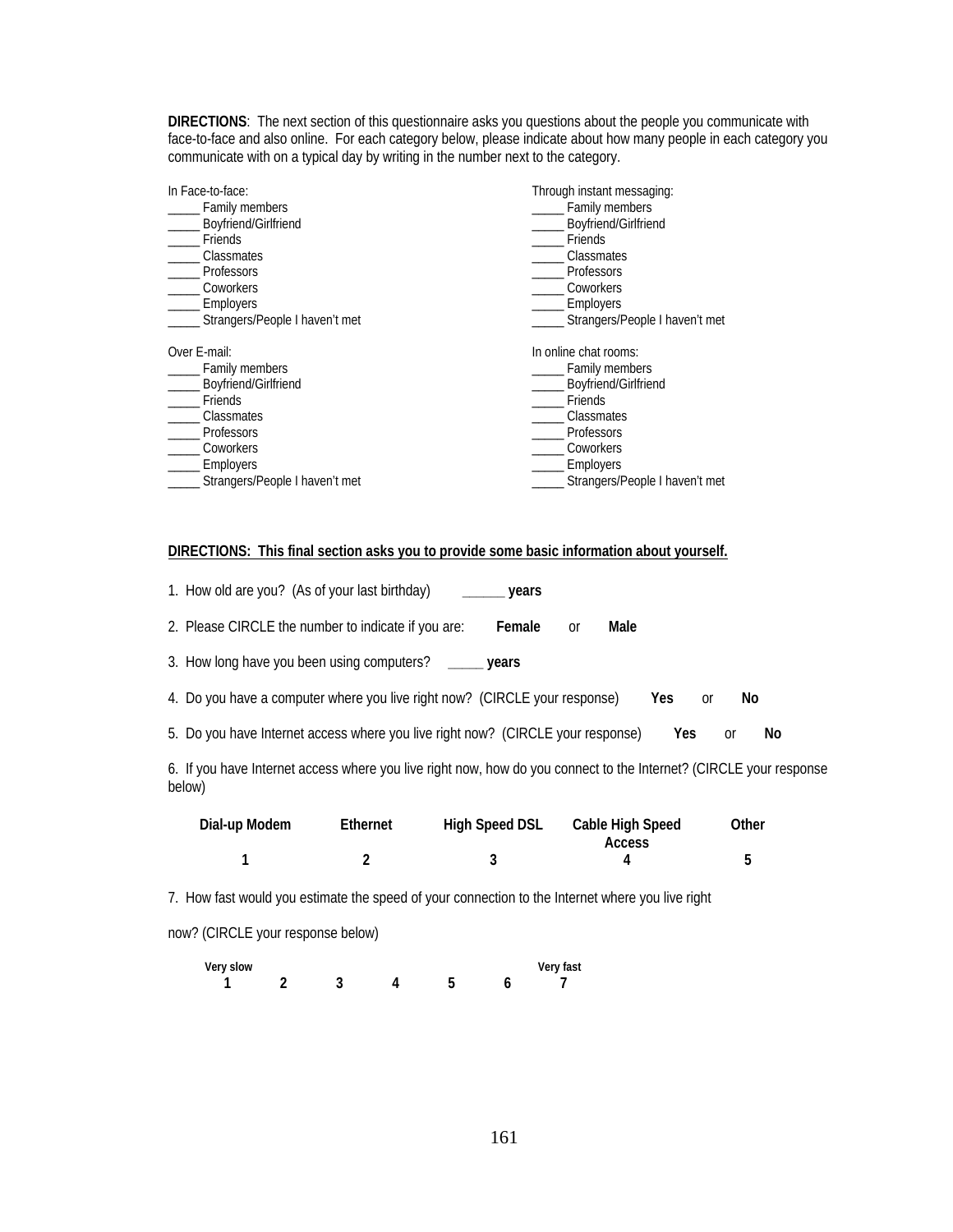8. About how often do you use the Internet for activities, other than e-mail, instant messaging, and online chat rooms?

|    |                      | Several times a<br>day | Everyday | Several times<br>a week | Once a week    | Rarely | Never    |
|----|----------------------|------------------------|----------|-------------------------|----------------|--------|----------|
|    | Web surfing          | 5                      | 4        | 3                       | 2              |        | $\Omega$ |
| ኅ  | Downloading music    | 5                      | 4        | 3                       | 2              |        | 0        |
| 3. | Downloading video    | 5                      | 4        | 3                       | 2              |        | $\theta$ |
| 4. | Downloading pictures | 5                      | 4        | 3                       | $\mathfrak{D}$ |        | 0        |
| 5. | Research             | 5                      | 4        | 3                       | $\mathfrak{D}$ |        | $\Omega$ |
| O  | Playing online games |                        | 4        | 3                       |                |        |          |

9. What is your major? (Write in space provided here) \_\_\_\_\_\_\_\_\_\_\_\_\_\_\_\_\_\_\_\_\_\_\_\_\_\_\_\_\_\_\_\_\_\_\_\_\_\_\_\_

10. What year in school are you? (CIRCLE your response below)

| First-year                                                           | Sophomore | Junior | Senior |        | <b>Grad student</b> |  | Other  |  |
|----------------------------------------------------------------------|-----------|--------|--------|--------|---------------------|--|--------|--|
| 11. How would you rate your own expertise with computers in general? |           |        |        | Novice | 1 2 3 4 5 6 7       |  | Expert |  |

# **END OF SURVEY**

## **THANK YOU VERY MUCH FOR YOUR HELP !! YOUR ANSWERS ARE ANONYMOUS & CONFIDENTIAL**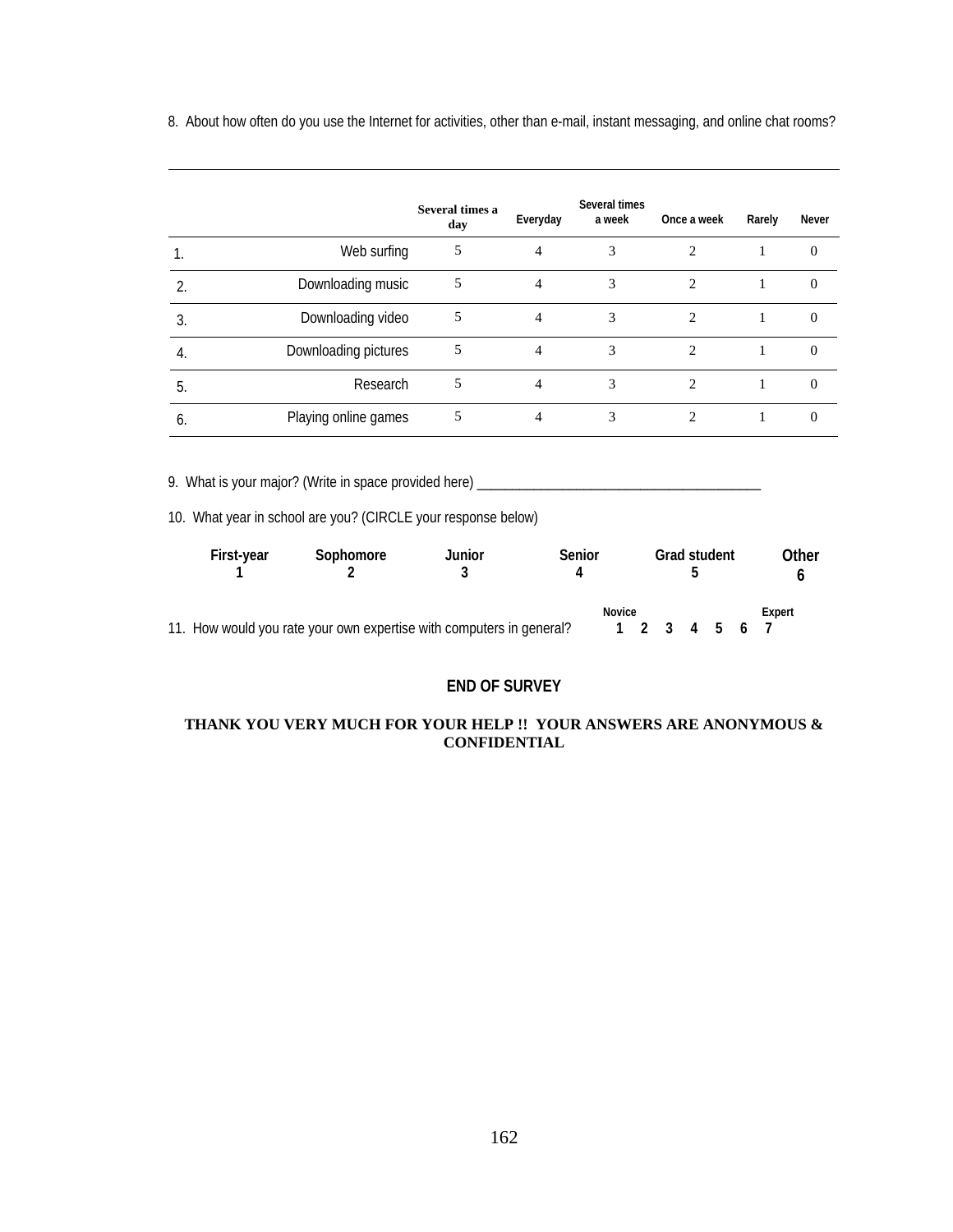## REFERENCES

- Altman, I., & Taylor, D. A. (1973). *Social penetration: The development of interpersonal relationships.* New York: Holt, Rinehart, & Winston.
- Anderson, K. J. (2001). Internet use among college students: An exploratory study. *Journal of American College Health, 50,* 21-27.
- Baltes, B. B., Dickson, M. W., Sherman, M. P., Bauer, C. C., & LaGanke, J. S. (2002). Computer-mediated communication and group decision making: A metaanalysis. *Organizational Behavior and Human Decision Processes, 87,* 156-179.
- Bargh, J. A. (2002). Beyond simple truths: The human-Internet interaction. *Journal of Social Issues, 58,* 1-8.
- Baym, N. K. (2002). Interpersonal life online. In L. A. Lievrouw & S. Livingstone (Eds.), *Handbook of new media: Social shaping and consequences of ICTs* (pp. 62-76). London: Sage Publications.
- Bresnahan, M. J., & Murray-Johnson, L. (2002). The healing web. *Health Care for Women International, 23,* 398-407.
- Brown, E. (2002, June 24). 33 days 8 campuses 127 kids and infinity of gizmos: Roadtripping in search of the technological future. *Fortune,* pp. 127-138.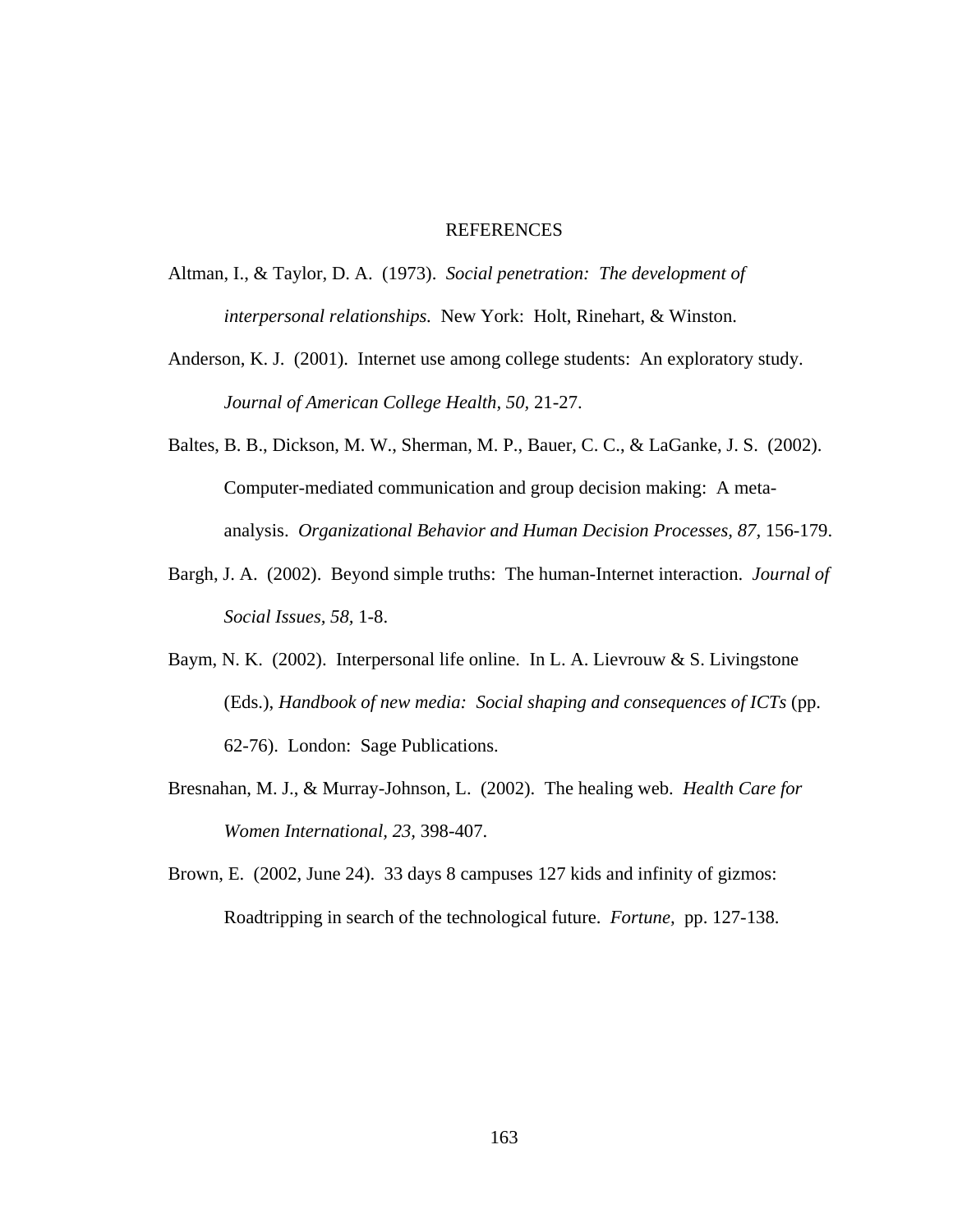- Caplan, S. E. (2001). Challenging the mass-interpersonal communication dichotomy: Are we witnessing the emergence of an entirely new communication system? *Electronic Journal of Communication, 11,* Available online [http://www.cios.org/www/ejc/v11n101.htm.]
- Caplan, S. E. (2002). *Preference for online conversation, problematic Internet use, and psychosocial well-being.* Unpublished Manuscript.
- Cheek, J. M., & Buss, A. H. (1981). Shyness and sociability. *Journal of Personality and Social Psychology, 41,* 330-339.
- Cole, J. I. (2001). The UCLA Internet Report: Surveying the digital future. [Online]. UCLA Center for Communication Policy. Available: http://ccp.ucla.edu/pages/internet-report.asp.
- Conway, J. C., & Rubin, A. M. (1991). Psychological predictors of television viewing motivation. *Communication Research, 18,* 443-463.
- Daft, R. L., & Lengel, R. H. (1984). Information richness: A new approach to managerial behavior and organizational design. *Research-in-Organizational-Behavior, 6,* 191-233.
- Dainton, M., & Aylor, B. (2002). Patterns of communication channel use in the maintenance of long-distance relationships. *Communication Research Reports, 19,* 118-129.
- Dimmick, J., Kline, S. L., & Stafford, L. (2000). The gratification niches of personal email and the telephone. *Communication Research, 27,* 227-248.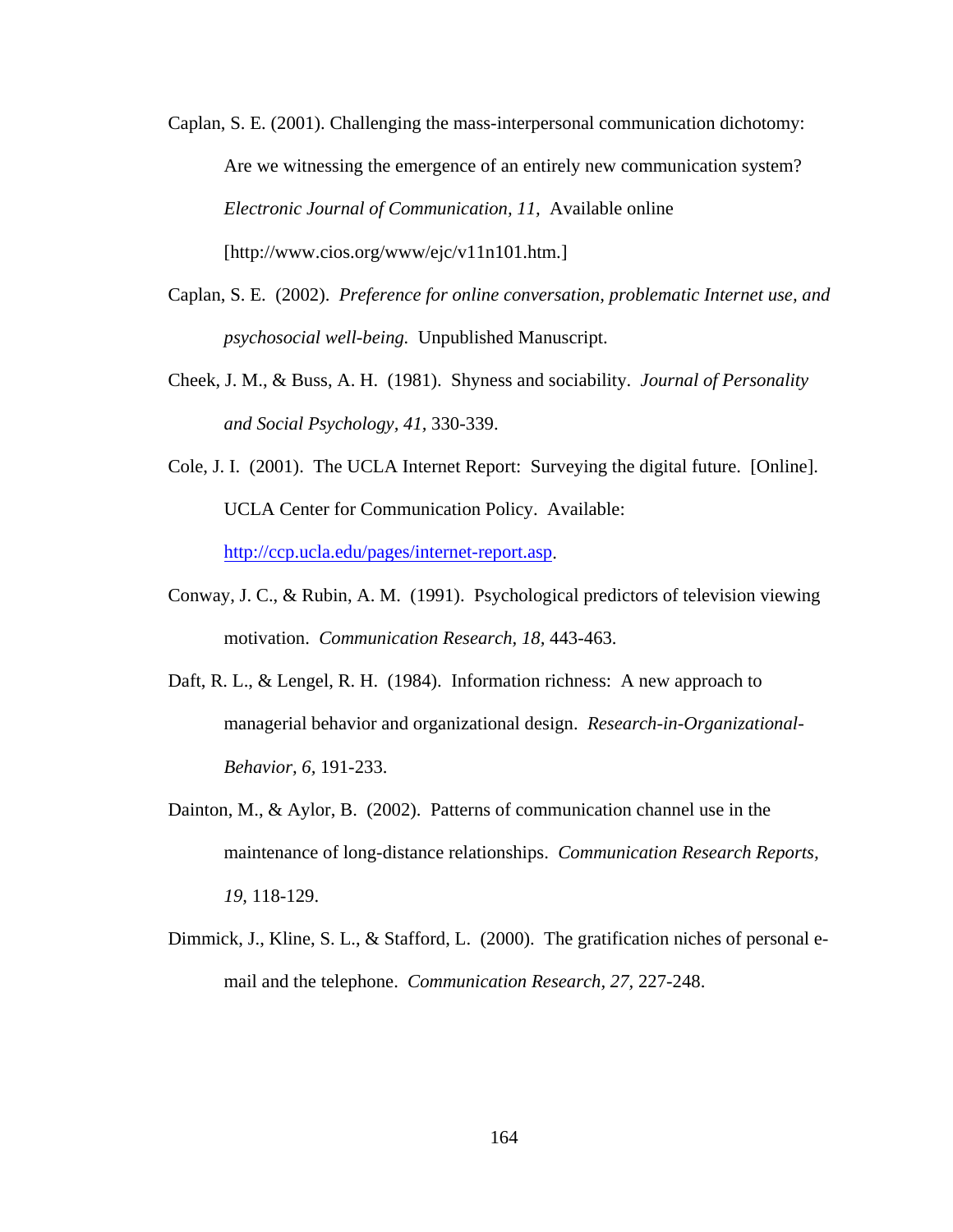- Ferguson, D. A. (1994). Measurement of mundane TV behaviors: Remote control device flipping frequency. *Journal of Broadcasting & Electronic Media, 38,* 35- 47.
- Flaherty, L. M., Pearce, K. J., & Rubin, R. B. (1998). Internet and face-to-face communication: Not functional alternatives. *Communication Quarterly, 46,* 250- 268.
- Flanagin, A. J., & Metzger, M. J. (2001). Internet use in the contemporary media environment. *Human Communication Research, 27,* 153-181.
- Golden, P. A., Beauclair, R., & Sussman, L. (1992). Factors affecting electronic mail use. *Computers in Human Behavior, 8,* 297-311.
- Graham, E. E. (1994). Interpersonal communication satisfactory inventory. In R. B. Rubin, P. Palmgreen, & H. E. Sypher (Eds.), *Communication research measures: A sourcebook* (pp. 217-222). New York: The Guilford Press.
- Hard af Segerstad, Y., & Ljungstrand, P. (2002). Instant messaging with WebWho. *International Journal of Human-Computer Studies, 56,* 147-171.
- Hill, K., & Monk, A. F. (2000). Electronic mail versus printed text: The effects on recipients. *Interacting with Computers, 13,* 253-263.
- Jones, S. (2002, September 15). The Internet goes to college: How students are living in the future with today's technology. [Online]. Washington, D. C.: Pew Internet & American Life Project. Available:

http://www.pewinternet.org/reports/index.asp.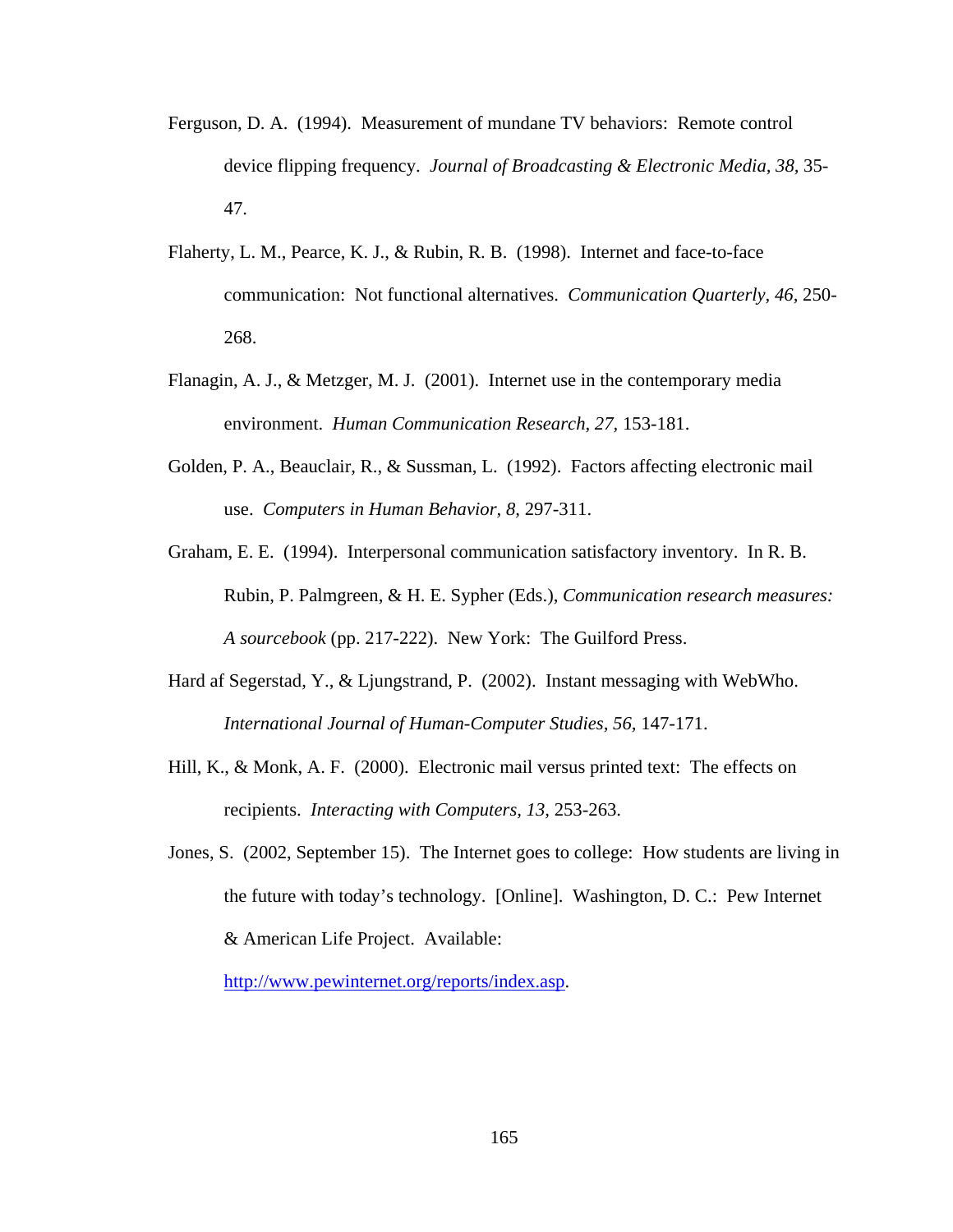- Katz, E., Blumler, J. G., & Gurevitch, M. (1974). Utilization of mass communication by the individual. In J. G. Blumler & E. Katz (Eds.), *The uses of mass communications: Current perspectives on gratifications research* (pp. 19-32). Beverly Hills: Sage.
- Kingsley, P., & Anderson, T. (1998). Facing life without the Internet. *Internet Research: Electronic Networking Applications and Policy, 8,* 303-312.
- Leary, M. R. (1991). Social anxiety, shyness, and related constructs. In J. P. Robinson, P. R. Shaver, & L. S. Wrightsman (Eds.), *Measures of personality and social psychological attitudes* (pp. 161-194). San Diego: Academic Press, Inc.
- Lenhart, A., Rainie, L., & Lewis, O. (2001). Teenage life online: The rise of the instantmessaging generation and the Internet's impact on friendships and family relationships. [Online]. Available:

http://www.pewinternet.org/reports/index.asp.

- Leung, L. (2001). College student motives for chatting on ICQ. *New Media & Society, 3,* 483-500.
- Markey, P. M., & Wells, S. M. (2002). Interpersonal perception in Internet chat rooms. *Journal of Research in Personality, 36,* 134-146.
- Marold, K. A., & Larsen, G. (1999). Is the range war over? An investigation into preferences for e-mail and v-mail. *Social Science Computer Review, 17,* 466-471.
- Matei, S., & Ball-Rokeach, S. J. (2001). Real and virtual social ties: Connections in the everyday lives of seven ethnic neighborhoods. *American Behavioral Scientist, 45,* 55-564.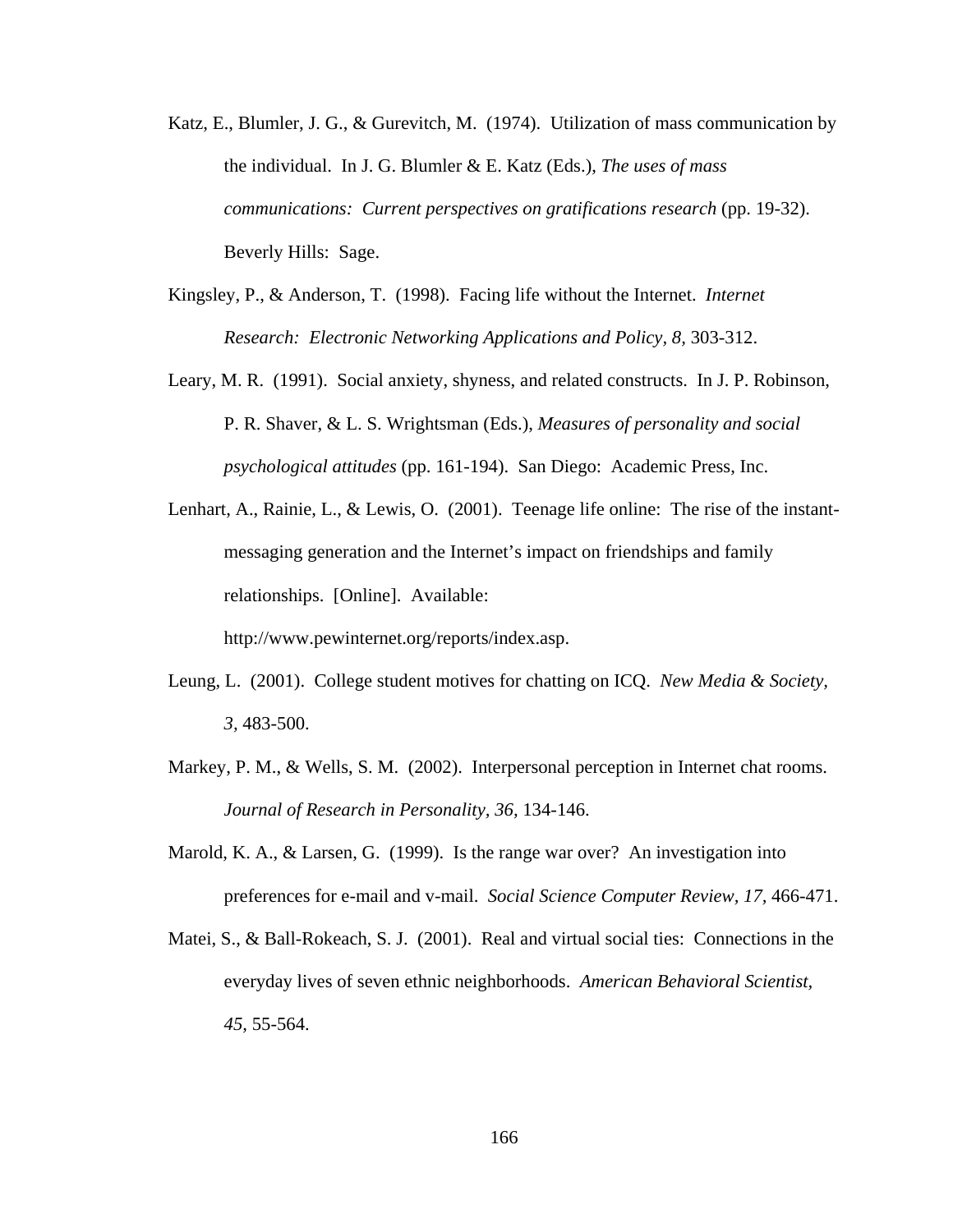- McKenna, K. Y. A., Green, A. S., & Gleason, M. E. J. (2002). Relationship formation on the Internet: What's the big attraction? *Journal of Social Issues, 58,* 9-31.
- Mesch, G. S. (2001). Social relationships and Internet use among adolescents in Israel. *Social Science Quarterly, 82,* 329-339.
- Palmgreen, P., Wenner, L. A., & Rayburn, J. D. (1981). Gratification discrepancies and news program choice. *Communication Research, 8*, 451-478.
- Papacharissi, Z., & Rubin, A. M. (2000). Predictors of Internet use. *Journal of Broadcasting & Electronic Media, 44,* 175-196.
- Parks, M. R., & Floyd, K. (1996). Making friends in cyberspace. *Journal of Communication, 46,* 80-97.
- Peris, R., Gimeno, M. A., Pinazo, D., Ortet, G., Carrero, V., Sanchiz, M., & Ibanez, I. (2002). Online chat rooms: Virtual spaces of interaction for socially oriented people. *CyberPsychology & Behavior, 5,* 43-51.
- Perse, E. M. (1990). Audience selectivity and involvement in the newer media environment. *Communication Research, 17,* 675-697.
- Perse, E. M., & Rubin, A. M. (1990). Chronic loneliness and television use. *Journal of Broadcasting & Electronic Media, 34,* 37-53.
- Rainie, L. (2000, May 10). Tracking life online: How women use the Internet to cultivate relationships with family and friends. [Online]. Washington, D. C.: Pew Internet & American Life Project. Available: http://www.pewinternet.org/reports/index.asp.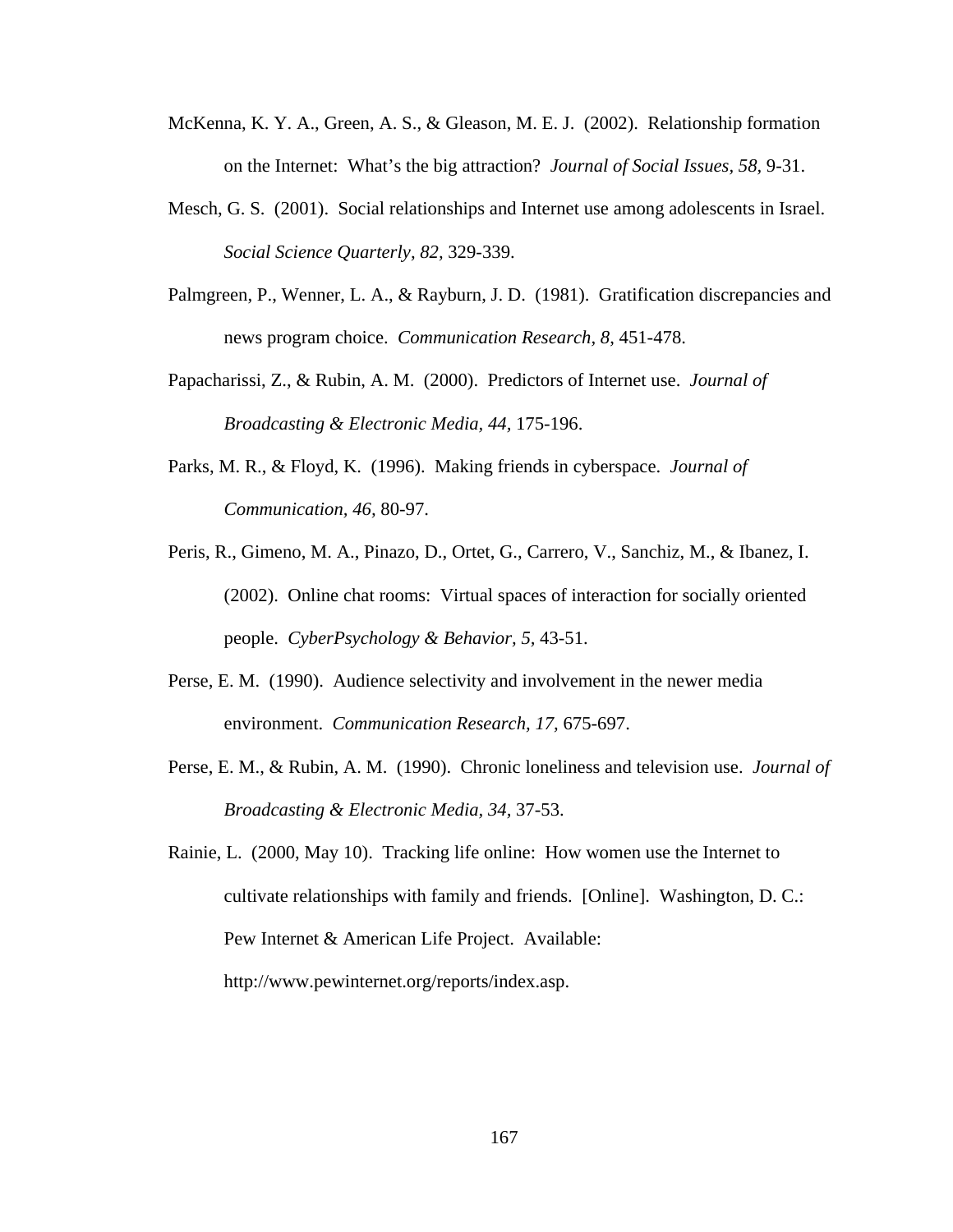- Rawlins, W. K. (1991). *Friendship matters: Communication, dialectics, and the life course*. New York: Aldine de Gruyter.
- Rollman, J. B., Krug, K., & Parente, F. (2000). The chat room phenomenon: Reciprocal communication in cyberspace. *CyberPsychology & Behavior, 3,* 161-166.
- Rollman, J. B., Parente, F. (2001). Relation of statement length and type and type of chat room to reciprocal communication on the Internet. *CyberPsychology & Behavior, 4,* 617-622.
- Romm, C., & Pliskin, N. (1999). The role of charismatic leadership in diffusion and implementation of e-mail. *The Journal of Management Development, 18,* 273- 290.
- Rosengren, K. E. (1974). Uses and gratifications: A paradigm outlined. In J. G. Blumler & E. Katz (Eds.), *The uses of mass communications: Current perspectives on gratifications research* (269-286). Beverly Hills: Sage.
- Rubin, A. M. (1984). Ritualized and instrumental television viewing. *Journal of Communication, 34,* 67-77.
- Rubin, A. M., & Bantz, C. R. (1987). Utility of videocassette recorders. *American Behavioral Scientist, 30,* 471-485.
- Rubin, A. M., & Rubin, R. B. (1985). Interface of personal and mediated communication: A research agenda. *Critical Studies in Mass Communication, 2,* 36-53.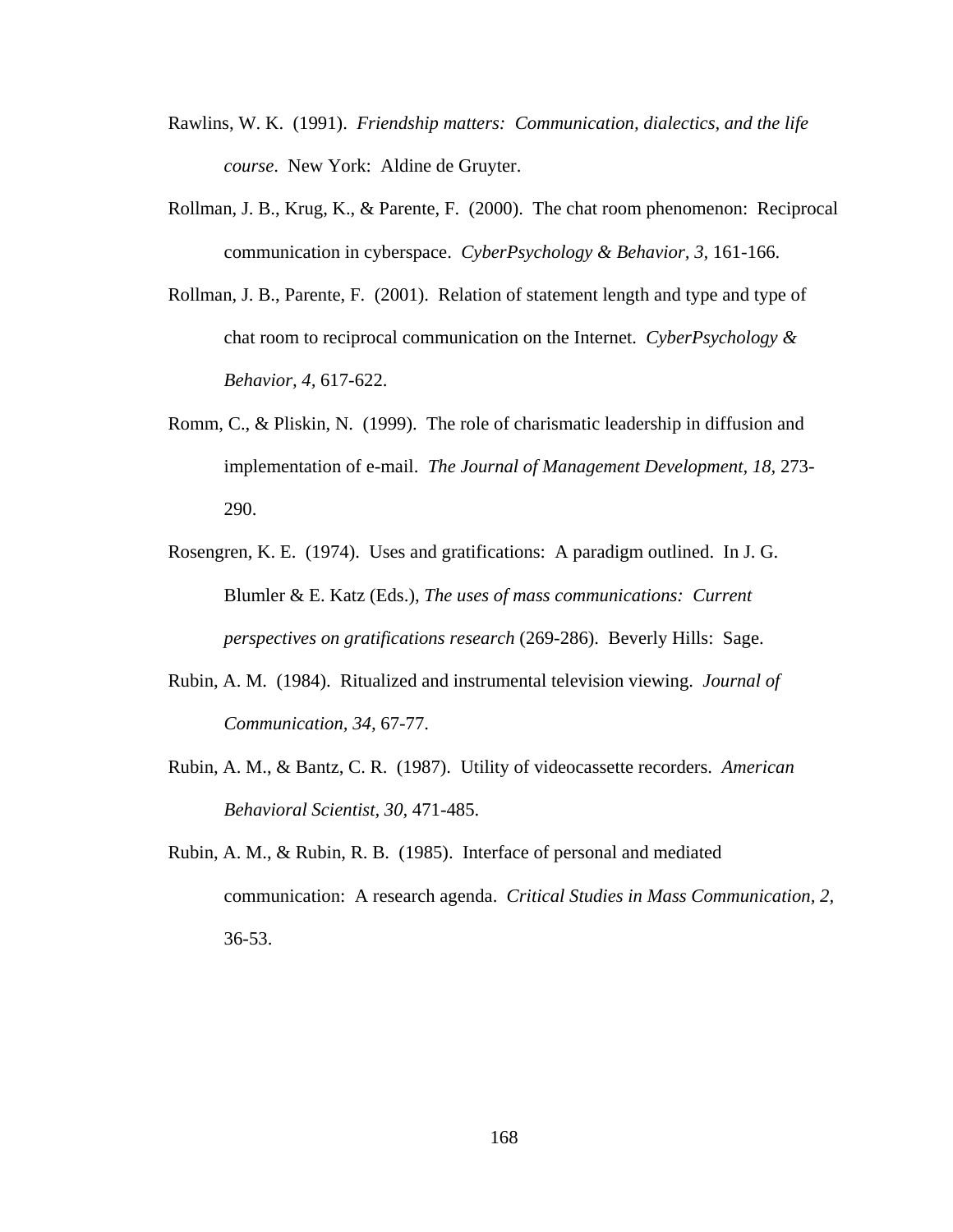- Rubin, R. B. (1994). Unwillingness-to-communicate scale. In R. B. Rubin, P. Palmgreen, & H. E. Sypher (Eds.), *Communication research measures: A sourcebook* (pp. 382-386). New York: The Guilford Press.
- Rubin, R. B. (2003, April). *Interpersonal uses of the Internet: Past research and future directions.* Paper presented at the annual meeting of the Broadcast Education Association, Las Vegas, Nevada.
- Rubin, R. B., Perse, E. M., & Barbato, C. A. (1988). Conceptualization and measurement of interpersonal communication motives. *Human Communication Research, 14,* 602-628.
- Rumbough, T. (2001). The development and maintenance of interpersonal relationships through computer-mediated communication. *Communication Research Reports, 18,* 223-229.
- Russell, D., Peplau, L. A., & Cutrona, C. E. (1980). The revised UCLA loneliness scale: Concurrent and discriminant validity evidence. *Journal of Personality and Social Psychology, 39,* 472-480.
- Scheerhorn, D., Warisse, J., & McNeilis, K. S. (1995). Computer-based telecommunication among an illness-related community: Design, delivery, early use, and the functions of HIGHnet. *Health Communication, 7,* 301-325.
- Schutz, W. (1958). *FIRO: A three-dimensional theory of interpersonal behavior.* New York: Holt, Rinehart, and Winston.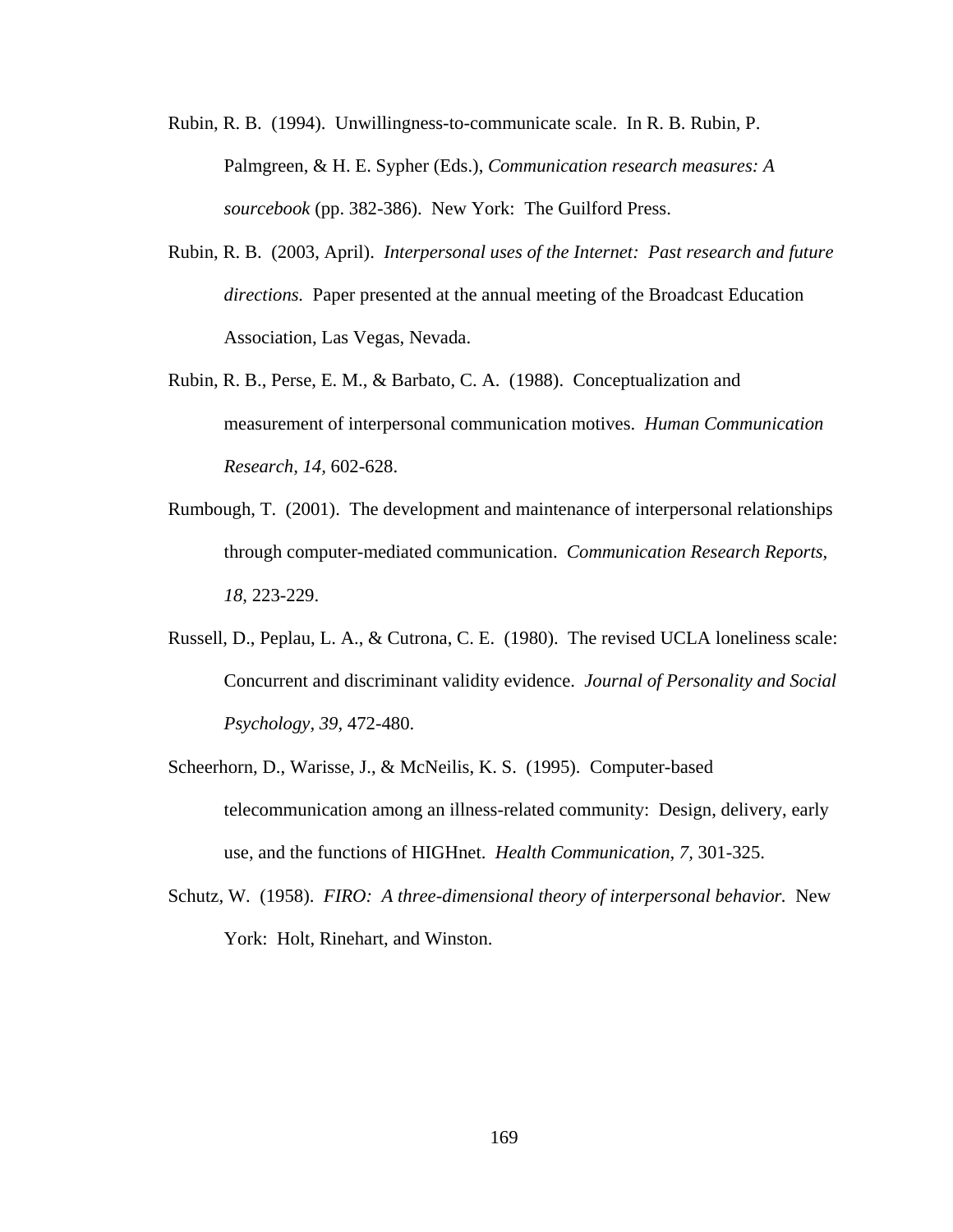- Shaver, P. R., & Brennan, K. A. (1991). Measures of depression and loneliness. In J. P. Robinson, P. R. Shaver, & L. S. Wrightsman (Eds.), *Measures of personality and social psychological attitudes* (pp. 195-290). San Diego: Academic Press, Inc.
- Short, J., Williams, E., & Christie, B. (1976). *The social psychology of telecommunications.* New York: John Wiley.
- Stafford, L., Kline, S. L., & Dimmick, J. (1999). Home e-mail: Relational maintenance and gratification opportunities. *Journal of Broadcasting & Electronic Media, 43,* 659-669.
- Stone, L. D., & Pennebaker, J. W. (2002). Trauma in real time: Talking and avoiding online conversations about the death of Princess Diana. *Basic and Applied Social Psychology, 24,* 173-183.
- Swanson, D. L. (1979). Political communication research and the uses and gratifications model: A critique. *Communication Research, 6,* 37-53.
- Walther, J. B. (1992). Interpersonal effects in computer-mediated interaction: A relational perspective. *Communication Research, 19,* 52-90.
- Walther, J. B. (1996). Computer-mediated communication: Impersonal, interpersonal, and hyperpersonal interaction. *Communication Research, 23,* 3-43.
- Weiser, E. B. (2000). Gender differences in Internet use patterns and Internet application preferences: A two-sample comparison. *CyberPsychology & Behavior, 3,* 167-178.